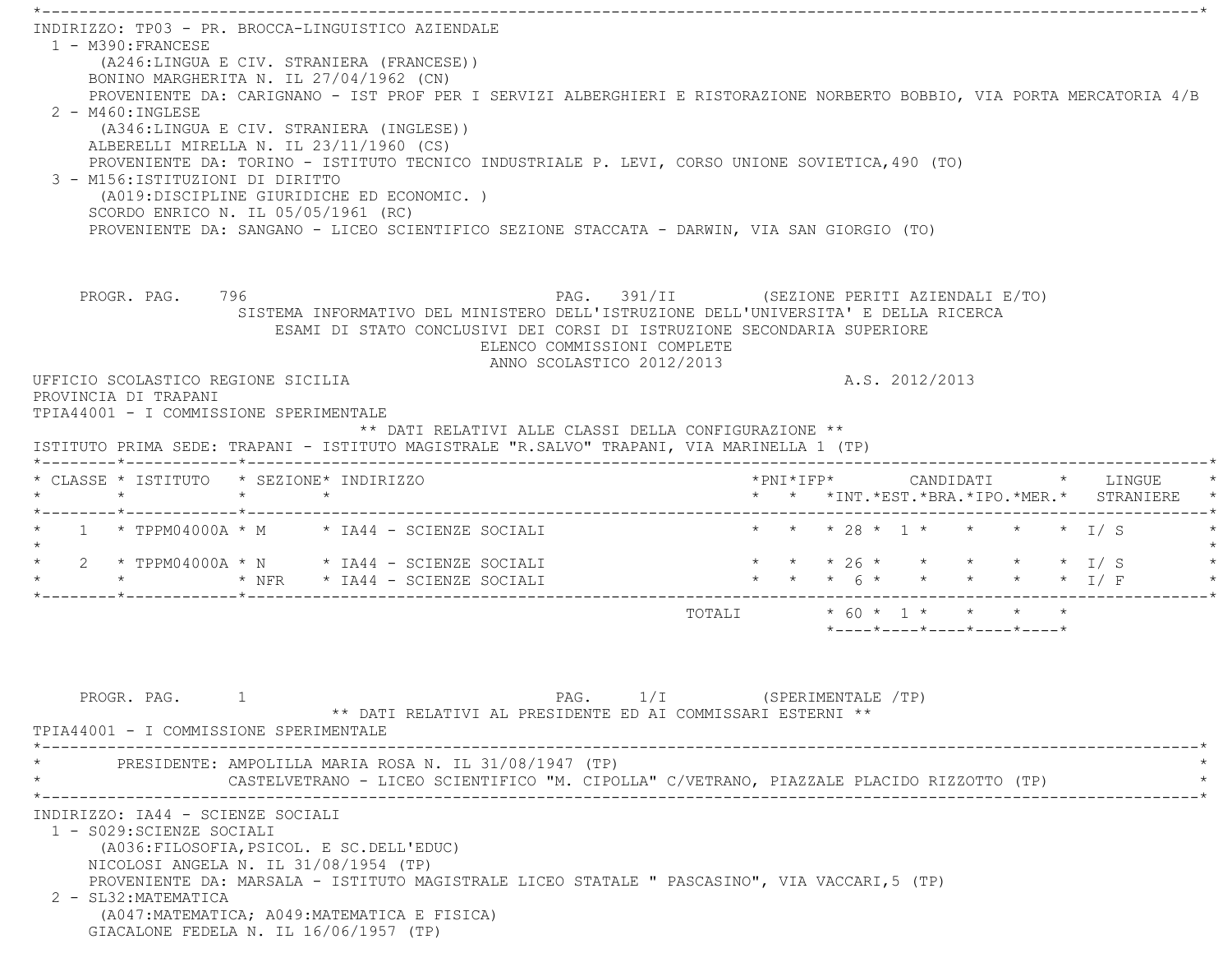PROVENIENTE DA: ALCAMO - IST PROF PER L'AGRICOLTURA E L'AMBIENTE IST.PROF.AGRIC.AMB."DANILO DOL, VIA CARLO GOLDONI, 9 (T 3 - SG82:FILOSOFIA (A037:FILOSOFIA E STORIA) MANISCALCO ANGELA N. IL 26/08/1965 (TP) PROVENIENTE DA: CASTELVETRANO - LICEO SCIENTIFICO "M. CIPOLLA" C/VETRANO, PIAZZALE PLACIDO RIZZOTTO (TP) PROGR. PAG. 2 2 PAG. 1/II (SPERIMENTALE /TP) UFFICIO SCOLASTICO REGIONE SICILIA A.S. 2012/2013 PROVINCIA DI TRAPANI TPIA44002 - II COMMISSIONE SPERIMENTALE \*\* DATI RELATIVI ALLE CLASSI DELLA CONFIGURAZIONE \*\* ISTITUTO PRIMA SEDE: TRAPANI - ISTITUTO MAGISTRALE "R.SALVO" TRAPANI, VIA MARINELLA 1 (TP) \*--------\*------------\*-------------------------------------------------------------------------------------------------------\* \* CLASSE \* ISTITUTO \* SEZIONE\* INDIRIZZO \*PNI\*IFP\* CANDIDATI \* LINGUE \* \* \* \* \* \* \* \*INT.\*EST.\*BRA.\*IPO.\*MER.\* STRANIERE \* \*--------\*------------\*-------------------------------------------------------------------------------------------------------\*1 \* TPPM04000A \* D \* IA44 - SCIENZE SOCIALI \* \* \* \* 19 \* 1 \* \* \* \* \* 1/ F  $\star$  \* 2 \* TPPM04000A \* E \* IA44 - SCIENZE SOCIALI \* \* \* 17 \* \* \* \* \* I/ S \* \*--------\*------------\*-------------------------------------------------------------------------------------------------------\* $\texttt{TOTALL} \qquad \qquad \star\;\;36\;\star\;\;1\;\star\;\; \qquad \star\;\;\;\;\star\;\;\;\;\star\;\;\;\;\star\;\;\;\;\;\star\;\;\;\;\;\star\;\;\;\;\;\star\;\;\;\;\;\star\;\;\;\;\star\;\;\;\;\star\;\;\;\;\star\;\;\;\;\star\;\;\;\;\star\;\;\;\;\star\;\;\;\;\star\;\;\;\;\star\;\;\;\star\;\;\;\star\;\;\;\star\;\;\;\star\;\;\;\star\;\;\;\star\;\;\;\star\;\;\;\star\;\;\;\star\;\;\;\star\;\;\;\star\;\;\;\star\;\;\;\star\;\;\;\star\;\;\;\star\;\;\;\star\;\;\;\star\;\;\$  \*----\*----\*----\*----\*----\*PROGR. PAG. 3 3 2/I (SPERIMENTALE /TP) \*\* DATI RELATIVI AL PRESIDENTE ED AI COMMISSARI ESTERNI \*\* TPIA44002 - II COMMISSIONE SPERIMENTALE \*----------------------------------------------------------------------------------------------------------------------------\*PRESIDENTE: LISMA GRAZIA MARIA N. IL 21/04/1962 (TP) \* MAZARA DEL VALLO - ISTITUTO SUPERIORE "R. D'ALTAVILLA" MAZARA VALLO, C/DA AFFACCIATA - P.ZA SANDRO PERTI\* \*----------------------------------------------------------------------------------------------------------------------------\* INDIRIZZO: IA44 - SCIENZE SOCIALI 1 - S029:SCIENZE SOCIALI (A036:FILOSOFIA,PSICOL. E SC.DELL'EDUC) RALLO MICHELE N. IL 27/08/1957 (TP) PROVENIENTE DA: PARTANNA - ISTITUTO MAGISTRALE IST. MAGISTRALE "D. ALIGHIERI", VIA TRIESTE (TP) 2 - SL32:MATEMATICA (A047:MATEMATICA; A049:MATEMATICA E FISICA) INDELICATO GIACOMO N. IL 15/10/1959 (TP) PROVENIENTE DA: MAZARA DEL VALLO - ISTITUTO TECNICO INDUSTRIALE I.T.I. "R. D'ALTAVILLA" MAZARA, C/DA AFFACCIATA - PIAZZA 3 - SG82:FILOSOFIA (A037:FILOSOFIA E STORIA) MISURACA DOMENICO N. IL 18/05/1950 (TP) PROVENIENTE DA: MAZARA DEL VALLO - LICEO SCIENTIFICO "G.P.BALLATORE" MAZARA DEL VAL, VIA ORIANI 7 (TP) PROGR. PAG. 4 4 2/II (SPERIMENTALE /TP) UFFICIO SCOLASTICO REGIONE SICILIA A.S. 2012/2013 PROVINCIA DI TRAPANITPIA44003 - III COMMISSIONE SPERIMENTALE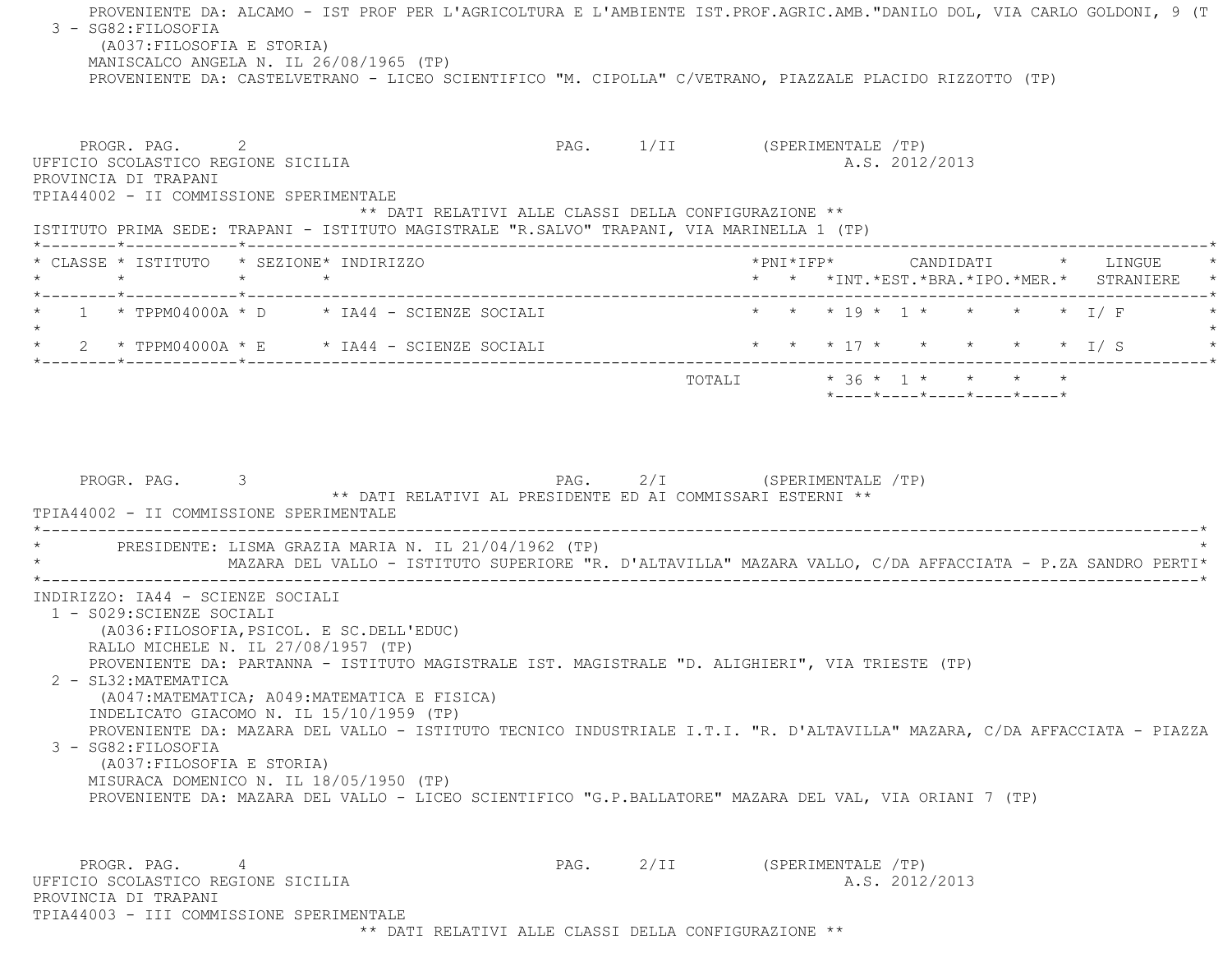|                                                                                                                        | * CLASSE * ISTITUTO * SEZIONE* INDIRIZZO                                                                                                                                                                                                               |                              |                          |                                                                 |  | *PNI*IFP* CANDIDATI * LINGUE                                                                                                                       |
|------------------------------------------------------------------------------------------------------------------------|--------------------------------------------------------------------------------------------------------------------------------------------------------------------------------------------------------------------------------------------------------|------------------------------|--------------------------|-----------------------------------------------------------------|--|----------------------------------------------------------------------------------------------------------------------------------------------------|
|                                                                                                                        | $1 \times$ TPPM050001 $*$ ASOC $*$ IA44 - SCIENZE SOCIALI                                                                                                                                                                                              |                              | * * * 17 * * * * * * I/F |                                                                 |  |                                                                                                                                                    |
|                                                                                                                        | 2 $\star$ TPPM050001 $\star$ CSOC $\star$ IA44 - SCIENZE SOCIALI                                                                                                                                                                                       |                              |                          |                                                                 |  | * * * 20 * * * * * * I/ F                                                                                                                          |
|                                                                                                                        |                                                                                                                                                                                                                                                        |                              | TOTALI * 37 * * * * * *  | $*$ - - - - $*$ - - - - $*$ - - - - $*$ - - - - $*$ - - - - $*$ |  |                                                                                                                                                    |
| PROGR. PAG. 5<br>TPIA44003 - III COMMISSIONE SPERIMENTALE                                                              | ** DATI RELATIVI AL PRESIDENTE ED AI COMMISSARI ESTERNI **<br>PRESIDENTE: COPPOLA ANTONELLA MARIA N. IL 27/09/1953 (TP)                                                                                                                                | PAG. 3/I (SPERIMENTALE /TP)  |                          |                                                                 |  |                                                                                                                                                    |
|                                                                                                                        | MARSALA - ISTITUTO MAGISTRALE LICEO STATALE " PASCASINO", VIA VACCARI,5 (TP)                                                                                                                                                                           |                              |                          |                                                                 |  |                                                                                                                                                    |
| 2 - SL32: MATEMATICA                                                                                                   | PROVENIENTE DA: PANTELLERIA - ISTITUTO MAGISTRALE IM "V. ALMANZA" PANTELLERIA, VIA NAPOLI N. 32 (TP)<br>(A047:MATEMATICA; A049:MATEMATICA E FISICA)                                                                                                    |                              |                          |                                                                 |  |                                                                                                                                                    |
| COMO VINCENZO N. IL 12/03/1962 (TP)<br>3 - SG82: FILOSOFIA<br>(A037: FILOSOFIA E STORIA)                               | PROVENIENTE DA: PARTINICO - IST PROF PER L'AGRICOLTURA E L'AMBIENTE PARTINICO, VIA GOFFREDO MAMELI N. 4 (PA)<br>MORSELLO BALDASSARE N. IL 18/02/1962 (TP)<br>PROVENIENTE DA: TRAPANI - LICEO SCIENTIFICO LS V. FARDELLA TRAPANI, VIA GARIBALDI 83 (TP) |                              |                          |                                                                 |  |                                                                                                                                                    |
| PROGR. PAG. 6<br>UFFICIO SCOLASTICO REGIONE SICILIA<br>PROVINCIA DI TRAPANI<br>TPIA44004 - IV COMMISSIONE SPERIMENTALE | ** DATI RELATIVI ALLE CLASSI DELLA CONFIGURAZIONE **                                                                                                                                                                                                   | PAG. 3/II (SPERIMENTALE /TP) |                          | A.S. 2012/2013                                                  |  |                                                                                                                                                    |
|                                                                                                                        | ISTITUTO PRIMA SEDE: MARSALA - ISTITUTO MAGISTRALE LICEO STATALE " PASCASINO", VIA VACCARI, 5 (TP)                                                                                                                                                     |                              |                          |                                                                 |  |                                                                                                                                                    |
| * CLASSE * ISTITUTO * SEZIONE* INDIRIZZO                                                                               |                                                                                                                                                                                                                                                        |                              |                          |                                                                 |  | $*PNI*IFP* \qquad \qquad \text{CANDIDATI} \qquad \qquad * \qquad \text{LINGUE} \qquad \qquad *$<br>* * *INT. *EST. *BRA. *IPO. *MER. * STRANIERE * |
|                                                                                                                        | $1 * TPPM03000Q * A * IA44 - SCIENZE SOCIALI$                                                                                                                                                                                                          |                              | * * * 25 * 2 *           |                                                                 |  | $\star$ $\star$ $\perp$ $\perp$ $\perp$                                                                                                            |
|                                                                                                                        | 2 * TPPM03000Q * B * IA44 - SCIENZE SOCIALI                                                                                                                                                                                                            |                              |                          |                                                                 |  | * * * 21 * 1 * * * * * I/S                                                                                                                         |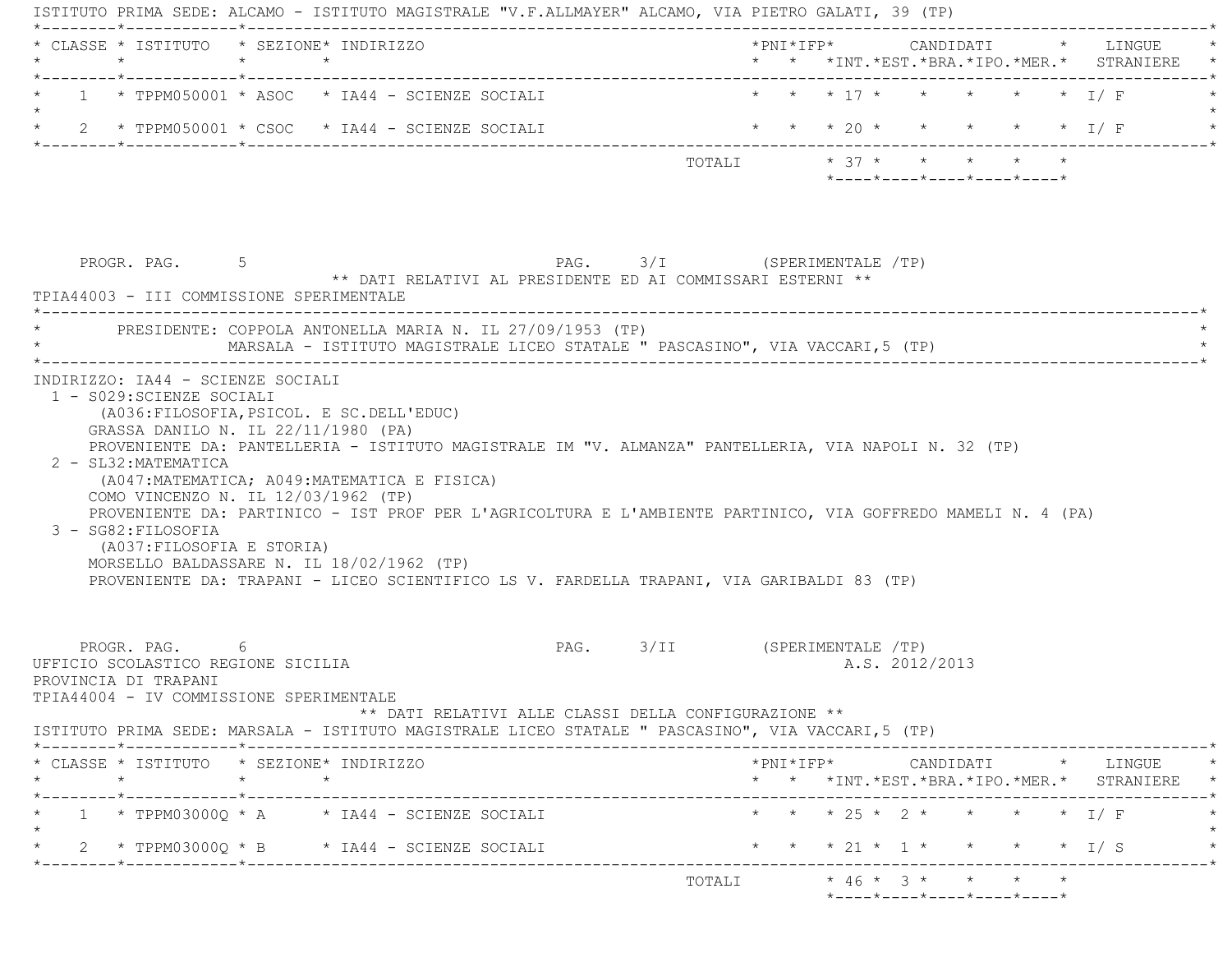|                                                                                                               | PRESIDENTE: NAVARRA FRANCESCO N. IL 14/07/1952 (TP)<br>VALDERICE - ISTITUTO COMPRENSIVO I. C. "D.ALIGHIERI" VALDERICE, VIA VALENTI 80 (TP)                                                                                                                                                                                                                                                                                                                                                                                                                        |                                                      |                                                                                 |  |                |  |                                                                                            |
|---------------------------------------------------------------------------------------------------------------|-------------------------------------------------------------------------------------------------------------------------------------------------------------------------------------------------------------------------------------------------------------------------------------------------------------------------------------------------------------------------------------------------------------------------------------------------------------------------------------------------------------------------------------------------------------------|------------------------------------------------------|---------------------------------------------------------------------------------|--|----------------|--|--------------------------------------------------------------------------------------------|
| INDIRIZZO: IA44 - SCIENZE SOCIALI<br>1 - S029: SCIENZE SOCIALI<br>2 - SL32: MATEMATICA<br>3 - SG82: FILOSOFIA | (A036: FILOSOFIA, PSICOL. E SC. DELL'EDUC)<br>GENNA FRANCESCA N. IL 19/11/1962 (TP)<br>PROVENIENTE DA: ALCAMO - ISTITUTO MAGISTRALE "V.F.ALLMAYER" ALCAMO, VIA PIETRO GALATI, 39 (TP)<br>(A047:MATEMATICA; A049:MATEMATICA E FISICA)<br>PIAZZA DONATELLA N. IL 07/11/1971 (TP)<br>PROVENIENTE DA: MAZARA DEL VALLO - LICEO SCIENTIFICO "G.P.BALLATORE" MAZARA DEL VAL, VIA ORIANI 7 (TP)<br>(A037:FILOSOFIA E STORIA)<br>CASTIGLIONE FRANCESCA N. IL 07/07/1948 (TP)<br>PROVENIENTE DA: TRAPANI - LICEO SCIENTIFICO LS V. FARDELLA TRAPANI, VIA GARIBALDI 83 (TP) |                                                      |                                                                                 |  |                |  |                                                                                            |
|                                                                                                               |                                                                                                                                                                                                                                                                                                                                                                                                                                                                                                                                                                   |                                                      |                                                                                 |  |                |  |                                                                                            |
| UFFICIO SCOLASTICO REGIONE SICILIA<br>PROVINCIA DI TRAPANI                                                    | PROGR. PAG. 8<br>TPIA44005 - V COMMISSIONE SPERIMENTALE<br>ISTITUTO PRIMA SEDE: TRAPANI - ISTITUTO MAGISTRALE "R.SALVO" TRAPANI, VIA MARINELLA 1 (TP)                                                                                                                                                                                                                                                                                                                                                                                                             | ** DATI RELATIVI ALLE CLASSI DELLA CONFIGURAZIONE ** | PAG. 4/II (SPERIMENTALE /TP)                                                    |  | A.S. 2012/2013 |  |                                                                                            |
| $\star$ $\star$ $\star$ $\star$                                                                               | * CLASSE * ISTITUTO * SEZIONE* INDIRIZZO                                                                                                                                                                                                                                                                                                                                                                                                                                                                                                                          |                                                      |                                                                                 |  |                |  | *PNI*IFP* CANDIDATI * LINGUE<br>* * *INT.*EST.*BRA.*IPO.*MER.* STRANIERE *                 |
|                                                                                                               | * 1 * TPPM04000A * I * IA44 - SCIENZE SOCIALI * * * * 31 * 2 * * * * * 1/ F                                                                                                                                                                                                                                                                                                                                                                                                                                                                                       |                                                      |                                                                                 |  |                |  |                                                                                            |
|                                                                                                               | ISTITUTO SECONDA SEDE: MARSALA - ISTITUTO MAGISTRALE LICEO STATALE " PASCASINO", VIA VACCARI, 5 (TP)                                                                                                                                                                                                                                                                                                                                                                                                                                                              |                                                      |                                                                                 |  |                |  |                                                                                            |
|                                                                                                               | * CLASSE * ISTITUTO * SEZIONE* INDIRIZZO                                                                                                                                                                                                                                                                                                                                                                                                                                                                                                                          |                                                      |                                                                                 |  |                |  | $*$ PNI $*$ IFP $*$ CANDIDATI $*$ LINGUE $*$<br>* * *INT.*EST.*BRA.*IPO.*MER.* STRANIERE * |
|                                                                                                               | 2 * TPPM03000Q * F * IA44 - SCIENZE SOCIALI                                                                                                                                                                                                                                                                                                                                                                                                                                                                                                                       |                                                      | $\star$ $\star$ $\star$ 19 $\star$ $\star$ $\star$ $\star$ $\star$ $\star$ 1/ S |  |                |  |                                                                                            |

\* SANTA MARGHERITA DI BELICE - ISTITUTO COMPRENSIVO IC G.T.LAMPEDUSA, VIA PORDENONE (AG) \*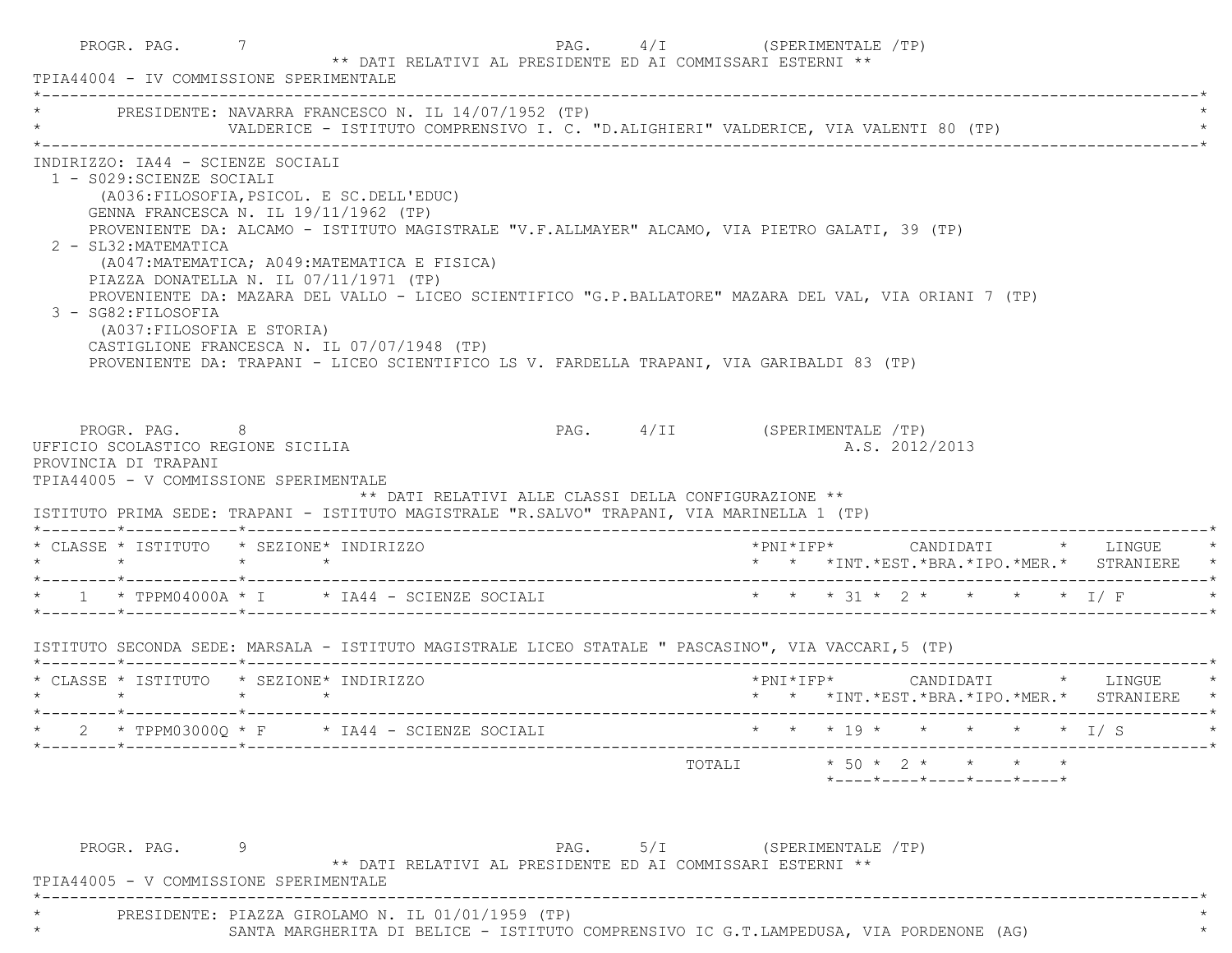\*----------------------------------------------------------------------------------------------------------------------------\* INDIRIZZO: IA44 - SCIENZE SOCIALI 1 - S029:SCIENZE SOCIALI (A036:FILOSOFIA,PSICOL. E SC.DELL'EDUC) SAMMARTANO GIOVANNA N. IL 20/07/1954 (TP) PROVENIENTE DA: CASTELVETRANO - ISTITUTO MAGISTRALE IST. MAGISTRALE "G. GENTILE" C, VIA DELLE DUE SICILIE (TP) 2 - SL32:MATEMATICA (A047:MATEMATICA; A049:MATEMATICA E FISICA) LUMIA CATERINA N. IL 06/09/1954 (TP) PROVENIENTE DA: CASTELVETRANO - IST PROF PER I SERVIZI ALBERGHIERI E RISTORAZIONE I.P.S.E.O.A. "V. TITONE", VIA MARINELL 3 - SG82:FILOSOFIA (A037:FILOSOFIA E STORIA) MARINO ANTONINA N. IL 18/07/1956 (TP) PROVENIENTE DA: MAZARA DEL VALLO - LICEO SCIENTIFICO "G.P.BALLATORE" MAZARA DEL VAL, VIA ORIANI 7 (TP) PROGR. PAG. 10 10 PAG. PAG. 5/II (SPERIMENTALE /TP) UFFICIO SCOLASTICO REGIONE SICILIA A.S. 2012/2013 PROVINCIA DI TRAPANI TPIB53001 - I COMMISSIONE SPERIMENTALE \*\* DATI RELATIVI ALLE CLASSI DELLA CONFIGURAZIONE \*\* ISTITUTO PRIMA SEDE: MAZARA DEL VALLO - IST PROF INDUSTRIA E ATTIVITA' MARINARE I.P.S.A.M. - MAZARA DEL VALLO, C/DA AFFACCIATA \*--------\*------------\*-------------------------------------------------------------------------------------------------------\* \* CLASSE \* ISTITUTO \* SEZIONE\* INDIRIZZO \*PNI\*IFP\* CANDIDATI \* LINGUE \* \* \* \* \* \* \* \*INT.\*EST.\*BRA.\*IPO.\*MER.\* STRANIERE \* \*--------\*------------\*-------------------------------------------------------------------------------------------------------\*\* 1 \* TPRM01401E \* ATM \* IB53 - TECNICO DEL MARE \* \* \* \* 21 \* \* \* \* \* \* \* I  $\star$ \* 2 \* TPRM01401E \* EST \* IB53 - TECNICO DEL MARE \* \* \* \* \* \* 30 \* \* \* \* \* \* I \*--------\*------------\*-------------------------------------------------------------------------------------------------------\*TOTALI  $* 21 * 30 * * * * * * *$  \*----\*----\*----\*----\*----\*PROGR. PAG. 11 PAG. 6/I (SPERIMENTALE /TP) \*\* DATI RELATIVI AL PRESIDENTE ED AI COMMISSARI ESTERNI \*\* TPIB53001 - I COMMISSIONE SPERIMENTALE \*----------------------------------------------------------------------------------------------------------------------------\*PRESIDENTE: RASPANTI BENEDETTO N. IL 09/12/1956 (TP) \* CASTELLAMMARE DEL GOLFO - IST PROF INDUSTRIA E ATTIVITA' MARINARE I.P.S.A.M. C/MARE DEL GOLFO, VIA FLEMI\* \*----------------------------------------------------------------------------------------------------------------------------\* INDIRIZZO: IB53 - TECNICO DEL MARE 1 - M802:ITALIANO (A050:LETTERE IST.ISTR.SECOND. DI II GR. ) PALMA ANTONINO N. IL 04/04/1969 (TP) PROVENIENTE DA: PALERMO - ISTITUTO MAGISTRALE LICEO SCIENZE UMANE E LING. "D, VIA FICHIDINDIA (PA) 2 - M548:MATEMATICA (A047:MATEMATICA) SCARCELLA SANTA MARIA N. IL 14/10/1955 (TP) PROVENIENTE DA: TRAPANI - LICEO SCIENTIFICO LS V. FARDELLA TRAPANI, VIA GARIBALDI 83 (TP) 3 - M460:INGLESE (A346:LINGUA E CIV. STRANIERA (INGLESE)) ACCARDO PALUMBO MAURIZIO N. IL 13/07/1966 (TP)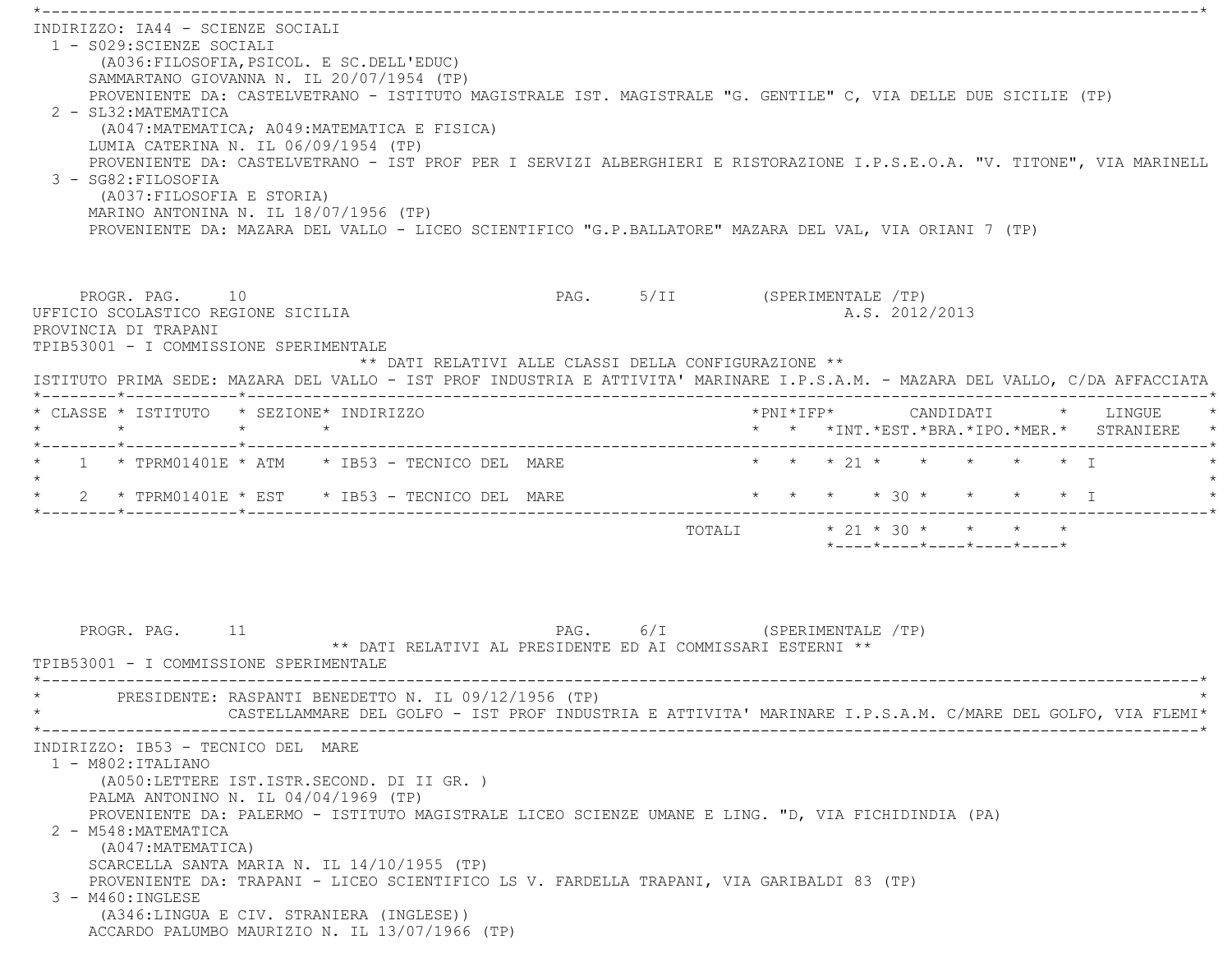|                                                                 | PROGR. PAG. 12<br>UFFICIO SCOLASTICO REGIONE SICILIA                                                                                                                    | PAG. 6/II (SPERIMENTALE /TP) | A.S. 2012/2013 |  |                                                 |
|-----------------------------------------------------------------|-------------------------------------------------------------------------------------------------------------------------------------------------------------------------|------------------------------|----------------|--|-------------------------------------------------|
| PROVINCIA DI TRAPANI<br>TPIB53002 - II COMMISSIONE SPERIMENTALE |                                                                                                                                                                         |                              |                |  |                                                 |
|                                                                 | ** DATI RELATIVI ALLE CLASSI DELLA CONFIGURAZIONE **                                                                                                                    |                              |                |  |                                                 |
|                                                                 | ISTITUTO PRIMA SEDE: CASTELLAMMARE DEL GOLFO - IST PROF INDUSTRIA E ATTIVITA' MARINARE I.P.S.A.M. C/MARE DEL GOLFO, VIA FLEMIN                                          |                              |                |  |                                                 |
| * CLASSE * ISTITUTO * SEZIONE* INDIRIZZO<br>$\star$ $\star$     | $\star$ $\star$                                                                                                                                                         |                              |                |  | * * *INT. *EST. *BRA. *IPO. *MER. * STRANIERE * |
|                                                                 | 1 * TPRM008017 * B * IB53 - TECNICO DEL MARE * * * * 18 * 8 * * * * * * T                                                                                               |                              |                |  |                                                 |
|                                                                 | ISTITUTO SECONDA SEDE: MAZARA DEL VALLO - IST PROF INDUSTRIA E ARTIGIANATO I.P.S.I.A. MAZARA DEL VALLO, VIA MARIO MAFAI N.9 (T                                          |                              |                |  |                                                 |
|                                                                 | * CLASSE * ISTITUTO * SEZIONE* INDIRIZZO                                                                                                                                |                              |                |  | * * *INT. *EST. *BRA. *IPO. *MER. * STRANIERE * |
|                                                                 | 2 * TPRI026019 * TIEL * RR9J - TECNICO DELLE IND.EL. (NUOVO ORD) * * * 9 * 3 * * * * * * I                                                                              |                              |                |  |                                                 |
|                                                                 |                                                                                                                                                                         |                              |                |  |                                                 |
| PROGR. PAG. 13                                                  |                                                                                                                                                                         |                              |                |  |                                                 |
|                                                                 | ** DATI RELATIVI AL PRESIDENTE ED AI COMMISSARI ESTERNI **                                                                                                              | PAG. 7/I (SPERIMENTALE /TP)  |                |  |                                                 |
| TPIB53002 - II COMMISSIONE SPERIMENTALE                         | * PRESIDENTE: CENTONZE PIETRO N. IL 06/10/1951 (TP)<br>MARSALA - IST PROF PER L'AGRICOLTURA E L'AMBIENTE I.P.AGRICOLTURA E AMBIENTE MAR, VIA NAZIONALE -STRASAT*        |                              |                |  |                                                 |
|                                                                 |                                                                                                                                                                         |                              |                |  |                                                 |
| $1 - M802 : ITALIANO$                                           |                                                                                                                                                                         |                              |                |  |                                                 |
| INDIRIZZO: IB53 - TECNICO DEL MARE                              | (A050:LETTERE IST.ISTR.SECOND. DI II GR. )<br>ORSO ROSARIA N. IL 04/01/1967 (TP)                                                                                        |                              |                |  |                                                 |
| 2 - M014: MATEMATICA                                            | PROVENIENTE DA: ERICE - ISTITUTO TECNICO COMMERCIALE ITC LEONARDO SCIASCIA, VIA CESARO' 36 (TP)                                                                         |                              |                |  |                                                 |
| (A047: MATEMATICA)                                              |                                                                                                                                                                         |                              |                |  |                                                 |
|                                                                 | LA BARBERA MAURO N. IL 14/07/1961 (TO)<br>PROVENIENTE DA: TRAPANI - IST PROF PER I SERVIZI COMMERCIALI E TURISTICI IST.PROF.COMM.TURISMO-BUFALINO, PIAZZA CARUSO N      |                              |                |  |                                                 |
| 3 - M548: MATEMATICA<br>(A047: MATEMATICA)                      |                                                                                                                                                                         |                              |                |  |                                                 |
|                                                                 | LA BARBERA MAURO N. IL 14/07/1961 (TO)<br>PROVENIENTE DA: TRAPANI - IST PROF PER I SERVIZI COMMERCIALI E TURISTICI IST.PROF.COMM.TURISMO-BUFALINO, PIAZZA CARUSO N      |                              |                |  |                                                 |
| 4 - M460: INGLESE                                               | (A346:LINGUA E CIV. STRANIERA (INGLESE))                                                                                                                                |                              |                |  |                                                 |
|                                                                 | GIOTTI MARIA CRISTINA N. IL 04/11/1956 (TP)<br>PROVENIENTE DA: MARSALA - IST PROF PER I SERVIZI COMMERCIALI E TURISTICI IST. PROF. SERV. COMM. E TURIS, VIA DEL FANTE ( |                              |                |  |                                                 |

PROVENIENTE DA: MARSALA - IST PROF PER I SERVIZI COMMERCIALI E TURISTICI IST. PROF. SERV. COMM. E TURIS, VIA DEL FANTE (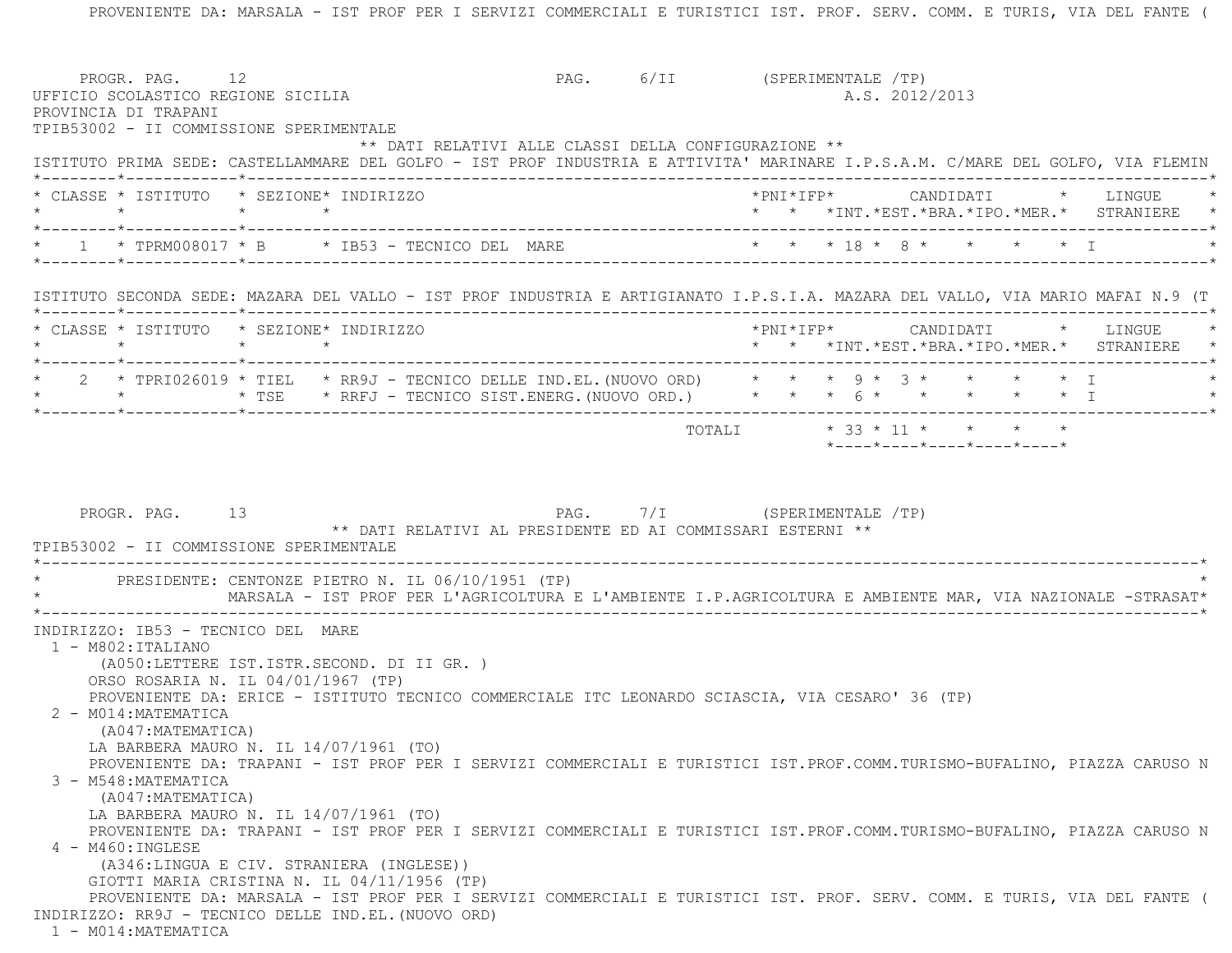(A047:MATEMATICA) LA BARBERA MAURO N. IL 14/07/1961 (TO) PROVENIENTE DA: TRAPANI - IST PROF PER I SERVIZI COMMERCIALI E TURISTICI IST.PROF.COMM.TURISMO-BUFALINO, PIAZZA CARUSO N 2 - M548:MATEMATICA (A047:MATEMATICA) LA BARBERA MAURO N. IL 14/07/1961 (TO) PROVENIENTE DA: TRAPANI - IST PROF PER I SERVIZI COMMERCIALI E TURISTICI IST.PROF.COMM.TURISMO-BUFALINO, PIAZZA CARUSO N 3 - M460:INGLESE (A346:LINGUA E CIV. STRANIERA (INGLESE)) GIOTTI MARIA CRISTINA N. IL 04/11/1956 (TP) PROVENIENTE DA: MARSALA - IST PROF PER I SERVIZI COMMERCIALI E TURISTICI IST. PROF. SERV. COMM. E TURIS, VIA DEL FANTE ( 4 - M045:SISTEMI - AUTOMAZIONE E ORGANIZZ. DELLA PRODUZ. (A035:ELETTROTECNICA ED APPLICAZIONI) COLOMBA ISIDORO N. IL 28/12/1955 (TP) PROVENIENTE DA: TRAPANI - ISTITUTO TECNICO INDUSTRIALE I.T.I. "L.DA VINCI" TRAPANI, PIAZZA XXI APRILE (TP) (SEGUONO DATI RELATIVI AI COMMISSARI ESTERNI)<br>PAG. 7/II (SPERIMENTALE /TP) PAG.  $7/II$  (SPERIMENTALE /TP) \*\* DATI RELATIVI AI COMMISSARI ESTERNI \*\* INDIRIZZO: RRFJ - TECNICO SIST.ENERG.(NUOVO ORD.) 1 - M014:MATEMATICA (A047:MATEMATICA) LA BARBERA MAURO N. IL 14/07/1961 (TO) PROVENIENTE DA: TRAPANI - IST PROF PER I SERVIZI COMMERCIALI E TURISTICI IST.PROF.COMM.TURISMO-BUFALINO, PIAZZA CARUSO N 2 - M548:MATEMATICA (A047:MATEMATICA) LA BARBERA MAURO N. IL 14/07/1961 (TO) PROVENIENTE DA: TRAPANI - IST PROF PER I SERVIZI COMMERCIALI E TURISTICI IST.PROF.COMM.TURISMO-BUFALINO, PIAZZA CARUSO N 3 - M460:INGLESE (A346:LINGUA E CIV. STRANIERA (INGLESE)) GIOTTI MARIA CRISTINA N. IL 04/11/1956 (TP) PROVENIENTE DA: MARSALA - IST PROF PER I SERVIZI COMMERCIALI E TURISTICI IST. PROF. SERV. COMM. E TURIS, VIA DEL FANTE ( 4 - M076:IMPIANTI TERMOTECNICI (A020:DISCIPLINE MECCANICHE E TECNOLOGIA) BONO GIOVANNI N. IL 24/07/1961 (PA) PROVENIENTE DA: TRAPANI - ISTITUTO TECNICO NAUTICO I.T.N. "MARINO TORRE" TRAPANI, VIALE REGINA ELENA 90 (TP) PROGR. PAG. 15 2009 15 PAG. 7/III (SPERIMENTALE 7TP) UFFICIO SCOLASTICO REGIONE SICILIA A.S. 2012/2013 PROVINCIA DI TRAPANI TPIE10001 - I COMMISSIONE SPERIMENTALE \*\* DATI RELATIVI ALLE CLASSI DELLA CONFIGURAZIONE \*\* ISTITUTO PRIMA SEDE: ALCAMO - ISTITUTO MAGISTRALE "V.F.ALLMAYER" ALCAMO, VIA PIETRO GALATI, 39 (TP) \*--------\*------------\*-------------------------------------------------------------------------------------------------------\* \* CLASSE \* ISTITUTO \* SEZIONE\* INDIRIZZO \*PNI\*IFP\* CANDIDATI \* LINGUE \* \* \* \* \* \* \* \*INT.\*EST.\*BRA.\*IPO.\*MER.\* STRANIERE \* \*--------\*------------\*-------------------------------------------------------------------------------------------------------\*1 \* TPPM050001 \* C \* IE10 - SOCIO PSICOPEDAG.(BROCCA-MUSICA) \* \* \* \* 21 \* \* \* \* \* \* \* T  $\star$ \* 2 \* TPPM050001 \* BSOC \* IA44 - SCIENZE SOCIALI \* \* \* \* 16 \* \* \* \* \* \* \* \* 1/ F \*--------\*------------\*-------------------------------------------------------------------------------------------------------\*TOTALI  $* 37 * * * * * * * * * *$ \*----\*----\*----\*----\*----\*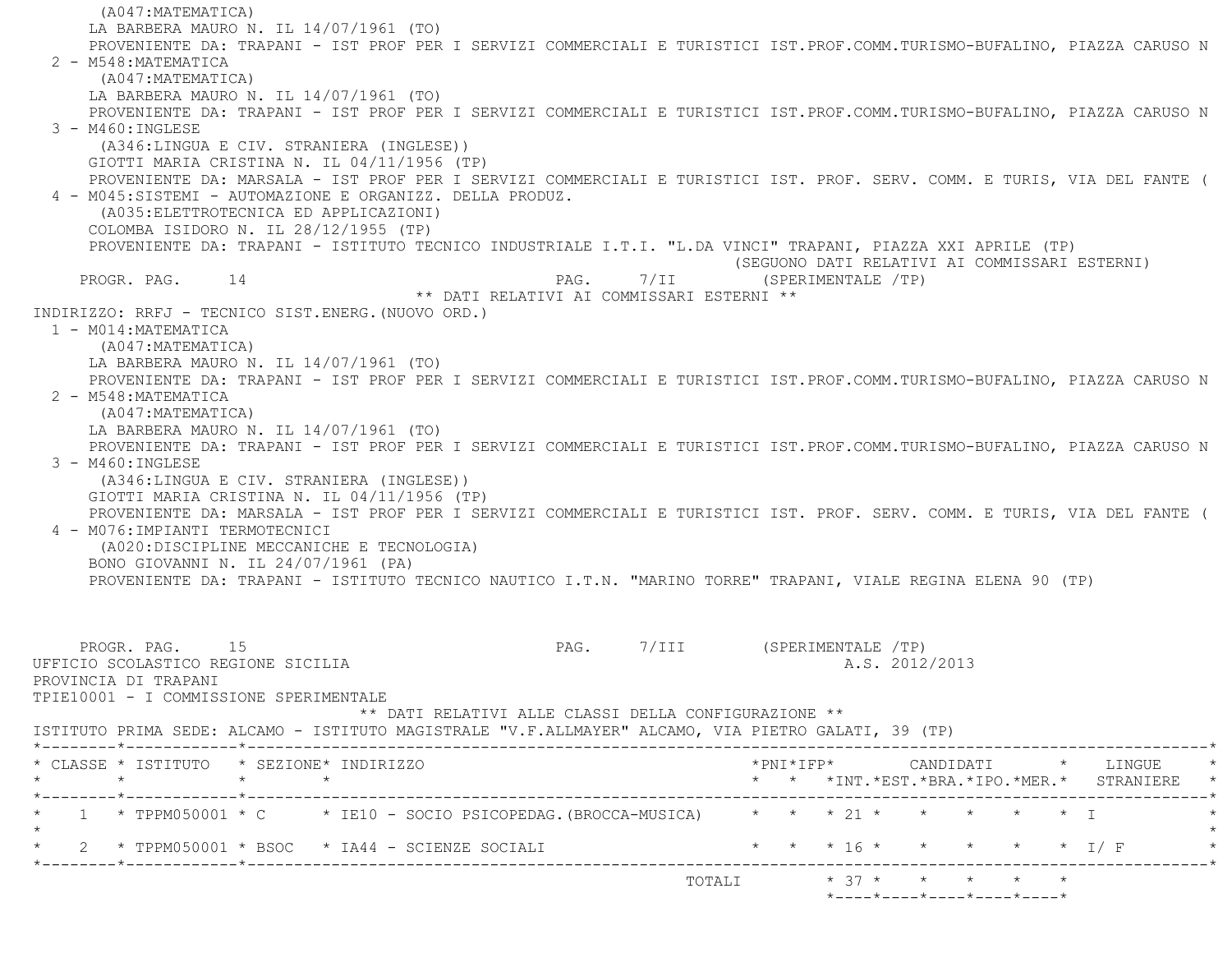| PROGR. PAG. 16<br>** DATI RELATIVI AL PRESIDENTE ED AI COMMISSARI ESTERNI **<br>TPIE10001 - I COMMISSIONE SPERIMENTALE                                                                                                                                                                                                                                                                                                                                                                                                                                                                                                                                                                                                                                                                                                                                                                                                                                                                                                                                                                                                                                                                                                                                                                                                               | PAG. 8/I (SPERIMENTALE /TP)                                                                       |
|--------------------------------------------------------------------------------------------------------------------------------------------------------------------------------------------------------------------------------------------------------------------------------------------------------------------------------------------------------------------------------------------------------------------------------------------------------------------------------------------------------------------------------------------------------------------------------------------------------------------------------------------------------------------------------------------------------------------------------------------------------------------------------------------------------------------------------------------------------------------------------------------------------------------------------------------------------------------------------------------------------------------------------------------------------------------------------------------------------------------------------------------------------------------------------------------------------------------------------------------------------------------------------------------------------------------------------------|---------------------------------------------------------------------------------------------------|
| * PRESIDENTE: BIUNDO VITA N. IL 29/09/1955 (TP)<br>MAZARA DEL VALLO - ISTITUTO SUPERIORE "G.P.BALLATORE" MAZARA DEL VAL, VIA ORIANI 7 (TP)                                                                                                                                                                                                                                                                                                                                                                                                                                                                                                                                                                                                                                                                                                                                                                                                                                                                                                                                                                                                                                                                                                                                                                                           |                                                                                                   |
| INDIRIZZO: IE10 - SOCIO PSICOPEDAG. (BROCCA-MUSICA)<br>1 - M670:PEDAGOGIA<br>(A036: FILOSOFIA, PSICOL. E SC. DELL'EDUC)<br>SORRENTINO SANDRA N. IL 08/07/1963 (TO)<br>PROVENIENTE DA: MARSALA - ISTITUTO MAGISTRALE LICEO STATALE " PASCASINO", VIA VACCARI, 5 (TP)<br>2 - SG82: FILOSOFIA<br>(A037: FILOSOFIA E STORIA)<br>PERRICONE GRAZIA N. IL 12/01/1964 (TP)<br>PROVENIENTE DA: MARSALA - LICEO SCIENTIFICO "P.RUGGIERI MARSALA", VIA GIOVANNI FALCONE 14 (TP)<br>3 - SB01:BIOLOGIA<br>(AO60:SC.NA., CH., GEOG., MIC. )<br>CANNAVO' GRAZIA N. IL 02/12/1954 (TP)<br>PROVENIENTE DA: SALEMI - LICEO CLASSICO LICEO CLASSICO, VIA BAVIERA - N.1 (TP)<br>INDIRIZZO: IA44 - SCIENZE SOCIALI<br>1 - S029: SCIENZE SOCIALI<br>(A036: FILOSOFIA, PSICOL. E SC. DELL'EDUC)<br>SORRENTINO SANDRA N. IL 08/07/1963 (TO)<br>PROVENIENTE DA: MARSALA - ISTITUTO MAGISTRALE LICEO STATALE " PASCASINO", VIA VACCARI, 5 (TP)<br>2 - SL32: MATEMATICA<br>(A047: MATEMATICA; A049: MATEMATICA E FISICA)<br>MIRABELLA MARIA GRAZIA N. IL 03/11/1957 (TP)<br>PROVENIENTE DA: PARTINICO - LICEO SCIENTIFICO LS SANTI SAVARINO, C/DA TURRISI (PA)<br>3 - SG82: FILOSOFIA<br>(A037: FILOSOFIA E STORIA)<br>PERRICONE GRAZIA N. IL 12/01/1964 (TP)<br>PROVENIENTE DA: MARSALA - LICEO SCIENTIFICO "P.RUGGIERI MARSALA", VIA GIOVANNI FALCONE 14 (TP) |                                                                                                   |
| PROGR. PAG. 17<br>UFFICIO SCOLASTICO REGIONE SICILIA<br>PROVINCIA DI TRAPANI<br>TPIM07001 - I COMMISSIONE SPERIMENTALE<br>** DATI RELATIVI ALLE CLASSI DELLA CONFIGURAZIONE **<br>ISTITUTO PRIMA SEDE: TRAPANI - ISTITUTO TECNICO PER GEOMETRI I.T. GEOMETRI "G.B.AMICO" TRAP, VIA SALEMI, 49 (TP)                                                                                                                                                                                                                                                                                                                                                                                                                                                                                                                                                                                                                                                                                                                                                                                                                                                                                                                                                                                                                                   | PAG. 8/II (SPERIMENTALE /TP)<br>A.S. 2012/2013                                                    |
| * CLASSE * ISTITUTO * SEZIONE* INDIRIZZO<br>$\star$                                                                                                                                                                                                                                                                                                                                                                                                                                                                                                                                                                                                                                                                                                                                                                                                                                                                                                                                                                                                                                                                                                                                                                                                                                                                                  | $*$ PNI $*$ IFP $*$<br>CANDIDATI * LINGUE<br>* * *INT. *EST. *BRA. *IPO. *MER. * STRANIERE *      |
| $1 * TPTL019017 * A * IM07 - GEOMETRYI (PLS)$                                                                                                                                                                                                                                                                                                                                                                                                                                                                                                                                                                                                                                                                                                                                                                                                                                                                                                                                                                                                                                                                                                                                                                                                                                                                                        | * * * 21 * * * * * * I                                                                            |
| 2 * TPTL019017 * B * IM07 - GEOMETRI (PLS)<br>TOTALI                                                                                                                                                                                                                                                                                                                                                                                                                                                                                                                                                                                                                                                                                                                                                                                                                                                                                                                                                                                                                                                                                                                                                                                                                                                                                 | * * * 17 * 3 *<br>$\star$ $\star$ $\perp$<br>$* 38 * 3 * * * * * *$<br>*----*----*----*----*----* |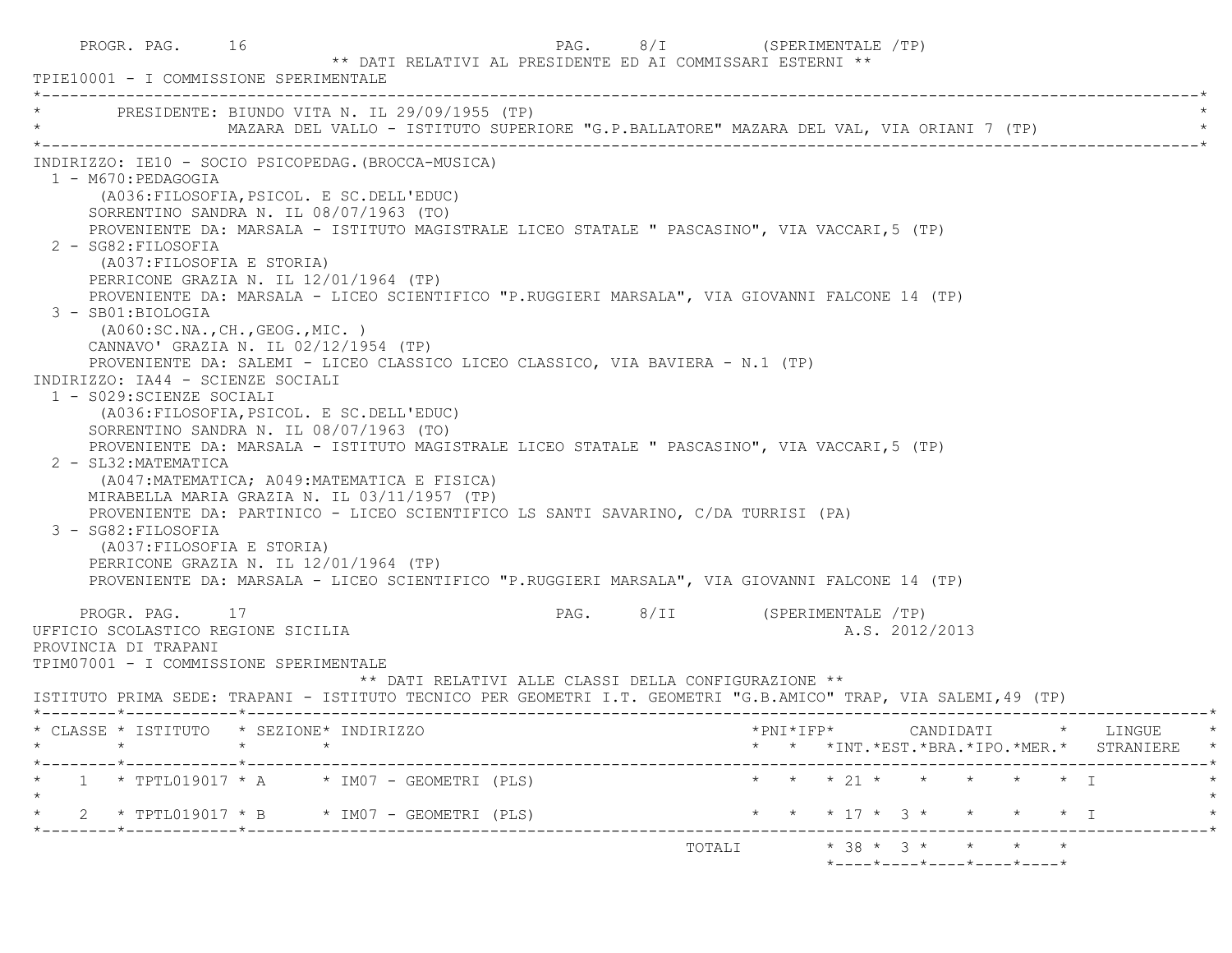| PRESIDENTE: DRAGO IGNAZIA N. IL 11/05/1957 (TP)                                                                                                                                                                                                                              |                                                                                                                                                                                                                                                                                                                                                                                                                                                                                                                                                      |                                                      |                              |        |                       |                |                                                                                                 |  |                                               |
|------------------------------------------------------------------------------------------------------------------------------------------------------------------------------------------------------------------------------------------------------------------------------|------------------------------------------------------------------------------------------------------------------------------------------------------------------------------------------------------------------------------------------------------------------------------------------------------------------------------------------------------------------------------------------------------------------------------------------------------------------------------------------------------------------------------------------------------|------------------------------------------------------|------------------------------|--------|-----------------------|----------------|-------------------------------------------------------------------------------------------------|--|-----------------------------------------------|
|                                                                                                                                                                                                                                                                              | SALEMI - LICEO CLASSICO LICEO CLASSICO, VIA BAVIERA - N.1 (TP)                                                                                                                                                                                                                                                                                                                                                                                                                                                                                       |                                                      |                              |        |                       |                |                                                                                                 |  |                                               |
| INDIRIZZO: IM07 - GEOMETRI (PLS)<br>1 - M181: COSTRUZIONI EDILI, STRADALI ED IDRAULICHE<br>LUPPINO ANTONINA N. IL 26/12/1954 (TP)<br>2 - M517: ELEMENTI DI COSTRUZIONI RURALI E DISEGNO RELATIVO<br>3 - M460: INGLESE<br>ASARO ANTONINA N. IL 08/07/1955 (TP)                | (A016: COSTR., TECNOL. DELLE COST. E DIS. TEC)<br>PROVENIENTE DA: CAMPOBELLO DI MAZARA - ISTITUTO TECNICO PER GEOMETRI V. ACCARDI - CAMPOBELLO DI MAZ, VIA ROMA - PROLUNGA<br>(A072:TOPOG. GEN., COSTR.RUR. E DISEGNO)<br>PECORELLA GIOVANNI N. IL 11/11/1973 (TP)<br>PROVENIENTE DA: ALCAMO - IST TEC COMMERCIALE E PER GEOMETRI "G.CARUSO" ALCAMO, VIA J.F. KENNEDY 2 (TP)<br>(A346:LINGUA E CIV. STRANIERA (INGLESE))<br>PROVENIENTE DA: MAZARA DEL VALLO - ISTITUTO TECNICO INDUSTRIALE I.T.I. "R. D'ALTAVILLA" MAZARA, C/DA AFFACCIATA - PIAZZA |                                                      |                              |        |                       |                |                                                                                                 |  |                                               |
| PROGR. PAG. 19<br>UFFICIO SCOLASTICO REGIONE SICILIA<br>PROVINCIA DI TRAPANI<br>TPISEX001 - I COMMISSIONE SPERIMENTALE                                                                                                                                                       |                                                                                                                                                                                                                                                                                                                                                                                                                                                                                                                                                      |                                                      | PAG. 9/II (SPERIMENTALE /TP) |        |                       | A.S. 2012/2013 |                                                                                                 |  |                                               |
|                                                                                                                                                                                                                                                                              |                                                                                                                                                                                                                                                                                                                                                                                                                                                                                                                                                      | ** DATI RELATIVI ALLE CLASSI DELLA CONFIGURAZIONE ** |                              |        | $*$ PNI $*$ I F P $*$ |                | CANDIDATI * LINGUE                                                                              |  |                                               |
|                                                                                                                                                                                                                                                                              |                                                                                                                                                                                                                                                                                                                                                                                                                                                                                                                                                      |                                                      |                              |        |                       |                |                                                                                                 |  |                                               |
|                                                                                                                                                                                                                                                                              |                                                                                                                                                                                                                                                                                                                                                                                                                                                                                                                                                      |                                                      |                              |        |                       |                |                                                                                                 |  |                                               |
| 2 * TPPM04000A * H * ISEX - LINGUISTICO PROGETTO "BROCCA" * * * 18 * 1 * * * * * I/F/S *                                                                                                                                                                                     |                                                                                                                                                                                                                                                                                                                                                                                                                                                                                                                                                      |                                                      |                              |        |                       |                |                                                                                                 |  |                                               |
|                                                                                                                                                                                                                                                                              |                                                                                                                                                                                                                                                                                                                                                                                                                                                                                                                                                      |                                                      |                              | TOTALI |                       |                | $\star$ 44 $\star$ 1 $\star$ $\star$ $\star$ $\star$<br>$*$ ---- $*$ ---- $*$ ---- $*$ ---- $*$ |  |                                               |
| PROGR. PAG. 20                                                                                                                                                                                                                                                               | ** DATI RELATIVI AL PRESIDENTE ED AI COMMISSARI ESTERNI **                                                                                                                                                                                                                                                                                                                                                                                                                                                                                           |                                                      | PAG. 10/I (SPERIMENTALE /TP) |        |                       |                |                                                                                                 |  | * * *INT. *EST. *BRA. *IPO. *MER. * STRANIERE |
| ISTITUTO PRIMA SEDE: TRAPANI - ISTITUTO MAGISTRALE "R.SALVO" TRAPANI, VIA MARINELLA 1 (TP)<br>* CLASSE * ISTITUTO * SEZIONE* INDIRIZZO<br>* 1 * TPPM04000A * G * ISEX - LINGUISTICO PROGETTO "BROCCA" * * * 26 * * * * * * * I/F/S<br>TPISEX001 - I COMMISSIONE SPERIMENTALE | PRESIDENTE: INGRASCIOTTA CATERINA N. IL 01/10/1962 (TP)<br>MAZARA DEL VALLO - ISTITUTO SUPERIORE I.I.S. "F. FERRARA" MAZARA DEL, SAN PIO (TP)                                                                                                                                                                                                                                                                                                                                                                                                        |                                                      |                              |        |                       |                |                                                                                                 |  |                                               |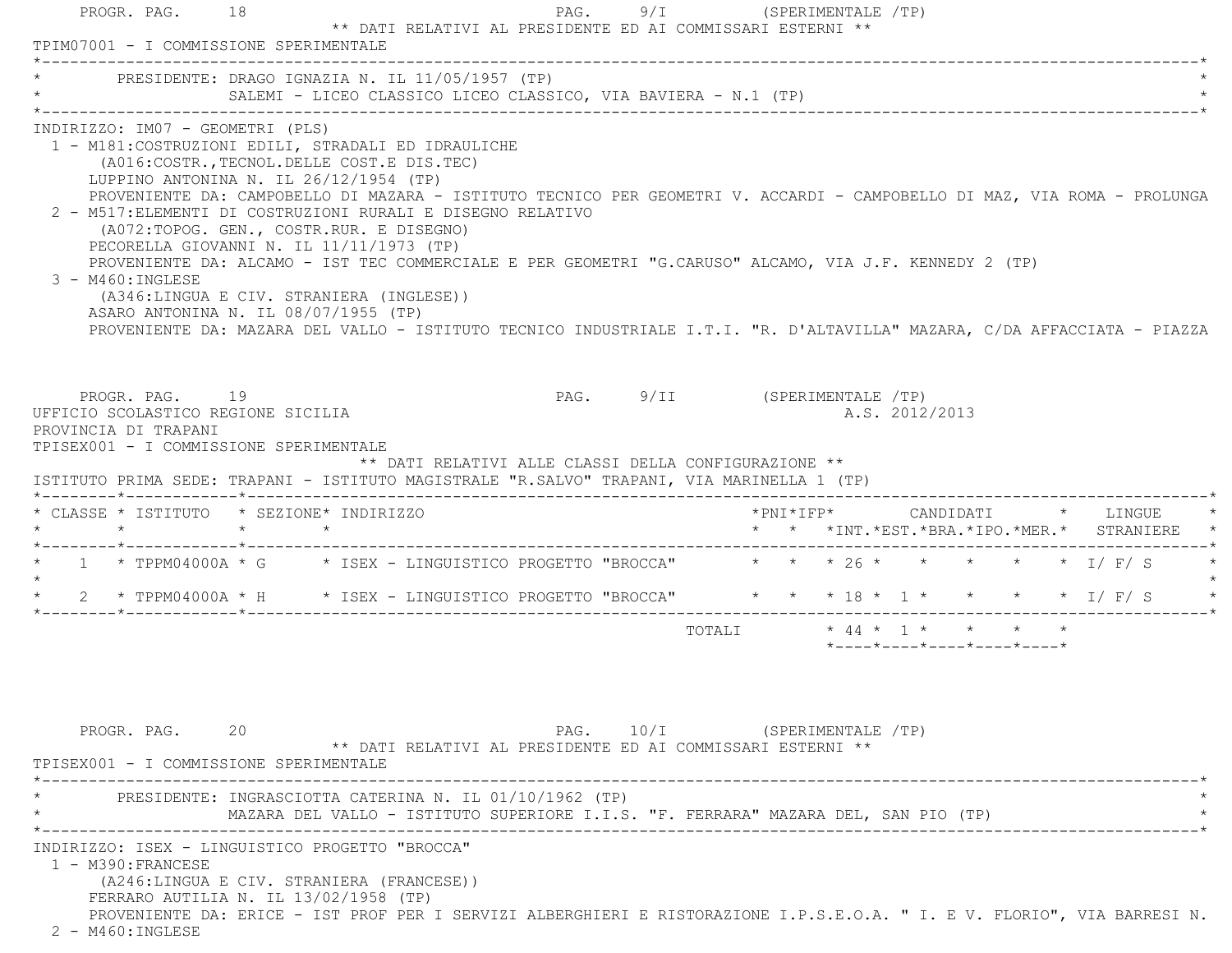| 3 - M790:SPAGNOLO                                                                                                                                                            | (A346:LINGUA E CIV. STRANIERA (INGLESE))<br>COTTONE ORNELLA N. IL 29/09/1972 (TP)<br>(A446:LINGUA E CIV. STRANIERA (SPAGNOLO))<br>GARGANO GABRIELLA N. IL 02/06/1970 (TP)<br>PROVENIENTE DA: MARSALA - ISTITUTO MAGISTRALE LICEO STATALE " PASCASINO", VIA VACCARI, 5 (TP)                                                                                                                                           | PROVENIENTE DA: ERICE - IST PROF PER I SERVIZI ALBERGHIERI E RISTORAZIONE I.P.S.E.O.A. " I. E V. FLORIO", VIA BARRESI N.                                                           |
|------------------------------------------------------------------------------------------------------------------------------------------------------------------------------|----------------------------------------------------------------------------------------------------------------------------------------------------------------------------------------------------------------------------------------------------------------------------------------------------------------------------------------------------------------------------------------------------------------------|------------------------------------------------------------------------------------------------------------------------------------------------------------------------------------|
| PROGR. PAG. 21<br>UFFICIO SCOLASTICO REGIONE SICILIA<br>PROVINCIA DI TRAPANI<br>TPISEX002 - II COMMISSIONE SPERIMENTALE                                                      | ** DATI RELATIVI ALLE CLASSI DELLA CONFIGURAZIONE **<br>ISTITUTO PRIMA SEDE: ALCAMO - ISTITUTO MAGISTRALE "V.F.ALLMAYER" ALCAMO, VIA PIETRO GALATI, 39 (TP)                                                                                                                                                                                                                                                          | PAG. 10/II (SPERIMENTALE /TP)<br>A.S. 2012/2013                                                                                                                                    |
| $\star$                                                                                                                                                                      | * CLASSE * ISTITUTO * SEZIONE* INDIRIZZO<br>$\star$<br>$\star$                                                                                                                                                                                                                                                                                                                                                       | *PNI*IFP*     CANDIDATI    *   LINGUE<br>* * *INT.*EST.*BRA.*IPO.*MER.* STRANIERE                                                                                                  |
|                                                                                                                                                                              |                                                                                                                                                                                                                                                                                                                                                                                                                      | 1 * TPPM050001 * ASP * ISEX - LINGUISTICO PROGETTO "BROCCA" * * * 9 * * * * * * * I/F/S                                                                                            |
|                                                                                                                                                                              |                                                                                                                                                                                                                                                                                                                                                                                                                      | * 2 * TPPM050001 * BSP * ISEX - LINGUISTICO PROGETTO "BROCCA" * * * 9 * * * * * * * I/ F/ S<br>* * * * * BTED * ISEX - LINGUISTICO PROGETTO "BROCCA" * * * 7 * 1 * * * * * 1/ F/ T |
| PROGR. PAG. 22<br>TPISEX002 - II COMMISSIONE SPERIMENTALE                                                                                                                    | PAG. 11/I (SPERIMENTALE /TP)<br>** DATI RELATIVI AL PRESIDENTE ED AI COMMISSARI ESTERNI **                                                                                                                                                                                                                                                                                                                           |                                                                                                                                                                                    |
|                                                                                                                                                                              | * PRESIDENTE: TRENTACOSTE DARIO N. IL 29/04/1948 (PA)<br>TRAPANI - SCUOLA ELEMENTARE CIRC. "G.MARCONI" TRAPANI, VIALE 11 SETTEMBRE 2001 (TP)                                                                                                                                                                                                                                                                         |                                                                                                                                                                                    |
| 1 - M390: FRANCESE<br>$2 - M460$ : INGLESE<br>3 - M790:SPAGNOLO<br>PROVENIENTE DA: TRAPANI - ISTITUTO MAGISTRALE "R.SALVO" TRAPANI, VIA MARINELLA 1 (TP)<br>4 - M940:TEDESCO | INDIRIZZO: ISEX - LINGUISTICO PROGETTO "BROCCA"<br>(A246:LINGUA E CIV. STRANIERA (FRANCESE))<br>NAVARRA ANNA MARIA N. IL 02/05/1963 (TP)<br>PROVENIENTE DA: TRAPANI - ISTITUTO MAGISTRALE "R.SALVO" TRAPANI, VIA MARINELLA 1 (TP)<br>(A346:LINGUA E CIV. STRANIERA (INGLESE))<br>LIUZZA VLADIMIRO BIAGIO N. IL 14/06/1960 (TP)<br>(A446:LINGUA E CIV. STRANIERA (SPAGNOLO))<br>LISTO TOMMASINA N. IL 15/07/1960 (TP) | PROVENIENTE DA: CASTELVETRANO - IST PROF PER I SERVIZI ALBERGHIERI E RISTORAZIONE I.P.S.E.O.A. "V. TITONE", VIA MARINELL                                                           |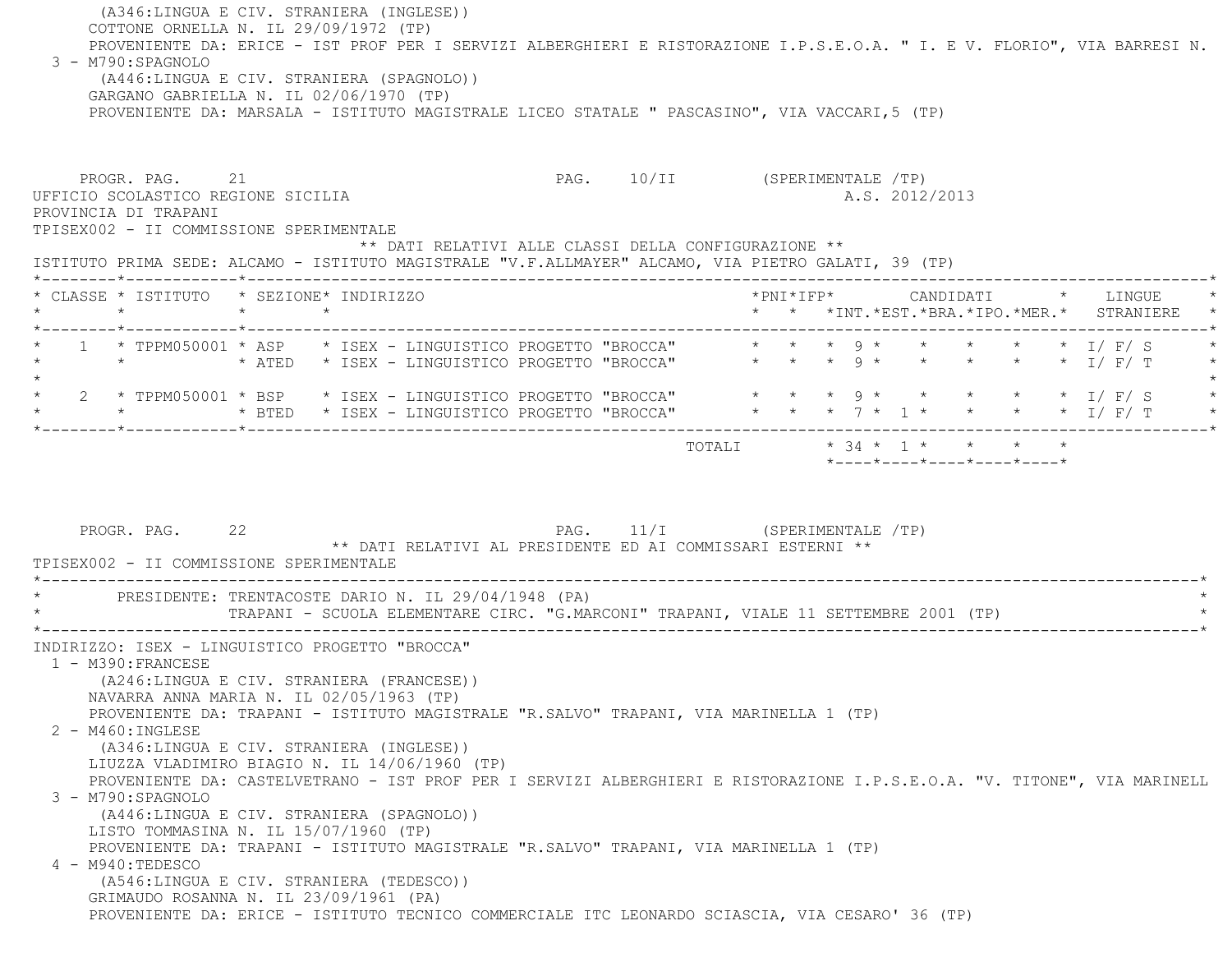PROGR. PAG. 23 23 PAG. 11/II (SPERIMENTALE /TP) UFFICIO SCOLASTICO REGIONE SICILIA A.S. 2012/2013 PROVINCIA DI TRAPANI TPISEX003 - III COMMISSIONE SPERIMENTALE \*\* DATI RELATIVI ALLE CLASSI DELLA CONFIGURAZIONE \*\* ISTITUTO PRIMA SEDE: CASTELVETRANO - LICEO SCIENTIFICO "M. CIPOLLA" C/VETRANO, PIAZZALE PLACIDO RIZZOTTO (TP) \*--------\*------------\*-------------------------------------------------------------------------------------------------------\* \* CLASSE \* ISTITUTO \* SEZIONE\* INDIRIZZO \*PNI\*IFP\* CANDIDATI \* LINGUE \* \* \* \* \* \* \* \*INT.\*EST.\*BRA.\*IPO.\*MER.\* STRANIERE \* \*--------\*------------\*-------------------------------------------------------------------------------------------------------\*1 \* TPPS11000A \* C \* ISEX - LINGUISTICO PROGETTO "BROCCA" \* \* \* 24 \* 1 \* \* \* \* \* \* I/ F/ S \* \*--------\*------------\*-------------------------------------------------------------------------------------------------------\* ISTITUTO SECONDA SEDE: PARTANNA - ISTITUTO MAGISTRALE IST. MAGISTRALE "D. ALIGHIERI", VIA TRIESTE (TP) \*--------\*------------\*-------------------------------------------------------------------------------------------------------\* \* CLASSE \* ISTITUTO \* SEZIONE\* INDIRIZZO \*PNI\*IFP\* CANDIDATI \* LINGUE \* \* \* \* \* \* \* \*INT.\*EST.\*BRA.\*IPO.\*MER.\* STRANIERE \* \*--------\*------------\*-------------------------------------------------------------------------------------------------------\*2 \* TPPM00701Q \* E \* ISEX - LINGUISTICO PROGETTO "BROCCA" \* \* \* 17 \* \* \* \* \* \* \* I/ F/ T \*--------\*------------\*-------------------------------------------------------------------------------------------------------\* TOTALI \* 41 \* 1 \* \* \* \* \*----\*----\*----\*----\*----\*PROGR. PAG. 24 24 PAG. 12/I (SPERIMENTALE /TP) \*\* DATI RELATIVI AL PRESIDENTE ED AI COMMISSARI ESTERNI \*\* TPISEX003 - III COMMISSIONE SPERIMENTALE \*----------------------------------------------------------------------------------------------------------------------------\*PRESIDENTE: SAMMARITANO GIUSEPPE N. IL 18/01/1951 (TP) TRAPANI - ISTITUTO MAGISTRALE "R.SALVO" TRAPANI, VIA MARINELLA 1 (TP) \*----------------------------------------------------------------------------------------------------------------------------\* INDIRIZZO: ISEX - LINGUISTICO PROGETTO "BROCCA" 1 - M390:FRANCESE (A246:LINGUA E CIV. STRANIERA (FRANCESE)) FERLITO CALOGERO N. IL 30/03/1960 (TP) PROVENIENTE DA: MARSALA - IST PROF PER L'AGRICOLTURA E L'AMBIENTE I.P.AGRICOLTURA E AMBIENTE MAR, VIA NAZIONALE -STRASAT 2 - M460:INGLESE (A346:LINGUA E CIV. STRANIERA (INGLESE)) LONGHITANO MARIA IOLANDA N. IL 22/10/1961 (TP) PROVENIENTE DA: ERICE - IST PROF PER I SERVIZI ALBERGHIERI E RISTORAZIONE I.P.S.E.O.A. " I. E V. FLORIO", VIA BARRESI N. 3 - M790:SPAGNOLO (A446:LINGUA E CIV. STRANIERA (SPAGNOLO)) GIANNAVOLA MARIA LAURA N. IL 11/06/1966 (CL) PROVENIENTE DA: CALTANISSETTA - LICEO CLASSICO LICEO CLASSICO-LINGUISTICO "R., VIA ROSSO DI SAN SECONDO (CL) 4 - M940:TEDESCO (A546:LINGUA E CIV. STRANIERA (TEDESCO)) SALVIOLI VITA N. IL 27/09/1955 (TP) PROVENIENTE DA: ALCAMO - ISTITUTO MAGISTRALE "V.F.ALLMAYER" ALCAMO, VIA PIETRO GALATI, 39 (TP) PROGR. PAG. 25 25 PAG. 12/II (SPERIMENTALE /TP) UFFICIO SCOLASTICO REGIONE SICILIA A.S. 2012/2013 PROVINCIA DI TRAPANITPISEX004 - IV COMMISSIONE SPERIMENTALE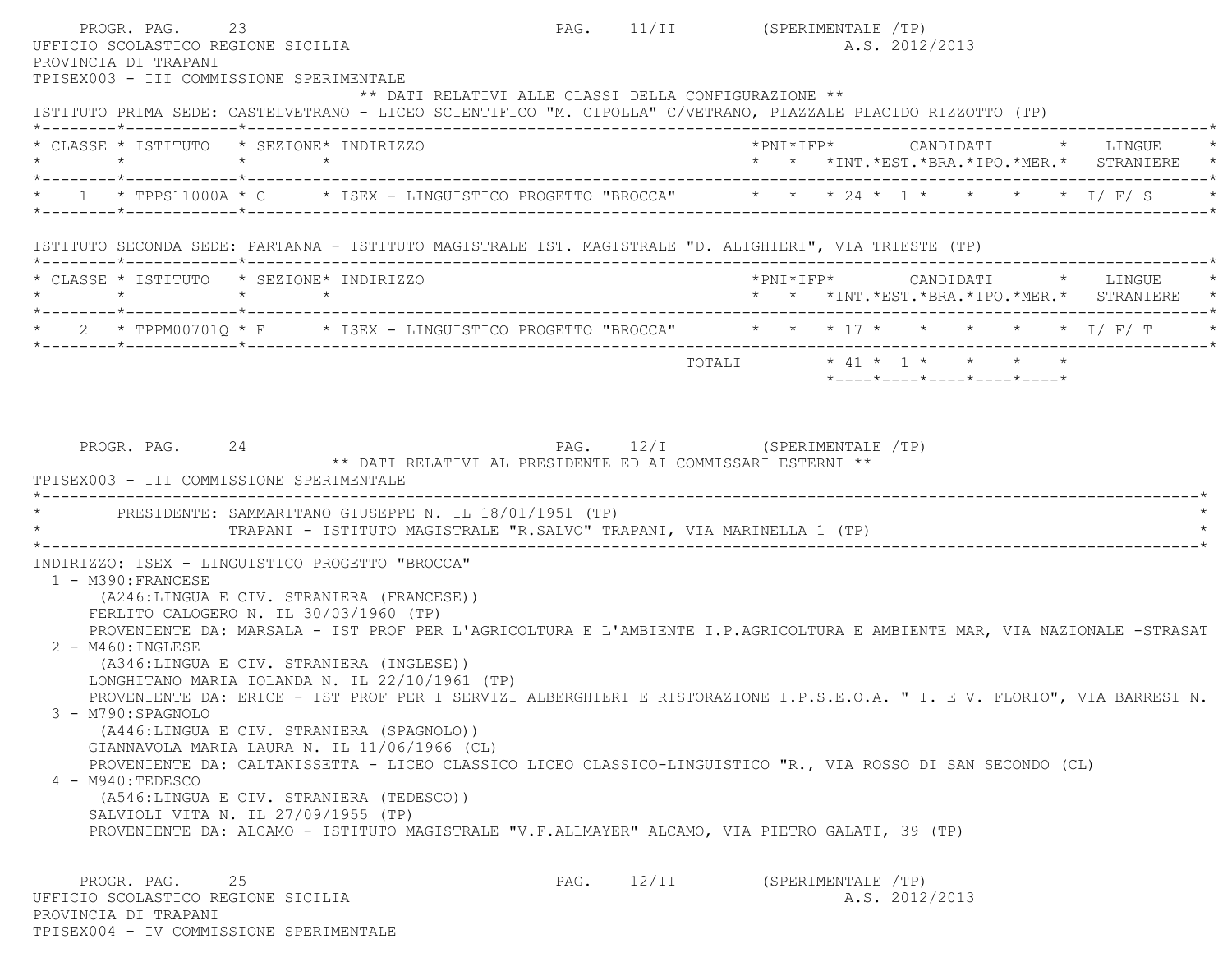| * CLASSE * ISTITUTO * SEZIONE* INDIRIZZO<br>$\star$                                                                                                                                                                                                                                                                                                                         |  |  |                                                                                                                                                                                            |                               |                         |                     |  |                |                            |  | * * *INT.*EST.*BRA.*IPO.*MER.* STRANIERE *                       |
|-----------------------------------------------------------------------------------------------------------------------------------------------------------------------------------------------------------------------------------------------------------------------------------------------------------------------------------------------------------------------------|--|--|--------------------------------------------------------------------------------------------------------------------------------------------------------------------------------------------|-------------------------------|-------------------------|---------------------|--|----------------|----------------------------|--|------------------------------------------------------------------|
| * 1 * TPPM04000A * F * ISEX - LINGUISTICO PROGETTO "BROCCA" * * * 24 * * * * * * * I/F/S                                                                                                                                                                                                                                                                                    |  |  |                                                                                                                                                                                            |                               |                         |                     |  |                |                            |  |                                                                  |
| ISTITUTO SECONDA SEDE: MARSALA - ISTITUTO MAGISTRALE LICEO STATALE " PASCASINO", VIA VACCARI, 5 (TP)                                                                                                                                                                                                                                                                        |  |  |                                                                                                                                                                                            |                               |                         |                     |  |                |                            |  |                                                                  |
| * CLASSE * ISTITUTO * SEZIONE* INDIRIZZO<br>$\star \qquad \qquad \star \qquad \qquad \star \qquad \qquad \star$                                                                                                                                                                                                                                                             |  |  |                                                                                                                                                                                            |                               |                         | $*$ PNI $*$ IFP $*$ |  |                |                            |  | CANDIDATI * LINGUE<br>* * *INT.*EST.*BRA.*IPO.*MER.* STRANIERE * |
| * 2 * TPPM03000Q * G * ISEX - LINGUISTICO PROGETTO "BROCCA" * * * 15 * * * * * * * I/ F/ S *                                                                                                                                                                                                                                                                                |  |  |                                                                                                                                                                                            |                               |                         |                     |  |                |                            |  |                                                                  |
|                                                                                                                                                                                                                                                                                                                                                                             |  |  |                                                                                                                                                                                            |                               | TOTALI * 39 * * * * * * |                     |  |                | *----*----*----*----*----* |  |                                                                  |
| TPISEX004 - IV COMMISSIONE SPERIMENTALE<br>* PRESIDENTE: ANCONA GIUSEPPE N. IL 31/01/1951 (TP)<br>INDIRIZZO: ISEX - LINGUISTICO PROGETTO "BROCCA"                                                                                                                                                                                                                           |  |  | PAG. 13/I (SPERIMENTALE /TP)<br>** DATI RELATIVI AL PRESIDENTE ED AI COMMISSARI ESTERNI **<br>CASTELVETRANO - SCUOLA ELEMENTARE II CIRCOLO- R.SETTIMO C/VETRAN, P.ZZA RUGGERO SETTIMO (TP) |                               |                         |                     |  |                |                            |  |                                                                  |
| 1 - M390: FRANCESE<br>(A246:LINGUA E CIV. STRANIERA (FRANCESE))<br>MINEO VINCENZA N. IL 30/11/1976 (TP)                                                                                                                                                                                                                                                                     |  |  |                                                                                                                                                                                            |                               |                         |                     |  |                |                            |  |                                                                  |
| PROVENIENTE DA: ERICE - IST PROF PER I SERVIZI ALBERGHIERI E RISTORAZIONE I.P.S.E.O.A. "I. E V.FLORIO" E, VIA BARRESI N.<br>2 - M460: INGLESE<br>(A346:LINGUA E CIV. STRANIERA (INGLESE))<br>VASSALLO MARIA VALERIA N. IL 28/04/1952 (PA)<br>PROVENIENTE DA: SANTA NINFA - IST PROF INDUSTRIA E ARTIGIANATO ISTITUTO PROFESSIONALE, VIA SANT'ANNA (TP)<br>3 - M790:SPAGNOLO |  |  |                                                                                                                                                                                            |                               |                         |                     |  |                |                            |  |                                                                  |
| (A446:LINGUA E CIV. STRANIERA (SPAGNOLO))<br>DI GESU' ANTONELLA N. IL 28/11/1963 (TP)<br>PROVENIENTE DA: ALCAMO - ISTITUTO MAGISTRALE "V.F.ALLMAYER" ALCAMO, VIA PIETRO GALATI, 39 (TP)                                                                                                                                                                                     |  |  |                                                                                                                                                                                            |                               |                         |                     |  |                |                            |  |                                                                  |
| PROGR. PAG. 27<br>UFFICIO SCOLASTICO REGIONE SICILIA<br>PROVINCIA DI TRAPANI<br>TPISFA001 - I COMMISSIONE SPERIMENTALE                                                                                                                                                                                                                                                      |  |  | ** DATI RELATIVI ALLE CLASSI DELLA CONFIGURAZIONE **                                                                                                                                       | PAG. 13/II (SPERIMENTALE /TP) |                         |                     |  | A.S. 2012/2013 |                            |  |                                                                  |
| ISTITUTO PRIMA SEDE: CASTELVETRANO - LICEO SCIENTIFICO "M. CIPOLLA" C/VETRANO, PIAZZALE PLACIDO RIZZOTTO (TP)<br>* CLASSE * ISTITUTO * SEZIONE* INDIRIZZO                                                                                                                                                                                                                   |  |  |                                                                                                                                                                                            |                               |                         |                     |  |                |                            |  |                                                                  |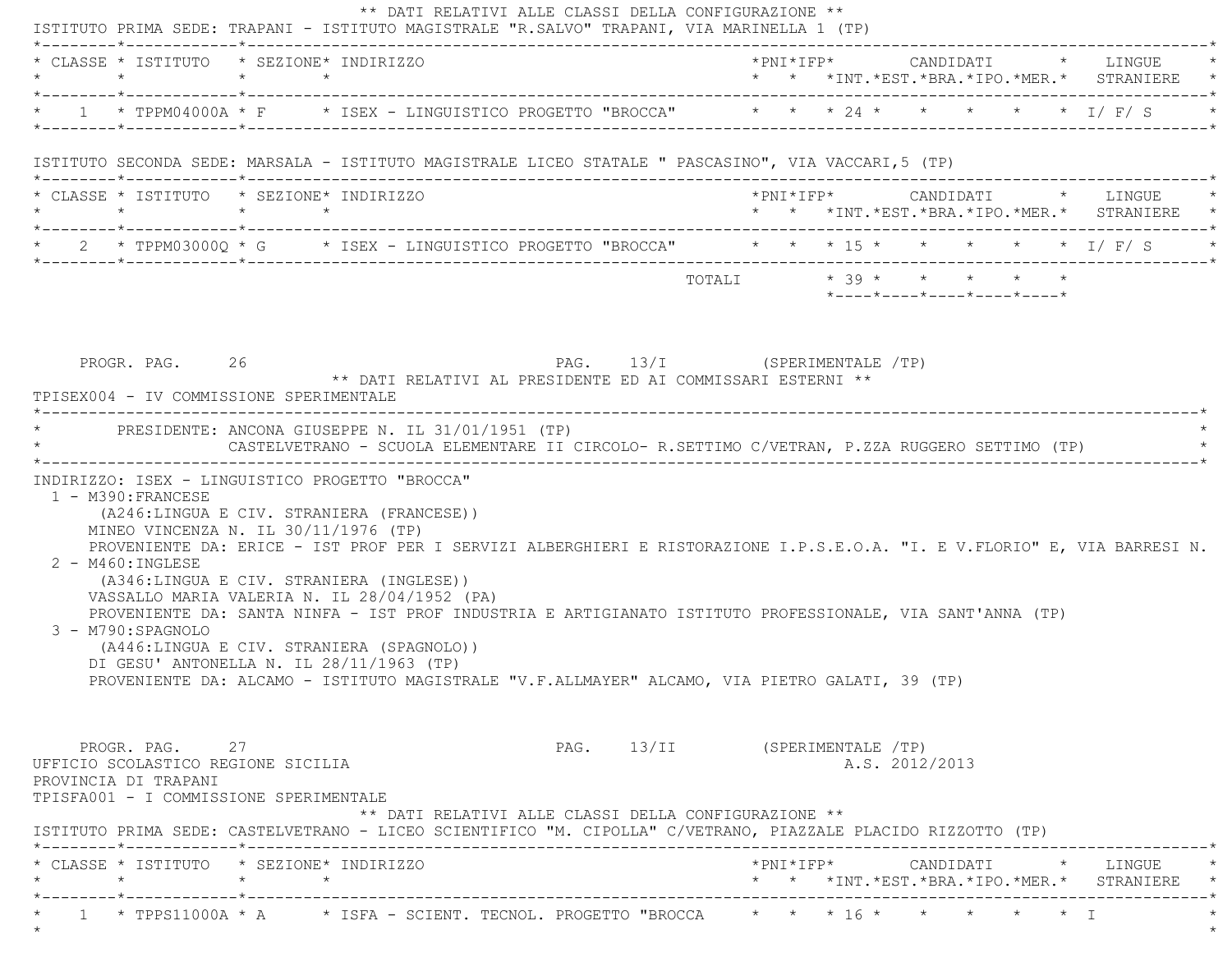|                                                                                                                                                                                                                                                                                                                                    |                               |                                                            | *----*----*----*----*----* |                |  |          |
|------------------------------------------------------------------------------------------------------------------------------------------------------------------------------------------------------------------------------------------------------------------------------------------------------------------------------------|-------------------------------|------------------------------------------------------------|----------------------------|----------------|--|----------|
| PROGR. PAG. 28<br>** DATI RELATIVI AL PRESIDENTE ED AI COMMISSARI ESTERNI **<br>TPISFA001 - I COMMISSIONE SPERIMENTALE                                                                                                                                                                                                             | PAG. 14/I (SPERIMENTALE /TP)  |                                                            |                            |                |  |          |
| PRESIDENTE: CALDERONE GIANCARLO N. IL 11/01/1965 (PA)<br>TRAPANI - LICEO ARTISTICO LA "MICHELANGELO BUONARROTI", VIA DEL MELOGRANO N. 1 (TP)                                                                                                                                                                                       |                               |                                                            |                            |                |  |          |
| BOLOGNA CATERINA N. IL 26/03/1956 (TP)<br>PROVENIENTE DA: CORLEONE - LICEO SCIENTIFICO LICEO SCIENT. CLASS. PEDAG DO, VIA SALVATORE CUSIMANO S.N.C. (PA)<br>$2 - M460$ : INGLESE<br>(A346:LINGUA E CIV. STRANIERA (INGLESE))<br>DI GIOVANNI ARCANGELO N. IL 27/09/1962 (TP)                                                        |                               |                                                            |                            |                |  |          |
| PROVENIENTE DA: ALCAMO - IST PROF PER L'AGRICOLTURA E L'AMBIENTE IST.PROF.AGRIC.AMB."DANILO DOL, VIA CARLO GOLDONI, 9 (T<br>3 - M770: SCIENZE NATURALI<br>( A060:SC.NA., CH., GEOG., MIC. )<br>GRIMALDI GIACOMO N. IL 18/10/1958 (TP)<br>PROVENIENTE DA: TRAPANI - LICEO SCIENTIFICO LS V. FARDELLA TRAPANI, VIA GARIBALDI 83 (TP) |                               |                                                            |                            |                |  |          |
| PROGR. PAG.<br>29<br>UFFICIO SCOLASTICO REGIONE SICILIA<br>PROVINCIA DI TRAPANI<br>TPISFN001 - I COMMISSIONE SPERIMENTALE<br>** DATI RELATIVI ALLE CLASSI DELLA CONFIGURAZIONE **<br>ISTITUTO PRIMA SEDE: CASTELVETRANO - LICEO SCIENTIFICO "M. CIPOLLA" C/VETRANO, PIAZZALE PLACIDO RIZZOTTO (TP)                                 | PAG. 14/II (SPERIMENTALE /TP) |                                                            |                            | A.S. 2012/2013 |  |          |
| * CLASSE * ISTITUTO * SEZIONE* INDIRIZZO<br>$\star$ $\star$<br>$\star$                                                                                                                                                                                                                                                             |                               | *PNI*IFP*<br>* * *INT. *EST. *BRA. *IPO. *MER. * STRANIERE |                            | CANDIDATI      |  | * LINGUE |
| * 1 * TPPS11000A * B * ISFN - SCIENTIFICO PROGETTO "BROCCA" * * * 17 * * * * * * * I                                                                                                                                                                                                                                               |                               |                                                            |                            |                |  |          |
| 2 * TPPS11000A * I * ISFN - SCIENTIFICO PROGETTO "BROCCA" * * * 28 * * * * * * * I                                                                                                                                                                                                                                                 |                               |                                                            |                            |                |  |          |

PROGR. PAG. 30 30 PAG. 15/I (SPERIMENTALE /TP) \*\* DATI RELATIVI AL PRESIDENTE ED AI COMMISSARI ESTERNI \*\*

\*----------------------------------------------------------------------------------------------------------------------------\*

TPISFN001 - I COMMISSIONE SPERIMENTALE

\* PRESIDENTE: SPINA MARIO N. IL 02/02/1955 (TP) \*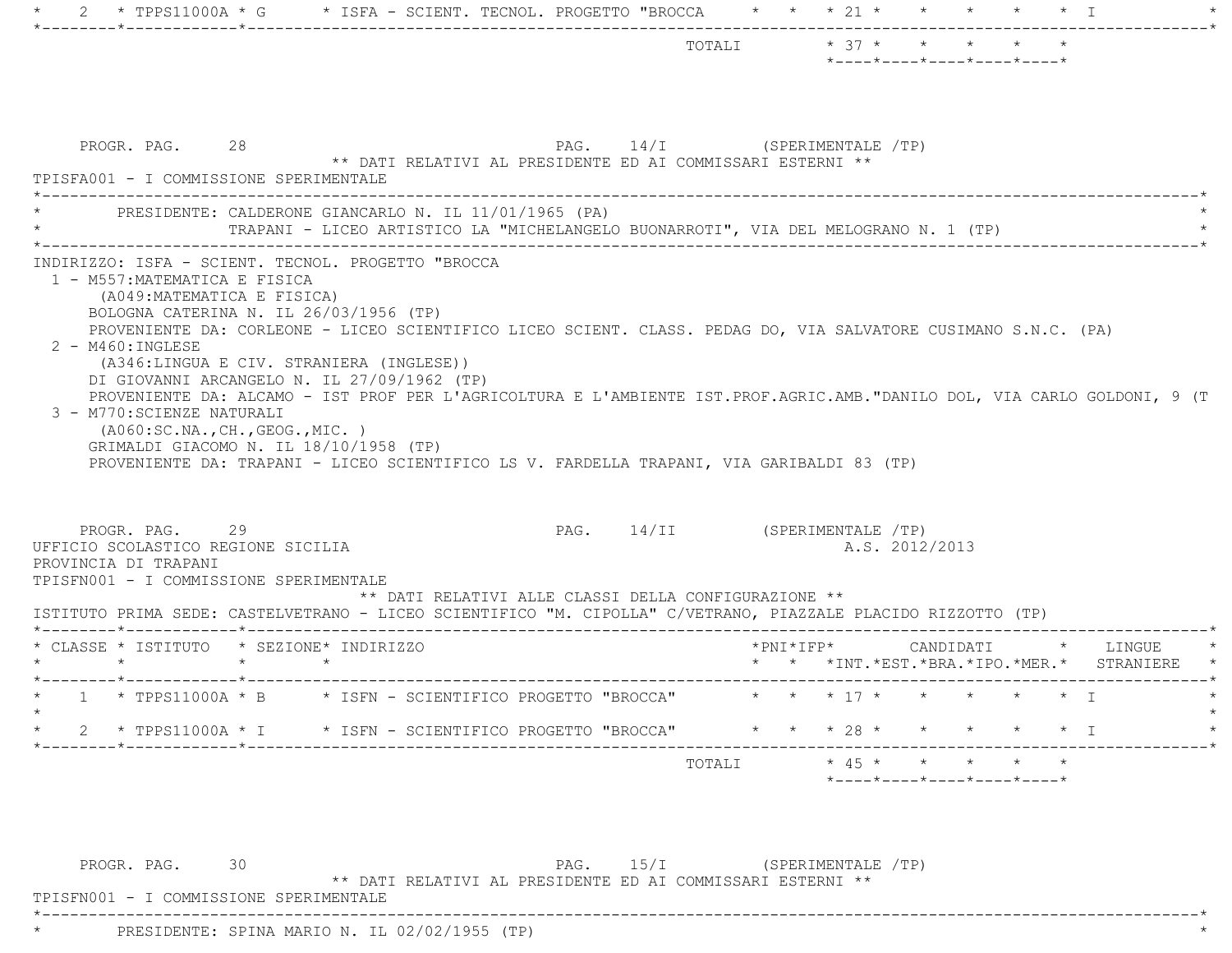\* ALCAMO - IST PROF PER L'AGRICOLTURA E L'AMBIENTE IST.PROF.AGRIC.AMB."DANILO DOL, VIA CARLO GOLDONI, 9 (T\* \*----------------------------------------------------------------------------------------------------------------------------\* INDIRIZZO: ISFN - SCIENTIFICO PROGETTO "BROCCA" 1 - SL32:MATEMATICA (A049:MATEMATICA E FISICA) AGUANNO GAUDENZIA N. IL 06/11/1956 (TP) PROVENIENTE DA: MAZARA DEL VALLO - LICEO SCIENTIFICO "G.P.BALLATORE" MAZARA DEL VAL, VIA ORIANI 7 (TP) 2 - SG82:FILOSOFIA (A037:FILOSOFIA E STORIA) BONANNO GIUSEPPE LIBERO N. IL 22/10/1952 (TP) PROVENIENTE DA: MARSALA - LICEO CLASSICO "G. XXIII" MARSALA, VIA ELIODORO LOMBARDI 18 (TP) 3 - SB01:BIOLOGIA (A060:SC.NA.,CH.,GEOG.,MIC. ) SALADINO FRANCESCA N. IL 22/03/1971 (TP) PROVENIENTE DA: TRAPANI - LICEO SCIENTIFICO LS V. FARDELLA TRAPANI, VIA GARIBALDI 83 (TP) PROGR. PAG. 31 31 PAG. 15/II (SPERIMENTALE /TP) UFFICIO SCOLASTICO REGIONE SICILIA A.S. 2012/2013 PROVINCIA DI TRAPANI TPISFN002 - II COMMISSIONE SPERIMENTALE \*\* DATI RELATIVI ALLE CLASSI DELLA CONFIGURAZIONE \*\* ISTITUTO PRIMA SEDE: PARTANNA - ISTITUTO MAGISTRALE IST. MAGISTRALE "D. ALIGHIERI", VIA TRIESTE (TP) \*--------\*------------\*-------------------------------------------------------------------------------------------------------\* \* CLASSE \* ISTITUTO \* SEZIONE\* INDIRIZZO \*PNI\*IFP\* CANDIDATI \* LINGUE \* \* \* \* \* \* \* \*INT.\*EST.\*BRA.\*IPO.\*MER.\* STRANIERE \* \*--------\*------------\*-------------------------------------------------------------------------------------------------------\* $1$  \* TPPM00701 $0$  \* B \* ISFN - SCIENTIFICO PROGETTO "BROCCA" \* \* \* 21 \* \* \* \* \* \* \* \*  $\star$ \* 2 \* TPPM00701Q \* D \* ISFN - SCIENTIFICO PROGETTO "BROCCA" \* \* \* 19 \* \* \* \* \* \* \* I \*--------\*------------\*-------------------------------------------------------------------------------------------------------\*TOTALI  $* 40 * * * * * * * * *$  \*----\*----\*----\*----\*----\*PROGR. PAG. 32 32 PAG. 16/I (SPERIMENTALE /TP) \*\* DATI RELATIVI AL PRESIDENTE ED AI COMMISSARI ESTERNI \*\* TPISFN002 - II COMMISSIONE SPERIMENTALE \*----------------------------------------------------------------------------------------------------------------------------\*PRESIDENTE: MICELI ERASMO N. IL 07/08/1956 (TP) TRAPANI - ISTITUTO SUPERIORE "L.DA VINCI" TRAPANI, PIAZZA XXI APRILE (TP) \*----------------------------------------------------------------------------------------------------------------------------\* INDIRIZZO: ISFN - SCIENTIFICO PROGETTO "BROCCA" 1 - SL32:MATEMATICA (A049:MATEMATICA E FISICA) FERRARA SALVATORE N. IL 07/04/1954 (RM) PROVENIENTE DA: TRAPANI - ISTITUTO MAGISTRALE "R.SALVO" TRAPANI, VIA MARINELLA 1 (TP) 2 - SG82:FILOSOFIA (A037:FILOSOFIA E STORIA) BONGIORNO SALVATORE N. IL 24/10/1950 (TP) PROVENIENTE DA: TRAPANI - LICEO SCIENTIFICO LS V. FARDELLA TRAPANI, VIA GARIBALDI 83 (TP) 3 - SB01:BIOLOGIA(A060:SC.NA.,CH.,GEOG.,MIC. )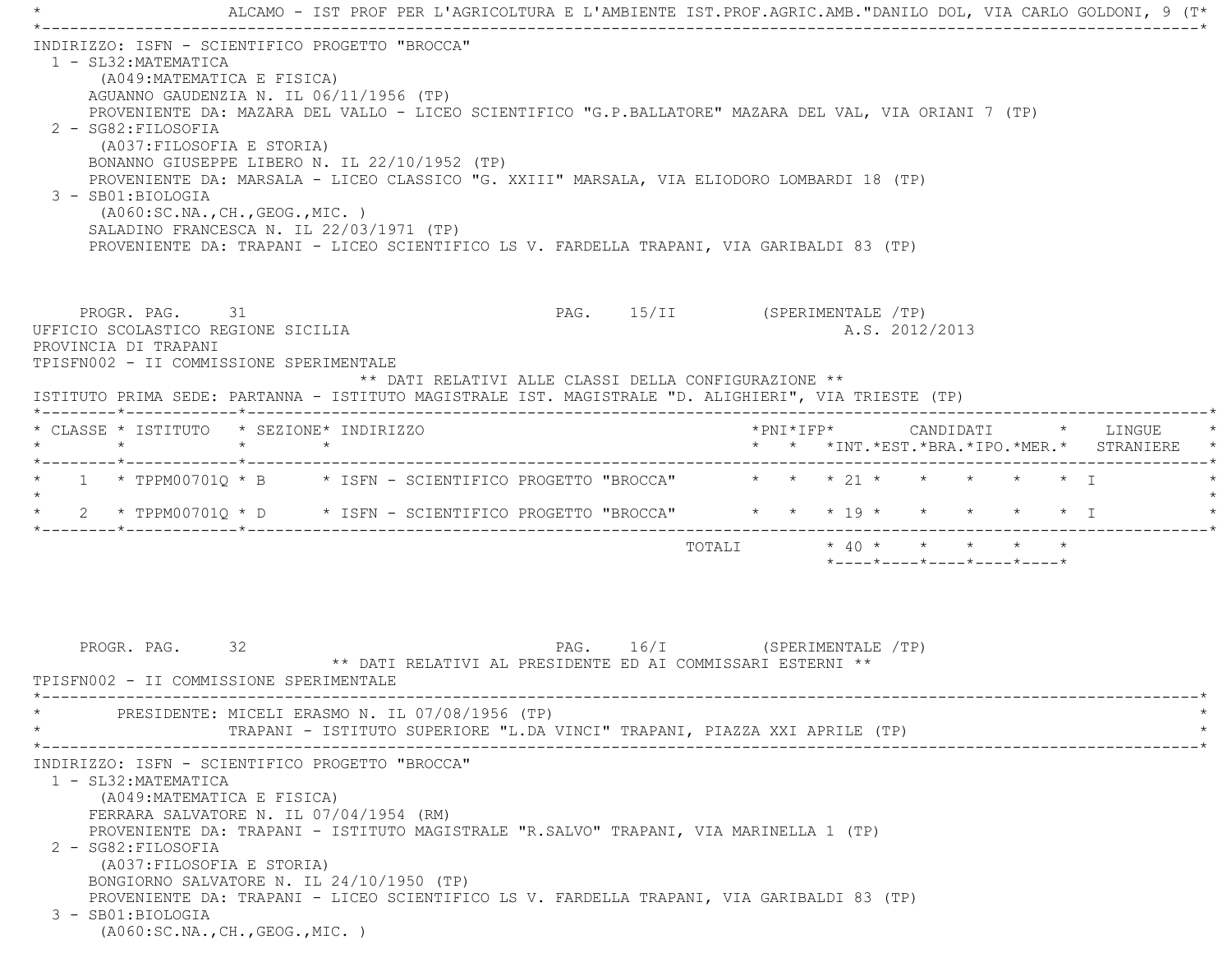PROVENIENTE DA: MARSALA - LICEO SCIENTIFICO "P.RUGGIERI MARSALA", VIA GIOVANNI FALCONE 14 (TP) PROGR. PAG. 33 3 200 PAG. 16/II (SPERIMENTALE /TP) UFFICIO SCOLASTICO REGIONE SICILIA A.S. 2012/2013 PROVINCIA DI TRAPANI TPISFP001 - I COMMISSIONE SPERIMENTALE \*\* DATI RELATIVI ALLE CLASSI DELLA CONFIGURAZIONE \*\* ISTITUTO PRIMA SEDE: CASTELVETRANO - ISTITUTO MAGISTRALE IST. MAGISTRALE "G. GENTILE" C, VIA DELLE DUE SICILIE (TP) \*--------\*------------\*-------------------------------------------------------------------------------------------------------\* \* CLASSE \* ISTITUTO \* SEZIONE\* INDIRIZZO \*PNI\*IFP\* CANDIDATI \* LINGUE \* \* \* \* \* \* \* \*INT.\*EST.\*BRA.\*IPO.\*MER.\* STRANIERE \* \*--------\*------------\*-------------------------------------------------------------------------------------------------------\*1 \* TPPM01101B \* A \* ISFP - SOCIO PSICOPEDAG. (PR. "BROCCA") \* \* \* 26 \* \* \* \* \* \* \* \*  $\star$  \* 2 \* TPPM01101B \* B \* ISFP - SOCIO PSICOPEDAG. (PR. "BROCCA") \* \* \* 26 \* 2 \* \* \* \* I \* \*--------\*------------\*-------------------------------------------------------------------------------------------------------\*TOTALI  $\star$  52  $\star$  2  $\star$   $\star$   $\star$  \*----\*----\*----\*----\*----\*PROGR. PAG. 34 34 PAG. 17/I (SPERIMENTALE /TP) \*\* DATI RELATIVI AL PRESIDENTE ED AI COMMISSARI ESTERNI \*\* TPISFP001 - I COMMISSIONE SPERIMENTALE \*----------------------------------------------------------------------------------------------------------------------------\*PRESIDENTE: ASARO MARIA LUISA N. IL 11/11/1964 (TP) \* MAZARA DEL VALLO - SCUOLA ELEMENTARE II CD A.CASTIGLIONE MAZARA, VIA SANTA GEMMA (TP) \* \*----------------------------------------------------------------------------------------------------------------------------\* INDIRIZZO: ISFP - SOCIO PSICOPEDAG. (PR. "BROCCA") 1 - M670:PEDAGOGIA (A036:FILOSOFIA,PSICOL. E SC.DELL'EDUC) SCIARA GRAZIA MARIA N. IL 14/06/1949 (AG) PROVENIENTE DA: TRAPANI - ISTITUTO MAGISTRALE "R.SALVO" TRAPANI, VIA MARINELLA 1 (TP) 2 - SG82:FILOSOFIA (A037:FILOSOFIA E STORIA) PIACENZA VINCENZA N. IL 28/07/1965 (TP) PROVENIENTE DA: ALCAMO - ISTITUTO MAGISTRALE "V.F.ALLMAYER" ALCAMO, VIA PIETRO GALATI, 39 (TP) 3 - SB01:BIOLOGIA (A060:SC.NA.,CH.,GEOG.,MIC. ) CONTICELLI ALESSANDRO N. IL 18/04/1964 (TP) PROVENIENTE DA: TRAPANI - ISTITUTO MAGISTRALE "R.SALVO" TRAPANI, VIA MARINELLA 1 (TP) PROGR. PAG. 35 35 PAG. 17/II (SPERIMENTALE /TP) UFFICIO SCOLASTICO REGIONE SICILIA A.S. 2012/2013 PROVINCIA DI TRAPANI TPISFP002 - II COMMISSIONE SPERIMENTALE \*\* DATI RELATIVI ALLE CLASSI DELLA CONFIGURAZIONE \*\* ISTITUTO PRIMA SEDE: TRAPANI - ISTITUTO MAGISTRALE "R.SALVO" TRAPANI, VIA MARINELLA 1 (TP) \*--------\*------------\*-------------------------------------------------------------------------------------------------------\*\* CLASSE \* ISTITUTO \* SEZIONE\* INDIRIZZO \*PNI\*IFP\* CANDIDATI \* LINGUE \*

PAVIA ANTONINO N. IL 13/06/1964 (TP)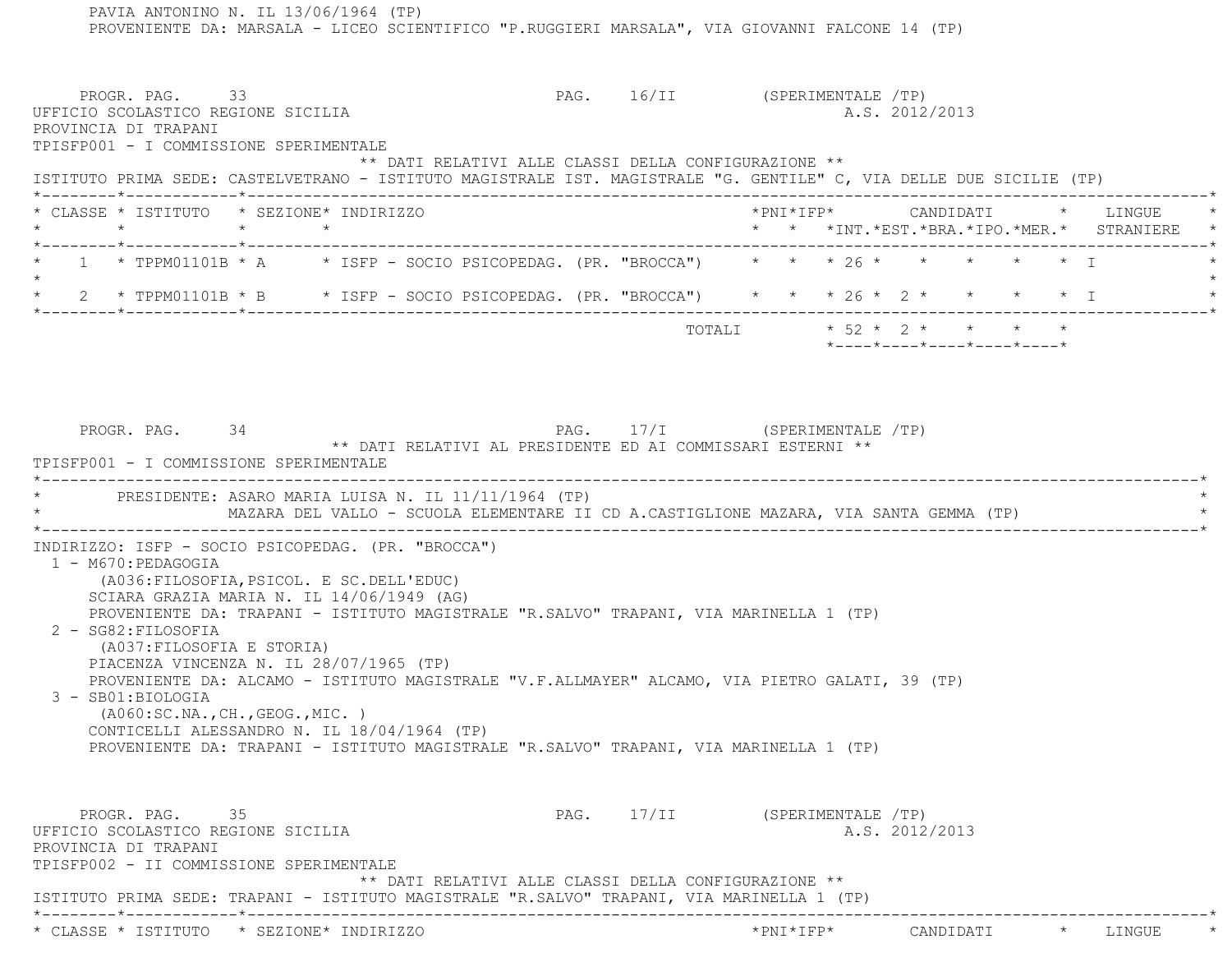| -----*------------*-------------<br>1 * TPPM04000A * 0 * ISFP - SOCIO PSICOPEDAG. (PR. "BROCCA") * * * * 25 * * * * * * * T                                                                                                             |                                                                                                                                                                                                                                                                                                                                                     |                                                      |                               |                         | * * *INT. *EST. *BRA. *IPO. *MER. * STRANIERE |  |                |                                                                 |  |                                                                                                                                                    |
|-----------------------------------------------------------------------------------------------------------------------------------------------------------------------------------------------------------------------------------------|-----------------------------------------------------------------------------------------------------------------------------------------------------------------------------------------------------------------------------------------------------------------------------------------------------------------------------------------------------|------------------------------------------------------|-------------------------------|-------------------------|-----------------------------------------------|--|----------------|-----------------------------------------------------------------|--|----------------------------------------------------------------------------------------------------------------------------------------------------|
|                                                                                                                                                                                                                                         |                                                                                                                                                                                                                                                                                                                                                     |                                                      |                               |                         |                                               |  |                |                                                                 |  |                                                                                                                                                    |
| 2 * TPPM04000A * B * ISFP - SOCIO PSICOPEDAG. (PR. "BROCCA") * * * 21 * * * * * * * T                                                                                                                                                   |                                                                                                                                                                                                                                                                                                                                                     |                                                      |                               |                         |                                               |  |                |                                                                 |  |                                                                                                                                                    |
|                                                                                                                                                                                                                                         |                                                                                                                                                                                                                                                                                                                                                     |                                                      |                               | TOTALI * 46 * * * * * * |                                               |  |                | $*$ - - - - $*$ - - - - $*$ - - - - $*$ - - - - $*$ - - - - $*$ |  |                                                                                                                                                    |
|                                                                                                                                                                                                                                         |                                                                                                                                                                                                                                                                                                                                                     |                                                      |                               |                         |                                               |  |                |                                                                 |  |                                                                                                                                                    |
| PROGR. PAG. 36<br>TPISFP002 - II COMMISSIONE SPERIMENTALE                                                                                                                                                                               | ** DATI RELATIVI AL PRESIDENTE ED AI COMMISSARI ESTERNI **                                                                                                                                                                                                                                                                                          | PAG. 18/I (SPERIMENTALE /TP)                         |                               |                         |                                               |  |                |                                                                 |  |                                                                                                                                                    |
| PRESIDENTE: PELLEGRINO FRANCA DONATA N. IL 22/10/1951 (TP)                                                                                                                                                                              | MARSALA - ISTITUTO COMPRENSIVO "S. PELLEGRINO", C/DA PAOLINI (TP)                                                                                                                                                                                                                                                                                   |                                                      |                               |                         |                                               |  |                |                                                                 |  |                                                                                                                                                    |
| 2 - SG82: FILOSOFIA<br>(A037:FILOSOFIA E STORIA)<br>3 - SB01:BIOLOGIA                                                                                                                                                                   | (A036: FILOSOFIA, PSICOL. E SC. DELL'EDUC)<br>CHIARAMONTE ROSA GRAZIA N. IL 02/07/1961 (TP)<br>PROVENIENTE DA: PARTANNA - ISTITUTO MAGISTRALE IST. MAGISTRALE "D. ALIGHIERI", VIA TRIESTE (TP)<br>MARINO ELISABETTA N. IL 20/10/1964 (TP)<br>PROVENIENTE DA: MAZARA DEL VALLO - LICEO SCIENTIFICO "G.P.BALLATORE" MAZARA DEL VAL, VIA ORIANI 7 (TP) |                                                      |                               |                         |                                               |  |                |                                                                 |  |                                                                                                                                                    |
| ( A060:SC.NA., CH., GEOG., MIC. )<br>GUCCIARDO ANNA MARIA N. IL 08/05/1957 (TP)                                                                                                                                                         | PROVENIENTE DA: CASTELVETRANO - LICEO SCIENTIFICO "M. CIPOLLA" C/VETRANO, PIAZZALE PLACIDO RIZZOTTO (TP)                                                                                                                                                                                                                                            |                                                      |                               |                         |                                               |  |                |                                                                 |  |                                                                                                                                                    |
| PROGR. PAG. 37<br>UFFICIO SCOLASTICO REGIONE SICILIA<br>PROVINCIA DI TRAPANI<br>TPISFP003 - III COMMISSIONE SPERIMENTALE<br>ISTITUTO PRIMA SEDE: ALCAMO - ISTITUTO MAGISTRALE "V.F.ALLMAYER" ALCAMO, VIA PIETRO GALATI, 39 (TP)         |                                                                                                                                                                                                                                                                                                                                                     | ** DATI RELATIVI ALLE CLASSI DELLA CONFIGURAZIONE ** | PAG. 18/II (SPERIMENTALE /TP) |                         |                                               |  | A.S. 2012/2013 |                                                                 |  |                                                                                                                                                    |
|                                                                                                                                                                                                                                         |                                                                                                                                                                                                                                                                                                                                                     |                                                      |                               |                         |                                               |  |                |                                                                 |  |                                                                                                                                                    |
|                                                                                                                                                                                                                                         |                                                                                                                                                                                                                                                                                                                                                     |                                                      |                               |                         |                                               |  |                |                                                                 |  |                                                                                                                                                    |
| * CLASSE * ISTITUTO * SEZIONE* INDIRIZZO<br>1 * TPPM050001 * A * ISFP - SOCIO PSICOPEDAG. (PR. "BROCCA") * * * 18 * * * * * * * I<br>2 * TPPM050001 * B * ISFP - SOCIO PSICOPEDAG. (PR. "BROCCA") * * * 15 * 1 * * * * * * I<br>$\star$ |                                                                                                                                                                                                                                                                                                                                                     |                                                      |                               |                         |                                               |  |                |                                                                 |  | $*PNI*IFP* \qquad \qquad \text{CANDIDATI} \qquad \qquad * \qquad \text{LINGUE} \qquad \qquad *$<br>* * *INT. *EST. *BRA. *IPO. *MER. * STRANIERE * |

PROGR. PAG. 38 38 PAG. 19/I (SPERIMENTALE /TP)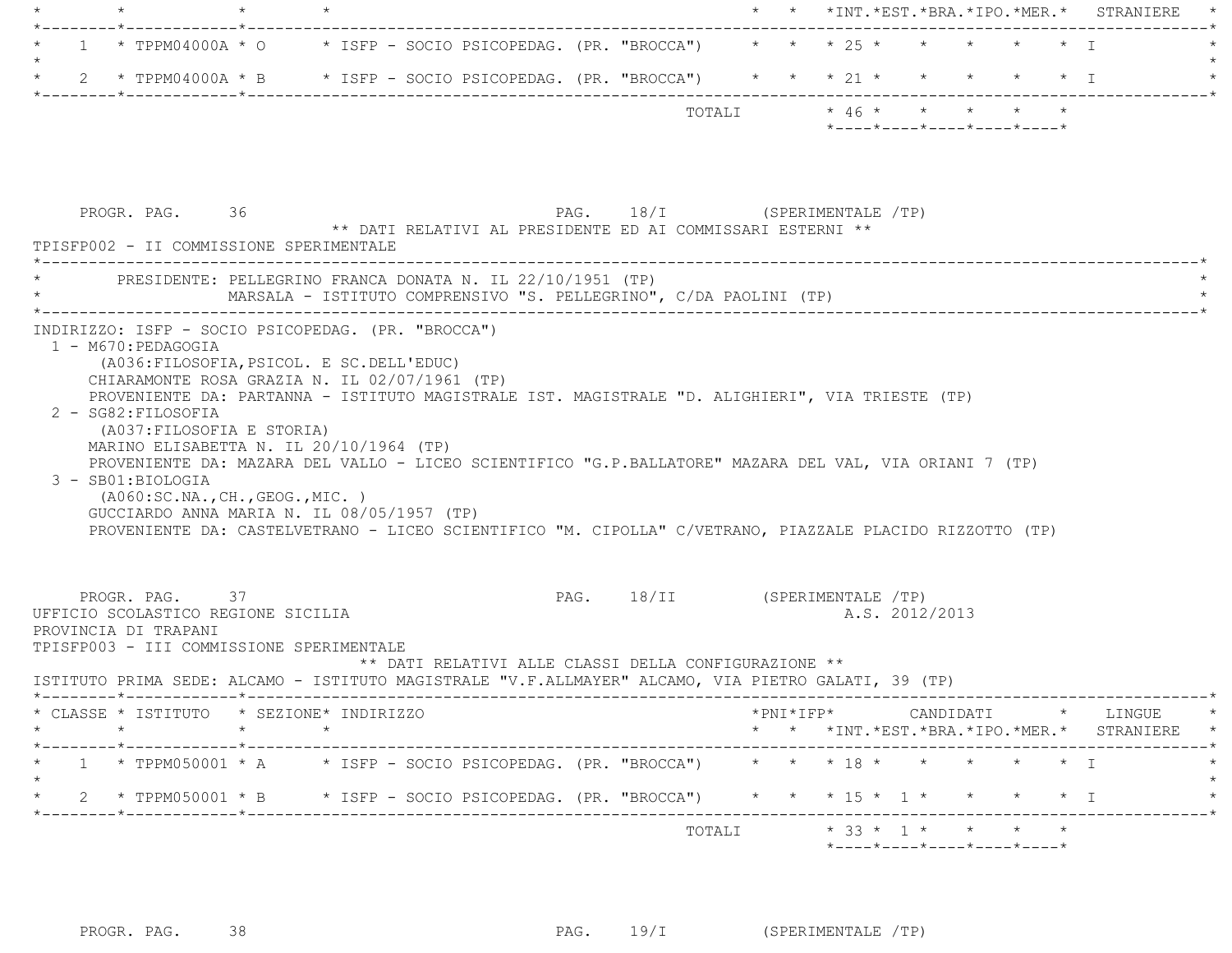|                                                                                                                                                                                                                               | PRESIDENTE: PORRACCHIO ENRICO N. IL 14/04/1949 (TP)                                                                                                                                                                                                                                                                                                                                                                                                                                                                                                       |                                                                               |  |                               |                         |  |  |                |                                                  |  |                                               |  |
|-------------------------------------------------------------------------------------------------------------------------------------------------------------------------------------------------------------------------------|-----------------------------------------------------------------------------------------------------------------------------------------------------------------------------------------------------------------------------------------------------------------------------------------------------------------------------------------------------------------------------------------------------------------------------------------------------------------------------------------------------------------------------------------------------------|-------------------------------------------------------------------------------|--|-------------------------------|-------------------------|--|--|----------------|--------------------------------------------------|--|-----------------------------------------------|--|
|                                                                                                                                                                                                                               |                                                                                                                                                                                                                                                                                                                                                                                                                                                                                                                                                           | TRAPANI - ISTITUTO COMPRENSIVO G.G.CIACCIO MONTALTO (TP), VIA TUNISI, 37 (TP) |  |                               |                         |  |  |                |                                                  |  |                                               |  |
| INDIRIZZO: ISFP - SOCIO PSICOPEDAG. (PR. "BROCCA")<br>1 - M670:PEDAGOGIA<br>2 - SG82: FILOSOFIA<br>3 - SB01:BIOLOGIA                                                                                                          | (A036: FILOSOFIA, PSICOL. E SC. DELL'EDUC)<br>MALTESE MARIA N. IL 12/10/1949 (TP)<br>PROVENIENTE DA: TRAPANI - ISTITUTO MAGISTRALE "R.SALVO" TRAPANI, VIA MARINELLA 1 (TP)<br>(A037: FILOSOFIA E STORIA)<br>MARINO ANTONIETTA N. IL 26/07/1965 (TP)<br>PROVENIENTE DA: TRAPANI - LICEO SCIENTIFICO LS V. FARDELLA TRAPANI, VIA GARIBALDI 83 (TP)<br>( A060:SC.NA., CH., GEOG., MIC. )<br>DE VITA ANGELO N. IL 26/01/1959 (TP)<br>PROVENIENTE DA: MARSALA - IST PROF PER L'AGRICOLTURA E L'AMBIENTE I.P.AGRICOLTURA E AMBIENTE MAR, VIA NAZIONALE -STRASAT |                                                                               |  |                               |                         |  |  |                |                                                  |  |                                               |  |
| PROGR. PAG. 39<br>UFFICIO SCOLASTICO REGIONE SICILIA<br>PROVINCIA DI TRAPANI<br>TPISFP004 - IV COMMISSIONE SPERIMENTALE<br>ISTITUTO PRIMA SEDE: MARSALA - ISTITUTO MAGISTRALE LICEO STATALE " PASCASINO", VIA VACCARI, 5 (TP) |                                                                                                                                                                                                                                                                                                                                                                                                                                                                                                                                                           | ** DATI RELATIVI ALLE CLASSI DELLA CONFIGURAZIONE **                          |  | PAG. 19/II (SPERIMENTALE /TP) |                         |  |  | A.S. 2012/2013 |                                                  |  |                                               |  |
| * CLASSE * ISTITUTO * SEZIONE* INDIRIZZO                                                                                                                                                                                      |                                                                                                                                                                                                                                                                                                                                                                                                                                                                                                                                                           |                                                                               |  |                               |                         |  |  |                |                                                  |  | * * *INT. *EST. *BRA. *IPO. *MER. * STRANIERE |  |
|                                                                                                                                                                                                                               |                                                                                                                                                                                                                                                                                                                                                                                                                                                                                                                                                           |                                                                               |  |                               |                         |  |  |                |                                                  |  |                                               |  |
|                                                                                                                                                                                                                               |                                                                                                                                                                                                                                                                                                                                                                                                                                                                                                                                                           |                                                                               |  |                               |                         |  |  |                |                                                  |  |                                               |  |
|                                                                                                                                                                                                                               |                                                                                                                                                                                                                                                                                                                                                                                                                                                                                                                                                           |                                                                               |  |                               |                         |  |  |                |                                                  |  |                                               |  |
| * 1 * TPPM03000Q * C * ISFP - SOCIO PSICOPEDAG. (PR. "BROCCA") * * * 29 * * * * * * * I<br>$\star$<br>* 2 * TPPM03000Q * D * ISFP - SOCIO PSICOPEDAG. (PR. "BROCCA") * * * 14 * * * * * * * T                                 |                                                                                                                                                                                                                                                                                                                                                                                                                                                                                                                                                           |                                                                               |  |                               | TOTALI * 43 * * * * * * |  |  |                | $*$ ---- $*$ ---- $*$ ---- $*$ ---- $*$ ---- $*$ |  |                                               |  |
| PROGR. PAG.                                                                                                                                                                                                                   | 40                                                                                                                                                                                                                                                                                                                                                                                                                                                                                                                                                        | ** DATI RELATIVI AL PRESIDENTE ED AI COMMISSARI ESTERNI **                    |  | PAG. $20/I$                   | (SPERIMENTALE /TP)      |  |  |                |                                                  |  |                                               |  |
| TPISFP004 - IV COMMISSIONE SPERIMENTALE                                                                                                                                                                                       | PRESIDENTE: PROVENZA ANTONINO N. IL 17/07/1958 (CT)                                                                                                                                                                                                                                                                                                                                                                                                                                                                                                       | ALCAMO - ISTITUTO COMPRENSIVO "BAGOLINO" ALCAMO, VIA G. VERGA 34D (TP)        |  |                               |                         |  |  |                |                                                  |  |                                               |  |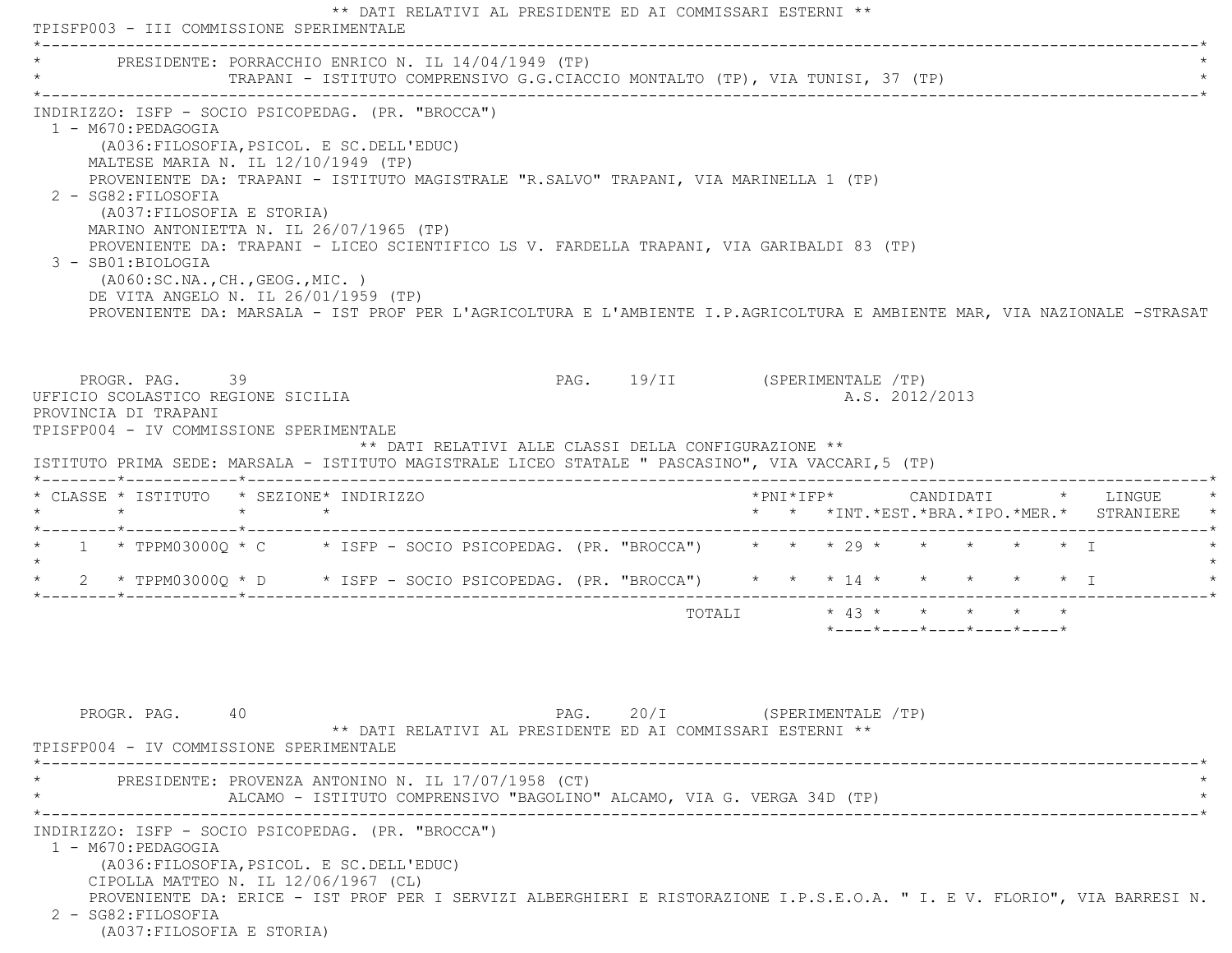ROMANO SALVATORE N. IL 24/11/1952 (PA) PROVENIENTE DA: ALCAMO - LICEO CLASSICO LIC. CLASSICO "C. D'ALCAMO" AL, VIA VITTORIO VENETO 240 (TP) 3 - SB01:BIOLOGIA (A060:SC.NA.,CH.,GEOG.,MIC. ) LICARI GIROLAMA N. IL 11/12/1961 (TP) PROVENIENTE DA: TRAPANI - IST PROF PER I SERVIZI COMMERCIALI E TURISTICI IST.PROF.COMM.TURISMO-BUFALINO, PIAZZA CARUSO N PROGR. PAG. 41 All and the page of the page of the proof of the proof of the proof of the proof of the proof of the proof of the proof of the proof of the proof of the proof of the proof of the proof of the proof of the pr UFFICIO SCOLASTICO REGIONE SICILIA A.S. 2012/2013 PROVINCIA DI TRAPANI TPISFP005 - V COMMISSIONE SPERIMENTALE \*\* DATI RELATIVI ALLE CLASSI DELLA CONFIGURAZIONE \*\* ISTITUTO PRIMA SEDE: PANTELLERIA - ISTITUTO MAGISTRALE IM "V. ALMANZA" PANTELLERIA, VIA NAPOLI N. 32 (TP) \*--------\*------------\*-------------------------------------------------------------------------------------------------------\* \* CLASSE \* ISTITUTO \* SEZIONE\* INDIRIZZO \*PNI\*IFP\* CANDIDATI \* LINGUE \* \* \* \* \* \* \* \*INT.\*EST.\*BRA.\*IPO.\*MER.\* STRANIERE \* \*--------\*------------\*-------------------------------------------------------------------------------------------------------\*1 \* TPPM004018 \* B \* ISFP - SOCIO PSICOPEDAG. (PR. "BROCCA") \* \* \* 13 \* \* \* \* \* \* \* I \*--------\*------------\*-------------------------------------------------------------------------------------------------------\* TOTALI \* 13 \* \* \* \* \* \*----\*----\*----\*----\*----\*PROGR. PAG. 42 42 PAG. 21/I (SPERIMENTALE /TP) \*\* DATI RELATIVI AL PRESIDENTE ED AI COMMISSARI ESTERNI \*\* TPISFP005 - V COMMISSIONE SPERIMENTALE------------------------------------- \* PRESIDENTE: FIORDALISO FRANCESCO N. IL 04/03/1949 (TP) \* CASTELVETRANO - ISTITUTO SUPERIORE I.S.I.S. - "G. PANTALEO" - CAS, PIAZZA REGINA MARGHERITA N. 1 (TP) \*----------------------------------------------------------------------------------------------------------------------------\* INDIRIZZO: ISFP - SOCIO PSICOPEDAG. (PR. "BROCCA") 1 - M670:PEDAGOGIA (A036:FILOSOFIA,PSICOL. E SC.DELL'EDUC) FILIPPI VINCENZA N. IL 16/03/1951 (TP) PROVENIENTE DA: ALCAMO - ISTITUTO MAGISTRALE "V.F.ALLMAYER" ALCAMO, VIA PIETRO GALATI, 39 (TP) 2 - SG82:FILOSOFIA (A037:FILOSOFIA E STORIA) FERA ANTONINO N. IL 22/07/1964 (TP) PROVENIENTE DA: CASTELVETRANO - LICEO SCIENTIFICO "M. CIPOLLA" C/VETRANO, PIAZZALE PLACIDO RIZZOTTO (TP) 3 - SB01:BIOLOGIA (A060:SC.NA.,CH.,GEOG.,MIC. ) SCONTRINO PAOLA N. IL 21/06/1961 (TP) PROVENIENTE DA: MAZARA DEL VALLO - LICEO SCIENTIFICO "G.P.BALLATORE" MAZARA DEL VAL, VIA ORIANI 7 (TP) PROGR. PAG. 43 43 PAG. 21/II (SPERIMENTALE /TP) UFFICIO SCOLASTICO REGIONE SICILIA A.S. 2012/2013 PROVINCIA DI TRAPANI TPISFP006 - VI COMMISSIONE SPERIMENTALE \*\* DATI RELATIVI ALLE CLASSI DELLA CONFIGURAZIONE \*\*ISTITUTO PRIMA SEDE: PARTANNA - ISTITUTO MAGISTRALE IST. MAGISTRALE "D. ALIGHIERI", VIA TRIESTE (TP)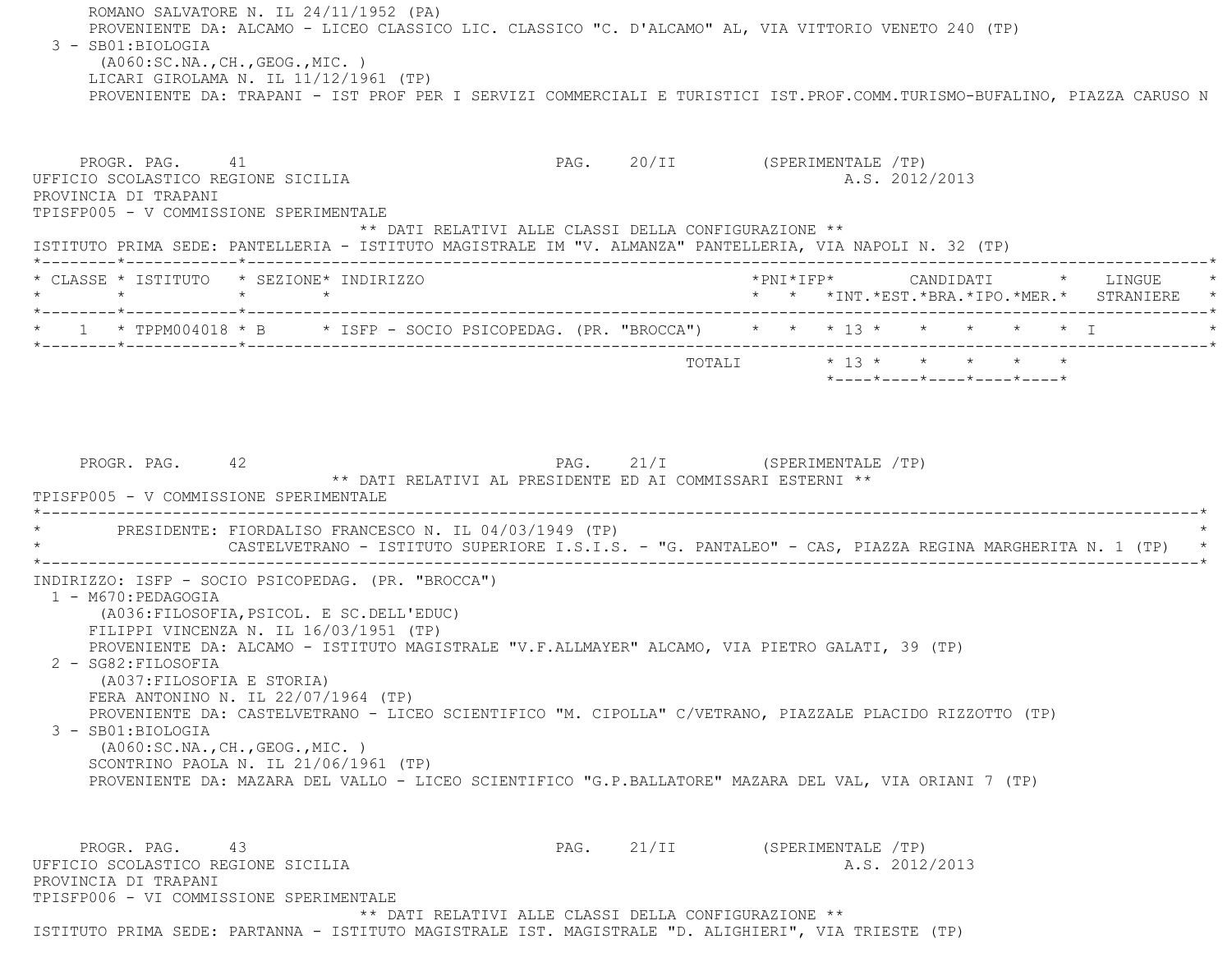|                                                                              | * CLASSE * ISTITUTO * SEZIONE* INDIRIZZO                                                                                                                                                                                                                                                         |                               |                                                                                 |  |
|------------------------------------------------------------------------------|--------------------------------------------------------------------------------------------------------------------------------------------------------------------------------------------------------------------------------------------------------------------------------------------------|-------------------------------|---------------------------------------------------------------------------------|--|
|                                                                              | * 1 * TPPM00701Q * C * ISFP - SOCIO PSICOPEDAG. (PR. "BROCCA") * * * 33 * 2 * * * * * I                                                                                                                                                                                                          |                               |                                                                                 |  |
|                                                                              | ISTITUTO SECONDA SEDE: CASTELVETRANO - ISTITUTO MAGISTRALE IST. MAGISTRALE "G. GENTILE" C, VIA DELLE DUE SICILIE (TP)                                                                                                                                                                            |                               |                                                                                 |  |
|                                                                              | * CLASSE * ISTITUTO * SEZIONE* INDIRIZZO<br>$\star \qquad \qquad \star \qquad \qquad \star \qquad \qquad \star$                                                                                                                                                                                  |                               | *PNI*IFP* CANDIDATI * LINGUE *<br>* * *INT.*EST.*BRA.*IPO.*MER.* STRANIERE *    |  |
|                                                                              | * 2 * TPPM01101B * C * ISFP - SOCIO PSICOPEDAG. (PR. "BROCCA") * * * 27 * * * * * * * * I * * * I                                                                                                                                                                                                |                               |                                                                                 |  |
|                                                                              |                                                                                                                                                                                                                                                                                                  |                               | TOTALI * 60 * 2 * * * * *<br>*----*----*----*----*----*                         |  |
|                                                                              | * PRESIDENTE: MESSINA GIUSEPPINA N. IL 25/02/1961 (TP)<br>TRAPANI - ISTITUTO MAGISTRALE "R.SALVO" TRAPANI, VIA MARINELLA 1 (TP)                                                                                                                                                                  |                               |                                                                                 |  |
| 1 - M670: PEDAGOGIA<br>2 - SG82: FILOSOFIA<br>(A037: FILOSOFIA E STORIA)     | INDIRIZZO: ISFP - SOCIO PSICOPEDAG. (PR. "BROCCA")<br>(A036: FILOSOFIA, PSICOL. E SC. DELL'EDUC)<br>SINACORI MARIA CRISTINA N. IL 12/05/1965 (TP)<br>PROVENIENTE DA: ALCAMO - ISTITUTO MAGISTRALE "V.F.ALLMAYER" ALCAMO, VIA PIETRO GALATI, 39 (TP)<br>VULTAGGIO SALVATORE N. IL 30/09/1974 (TP) |                               |                                                                                 |  |
| 3 - SB01:BIOLOGIA                                                            | PROVENIENTE DA: TRAPANI - LICEO SCIENTIFICO LS V. FARDELLA TRAPANI, VIA GARIBALDI 83 (TP)<br>(A060:SC.NA.,CH.,GEOG.,MIC. )<br>RALLO VITA LIDIA N. IL 02/08/1963 (TP)                                                                                                                             |                               |                                                                                 |  |
| PROGR. PAG. 45<br>UFFICIO SCOLASTICO REGIONE SICILIA<br>PROVINCIA DI TRAPANI | PROVENIENTE DA: MARSALA - LICEO SCIENTIFICO "P.RUGGIERI MARSALA", VIA GIOVANNI FALCONE 14 (TP)<br>TPISFP007 - VII COMMISSIONE SPERIMENTALE                                                                                                                                                       | PAG. 22/II (SPERIMENTALE /TP) | A.S. 2012/2013                                                                  |  |
|                                                                              | ** DATI RELATIVI ALLE CLASSI DELLA CONFIGURAZIONE **<br>ISTITUTO PRIMA SEDE: MARSALA - ISTITUTO MAGISTRALE LICEO STATALE " PASCASINO", VIA VACCARI, 5 (TP)                                                                                                                                       |                               |                                                                                 |  |
|                                                                              | * CLASSE * ISTITUTO * SEZIONE* INDIRIZZO                                                                                                                                                                                                                                                         |                               | *PNI*IFP* CANDIDATI * LINGUE<br>* * *INT. *EST. *BRA. *IPO. *MER. * STRANIERE * |  |

ISTITUTO SECONDA SEDE: TRAPANI - ISTITUTO MAGISTRALE "R.SALVO" TRAPANI, VIA MARINELLA 1 (TP)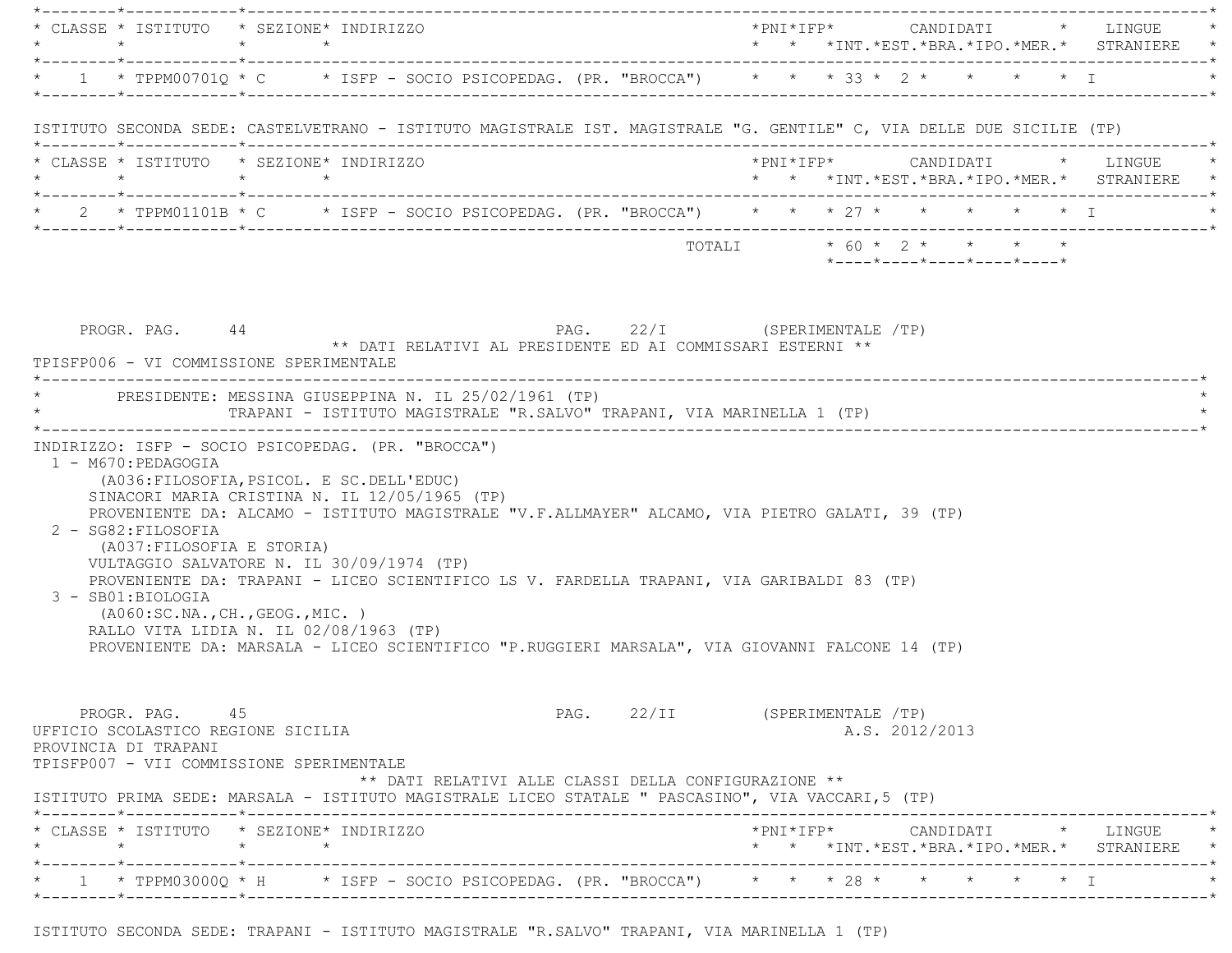| * CLASSE * ISTITUTO * SEZIONE* INDIRIZZO                                                                                                                                                                                                                                                                                                                                                                                                                                                                                                                                                                |  |  |                |                                                                                         |  | *PNI*IFP* CANDIDATI * LINGUE                                                  |
|---------------------------------------------------------------------------------------------------------------------------------------------------------------------------------------------------------------------------------------------------------------------------------------------------------------------------------------------------------------------------------------------------------------------------------------------------------------------------------------------------------------------------------------------------------------------------------------------------------|--|--|----------------|-----------------------------------------------------------------------------------------|--|-------------------------------------------------------------------------------|
| * 2 * TPPM04000A * A * ISFP - SOCIO PSICOPEDAG. (PR. "BROCCA") * * * 24 * 1 * * * * * * I                                                                                                                                                                                                                                                                                                                                                                                                                                                                                                               |  |  |                |                                                                                         |  |                                                                               |
| TOTALI * 52 * 1 * * * * *                                                                                                                                                                                                                                                                                                                                                                                                                                                                                                                                                                               |  |  |                | $*$ ---- $*$ ---- $*$ ---- $*$ ---- $*$ ---- $*$                                        |  |                                                                               |
| PAG. 23/I (SPERIMENTALE /TP)<br>PROGR. PAG. 46<br>** DATI RELATIVI AL PRESIDENTE ED AI COMMISSARI ESTERNI **<br>TPISFP007 - VII COMMISSIONE SPERIMENTALE                                                                                                                                                                                                                                                                                                                                                                                                                                                |  |  |                |                                                                                         |  |                                                                               |
| PRESIDENTE: BUFFA CATERINA N. IL 06/11/1968 (TP)<br>ALCAMO - ISTITUTO COMPRENSIVO "N.NAVARRA" ALCAMO, VIA KENNEDY 1 (TP)                                                                                                                                                                                                                                                                                                                                                                                                                                                                                |  |  |                |                                                                                         |  |                                                                               |
| (A036: FILOSOFIA, PSICOL. E SC. DELL'EDUC)<br>CARRUBBA PIER FRANCESCO N. IL 27/05/1969 (TP)<br>PROVENIENTE DA: ALCAMO - ISTITUTO MAGISTRALE "V.F.ALLMAYER" ALCAMO, VIA PIETRO GALATI, 39 (TP)<br>2 - SG82: FILOSOFIA<br>(A037: FILOSOFIA E STORIA)<br>LO PICCOLO GASPARE N. IL 09/04/1951 (PA)<br>PROVENIENTE DA: ALCAMO - LICEO SCIENTIFICO LICEO SCIENTIFICO "G. FERRO", VIA J.F. KENNEDY 48 (TP)<br>3 - SB01:BIOLOGIA<br>( A060:SC.NA., CH., GEOG., MIC. )<br>ALESI PATRIZIA N. IL 03/01/1954 (TP)<br>PROVENIENTE DA: ALCAMO - ISTITUTO MAGISTRALE "V.F.ALLMAYER" ALCAMO, VIA PIETRO GALATI, 39 (TP) |  |  |                |                                                                                         |  |                                                                               |
| PAG. 23/II (SPERIMENTALE /TP)<br>PROGR. PAG. 47<br>UFFICIO SCOLASTICO REGIONE SICILIA<br>PROVINCIA DI TRAPANI<br>TPISFX001 - I COMMISSIONE SPERIMENTALE<br>** DATI RELATIVI ALLE CLASSI DELLA CONFIGURAZIONE **<br>ISTITUTO PRIMA SEDE: MARSALA - L.R. PAR. LICEO LINGUISTICO LICEO LINGUISTICO EUROPEO "DEL, VIA SELINUNTE, 25 (TP)                                                                                                                                                                                                                                                                    |  |  | A.S. 2012/2013 |                                                                                         |  |                                                                               |
| * CLASSE * ISTITUTO * SEZIONE* INDIRIZZO<br>$\star$<br>$\star$<br>$\star$                                                                                                                                                                                                                                                                                                                                                                                                                                                                                                                               |  |  |                |                                                                                         |  | *PNI*IFP* CANDIDATI * LINGUE<br>* * *INT. *EST. *BRA. *IPO. *MER. * STRANIERE |
| 1 * TPPL05500T * A * ISFX - LINGUISTICO MODERNO (LIC.EU.MNS) * * * 13 * * * * * * * I/ F/ S                                                                                                                                                                                                                                                                                                                                                                                                                                                                                                             |  |  |                |                                                                                         |  |                                                                               |
| 2 * TPPL05500T * B * ISFX - LINGUISTICO MODERNO (LIC.EU.MNS) * * * 12 * * * * * * * I/ F/ S *<br>*--------*------------*--------                                                                                                                                                                                                                                                                                                                                                                                                                                                                        |  |  |                |                                                                                         |  |                                                                               |
| TOTALI                                                                                                                                                                                                                                                                                                                                                                                                                                                                                                                                                                                                  |  |  |                | $* 25 * * * * * * *$<br>$*$ - - - - $*$ - - - - $*$ - - - - $*$ - - - - $*$ - - - - $*$ |  |                                                                               |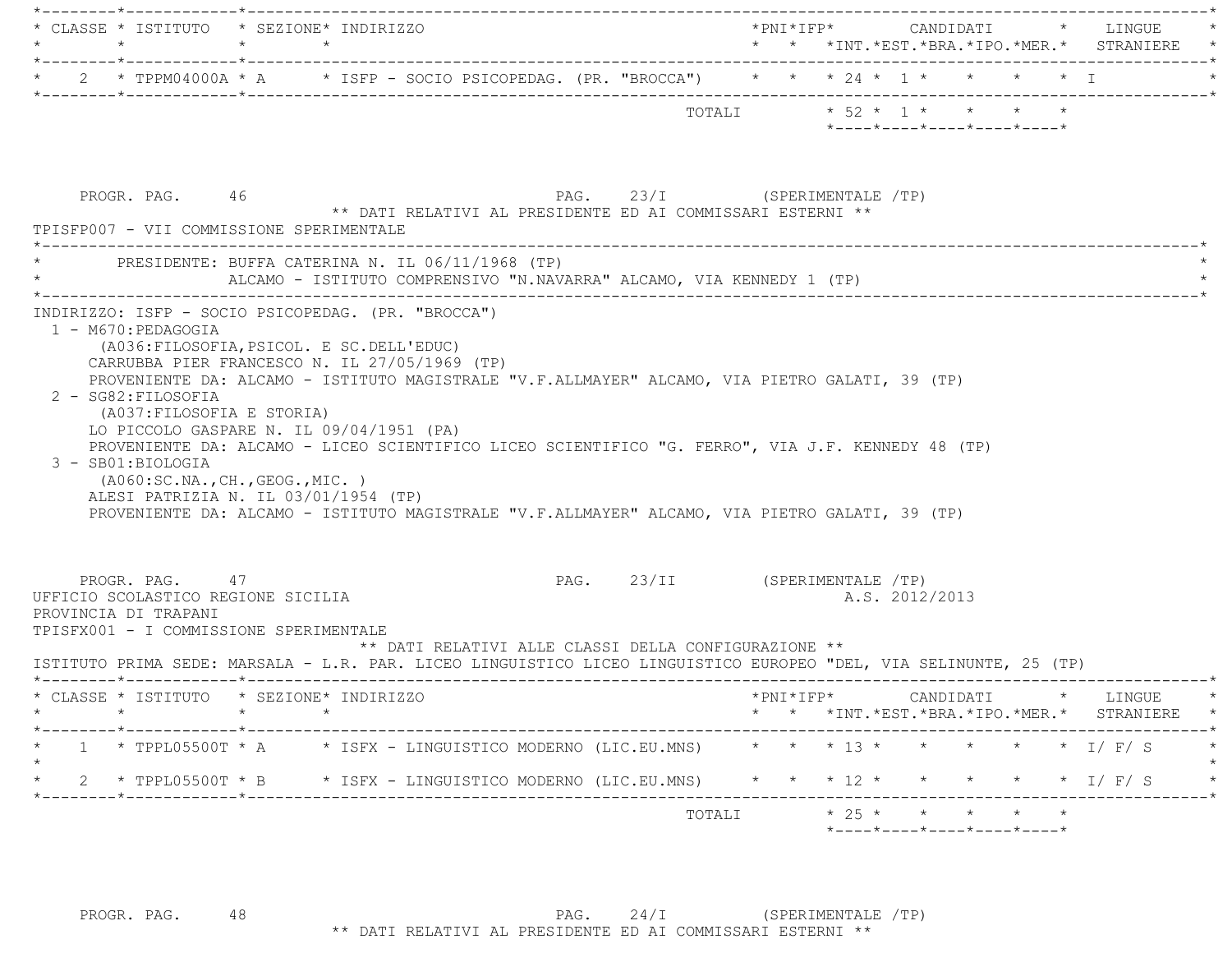TPISFX001 - I COMMISSIONE SPERIMENTALE \*----------------------------------------------------------------------------------------------------------------------------\*PRESIDENTE: D'ANGELO GIUSEPPE N. IL 30/11/1947 (TP) ALCAMO - ISTITUTO SUPERIORE "GIUSEPPE FERRO" ALCAMO, VIA J. F. KENNEDY 48 (TP) \*----------------------------------------------------------------------------------------------------------------------------\* INDIRIZZO: ISFX - LINGUISTICO MODERNO (LIC.EU.MNS) 1 - M390:FRANCESE (A246:LINGUA E CIV. STRANIERA (FRANCESE)) GRUPPOSO GIOACCHINO N. IL 08/02/1959 (TP) PROVENIENTE DA: TRAPANI - ISTITUTO MAGISTRALE "R.SALVO" TRAPANI, VIA MARINELLA 1 (TP) 2 - M460:INGLESE (A346:LINGUA E CIV. STRANIERA (INGLESE)) TARTAMELLA FRANCESCA N. IL 30/11/1953 (TP) PROVENIENTE DA: ALCAMO - IST PROF PER L'AGRICOLTURA E L'AMBIENTE IST.PROF.AGRIC.AMB."DANILO DOL, VIA CARLO GOLDONI, 9 (T 3 - M790:SPAGNOLO (A446:LINGUA E CIV. STRANIERA (SPAGNOLO)) MINEO MARIA N. IL 04/01/1975 (TP) PROVENIENTE DA: TRAPANI - ISTITUTO MAGISTRALE "R.SALVO" TRAPANI, VIA MARINELLA 1 (TP) PROGR. PAG. 49 PAG. 24/II (SPERIMENTALE /TP) UFFICIO SCOLASTICO REGIONE SICILIA A.S. 2012/2013 PROVINCIA DI TRAPANI TPC017001 - I COMMISSIONE: ARTE APPL. - SEZ. ARTI GRAFICHE \*\* DATI RELATIVI ALLE CLASSI DELLA CONFIGURAZIONE \*\* ISTITUTO PRIMA SEDE: TRAPANI - LICEO ARTISTICO LA "MICHELANGELO BUONARROTI", VIA DEL MELOGRANO N. 1 (TP) \*--------\*------------\*-------------------------------------------------------------------------------------------------------\* \* CLASSE \* ISTITUTO \* SEZIONE\* INDIRIZZO \*PNI\*IFP\* CANDIDATI \* LINGUE \* \* \* \* \* \* \* \*INT.\*EST.\*BRA.\*IPO.\*MER.\* STRANIERE \* \*--------\*------------\*-------------------------------------------------------------------------------------------------------\*1 \* TPSL02301D \* B \* C017 - GRAFICA(A007)-MICHELANGELO \* \* \* \* 20 \* 1 \* \* \* \* \* I  $\star$ 2 \* TPSL02301D \* E \* C005 - PITTURA E DEC.PITT.-MICHELANGELO \* \* \* 19 \* 1 \* \* \* \* \* I \*--------\*------------\*-------------------------------------------------------------------------------------------------------\*TOTALI  $* 39 * 2 * * * * * * *$  \*----\*----\*----\*----\*----\*PROGR. PAG. 50 50 PAG. PAG. 25/I (ARTE APPLICATA /TP) \*\* DATI RELATIVI AL PRESIDENTE ED AI COMMISSARI ESTERNI \*\* TPC017001 - I COMMISSIONE: ARTE APPL. - SEZ. ARTI GRAFICHE \*----------------------------------------------------------------------------------------------------------------------------\*PRESIDENTE: CASCIO NINFA MARIA N. IL 03/10/1958 (TP) MARSALA - ISTITUTO TECNICO COMMERCIALE "G. GARIBALDI" MARSALA, VIA TRAPANI, 306 (TP) \*----------------------------------------------------------------------------------------------------------------------------\*

INDIRIZZO: C017 - GRAFICA(A007)-MICHELANGELO

 1 - M239:ITALIANO (A050:LETTERE IST.ISTR.SECOND. DI II GR. ) SUGAMIELE VINCENZA N. IL 27/06/1980 (TP)

 PROVENIENTE DA: MARSALA - IST PROF PER I SERVIZI COMMERCIALI E TURISTICI IST. PROF. SERV. COMM. E TURIS, VIA DEL FANTE ( 2 - M460:INGLESE

 (A346:LINGUA E CIV. STRANIERA (INGLESE)) MARCIANTE GIUSEPPE N. IL 05/03/1963 (AG)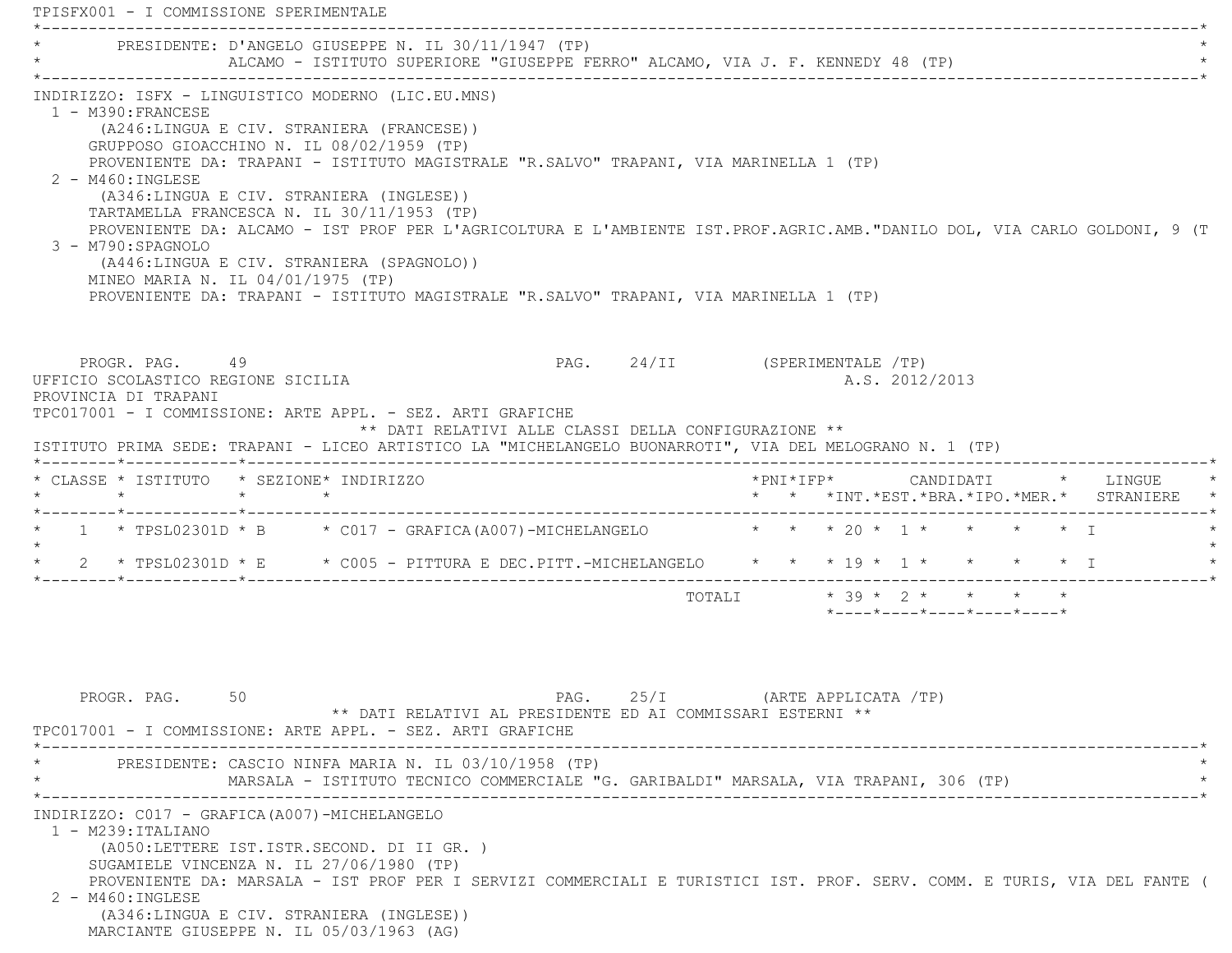PROVENIENTE DA: CALATAFIMI - IST PROF INDUSTRIA E ARTIGIANATO I.P.S.I.A - CALATAFIMI (TP) 3 - M250:STORIA DELL'ARTE (A061:STORIA DELL'ARTE) FERRARA GIUSEPPINA N. IL 18/03/1957 (TP) PROVENIENTE DA: CASTELLAMMARE DEL GOLFO - LICEO CLASSICO LICEO CLASSICO "F. VIVONA" C/M, VIALE L. DA VINCI, 60 (TP) INDIRIZZO: C005 - PITTURA E DEC.PITT.-MICHELANGELO $1 - M239 \cdot T T A T T A N O$  (A050:LETTERE IST.ISTR.SECOND. DI II GR. ) SUGAMIELE VINCENZA N. IL 27/06/1980 (TP) PROVENIENTE DA: MARSALA - IST PROF PER I SERVIZI COMMERCIALI E TURISTICI IST. PROF. SERV. COMM. E TURIS, VIA DEL FANTE ( 2 - M460:INGLESE (A346:LINGUA E CIV. STRANIERA (INGLESE)) MARCIANTE GIUSEPPE N. IL 05/03/1963 (AG) PROVENIENTE DA: CALATAFIMI - IST PROF INDUSTRIA E ARTIGIANATO I.P.S.I.A - CALATAFIMI (TP) 3 - M250:STORIA DELL'ARTE (A061:STORIA DELL'ARTE) FERRARA GIUSEPPINA N. IL 18/03/1957 (TP) PROVENIENTE DA: CASTELLAMMARE DEL GOLFO - LICEO CLASSICO LICEO CLASSICO "F. VIVONA" C/M, VIALE L. DA VINCI, 60 (TP) PROGR. PAG. 51 51 PAG. 25/II (ARTE APPLICATA /TP) UFFICIO SCOLASTICO REGIONE SICILIA A.S. 2012/2013 PROVINCIA DI TRAPANI TPPC00001 - I COMMISSIONE: CLASSICO \*\* DATI RELATIVI ALLE CLASSI DELLA CONFIGURAZIONE \*\* ISTITUTO PRIMA SEDE: CASTELLAMMARE DEL GOLFO - LICEO CLASSICO LICEO CLASSICO "F. VIVONA" C/M, VIALE L. DA VINCI, 60 (TP) \*--------\*------------\*-------------------------------------------------------------------------------------------------------\* \* CLASSE \* ISTITUTO \* SEZIONE\* INDIRIZZO \*PNI\*IFP\* CANDIDATI \* LINGUE \* \* \* \* \* \* \* \*INT.\*EST.\*BRA.\*IPO.\*MER.\* STRANIERE \* \*--------\*------------\*-------------------------------------------------------------------------------------------------------\*1 \* TPPC00801B \* E \* PC00 - CLASSICO \* \* \* \* 19 \* \* \* \* \* \* \* I  $\star$ \* 2 \* TPPC00801B \* F \* PC00 - CLASSICO \* \* \* \* 23 \* \* \* \* \* \* \* T \*--------\*------------\*-------------------------------------------------------------------------------------------------------\* TOTALI \* 42 \* \* \* \* \* \*----\*----\*----\*----\*----\*PROGR. PAG. 52 52 PAG. 26/I (CLASSICO /TP) \*\* DATI RELATIVI AL PRESIDENTE ED AI COMMISSARI ESTERNI \*\* TPPC00001 - I COMMISSIONE: CLASSICO \*----------------------------------------------------------------------------------------------------------------------------\*PRESIDENTE: ANGILERI ANNA MARIA N. IL 31/01/1963 (TP) MARSALA - LICEO SCIENTIFICO "P.RUGGIERI MARSALA", VIA GIOVANNI FALCONE 14 (TP) \*----------------------------------------------------------------------------------------------------------------------------\* INDIRIZZO: PC00 - CLASSICO 1 - M237:LATINO (A052:LETTERE,LATINO,GRECO LICEO CLASSIC) PAGANO MAURIZIO N. IL 09/05/1967 (TP) PROVENIENTE DA: MARSALA - LICEO CLASSICO "G. XXIII" MARSALA, VIA ELIODORO LOMBARDI 18 (TP) 2 - M460:INGLESE (A346:LINGUA E CIV. STRANIERA (INGLESE)) IRACANI VITA N. IL 04/05/1963 (TP) PROVENIENTE DA: TRAPANI - ISTITUTO TECNICO NAUTICO I.T.N. "MARINO TORRE" TRAPANI, VIALE REGINA ELENA 90 (TP) 3 - M770:SCIENZE NATURALI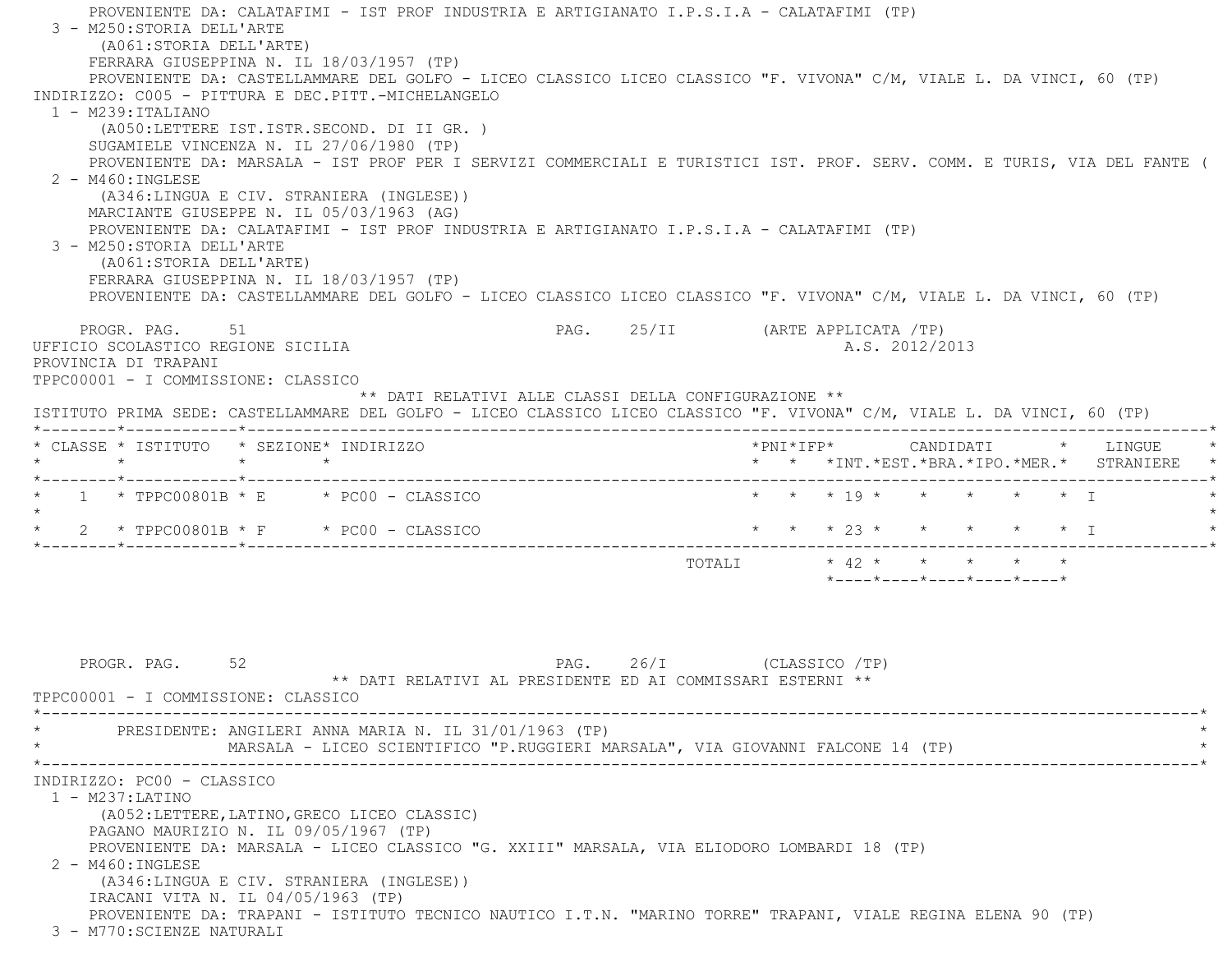(A060:SC.NA.,CH.,GEOG.,MIC. ) FODERA' FRANCESCO N. IL 01/01/1956 (TP) PROVENIENTE DA: BALESTRATE - IST PROF PER I SERVIZI ALBERGHIERI E RISTORAZIONE IPSSAR BALESTRATE, C.DA FOCE (PA) PROGR. PAG. 53 PAG. 26/II (CLASSICO /TP) UFFICIO SCOLASTICO REGIONE SICILIA A.S. 2012/2013 PROVINCIA DI TRAPANI TPPC00002 - II COMMISSIONE: CLASSICO \*\* DATI RELATIVI ALLE CLASSI DELLA CONFIGURAZIONE \*\* ISTITUTO PRIMA SEDE: SALEMI - LICEO CLASSICO LICEO CLASSICO, VIA BAVIERA - N.1 (TP) \*--------\*------------\*-------------------------------------------------------------------------------------------------------\* \* CLASSE \* ISTITUTO \* SEZIONE\* INDIRIZZO \*PNI\*IFP\* CANDIDATI \* LINGUE \* \* \* \* \* \* \* \*INT.\*EST.\*BRA.\*IPO.\*MER.\* STRANIERE \* \*--------\*------------\*-------------------------------------------------------------------------------------------------------\*1 \* TPPC00201C \* A \* PC00 - CLASSICO \* \* \* \* \* 19 \* \* \* \* \* \* \* \* I  $\star$ \* 2 \* TPPC00201C \* E \* PC00 - CLASSICO \* \* \* \* \* 14 \* \* \* \* \* \* \* \* I \*--------\*------------\*-------------------------------------------------------------------------------------------------------\*TOTALI  $* 33 * * * * * * * * * *$  \*----\*----\*----\*----\*----\*PROGR. PAG. 54 54 PAG. 27/I (CLASSICO /TP) \*\* DATI RELATIVI AL PRESIDENTE ED AI COMMISSARI ESTERNI \*\* TPPC00002 - II COMMISSIONE: CLASSICO \*----------------------------------------------------------------------------------------------------------------------------\*PRESIDENTE: CLEMENTE LUIGI N. IL 19/06/1960 (TP) TRAPANI - ISTITUTO TECNICO COMMERCIALE "S.CALVINO" TRAPANI, VIA S. MICHELE 2 (TP) \*----------------------------------------------------------------------------------------------------------------------------\* INDIRIZZO: PC00 - CLASSICO 1 - M237:LATINO (A052:LETTERE,LATINO,GRECO LICEO CLASSIC) CAMPO GIUSEPPINA N. IL 25/07/1965 (ME) PROVENIENTE DA: ALCAMO - LICEO CLASSICO LIC. CLASSICO "C. D'ALCAMO" AL, VIA VITTORIO VENETO 240 (TP) 2 - M460:INGLESE (A346:LINGUA E CIV. STRANIERA (INGLESE)) PIAZZA RITA MARIA ROSA N. IL 06/03/1967 (TP) PROVENIENTE DA: MARSALA - LICEO SCIENTIFICO "P.RUGGIERI MARSALA", VIA GIOVANNI FALCONE 14 (TP) 3 - M770:SCIENZE NATURALI (A060:SC.NA.,CH.,GEOG.,MIC. ) CARUSO ANTONINO N. IL 21/04/1973 (TP) PROVENIENTE DA: MILAZZO - IST TEC COMMERCIALE E PER GEOMETRI I.T. L.DA VINCI ECONOMICO TECN, VIA COLONNELLO MAGISTRI (ME PROGR. PAG. 55 5 PAG. 27/II (CLASSICO /TP) UFFICIO SCOLASTICO REGIONE SICILIA A.S. 2012/2013 PROVINCIA DI TRAPANI TPPC00003 - III COMMISSIONE: CLASSICO \*\* DATI RELATIVI ALLE CLASSI DELLA CONFIGURAZIONE \*\* ISTITUTO PRIMA SEDE: MAZARA DEL VALLO - LICEO CLASSICO LICEO CLASSICO "G.G. ADRIA" MA, VIA SANTA MARIA DELLE GIUMMARE (TP) \*--------\*------------\*-------------------------------------------------------------------------------------------------------\*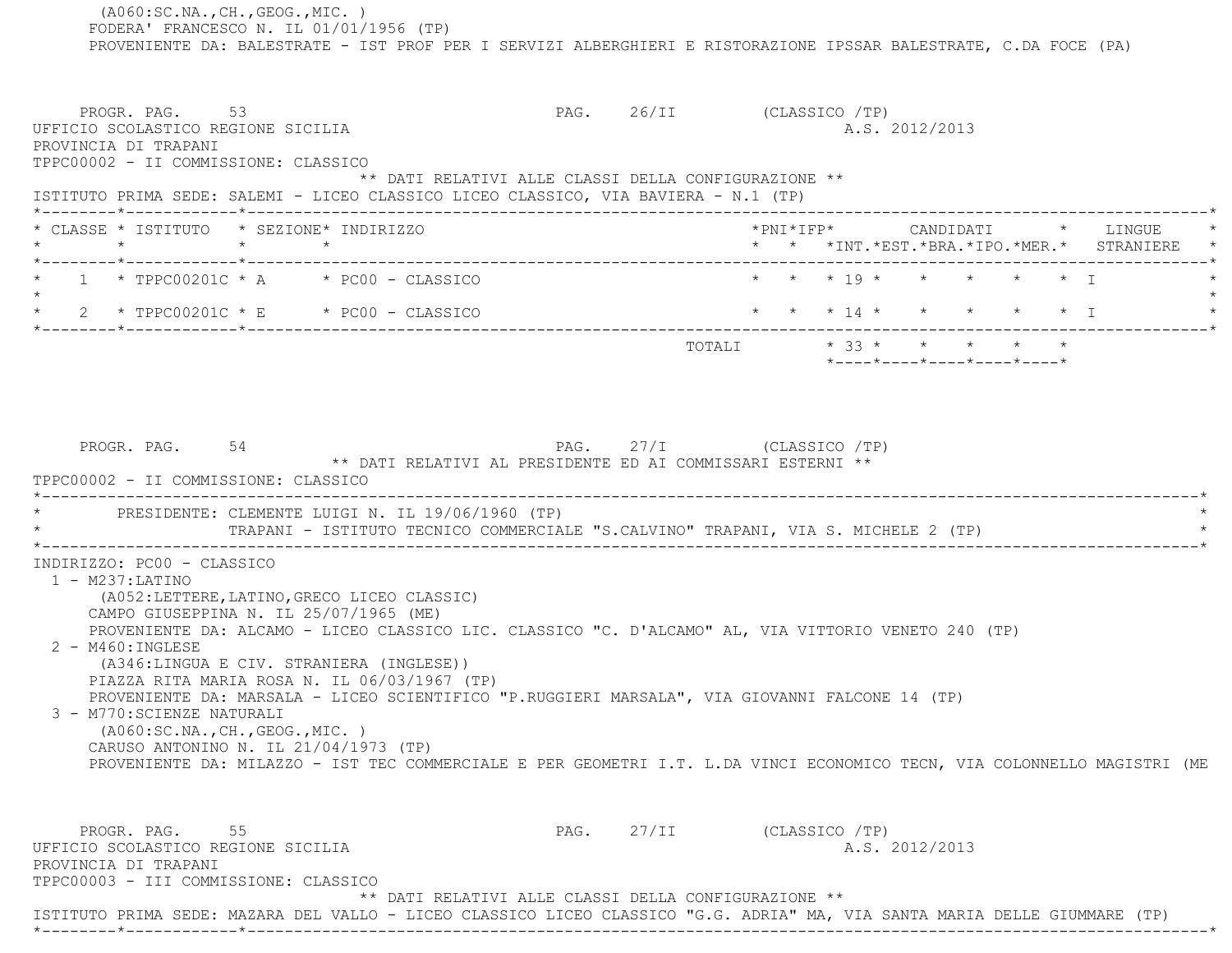|                      | $\star$                                                                                                              | $\star$         | * CLASSE * ISTITUTO * SEZIONE* INDIRIZZO<br>$\star$                                                                                                                                                                                                                                                                                                                                                           |                           |  |                                                  |                |  | * * *INT. *EST. *BRA. *IPO. *MER. * STRANIERE |
|----------------------|----------------------------------------------------------------------------------------------------------------------|-----------------|---------------------------------------------------------------------------------------------------------------------------------------------------------------------------------------------------------------------------------------------------------------------------------------------------------------------------------------------------------------------------------------------------------------|---------------------------|--|--------------------------------------------------|----------------|--|-----------------------------------------------|
|                      |                                                                                                                      |                 | $1 * TPPC024019 * A * PC00 - CLASSICO$                                                                                                                                                                                                                                                                                                                                                                        |                           |  | * * * 16 * 1 * * * * * T                         |                |  |                                               |
|                      |                                                                                                                      |                 | 2 * $TPPC024019 * B$ * $PC00 - CLASSICO$                                                                                                                                                                                                                                                                                                                                                                      |                           |  | * * * 20 * * * * * * I                           |                |  |                                               |
|                      |                                                                                                                      |                 |                                                                                                                                                                                                                                                                                                                                                                                                               |                           |  | $*$ ---- $*$ ---- $*$ ---- $*$ ---- $*$ ---- $*$ |                |  |                                               |
|                      | PROGR. PAG. 56<br>TPPC00003 - III COMMISSIONE: CLASSICO                                                              |                 | ** DATI RELATIVI AL PRESIDENTE ED AI COMMISSARI ESTERNI **                                                                                                                                                                                                                                                                                                                                                    | PAG. 28/I (CLASSICO /TP)  |  |                                                  |                |  |                                               |
|                      |                                                                                                                      |                 | PRESIDENTE: ACCARDO FRANCESCA MARIA N. IL 09/03/1965 (TP)<br>MARSALA - LICEO SCIENTIFICO "P.RUGGIERI MARSALA", VIA GIOVANNI FALCONE 14 (TP)                                                                                                                                                                                                                                                                   |                           |  |                                                  |                |  |                                               |
| $2 - M460$ : INGLESE | CAMBIOLO VITA N. IL 12/02/1960 (TP)<br>3 - M770: SCIENZE NATURALI<br>( A060:SC.NA., CH., GEOG., MIC. )               |                 | PROVENIENTE DA: MARSALA - LICEO CLASSICO "G. XXIII" MARSALA, VIA ELIODORO LOMBARDI 18 (TP)<br>(A346:LINGUA E CIV. STRANIERA (INGLESE))<br>PROVENIENTE DA: PANTELLERIA - ISTITUTO TECNICO COMMERCIALE ITC ISTITUTO TEC. COMM.LE PA, VIA NAPOLI N. 32 (TP)<br>GIUBILATO CARMEN N. IL 15/05/1960 (TP)<br>PROVENIENTE DA: CARINI - LICEO SCIENTIFICO LICEO SCIENTIFICO "UGO MURSIA", VIA TRATTATI DI ROMA, 6 (PA) |                           |  |                                                  |                |  |                                               |
|                      | PROGR. PAG. 57<br>UFFICIO SCOLASTICO REGIONE SICILIA<br>PROVINCIA DI TRAPANI<br>TPPC00004 - IV COMMISSIONE: CLASSICO |                 | ** DATI RELATIVI ALLE CLASSI DELLA CONFIGURAZIONE **<br>ISTITUTO PRIMA SEDE: ALCAMO - LICEO CLASSICO LIC. CLASSICO "C. D'ALCAMO" AL, VIA VITTORIO VENETO 240 (TP)                                                                                                                                                                                                                                             | PAG. 28/II (CLASSICO /TP) |  |                                                  | A.S. 2012/2013 |  |                                               |
|                      |                                                                                                                      |                 | CLASSE * ISTITUTO * SEZIONE* INDIRIZZO                                                                                                                                                                                                                                                                                                                                                                        |                           |  |                                                  |                |  | -------------*                                |
| $\star$              |                                                                                                                      | $\star$ $\star$ |                                                                                                                                                                                                                                                                                                                                                                                                               |                           |  |                                                  |                |  | * * *INT.*EST.*BRA.*IPO.*MER.* STRANIERE *    |
|                      |                                                                                                                      |                 | $1 * TPPC009017 * A * PC00 - CLASSICO$                                                                                                                                                                                                                                                                                                                                                                        |                           |  | * * * 25 * * * * * * I                           |                |  |                                               |
|                      |                                                                                                                      |                 | 2 * TPPC009017 * B * PC00 - CLASSICO                                                                                                                                                                                                                                                                                                                                                                          |                           |  | * * * 18 * 1 * * * * * I                         |                |  |                                               |
|                      |                                                                                                                      |                 |                                                                                                                                                                                                                                                                                                                                                                                                               |                           |  |                                                  |                |  |                                               |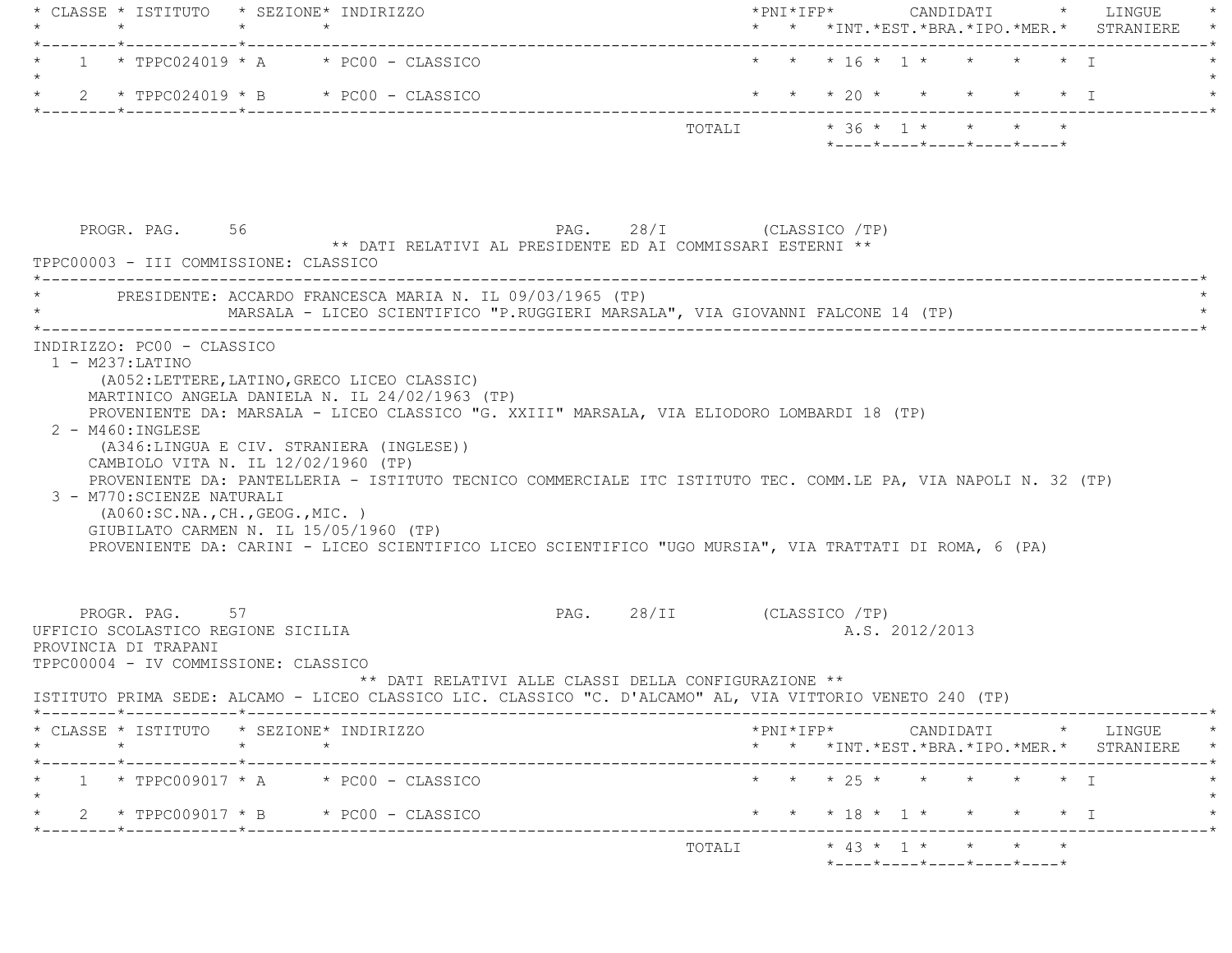| * PRESIDENTE: GARAMELLA SARA ESTER N. IL 20/01/1957 (TP)                                                                                                                                                               | MARSALA - ISTITUTO TECNICO COMMERCIALE "G. GARIBALDI" MARSALA, VIA TRAPANI, 306 (TP)                                                                                                                                                                                                                                                                                                                                                                                                                                                                         |                                                                               |                           |  |                |                                                                             |  |                                               |
|------------------------------------------------------------------------------------------------------------------------------------------------------------------------------------------------------------------------|--------------------------------------------------------------------------------------------------------------------------------------------------------------------------------------------------------------------------------------------------------------------------------------------------------------------------------------------------------------------------------------------------------------------------------------------------------------------------------------------------------------------------------------------------------------|-------------------------------------------------------------------------------|---------------------------|--|----------------|-----------------------------------------------------------------------------|--|-----------------------------------------------|
| INDIRIZZO: PC00 - CLASSICO<br>$1 - M237: LATINO$<br>$2 - M460$ : INGLESE<br>3 - M770: SCIENZE NATURALI                                                                                                                 | (A052:LETTERE, LATINO, GRECO LICEO CLASSIC)<br>MELIA FRANCESCO N. IL 15/03/1978 (PA)<br>PROVENIENTE DA: SALEMI - LICEO CLASSICO LICEO CLASSICO, VIA BAVIERA - N.1 (TP)<br>(A346:LINGUA E CIV. STRANIERA (INGLESE))<br>DI GREGORIO MARIA SOCCORSA N. IL 04/03/1957 (PA)<br>PROVENIENTE DA: PARTINICO - IST PROF INDUSTRIA E ARTIGIANATO M.O.CORBINO PARTINICO, VIA VERONA N.2 (PA)<br>(AO60:SC.NA., CH., GEOG., MIC. )<br>SALVO PASQUALE N. IL 18/05/1954 (TP)<br>PROVENIENTE DA: MARSALA - ISTITUTO TECNICO INDUSTRIALE I.T.I. MARSALA, VIA S. G. BOSCO (TP) |                                                                               |                           |  |                |                                                                             |  |                                               |
| PROGR. PAG. 59<br>UFFICIO SCOLASTICO REGIONE SICILIA<br>PROVINCIA DI TRAPANI<br>TPPC00005 - V COMMISSIONE: CLASSICO<br>ISTITUTO PRIMA SEDE: TRAPANI - LICEO CLASSICO "L.XIMENES" TRAPANI, VIALE DUCA D'AOSTA N. 8 (TP) |                                                                                                                                                                                                                                                                                                                                                                                                                                                                                                                                                              | ** DATI RELATIVI ALLE CLASSI DELLA CONFIGURAZIONE **                          | PAG. 29/II (CLASSICO /TP) |  | A.S. 2012/2013 |                                                                             |  |                                               |
|                                                                                                                                                                                                                        |                                                                                                                                                                                                                                                                                                                                                                                                                                                                                                                                                              |                                                                               |                           |  |                |                                                                             |  |                                               |
|                                                                                                                                                                                                                        |                                                                                                                                                                                                                                                                                                                                                                                                                                                                                                                                                              |                                                                               |                           |  |                |                                                                             |  | * * *INT. *EST. *BRA. *IPO. *MER. * STRANIERE |
|                                                                                                                                                                                                                        |                                                                                                                                                                                                                                                                                                                                                                                                                                                                                                                                                              |                                                                               |                           |  |                | * * * 28 * * * * * * I                                                      |  |                                               |
|                                                                                                                                                                                                                        | 2 * TPPC02301D * C * PC00 - CLASSICO                                                                                                                                                                                                                                                                                                                                                                                                                                                                                                                         |                                                                               |                           |  |                | * * * 27 * * * * * * I                                                      |  |                                               |
| $\star$                                                                                                                                                                                                                |                                                                                                                                                                                                                                                                                                                                                                                                                                                                                                                                                              |                                                                               |                           |  |                | TOTALI * 55 * * * * * *<br>$*$ ---- $*$ ---- $*$ ---- $*$ ---- $*$ ---- $*$ |  |                                               |
| * CLASSE * ISTITUTO * SEZIONE* INDIRIZZO<br>$\star$ $\star$ $\star$ $\star$<br>* $1$ * TPPC02301D * A * PC00 - CLASSICO<br>PROGR. PAG.<br>TPPC00005 - V COMMISSIONE: CLASSICO                                          | 60                                                                                                                                                                                                                                                                                                                                                                                                                                                                                                                                                           | ** DATI RELATIVI AL PRESIDENTE ED AI COMMISSARI ESTERNI **                    | PAG. 30/I (CLASSICO /TP)  |  |                |                                                                             |  |                                               |
|                                                                                                                                                                                                                        | PRESIDENTE: CIULLA PIETRO N. IL 09/08/1953 (TP)                                                                                                                                                                                                                                                                                                                                                                                                                                                                                                              | CASTELVETRANO - ISTITUTO SUPERIORE "G.B.FERRIGNO" C/VETRANO, VIA GENTILE (TP) |                           |  |                |                                                                             |  |                                               |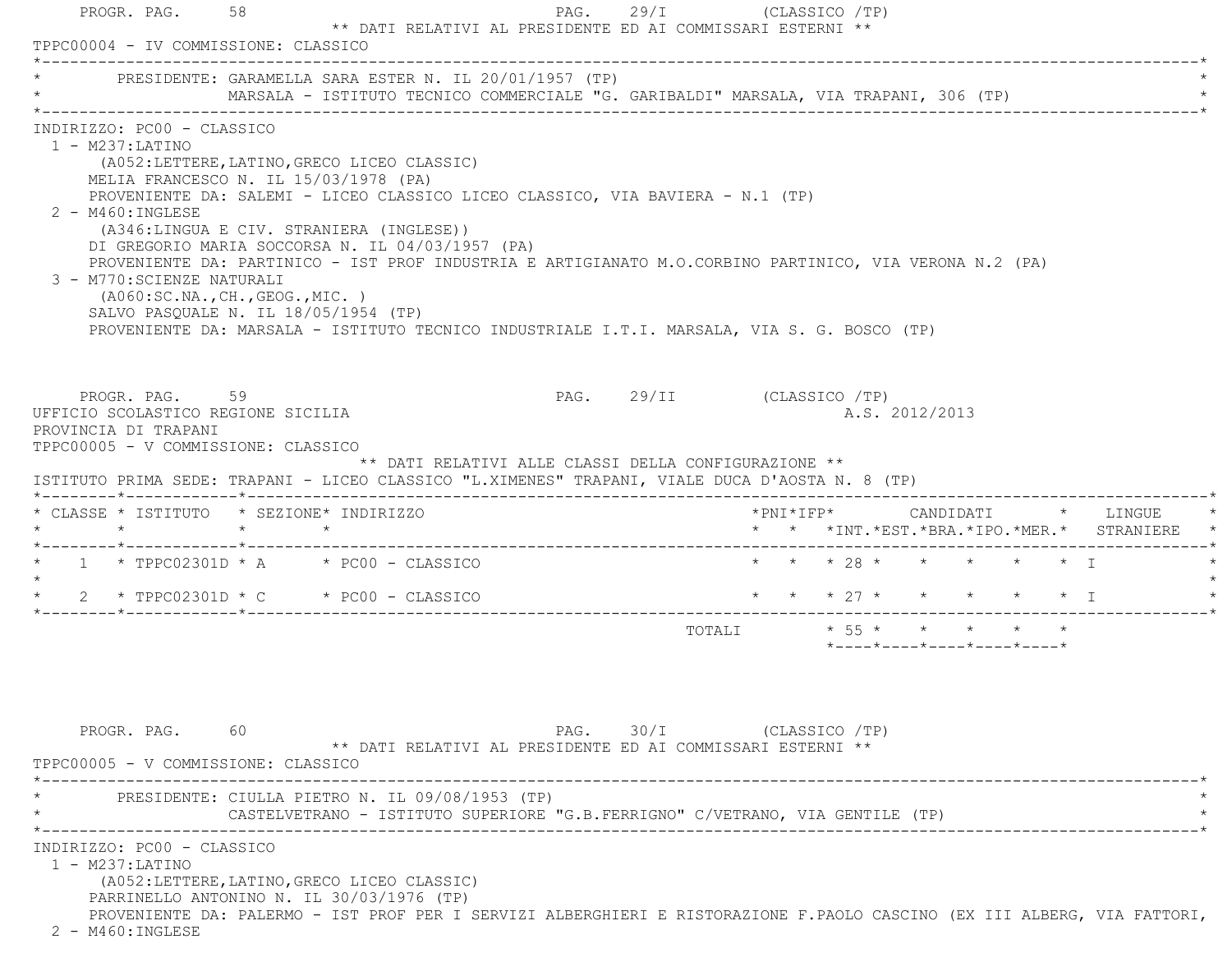(A346:LINGUA E CIV. STRANIERA (INGLESE)) PAGOTO ROSALIA N. IL 13/08/1967 (PA) PROVENIENTE DA: ERICE - IST PROF PER I SERVIZI ALBERGHIERI E RISTORAZIONE I.P.S.E.O.A. " I. E V. FLORIO", VIA BARRESI N. 3 - M770:SCIENZE NATURALI

 (A060:SC.NA.,CH.,GEOG.,MIC. ) ACCARDO ANTONINO N. IL 07/05/1955 (TP) PROVENIENTE DA: ALCAMO - LICEO SCIENTIFICO LICEO SCIENTIFICO "G. FERRO", VIA J.F. KENNEDY 48 (TP)

PROGR. PAG. 61 61 PAG. 30/II (CLASSICO /TP) UFFICIO SCOLASTICO REGIONE SICILIA A.S. 2012/2013 PROVINCIA DI TRAPANI TPPC00006 - VI COMMISSIONE: CLASSICO \*\* DATI RELATIVI ALLE CLASSI DELLA CONFIGURAZIONE \*\* ISTITUTO PRIMA SEDE: CASTELVETRANO - LICEO CLASSICO LIC. CLASSICO "G. PANTALEO" C/, PIAZZA REGINA MARGHERITA, 1 (TP) \*--------\*------------\*-------------------------------------------------------------------------------------------------------\* \* CLASSE \* ISTITUTO \* SEZIONE\* INDIRIZZO \*PNI\*IFP\* CANDIDATI \* LINGUE \* \* \* \* \* \* \* \*INT.\*EST.\*BRA.\*IPO.\*MER.\* STRANIERE \* \*--------\*------------\*-------------------------------------------------------------------------------------------------------\*1 \* TPPC011017 \* A \* \* PC00 - CLASSICO \* \* \* \* 18 \* 1 \* \* \* \* \* \* I  $\star$ \* 2 \* TPPC011017 \* B \* PC00 - CLASSICO \* \* \* \* 23 \* \* \* \* \* \* \* I \*--------\*------------\*-------------------------------------------------------------------------------------------------------\*TOTALI \* 41 \* 1 \* \* \* \*

\*----\*----\*----\*----\*----\*

PROGR. PAG. 62 62 PAG. 31/I (CLASSICO /TP) \*\* DATI RELATIVI AL PRESIDENTE ED AI COMMISSARI ESTERNI \*\* TPPC00006 - VI COMMISSIONE: CLASSICO \*----------------------------------------------------------------------------------------------------------------------------\* \* PRESIDENTE: CORTE MARIA N. IL 29/06/1952 (TP) \* MAZARA DEL VALLO - SCUOLA ELEMENTARE I CIRCOLO - D.AIELLO MAZARA V, VIA SANTA CATERINA 3 (TP) \*----------------------------------------------------------------------------------------------------------------------------\* INDIRIZZO: PC00 - CLASSICO 1 - M237:LATINO (A052:LETTERE,LATINO,GRECO LICEO CLASSIC) LO SCHIAVO RENATO CARMELO N. IL 11/06/1955 (CT) PROVENIENTE DA: TRAPANI - LICEO CLASSICO "L.XIMENES" TRAPANI, VIALE DUCA D'AOSTA N. 8 (TP) 2 - M460:INGLESE (A346:LINGUA E CIV. STRANIERA (INGLESE)) GARAMELLA MICHELE N. IL 26/11/1957 (TP) PROVENIENTE DA: TRAPANI - LICEO CLASSICO "L.XIMENES" TRAPANI, VIALE DUCA D'AOSTA N. 8 (TP) 3 - M770:SCIENZE NATURALI (A060:SC.NA.,CH.,GEOG.,MIC. ) ACCARDI ELSA N. IL 25/10/1959 (EE) PROVENIENTE DA: TRAPANI - LICEO SCIENTIFICO LS V. FARDELLA TRAPANI, VIA GARIBALDI 83 (TP)

PROGR. PAG. 63 63 PAG. 31/II (CLASSICO /TP) UFFICIO SCOLASTICO REGIONE SICILIA A.S. 2012/2013 PROVINCIA DI TRAPANI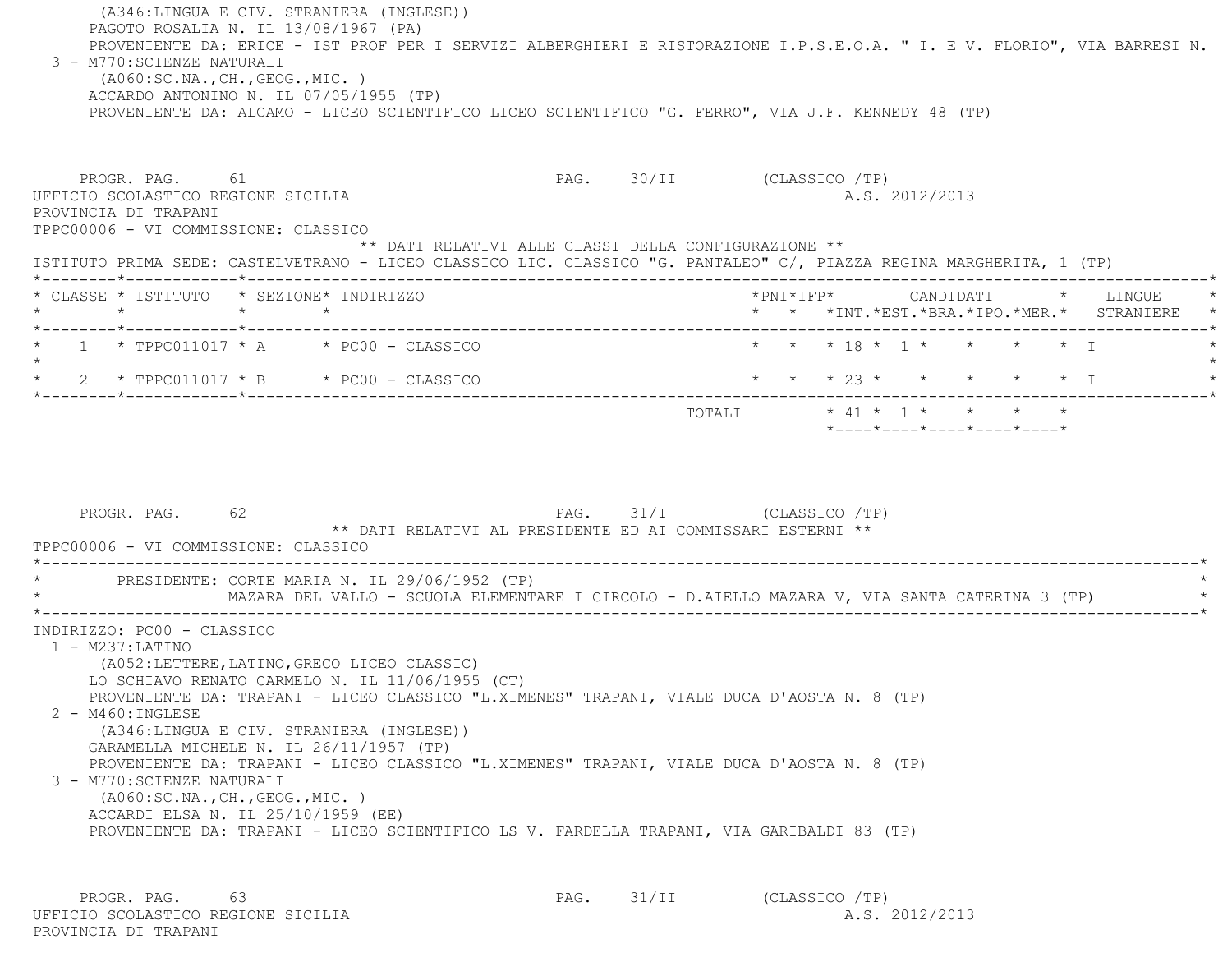| * CLASSE * ISTITUTO * SEZIONE* INDIRIZZO<br>$\star$                                                                                                                                   | $\star$ $\star$ |                                                                                                                                          |                                                                                                                                                                                                                                   |  |  |                |                                                                 |  | * * *INT.*EST.*BRA.*IPO.*MER.* STRANIERE                                                                                                           |
|---------------------------------------------------------------------------------------------------------------------------------------------------------------------------------------|-----------------|------------------------------------------------------------------------------------------------------------------------------------------|-----------------------------------------------------------------------------------------------------------------------------------------------------------------------------------------------------------------------------------|--|--|----------------|-----------------------------------------------------------------|--|----------------------------------------------------------------------------------------------------------------------------------------------------|
| $1 * TPC05000R * B * PC00 - CLASSICO$                                                                                                                                                 |                 |                                                                                                                                          |                                                                                                                                                                                                                                   |  |  |                | * * * 24 * * * * * * T                                          |  |                                                                                                                                                    |
| $\star$ 2 $\star$ TPPC05000R $\star$ E $\star$ PC00 - CLASSICO                                                                                                                        |                 |                                                                                                                                          |                                                                                                                                                                                                                                   |  |  |                |                                                                 |  | * * * 21 * * * * * * I                                                                                                                             |
|                                                                                                                                                                                       |                 |                                                                                                                                          | TOTALI * 45 * * * * * *                                                                                                                                                                                                           |  |  |                | $*$ - - - - $*$ - - - - $*$ - - - - $*$ - - - - $*$ - - - - $*$ |  |                                                                                                                                                    |
| PROGR. PAG. 64<br>TPPC00007 - VII COMMISSIONE: CLASSICO                                                                                                                               |                 |                                                                                                                                          | PAG. 32/I (CLASSICO /TP)<br>** DATI RELATIVI AL PRESIDENTE ED AI COMMISSARI ESTERNI **                                                                                                                                            |  |  |                |                                                                 |  |                                                                                                                                                    |
| PRESIDENTE: PICCICHE' VITO EMILIO N. IL 27/05/1966 (TP)                                                                                                                               |                 |                                                                                                                                          | ALCAMO - ISTITUTO MAGISTRALE "V.F.ALLMAYER" ALCAMO, VIA PIETRO GALATI, 39 (TP)                                                                                                                                                    |  |  |                |                                                                 |  |                                                                                                                                                    |
| 2 - M460: INGLESE<br>AMODEO GIUSEPPINA N. IL 06/08/1972 (TP)                                                                                                                          |                 | (A052:LETTERE, LATINO, GRECO LICEO CLASSIC)<br>GIOIA EMANUELE BARTOLOMEN. IL 25/12/1954 (GE)<br>(A346:LINGUA E CIV. STRANIERA (INGLESE)) | PROVENIENTE DA: ALCAMO - LICEO CLASSICO LIC. CLASSICO "C. D'ALCAMO" AL, VIA VITTORIO VENETO 240 (TP)                                                                                                                              |  |  |                |                                                                 |  |                                                                                                                                                    |
| 3 - M770: SCIENZE NATURALI<br>(AO60:SC.NA., CH., GEOG., MIC. )<br>BONURA ROSARIO N. IL 18/08/1963 (PA)                                                                                |                 |                                                                                                                                          | PROVENIENTE DA: CASTELVETRANO - IST PROF PER I SERVIZI ALBERGHIERI E RISTORAZIONE I.P.S.E.O.A. "V. TITONE", VIA MARINELL<br>PROVENIENTE DA: ERICE - ISTITUTO TECNICO COMMERCIALE IST TEC COMM.LE "SCIASCIA", VIA S. CUSUMANO (TP) |  |  |                |                                                                 |  |                                                                                                                                                    |
| PROGR. PAG. 65<br>UFFICIO SCOLASTICO REGIONE SICILIA<br>PROVINCIA DI TRAPANI<br>TPPC00008 - VIII COMMISSIONE: CLASSICO                                                                |                 |                                                                                                                                          | PAG. 32/II (CLASSICO /TP)<br>** DATI RELATIVI ALLE CLASSI DELLA CONFIGURAZIONE **                                                                                                                                                 |  |  | A.S. 2012/2013 |                                                                 |  |                                                                                                                                                    |
|                                                                                                                                                                                       |                 |                                                                                                                                          |                                                                                                                                                                                                                                   |  |  |                |                                                                 |  |                                                                                                                                                    |
| $\star$                                                                                                                                                                               | $\star$ $\star$ |                                                                                                                                          |                                                                                                                                                                                                                                   |  |  |                |                                                                 |  |                                                                                                                                                    |
| $1 \times TPPC05000R \times C \times PC00 - CLASSICO$                                                                                                                                 |                 |                                                                                                                                          |                                                                                                                                                                                                                                   |  |  |                | * * * 28 * * * * * * I                                          |  | $*PNI*IFP* \qquad \qquad \text{CANDIDATI} \qquad \qquad * \qquad \text{LINGUE} \qquad \qquad *$<br>* * *INT. *EST. *BRA. *IPO. *MER. * STRANIERE * |
| ISTITUTO PRIMA SEDE: MARSALA - LICEO CLASSICO "G. XXIII" MARSALA, VIA ELIODORO LOMBARDI 18 (TP)<br>* CLASSE * ISTITUTO * SEZIONE* INDIRIZZO<br>$2 * TPPC05000R * D * PC00 - CLASSICO$ |                 |                                                                                                                                          |                                                                                                                                                                                                                                   |  |  |                |                                                                 |  | * * * 23 * * * * * * I                                                                                                                             |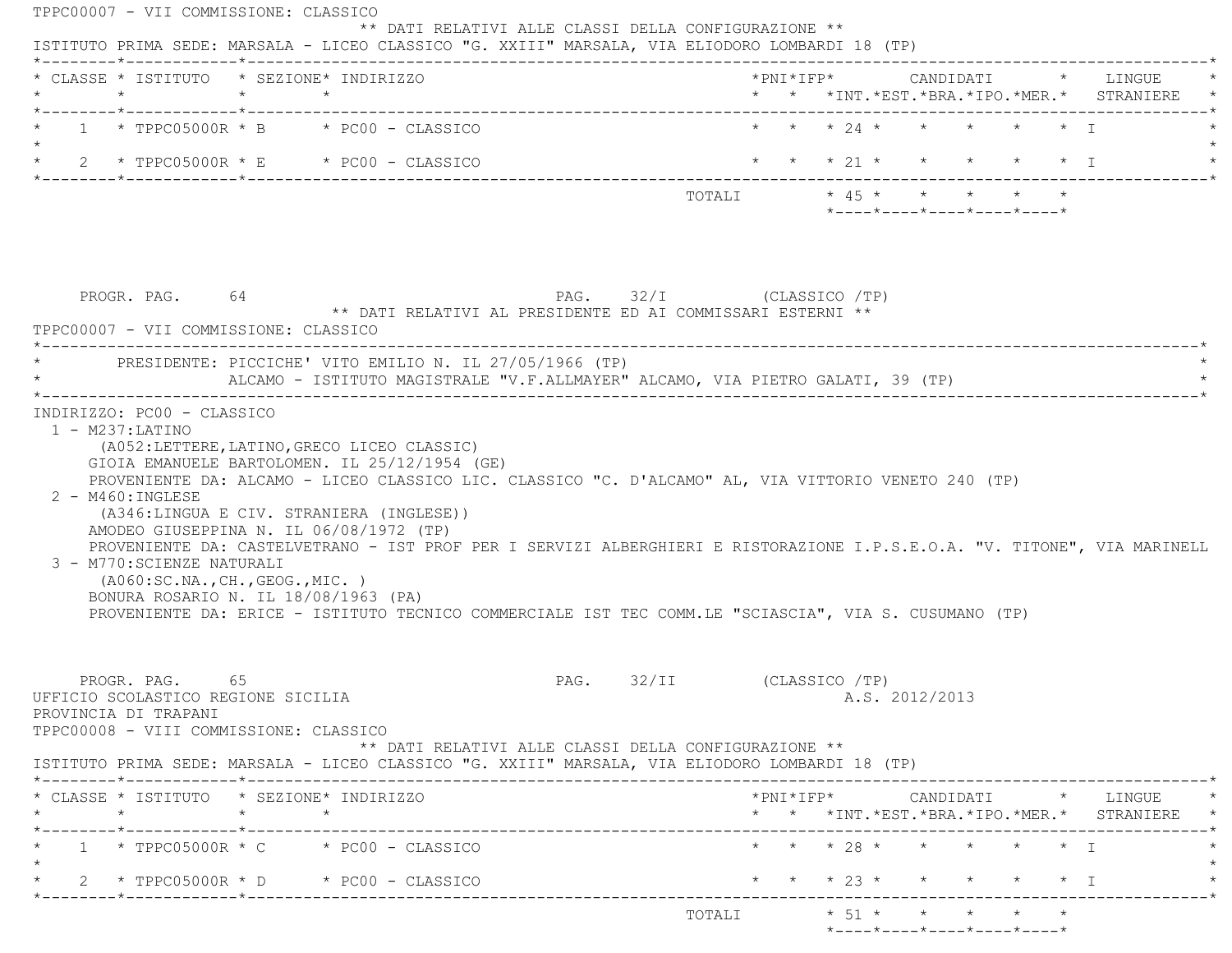PROGR. PAG. 66  $\begin{array}{cc} \text{PROGR. PAG.} \end{array}$  (CLASSICO /TP) \*\* DATI RELATIVI AL PRESIDENTE ED AI COMMISSARI ESTERNI \*\* TPPC00008 - VIII COMMISSIONE: CLASSICO \*----------------------------------------------------------------------------------------------------------------------------\*PRESIDENTE: MIONE VINCENZA N. IL 21/10/1960 (TP) ALCAMO - IST TEC COMMERCIALE E PER GEOMETRI "G.CARUSO" ALCAMO, VIA J.F. KENNEDY 2 (TP) \*----------------------------------------------------------------------------------------------------------------------------\* INDIRIZZO: PC00 - CLASSICO 1 - M237:LATINO (A052:LETTERE,LATINO,GRECO LICEO CLASSIC) MARSALA GIOVANNA N. IL 05/03/1962 (TP) PROVENIENTE DA: ALCAMO - LICEO CLASSICO LIC. CLASSICO "C. D'ALCAMO" AL, VIA VITTORIO VENETO 240 (TP) 2 - M460:INGLESE (A346:LINGUA E CIV. STRANIERA (INGLESE)) GALANTE MARIANNA N. IL 18/04/1961 (TP) PROVENIENTE DA: CASTELLAMMARE DEL GOLFO - ISTITUTO TECNICO COMMERCIALE I.T.C. "P. MATTARELLA" C/MARE, VIA FLEMING N.19 ( 3 - M770:SCIENZE NATURALI (A060:SC.NA.,CH.,GEOG.,MIC. ) DI GIROLAMO VITO N. IL 25/12/1955 (TP) PROVENIENTE DA: PALERMO - IST PROF PER I SERVIZI COMMERCIALI E TURISTICI L.EINAUDI, VIA MONGERBINO 51 (PA) PROGR. PAG. 67 67 PAG. 93/II (CLASSICO /TP) UFFICIO SCOLASTICO REGIONE SICILIA A.S. 2012/2013 PROVINCIA DI TRAPANI TPPC00009 - IX COMMISSIONE: CLASSICO \*\* DATI RELATIVI ALLE CLASSI DELLA CONFIGURAZIONE \*\* ISTITUTO PRIMA SEDE: MARSALA - LICEO CLASSICO "G. XXIII" MARSALA, VIA ELIODORO LOMBARDI 18 (TP) \*--------\*------------\*-------------------------------------------------------------------------------------------------------\* \* CLASSE \* ISTITUTO \* SEZIONE\* INDIRIZZO \*PNI\*IFP\* CANDIDATI \* LINGUE \* \* \* \* \* \* \* \*INT.\*EST.\*BRA.\*IPO.\*MER.\* STRANIERE \* \*--------\*------------\*-------------------------------------------------------------------------------------------------------\* \* 1 \* TPPC05000R \* A \* PC00 - CLASSICO \* \* \* 22 \* \* \* \* \* I \* \*--------\*------------\*-------------------------------------------------------------------------------------------------------\* ISTITUTO SECONDA SEDE: TRAPANI - LICEO CLASSICO "L.XIMENES" TRAPANI, VIALE DUCA D'AOSTA N. 8 (TP) \*--------\*------------\*-------------------------------------------------------------------------------------------------------\* \* CLASSE \* ISTITUTO \* SEZIONE\* INDIRIZZO \*PNI\*IFP\* CANDIDATI \* LINGUE \* \* \* \* \* \* \* \*INT.\*EST.\*BRA.\*IPO.\*MER.\* STRANIERE \* \*--------\*------------\*-------------------------------------------------------------------------------------------------------\*\* 2 \* TPPC02301D \* B \* PC00 - CLASSICO \* \* \* \* 21 \* \* \* \* \* \* \* I \*--------\*------------\*-------------------------------------------------------------------------------------------------------\* TOTALI \* 43 \* \* \* \* \* \*----\*----\*----\*----\*----\*PROGR. PAG. 68 68 PAG. 34/I (CLASSICO /TP)

\*\* DATI RELATIVI AL PRESIDENTE ED AI COMMISSARI ESTERNI \*\*

\*----------------------------------------------------------------------------------------------------------------------------\*

TPPC00009 - IX COMMISSIONE: CLASSICO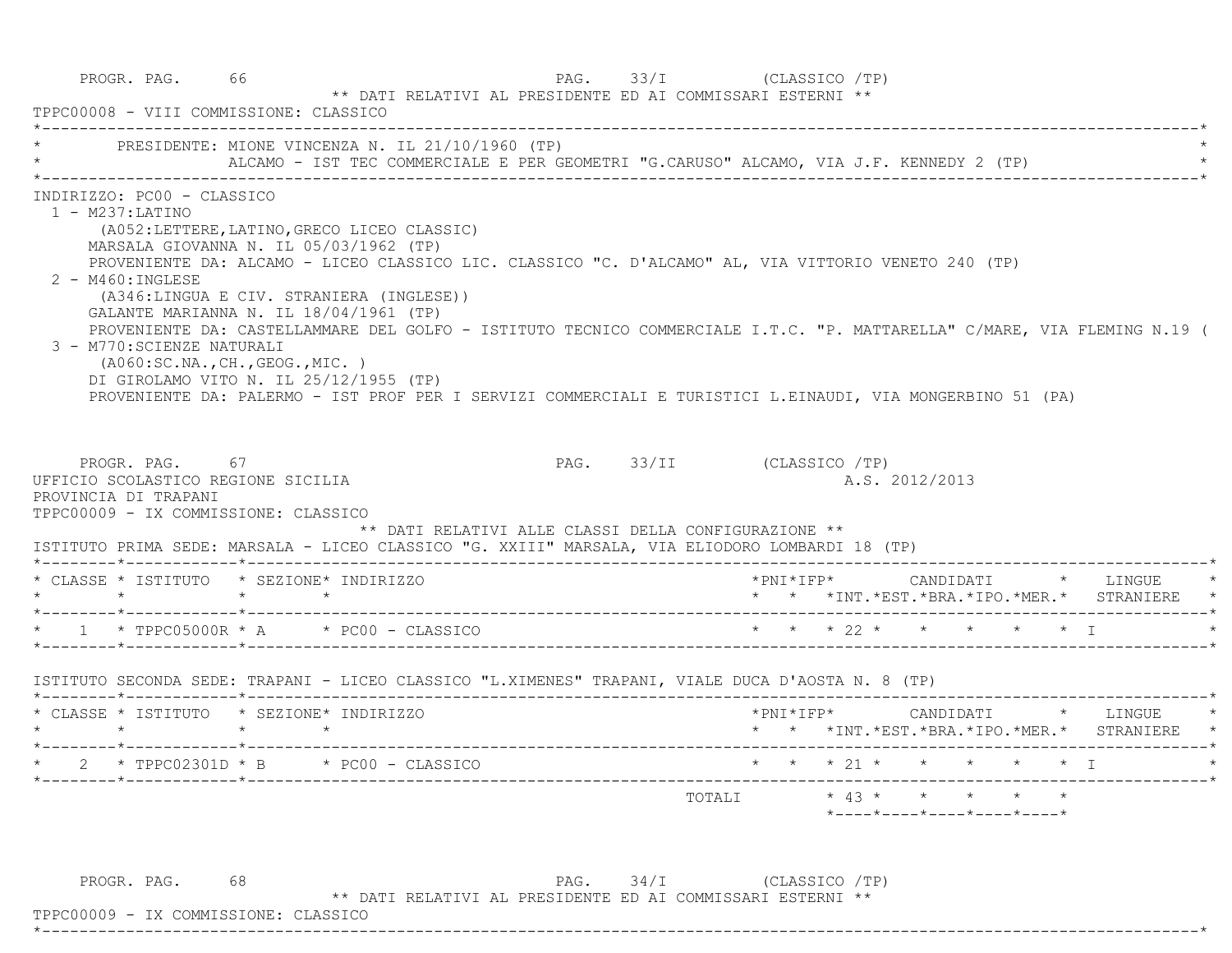PRESIDENTE: LO PORTO GIUSEPPE N. IL 26/02/1965 (PA) CASTELLAMMARE DEL GOLFO - ISTITUTO SUPERIORE IS "P. MATTARELLA - D. DOLCI", VIA FLEMING N.19 (TP) \*----------------------------------------------------------------------------------------------------------------------------\* INDIRIZZO: PC00 - CLASSICO 1 - M237:LATINO (A052:LETTERE,LATINO,GRECO LICEO CLASSIC) STELLINO GAETANO N. IL 08/10/1966 (TP) PROVENIENTE DA: ALCAMO - LICEO CLASSICO LIC. CLASSICO "C. D'ALCAMO" AL, VIA VITTORIO VENETO 240 (TP) 2 - M460:INGLESE (A346:LINGUA E CIV. STRANIERA (INGLESE)) VIOLA MARGHERITA N. IL 03/03/1964 (TP) PROVENIENTE DA: ALCAMO - LICEO SCIENTIFICO LICEO SCIENTIFICO "G. FERRO", VIA J.F. KENNEDY 48 (TP) 3 - M770:SCIENZE NATURALI (A060:SC.NA.,CH.,GEOG.,MIC. ) VALENZA ADRIANA N. IL 10/10/1961 (PA) PROVENIENTE DA: PALERMO - IST PROF PER I SERVIZI ALBERGHIERI E RISTORAZIONE F.PAOLO CASCINO (EX III ALBERG, VIA FATTORI, PROGR. PAG. 69 69 PAG. 94/II (CLASSICO /TP) UFFICIO SCOLASTICO REGIONE SICILIA A.S. 2012/2013 PROVINCIA DI TRAPANI TPPC00010 - X COMMISSIONE: CLASSICO \*\* DATI RELATIVI ALLE CLASSI DELLA CONFIGURAZIONE \*\* ISTITUTO PRIMA SEDE: CASTELVETRANO - LICEO CLASSICO LIC. CLASSICO "G. PANTALEO" C/, PIAZZA REGINA MARGHERITA, 1 (TP) \*--------\*------------\*-------------------------------------------------------------------------------------------------------\* \* CLASSE \* ISTITUTO \* SEZIONE\* INDIRIZZO \*PNI\*IFP\* CANDIDATI \* LINGUE \* \* \* \* \* \* \* \*INT.\*EST.\*BRA.\*IPO.\*MER.\* STRANIERE \* \*--------\*------------\*-------------------------------------------------------------------------------------------------------\*\* 1 \* TPPC011017 \* C \* PC00 - CLASSICO \* \* \* \* 23 \* \* \* \* \* \* \* I \*--------\*------------\*-------------------------------------------------------------------------------------------------------\* ISTITUTO SECONDA SEDE: ALCAMO - LICEO CLASSICO LIC. CLASSICO "C. D'ALCAMO" AL, VIA VITTORIO VENETO 240 (TP) \*--------\*------------\*-------------------------------------------------------------------------------------------------------\* \* CLASSE \* ISTITUTO \* SEZIONE\* INDIRIZZO \*PNI\*IFP\* CANDIDATI \* LINGUE \* \* \* \* \* \* \* \*INT.\*EST.\*BRA.\*IPO.\*MER.\* STRANIERE \* \*--------\*------------\*-------------------------------------------------------------------------------------------------------\*\* 2 \* TPPC009017 \* C \* PC00 - CLASSICO \* \* \* \* 21 \* \* \* \* \* \* \* \* T \*--------\*------------\*-------------------------------------------------------------------------------------------------------\* TOTALI \* 44 \* \* \* \* \* \*----\*----\*----\*----\*----\*PROGR. PAG. 70 70 PAG. 35/I (CLASSICO /TP) \*\* DATI RELATIVI AL PRESIDENTE ED AI COMMISSARI ESTERNI \*\* TPPC00010 - X COMMISSIONE: CLASSICO \*----------------------------------------------------------------------------------------------------------------------------\*PRESIDENTE: TERMINI GIUSEPPE N. IL 13/12/1965 (TP) TRAPANI - SCUOLA ELEMENTARE CD E. PERTINI, VIA ERODOTO - RIONE SANTO ALBERTO (TP) \*----------------------------------------------------------------------------------------------------------------------------\* INDIRIZZO: PC00 - CLASSICO 1 - M237:LATINO (A052:LETTERE,LATINO,GRECO LICEO CLASSIC) CARADONNA PALMA N. IL 20/01/1951 (TP) PROVENIENTE DA: TRAPANI - LICEO CLASSICO "L.XIMENES" TRAPANI, VIALE DUCA D'AOSTA N. 8 (TP)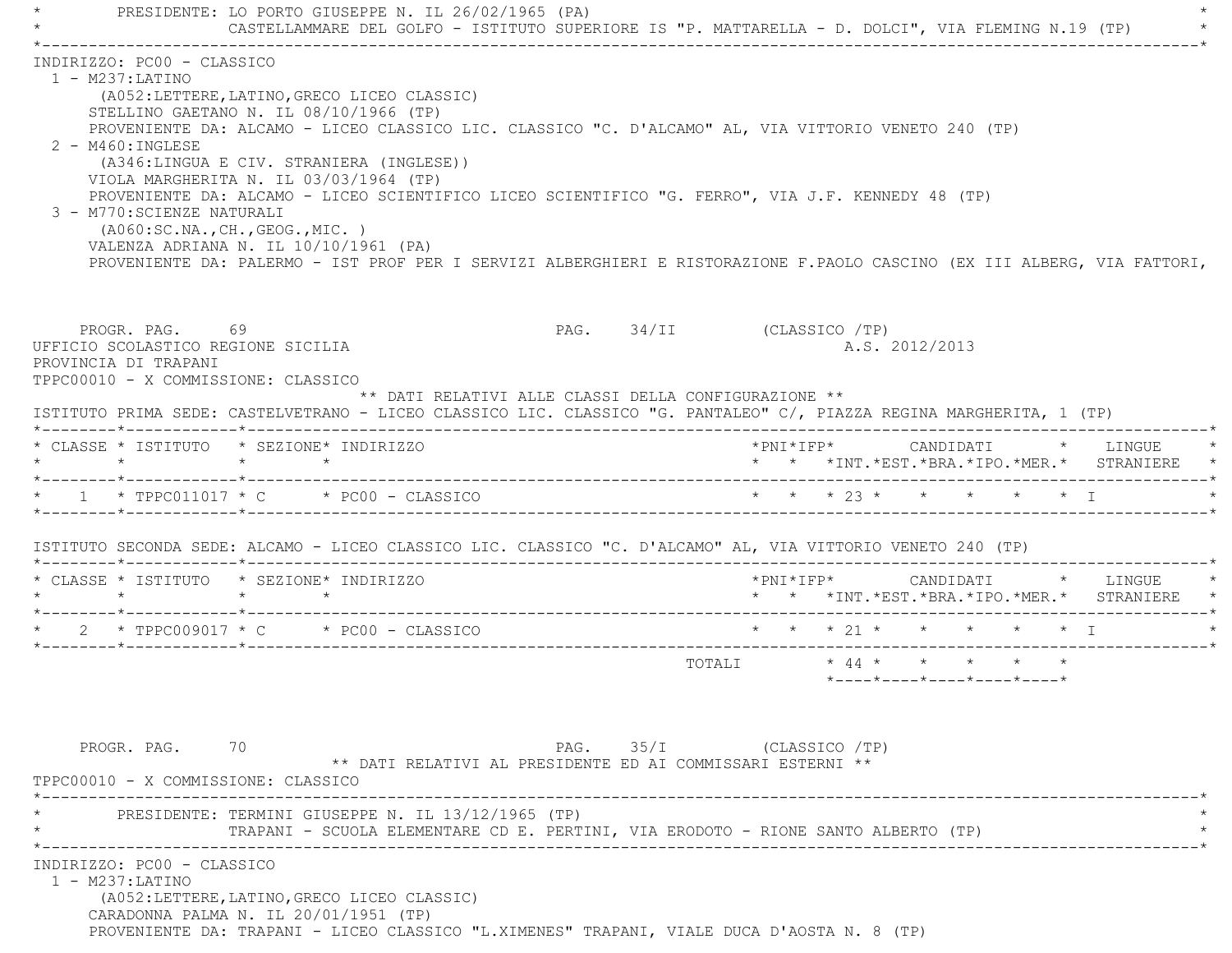2 - M460:INGLESE (A346:LINGUA E CIV. STRANIERA (INGLESE)) VITELLO MARCELLA MARIA ODIN. IL 08/03/1965 (AG) PROVENIENTE DA: TRAPANI - ISTITUTO MAGISTRALE "R.SALVO" TRAPANI, VIA MARINELLA 1 (TP) 3 - M770:SCIENZE NATURALI (A060:SC.NA.,CH.,GEOG.,MIC. ) VINCI LEONARDO N. IL 27/06/1962 (TP) PROVENIENTE DA: TRAPANI - LICEO SCIENTIFICO LS V. FARDELLA TRAPANI, VIA GARIBALDI 83 (TP) PROGR. PAG. 71 2009 PAG. 25/II (CLASSICO /TP) UFFICIO SCOLASTICO REGIONE SICILIA A.S. 2012/2013 PROVINCIA DI TRAPANI TPPS00001 - I COMMISSIONE: SCIENTIFICO \*\* DATI RELATIVI ALLE CLASSI DELLA CONFIGURAZIONE \*\* ISTITUTO PRIMA SEDE: MAZARA DEL VALLO - LICEO SCIENTIFICO "G.P.BALLATORE" MAZARA DEL VAL, VIA ORIANI 7 (TP) \*--------\*------------\*-------------------------------------------------------------------------------------------------------\* \* CLASSE \* ISTITUTO \* SEZIONE\* INDIRIZZO \*PNI\*IFP\* CANDIDATI \* LINGUE \* \* \* \* \* \* \* \*INT.\*EST.\*BRA.\*IPO.\*MER.\* STRANIERE \* \*--------\*------------\*-------------------------------------------------------------------------------------------------------\*1 \* TPPS02401C \* A \* PS00 - SCIENTIFICO \* \* \* \* \* \* \* \* \* \* \* I  $\star$ 2 \* TPPS02401C \* B \* PS00 - SCIENTIFICO \* \* \* \* \* \* \* \* \* \* \* \* \* 1 \* \* \* I \* \* \* I \*--------\*------------\*-------------------------------------------------------------------------------------------------------\* $\texttt{TOTAL} \qquad \qquad \star \quad \texttt{51}\; \star \qquad \star \qquad \star \qquad \star \qquad \star \qquad \star \qquad \star \qquad \star$  \*----\*----\*----\*----\*----\*PROGR. PAG. 72 **PAG.** PAG. 36/I (SCIENTIFICO /TP) \*\* DATI RELATIVI AL PRESIDENTE ED AI COMMISSARI ESTERNI \*\* TPPS00001 - I COMMISSIONE: SCIENTIFICO \*----------------------------------------------------------------------------------------------------------------------------\*PRESIDENTE: NICASTRO SALVATORE N. IL 14/08/1957 (CL) PARTINICO - IST PROF INDUSTRIA E ARTIGIANATO M.O.CORBINO SERALE, VIA VERONA (PA) \*----------------------------------------------------------------------------------------------------------------------------\* INDIRIZZO: PS00 - SCIENTIFICO 1 - SL32:MATEMATICA (A049:MATEMATICA E FISICA) SCHIFANO FRANCESCO N. IL 11/06/1962 (TP) PROVENIENTE DA: TRAPANI - LICEO SCIENTIFICO LS V. FARDELLA TRAPANI, VIA GARIBALDI 83 (TP) 2 - M770:SCIENZE NATURALI (A060:SC.NA.,CH.,GEOG.,MIC. ) BARBA CATERINA N. IL 10/08/1955 (AG) PROVENIENTE DA: PARTANNA - ISTITUTO MAGISTRALE IST. MAGISTRALE "D. ALIGHIERI", VIA TRIESTE (TP) 3 - SG82:FILOSOFIA (A037:FILOSOFIA E STORIA) LIVOLSI ANNA MARIA N. IL 24/04/1958 (TP) PROVENIENTE DA: TRAPANI - LICEO SCIENTIFICO LS V. FARDELLA TRAPANI, VIA GARIBALDI 83 (TP)

PROGR. PAG. 73 73 PAG. 36/II (SCIENTIFICO /TP) UFFICIO SCOLASTICO REGIONE SICILIA A.S. 2012/2013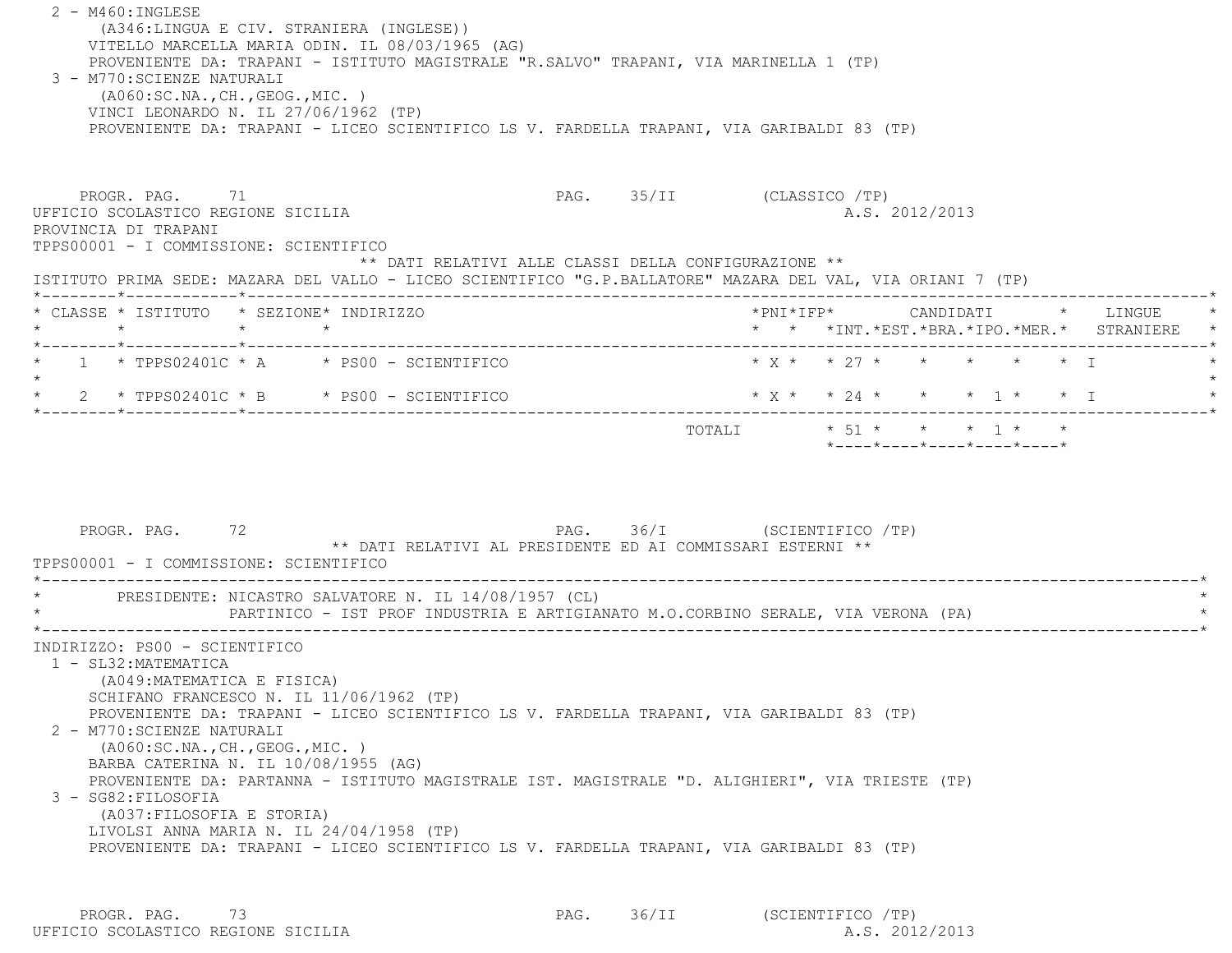| * CLASSE * ISTITUTO * SEZIONE* INDIRIZZO<br>$\star$ $\star$ $\star$                                                                                                                                                                                                                                                                                                                                                                                                                                                                      |                                                                                                  |                                                                 |                |  | * * *INT. *EST. *BRA. *IPO. *MER. * STRANIERE * |
|------------------------------------------------------------------------------------------------------------------------------------------------------------------------------------------------------------------------------------------------------------------------------------------------------------------------------------------------------------------------------------------------------------------------------------------------------------------------------------------------------------------------------------------|--------------------------------------------------------------------------------------------------|-----------------------------------------------------------------|----------------|--|-------------------------------------------------|
| *--------*------------*-------------<br>$1 \times TPPS02401C \times C \times PS00 - SCIENTIFICO$                                                                                                                                                                                                                                                                                                                                                                                                                                         |                                                                                                  | $* x * x * 27 * * * * * * x$                                    |                |  |                                                 |
| $\star$ 2 $\star$ TPPS02401C $\star$ E $\star$ PS00 - SCIENTIFICO                                                                                                                                                                                                                                                                                                                                                                                                                                                                        | $\star$ X $\star$ $\star$ 24 $\star$ $\star$ $\star$ $\star$ $\star$ $\star$ $\downarrow$ $\top$ |                                                                 |                |  |                                                 |
|                                                                                                                                                                                                                                                                                                                                                                                                                                                                                                                                          | TOTALI * 51 * * * * * *                                                                          | $*$ - - - - $*$ - - - - $*$ - - - - $*$ - - - - $*$ - - - - $*$ |                |  |                                                 |
|                                                                                                                                                                                                                                                                                                                                                                                                                                                                                                                                          |                                                                                                  |                                                                 |                |  |                                                 |
| PAG. 37/I (SCIENTIFICO /TP)<br>PROGR. PAG. 74<br>** DATI RELATIVI AL PRESIDENTE ED AI COMMISSARI ESTERNI **<br>TPPS00002 - II COMMISSIONE: SCIENTIFICO                                                                                                                                                                                                                                                                                                                                                                                   |                                                                                                  |                                                                 |                |  |                                                 |
| * PRESIDENTE: GENNA LUIGI N. IL 17/12/1956 (TP)<br>TRAPANI - IST PROF INDUSTRIA E ARTIGIANATO I.P.S.I.A. "C. MONTELEONE" TRA, VIA SOCRATE, 23 (TP)                                                                                                                                                                                                                                                                                                                                                                                       |                                                                                                  |                                                                 |                |  |                                                 |
| INDIRIZZO: PS00 - SCIENTIFICO<br>1 - SL32: MATEMATICA<br>(A049: MATEMATICA E FISICA)<br>FERRERI FRANCESCO N. IL 09/12/1955 (TP)                                                                                                                                                                                                                                                                                                                                                                                                          |                                                                                                  |                                                                 |                |  |                                                 |
| PROVENIENTE DA: CASTELVETRANO - LICEO SCIENTIFICO "M. CIPOLLA" C/VETRANO, PIAZZALE PLACIDO RIZZOTTO (TP)<br>2 - M770: SCIENZE NATURALI<br>( A060:SC.NA., CH., GEOG., MIC. )<br>CERTA FLORA N. IL 19/01/1958 (TP)<br>PROVENIENTE DA: TRAPANI - IST PROF PER I SERVIZI COMMERCIALI E TURISTICI IST.PROF.COMM.TURISMO-BUFALINO, PIAZZA CARUSO N<br>3 - SG82: FILOSOFIA<br>(A037: FILOSOFIA E STORIA)<br>DE GREGORIO VINCENZA N. IL 08/04/1952 (TP)<br>PROVENIENTE DA: TRAPANI - ISTITUTO MAGISTRALE "R.SALVO" TRAPANI, VIA MARINELLA 1 (TP) |                                                                                                  |                                                                 |                |  |                                                 |
| PROGR, PAG, 75<br>UFFICIO SCOLASTICO REGIONE SICILIA<br>PROVINCIA DI TRAPANI<br>TPPS00003 - III COMMISSIONE: SCIENTIFICO<br>** DATI RELATIVI ALLE CLASSI DELLA CONFIGURAZIONE **                                                                                                                                                                                                                                                                                                                                                         | PAG. 37/II (SCIENTIFICO /TP)                                                                     |                                                                 | A.S. 2012/2013 |  |                                                 |
| ISTITUTO PRIMA SEDE: MAZARA DEL VALLO - LICEO SCIENTIFICO "G.P.BALLATORE" MAZARA DEL VAL, VIA ORIANI 7 (TP)<br>* CLASSE * ISTITUTO * SEZIONE* INDIRIZZO<br>$\star$ $\star$ $\star$                                                                                                                                                                                                                                                                                                                                                       |                                                                                                  |                                                                 |                |  | * * *INT. *EST. *BRA. *IPO. *MER. * STRANIERE * |
| $1 * TPPS02401C * D * PS00 - SCIENTIFICO$                                                                                                                                                                                                                                                                                                                                                                                                                                                                                                |                                                                                                  | $*$ X $*$ $*$ 24 $*$ $*$ $*$ $*$ $*$ $*$ I                      |                |  |                                                 |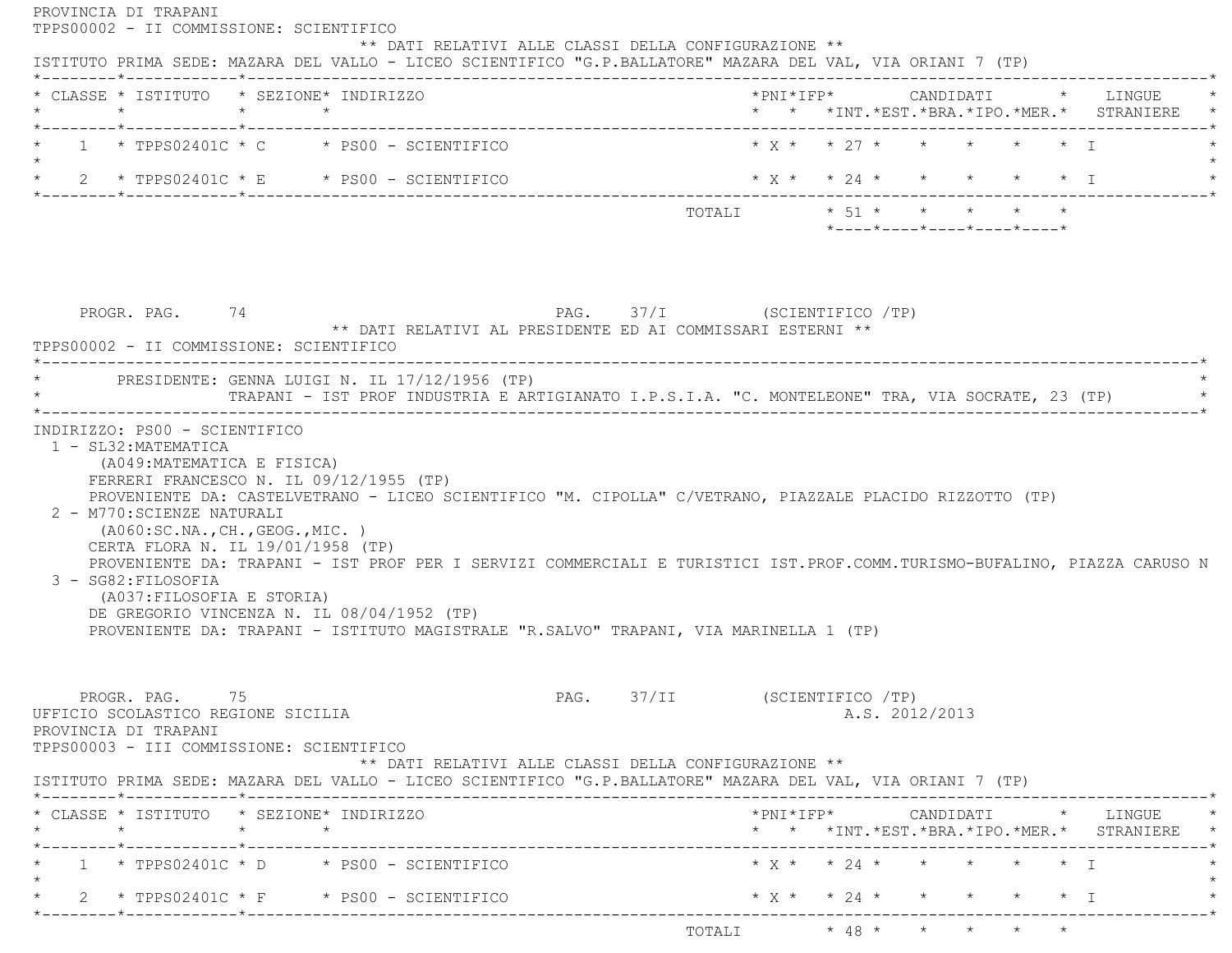PROGR. PAG. 76 76 PAG. 98/I (SCIENTIFICO /TP) \*\* DATI RELATIVI AL PRESIDENTE ED AI COMMISSARI ESTERNI \*\* TPPS00003 - III COMMISSIONE: SCIENTIFICO \*----------------------------------------------------------------------------------------------------------------------------\*PRESIDENTE: GIORGI CALOGERO N. IL 01/03/1959 (TP) CASTELVETRANO - LICEO CLASSICO LIC. CLASSICO "G. PANTALEO" C/, PIAZZA REGINA MARGHERITA, 1 (TP) \*----------------------------------------------------------------------------------------------------------------------------\* INDIRIZZO: PS00 - SCIENTIFICO 1 - SL32:MATEMATICA (A049:MATEMATICA E FISICA) SINATRA ANTONINO N. IL 19/08/1955 (TP) PROVENIENTE DA: TRAPANI - LICEO SCIENTIFICO LS V. FARDELLA TRAPANI, VIA GARIBALDI 83 (TP) 2 - M770:SCIENZE NATURALI (A060:SC.NA.,CH.,GEOG.,MIC. ) SILLITTO MARIA GIUSEPPA N. IL 14/03/1951 (TP) PROVENIENTE DA: CASTELVETRANO - ISTITUTO MAGISTRALE IST. MAGISTRALE "G. GENTILE" C, VIA DELLE DUE SICILIE (TP) 3 - SG82:FILOSOFIA (A037:FILOSOFIA E STORIA) MALATO GIOVANNA N. IL 13/02/1966 (TP) PROVENIENTE DA: TRAPANI - LICEO SCIENTIFICO LS V. FARDELLA TRAPANI, VIA GARIBALDI 83 (TP) PROGR. PAG. 77 PAG. 28/II (SCIENTIFICO /TP) UFFICIO SCOLASTICO REGIONE SICILIA A.S. 2012/2013 PROVINCIA DI TRAPANI TPPS00004 - IV COMMISSIONE: SCIENTIFICO \*\* DATI RELATIVI ALLE CLASSI DELLA CONFIGURAZIONE \*\* ISTITUTO PRIMA SEDE: ALCAMO - LICEO SCIENTIFICO LICEO SCIENTIFICO "G. FERRO", VIA J.F. KENNEDY 48 (TP) \*--------\*------------\*-------------------------------------------------------------------------------------------------------\* \* CLASSE \* ISTITUTO \* SEZIONE\* INDIRIZZO \*PNI\*IFP\* CANDIDATI \* LINGUE \* \* \* \* \* \* \* \*INT.\*EST.\*BRA.\*IPO.\*MER.\* STRANIERE \* \*--------\*------------\*-------------------------------------------------------------------------------------------------------\*1 \* TPPS00901A \* A \* PS00 - SCIENTIFICO \* \* X \* \* 22 \* \* \* \* \* \* \* I  $\star$ \* 2 \* TPPS00901A \* D \* PS00 - SCIENTIFICO \* \* \* \* 18 \* \* \* \* \* \* \* \* I \*--------\*------------\*-------------------------------------------------------------------------------------------------------\*TOTALI  $* 40 * * * * * * * * * *$ \*----\*----\*----\*----\*----\*

PROGR. PAG. 78 78 PAG. 39/I (SCIENTIFICO /TP) \*\* DATI RELATIVI AL PRESIDENTE ED AI COMMISSARI ESTERNI \*\* TPPS00004 - IV COMMISSIONE: SCIENTIFICO \*----------------------------------------------------------------------------------------------------------------------------\*PRESIDENTE: POCOROBBA DOMENICO N. IL 15/01/1964 (FE) MARSALA - ISTITUTO SUPERIORE "A. DAMIANI" MARSALA, VIA TRAPANI 218 (TP) \*----------------------------------------------------------------------------------------------------------------------------\*INDIRIZZO: PS00 - SCIENTIFICO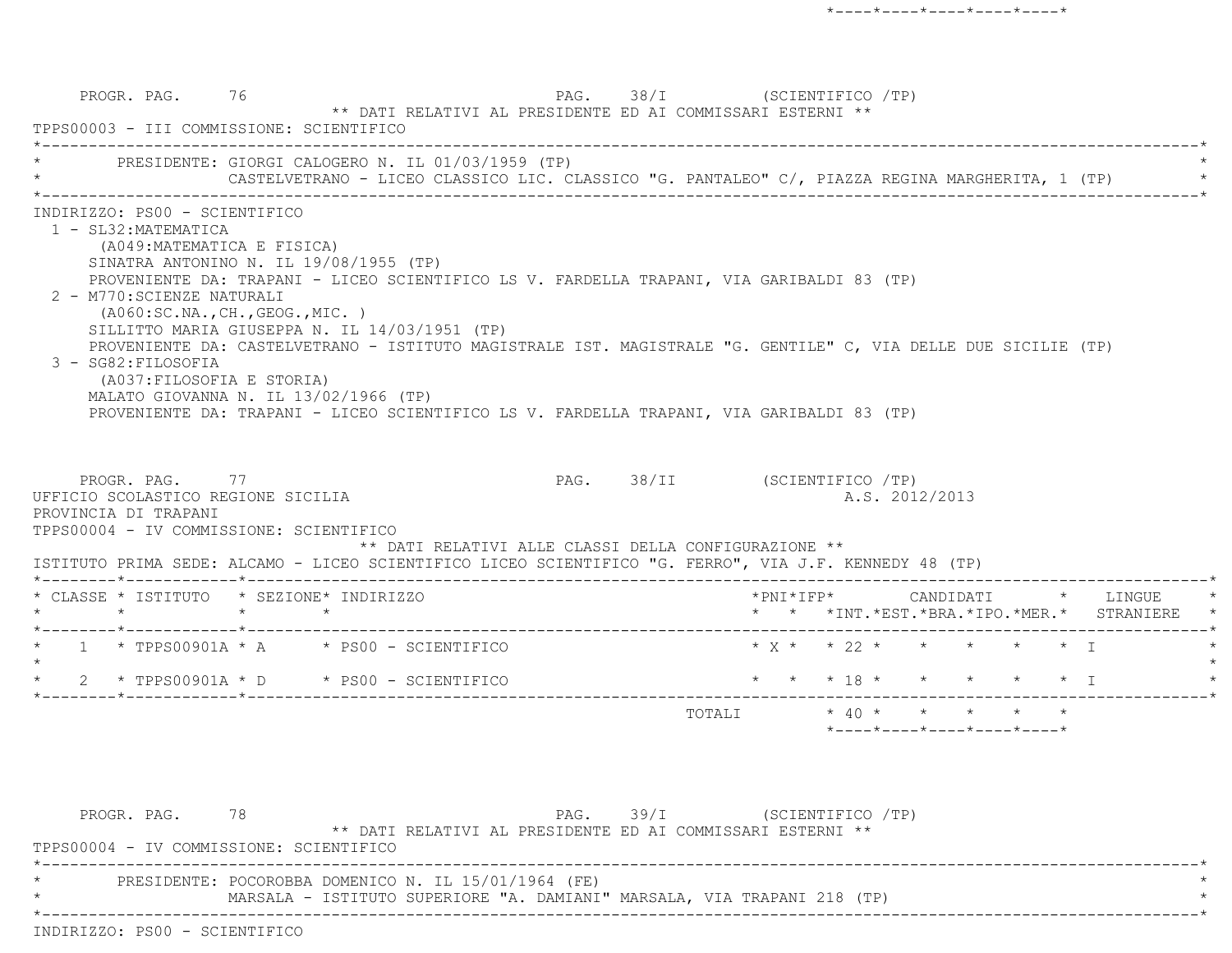| 1 - SL32: MATEMATICA<br>(A049: MATEMATICA E FISICA)<br>ALAGNA BICE N. IL 08/02/1956 (TP)<br>PROVENIENTE DA: MARSALA - LICEO SCIENTIFICO "P.RUGGIERI MARSALA", VIA GIOVANNI FALCONE 14 (TP)<br>2 - M770: SCIENZE NATURALI<br>( A060:SC.NA., CH., GEOG., MIC. )<br>DAIDONE CATERINA N. IL 20/08/1960 (TP)<br>PROVENIENTE DA: TRAPANI - LICEO SCIENTIFICO LS V. FARDELLA TRAPANI, VIA GARIBALDI 83 (TP)<br>3 - SG82: FILOSOFIA<br>(A037: FILOSOFIA E STORIA)<br>SCURTI FRANCESCA N. IL 08/06/1953 (TP)<br>PROVENIENTE DA: MARSALA - LICEO SCIENTIFICO "P.RUGGIERI MARSALA", VIA GIOVANNI FALCONE 14 (TP)                                       |                              |                         |                                                  |  |                                            |
|---------------------------------------------------------------------------------------------------------------------------------------------------------------------------------------------------------------------------------------------------------------------------------------------------------------------------------------------------------------------------------------------------------------------------------------------------------------------------------------------------------------------------------------------------------------------------------------------------------------------------------------------|------------------------------|-------------------------|--------------------------------------------------|--|--------------------------------------------|
| PROGR. PAG. 79<br>UFFICIO SCOLASTICO REGIONE SICILIA<br>PROVINCIA DI TRAPANI<br>TPPS00005 - V COMMISSIONE: SCIENTIFICO<br>** DATI RELATIVI ALLE CLASSI DELLA CONFIGURAZIONE **<br>ISTITUTO PRIMA SEDE: ALCAMO - LICEO SCIENTIFICO LICEO SCIENTIFICO "G. FERRO", VIA J.F. KENNEDY 48 (TP)                                                                                                                                                                                                                                                                                                                                                    | PAG. 39/II (SCIENTIFICO /TP) |                         | A.S. 2012/2013                                   |  |                                            |
| * CLASSE * ISTITUTO * SEZIONE* INDIRIZZO<br>$\star$<br>$\star$ $\star$                                                                                                                                                                                                                                                                                                                                                                                                                                                                                                                                                                      |                              |                         |                                                  |  | * * *INT.*EST.*BRA.*IPO.*MER.* STRANIERE * |
| $1 * TPPS00901A * B * PS00 - SCIENTIFICO$<br>2 * TPPS00901A * F * PS00 - SCIENTIFICO                                                                                                                                                                                                                                                                                                                                                                                                                                                                                                                                                        |                              |                         | * * * 23 * * * * * * I<br>* * * 21 * * * * * * I |  |                                            |
| 80<br>PROGR. PAG.<br>** DATI RELATIVI AL PRESIDENTE ED AI COMMISSARI ESTERNI **<br>TPPS00005 - V COMMISSIONE: SCIENTIFICO                                                                                                                                                                                                                                                                                                                                                                                                                                                                                                                   | PAG. 40/I (SCIENTIFICO /TP)  | TOTALI * 44 * * * * * * | $*$ ---- $*$ ---- $*$ ---- $*$ ---- $*$          |  |                                            |
| PRESIDENTE: ALAGNA AGATA N. IL 05/06/1954 (TP)<br>MARSALA - SCUOLA ELEMENTARE V CIRCOLO STRASATTI NUOVO, VIA RE (TP)                                                                                                                                                                                                                                                                                                                                                                                                                                                                                                                        |                              |                         |                                                  |  |                                            |
| INDIRIZZO: PS00 - SCIENTIFICO<br>1 - SL32: MATEMATICA<br>(A049: MATEMATICA E FISICA)<br>MAGGIO FRANCESCO N. IL 23/04/1954 (TP)<br>PROVENIENTE DA: MARSALA - LICEO CLASSICO "G. XXIII" MARSALA, VIA ELIODORO LOMBARDI 18 (TP)<br>2 - M770: SCIENZE NATURALI<br>(A060:SC.NA., CH., GEOG., MIC. )<br>D'ANTONI VINCENZO N. IL 18/04/1962 (TP)<br>PROVENIENTE DA: MARSALA - ISTITUTO MAGISTRALE LICEO STATALE " PASCASINO", VIA VACCARI, 5 (TP)<br>3 - SG82: FILOSOFIA<br>(A037: FILOSOFIA E STORIA)<br>DI BERNARDO CARMELINA N. IL 05/05/1957 (AG)<br>PROVENIENTE DA: TRAPANI - LICEO SCIENTIFICO LS V. FARDELLA TRAPANI, VIA GARIBALDI 83 (TP) |                              |                         |                                                  |  |                                            |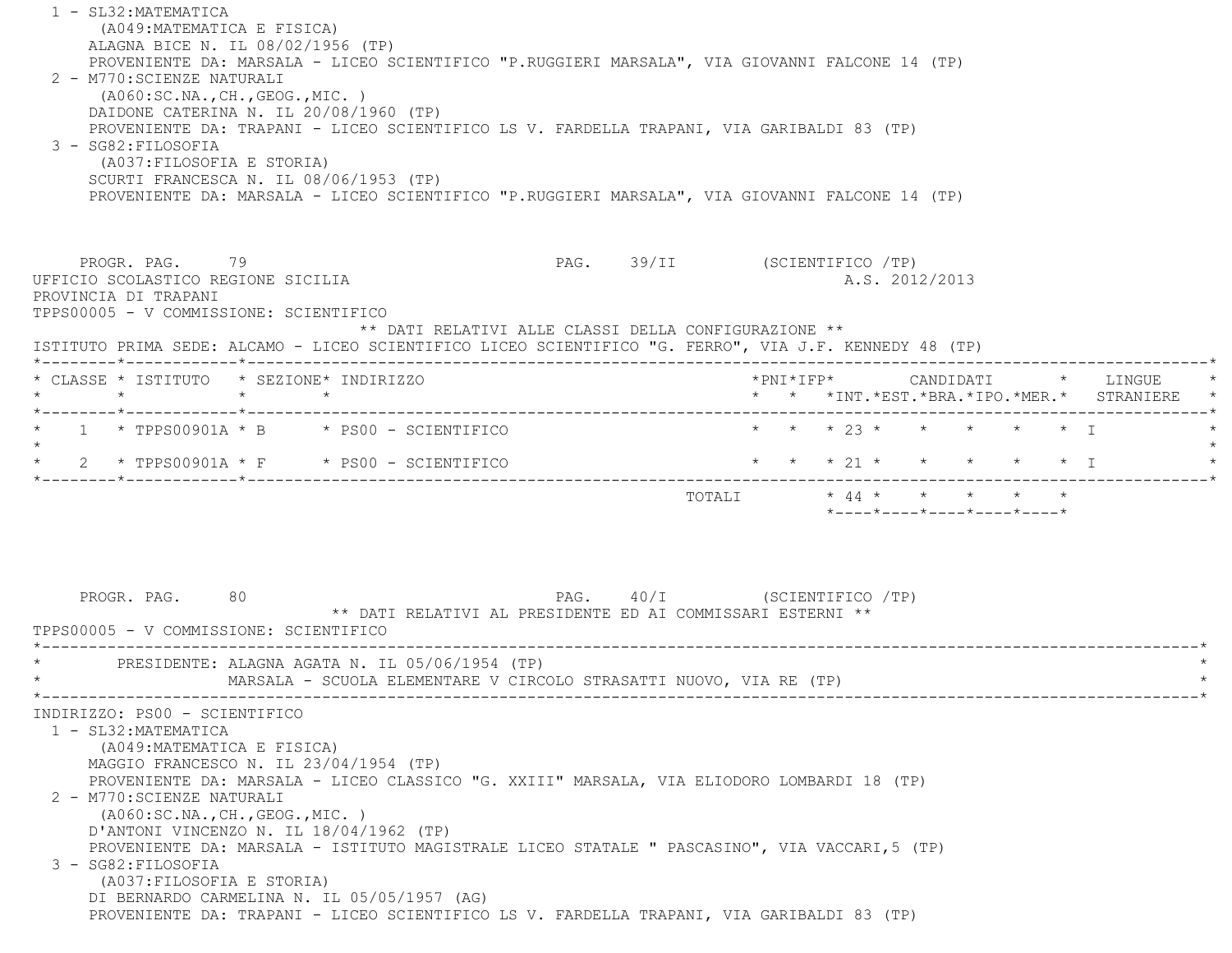| PROGR. PAG. 81<br>UFFICIO SCOLASTICO REGIONE SICILIA<br>PROVINCIA DI TRAPANI<br>TPPS00006 - VI COMMISSIONE: SCIENTIFICO                                                 |                                                                                                                                                                                                                                                                                                                                                                                                                                                                          |                                                            | PAG. 40/II (SCIENTIFICO /TP) | A.S. 2012/2013                                                                         |  |
|-------------------------------------------------------------------------------------------------------------------------------------------------------------------------|--------------------------------------------------------------------------------------------------------------------------------------------------------------------------------------------------------------------------------------------------------------------------------------------------------------------------------------------------------------------------------------------------------------------------------------------------------------------------|------------------------------------------------------------|------------------------------|----------------------------------------------------------------------------------------|--|
|                                                                                                                                                                         | ISTITUTO PRIMA SEDE: ALCAMO - LICEO SCIENTIFICO LICEO SCIENTIFICO "G. FERRO", VIA J.F. KENNEDY 48 (TP)                                                                                                                                                                                                                                                                                                                                                                   | ** DATI RELATIVI ALLE CLASSI DELLA CONFIGURAZIONE **       |                              |                                                                                        |  |
| $\star$                                                                                                                                                                 | * CLASSE * ISTITUTO * SEZIONE* INDIRIZZO<br>$\star$ $\star$                                                                                                                                                                                                                                                                                                                                                                                                              |                                                            |                              | * * *INT. *EST. *BRA. *IPO. *MER. * STRANIERE                                          |  |
|                                                                                                                                                                         | $1 \times TPPS00901A \times C \times PS00 - SCIENTIFICO$                                                                                                                                                                                                                                                                                                                                                                                                                 |                                                            |                              | * * * 18 * * * * * * T                                                                 |  |
|                                                                                                                                                                         | 2 * TPPS00901A * E * PS00 - SCIENTIFICO                                                                                                                                                                                                                                                                                                                                                                                                                                  |                                                            |                              | * * * 23 * * * * * * I                                                                 |  |
|                                                                                                                                                                         |                                                                                                                                                                                                                                                                                                                                                                                                                                                                          |                                                            |                              | TOTALI * 41 * * * * * *<br>$*$ ---- $*$ ---- $*$ ---- $*$ ---- $*$ ---- $*$            |  |
| PROGR. PAG. 82<br>TPPS00006 - VI COMMISSIONE: SCIENTIFICO                                                                                                               |                                                                                                                                                                                                                                                                                                                                                                                                                                                                          | ** DATI RELATIVI AL PRESIDENTE ED AI COMMISSARI ESTERNI ** | PAG. 41/I (SCIENTIFICO /TP)  |                                                                                        |  |
|                                                                                                                                                                         | PRESIDENTE: RESTIVO MARIA ALDA N. IL 28/11/1955 (PA)<br>MARSALA - SCUOLA ELEMENTARE VI CIRCOLO - SIRTORI - MARSALA, VIA SIRTORI 20 (TP)                                                                                                                                                                                                                                                                                                                                  |                                                            |                              |                                                                                        |  |
| INDIRIZZO: PS00 - SCIENTIFICO<br>1 - SL32: MATEMATICA<br>(A049: MATEMATICA E FISICA)<br>2 - M770: SCIENZE NATURALI<br>3 - SG82: FILOSOFIA<br>(A037: FILOSOFIA E STORIA) | PACE FRANCESCO N. IL 20/11/1961 (TP)<br>PROVENIENTE DA: MARSALA - LICEO SCIENTIFICO "P.RUGGIERI MARSALA", VIA GIOVANNI FALCONE 14 (TP)<br>( A060:SC.NA., CH., GEOG., MIC. )<br>GAMBINA ROSA ALBA N. IL 27/08/1956 (TP)<br>PROVENIENTE DA: MARSALA - LICEO SCIENTIFICO "P.RUGGIERI MARSALA", VIA GIOVANNI FALCONE 14 (TP)<br>GARRAFFA ROSITA MAYA N. IL 14/05/1971 (TP)<br>PROVENIENTE DA: MARSALA - LICEO SCIENTIFICO "P.RUGGIERI MARSALA", VIA GIOVANNI FALCONE 14 (TP) |                                                            |                              |                                                                                        |  |
| PROGR. PAG. 83<br>UFFICIO SCOLASTICO REGIONE SICILIA<br>PROVINCIA DI TRAPANI<br>TPPS00007 - VII COMMISSIONE: SCIENTIFICO                                                | ISTITUTO PRIMA SEDE: CASTELVETRANO - LICEO SCIENTIFICO "M. CIPOLLA" C/VETRANO, PIAZZALE PLACIDO RIZZOTTO (TP)                                                                                                                                                                                                                                                                                                                                                            | ** DATI RELATIVI ALLE CLASSI DELLA CONFIGURAZIONE **       | PAG. 41/II (SCIENTIFICO /TP) | A.S. 2012/2013                                                                         |  |
| $\star$                                                                                                                                                                 | * CLASSE * ISTITUTO * SEZIONE* INDIRIZZO<br>$\star$ $\star$                                                                                                                                                                                                                                                                                                                                                                                                              |                                                            |                              | $*$ PNI $*$ IFP $*$ CANDIDATI $*$ LINGUE<br>* * *INT.*EST.*BRA.*IPO.*MER.* STRANIERE * |  |
|                                                                                                                                                                         | $\star$ 1 $\star$ TPPS11000A $\star$ D $\star$ PS00 - SCIENTIFICO                                                                                                                                                                                                                                                                                                                                                                                                        |                                                            |                              | * * * 15 * 1 * * * * * I                                                               |  |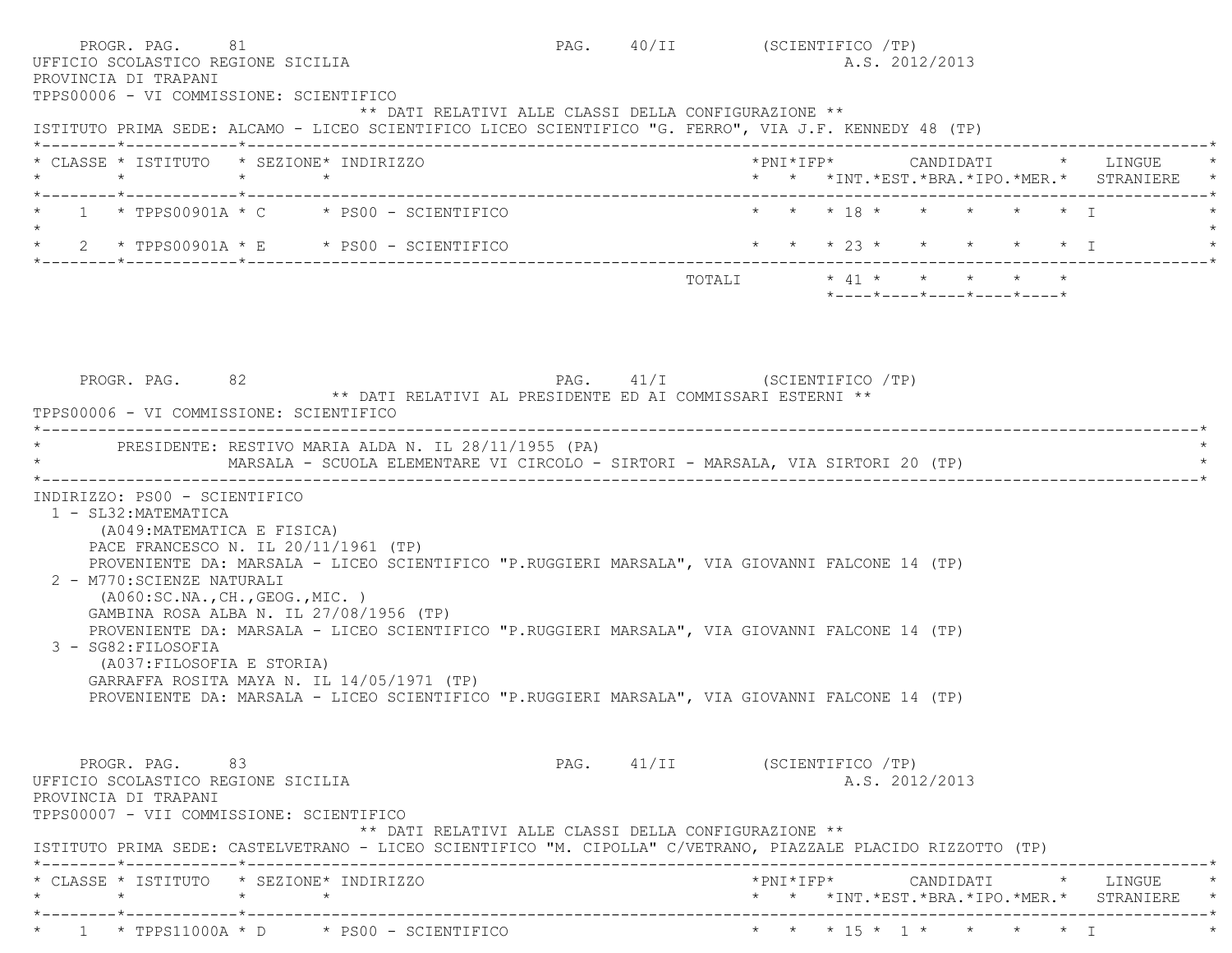|                                                                                                                                                                                                                                                                                                                                                                  |                                                                                           | TOTALI * 32 * 1 * * * * | *----*----*----*----*----* |                |  |                                               |
|------------------------------------------------------------------------------------------------------------------------------------------------------------------------------------------------------------------------------------------------------------------------------------------------------------------------------------------------------------------|-------------------------------------------------------------------------------------------|-------------------------|----------------------------|----------------|--|-----------------------------------------------|
| PROGR. PAG. 84<br>TPPS00007 - VII COMMISSIONE: SCIENTIFICO<br>* PRESIDENTE: STRAZZERA GIUSEPPA N. IL 06/09/1955 (TP)                                                                                                                                                                                                                                             | PAG. 42/I (SCIENTIFICO /TP)<br>** DATI RELATIVI AL PRESIDENTE ED AI COMMISSARI ESTERNI ** |                         |                            |                |  |                                               |
|                                                                                                                                                                                                                                                                                                                                                                  |                                                                                           |                         |                            |                |  |                                               |
| 2 - M770: SCIENZE NATURALI<br>( A060:SC.NA., CH., GEOG., MIC. )                                                                                                                                                                                                                                                                                                  |                                                                                           |                         |                            |                |  |                                               |
| VICARI FRANCESCA N. IL 26/11/1959 (AG)<br>PROVENIENTE DA: MAZARA DEL VALLO - ISTITUTO TECNICO INDUSTRIALE I.T.I. "R. D'ALTAVILLA" MAZARA, C/DA AFFACCIATA - PIAZZA<br>3 - SG82: FILOSOFIA<br>(A037: FILOSOFIA E STORIA)<br>BERTUGLIA GIOVANNA N. IL 28/08/1952 (TP)<br>PROVENIENTE DA: TRAPANI - LICEO SCIENTIFICO LS V. FARDELLA TRAPANI, VIA GARIBALDI 83 (TP) |                                                                                           |                         |                            |                |  |                                               |
| PROGR. PAG. 85<br>UFFICIO SCOLASTICO REGIONE SICILIA<br>PROVINCIA DI TRAPANI<br>TPPS00008 - VIII COMMISSIONE: SCIENTIFICO                                                                                                                                                                                                                                        | PAG. 42/II (SCIENTIFICO /TP)                                                              |                         |                            | A.S. 2012/2013 |  |                                               |
| ISTITUTO PRIMA SEDE: MARSALA - LICEO SCIENTIFICO "P.RUGGIERI MARSALA", VIA GIOVANNI FALCONE 14 (TP)                                                                                                                                                                                                                                                              | ** DATI RELATIVI ALLE CLASSI DELLA CONFIGURAZIONE **                                      |                         |                            |                |  |                                               |
| $\star$ $\star$                                                                                                                                                                                                                                                                                                                                                  |                                                                                           |                         |                            |                |  | * * *INT. *EST. *BRA. *IPO. *MER. * STRANIERE |
| * CLASSE * ISTITUTO * SEZIONE* INDIRIZZO<br>$\star$ $\star$<br>$1 * TPPS10000Q * A * PS00 - SCIENTIFICO$<br>$\star$                                                                                                                                                                                                                                              |                                                                                           |                         | * $X$ * * 29 * * * * * * I |                |  |                                               |
| $2 * TPPS10000Q * B * PS00 - SCIENTIFICO$                                                                                                                                                                                                                                                                                                                        |                                                                                           |                         | * $X$ * * 30 * * * * * * I |                |  |                                               |

PROGR. PAG. 86 PAG. 43/I (SCIENTIFICO /TP)

\*\* DATI RELATIVI AL PRESIDENTE ED AI COMMISSARI ESTERNI \*\*

 TPPS00008 - VIII COMMISSIONE: SCIENTIFICO\*----------------------------------------------------------------------------------------------------------------------------\*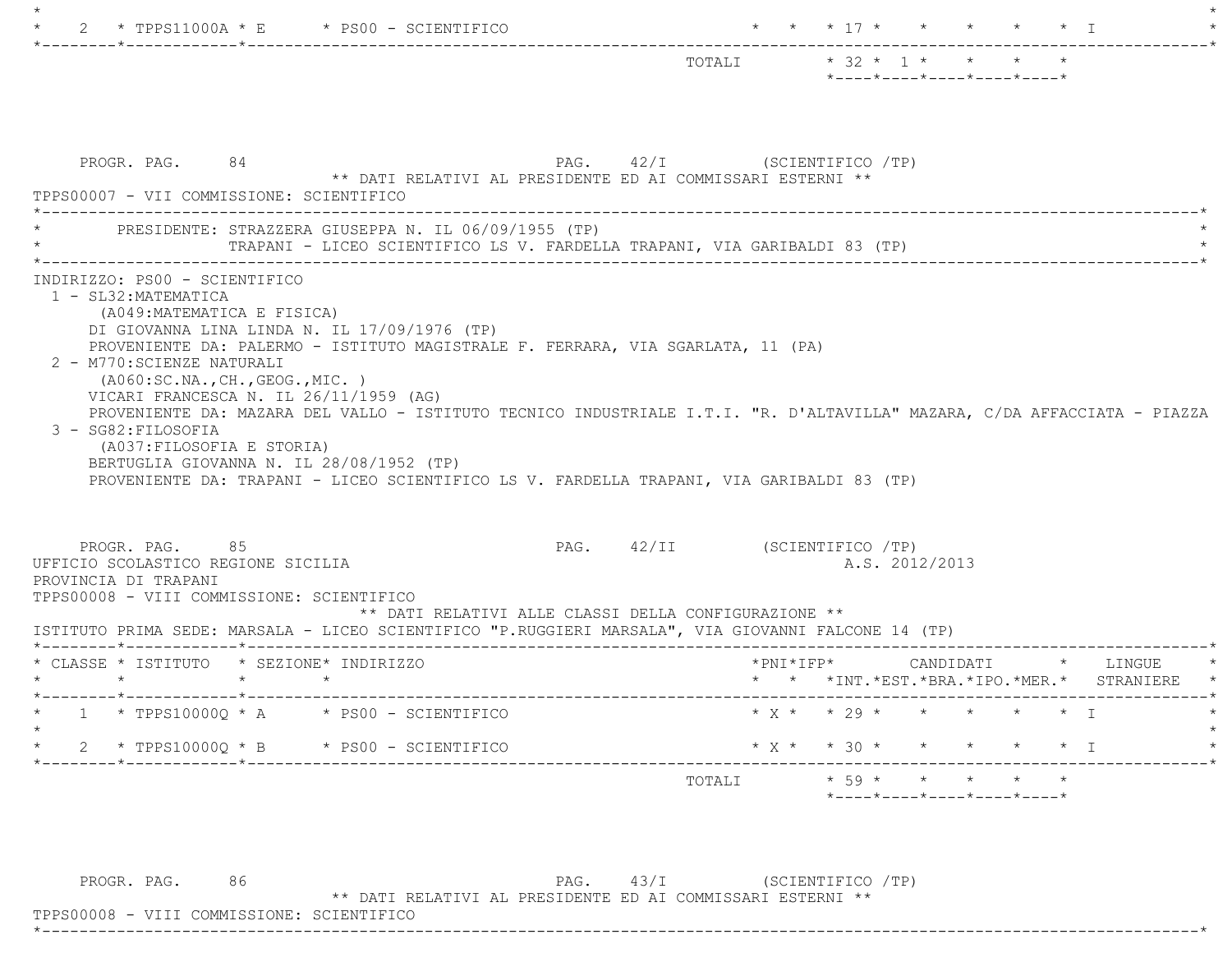PRESIDENTE: ILARDI GIOVANNI PIETRO N. IL 16/10/1950 (TP) ALCAMO - SCUOLA ELEMENTARE III CIRCOLO M.MONTESSORI ALCAM, VIA VITTORIO VENETO, 273 (TP) \*----------------------------------------------------------------------------------------------------------------------------\* INDIRIZZO: PS00 - SCIENTIFICO 1 - SL32:MATEMATICA (A049:MATEMATICA E FISICA) COLICCHIA SALVATORE N. IL 20/03/1964 (TP) PROVENIENTE DA: MAZARA DEL VALLO - LICEO SCIENTIFICO "G.P.BALLATORE" MAZARA DEL VAL, VIA ORIANI 7 (TP) 2 - M770:SCIENZE NATURALI (A060:SC.NA.,CH.,GEOG.,MIC. ) SALADINO LEONARDO N. IL 24/01/1962 (TP) PROVENIENTE DA: TRAPANI - ISTITUTO TECNICO COMMERCIALE "S.CALVINO" TRAPANI, VIA S. MICHELE 2 (TP) 3 - SG82:FILOSOFIA (A037:FILOSOFIA E STORIA) PIRRONE ILLUMINATO N. IL 03/01/1953 (TP) PROVENIENTE DA: ALCAMO - LICEO SCIENTIFICO LICEO SCIENTIFICO "G. FERRO", VIA J.F. KENNEDY 48 (TP) PROGR. PAG. 87 87 PAG. 43/II (SCIENTIFICO /TP) UFFICIO SCOLASTICO REGIONE SICILIA A.S. 2012/2013 PROVINCIA DI TRAPANI TPPS00009 - IX COMMISSIONE: SCIENTIFICO \*\* DATI RELATIVI ALLE CLASSI DELLA CONFIGURAZIONE \*\* ISTITUTO PRIMA SEDE: MARSALA - LICEO SCIENTIFICO "P.RUGGIERI MARSALA", VIA GIOVANNI FALCONE 14 (TP) \*--------\*------------\*-------------------------------------------------------------------------------------------------------\* \* CLASSE \* ISTITUTO \* SEZIONE\* INDIRIZZO \*PNI\*IFP\* CANDIDATI \* LINGUE \* \* \* \* \* \* \* \*INT.\*EST.\*BRA.\*IPO.\*MER.\* STRANIERE \* \*--------\*------------\*-------------------------------------------------------------------------------------------------------\*1 \* TPPS10000Q \* C \* PS00 - SCIENTIFICO \* \* X \* \* 22 \* \* \* \* \* \* \* I  $\star$ \* 2 \* TPPS100000 \* D \* PS00 - SCIENTIFICO \* \* \* \* \* \* \* \* \* \* \* \* I \*--------\*------------\*-------------------------------------------------------------------------------------------------------\* $\text{TOTAT}$ .  $\uparrow$   $\uparrow$   $\uparrow$   $\uparrow$   $\uparrow$   $\uparrow$   $\uparrow$   $\uparrow$   $\uparrow$   $\uparrow$   $\uparrow$   $\uparrow$   $\uparrow$   $\uparrow$   $\uparrow$   $\uparrow$   $\uparrow$   $\uparrow$   $\uparrow$   $\uparrow$   $\uparrow$   $\uparrow$   $\uparrow$   $\uparrow$   $\uparrow$   $\uparrow$   $\uparrow$   $\uparrow$   $\uparrow$   $\uparrow$   $\uparrow$   $\uparrow$   $\uparrow$   $\uparrow$   $\uparrow$  \*----\*----\*----\*----\*----\*PROGR. PAG. 88 8 PAG. 44/I (SCIENTIFICO /TP) \*\* DATI RELATIVI AL PRESIDENTE ED AI COMMISSARI ESTERNI \*\* TPPS00009 - IX COMMISSIONE: SCIENTIFICO \*----------------------------------------------------------------------------------------------------------------------------\*PRESIDENTE: D'ANGELO ANTONIO N. IL 22/05/1953 (TP) \* CASTELLAMMARE DEL GOLFO - IST PROF INDUSTRIA E ATTIVITA' MARINARE I.P.S.A.M. C/MARE DEL GOLFO, VIA FLEMI\* \*----------------------------------------------------------------------------------------------------------------------------\* INDIRIZZO: PS00 - SCIENTIFICO 1 - SL32:MATEMATICA (A049:MATEMATICA E FISICA) TUMBARELLO CATERINA N. IL 13/07/1974 (TP) PROVENIENTE DA: TRAPANI - ISTITUTO TECNICO COMMERCIALE "S.CALVINO" TRAPANI, VIA S. MICHELE 2 (TP) 2 - M770:SCIENZE NATURALI (A060:SC.NA.,CH.,GEOG.,MIC. ) ANGILERI MARIA RITA N. IL 04/11/1958 (TP) PROVENIENTE DA: TRAPANI - ISTITUTO TECNICO INDUSTRIALE I.T.I. "L.DA VINCI" TRAPANI, PIAZZA XXI APRILE (TP)

3 - SG82:FILOSOFIA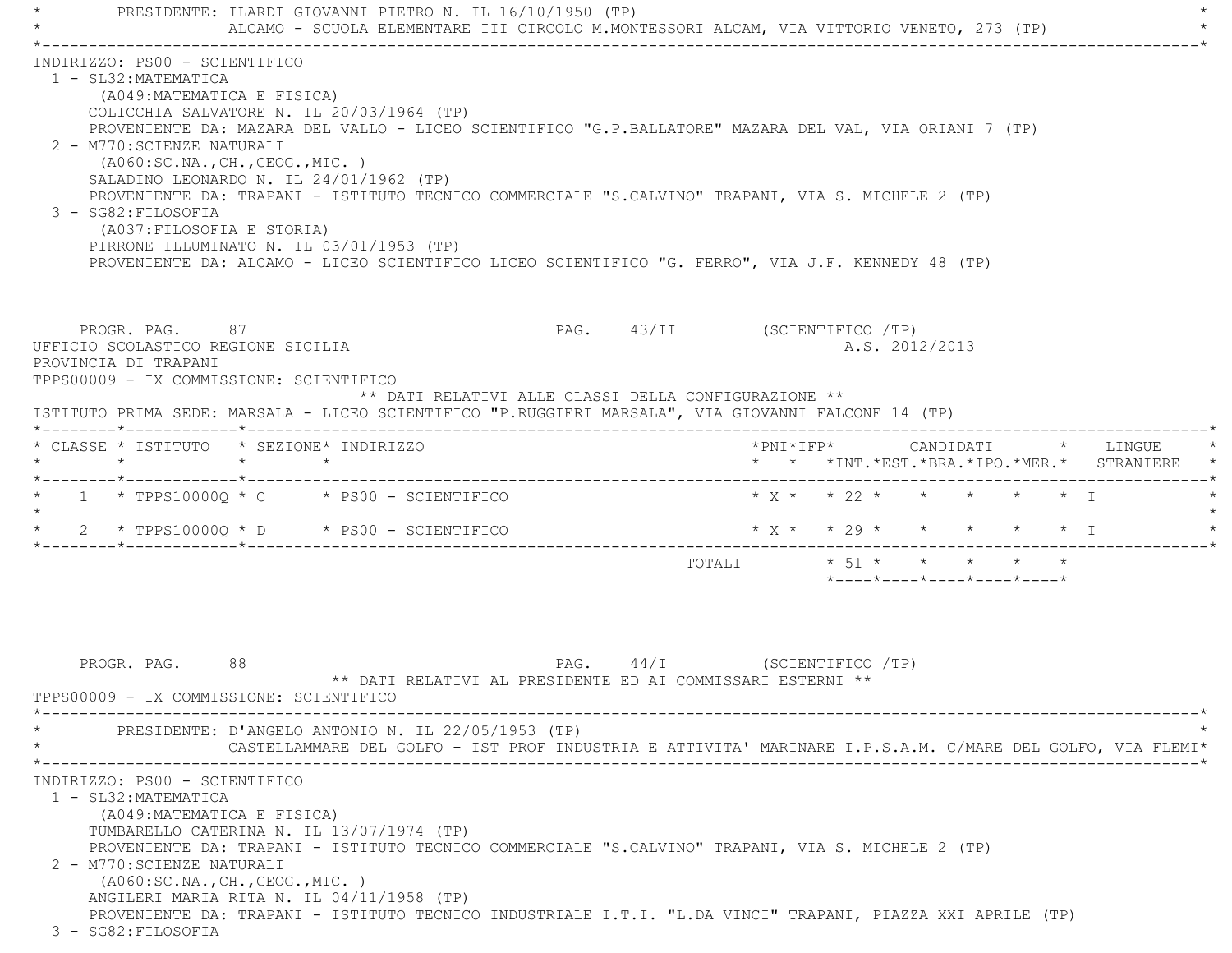(A037:FILOSOFIA E STORIA) CASTELLI IGNAZIO N. IL 02/01/1955 (TP) PROVENIENTE DA: ALCAMO - LICEO SCIENTIFICO LICEO SCIENTIFICO "G. FERRO", VIA J.F. KENNEDY 48 (TP) PROGR. PAG. 89 PAG. 44/II (SCIENTIFICO /TP) UFFICIO SCOLASTICO REGIONE SICILIA A.S. 2012/2013 PROVINCIA DI TRAPANI TPPS00010 - X COMMISSIONE: SCIENTIFICO \*\* DATI RELATIVI ALLE CLASSI DELLA CONFIGURAZIONE \*\* ISTITUTO PRIMA SEDE: MARSALA - LICEO SCIENTIFICO "P.RUGGIERI MARSALA", VIA GIOVANNI FALCONE 14 (TP) \*--------\*------------\*-------------------------------------------------------------------------------------------------------\* \* CLASSE \* ISTITUTO \* SEZIONE\* INDIRIZZO \*PNI\*IFP\* CANDIDATI \* LINGUE \* \* \* \* \* \* \* \*INT.\*EST.\*BRA.\*IPO.\*MER.\* STRANIERE \* \*--------\*------------\*-------------------------------------------------------------------------------------------------------\*1 \* TPPS10000Q \* E \* PS00 - SCIENTIFICO \* \* X \* \* 28 \* \* \* \* \* \* \* 1  $\star$  \* 2 \* TPPS10000Q \* F \* PS00 - SCIENTIFICO \* X \* \* 26 \* \* \* \* \* I \* \*--------\*------------\*-------------------------------------------------------------------------------------------------------\* $\texttt{TOTALL} \qquad \qquad \star \quad \texttt{54} \; \star \qquad \star \qquad \star \qquad \star \qquad \star \qquad \star \qquad \star \qquad \star$  \*----\*----\*----\*----\*----\*PROGR. PAG. 90 90 PAG. PAG. 45/I (SCIENTIFICO /TP) \*\* DATI RELATIVI AL PRESIDENTE ED AI COMMISSARI ESTERNI \*\* TPPS00010 - X COMMISSIONE: SCIENTIFICO \*----------------------------------------------------------------------------------------------------------------------------\*PRESIDENTE: REINA GIUSEPPA N. IL 29/05/1962 (TP) ALCAMO - LICEO SCIENTIFICO LICEO SCIENTIFICO "G. FERRO", VIA J.F. KENNEDY 48 (TP) \*----------------------------------------------------------------------------------------------------------------------------\* INDIRIZZO: PS00 - SCIENTIFICO 1 - SL32:MATEMATICA (A049:MATEMATICA E FISICA) VINCI FRANCESCA MARIA N. IL 10/10/1966 (TP) PROVENIENTE DA: TRAPANI - LICEO SCIENTIFICO LS V. FARDELLA TRAPANI, VIA GARIBALDI 83 (TP) 2 - M770:SCIENZE NATURALI (A060:SC.NA.,CH.,GEOG.,MIC. ) CHIARENZA FRANCESCO N. IL 16/06/1956 (TP) PROVENIENTE DA: ALCAMO - LICEO SCIENTIFICO LICEO SCIENTIFICO "G. FERRO", VIA J.F. KENNEDY 48 (TP) 3 - SG82:FILOSOFIA (A037:FILOSOFIA E STORIA) PORRATI CARLO N. IL 01/03/1953 (TP) PROVENIENTE DA: MAZARA DEL VALLO - LICEO CLASSICO LICEO CLASSICO "G.G. ADRIA" MA, VIA SANTA MARIA DELLE GIUMMARE (TP) PROGR. PAG. 91 91 PAG. 45/II (SCIENTIFICO /TP) UFFICIO SCOLASTICO REGIONE SICILIA A.S. 2012/2013 PROVINCIA DI TRAPANI TPPS00011 - XI COMMISSIONE: SCIENTIFICO \*\* DATI RELATIVI ALLE CLASSI DELLA CONFIGURAZIONE \*\*ISTITUTO PRIMA SEDE: TRAPANI - LICEO SCIENTIFICO LS V. FARDELLA TRAPANI, VIA GARIBALDI 83 (TP)

\*--------\*------------\*-------------------------------------------------------------------------------------------------------\*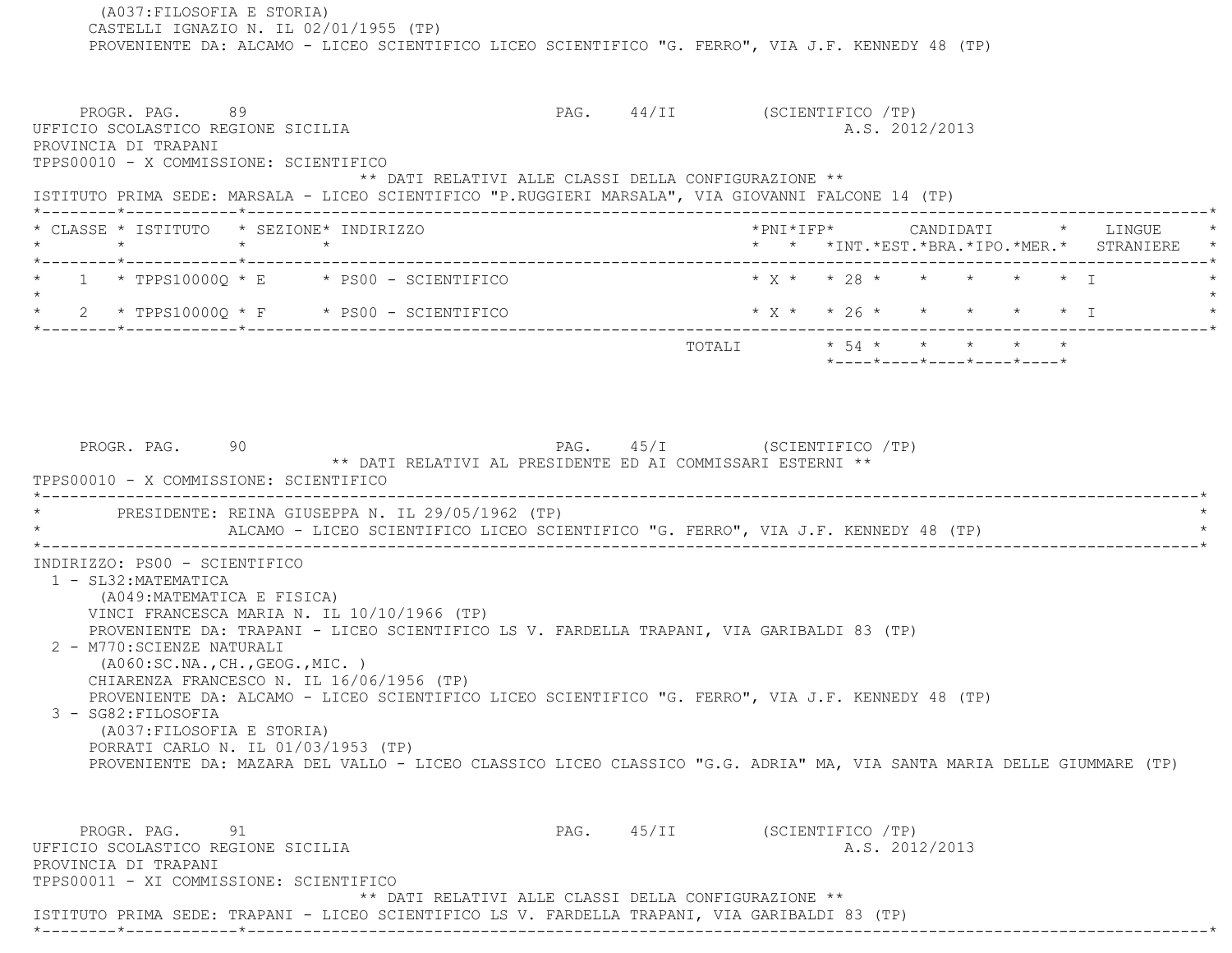|                                                                                                                                                                                                                                                                                                                                                                                                                                                                                                                                                                                                                                    |  |                                                                              |                              | *PNI*IFP*     CANDIDATI    *   LINGUE<br>* * *INT. *EST. *BRA. *IPO. *MER. * STRANIERE<br>$* X * * 23 * * * * * * * 1$ |  |  |                |                                                  |                                                                                                                                                                                                                                                                          |
|------------------------------------------------------------------------------------------------------------------------------------------------------------------------------------------------------------------------------------------------------------------------------------------------------------------------------------------------------------------------------------------------------------------------------------------------------------------------------------------------------------------------------------------------------------------------------------------------------------------------------------|--|------------------------------------------------------------------------------|------------------------------|------------------------------------------------------------------------------------------------------------------------|--|--|----------------|--------------------------------------------------|--------------------------------------------------------------------------------------------------------------------------------------------------------------------------------------------------------------------------------------------------------------------------|
| $1 * TPPS03000P * A * PS00 - SCIENTIFICO$                                                                                                                                                                                                                                                                                                                                                                                                                                                                                                                                                                                          |  |                                                                              |                              |                                                                                                                        |  |  |                |                                                  |                                                                                                                                                                                                                                                                          |
| $\star$ 2 $\star$ TPPS03000P $\star$ C $\star$ PS00 - SCIENTIFICO                                                                                                                                                                                                                                                                                                                                                                                                                                                                                                                                                                  |  |                                                                              |                              |                                                                                                                        |  |  |                |                                                  | * X * * 25 * * * * * * I                                                                                                                                                                                                                                                 |
|                                                                                                                                                                                                                                                                                                                                                                                                                                                                                                                                                                                                                                    |  |                                                                              |                              | TOTALI * 48 * * * * * *                                                                                                |  |  |                | $*$ ---- $*$ ---- $*$ ---- $*$ ---- $*$ ---- $*$ |                                                                                                                                                                                                                                                                          |
| PROGR. PAG. 92<br>TPPS00011 - XI COMMISSIONE: SCIENTIFICO                                                                                                                                                                                                                                                                                                                                                                                                                                                                                                                                                                          |  | ** DATI RELATIVI AL PRESIDENTE ED AI COMMISSARI ESTERNI **                   | PAG. 46/I (SCIENTIFICO /TP)  |                                                                                                                        |  |  |                |                                                  |                                                                                                                                                                                                                                                                          |
| * PRESIDENTE: ZARZANA VITO N. IL 01/07/1950 (TP)                                                                                                                                                                                                                                                                                                                                                                                                                                                                                                                                                                                   |  | CASTELVETRANO - ISTITUTO COMPRENSIVO "G.PARDO" C/VETRANO, VIA CATULLO 8 (TP) |                              |                                                                                                                        |  |  |                |                                                  |                                                                                                                                                                                                                                                                          |
| MESSINA SALVATORE N. IL 29/08/1962 (TP)<br>PROVENIENTE DA: MARSALA - LICEO CLASSICO "G. XXIII" MARSALA, VIA ELIODORO LOMBARDI 18 (TP)<br>2 - M770: SCIENZE NATURALI                                                                                                                                                                                                                                                                                                                                                                                                                                                                |  |                                                                              |                              |                                                                                                                        |  |  |                |                                                  |                                                                                                                                                                                                                                                                          |
| ( A060 : SC.NA., CH., GEOG., MIC. )<br>LENTINI FRANCESCA N. IL 27/04/1959 (TP)<br>PROVENIENTE DA: CASTELVETRANO - LICEO SCIENTIFICO "M. CIPOLLA" C/VETRANO, PIAZZALE PLACIDO RIZZOTTO (TP)<br>3 - SG82: FILOSOFIA<br>(A037: FILOSOFIA E STORIA)<br>SCAVONE FRANCESCA N. IL 11/05/1956 (TP)<br>PROVENIENTE DA: MAZARA DEL VALLO - LICEO SCIENTIFICO "G.P.BALLATORE" MAZARA DEL VAL, VIA ORIANI 7 (TP)<br>PROGR. PAG. 93<br>UFFICIO SCOLASTICO REGIONE SICILIA<br>PROVINCIA DI TRAPANI<br>TPPS00012 - XII COMMISSIONE: SCIENTIFICO<br>ISTITUTO PRIMA SEDE: TRAPANI - LICEO SCIENTIFICO LS V. FARDELLA TRAPANI, VIA GARIBALDI 83 (TP) |  | ** DATI RELATIVI ALLE CLASSI DELLA CONFIGURAZIONE **                         | PAG. 46/II (SCIENTIFICO /TP) |                                                                                                                        |  |  | A.S. 2012/2013 |                                                  |                                                                                                                                                                                                                                                                          |
| * CLASSE * ISTITUTO * SEZIONE* INDIRIZZO                                                                                                                                                                                                                                                                                                                                                                                                                                                                                                                                                                                           |  |                                                                              |                              |                                                                                                                        |  |  |                |                                                  |                                                                                                                                                                                                                                                                          |
| $\star$<br>$\star$ 1 $\star$ TPPS03000P $\star$ D $\star$ PS00 - SCIENTIFICO                                                                                                                                                                                                                                                                                                                                                                                                                                                                                                                                                       |  |                                                                              |                              | * X * * 24 * * * * * * I/F                                                                                             |  |  |                |                                                  |                                                                                                                                                                                                                                                                          |
|                                                                                                                                                                                                                                                                                                                                                                                                                                                                                                                                                                                                                                    |  |                                                                              |                              |                                                                                                                        |  |  |                |                                                  |                                                                                                                                                                                                                                                                          |
| ISTITUTO SECONDA SEDE: CASTELVETRANO - LICEO SCIENTIFICO "M. CIPOLLA" C/VETRANO, PIAZZALE PLACIDO RIZZOTTO (TP)<br>* CLASSE * ISTITUTO * SEZIONE* INDIRIZZO<br>$\star \qquad \qquad \star \qquad \qquad \star \qquad \qquad \star$                                                                                                                                                                                                                                                                                                                                                                                                 |  |                                                                              |                              |                                                                                                                        |  |  |                |                                                  | $\text{\tt *PNI*IFP*} \qquad \qquad \text{CANDIDATI} \qquad \text{\tt *} \qquad \text{LINGUE} \qquad \text{\tt *}$<br>* * *INT. *EST. *BRA. *IPO. *MER. * STRANIERE *<br>$*$ PNI $*$ IFP $*$ CANDIDATI $*$ LINGUE $*$<br>* * *INT. *EST. *BRA. *IPO. *MER. * STRANIERE * |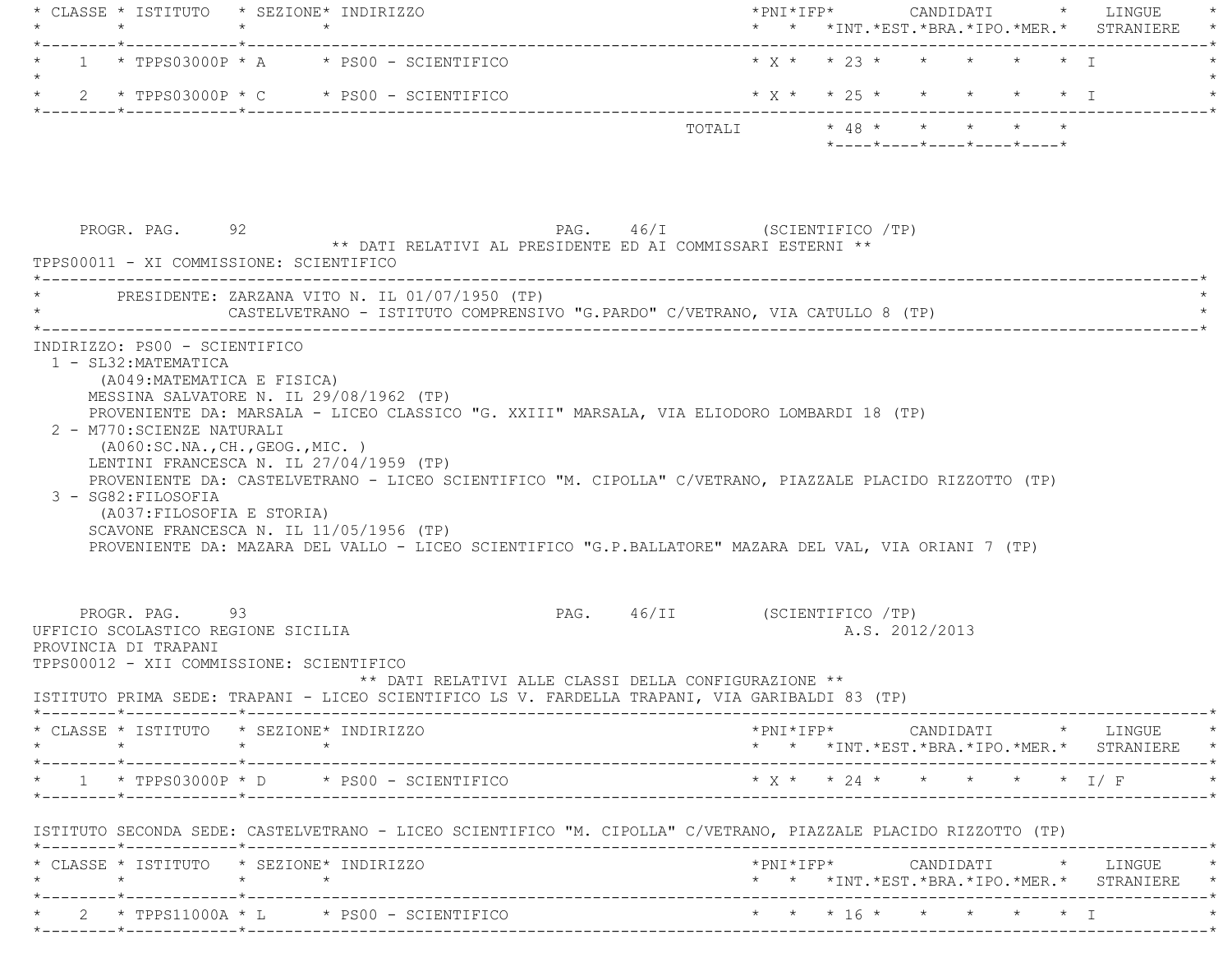$\text{TOTALI} \qquad \qquad * \quad 40 \qquad * \qquad * \qquad * \qquad * \qquad *$  \*----\*----\*----\*----\*----\*PROGR. PAG. 94 94 PAG. 27/I (SCIENTIFICO /TP) \*\* DATI RELATIVI AL PRESIDENTE ED AI COMMISSARI ESTERNI \*\* TPPS00012 - XII COMMISSIONE: SCIENTIFICO \*----------------------------------------------------------------------------------------------------------------------------\*PRESIDENTE: DI STEFANO SALVATORE N. IL 15/03/1954 (TP) ALCAMO - IST TEC COMMERCIALE E PER GEOMETRI "G.CARUSO" ALCAMO, VIA J.F. KENNEDY 2 (TP) \*----------------------------------------------------------------------------------------------------------------------------\* INDIRIZZO: PS00 - SCIENTIFICO 1 - SL32:MATEMATICA (A049:MATEMATICA E FISICA) PELLEGRINO FIGUCCIA ANNA MARIA N. IL 06/02/1959 (TP) PROVENIENTE DA: MARSALA - LICEO SCIENTIFICO "P.RUGGIERI MARSALA", VIA GIOVANNI FALCONE 14 (TP) 2 - M770:SCIENZE NATURALI (A060:SC.NA.,CH.,GEOG.,MIC. ) MAURO GIOVANNA N. IL 18/04/1955 (TP) PROVENIENTE DA: MAZARA DEL VALLO - ISTITUTO TECNICO COMMERCIALE I.I.S. "F. FERRARA" MAZARA DEL, VIA PADRE PIO DA PIETRAL 3 - SG82:FILOSOFIA (A037:FILOSOFIA E STORIA) VALVO GIOVANNA N. IL 06/03/1961 (SR) PROVENIENTE DA: SIRACUSA - LICEO SCIENTIFICO L. EINAUDI, VIA PITIA 13 (SR) PROGR. PAG. 95 95 PAG. 47/II (SCIENTIFICO /TP) UFFICIO SCOLASTICO REGIONE SICILIA A.S. 2012/2013 PROVINCIA DI TRAPANI TPPS00013 - XIII COMMISSIONE: SCIENTIFICO \*\* DATI RELATIVI ALLE CLASSI DELLA CONFIGURAZIONE \*\* ISTITUTO PRIMA SEDE: TRAPANI - LICEO SCIENTIFICO LS V. FARDELLA TRAPANI, VIA GARIBALDI 83 (TP) \*--------\*------------\*-------------------------------------------------------------------------------------------------------\*\* CLASSE \* ISTITUTO \* SEZIONE\* INDIRIZZO \*PNI\*IFP\* CANDIDATI \* LINGUE \*

\* \* \* \* \* \* \*INT.\*EST.\*BRA.\*IPO.\*MER.\* STRANIERE \*

\*----\*----\*----\*----\*----\*

 \*--------\*------------\*-------------------------------------------------------------------------------------------------------\*TOTALI \* 42 \* \* \* \* \*

PROGR. PAG. 96 96 PAG. 48/I (SCIENTIFICO /TP) \*\* DATI RELATIVI AL PRESIDENTE ED AI COMMISSARI ESTERNI \*\* TPPS00013 - XIII COMMISSIONE: SCIENTIFICO \*----------------------------------------------------------------------------------------------------------------------------\*PRESIDENTE: BIANCO FILOMENA N. IL 06/08/1968 (TP) BISACQUINO - ISTITUTO COMPRENSIVO I.C. BISACQUINO, VIA VENTIQUATTRO MAGGIO (PA) \*----------------------------------------------------------------------------------------------------------------------------\*INDIRIZZO: PS00 - SCIENTIFICO

 $\star$  $2 * TPPS03000P * N * PS00 - SCIENTIFICO * X * 14 * * * * * * T$ 

\*--------\*------------\*-------------------------------------------------------------------------------------------------------\*

\* 1 \* TPPS03000P \* F \* PS00 - SCIENTIFICO \* X \* \* 28 \* \* \* \* \* I \*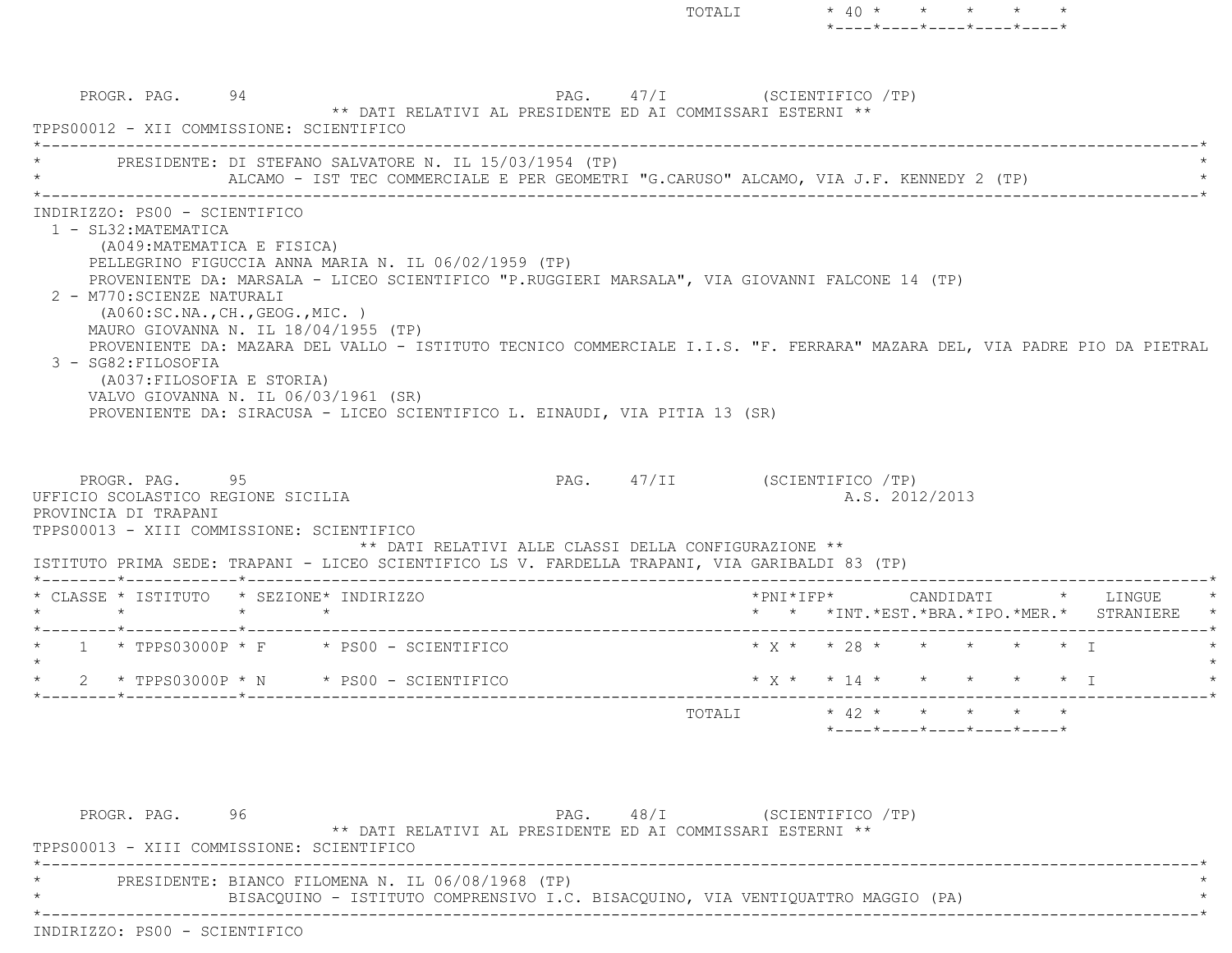1 - SL32:MATEMATICA (A049:MATEMATICA E FISICA) AIELLO SALVATORE N. IL 01/11/1957 (TP) PROVENIENTE DA: PARTANNA - ISTITUTO MAGISTRALE IST. MAGISTRALE "D. ALIGHIERI", VIA TRIESTE (TP) 2 - M770:SCIENZE NATURALI (A060:SC.NA.,CH.,GEOG.,MIC. ) TUSA MARIA N. IL 13/10/1961 (TP) PROVENIENTE DA: CASTELVETRANO - IST PROF PER I SERVIZI COMMERCIALI E TURISTICI IST PROF PER I SERVIZI COMMERC, VIA G. GE 3 - SG82:FILOSOFIA (A037:FILOSOFIA E STORIA) PICCIONE ROBERTA N. IL 06/10/1967 (TP) PROVENIENTE DA: MARSALA - LICEO SCIENTIFICO "P.RUGGIERI MARSALA", VIA GIOVANNI FALCONE 14 (TP) PROGR. PAG. 97 PROGR. PAG. 48/II (SCIENTIFICO /TP) UFFICIO SCOLASTICO REGIONE SICILIA A.S. 2012/2013 PROVINCIA DI TRAPANI TPPS00014 - XIV COMMISSIONE: SCIENTIFICO \*\* DATI RELATIVI ALLE CLASSI DELLA CONFIGURAZIONE \*\* ISTITUTO PRIMA SEDE: TRAPANI - LICEO SCIENTIFICO LS V. FARDELLA TRAPANI, VIA GARIBALDI 83 (TP) \*--------\*------------\*-------------------------------------------------------------------------------------------------------\* \* CLASSE \* ISTITUTO \* SEZIONE\* INDIRIZZO \*PNI\*IFP\* CANDIDATI \* LINGUE \* \* \* \* \* \* \* \*INT.\*EST.\*BRA.\*IPO.\*MER.\* STRANIERE \* \*--------\*------------\*-------------------------------------------------------------------------------------------------------\*1 \* TPPS03000P \* I \* PS00 - SCIENTIFICO \* \* \* \* \* \* \* \* \* \* \* \* \* I  $\star$ \* 2 \* TPPS03000P \* H \* PS00 - SCIENTIFICO \* \* \* \* \* \* \* \* \* \* \* \* I -\*-------------------------TOTALI  $* 48 * * * * * * * *$  \*----\*----\*----\*----\*----\*PROGR. PAG. 98 98 PAG. PAG. 49/I (SCIENTIFICO /TP) \*\* DATI RELATIVI AL PRESIDENTE ED AI COMMISSARI ESTERNI \*\* TPPS00014 - XIV COMMISSIONE: SCIENTIFICO \*----------------------------------------------------------------------------------------------------------------------------\*PRESIDENTE: MANDINA GIUSEPPA N. IL 12/07/1973 (TP) CASTELVETRANO - LICEO SCIENTIFICO "M. CIPOLLA" C/VETRANO, PIAZZALE PLACIDO RIZZOTTO (TP) \*----------------------------------------------------------------------------------------------------------------------------\* INDIRIZZO: PS00 - SCIENTIFICO 1 - SL32:MATEMATICA (A049:MATEMATICA E FISICA) PRIOLO FRANCESCA N. IL 11/05/1956 (TP) PROVENIENTE DA: CASTELVETRANO - LICEO SCIENTIFICO "M. CIPOLLA" C/VETRANO, PIAZZALE PLACIDO RIZZOTTO (TP) 2 - M770:SCIENZE NATURALI (A060:SC.NA.,CH.,GEOG.,MIC. ) LUPPINO GIUSEPPE N. IL 23/06/1960 (TP) PROVENIENTE DA: CASTELVETRANO - LICEO SCIENTIFICO "M. CIPOLLA" C/VETRANO, PIAZZALE PLACIDO RIZZOTTO (TP) 3 - SG82:FILOSOFIA (A037:FILOSOFIA E STORIA) INGRASSIA LUIGIA N. IL 05/09/1963 (TP) PROVENIENTE DA: MARSALA - LICEO SCIENTIFICO "P.RUGGIERI MARSALA", VIA GIOVANNI FALCONE 14 (TP)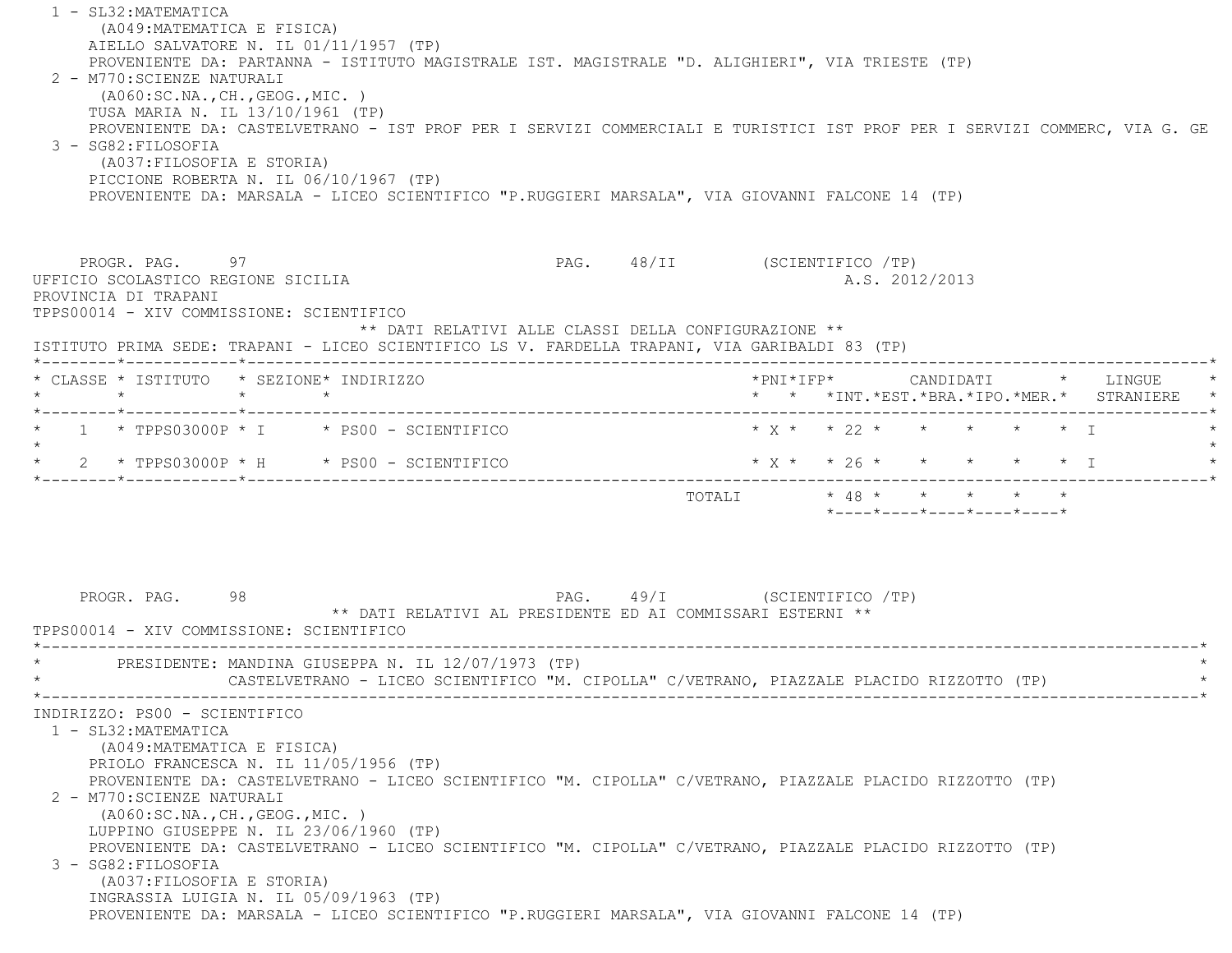| PROGR. PAG. 99<br>UFFICIO SCOLASTICO REGIONE SICILIA                                                                      |                                                                                                                                                                                                                                                                                                                     | PAG. 49/II (SCIENTIFICO /TP) |                              | A.S. 2012/2013             |  |                                                                               |
|---------------------------------------------------------------------------------------------------------------------------|---------------------------------------------------------------------------------------------------------------------------------------------------------------------------------------------------------------------------------------------------------------------------------------------------------------------|------------------------------|------------------------------|----------------------------|--|-------------------------------------------------------------------------------|
| PROVINCIA DI TRAPANI<br>TPPS00015 - XV COMMISSIONE: SCIENTIFICO                                                           | ** DATI RELATIVI ALLE CLASSI DELLA CONFIGURAZIONE **<br>ISTITUTO PRIMA SEDE: TRAPANI - LICEO SCIENTIFICO LS V. FARDELLA TRAPANI, VIA GARIBALDI 83 (TP)                                                                                                                                                              |                              |                              |                            |  |                                                                               |
| * CLASSE * ISTITUTO * SEZIONE* INDIRIZZO                                                                                  |                                                                                                                                                                                                                                                                                                                     |                              |                              |                            |  | *PNI*IFP* CANDIDATI * LINGUE<br>* * *INT. *EST. *BRA. *IPO. *MER. * STRANIERE |
|                                                                                                                           | $1 \times TPPS03000P \times O \times PS00 - SCIENTIFICO$                                                                                                                                                                                                                                                            |                              | $* x * * 22 * * * * * * * 1$ |                            |  |                                                                               |
|                                                                                                                           | * 2 * TPPS03000P * M * PS00 - SCIENTIFICO * * * * * 23 * * * * * * * * * I<br>* $2$ * TPPS03000P * M * PS00 - SCIENTIFICO                                                                                                                                                                                           |                              |                              |                            |  |                                                                               |
|                                                                                                                           |                                                                                                                                                                                                                                                                                                                     |                              | TOTALI * 45 * * * * * *      | *----*----*----*----*----* |  |                                                                               |
| PROGR. PAG. 100<br>TPPS00015 - XV COMMISSIONE: SCIENTIFICO                                                                | PAG. 50/I (SCIENTIFICO /TP)<br>** DATI RELATIVI AL PRESIDENTE ED AI COMMISSARI ESTERNI **                                                                                                                                                                                                                           |                              |                              |                            |  |                                                                               |
| INDIRIZZO: PS00 - SCIENTIFICO<br>1 - SL32: MATEMATICA<br>(A049: MATEMATICA E FISICA)<br>2 - M770: SCIENZE NATURALI        | * PRESIDENTE: GIACALONE ROSARIO N. IL 25/08/1954 (TP)<br>MAZARA DEL VALLO - ISTITUTO TECNICO INDUSTRIALE I.T.I. "R. D'ALTAVILLA" MAZARA, C/DA AFFACCIATA - PIAZZA*<br>SANTANGELO FILIPPO N. IL 08/01/1953 (TP)<br>PROVENIENTE DA: ALCAMO - LICEO SCIENTIFICO LICEO SCIENTIFICO "G. FERRO", VIA J.F. KENNEDY 48 (TP) |                              |                              |                            |  |                                                                               |
| ( A060:SC.NA., CH., GEOG., MIC. )<br>3 - SG82: FILOSOFIA<br>(A037: FILOSOFIA E STORIA)                                    | ACCARDI ANNA MARIA N. IL 17/09/1956 (TP)<br>PROVENIENTE DA: SALEMI - LICEO CLASSICO LICEO CLASSICO, VIA BAVIERA - N.1 (TP)<br>LENTINI ANGELA N. IL 09/08/1960 (TP)<br>PROVENIENTE DA: PARTANNA - ISTITUTO MAGISTRALE IST. MAGISTRALE "D. ALIGHIERI", VIA TRIESTE (TP)                                               |                              |                              |                            |  |                                                                               |
| PROGR. PAG. 101<br>UFFICIO SCOLASTICO REGIONE SICILIA<br>PROVINCIA DI TRAPANI<br>TPPS00016 - XVI COMMISSIONE: SCIENTIFICO | ** DATI RELATIVI ALLE CLASSI DELLA CONFIGURAZIONE **                                                                                                                                                                                                                                                                | PAG. 50/II (SCIENTIFICO /TP) |                              | A.S. 2012/2013             |  |                                                                               |
|                                                                                                                           | ISTITUTO PRIMA SEDE: TRAPANI - LICEO SCIENTIFICO LS V. FARDELLA TRAPANI, VIA GARIBALDI 83 (TP)                                                                                                                                                                                                                      |                              |                              |                            |  |                                                                               |
| * CLASSE * ISTITUTO * SEZIONE* INDIRIZZO                                                                                  |                                                                                                                                                                                                                                                                                                                     |                              |                              |                            |  |                                                                               |
|                                                                                                                           |                                                                                                                                                                                                                                                                                                                     | ---------------------------- |                              |                            |  | * * *INT.*EST.*BRA.*IPO.*MER.* STRANIERE                                      |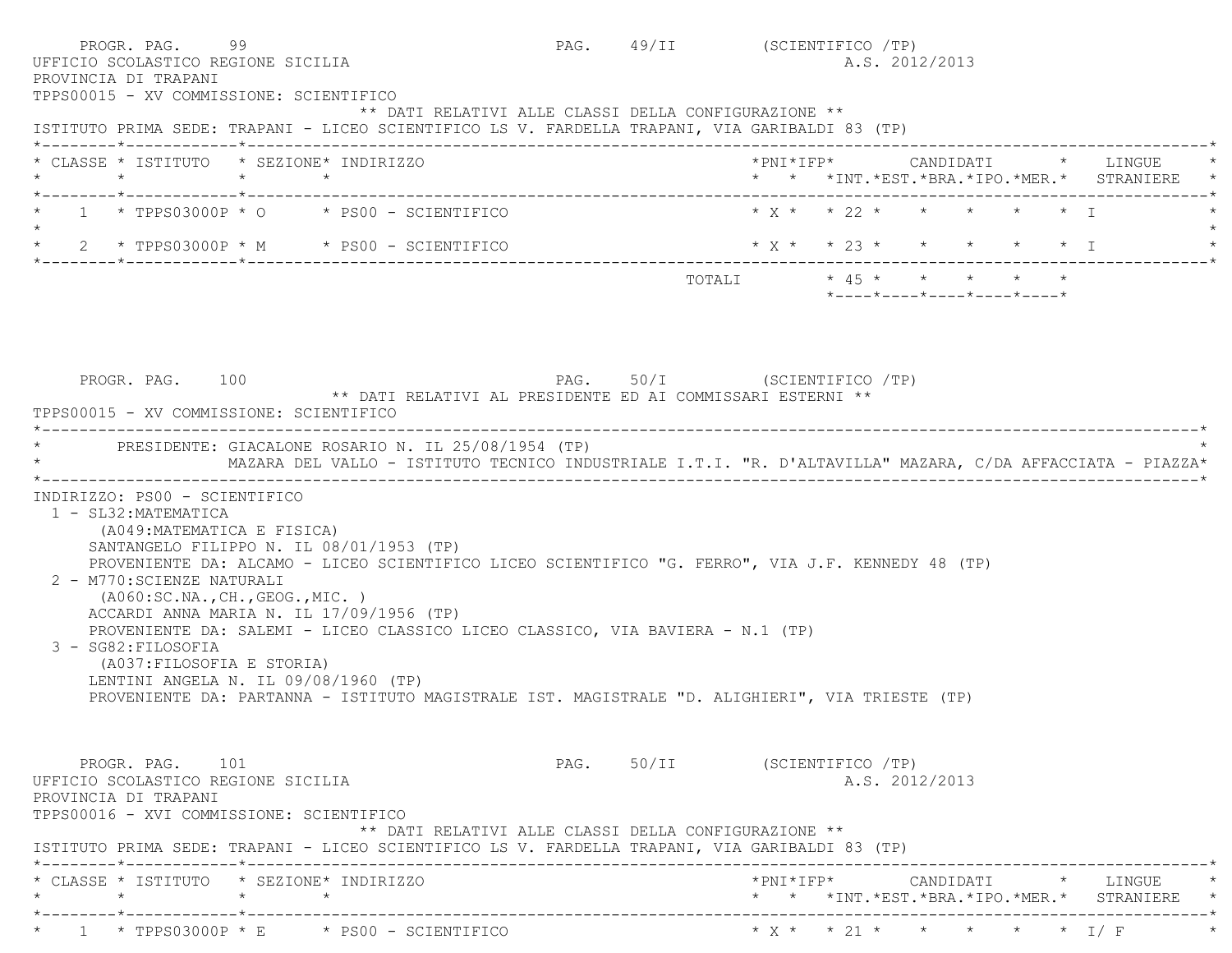| $- - - - - - - -$                                                                                                                                                                                                                                                                                                                                                                      | TOTALI * 50 * * * * * *      |                                                                 |  |  |                                                                               |
|----------------------------------------------------------------------------------------------------------------------------------------------------------------------------------------------------------------------------------------------------------------------------------------------------------------------------------------------------------------------------------------|------------------------------|-----------------------------------------------------------------|--|--|-------------------------------------------------------------------------------|
|                                                                                                                                                                                                                                                                                                                                                                                        |                              | $*$ - - - - $*$ - - - - $*$ - - - - $*$ - - - - $*$ - - - - $*$ |  |  |                                                                               |
| PROGR. PAG. 102<br>PAG. 51/I (SCIENTIFICO /TP)<br>** DATI RELATIVI AL PRESIDENTE ED AI COMMISSARI ESTERNI **<br>TPPS00016 - XVI COMMISSIONE: SCIENTIFICO                                                                                                                                                                                                                               |                              |                                                                 |  |  |                                                                               |
| PRESIDENTE: MARRONE SALVATORE N. IL 19/03/1958 (TP)<br>MAZARA DEL VALLO - ISTITUTO TECNICO INDUSTRIALE I.T.I. "R. D'ALTAVILLA" MAZARA, C/DA AFFACCIATA - PIAZZA*                                                                                                                                                                                                                       |                              |                                                                 |  |  |                                                                               |
| LI CAUSI ANNA MARIA N. IL 12/09/1959 (TP)<br>PROVENIENTE DA: PARTANNA - ISTITUTO MAGISTRALE IST. MAGISTRALE "D. ALIGHIERI", VIA TRIESTE (TP)<br>2 - M770: SCIENZE NATURALI                                                                                                                                                                                                             |                              |                                                                 |  |  |                                                                               |
| ( A060:SC.NA., CH., GEOG., MIC. )<br>SALA GIUSEPPINA N. IL 28/10/1957 (TP)<br>PROVENIENTE DA: MAZARA DEL VALLO - LICEO SCIENTIFICO "G.P.BALLATORE" MAZARA DEL VAL, VIA ORIANI 7 (TP)<br>3 - SG82: FILOSOFIA<br>(A037: FILOSOFIA E STORIA)<br>BERTOLINO ROBERTA N. IL 08/05/1967 (PA)<br>PROVENIENTE DA: ALCAMO - ISTITUTO MAGISTRALE "V.F.ALLMAYER" ALCAMO, VIA PIETRO GALATI, 39 (TP) |                              |                                                                 |  |  |                                                                               |
| PROGR. PAG. 103<br>UFFICIO SCOLASTICO REGIONE SICILIA<br>PROVINCIA DI TRAPANI<br>TPPS00017 - XVII COMMISSIONE: SCIENTIFICO<br>** DATI RELATIVI ALLE CLASSI DELLA CONFIGURAZIONE **                                                                                                                                                                                                     | PAG. 51/II (SCIENTIFICO /TP) | A.S. 2012/2013                                                  |  |  |                                                                               |
| ISTITUTO PRIMA SEDE: TRAPANI - LICEO SCIENTIFICO LS V. FARDELLA TRAPANI, VIA GARIBALDI 83 (TP)<br>* CLASSE * ISTITUTO * SEZIONE* INDIRIZZO<br>$\star$ $\star$                                                                                                                                                                                                                          |                              |                                                                 |  |  | *PNI*IFP* CANDIDATI * LINGUE<br>* * *INT. *EST. *BRA. *IPO. *MER. * STRANIERE |
| $1 * TPPS03000P * B * PS00 - SCIENTIFICO$                                                                                                                                                                                                                                                                                                                                              |                              |                                                                 |  |  |                                                                               |
| * $2$ * TPPS03000P * L. * PS00 - SCIENTIFICO                                                                                                                                                                                                                                                                                                                                           | * X * * 23 * * * * * * I/ F  |                                                                 |  |  |                                                                               |

PROGR. PAG.  $104$  PAG.  $52/I$  (SCIENTIFICO /TP)

\*\* DATI RELATIVI AL PRESIDENTE ED AI COMMISSARI ESTERNI \*\*

 TPPS00017 - XVII COMMISSIONE: SCIENTIFICO \*----------------------------------------------------------------------------------------------------------------------------\*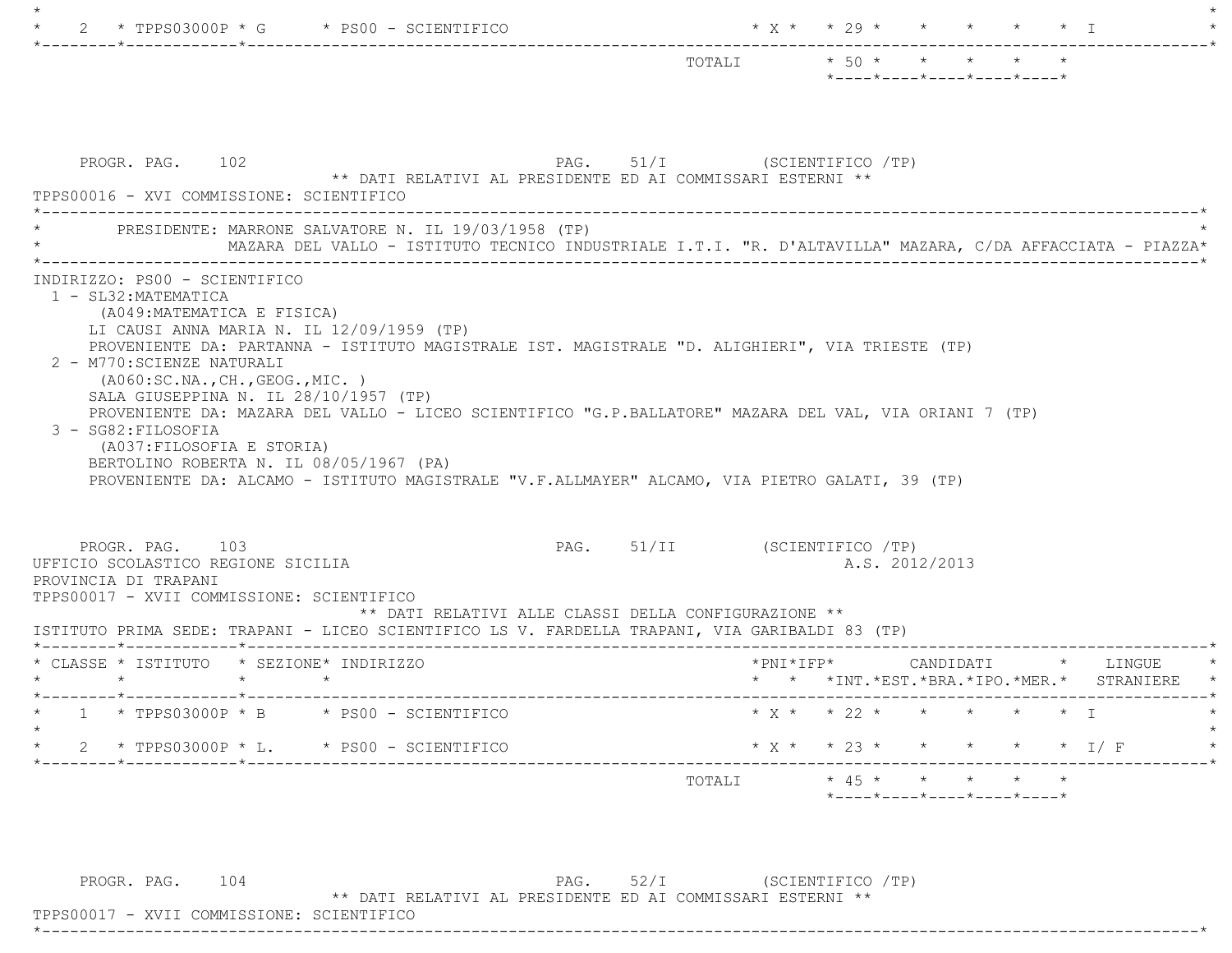PRESIDENTE: POLLARA VINCENZO N. IL 13/02/1959 (TP) MARSALA - LICEO SCIENTIFICO "P.RUGGIERI MARSALA", VIA GIOVANNI FALCONE 14 (TP) \*----------------------------------------------------------------------------------------------------------------------------\* INDIRIZZO: PS00 - SCIENTIFICO 1 - SL32:MATEMATICA (A049:MATEMATICA E FISICA) MAROTTA ROSA N. IL 07/10/1963 (TP) PROVENIENTE DA: CASTELVETRANO - LICEO SCIENTIFICO "M. CIPOLLA" C/VETRANO, PIAZZALE PLACIDO RIZZOTTO (TP) 2 - M770:SCIENZE NATURALI (A060:SC.NA.,CH.,GEOG.,MIC. ) VIVIANO PIERO N. IL 08/12/1956 (TP) PROVENIENTE DA: PARTANNA - ISTITUTO TECNICO COMMERCIALE IST.TEC.COMM.LE PARTANNA, VIA A.GRAMSCI (TP) 3 - SG82:FILOSOFIA (A037:FILOSOFIA E STORIA) BONANNO VINCENZO N. IL 19/02/1963 (TP) PROVENIENTE DA: ALCAMO - ISTITUTO MAGISTRALE "V.F.ALLMAYER" ALCAMO, VIA PIETRO GALATI, 39 (TP) PROGR. PAG. 105 PAG. S2/II (SCIENTIFICO /TP) UFFICIO SCOLASTICO REGIONE SICILIA A.S. 2012/2013 PROVINCIA DI TRAPANI TPRR9H001 - I COMMISSIONE: TECNICO CHIMICO E BIOLOGICO \*\* DATI RELATIVI ALLE CLASSI DELLA CONFIGURAZIONE \*\* ISTITUTO PRIMA SEDE: ALCAMO - IST PROF PER L'AGRICOLTURA E L'AMBIENTE IST.PROF.AGRIC.AMB."DANILO DOL, VIA CARLO GOLDONI, 9 (TP \*--------\*------------\*-------------------------------------------------------------------------------------------------------\* \* CLASSE \* ISTITUTO \* SEZIONE\* INDIRIZZO \*PNI\*IFP\* CANDIDATI \* LINGUE \*\* \* \* \* \* \* \*INT.\*EST.\*BRA.\*IPO.\*MER.\* STRANIERE \*

\*--------\*------------\*-------------------------------------------------------------------------------------------------------\*

\*--------\*------------\*-------------------------------------------------------------------------------------------------------\*

PROGR. PAG. 106 PAG. 53/I (PROFESSIONALE /TP) \*\* DATI RELATIVI AL PRESIDENTE ED AI COMMISSARI ESTERNI \*\* TPRR9H001 - I COMMISSIONE: TECNICO CHIMICO E BIOLOGICO \*----------------------------------------------------------------------------------------------------------------------------\*PRESIDENTE: ELISEO MARIA LEA N. IL 04/12/1953 (TP) MARSALA - SCUOLA ELEMENTARE IV CIRCOLO - SAPPUSI - MARSALA, VIA GIOVANNI FALCONE 8 (TP) \*----------------------------------------------------------------------------------------------------------------------------\* INDIRIZZO: RR9H - TECN. CHIM. E BIOL.(NUOVO ORD.) 1 - M026:PROCESSI E TECNOLOGIE INDUSTRIALI CHIMICHE (A013:CHIMICA E TECNOLOGIE CHIMICHE) DUCA VINCENZA MARIA N. IL 29/08/1966 (TP) PROVENIENTE DA: PALERMO - IST PROF INDUSTRIA E ARTIGIANATO E ASCIONE, VIA CENTURIPE 11 (PA) 2 - M460:INGLESE (A346:LINGUA E CIV. STRANIERA (INGLESE)) SCANDALIATO MARIA GRAZIA N. IL 16/02/1961 (TP) PROVENIENTE DA: CASTELVETRANO - LICEO SCIENTIFICO "M. CIPOLLA" C/VETRANO, PIAZZALE PLACIDO RIZZOTTO (TP) 3 - M014:MATEMATICA

1 \* TPRA008014 \* C \* RR9H - TECN. CHIM. E BIOL. (NUOVO ORD.) \* \* \* 17 \* 2 \* \* \* \* \* I

\* 2 \* TPRA008014 \* D \* RR9H - TECN. CHIM. E BIOL. (NUOVO ORD.) \* \* \* 22 \* \* \* \* \* \* \* I

 $\star$ 

TOTALI \* 39 \* 2 \* \* \* \*

\*----\*----\*----\*----\*----\*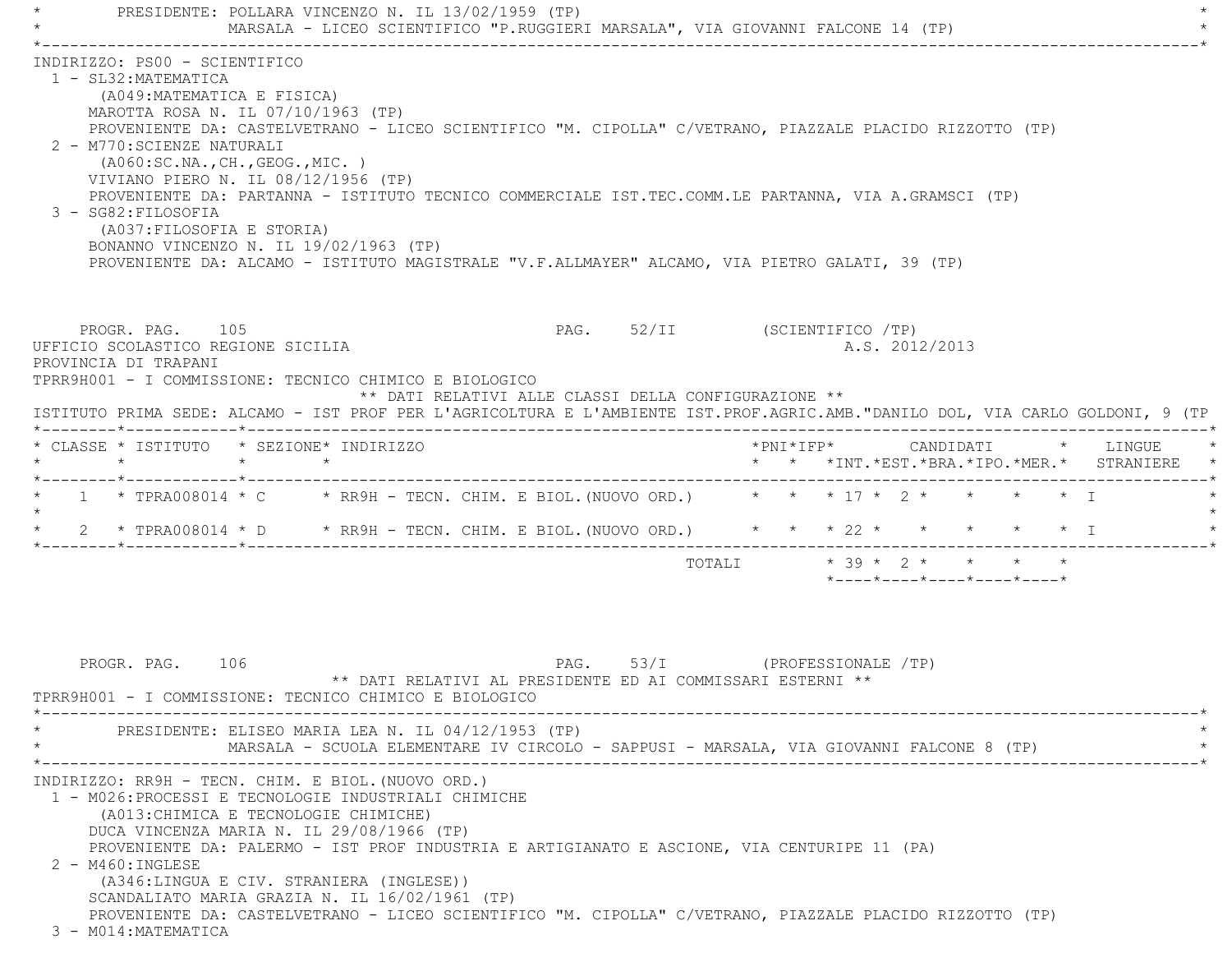(A047:MATEMATICA) MILAZZO FRANCESCO PAOLO N. IL 30/03/1954 (TP) PROVENIENTE DA: PARTINICO - IST PROF PER L'AGRICOLTURA E L'AMBIENTE PARTINICO, VIA GOFFREDO MAMELI N. 4 (PA)

 PROGR. PAG. 107 PAG. 53/II (PROFESSIONALE /TP) UFFICIO SCOLASTICO REGIONE SICILIA A.S. 2012/2013 PROVINCIA DI TRAPANI TPRR9J001 - I COMMISSIONE: TECNICO DELLE INDUSTRIE ELETTRICHE \*\* DATI RELATIVI ALLE CLASSI DELLA CONFIGURAZIONE \*\* ISTITUTO PRIMA SEDE: SANTA NINFA - IST PROF INDUSTRIA E ARTIGIANATO ISTITUTO PROFESSIONALE, VIA SANT'ANNA (TP) \*--------\*------------\*-------------------------------------------------------------------------------------------------------\* \* CLASSE \* ISTITUTO \* SEZIONE\* INDIRIZZO \*PNI\*IFP\* CANDIDATI \* LINGUE \* \* \* \* \* \* \* \*INT.\*EST.\*BRA.\*IPO.\*MER.\* STRANIERE \* \*--------\*------------\*-------------------------------------------------------------------------------------------------------\*1 \* TPRI00201R \* A \* RR9J - TECNICO DELLE IND.EL. (NUOVO ORD) \* \* \* 19 \* \* \* \* \* AMOD \* RR9M - TEC.ABBIGL. E MODA (NUOVO ORD.) \* \* \* 9 \* 1 \* \* \* \* I \*  $\star$ 2 \* TPRI00201R \* B \* RR9J - TECNICO DELLE IND.EL. (NUOVO ORD) \* \* \* 18 \* 3 \* \* \* \* \* \* I \*--------\*------------\*-------------------------------------------------------------------------------------------------------\* TOTALI \* 46 \* 4 \* \* \* \* \*----\*----\*----\*----\*----\*PROGR. PAG. 108 PAG. S4/I (PROFESSIONALE /TP) \*\* DATI RELATIVI AL PRESIDENTE ED AI COMMISSARI ESTERNI \*\* TPRR9J001 - I COMMISSIONE: TECNICO DELLE INDUSTRIE ELETTRICHE \*----------------------------------------------------------------------------------------------------------------------------\*PRESIDENTE: GRAFFEO FRANCESCO N. IL 05/10/1962 (TP) \* MARSALA - IST PROF PER L'AGRICOLTURA E L'AMBIENTE I.P.AGRICOLTURA E AMBIENTE MAR, VIA NAZIONALE -STRASAT\* \*----------------------------------------------------------------------------------------------------------------------------\* INDIRIZZO: RR9J - TECNICO DELLE IND.EL.(NUOVO ORD) 1 - M045:SISTEMI - AUTOMAZIONE E ORGANIZZ. DELLA PRODUZ. (A035:ELETTROTECNICA ED APPLICAZIONI) LENTINI GIANCARLO N. IL 14/07/1973 (TP) PROVENIENTE DA: TRAPANI - IST PROF PER I SERVIZI COMMERCIALI E TURISTICI IST.PROF.COMM.TURISMO-BUFALINO, PIAZZA CARUSO N 2 - M014:MATEMATICA (A047:MATEMATICA) BONANNO VINCENZO N. IL 23/01/1976 (AG) PROVENIENTE DA: MARSALA - IST PROF PER L'AGRICOLTURA E L'AMBIENTE I.P.AGRICOLTURA E AMBIENTE MAR, VIA NAZIONALE -STRASAT 3 - M460:INGLESE (A346:LINGUA E CIV. STRANIERA (INGLESE)) CUSUMANO MARIA N. IL 27/09/1963 (TP) PROVENIENTE DA: TRAPANI - IST PROF INDUSTRIA E ARTIGIANATO I.P.S.I.A. "C. MONTELEONE" TRA, VIA SOCRATE, 23 (TP) INDIRIZZO: RR9M - TEC.ABBIGL. E MODA (NUOVO ORD.) 1 - M014:MATEMATICA (A047:MATEMATICA) BONANNO VINCENZO N. IL 23/01/1976 (AG) PROVENIENTE DA: MARSALA - IST PROF PER L'AGRICOLTURA E L'AMBIENTE I.P.AGRICOLTURA E AMBIENTE MAR, VIA NAZIONALE -STRASAT 2 - M460:INGLESE (A346:LINGUA E CIV. STRANIERA (INGLESE)) CUSUMANO MARIA N. IL 27/09/1963 (TP) PROVENIENTE DA: TRAPANI - IST PROF INDUSTRIA E ARTIGIANATO I.P.S.I.A. "C. MONTELEONE" TRA, VIA SOCRATE, 23 (TP)

3 - M005:DISEGNO PROFESSIONALE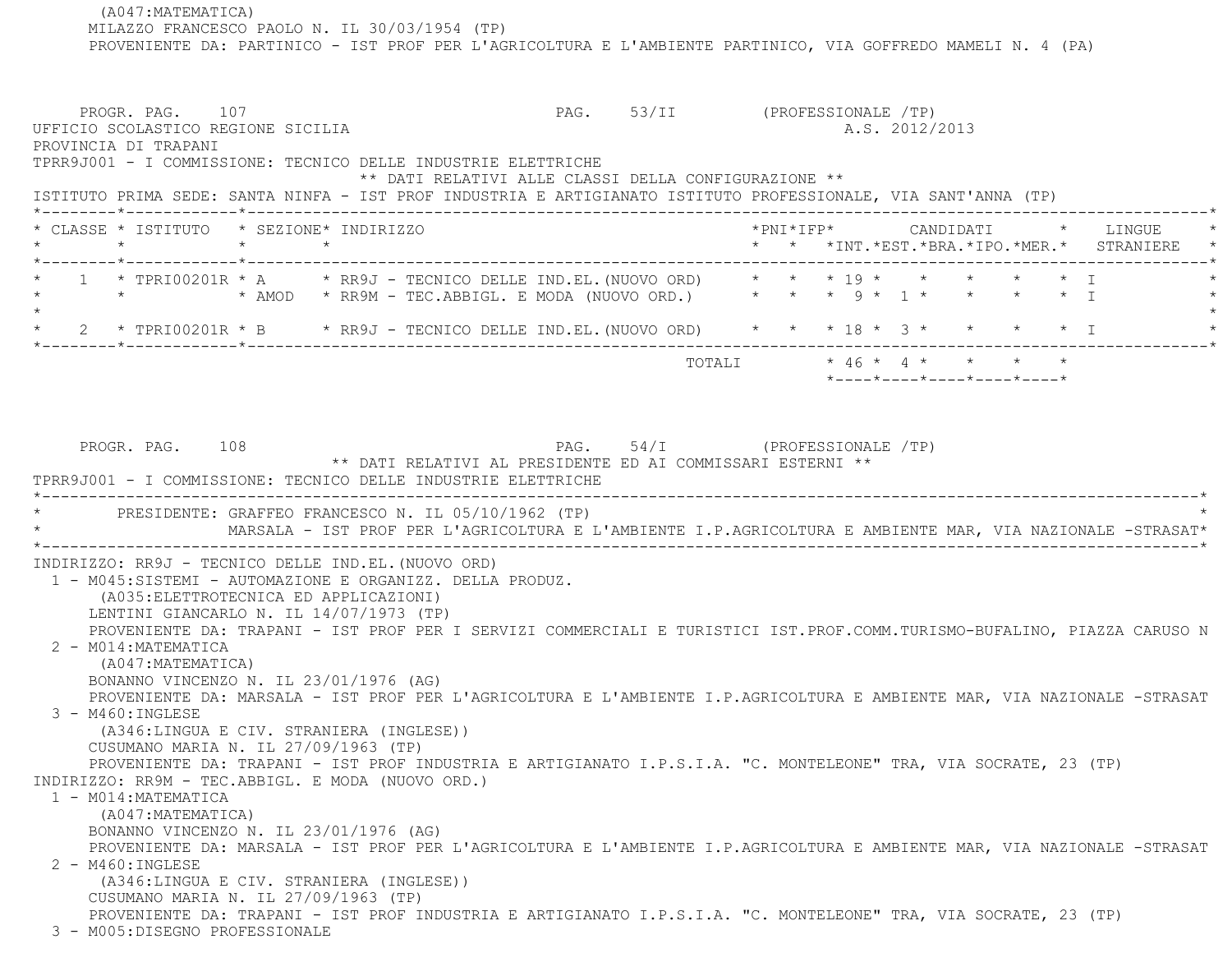(A024:DISEGNO E STORIA DEL COSTUME) FIGUCCIA MARIA LISA N. IL 06/07/1965 (TP) PROVENIENTE DA: TRAPANI - IST PROF PER I SERVIZI COMMERCIALI E TURISTICI IST.PROF.COMM.TURISMO-BUFALINO, PIAZZA CARUSO N PROGR. PAG. 109 PAG. 54/II (PROFESSIONALE TP) UFFICIO SCOLASTICO REGIONE SICILIA A.S. 2012/2013 PROVINCIA DI TRAPANI TPRR9K001 - I COMMISSIONE: TECNICO DELLE INDUSTRIE ELETTRONICHE \*\* DATI RELATIVI ALLE CLASSI DELLA CONFIGURAZIONE \*\* ISTITUTO PRIMA SEDE: TRAPANI - IST PROF INDUSTRIA E ARTIGIANATO I.P.S.I.A. "C. MONTELEONE" TRA, VIA SOCRATE, 23 (TP) \*--------\*------------\*-------------------------------------------------------------------------------------------------------\* \* CLASSE \* ISTITUTO \* SEZIONE\* INDIRIZZO \*PNI\*IFP\* CANDIDATI \* LINGUE \* \* \* \* \* \* \* \*INT.\*EST.\*BRA.\*IPO.\*MER.\* STRANIERE \* \*--------\*------------\*-------------------------------------------------------------------------------------------------------\*1 \* TPRI019016 \* ATIEN \* RR9K - TECNICO IND.ELETTRO.(NUOVO ORD.) \* \* \* \* 19 \* \* \* \* \* \* \* I \* \* \* ATIM \* RR9L - TECNICO IN. MECCAN. (NUOVO ORD.) \* \* \* 9 \* 4 \* \* \* \* \* \* T  $\star$  \* 2 \* TPRI019016 \* BTIEL \* RR9J - TECNICO DELLE IND.EL.(NUOVO ORD) \* \* \* 17 \* 3 \* \* \* \* I \* \*--------\*------------\*-------------------------------------------------------------------------------------------------------\* $\texttt{TOTAL} \qquad \qquad \star \; \; 45 \; \star \; \; 7 \; \star \qquad \star \qquad \star \qquad \star \qquad \star$  \*----\*----\*----\*----\*----\*PROGR. PAG. 110 **PAG.** 55/I (PROFESSIONALE /TP) \*\* DATI RELATIVI AL PRESIDENTE ED AI COMMISSARI ESTERNI \*\* TPRR9K001 - I COMMISSIONE: TECNICO DELLE INDUSTRIE ELETTRONICHE \*----------------------------------------------------------------------------------------------------------------------------\*PRESIDENTE: GRILLO GIUSEPPA N. IL 19/03/1955 (TP) ALCAMO - IST TEC COMMERCIALE E PER GEOMETRI "G.CARUSO" ALCAMO, VIA J.F. KENNEDY 2 (TP) \*----------------------------------------------------------------------------------------------------------------------------\* INDIRIZZO: RR9K - TECNICO IND.ELETTRO.(NUOVO ORD.) 1 - M049:ELETTRONICA, TELECOMUNICAZIONI E APPLICAZIONI (A034:ELETTRONICA) GIACALONE BALDASSARE N. IL 14/07/1957 (TP) PROVENIENTE DA: MARSALA - ISTITUTO TECNICO INDUSTRIALE I.T.I. MARSALA, VIA S. G. BOSCO (TP) 2 - M014:MATEMATICA (A047:MATEMATICA) NAVARRA GIUSEPPE N. IL 20/06/1968 (TP) PROVENIENTE DA: MAZARA DEL VALLO - ISTITUTO TECNICO INDUSTRIALE I.T.I. "R. D'ALTAVILLA" MAZARA, C/DA AFFACCIATA - PIAZZA 3 - M460:INGLESE (A346:LINGUA E CIV. STRANIERA (INGLESE)) RICCA SALVATORE N. IL 25/03/1963 (AG) PROVENIENTE DA: CAMPOBELLO DI MAZARA - ISTITUTO TECNICO PER GEOMETRI V. ACCARDI - CAMPOBELLO DI MAZ, VIA ROMA - PROLUNGA INDIRIZZO: RR9L - TECNICO IN. MECCAN.(NUOVO ORD.) 1 - M014:MATEMATICA (A047:MATEMATICA) NAVARRA GIUSEPPE N. IL 20/06/1968 (TP) PROVENIENTE DA: MAZARA DEL VALLO - ISTITUTO TECNICO INDUSTRIALE I.T.I. "R. D'ALTAVILLA" MAZARA, C/DA AFFACCIATA - PIAZZA 2 - M460:INGLESE (A346:LINGUA E CIV. STRANIERA (INGLESE)) RICCA SALVATORE N. IL 25/03/1963 (AG) PROVENIENTE DA: CAMPOBELLO DI MAZARA - ISTITUTO TECNICO PER GEOMETRI V. ACCARDI - CAMPOBELLO DI MAZ, VIA ROMA - PROLUNGA 3 - M062:MACCHINE A FLUIDO (A020:DISCIPLINE MECCANICHE E TECNOLOGIA) TUMBARELLO GIUSEPPE N. IL 06/10/1977 (TP)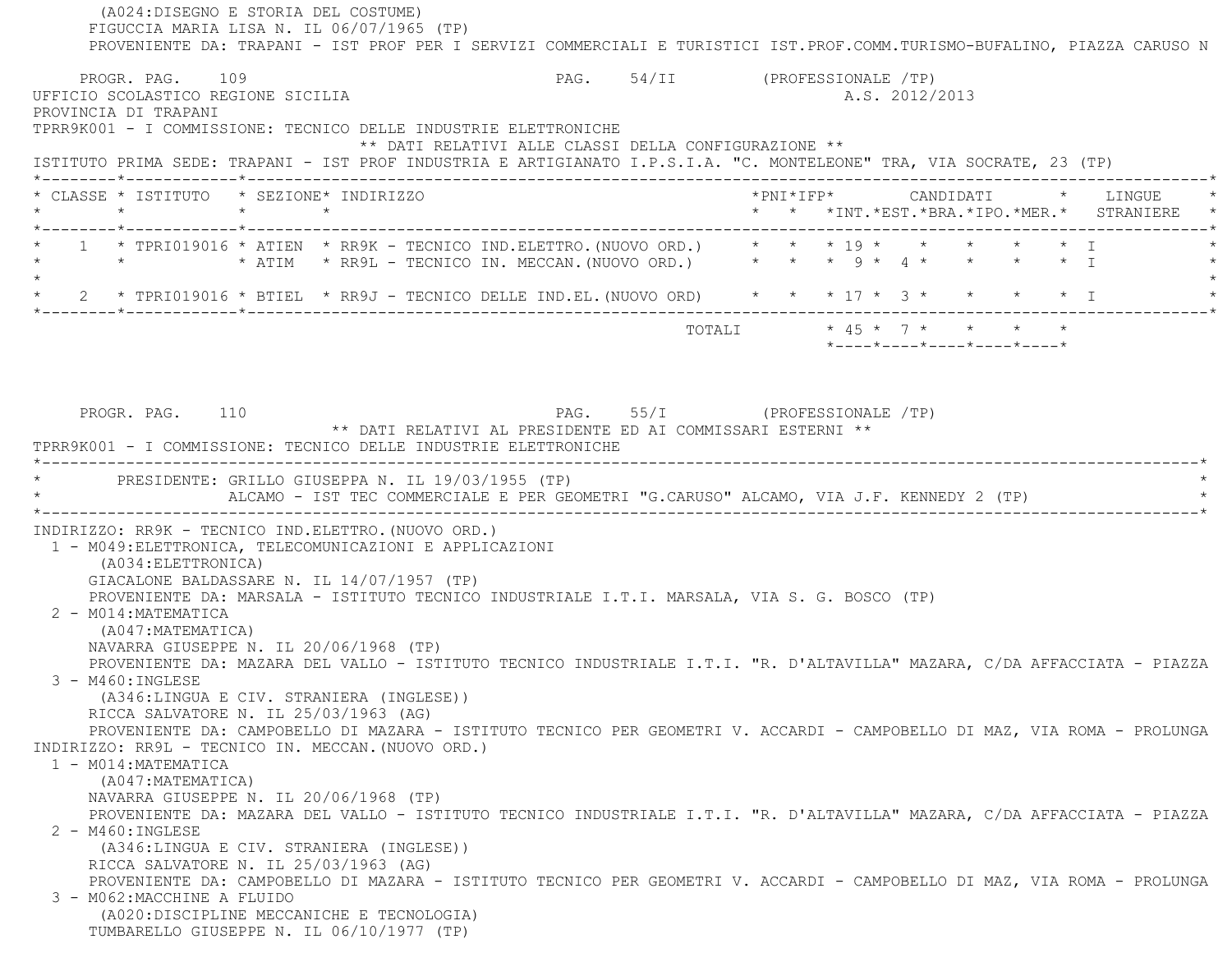PROVENIENTE DA: PALERMO - ISTITUTO TECNICO NAUTICO GIOENI - TRABIA, VIA VITTORIO EMANUELE, 27 (PA) INDIRIZZO: RR9J - TECNICO DELLE IND.EL.(NUOVO ORD) 1 - M014:MATEMATICA (A047:MATEMATICA) NAVARRA GIUSEPPE N. IL 20/06/1968 (TP) PROVENIENTE DA: MAZARA DEL VALLO - ISTITUTO TECNICO INDUSTRIALE I.T.I. "R. D'ALTAVILLA" MAZARA, C/DA AFFACCIATA - PIAZZA (SEGUONO DATI RELATIVI AI COMMISSARI ESTERNI) PROGR. PAG. 111 **PAG.** 55/II (PROFESSIONALE /TP) \*\* DATI RELATIVI AI COMMISSARI ESTERNI \*\* $2 - M460 \cdot INGLESE$  (A346:LINGUA E CIV. STRANIERA (INGLESE)) RICCA SALVATORE N. IL 25/03/1963 (AG) PROVENIENTE DA: CAMPOBELLO DI MAZARA - ISTITUTO TECNICO PER GEOMETRI V. ACCARDI - CAMPOBELLO DI MAZ, VIA ROMA - PROLUNGA 3 - M045:SISTEMI - AUTOMAZIONE E ORGANIZZ. DELLA PRODUZ. (A035:ELETTROTECNICA ED APPLICAZIONI) LA CHINA GIOACCHINO N. IL 24/08/1968 (EE) PROVENIENTE DA: SANTA NINFA - IST PROF INDUSTRIA E ARTIGIANATO ISTITUTO PROFESSIONALE, VIA SANT'ANNA (TP) PROGR. PAG. 112 **PAG.** PAG. 55/III (PROFESSIONALE /TP) UFFICIO SCOLASTICO REGIONE SICILIA A.S. 2012/2013 PROVINCIA DI TRAPANI TPRR9Q001 - I COMMISSIONE: TECNICO DEI SERVIZI TURISTICI \*\* DATI RELATIVI ALLE CLASSI DELLA CONFIGURAZIONE \*\* ISTITUTO PRIMA SEDE: CASTELVETRANO - IST PROF PER I SERVIZI ALBERGHIERI E RISTORAZIONE I.P.S.E.O.A. "V. TITONE", VIA MARINELLA \*--------\*------------\*-------------------------------------------------------------------------------------------------------\* \* CLASSE \* ISTITUTO \* SEZIONE\* INDIRIZZO \*PNI\*IFP\* CANDIDATI \* LINGUE \* \* \* \* \* \* \* \*INT.\*EST.\*BRA.\*IPO.\*MER.\* STRANIERE \* \*--------\*------------\*-------------------------------------------------------------------------------------------------------\*1 \* TPRH040003 \* A \* RR9Q - TECNICO SERV. TURIS.(NUOVO ORD.) \* \* \* 15 \* 1 \* \* \* \* \* \* F  $\star$  \* 2 \* TPRH040003 \* B \* RR9R - TECNICO SER. RISTOR.(NUOVO ORD) \* \* \* 20 \* 2 \* \* \* \* F \* \*--------\*------------\*-------------------------------------------------------------------------------------------------------\*

> TOTALI \* 35 \* 3 \* \* \* \*\*----\*----\*----\*----\*----\*

PROGR. PAG. 113 PAG. 56/I (PROFESSIONALE /TP) \*\* DATI RELATIVI AL PRESIDENTE ED AI COMMISSARI ESTERNI \*\* TPRR9Q001 - I COMMISSIONE: TECNICO DEI SERVIZI TURISTICI \*----------------------------------------------------------------------------------------------------------------------------\*PRESIDENTE: ASARO TOMMASO N. IL 18/11/1954 (TP) \* MAZARA DEL VALLO - ISTITUTO TECNICO COMMERCIALE I.I.S. "F. FERRARA" MAZARA DEL, VIA PADRE PIO DA PIETRAL\* \*----------------------------------------------------------------------------------------------------------------------------\* INDIRIZZO: RR9Q - TECNICO SERV. TURIS.(NUOVO ORD.) 1 - M079:ECONOMIA E TECNICA DELL'AZIENDA TURISTICA (A017:DISCIPLINE ECONOMICO-AZIENDALI) PALERMO NICOLO' N. IL 15/03/1954 (TP) PROVENIENTE DA: VALDERICE - ISTITUTO TECNICO COMMERCIALE IST. TEC. COMM.LE TURISTICO VA, VIA XV MAGGIO 4 (TP) 2 - M462:INGLESE (A346:LINGUA E CIV. STRANIERA (INGLESE)) GIANFORMAGGIO VINCENZA N. IL 03/11/1964 (TP)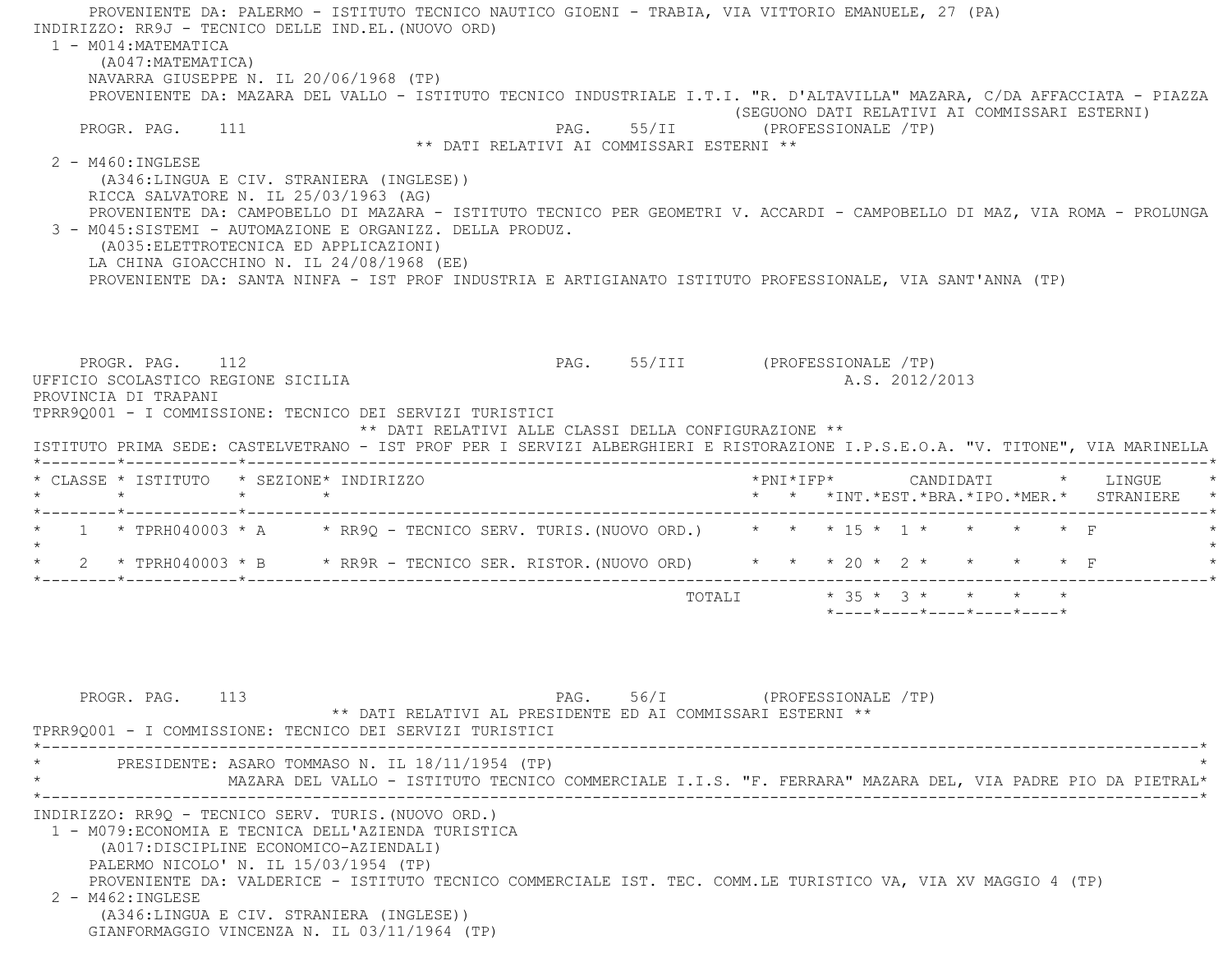PROVENIENTE DA: MAZARA DEL VALLO - ISTITUTO TECNICO COMMERCIALE I.I.S. "F. FERRARA" MAZARA DEL, VIA PADRE PIO DA PIETRAL 3 - M390:FRANCESE (A246:LINGUA E CIV. STRANIERA (FRANCESE)) TUMBARELLO DANIELA N. IL 17/05/1965 (TP) PROVENIENTE DA: TRAPANI - ISTITUTO MAGISTRALE "R.SALVO" TRAPANI, VIA MARINELLA 1 (TP) INDIRIZZO: RR9R - TECNICO SER. RISTOR.(NUOVO ORD)  $1 - M462 \cdot INGI. ESE$  (A346:LINGUA E CIV. STRANIERA (INGLESE)) GIANFORMAGGIO VINCENZA N. IL 03/11/1964 (TP) PROVENIENTE DA: MAZARA DEL VALLO - ISTITUTO TECNICO COMMERCIALE I.I.S. "F. FERRARA" MAZARA DEL, VIA PADRE PIO DA PIETRAL 2 - M390:FRANCESE (A246:LINGUA E CIV. STRANIERA (FRANCESE)) TUMBARELLO DANIELA N. IL 17/05/1965 (TP) PROVENIENTE DA: TRAPANI - ISTITUTO MAGISTRALE "R.SALVO" TRAPANI, VIA MARINELLA 1 (TP) 3 - M073:ALIMENTI E ALIMENTAZIONE (A057:SCIENZA DEGLI ALIMENTI) LUPO VINCENZA N. IL 21/03/1952 (TP) PROVENIENTE DA: ERICE - IST PROF PER I SERVIZI ALBERGHIERI E RISTORAZIONE I.P.S.E.O.A. " I. E V. FLORIO", VIA BARRESI N. PROGR. PAG. 114 **PAG.** 56/II (PROFESSIONALE /TP) UFFICIO SCOLASTICO REGIONE SICILIA A.S. 2012/2013 PROVINCIA DI TRAPANI TPRR9Q002 - II COMMISSIONE: TECNICO DEI SERVIZI TURISTICI \*\* DATI RELATIVI ALLE CLASSI DELLA CONFIGURAZIONE \*\* ISTITUTO PRIMA SEDE: TRAPANI - IST PROF PER I SERVIZI COMMERCIALI E TURISTICI IST.PROF.COMM.TURISMO-BUFALINO, PIAZZA CARUSO N. \*--------\*------------\*-------------------------------------------------------------------------------------------------------\* \* CLASSE \* ISTITUTO \* SEZIONE\* INDIRIZZO \*PNI\*IFP\* CANDIDATI \* LINGUE \* \* \* \* \* \* \* \*INT.\*EST.\*BRA.\*IPO.\*MER.\* STRANIERE \* \*--------\*------------\*-------------------------------------------------------------------------------------------------------\* \* 1 \* TPRC022019 \* D \* RR9Q - TECNICO SERV. TURIS.(NUOVO ORD.) \* \* \* 11 \* 3 \* \* \* \* F \* \* \* \* A \* RR9B - TECN. GEST. AZ. INFO.(NUOVO ORD) \* \* \* 16 \* \* \* \* \* I \*  $\star$ \* 2 \* TPRC022019 \* C \* RR9Q - TECNICO SERV. TURIS. (NUOVO ORD.) \* \* \* 11 \* \* \* \* \* \* \* F \*--------\*------------\*-------------------------------------------------------------------------------------------------------\* TOTALI \* 38 \* 3 \* \* \* \* \*----\*----\*----\*----\*----\*PROGR. PAG. 115 PAG. 57/I (PROFESSIONALE /TP) \*\* DATI RELATIVI AL PRESIDENTE ED AI COMMISSARI ESTERNI \*\* TPRR9Q002 - II COMMISSIONE: TECNICO DEI SERVIZI TURISTICI \*----------------------------------------------------------------------------------------------------------------------------\*PRESIDENTE: LISCIANDRA VITO GIOVANNI N. IL 12/11/1950 (TP)

CASTELVETRANO - ISTITUTO TECNICO COMMERCIALE "G.B.FERRIGNO" C/VETRANO, VIA GENTILE (TP) \*----------------------------------------------------------------------------------------------------------------------------\*

INDIRIZZO: RR9Q - TECNICO SERV. TURIS.(NUOVO ORD.)

 1 - M034:ECONOMIA D' AZIENDA (A017:DISCIPLINE ECONOMICO-AZIENDALI) FARRUGGIO GIROLAMO MARCELLO N. IL 01/09/1958 (PA)

 PROVENIENTE DA: CASTELVETRANO - IST PROF PER I SERVIZI COMMERCIALI E TURISTICI IST PROF PER I SERVIZI COMMERC, VIA G. GE 2 - M079:ECONOMIA E TECNICA DELL'AZIENDA TURISTICA(A017:DISCIPLINE ECONOMICO-AZIENDALI)

FARRUGGIO GIROLAMO MARCELLO N. IL 01/09/1958 (PA)

PROVENIENTE DA: CASTELVETRANO - IST PROF PER I SERVIZI COMMERCIALI E TURISTICI IST PROF PER I SERVIZI COMMERC, VIA G. GE

3 - M460:INGLESE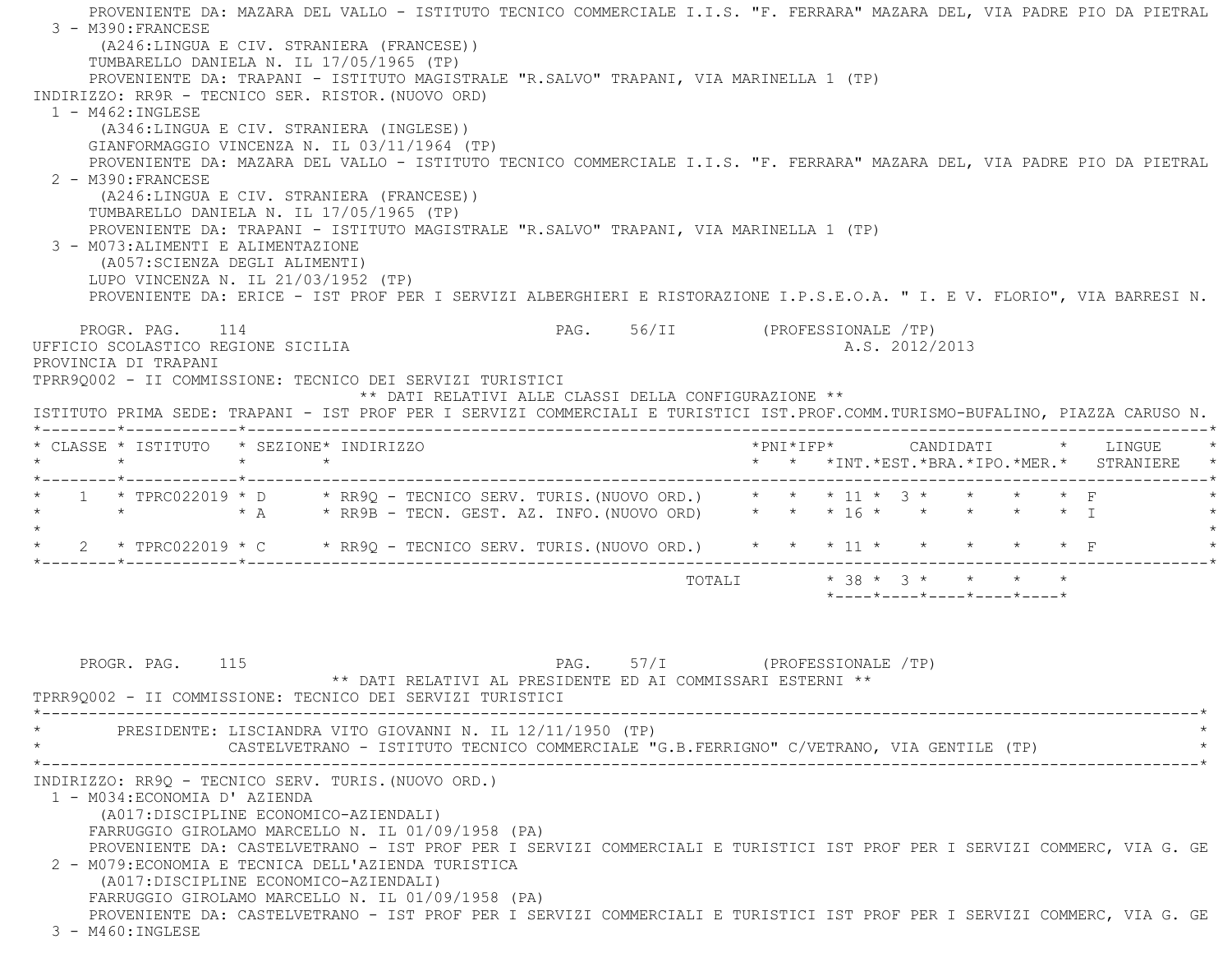(A346:LINGUA E CIV. STRANIERA (INGLESE)) AGUECI CATERINA N. IL 25/06/1959 (TP) PROVENIENTE DA: SALEMI - LICEO CLASSICO LICEO CLASSICO, VIA BAVIERA - N.1 (TP) 4 - M462:INGLESE (A346:LINGUA E CIV. STRANIERA (INGLESE)) AGUECI CATERINA N. IL 25/06/1959 (TP) PROVENIENTE DA: SALEMI - LICEO CLASSICO LICEO CLASSICO, VIA BAVIERA - N.1 (TP) 5 - M390:FRANCESE (A246:LINGUA E CIV. STRANIERA (FRANCESE)) MONTALBANO ROSA ANNA N. IL 05/08/1951 (AG) PROVENIENTE DA: ALCAMO - ISTITUTO MAGISTRALE "V.F.ALLMAYER" ALCAMO, VIA PIETRO GALATI, 39 (TP) INDIRIZZO: RR9B - TECN. GEST. AZ. INFO.(NUOVO ORD) 1 - M034:ECONOMIA D' AZIENDA (A017:DISCIPLINE ECONOMICO-AZIENDALI) FARRUGGIO GIROLAMO MARCELLO N. IL 01/09/1958 (PA) PROVENIENTE DA: CASTELVETRANO - IST PROF PER I SERVIZI COMMERCIALI E TURISTICI IST PROF PER I SERVIZI COMMERC, VIA G. GE 2 - M079:ECONOMIA E TECNICA DELL'AZIENDA TURISTICA (A017:DISCIPLINE ECONOMICO-AZIENDALI) FARRUGGIO GIROLAMO MARCELLO N. IL 01/09/1958 (PA) PROVENIENTE DA: CASTELVETRANO - IST PROF PER I SERVIZI COMMERCIALI E TURISTICI IST PROF PER I SERVIZI COMMERC, VIA G. GE 3 - M460:INGLESE (A346:LINGUA E CIV. STRANIERA (INGLESE)) AGUECI CATERINA N. IL 25/06/1959 (TP) PROVENIENTE DA: SALEMI - LICEO CLASSICO LICEO CLASSICO, VIA BAVIERA - N.1 (TP) (SEGUONO DATI RELATIVI AI COMMISSARI ESTERNI) PROGR. PAG. 116 CPROFESSIONALE (PROFESSIONALE PAG. 57/II (PROFESSIONALE PROFESSIONALE PROFESSIONALE PROPERTY P \*\* DATI RELATIVI AI COMMISSARI ESTERNI \*\* 4 - M462:INGLESE (A346:LINGUA E CIV. STRANIERA (INGLESE)) AGUECI CATERINA N. IL 25/06/1959 (TP) PROVENIENTE DA: SALEMI - LICEO CLASSICO LICEO CLASSICO, VIA BAVIERA - N.1 (TP) 5 - M014:MATEMATICA (A047:MATEMATICA) BUCCELLATO ROSALIA N. IL 22/11/1958 (TP) PROVENIENTE DA: SANTA NINFA - IST PROF INDUSTRIA E ARTIGIANATO ISTITUTO PROFESSIONALE, VIA SANT'ANNA (TP) PROGR. PAG. 117 CPROFESSIONALE (PROFESSIONALE PAG. 57/III (PROFESSIONALE PROFESSIONALE PROFESSIONALE PROFESSIONALE PROFESSIONALE PROFESSIONALE PROFESSIONALE PROFESSIONALE PROFESSIONALE PROFESSIONALE PROFESSIONALE PROFESSIO UFFICIO SCOLASTICO REGIONE SICILIA AND ALS. 2012/2013 PROVINCIA DI TRAPANI TPRR9Q003 - III COMMISSIONE: TECNICO DEI SERVIZI TURISTICI \*\* DATI RELATIVI ALLE CLASSI DELLA CONFIGURAZIONE \*\* ISTITUTO PRIMA SEDE: CASTELVETRANO - IST PROF PER I SERVIZI COMMERCIALI E TURISTICI IST PROF PER I SERVIZI COMMERC, VIA G. GEN \*--------\*------------\*-------------------------------------------------------------------------------------------------------\* \* CLASSE \* ISTITUTO \* SEZIONE\* INDIRIZZO \*PNI\*IFP\* CANDIDATI \* LINGUE \* \* \* \* \* \* \* \*INT.\*EST.\*BRA.\*IPO.\*MER.\* STRANIERE \*\*--------\*------------\*-------------------------------------------------------------------------------------------------------\*

\* 1 \* TPRC02101D \* TUR \* RR9Q - TECNICO SERV. TURIS. (NUOVO ORD.) \* \* \* 24 \* \* \* \* \* \* \* \* F

\* 2 \* TPRC02101D \* GEST \* RR9B - TECN. GEST. AZ. INFO. (NUOVO ORD) \* \* \* 20 \* \* \* \* \* \* \* I

 $\star$ 

\*--------\*------------\*-------------------------------------------------------------------------------------------------------\*

TOTALI \* 44 \* \* \* \* \*

\*----\*----\*----\*----\*----\*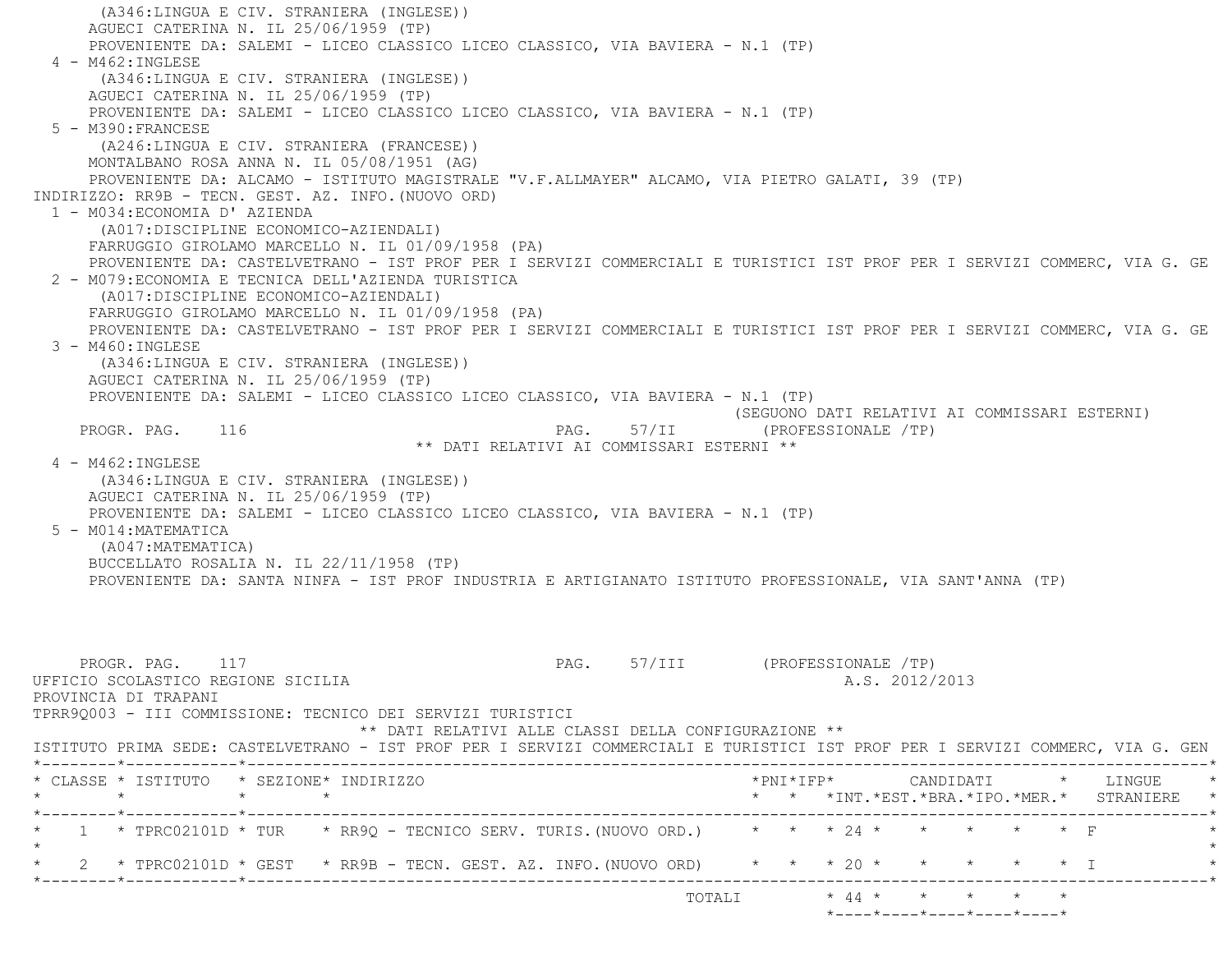PROGR. PAG. 118 PAG. 58/I (PROFESSIONALE TP) \*\* DATI RELATIVI AL PRESIDENTE ED AI COMMISSARI ESTERNI \*\* TPRR9Q003 - III COMMISSIONE: TECNICO DEI SERVIZI TURISTICI \*----------------------------------------------------------------------------------------------------------------------------\*PRESIDENTE: ANSELMO VINCENZA N. IL 04/01/1947 (TP) \* MAZARA DEL VALLO - LICEO CLASSICO LICEO CLASSICO "G.G. ADRIA" MA, VIA SANTA MARIA DELLE GIUMMARE (TP) \* \*----------------------------------------------------------------------------------------------------------------------------\* INDIRIZZO: RR9Q - TECNICO SERV. TURIS.(NUOVO ORD.) 1 - M034:ECONOMIA D' AZIENDA (A017:DISCIPLINE ECONOMICO-AZIENDALI) SPANO' FRANCESCO N. IL 02/06/1952 (TP) PROVENIENTE DA: MARSALA - ISTITUTO TECNICO COMMERCIALE "G. GARIBALDI" MARSALA, VIA TRAPANI, 306 (TP) 2 - M079:ECONOMIA E TECNICA DELL'AZIENDA TURISTICA (A017:DISCIPLINE ECONOMICO-AZIENDALI) SPANO' FRANCESCO N. IL 02/06/1952 (TP) PROVENIENTE DA: MARSALA - ISTITUTO TECNICO COMMERCIALE "G. GARIBALDI" MARSALA, VIA TRAPANI, 306 (TP) 3 - M460:INGLESE (A346:LINGUA E CIV. STRANIERA (INGLESE)) GROMBONE GIUSEPPINA N. IL 30/05/1958 (PA) PROVENIENTE DA: MAZARA DEL VALLO - IST PROF INDUSTRIA E ATTIVITA' MARINARE I.P.S.A.M. - MAZARA DEL VALLO, C/DA AFFACCIAT 4 - M462:INGLESE (A346:LINGUA E CIV. STRANIERA (INGLESE)) GROMBONE GIUSEPPINA N. IL 30/05/1958 (PA) PROVENIENTE DA: MAZARA DEL VALLO - IST PROF INDUSTRIA E ATTIVITA' MARINARE I.P.S.A.M. - MAZARA DEL VALLO, C/DA AFFACCIAT 5 - M390:FRANCESE (A246:LINGUA E CIV. STRANIERA (FRANCESE)) D'ANGELO OLGA N. IL 30/06/1959 (ME) PROVENIENTE DA: TRAPANI - ISTITUTO MAGISTRALE "R.SALVO" TRAPANI, VIA MARINELLA 1 (TP) INDIRIZZO: RR9B - TECN. GEST. AZ. INFO.(NUOVO ORD) 1 - M034:ECONOMIA D' AZIENDA (A017:DISCIPLINE ECONOMICO-AZIENDALI) SPANO' FRANCESCO N. IL 02/06/1952 (TP) PROVENIENTE DA: MARSALA - ISTITUTO TECNICO COMMERCIALE "G. GARIBALDI" MARSALA, VIA TRAPANI, 306 (TP) 2 - M079:ECONOMIA E TECNICA DELL'AZIENDA TURISTICA (A017:DISCIPLINE ECONOMICO-AZIENDALI) SPANO' FRANCESCO N. IL 02/06/1952 (TP) PROVENIENTE DA: MARSALA - ISTITUTO TECNICO COMMERCIALE "G. GARIBALDI" MARSALA, VIA TRAPANI, 306 (TP) 3 - M460:INGLESE (A346:LINGUA E CIV. STRANIERA (INGLESE)) GROMBONE GIUSEPPINA N. IL 30/05/1958 (PA) PROVENIENTE DA: MAZARA DEL VALLO - IST PROF INDUSTRIA E ATTIVITA' MARINARE I.P.S.A.M. - MAZARA DEL VALLO, C/DA AFFACCIAT (SEGUONO DATI RELATIVI AI COMMISSARI ESTERNI) PROGR. PAG. 119 PAG. 58/II (PROFESSIONALE /TP) \*\* DATI RELATIVI AI COMMISSARI ESTERNI \*\* 4 - M462:INGLESE (A346:LINGUA E CIV. STRANIERA (INGLESE)) GROMBONE GIUSEPPINA N. IL 30/05/1958 (PA) PROVENIENTE DA: MAZARA DEL VALLO - IST PROF INDUSTRIA E ATTIVITA' MARINARE I.P.S.A.M. - MAZARA DEL VALLO, C/DA AFFACCIAT 5 - M014:MATEMATICA (A047:MATEMATICA) CONTI ERMINIA N. IL 17/09/1955 (TP) PROVENIENTE DA: MAZARA DEL VALLO - IST PROF INDUSTRIA E ARTIGIANATO I.P.S.I.A. MAZARA DEL VALLO, VIA MARIO MAFAI N.9 (TP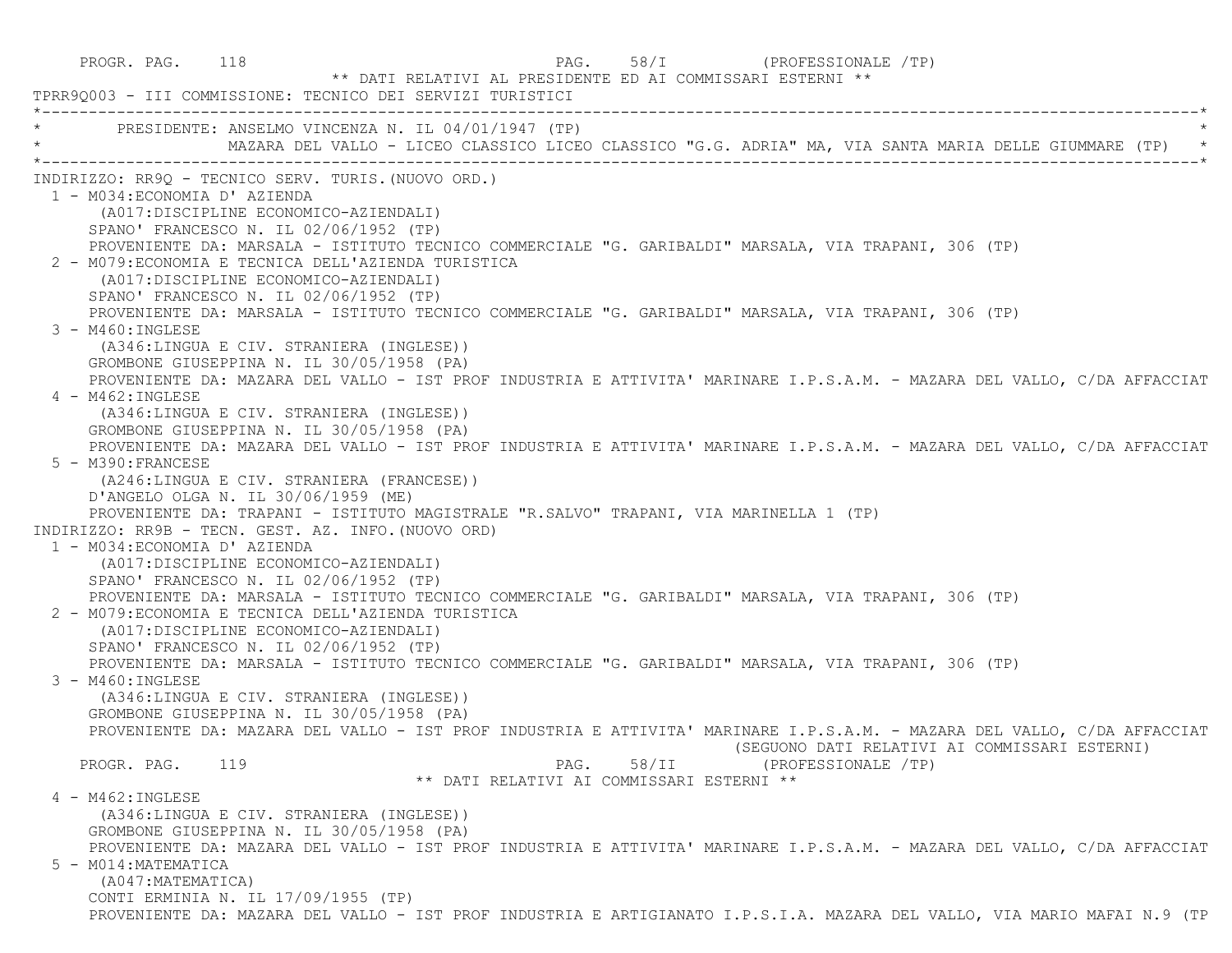PROGR. PAG. 120 **PAG.** PAG. 58/III (PROFESSIONALE /TP) UFFICIO SCOLASTICO REGIONE SICILIA A.S. 2012/2013 PROVINCIA DI TRAPANI TPRR9Q004 - IV COMMISSIONE: TECNICO DEI SERVIZI TURISTICI \*\* DATI RELATIVI ALLE CLASSI DELLA CONFIGURAZIONE \*\* ISTITUTO PRIMA SEDE: ERICE - IST PROF PER I SERVIZI ALBERGHIERI E RISTORAZIONE I.P.S.E.O.A. " I. E V. FLORIO", VIA BARRESI N. \*--------\*------------\*-------------------------------------------------------------------------------------------------------\* \* CLASSE \* ISTITUTO \* SEZIONE\* INDIRIZZO \*PNI\*IFP\* CANDIDATI \* LINGUE \* \* \* \* \* \* \* \*INT.\*EST.\*BRA.\*IPO.\*MER.\* STRANIERE \* \*--------\*------------\*-------------------------------------------------------------------------------------------------------\*1 \* TPRH02000T \* A \* RR9Q - TECNICO SERV. TURIS. (NUOVO ORD.) \* \* \* \* 13 \* \*--------\*------------\*-------------------------------------------------------------------------------------------------------\* ISTITUTO SECONDA SEDE: TRAPANI - L.R. PAR. IST PROF INDUSTRIA E ARTIGIANATO IST.PROF.INDUSTRIA E ARTIGIANA, V.FARDELLA 28 TRAP \*--------\*------------\*-------------------------------------------------------------------------------------------------------\* \* CLASSE \* ISTITUTO \* SEZIONE\* INDIRIZZO \*PNI\*IFP\* CANDIDATI \* LINGUE \* \* \* \* \* \* \* \*INT.\*EST.\*BRA.\*IPO.\*MER.\* STRANIERE \* \*--------\*------------\*-------------------------------------------------------------------------------------------------------\*2 \* TPRI38500P \* A. \* RR9D - OTTICO (NUOVO ORDINAMENTO) \* \* \* 16 \* 2 \* \* \* \* I \*--------\*------------\*-------------------------------------------------------------------------------------------------------\*TOTALI  $* 29 * 2 * * * * * * *$  \*----\*----\*----\*----\*----\* PROGR. PAG. 121 PAG. 59/I (PROFESSIONALE /TP) \*\* DATI RELATIVI AL PRESIDENTE ED AI COMMISSARI ESTERNI \*\* TPRR9Q004 - IV COMMISSIONE: TECNICO DEI SERVIZI TURISTICI \*----------------------------------------------------------------------------------------------------------------------------\*PRESIDENTE: TOLOMEO FRANCA N. IL 25/10/1953 (TP) PARTANNA - ISTITUTO MAGISTRALE IST. MAGISTRALE "D. ALIGHIERI", VIA TRIESTE (TP) \*----------------------------------------------------------------------------------------------------------------------------\* INDIRIZZO: RR9Q - TECNICO SERV. TURIS.(NUOVO ORD.) 1 - M079:ECONOMIA E TECNICA DELL'AZIENDA TURISTICA (A017:DISCIPLINE ECONOMICO-AZIENDALI) PARISI BARBARA N. IL 02/06/1953 (TP) PROVENIENTE DA: CASTELVETRANO - IST PROF PER I SERVIZI COMMERCIALI E TURISTICI IST PROF PER I SERVIZI COMMERC, VIA G. GE 2 - M460:INGLESE (A346:LINGUA E CIV. STRANIERA (INGLESE)) GERARDI GIUSEPPA MARIA N. IL 06/10/1970 (TP) PROVENIENTE DA: MARSALA - IST PROF PER I SERVIZI COMMERCIALI E TURISTICI IST. PROF. SERV. COMM. E TURIS, VIA DEL FANTE ( 3 - M462:INGLESE (A346:LINGUA E CIV. STRANIERA (INGLESE)) GERARDI GIUSEPPA MARIA N. IL 06/10/1970 (TP) PROVENIENTE DA: MARSALA - IST PROF PER I SERVIZI COMMERCIALI E TURISTICI IST. PROF. SERV. COMM. E TURIS, VIA DEL FANTE ( 4 - M390:FRANCESE (A246:LINGUA E CIV. STRANIERA (FRANCESE)) LA BARBERA CATERINA N. IL 07/07/1955 (TP) PROVENIENTE DA: CASTELVETRANO - IST PROF PER I SERVIZI ALBERGHIERI E RISTORAZIONE I.P.S.E.O.A. "V. TITONE", VIA MARINELL INDIRIZZO: RR9D - OTTICO (NUOVO ORDINAMENTO) 1 - M460:INGLESE (A346:LINGUA E CIV. STRANIERA (INGLESE)) GERARDI GIUSEPPA MARIA N. IL 06/10/1970 (TP)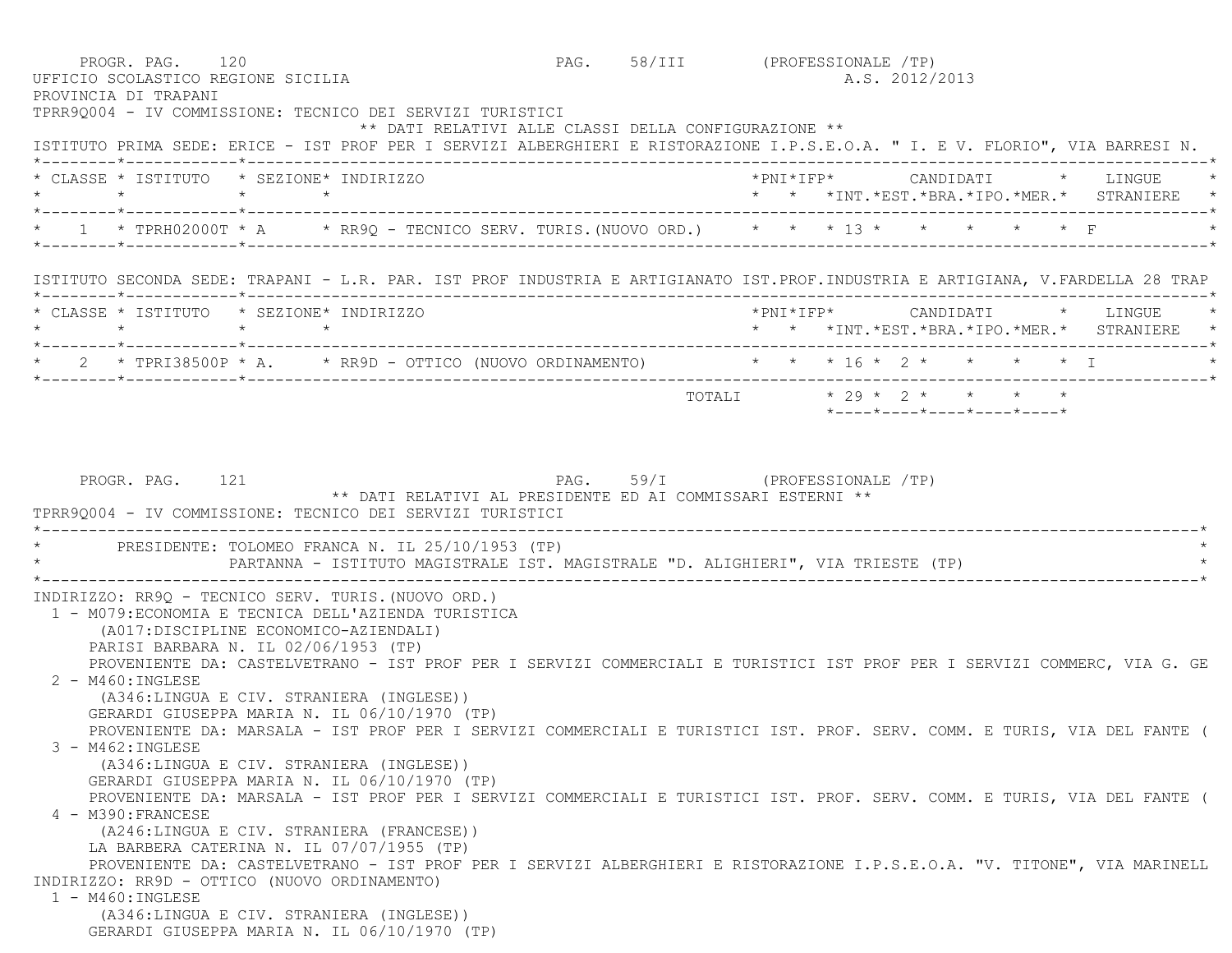PROVENIENTE DA: MARSALA - IST PROF PER I SERVIZI COMMERCIALI E TURISTICI IST. PROF. SERV. COMM. E TURIS, VIA DEL FANTE (  $2 - M462$ : INGLESE (A346:LINGUA E CIV. STRANIERA (INGLESE)) GERARDI GIUSEPPA MARIA N. IL 06/10/1970 (TP) PROVENIENTE DA: MARSALA - IST PROF PER I SERVIZI COMMERCIALI E TURISTICI IST. PROF. SERV. COMM. E TURIS, VIA DEL FANTE (  $3 - M802:TTATJANO$  (A050:LETTERE IST.ISTR.SECOND. DI II GR. ) PATTI GIUSEPPA N. IL 09/09/1969 (TP) PROVENIENTE DA: MARSALA - IST PROF PER L'AGRICOLTURA E L'AMBIENTE I.P.AGRICOLTURA E AMBIENTE MAR, VIA NAZIONALE -STRASAT  $4 - M014 \cdot MATEMATTCA$  (A047:MATEMATICA) CAVASINO MARIA DANIELA N. IL 14/05/1963 (TP) PROVENIENTE DA: MAZARA DEL VALLO - LICEO SCIENTIFICO "G.P.BALLATORE" MAZARA DEL VAL, VIA ORIANI 7 (TP) PROGR. PAG. 122 **PAG.** 59/II (PROFESSIONALE /TP) UFFICIO SCOLASTICO REGIONE SICILIA A.S. 2012/2013 PROVINCIA DI TRAPANI TPRR9R001 - I COMMISSIONE: TECNICO DEI SERVIZI DELLA RISTORAZIONE \*\* DATI RELATIVI ALLE CLASSI DELLA CONFIGURAZIONE \*\* ISTITUTO PRIMA SEDE: ERICE - IST PROF PER I SERVIZI ALBERGHIERI E RISTORAZIONE I.P.S.E.O.A. " I. E V. FLORIO", VIA BARRESI N. \*--------\*------------\*-------------------------------------------------------------------------------------------------------\* \* CLASSE \* ISTITUTO \* SEZIONE\* INDIRIZZO \*PNI\*IFP\* CANDIDATI \* LINGUE \* \* \* \* \* \* \* \*INT.\*EST.\*BRA.\*IPO.\*MER.\* STRANIERE \* \*--------\*------------\*-------------------------------------------------------------------------------------------------------\*\* 1 \* TPRH02000T \* B \* RR9R - TECNICO SER. RISTOR. (NUOVO ORD) \* \* \* 15 \* \* \* \* \* \* \* F  $\star$ \* 2 \* TPRH02000T \* E \* RR9R - TECNICO SER. RISTOR. (NUOVO ORD) \* \* \* 15 \* \* \* \* \* \* \* F \*--------\*------------\*-------------------------------------------------------------------------------------------------------\*TOTALI  $* 30 * * * * * * * * * *$  \*----\*----\*----\*----\*----\*PROGR. PAG. 123 PAG. 60/I (PROFESSIONALE /TP) \*\* DATI RELATIVI AL PRESIDENTE ED AI COMMISSARI ESTERNI \*\* TPRR9R001 - I COMMISSIONE: TECNICO DEI SERVIZI DELLA RISTORAZIONE \*----------------------------------------------------------------------------------------------------------------------------\*PRESIDENTE: CAMPO ANNA MARIA N. IL 22/06/1949 (TP) TRAPANI - SCUOLA ELEMENTARE I CIRCOLO "L. DA VINCI" TRAPAN, VIA SAN PIETRO 54 (TP) \*----------------------------------------------------------------------------------------------------------------------------\* INDIRIZZO: RR9R - TECNICO SER. RISTOR.(NUOVO ORD) 1 - M073:ALIMENTI E ALIMENTAZIONE (A057:SCIENZA DEGLI ALIMENTI) GENNUSO ANNA MARIA N. IL 05/07/1961 (PA) PROVENIENTE DA: CASTELVETRANO - IST PROF PER I SERVIZI ALBERGHIERI E RISTORAZIONE I.P.S.E.O.A. "V. TITONE", VIA MARINELL 2 - M462:INGLESE (A346:LINGUA E CIV. STRANIERA (INGLESE)) ILARI LUCIA N. IL 13/05/1953 (TP) PROVENIENTE DA: TRAPANI - LICEO CLASSICO "L.XIMENES" TRAPANI, VIALE DUCA D'AOSTA N. 8 (TP) 3 - M390:FRANCESE (A246:LINGUA E CIV. STRANIERA (FRANCESE)) SCHIRO' VINCENZA N. IL 20/06/1961 (TP) PROVENIENTE DA: MARSALA - IST PROF PER L'AGRICOLTURA E L'AMBIENTE I.P.AGRICOLTURA E AMBIENTE MAR, VIA NAZIONALE -STRASAT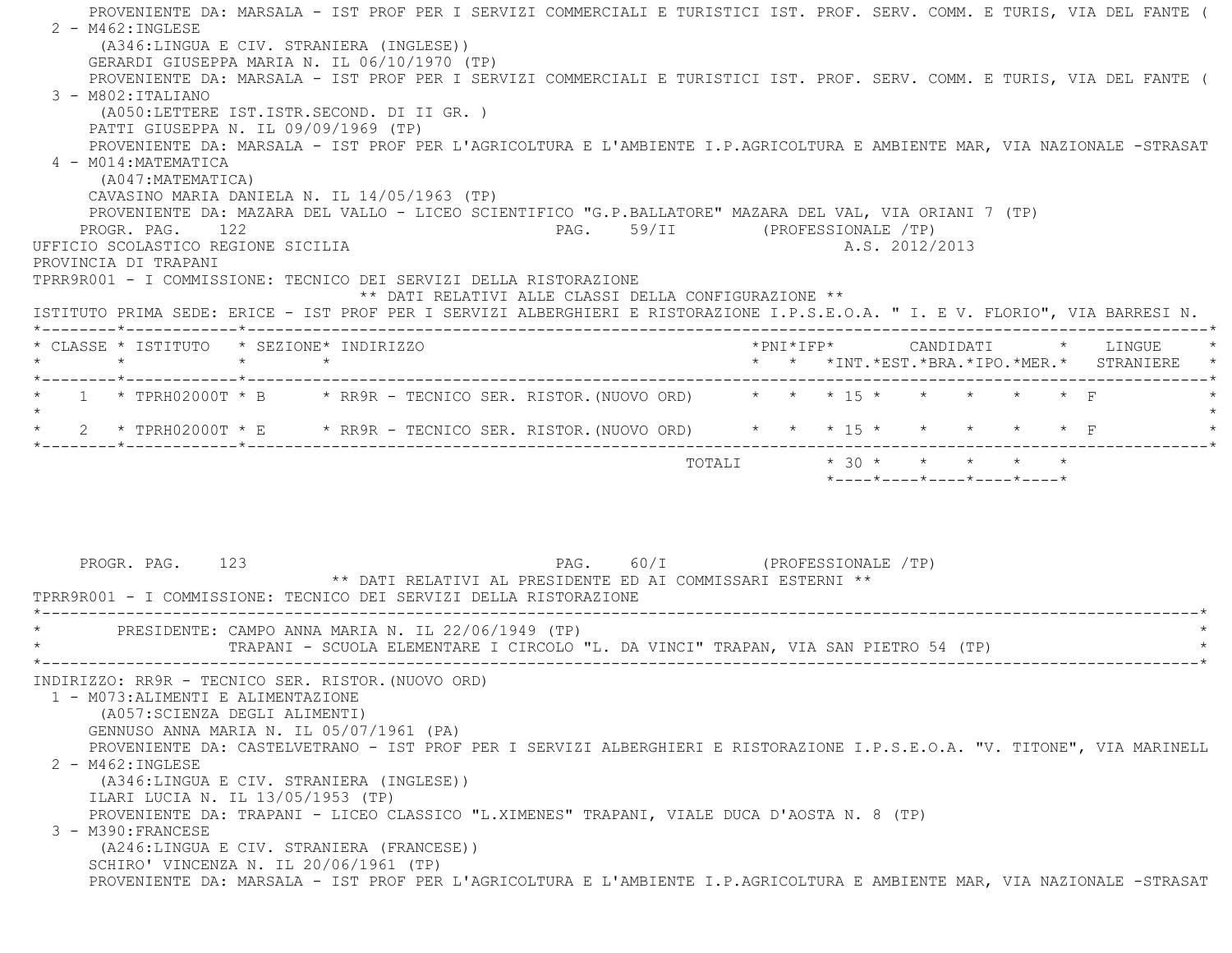| PROGR. PAG. 124<br>UFFICIO SCOLASTICO REGIONE SICILIA<br>PROVINCIA DI TRAPANI                                                                                                                                                                                                                                                                                                                                                                                                                        |  | PAG. 60/II (PROFESSIONALE /TP)<br>A.S. 2012/2013                                                                                                                                                                                                                                                                                           |
|------------------------------------------------------------------------------------------------------------------------------------------------------------------------------------------------------------------------------------------------------------------------------------------------------------------------------------------------------------------------------------------------------------------------------------------------------------------------------------------------------|--|--------------------------------------------------------------------------------------------------------------------------------------------------------------------------------------------------------------------------------------------------------------------------------------------------------------------------------------------|
| TPRR9R002 - II COMMISSIONE: TECNICO DEI SERVIZI DELLA RISTORAZIONE<br>** DATI RELATIVI ALLE CLASSI DELLA CONFIGURAZIONE **                                                                                                                                                                                                                                                                                                                                                                           |  | ISTITUTO PRIMA SEDE: ERICE - IST PROF PER I SERVIZI ALBERGHIERI E RISTORAZIONE I.P.S.E.O.A. " I. E V. FLORIO", VIA BARRESI N.                                                                                                                                                                                                              |
| * CLASSE * ISTITUTO * SEZIONE* INDIRIZZO<br>$\star$ $\star$<br>$\star$                                                                                                                                                                                                                                                                                                                                                                                                                               |  | *PNI*IFP*     CANDIDATI    *   LINGUE<br>* * *INT.*EST.*BRA.*IPO.*MER.* STRANIERE                                                                                                                                                                                                                                                          |
| *--------*------------*-------------<br>1 * TPRH02000T * C * RR9R - TECNICO SER. RISTOR. (NUOVO ORD) * * * 18 * * *                                                                                                                                                                                                                                                                                                                                                                                  |  | $\star$ $\star$ $\Gamma$                                                                                                                                                                                                                                                                                                                   |
| 2 * TPRH02000T * D * RR9R - TECNICO SER. RISTOR. (NUOVO ORD) * * * 12 * * * *                                                                                                                                                                                                                                                                                                                                                                                                                        |  | $\star$ $\star$ $\qquad$ $\qquad$ $\qquad$ $\qquad$ $\qquad$ $\qquad$ $\qquad$ $\qquad$ $\qquad$ $\qquad$ $\qquad$ $\qquad$ $\qquad$ $\qquad$ $\qquad$ $\qquad$ $\qquad$ $\qquad$ $\qquad$ $\qquad$ $\qquad$ $\qquad$ $\qquad$ $\qquad$ $\qquad$ $\qquad$ $\qquad$ $\qquad$ $\qquad$ $\qquad$ $\qquad$ $\qquad$ $\qquad$ $\qquad$ $\qquad$ |
|                                                                                                                                                                                                                                                                                                                                                                                                                                                                                                      |  | $* 30 * * * * * * * * *$<br>TOTALI<br>$*$ ---- $*$ ---- $*$ ---- $*$ ---- $*$                                                                                                                                                                                                                                                              |
| PROGR. PAG. 125<br>** DATI RELATIVI AL PRESIDENTE ED AI COMMISSARI ESTERNI **<br>TPRR9R002 - II COMMISSIONE: TECNICO DEI SERVIZI DELLA RISTORAZIONE                                                                                                                                                                                                                                                                                                                                                  |  | PAG. 61/I (PROFESSIONALE /TP)                                                                                                                                                                                                                                                                                                              |
| PRESIDENTE: MURO ROSARIO N. IL 04/01/1953 (TP)                                                                                                                                                                                                                                                                                                                                                                                                                                                       |  | TRAPANI - ISTITUTO TECNICO INDUSTRIALE I.T.I. "L.DA VINCI" TRAPANI, PIAZZA XXI APRILE (TP)                                                                                                                                                                                                                                                 |
| INDIRIZZO: RR9R - TECNICO SER. RISTOR. (NUOVO ORD)<br>1 - M073: ALIMENTI E ALIMENTAZIONE<br>(A057: SCIENZA DEGLI ALIMENTI)<br>PUMA ANTONIETTA N. IL $11/11/1964$ (TP)<br>$2 - M462 : INGLESE$<br>(A346:LINGUA E CIV. STRANIERA (INGLESE))<br>FASULO SUSANNA N. IL 02/05/1952 (TP)<br>3 - M390: FRANCESE<br>(A246:LINGUA E CIV. STRANIERA (FRANCESE))<br>ADAMO CALOGERO N. IL 24/06/1957 (TP)<br>PROVENIENTE DA: MARSALA - ISTITUTO TECNICO COMMERCIALE "G. GARIBALDI" MARSALA, VIA TRAPANI, 306 (TP) |  | PROVENIENTE DA: CASTELVETRANO - IST PROF PER I SERVIZI ALBERGHIERI E RISTORAZIONE I.P.S.E.O.A. "V. TITONE", VIA MARINELL<br>PROVENIENTE DA: MAZARA DEL VALLO - LICEO CLASSICO LICEO CLASSICO "G.G. ADRIA" MA, VIA SANTA MARIA DELLE GIUMMARE (TP)                                                                                          |
| PROGR. PAG. 126<br>UFFICIO SCOLASTICO REGIONE SICILIA<br>PROVINCIA DI TRAPANI<br>TPRR9R003 - III COMMISSIONE: TECNICO DEI SERVIZI DELLA RISTORAZIONE<br>** DATI RELATIVI ALLE CLASSI DELLA CONFIGURAZIONE **                                                                                                                                                                                                                                                                                         |  | PAG. 61/II (PROFESSIONALE /TP)<br>A.S. 2012/2013                                                                                                                                                                                                                                                                                           |
|                                                                                                                                                                                                                                                                                                                                                                                                                                                                                                      |  | ISTITUTO PRIMA SEDE: ERICE - IST PROF PER I SERVIZI ALBERGHIERI E RISTORAZIONE I.P.S.E.O.A. " I. E V. FLORIO", VIA BARRESI N.                                                                                                                                                                                                              |
| * CLASSE * ISTITUTO * SEZIONE* INDIRIZZO<br>$\star$                                                                                                                                                                                                                                                                                                                                                                                                                                                  |  | * * *INT.*EST.*BRA.*IPO.*MER.* STRANIERE *                                                                                                                                                                                                                                                                                                 |
| * 1 * TPRH02000T * F * RR9R - TECNICO SER. RISTOR. (NUOVO ORD) * * * 11 * 4 * * * * * * F                                                                                                                                                                                                                                                                                                                                                                                                            |  |                                                                                                                                                                                                                                                                                                                                            |

 $\star$ 

\* 2 \* TPRH02000T \* G \* RR9R - TECNICO SER. RISTOR. (NUOVO ORD) \* \* \* \* 15 \* \* \* \* \* \* \* F

 $\star$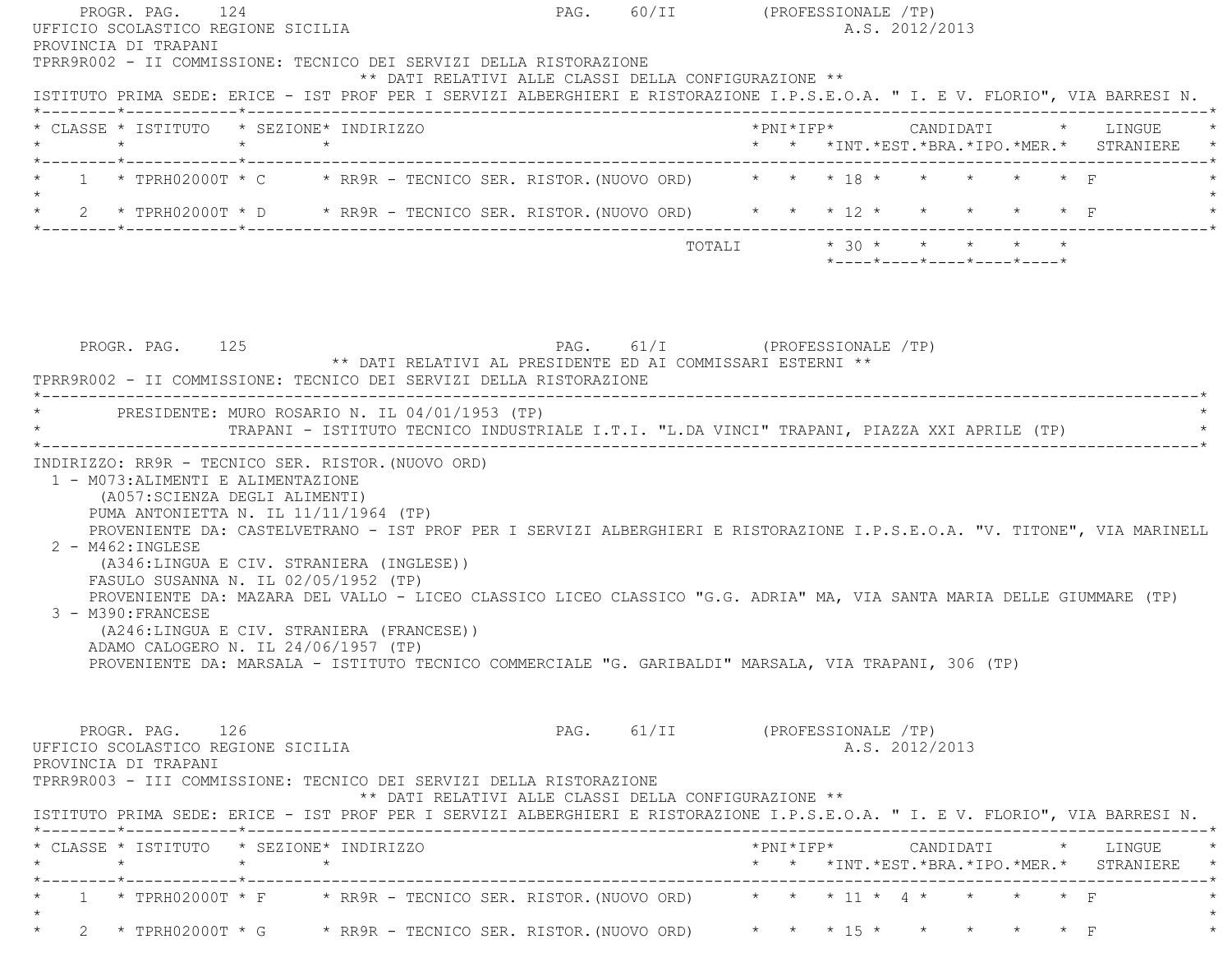|                                                                               |                                                                                                                                                                                                                                                                                                                   |                                                                                             | TOTALI $\star$ 26 $\star$ 4 $\star$ $\star$ $\star$<br>$*$ - - - - $*$ - - - - $*$ - - - - $*$ - - - - $*$ - - - - $*$                                                                                             |  |
|-------------------------------------------------------------------------------|-------------------------------------------------------------------------------------------------------------------------------------------------------------------------------------------------------------------------------------------------------------------------------------------------------------------|---------------------------------------------------------------------------------------------|--------------------------------------------------------------------------------------------------------------------------------------------------------------------------------------------------------------------|--|
| PROGR. PAG. 127                                                               | TPRR9R003 - III COMMISSIONE: TECNICO DEI SERVIZI DELLA RISTORAZIONE                                                                                                                                                                                                                                               | PAG. 62/I (PROFESSIONALE /TP)<br>** DATI RELATIVI AL PRESIDENTE ED AI COMMISSARI ESTERNI ** |                                                                                                                                                                                                                    |  |
|                                                                               | PRESIDENTE: GENOVESE FELICE N. IL 09/10/1953 (TP)                                                                                                                                                                                                                                                                 |                                                                                             | TRAPANI - ISTITUTO TECNICO NAUTICO I.T.N. "MARINO TORRE" TRAPANI, VIALE REGINA ELENA 90 (TP)                                                                                                                       |  |
| 2 - M462: INGLESE<br>3 - M390: FRANCESE                                       | DI DIA GIOVANNA N. IL 18/02/1958 (TP)<br>(A346:LINGUA E CIV. STRANIERA (INGLESE))<br>TOBIA MARIA N. IL 22/12/1958 (TP)<br>PROVENIENTE DA: TRAPANI - LICEO SCIENTIFICO LS V. FARDELLA TRAPANI, VIA GARIBALDI 83 (TP)<br>(A246:LINGUA E CIV. STRANIERA (FRANCESE))<br>FIORINO GIUSEPPE ANDREA N. IL 08/06/1947 (TP) |                                                                                             | PROVENIENTE DA: MARSALA - IST PROF PER L'AGRICOLTURA E L'AMBIENTE I.P.AGRICOLTURA E AMBIENTE MAR, VIA NAZIONALE -STRASAT                                                                                           |  |
| PROGR. PAG. 128                                                               | TPRR9R004 - IV COMMISSIONE: TECNICO DEI SERVIZI DELLA RISTORAZIONE                                                                                                                                                                                                                                                | ** DATI RELATIVI ALLE CLASSI DELLA CONFIGURAZIONE **                                        | PROVENIENTE DA: MARSALA - ISTITUTO TECNICO COMMERCIALE "G. GARIBALDI" MARSALA, VIA TRAPANI, 306 (TP)<br>PAG. 62/II (PROFESSIONALE /TP)<br>A.S. 2012/2013                                                           |  |
|                                                                               | * CLASSE * ISTITUTO * SEZIONE* INDIRIZZO<br>$\star$ $\star$                                                                                                                                                                                                                                                       |                                                                                             | ISTITUTO PRIMA SEDE: ERICE - IST PROF PER I SERVIZI ALBERGHIERI E RISTORAZIONE I.P.S.E.O.A. " I. E V. FLORIO", VIA BARRESI N.<br>*PNI*IFP*     CANDIDATI    *   LINGUE<br>* * *INT.*EST.*BRA.*IPO.*MER.* STRANIERE |  |
|                                                                               |                                                                                                                                                                                                                                                                                                                   |                                                                                             | * 1 * TPRH02000T * H * RR9R - TECNICO SER. RISTOR. (NUOVO ORD) * * * 13 * * * * * * * F                                                                                                                            |  |
| UFFICIO SCOLASTICO REGIONE SICILIA<br>PROVINCIA DI TRAPANI<br>$\star$ $\star$ |                                                                                                                                                                                                                                                                                                                   |                                                                                             | ISTITUTO SECONDA SEDE: ERICE - IST PROF PER I SERVIZI ALBERGHIERI E RISTORAZIONE I.P.S.E.O.A. "I. E V.FLORIO" E, VIA BARRESI N                                                                                     |  |
| $\star$                                                                       | * CLASSE * ISTITUTO * SEZIONE* INDIRIZZO                                                                                                                                                                                                                                                                          |                                                                                             | $\text{\tt *PNI*IFP*} \qquad \qquad \text{CANDIDATI} \qquad \text{\tt *} \qquad \text{LINGUE} \qquad \text{\tt *}$<br>* * *INT.*EST.*BRA.*IPO.*MER.* STRANIERE *                                                   |  |
|                                                                               |                                                                                                                                                                                                                                                                                                                   |                                                                                             | 2 * TPRH020507 * SER * RR9R - TECNICO SER. RISTOR. (NUOVO ORD) * * * 18 * * * * * * * F                                                                                                                            |  |

PROGR. PAG. 129 PAG. 63/I (PROFESSIONALE TP)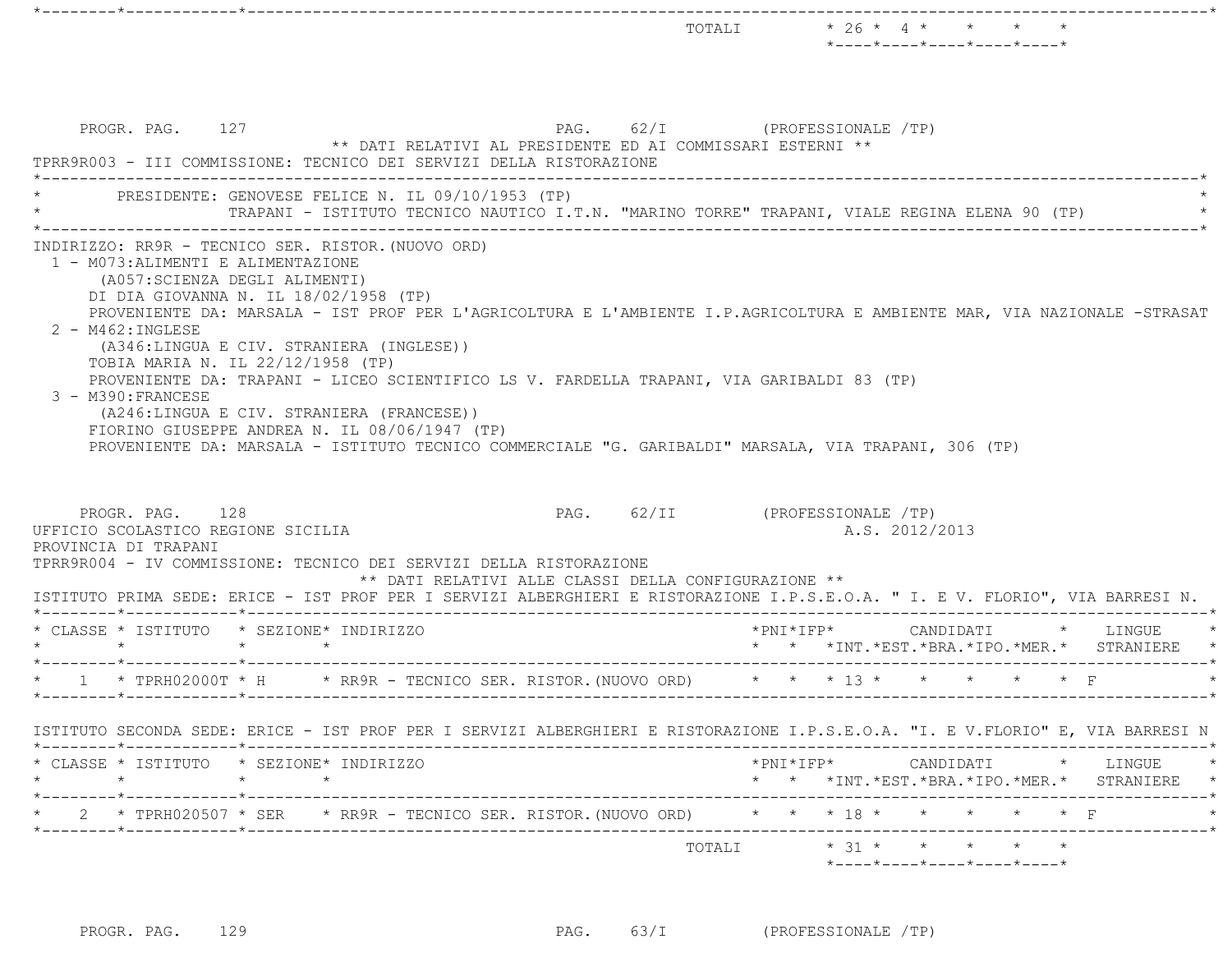|                                                                                                                                                                                                                                                                | ** DATI RELATIVI AL PRESIDENTE ED AI COMMISSARI ESTERNI **<br>TPRR9R004 - IV COMMISSIONE: TECNICO DEI SERVIZI DELLA RISTORAZIONE                                                                                                                                                                                                                                                                                                                                                                    |                                |                         |                     |  |                |                                                                 |                          |                                               |
|----------------------------------------------------------------------------------------------------------------------------------------------------------------------------------------------------------------------------------------------------------------|-----------------------------------------------------------------------------------------------------------------------------------------------------------------------------------------------------------------------------------------------------------------------------------------------------------------------------------------------------------------------------------------------------------------------------------------------------------------------------------------------------|--------------------------------|-------------------------|---------------------|--|----------------|-----------------------------------------------------------------|--------------------------|-----------------------------------------------|
|                                                                                                                                                                                                                                                                | PRESIDENTE: VALENTI GIUSEPPE N. IL 08/02/1956 (PA)<br>TRAPANI - ISTITUTO TECNICO INDUSTRIALE I.T.I. "L.DA VINCI" TRAPANI, PIAZZA XXI APRILE (TP)                                                                                                                                                                                                                                                                                                                                                    |                                |                         |                     |  |                |                                                                 |                          |                                               |
| INDIRIZZO: RR9R - TECNICO SER. RISTOR. (NUOVO ORD)<br>1 - M073: ALIMENTI E ALIMENTAZIONE<br>(A057: SCIENZA DEGLI ALIMENTI)<br>$2 - M462 : INGLESE$<br>PIPITONE VINCENZA N. IL 25/01/1965 (TP)<br>3 - M390: FRANCESE<br>DI GIOVANNI MARIA N. IL 11/10/1955 (TP) | PISCIOTTA ANNA MARIA N. IL 08/01/1962 (PA)<br>PROVENIENTE DA: MARSALA - IST PROF PER L'AGRICOLTURA E L'AMBIENTE I.P.AGRICOLTURA E AMBIENTE MAR, VIA NAZIONALE -STRASAT<br>(A346:LINGUA E CIV. STRANIERA (INGLESE))<br>PROVENIENTE DA: MARSALA - ISTITUTO TECNICO COMMERCIALE "G. GARIBALDI" MARSALA, VIA TRAPANI, 306 (TP)<br>(A246:LINGUA E CIV. STRANIERA (FRANCESE))<br>PROVENIENTE DA: CASTELVETRANO - IST PROF PER I SERVIZI ALBERGHIERI E RISTORAZIONE I.P.S.E.O.A. "V. TITONE", VIA MARINELL |                                |                         |                     |  |                |                                                                 |                          |                                               |
| PROGR. PAG. 130<br>UFFICIO SCOLASTICO REGIONE SICILIA<br>PROVINCIA DI TRAPANI                                                                                                                                                                                  | TPRR9R005 - V COMMISSIONE: TECNICO DEI SERVIZI DELLA RISTORAZIONE<br>** DATI RELATIVI ALLE CLASSI DELLA CONFIGURAZIONE **<br>ISTITUTO PRIMA SEDE: CASTELVETRANO - IST PROF PER I SERVIZI ALBERGHIERI E RISTORAZIONE I.P.S.E.O.A. "V. TITONE", VIA MARINELLA                                                                                                                                                                                                                                         | PAG. 63/II (PROFESSIONALE /TP) |                         |                     |  | A.S. 2012/2013 |                                                                 |                          |                                               |
| * CLASSE * ISTITUTO * SEZIONE* INDIRIZZO                                                                                                                                                                                                                       |                                                                                                                                                                                                                                                                                                                                                                                                                                                                                                     |                                |                         |                     |  |                |                                                                 |                          | * * *INT. *EST. *BRA. *IPO. *MER. * STRANIERE |
| $\star$                                                                                                                                                                                                                                                        | * 1 * TPRH040003 * C * RR9R - TECNICO SER. RISTOR. (NUOVO ORD) * * * 26 * * *                                                                                                                                                                                                                                                                                                                                                                                                                       |                                |                         |                     |  |                |                                                                 | $\star$ $\star$ $\Gamma$ |                                               |
|                                                                                                                                                                                                                                                                | * 2 * TPRH040003 * D * RR9R - TECNICO SER. RISTOR. (NUOVO ORD) * * * 19 * * * * * * * F                                                                                                                                                                                                                                                                                                                                                                                                             |                                |                         |                     |  |                |                                                                 |                          |                                               |
|                                                                                                                                                                                                                                                                |                                                                                                                                                                                                                                                                                                                                                                                                                                                                                                     |                                | TOTALI * 45 * * * * * * |                     |  |                | $*$ - - - - $*$ - - - - $*$ - - - - $*$ - - - - $*$ - - - - $*$ |                          |                                               |
| PROGR. PAG. 131                                                                                                                                                                                                                                                | ** DATI RELATIVI AL PRESIDENTE ED AI COMMISSARI ESTERNI **<br>TPRR9R005 - V COMMISSIONE: TECNICO DEI SERVIZI DELLA RISTORAZIONE                                                                                                                                                                                                                                                                                                                                                                     | 64/I<br>PAG.                   |                         | (PROFESSIONALE /TP) |  |                |                                                                 |                          |                                               |
|                                                                                                                                                                                                                                                                | PRESIDENTE: ALESI VINCENZO N. IL 03/01/1963 (TP)<br>ALCAMO - IST PROF PER L'AGRICOLTURA E L'AMBIENTE IST.PROF.AGRIC.AMB. "DANILO DOL, VIA CARLO GOLDONI, 9 (T*                                                                                                                                                                                                                                                                                                                                      |                                |                         |                     |  |                |                                                                 |                          |                                               |
| INDIRIZZO: RR9R - TECNICO SER. RISTOR. (NUOVO ORD)<br>1 - M073: ALIMENTI E ALIMENTAZIONE<br>(A057: SCIENZA DEGLI ALIMENTI)<br>RIZZO CATERINA N. IL 04/07/1960 (TP)<br>2 - M462: INGLESE<br>(A346:LINGUA E CIV. STRANIERA (INGLESE))                            | PROVENIENTE DA: ERICE - IST PROF PER I SERVIZI ALBERGHIERI E RISTORAZIONE I.P.S.E.O.A. " I. E V. FLORIO", VIA BARRESI N.                                                                                                                                                                                                                                                                                                                                                                            |                                |                         |                     |  |                |                                                                 |                          |                                               |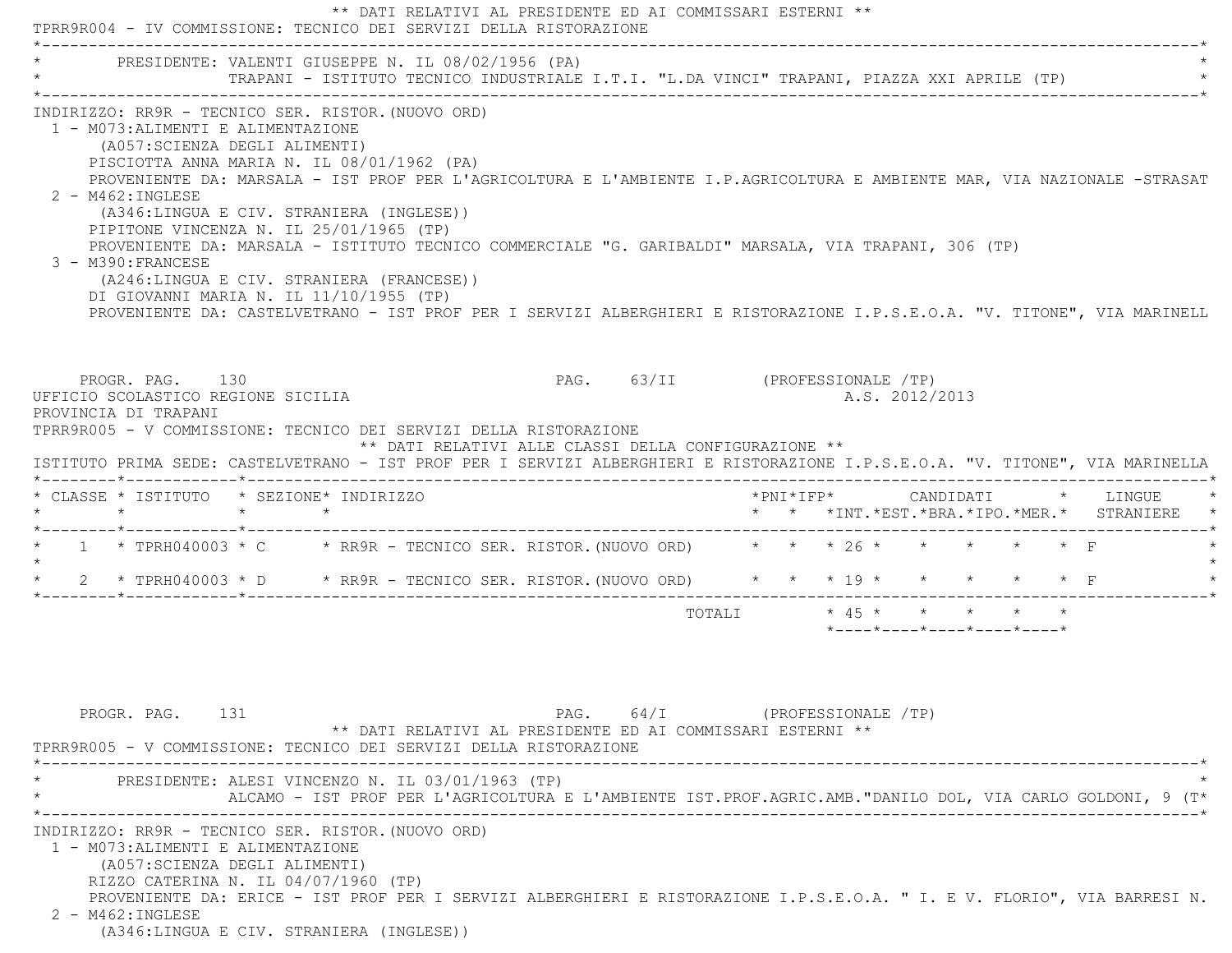ROSSINI OLIVA ANNA LISA N. IL 28/11/1966 (PA) PROVENIENTE DA: ALCAMO - IST TEC COMMERCIALE E PER GEOMETRI "G.CARUSO" ALCAMO, VIA J.F. KENNEDY 2 (TP) 3 - M390:FRANCESE (A246:LINGUA E CIV. STRANIERA (FRANCESE)) SEIDITA PASQUA N. IL 18/05/1955 (TP) PROVENIENTE DA: MAZARA DEL VALLO - ISTITUTO TECNICO COMMERCIALE I.I.S. "F. FERRARA" MAZARA DEL, VIA PADRE PIO DA PIETRAL PROGR. PAG. 132 **PAG.** 64/II (PROFESSIONALE /TP) UFFICIO SCOLASTICO REGIONE SICILIA A.S. 2012/2013 PROVINCIA DI TRAPANI TPRR9R006 - VI COMMISSIONE: TECNICO DEI SERVIZI DELLA RISTORAZIONE \*\* DATI RELATIVI ALLE CLASSI DELLA CONFIGURAZIONE \*\* ISTITUTO PRIMA SEDE: MARSALA - IST PROF PER L'AGRICOLTURA E L'AMBIENTE I.P.AGRICOLTURA E AMBIENTE MAR, VIA NAZIONALE -STRASATT \*--------\*------------\*-------------------------------------------------------------------------------------------------------\* \* CLASSE \* ISTITUTO \* SEZIONE\* INDIRIZZO \*PNI\*IFP\* CANDIDATI \* LINGUE \* \* \* \* \* \* \* \*INT.\*EST.\*BRA.\*IPO.\*MER.\* STRANIERE \* \*--------\*------------\*-------------------------------------------------------------------------------------------------------\*1 \* TPRA01201Q \* D \* RR9R - TECNICO SER. RISTOR.(NUOVO ORD) \* \* \* 18 \* 4 \* \* \* \* \* \* F  $\star$  \* 2 \* TPRA01201Q \* E \* RR9R - TECNICO SER. RISTOR.(NUOVO ORD) \* \* \* 17 \* \* \* \* \* F \* \* \* \* F \* RR9Q - TECNICO SERV. TURIS.(NUOVO ORD.) \* \* \* 9 \* 1 \* \* \* \* F \* \*--------\*------------\*-------------------------------------------------------------------------------------------------------\*TOTALI  $* 44 * 5 * * * * * * * *$  \*----\*----\*----\*----\*----\*PROGR. PAG. 133 PAG. 65/I (PROFESSIONALE /TP) \*\* DATI RELATIVI AL PRESIDENTE ED AI COMMISSARI ESTERNI \*\* TPRR9R006 - VI COMMISSIONE: TECNICO DEI SERVIZI DELLA RISTORAZIONE \*----------------------------------------------------------------------------------------------------------------------------\*PRESIDENTE: ADAMO FRANCESCA N. IL 26/09/1961 (PA) ALCAMO - ISTITUTO MAGISTRALE "V.F.ALLMAYER" ALCAMO, VIA PIETRO GALATI, 39 (TP) \*----------------------------------------------------------------------------------------------------------------------------\* INDIRIZZO: RR9R - TECNICO SER. RISTOR.(NUOVO ORD) 1 - M073:ALIMENTI E ALIMENTAZIONE (A057:SCIENZA DEGLI ALIMENTI) MORGANA CARMELINA N. IL 06/08/1975 (AG) PROVENIENTE DA: ERICE - IST PROF PER I SERVIZI ALBERGHIERI E RISTORAZIONE I.P.S.E.O.A. " I. E V. FLORIO", VIA BARRESI N. 2 - M462:INGLESE (A346:LINGUA E CIV. STRANIERA (INGLESE)) DI GANGI FRANCESCA N. IL 08/03/1965 (TP) PROVENIENTE DA: MAZARA DEL VALLO - ISTITUTO TECNICO INDUSTRIALE I.T.I. "R. D'ALTAVILLA" MAZARA, C/DA AFFACCIATA - PIAZZA 3 - M390:FRANCESE (A246:LINGUA E CIV. STRANIERA (FRANCESE)) DI GIOVANNI CATERINA N. IL 22/09/1964 (TP) PROVENIENTE DA: MAZARA DEL VALLO - ISTITUTO TECNICO COMMERCIALE I.I.S. "F. FERRARA" MAZARA DEL, VIA PADRE PIO DA PIETRAL INDIRIZZO: RR9Q - TECNICO SERV. TURIS.(NUOVO ORD.) 1 - M462:INGLESE (A346:LINGUA E CIV. STRANIERA (INGLESE)) DI GANGI FRANCESCA N. IL 08/03/1965 (TP) PROVENIENTE DA: MAZARA DEL VALLO - ISTITUTO TECNICO INDUSTRIALE I.T.I. "R. D'ALTAVILLA" MAZARA, C/DA AFFACCIATA - PIAZZA 2 - M390:FRANCESE(A246:LINGUA E CIV. STRANIERA (FRANCESE))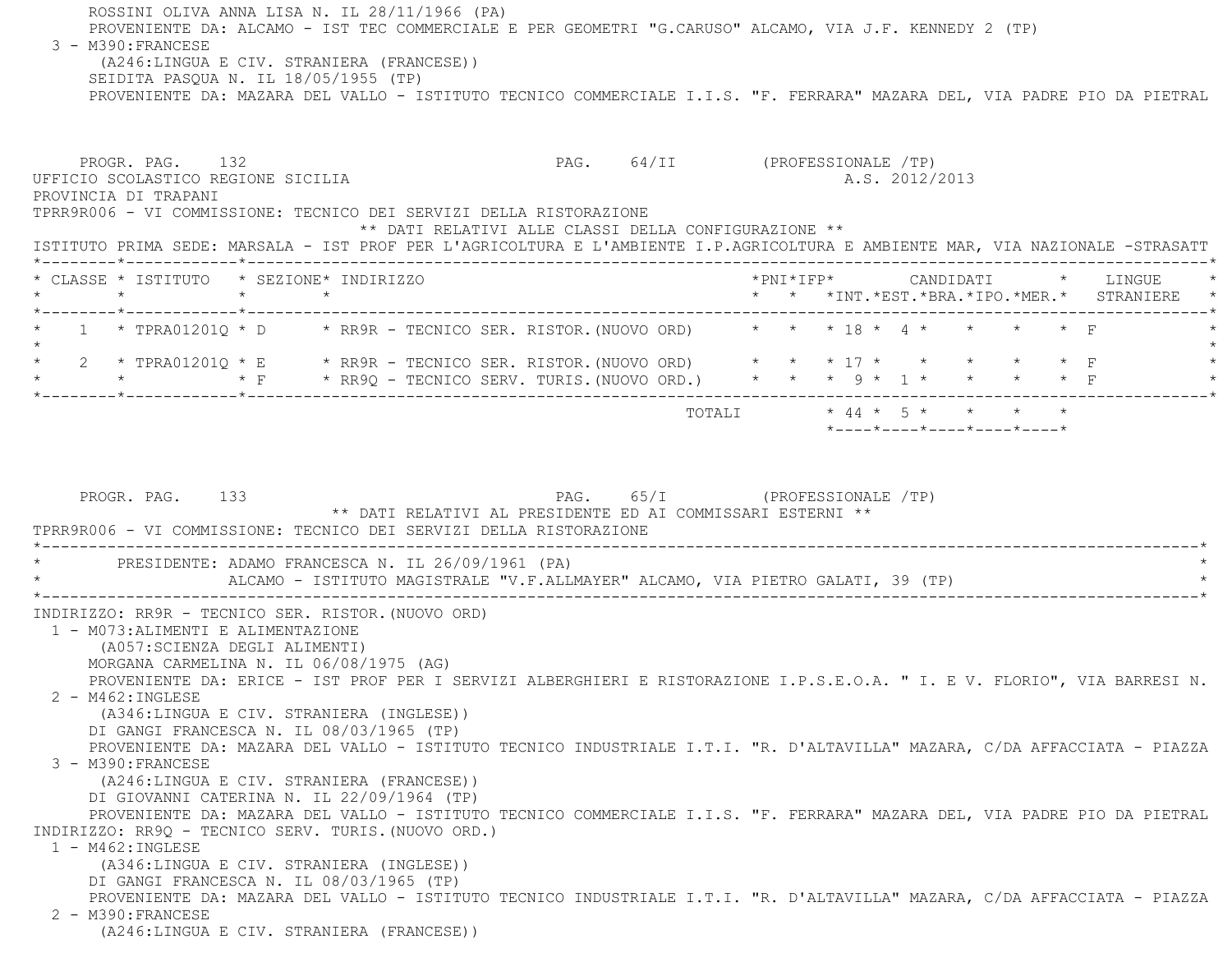DI GIOVANNI CATERINA N. IL 22/09/1964 (TP) PROVENIENTE DA: MAZARA DEL VALLO - ISTITUTO TECNICO COMMERCIALE I.I.S. "F. FERRARA" MAZARA DEL, VIA PADRE PIO DA PIETRAL 3 - M079:ECONOMIA E TECNICA DELL'AZIENDA TURISTICA (A017:DISCIPLINE ECONOMICO-AZIENDALI) MARCHESE FILIPPO N. IL 15/12/1957 (TP) PROVENIENTE DA: TRAPANI - ISTITUTO TECNICO COMMERCIALE "S.CALVINO" TRAPANI, VIA S. MICHELE 2 (TP) PROGR. PAG. 134 PAG. 65/II (PROFESSIONALE /TP) UFFICIO SCOLASTICO REGIONE SICILIA A.S. 2012/2013 PROVINCIA DI TRAPANI TPRR9S001 - I COMMISSIONE: TECNICO SERVIZI SOCIALI \*\* DATI RELATIVI ALLE CLASSI DELLA CONFIGURAZIONE \*\* ISTITUTO PRIMA SEDE: MARSALA - IST PROF PER I SERVIZI COMMERCIALI E TURISTICI IST. PROF. SERV. COMM. E TURIS, VIA DEL FANTE (T \*--------\*------------\*-------------------------------------------------------------------------------------------------------\* \* CLASSE \* ISTITUTO \* SEZIONE\* INDIRIZZO \*PNI\*IFP\* CANDIDATI \* LINGUE \* \* \* \* \* \* \* \*INT.\*EST.\*BRA.\*IPO.\*MER.\* STRANIERE \* \*--------\*------------\*-------------------------------------------------------------------------------------------------------\*1 \* TPRC01701T \* ASS \* RR9S - TECNICO SER.SOCIALI (NUOVO ORD.) \* \* \* 19 \* 1 \* \* \* \* \* \* I  $\star$ 2 \* TPRC01701T \* AGEST \* RR9B - TECN. GEST. AZ. INFO. (NUOVO ORD) \* \* \* 18 \* \* \* \* \* \* \* \* I \*--------\*------------\*-------------------------------------------------------------------------------------------------------\*TOTALI  $* 37 * 1 * * * * * * *$  \*----\*----\*----\*----\*----\*PROGR. PAG. 135 PAG. PAG. 66/I (PROFESSIONALE /TP) \*\* DATI RELATIVI AL PRESIDENTE ED AI COMMISSARI ESTERNI \*\* TPRR9S001 - I COMMISSIONE: TECNICO SERVIZI SOCIALI \*----------------------------------------------------------------------------------------------------------------------------\*PRESIDENTE: MILAZZO GIOACCHINO N. IL 06/04/1964 (TP) ALCAMO - ISTITUTO MAGISTRALE "V.F.ALLMAYER" ALCAMO, VIA PIETRO GALATI, 39 (TP) \*----------------------------------------------------------------------------------------------------------------------------\* INDIRIZZO: RR9S - TECNICO SER.SOCIALI (NUOVO ORD.) 1 - M065:PSICOLOGIA GEN.LE E APPLICATA (A036:FILOSOFIA,PSICOL. E SC.DELL'EDUCAZ) ODDO FRANZINA N. IL 30/10/1960 (TP) PROVENIENTE DA: TRAPANI - ISTITUTO MAGISTRALE "R.SALVO" TRAPANI, VIA MARINELLA 1 (TP) 2 - M460:INGLESE (A346:LINGUA E CIV. STRANIERA (INGLESE)) RUSSO ANTONIETTA N. IL 03/01/1962 (TP) PROVENIENTE DA: TRAPANI - ISTITUTO TECNICO COMMERCIALE "S.CALVINO" TRAPANI, VIA S. MICHELE 2 (TP) 3 - M014:MATEMATICA (A047:MATEMATICA) OSPEDALE SUPERIA N. IL 14/11/1955 (TP) PROVENIENTE DA: ALCAMO - IST PROF PER L'AGRICOLTURA E L'AMBIENTE IST.PROF.AGRIC.AMB."DANILO DOL, VIA CARLO GOLDONI, 9 (T INDIRIZZO: RR9B - TECN. GEST. AZ. INFO.(NUOVO ORD) 1 - M460:INGLESE (A346:LINGUA E CIV. STRANIERA (INGLESE)) RUSSO ANTONIETTA N. IL 03/01/1962 (TP) PROVENIENTE DA: TRAPANI - ISTITUTO TECNICO COMMERCIALE "S.CALVINO" TRAPANI, VIA S. MICHELE 2 (TP) 2 - M014:MATEMATICA (A047:MATEMATICA) OSPEDALE SUPERIA N. IL 14/11/1955 (TP) PROVENIENTE DA: ALCAMO - IST PROF PER L'AGRICOLTURA E L'AMBIENTE IST.PROF.AGRIC.AMB."DANILO DOL, VIA CARLO GOLDONI, 9 (T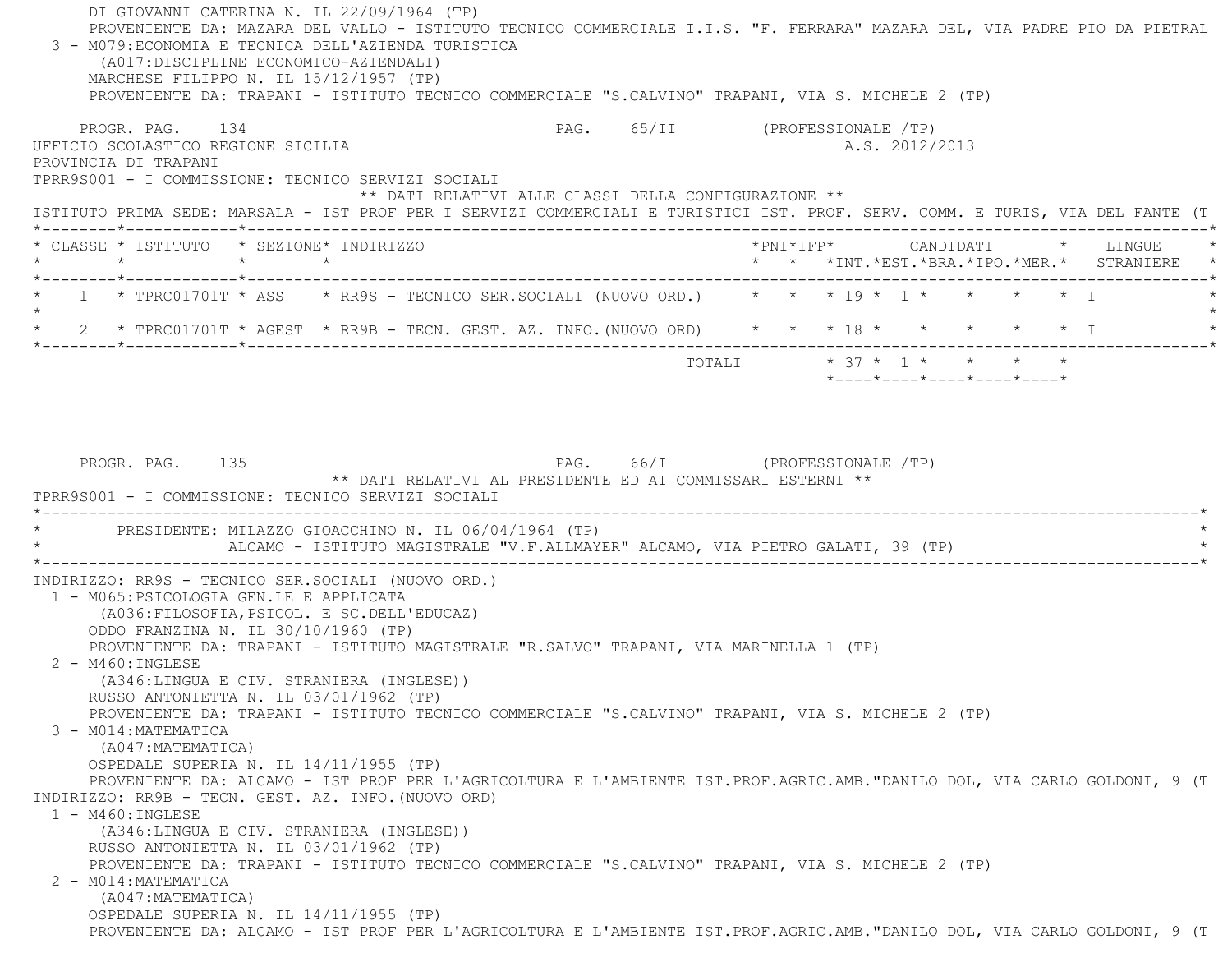| 3 - M034: ECONOMIA D' AZIENDA<br>(A017: DISCIPLINE ECONOMICO-AZIENDALI)                                                                                                                                                                                                                                                                                   | DI GIROLAMO GIOVANNI CLAUDIO N. IL 20/03/1968 (TP)<br>PROVENIENTE DA: PANTELLERIA - ISTITUTO TECNICO COMMERCIALE ITC ISTITUTO TEC. COMM.LE PA, VIA NAPOLI N. 32 (TP)                                                                                                                                                                                                                                                                                                                                                                                                                              |                                |  |                |  |                                                                              |  |
|-----------------------------------------------------------------------------------------------------------------------------------------------------------------------------------------------------------------------------------------------------------------------------------------------------------------------------------------------------------|---------------------------------------------------------------------------------------------------------------------------------------------------------------------------------------------------------------------------------------------------------------------------------------------------------------------------------------------------------------------------------------------------------------------------------------------------------------------------------------------------------------------------------------------------------------------------------------------------|--------------------------------|--|----------------|--|------------------------------------------------------------------------------|--|
| PROGR. PAG. 136<br>UFFICIO SCOLASTICO REGIONE SICILIA<br>PROVINCIA DI TRAPANI                                                                                                                                                                                                                                                                             | TPRR9S002 - II COMMISSIONE: TECNICO SERVIZI SOCIALI                                                                                                                                                                                                                                                                                                                                                                                                                                                                                                                                               | PAG. 66/II (PROFESSIONALE /TP) |  | A.S. 2012/2013 |  |                                                                              |  |
|                                                                                                                                                                                                                                                                                                                                                           | ** DATI RELATIVI ALLE CLASSI DELLA CONFIGURAZIONE **<br>ISTITUTO PRIMA SEDE: TRAPANI - IST PROF PER I SERVIZI COMMERCIALI E TURISTICI IST.PROF.COMM.TURISMO-BUFALINO, PIAZZA CARUSO N.                                                                                                                                                                                                                                                                                                                                                                                                            |                                |  |                |  |                                                                              |  |
| * CLASSE * ISTITUTO * SEZIONE* INDIRIZZO<br>$\star \qquad \qquad \star \qquad \qquad \star \qquad \qquad \star$                                                                                                                                                                                                                                           |                                                                                                                                                                                                                                                                                                                                                                                                                                                                                                                                                                                                   |                                |  |                |  | * * *INT.*EST.*BRA.*IPO.*MER.* STRANIERE *                                   |  |
|                                                                                                                                                                                                                                                                                                                                                           | * 1 * TPRC022019 * F * RR9S - TECNICO SER.SOCIALI (NUOVO ORD.) * * * * 20 * * * * * * * I                                                                                                                                                                                                                                                                                                                                                                                                                                                                                                         |                                |  |                |  |                                                                              |  |
|                                                                                                                                                                                                                                                                                                                                                           | ISTITUTO SECONDA SEDE: CALATAFIMI - IST PROF INDUSTRIA E ARTIGIANATO I.P.S.I.A - CALATAFIMI (TP)                                                                                                                                                                                                                                                                                                                                                                                                                                                                                                  |                                |  |                |  |                                                                              |  |
| * CLASSE * ISTITUTO * SEZIONE* INDIRIZZO<br>$\star \qquad \qquad \star \qquad \qquad \star \qquad \qquad \star$                                                                                                                                                                                                                                           |                                                                                                                                                                                                                                                                                                                                                                                                                                                                                                                                                                                                   |                                |  |                |  | *PNI*IFP* CANDIDATI * LINGUE *<br>* * *INT.*EST.*BRA.*IPO.*MER.* STRANIERE * |  |
|                                                                                                                                                                                                                                                                                                                                                           | * 2 * TPRI00801Q * A * RR9J - TECNICO DELLE IND.EL. (NUOVO ORD) * * * 14 * 2 * * * * * * I                                                                                                                                                                                                                                                                                                                                                                                                                                                                                                        |                                |  |                |  |                                                                              |  |
|                                                                                                                                                                                                                                                                                                                                                           | ** DATI RELATIVI AL PRESIDENTE ED AI COMMISSARI ESTERNI **<br>TPRR9S002 - II COMMISSIONE: TECNICO SERVIZI SOCIALI<br>* PRESIDENTE: BIANCO ANTONIA N. IL 15/05/1955 (TP)<br>MAZARA DEL VALLO - LICEO SCIENTIFICO "G.P.BALLATORE" MAZARA DEL VAL, VIA ORIANI 7 (TP)                                                                                                                                                                                                                                                                                                                                 |                                |  |                |  |                                                                              |  |
| 1 - M065: PSICOLOGIA GEN.LE E APPLICATA<br>(A036: FILOSOFIA, PSICOL. E SC. DELL'EDUCAZ)<br>FAVATA FRANCESCO N. IL 18/01/1953 (TP)<br>2 - M460: INGLESE<br>(A346:LINGUA E CIV. STRANIERA (INGLESE))<br>3 - M014: MATEMATICA<br>(A047: MATEMATICA)<br>ROMANO VITA N. IL 18/10/1955 (TP)<br>$1 - M460 : INGLESE$<br>(A346:LINGUA E CIV. STRANIERA (INGLESE)) | INDIRIZZO: RR9S - TECNICO SER.SOCIALI (NUOVO ORD.)<br>PROVENIENTE DA: MARSALA - IST PROF PER I SERVIZI COMMERCIALI E TURISTICI IST. PROF. SERV. COMM. E TURIS, VIA DEL FANTE (<br>GANCITANO GIUSEPPA MARIA N. IL 19/03/1969 (TP)<br>PROVENIENTE DA: MAZARA DEL VALLO - ISTITUTO TECNICO INDUSTRIALE I.T.I. "R. D'ALTAVILLA" MAZARA, C/DA AFFACCIATA - PIAZZA<br>PROVENIENTE DA: ERICE - IST PROF PER I SERVIZI ALBERGHIERI E RISTORAZIONE I.P.S.E.O.A. " I. E V. FLORIO", VIA BARRESI N.<br>INDIRIZZO: RR9J - TECNICO DELLE IND.EL. (NUOVO ORD)<br>GANCITANO GIUSEPPA MARIA N. IL 19/03/1969 (TP) |                                |  |                |  |                                                                              |  |
| $2 - MO14 \cdot MATF. MATTCA$                                                                                                                                                                                                                                                                                                                             | PROVENIENTE DA: MAZARA DEL VALLO - ISTITUTO TECNICO INDUSTRIALE I.T.I. "R. D'ALTAVILLA" MAZARA, C/DA AFFACCIATA - PIAZZA                                                                                                                                                                                                                                                                                                                                                                                                                                                                          |                                |  |                |  |                                                                              |  |

2 - M014:MATEMATICA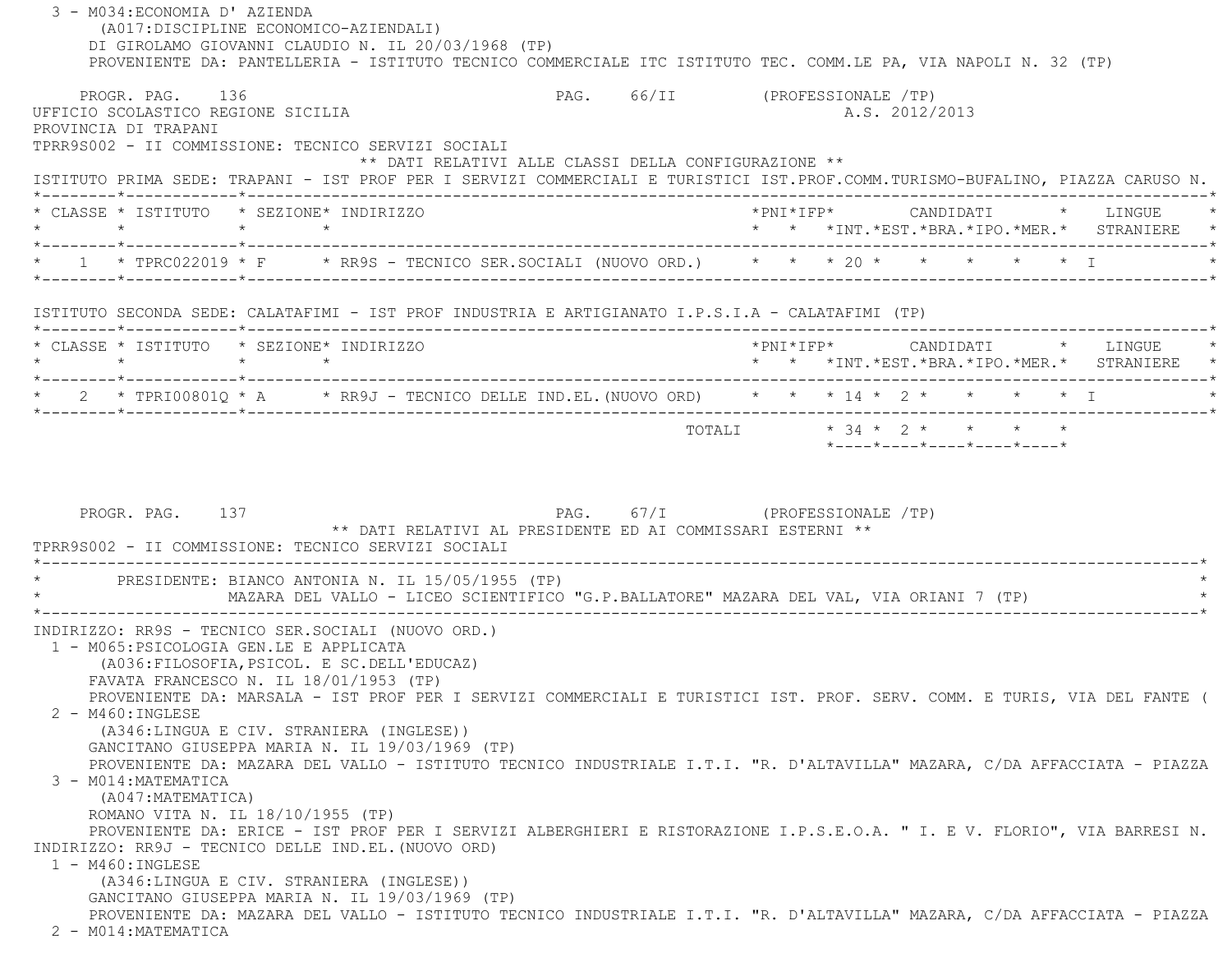(A047:MATEMATICA) ROMANO VITA N. IL 18/10/1955 (TP) PROVENIENTE DA: ERICE - IST PROF PER I SERVIZI ALBERGHIERI E RISTORAZIONE I.P.S.E.O.A. " I. E V. FLORIO", VIA BARRESI N. 3 - M045:SISTEMI - AUTOMAZIONE E ORGANIZZ. DELLA PRODUZ. (A035:ELETTROTECNICA ED APPLICAZIONI) FORTE PAOLO N. IL 15/12/1957 (TP) PROVENIENTE DA: SANTA NINFA - IST PROF INDUSTRIA E ARTIGIANATO ISTITUTO PROFESSIONALE, VIA SANT'ANNA (TP) PROGR. PAG. 138 PAG. 67/II (PROFESSIONALE /TP) UFFICIO SCOLASTICO REGIONE SICILIA A.S. 2012/2013 PROVINCIA DI TRAPANI TPRRCY001 - I COMMISSIONE: AGROTECNICO \*\* DATI RELATIVI ALLE CLASSI DELLA CONFIGURAZIONE \*\* ISTITUTO PRIMA SEDE: MARSALA - IST PROF PER L'AGRICOLTURA E L'AMBIENTE I.P.AGRICOLTURA E AMBIENTE MAR, VIA NAZIONALE -STRASATT \*--------\*------------\*-------------------------------------------------------------------------------------------------------\* \* CLASSE \* ISTITUTO \* SEZIONE\* INDIRIZZO \*PNI\*IFP\* CANDIDATI \* LINGUE \* \* \* \* \* \* \* \*INT.\*EST.\*BRA.\*IPO.\*MER.\* STRANIERE \* \*--------\*------------\*-------------------------------------------------------------------------------------------------------\*\* 1 \* TPRA012010 \* A \* RRCY - AGROTECNICO (NUOVO ORDINAMENTO) \* \* \* 11 \* 3 \* \* \* \* \* \* I \*--------\*------------\*-------------------------------------------------------------------------------------------------------\* ISTITUTO SECONDA SEDE: ALCAMO - IST PROF PER L'AGRICOLTURA E L'AMBIENTE IST.PROF.AGRIC.AMB."DANILO DOL, VIA CARLO GOLDONI, 9 ( \*--------\*------------\*-------------------------------------------------------------------------------------------------------\* \* CLASSE \* ISTITUTO \* SEZIONE\* INDIRIZZO \*PNI\*IFP\* CANDIDATI \* LINGUE \* \* \* \* \* \* \* \*INT.\*EST.\*BRA.\*IPO.\*MER.\* STRANIERE \* \*--------\*------------\*-------------------------------------------------------------------------------------------------------\*\* 2 \* TPRA008014 \* L \* RRCY - AGROTECNICO (NUOVO ORDINAMENTO) \* \* \* 12 \* 2 \* \* \* \* \* \* I \*--------\*------------\*-------------------------------------------------------------------------------------------------------\* TOTALI \* 23 \* 5 \* \* \* \* \*----\*----\*----\*----\*----\*PROGR. PAG. 139 PAG. 68/I (PROFESSIONALE /TP) \*\* DATI RELATIVI AL PRESIDENTE ED AI COMMISSARI ESTERNI \*\* TPRRCY001 - I COMMISSIONE: AGROTECNICO \*----------------------------------------------------------------------------------------------------------------------------\* \* PRESIDENTE: RUGGIRELLO ALBERTO N. IL 27/03/1963 (PA) \* TRAPANI - LICEO CLASSICO "L.XIMENES" TRAPANI, VIALE DUCA D'AOSTA N. 8 (TP) \*----------------------------------------------------------------------------------------------------------------------------\* INDIRIZZO: RRCY - AGROTECNICO (NUOVO ORDINAMENTO) 1 - M017:TECNICHE DI PROD., TRASFORM. E VALORIZ. DEI PROD. (A058:SC.E MEC.AGR.E T.GEST.AZ.,FIT.,ENT) PRINZIVALLI VINCENZO N. IL 13/10/1963 (TP) PROVENIENTE DA: TRAPANI - LICEO ARTISTICO LA "MICHELANGELO BUONARROTI", VIA DEL MELOGRANO N. 1 (TP) 2 - M460:INGLESE (A346:LINGUA E CIV. STRANIERA (INGLESE)) CAVARRETTA BRIGIDA GABRIELLA N. IL 09/01/1960 (TP) PROVENIENTE DA: TRAPANI - ISTITUTO TECNICO INDUSTRIALE I.T.I. "L.DA VINCI" TRAPANI, PIAZZA XXI APRILE (TP) 3 - M014:MATEMATICA (A047:MATEMATICA) MARINO ROSSELLA N. IL 21/05/1976 (TP) PROVENIENTE DA: TRAPANI - IST PROF PER I SERVIZI COMMERCIALI E TURISTICI IST.PROF.COMM.TURISMO-BUFALINO, PIAZZA CARUSO N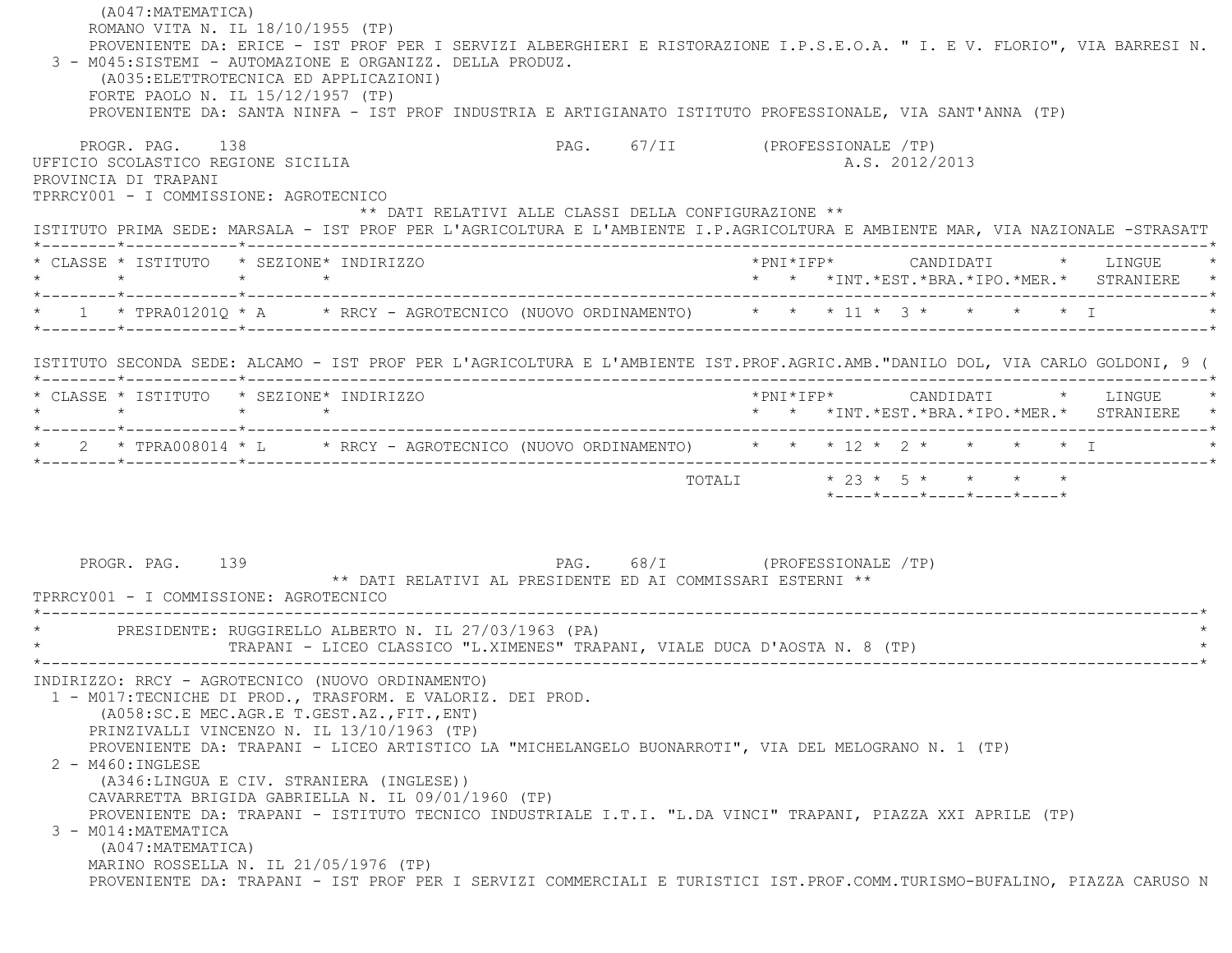PROGR. PAG. 140 **PROGR. PAG. 2008** PAG. 68/II (PROFESSIONALE /TP) UFFICIO SCOLASTICO REGIONE SICILIA A.S. 2012/2013 PROVINCIA DI TRAPANI TPSD19001 - I COMMISSIONE: ARTE APPL. - SEZ. DISEGNAT. DI ARCHIT. E ARRED. \*\* DATI RELATIVI ALLE CLASSI DELLA CONFIGURAZIONE \*\* ISTITUTO PRIMA SEDE: MAZARA DEL VALLO - L.R. PAR. ISTITUTO D'ARTE Liceo Artistico Regionale, VIA PABLO PICASSO- C/DA AFFACCIAT \*--------\*------------\*-------------------------------------------------------------------------------------------------------\* \* CLASSE \* ISTITUTO \* SEZIONE\* INDIRIZZO \*PNI\*IFP\* CANDIDATI \* LINGUE \* \* \* \* \* \* \* \*INT.\*EST.\*BRA.\*IPO.\*MER.\* STRANIERE \* \*--------\*------------\*-------------------------------------------------------------------------------------------------------\*1 \* TPSD015003 \* AARCH \* SD19 - DISEGNATORI DI ARCHIT. ARREDAM.  $* * * 21 * 2 * * *$  $\star$ \* 2 \* TPSD015003 \* AMET \* SD04 - ARTE DEI METALLI E DELL'OREFICER \* \* \* 12 \* 1 \* \* \* \* \* \*--------\*------------\*-------------------------------------------------------------------------------------------------------\* $\texttt{TOTAL} \qquad \qquad \star \; \; \; 33 \; \star \; \; \; 3 \; \star \qquad \star \qquad \star \qquad \star \qquad \star$ \*----\*----\*----\*----\*----\*

PROGR. PAG. 141 **PROGR.** PAG. 69/I (ARTE APPLICATA /TP) \*\* DATI RELATIVI AL PRESIDENTE ED AI COMMISSARI ESTERNI \*\* TPSD19001 - I COMMISSIONE: ARTE APPL. - SEZ. DISEGNAT. DI ARCHIT. E ARRED. \*----------------------------------------------------------------------------------------------------------------------------\*PRESIDENTE: RIZZUTO GIUSEPPE N. IL 23/06/1959 (TP) PARTANNA - ISTITUTO MAGISTRALE IST. MAGISTRALE "D. ALIGHIERI", VIA TRIESTE (TP) \*----------------------------------------------------------------------------------------------------------------------------\* INDIRIZZO: SD19 - DISEGNATORI DI ARCHIT. ARREDAM. 1 - M530:LETTERE ITALIANE E STORIA (A050:LETTERE IST.ISTR.SECOND. DI II G) ANGILERI MARIA FILIPPA N. IL 18/08/1961 (TP) PROVENIENTE DA: MARSALA - IST PROF PER I SERVIZI COMMERCIALI E TURISTICI IST. PROF. SERV. COMM. E TURIS, VIA DEL FANTE ( 2 - M557:MATEMATICA E FISICA (A049:MATEMATICA E FISICA) SAMMARTANO INNOCENZA N. IL 26/11/1970 (TP) PROVENIENTE DA: MARSALA - LICEO SCIENTIFICO "P.RUGGIERI MARSALA", VIA GIOVANNI FALCONE 14 (TP) 3 - M815:STORIA ARTI VISIVE (A061:STORIA DELL'ARTE) DIA MARIA LUIGIA N. IL 13/11/1969 (PA) PROVENIENTE DA: CASTELVETRANO - ISTITUTO MAGISTRALE IST. MAGISTRALE "G. GENTILE" C, VIA DELLE DUE SICILIE (TP) INDIRIZZO: SD04 - ARTE DEI METALLI E DELL'OREFICER 1 - M530:LETTERE ITALIANE E STORIA (A050:LETTERE IST.ISTR.SECOND. DI II G) ANGILERI MARIA FILIPPA N. IL 18/08/1961 (TP) PROVENIENTE DA: MARSALA - IST PROF PER I SERVIZI COMMERCIALI E TURISTICI IST. PROF. SERV. COMM. E TURIS, VIA DEL FANTE ( 2 - M557:MATEMATICA E FISICA (A049:MATEMATICA E FISICA) SAMMARTANO INNOCENZA N. IL 26/11/1970 (TP) PROVENIENTE DA: MARSALA - LICEO SCIENTIFICO "P.RUGGIERI MARSALA", VIA GIOVANNI FALCONE 14 (TP) 3 - M815:STORIA ARTI VISIVE (A061:STORIA DELL'ARTE) DIA MARIA LUIGIA N. IL 13/11/1969 (PA) PROVENIENTE DA: CASTELVETRANO - ISTITUTO MAGISTRALE IST. MAGISTRALE "G. GENTILE" C, VIA DELLE DUE SICILIE (TP) PROGR. PAG. 142 **PAG.** PAG. 69/II (ARTE APPLICATA /TP) UFFICIO SCOLASTICO REGIONE SICILIA A.S. 2012/2013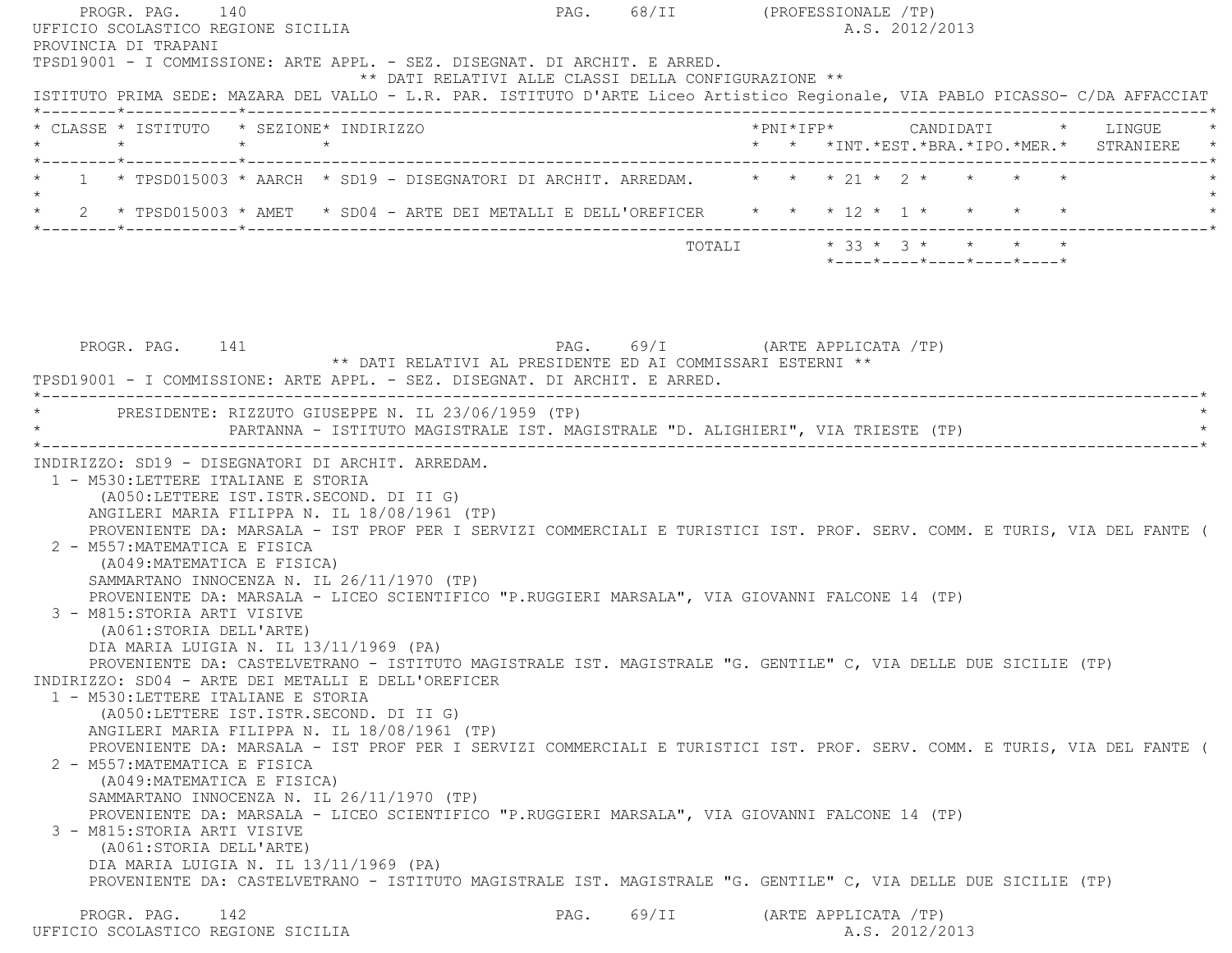PROVINCIA DI TRAPANI TPSD23001 - I COMMISSIONE: ARTE APPL. - SEZ. DECORAZIONE PITTORICA \*\* DATI RELATIVI ALLE CLASSI DELLA CONFIGURAZIONE \*\* ISTITUTO PRIMA SEDE: MAZARA DEL VALLO - L.R. PAR. ISTITUTO D'ARTE Liceo Artistico Regionale, VIA PABLO PICASSO- C/DA AFFACCIAT \*--------\*------------\*-------------------------------------------------------------------------------------------------------\* \* CLASSE \* ISTITUTO \* SEZIONE\* INDIRIZZO \*PNI\*IFP\* CANDIDATI \* LINGUE \* \* \* \* \* \* \* \*INT.\*EST.\*BRA.\*IPO.\*MER.\* STRANIERE \* \*--------\*------------\*-------------------------------------------------------------------------------------------------------\* \* 1 \* TPSD015003 \* DECPIT \* SD23 - DECORAZIONE PITTORICA \* \* \* 12 \* 3 \* \* \* \* \* $*$   $*$   $*$   $ACER$   $*$   $SD02$   $ARTE$   $DELLA$   $CERAMICA$  $\star$ 2 \* TPSD015003 \* AMOD \* SD29 - ARTE DELLA MODA E DEL COSTUME \* \* \* 13 \* 2 \* \* \* \* \* \* \*--------\*------------\*-------------------------------------------------------------------------------------------------------\* $\texttt{TOTALL} \qquad \qquad ^{\star} \quad 32 \qquad ^{\star} \quad 6 \qquad ^{\star} \qquad ^{\star} \qquad ^{\star} \qquad ^{\star} \qquad ^{\star} \qquad ^{\star} \qquad ^{\star} \qquad ^{\star} \qquad ^{\star} \qquad ^{\star} \qquad ^{\star} \qquad ^{\star} \qquad ^{\star} \qquad ^{\star} \qquad ^{\star} \qquad ^{\star} \qquad ^{\star} \qquad ^{\star} \qquad ^{\star} \qquad ^{\star} \qquad ^{\star} \qquad ^{\star} \qquad ^{\star} \qquad ^{\star} \qquad ^{\star} \qquad ^{\star} \qquad ^{\$  \*----\*----\*----\*----\*----\*PROGR. PAG. 143 **PROGR. PAG.** 70/I (ARTE APPLICATA /TP) \*\* DATI RELATIVI AL PRESIDENTE ED AI COMMISSARI ESTERNI \*\* TPSD23001 - I COMMISSIONE: ARTE APPL. - SEZ. DECORAZIONE PITTORICA \*----------------------------------------------------------------------------------------------------------------------------\*PRESIDENTE: CANDELA MICHELINO N. IL 18/09/1953 (TP) TRAPANI - ISTITUTO TECNICO COMMERCIALE "S.CALVINO" TRAPANI, VIA S. MICHELE 2 (TP) \*----------------------------------------------------------------------------------------------------------------------------\* INDIRIZZO: SD23 - DECORAZIONE PITTORICA 1 - M530:LETTERE ITALIANE E STORIA (A050:LETTERE IST.ISTR.SECOND. DI II G) BARONE MARGHERITA N. IL 31/07/1960 (TP) PROVENIENTE DA: CASTELLAMMARE DEL GOLFO - IST PROF INDUSTRIA E ATTIVITA' MARINARE I.P.S.A.M. C/MARE DEL GOLFO, VIA FLEMI 2 - M557:MATEMATICA E FISICA (A049:MATEMATICA E FISICA) NASTASI MARIA N. IL 28/06/1965 (PA) PROVENIENTE DA: CASTELVETRANO - LICEO CLASSICO LIC. CLASSICO "G. PANTALEO" C/, PIAZZA REGINA MARGHERITA, 1 (TP) 3 - M815:STORIA ARTI VISIVE (A061:STORIA DELL'ARTE) PICCICHE' LIBORIO N. IL 19/11/1959 (TP) PROVENIENTE DA: ALCAMO - LICEO CLASSICO LIC. CLASSICO "C. D'ALCAMO" AL, VIA VITTORIO VENETO 240 (TP) INDIRIZZO: SD02 - ARTE DELLA CERAMICA 1 - M530:LETTERE ITALIANE E STORIA (A050:LETTERE IST.ISTR.SECOND. DI II G) BARONE MARGHERITA N. IL 31/07/1960 (TP) PROVENIENTE DA: CASTELLAMMARE DEL GOLFO - IST PROF INDUSTRIA E ATTIVITA' MARINARE I.P.S.A.M. C/MARE DEL GOLFO, VIA FLEMI 2 - M557:MATEMATICA E FISICA (A049:MATEMATICA E FISICA) NASTASI MARIA N. IL 28/06/1965 (PA) PROVENIENTE DA: CASTELVETRANO - LICEO CLASSICO LIC. CLASSICO "G. PANTALEO" C/, PIAZZA REGINA MARGHERITA, 1 (TP) 3 - M815:STORIA ARTI VISIVE (A061:STORIA DELL'ARTE) PICCICHE' LIBORIO N. IL 19/11/1959 (TP) PROVENIENTE DA: ALCAMO - LICEO CLASSICO LIC. CLASSICO "C. D'ALCAMO" AL, VIA VITTORIO VENETO 240 (TP) INDIRIZZO: SD29 - ARTE DELLA MODA E DEL COSTUME 1 - M530:LETTERE ITALIANE E STORIA (A050:LETTERE IST.ISTR.SECOND. DI II G) BARONE MARGHERITA N. IL 31/07/1960 (TP) PROVENIENTE DA: CASTELLAMMARE DEL GOLFO - IST PROF INDUSTRIA E ATTIVITA' MARINARE I.P.S.A.M. C/MARE DEL GOLFO, VIA FLEMI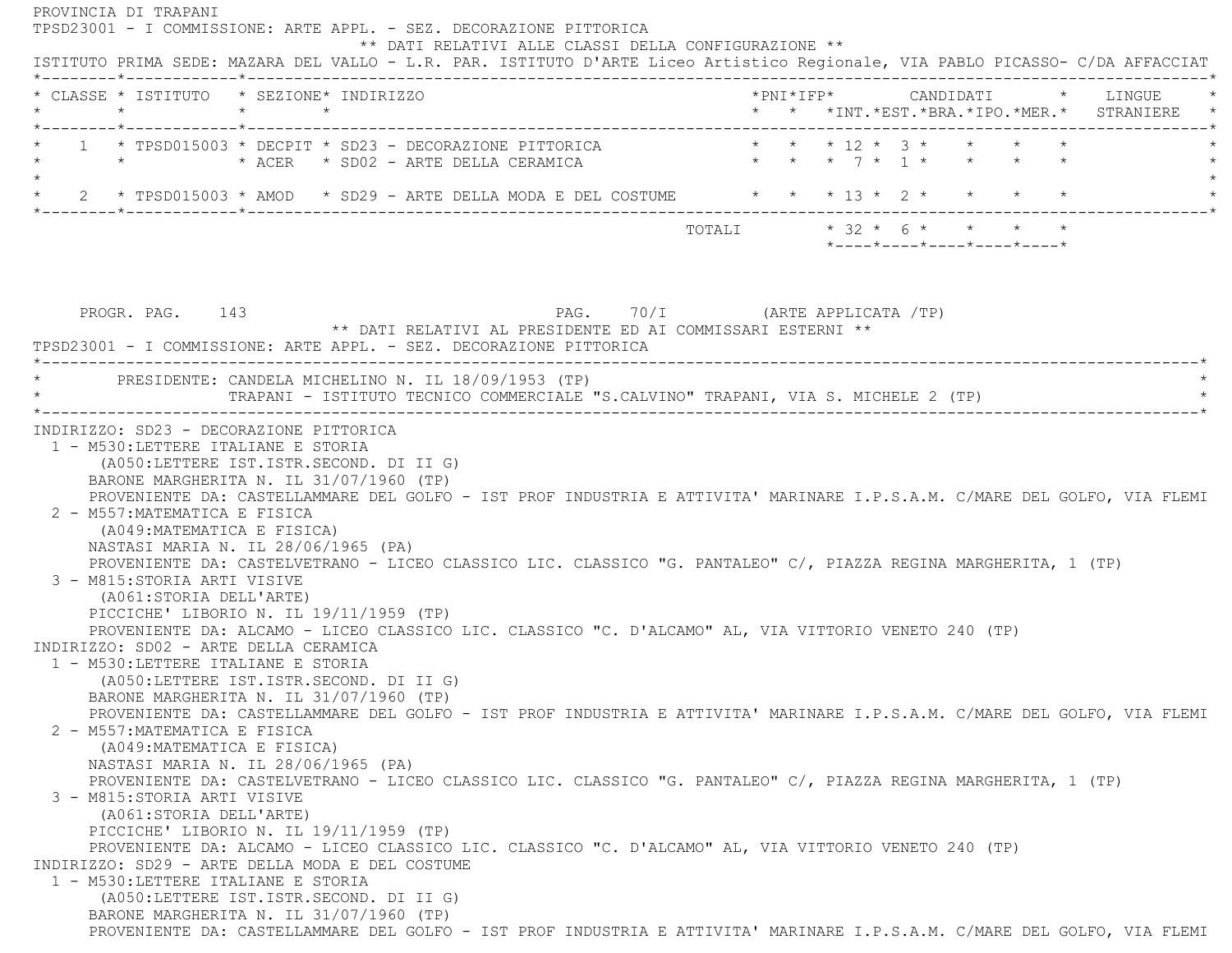| PROGR. PAG. 144                                                                                                        |                                                                                                                                                                                                                                                                                                                                                                                                                                                | ** DATI RELATIVI AI COMMISSARI ESTERNI ** | (SEGUONO DATI RELATIVI AI COMMISSARI ESTERNI)<br>PAG. 70/II (ARTE APPLICATA /TP)        |                                                                 |  |  |
|------------------------------------------------------------------------------------------------------------------------|------------------------------------------------------------------------------------------------------------------------------------------------------------------------------------------------------------------------------------------------------------------------------------------------------------------------------------------------------------------------------------------------------------------------------------------------|-------------------------------------------|-----------------------------------------------------------------------------------------|-----------------------------------------------------------------|--|--|
| 2 - M557: MATEMATICA E FISICA<br>(A049: MATEMATICA E FISICA)<br>3 - M815:STORIA ARTI VISIVE<br>(A061:STORIA DELL'ARTE) | NASTASI MARIA N. IL 28/06/1965 (PA)<br>PROVENIENTE DA: CASTELVETRANO - LICEO CLASSICO LIC. CLASSICO "G. PANTALEO" C/, PIAZZA REGINA MARGHERITA, 1 (TP)<br>PICCICHE' LIBORIO N. IL 19/11/1959 (TP)<br>PROVENIENTE DA: ALCAMO - LICEO CLASSICO LIC. CLASSICO "C. D'ALCAMO" AL, VIA VITTORIO VENETO 240 (TP)                                                                                                                                      |                                           |                                                                                         |                                                                 |  |  |
| PROGR. PAG. 145<br>PROVINCIA DI TRAPANI                                                                                | UFFICIO SCOLASTICO REGIONE SICILIA<br>TPSL01001 - I COMMISSIONE: PRIMA SEZIONE ACCADEMIA<br>** DATI RELATIVI ALLE CLASSI DELLA CONFIGURAZIONE **<br>ISTITUTO PRIMA SEDE: TRAPANI - LICEO ARTISTICO LA "MICHELANGELO BUONARROTI", VIA DEL MELOGRANO N. 1 (TP)                                                                                                                                                                                   |                                           | PAG. 70/III (ARTE APPLICATA /TP)                                                        | A.S. 2012/2013                                                  |  |  |
|                                                                                                                        | * CLASSE * ISTITUTO * SEZIONE* INDIRIZZO                                                                                                                                                                                                                                                                                                                                                                                                       |                                           |                                                                                         |                                                                 |  |  |
|                                                                                                                        | * 1 * TPSL02301D * A * SL01 - ARTISTICO - I SEZIONE * * * * 19 * 1 * * * * *                                                                                                                                                                                                                                                                                                                                                                   |                                           |                                                                                         |                                                                 |  |  |
|                                                                                                                        | ISTITUTO SECONDA SEDE: TRAPANI - L.R. PAR. ISTITUTO D'ARTE ISTITUTO D'ARTE PER IL CORALLO, V. FARDELLA 28C (TP)                                                                                                                                                                                                                                                                                                                                |                                           |                                                                                         |                                                                 |  |  |
|                                                                                                                        | * CLASSE * ISTITUTO * SEZIONE* INDIRIZZO                                                                                                                                                                                                                                                                                                                                                                                                       |                                           | *PNI*IFP*     CANDIDATI    *   LINGUE   *<br>* * *INT.*EST.*BRA.*IPO.*MER.* STRANIERE * |                                                                 |  |  |
|                                                                                                                        | * 2 * TPSD04500V * A * SD01 - ARTE DEL CORALLO * * * * 6 * 1 * * * * * *                                                                                                                                                                                                                                                                                                                                                                       |                                           |                                                                                         |                                                                 |  |  |
|                                                                                                                        |                                                                                                                                                                                                                                                                                                                                                                                                                                                |                                           | TOTALI * 25 * 2 * * * *                                                                 | $*$ - - - - $*$ - - - - $*$ - - - - $*$ - - - - $*$ - - - - $*$ |  |  |
| PROGR. PAG. 146                                                                                                        | ** DATI RELATIVI AL PRESIDENTE ED AI COMMISSARI ESTERNI **<br>TPSL01001 - I COMMISSIONE: PRIMA SEZIONE ACCADEMIA                                                                                                                                                                                                                                                                                                                               |                                           | PAG. 71/I (ARTISTICO /TP)                                                               |                                                                 |  |  |
|                                                                                                                        | PRESIDENTE: CAMMARATA GIUSEPPE N. IL 22/11/1949 (TP)<br>SALEMI - ISTITUTO TECNICO COMMERCIALE ISTITUTO TECNICO, VIA SAN LEONARDO (TP)                                                                                                                                                                                                                                                                                                          |                                           |                                                                                         |                                                                 |  |  |
| 1 - M802: ITALIANO<br>2 - M650: ORNATO DISEGNATO                                                                       | INDIRIZZO: SL01 - ARTISTICO - I SEZIONE<br>(A050:LETTERE IST.ISTR.SECOND. DI II G)<br>GARGANO GIROLAMA N. IL 23/04/1952 (PA)<br>PROVENIENTE DA: ERICE - IST PROF PER I SERVIZI ALBERGHIERI E RISTORAZIONE I.P.S.E.O.A. " I. E V. FLORIO", VIA BARRESI N.<br>(A021:DISCIPLINE PITTORICHE)<br>CARDINALE GIOVANNI N. IL 09/06/1965 (TP)<br>PROVENIENTE DA: MODICA - LICEO ARTISTICO LICEO ARTISTICO "TOMMASO CAMPA, VIA SORDA-SAMPIERI, 9/11 (RG) |                                           |                                                                                         |                                                                 |  |  |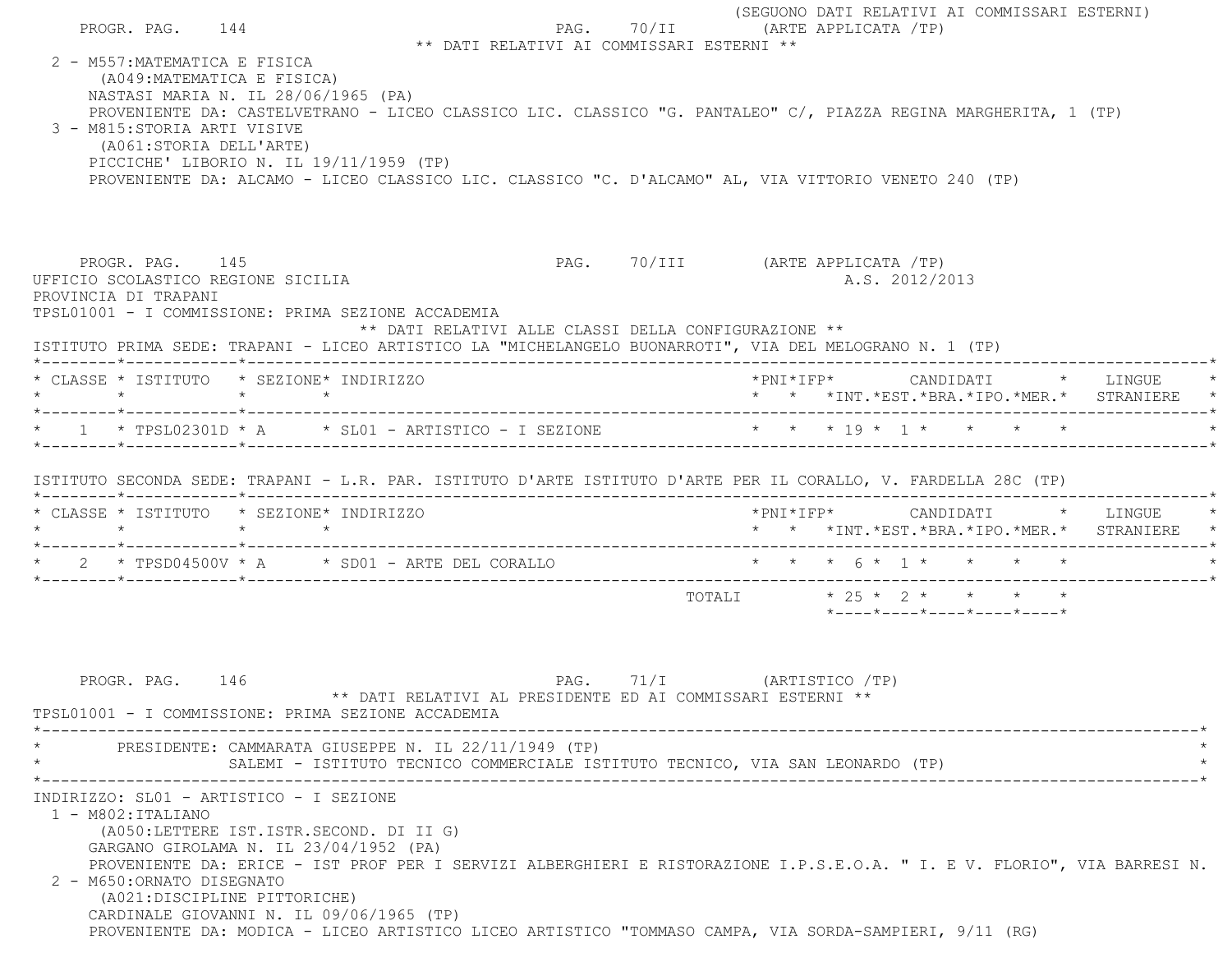3 - M820:STORIA DELL'ARTE (A061:STORIA DELL'ARTE) PILATO GIUSEPPA N. IL 21/08/1959 (AG) PROVENIENTE DA: CASTELVETRANO - IST PROF PER I SERVIZI COMMERCIALI E TURISTICI IST PROF PER I SERVIZI COMMERC, VIA G. GE INDIRIZZO: SD01 - ARTE DEL CORALLO 1 - M530:LETTERE ITALIANE E STORIA (A050:LETTERE IST.ISTR.SECOND. DI II G) GARGANO GIROLAMA N. IL 23/04/1952 (PA) PROVENIENTE DA: ERICE - IST PROF PER I SERVIZI ALBERGHIERI E RISTORAZIONE I.P.S.E.O.A. " I. E V. FLORIO", VIA BARRESI N. 2 - M557:MATEMATICA E FISICA (A049:MATEMATICA E FISICA) TERI GIOVANNI N. IL 21/10/1955 (TP) PROVENIENTE DA: CASTELVETRANO - LICEO SCIENTIFICO "M. CIPOLLA" C/VETRANO, PIAZZALE PLACIDO RIZZOTTO (TP) 3 - M815:STORIA ARTI VISIVE (A061:STORIA DELL'ARTE) PILATO GIUSEPPA N. IL 21/08/1959 (AG) PROVENIENTE DA: CASTELVETRANO - IST PROF PER I SERVIZI COMMERCIALI E TURISTICI IST PROF PER I SERVIZI COMMERC, VIA G. GE PROGR. PAG. 147 PAG. 71/II (ARTISTICO /TP) UFFICIO SCOLASTICO REGIONE SICILIA A.S. 2012/2013 PROVINCIA DI TRAPANI TPTA07001 - I COMMISSIONE: PERITO AGRARIO \*\* DATI RELATIVI ALLE CLASSI DELLA CONFIGURAZIONE \*\* ISTITUTO PRIMA SEDE: MARSALA - ISTITUTO TECNICO AGRARIO IST. TEC. AGRARIO "A. DAMIANI", VIA TRAPANI 218 (TP) \*--------\*------------\*-------------------------------------------------------------------------------------------------------\* \* CLASSE \* ISTITUTO \* SEZIONE\* INDIRIZZO \*PNI\*IFP\* CANDIDATI \* LINGUE \* \* \* \* \* \* \* \*INT.\*EST.\*BRA.\*IPO.\*MER.\* STRANIERE \* \*--------\*------------\*-------------------------------------------------------------------------------------------------------\*1 \* TPTA01201G \* A \* TA07 - CERERE UN.-MOD, AGRO-AMBIENTALE \* \* \* 8 \* 5 \* \* \* \* \* \* T  $\star$  \* 2 \* TPTA01201G \* B \* TA08 - CERERE UN.-MOD. AGRO-INDUSTRIALE \* \* \* 16 \* \* \* \* \* I \* \*--------\*------------\*-------------------------------------------------------------------------------------------------------\* $\text{TOTALI} \quad * \, 24 \times 5 \times \times \times \times \times$  \*----\*----\*----\*----\*----\*PROGR. PAG. 148 PAG. 72/I (SEZIONE AGRARIA /TP) \*\* DATI RELATIVI AL PRESIDENTE ED AI COMMISSARI ESTERNI \*\* TPTA07001 - I COMMISSIONE: PERITO AGRARIO \*----------------------------------------------------------------------------------------------------------------------------\*PRESIDENTE: VALLONE VINCENZA N. IL 26/11/1962 (TP) ALCAMO - LICEO SCIENTIFICO LICEO SCIENTIFICO "G. FERRO", VIA J.F. KENNEDY 48 (TP) \*----------------------------------------------------------------------------------------------------------------------------\* INDIRIZZO: TA07 - CERERE UN.-MOD, AGRO-AMBIENTALE 1 - M337:TECNICA DI PRODUZIONE ANIMALE (A074:ZOOTECNICA E SCIENZA PROD. ANIMALE) VENEZIA MARIA N. IL 31/10/1958 (AG) PROVENIENTE DA: SCIACCA - ISTITUTO TECNICO AGRARIO C. AMATO VETRANO, CONTRADA MARCHESA (AG) 2 - M315:CHIMICA AGRARIA E TECNICHE AGRO-ALIMENTARI (A012:CHIMICA AGRARIA) ABATE PAOLA N. IL 26/06/1969 (TP) PROVENIENTE DA: PARTINICO - IST PROF PER L'AGRICOLTURA E L'AMBIENTE PARTINICO, VIA GOFFREDO MAMELI N. 4 (PA) 3 - M460:INGLESE(A346:LINGUA E CIV. STRANIERA (INGLESE))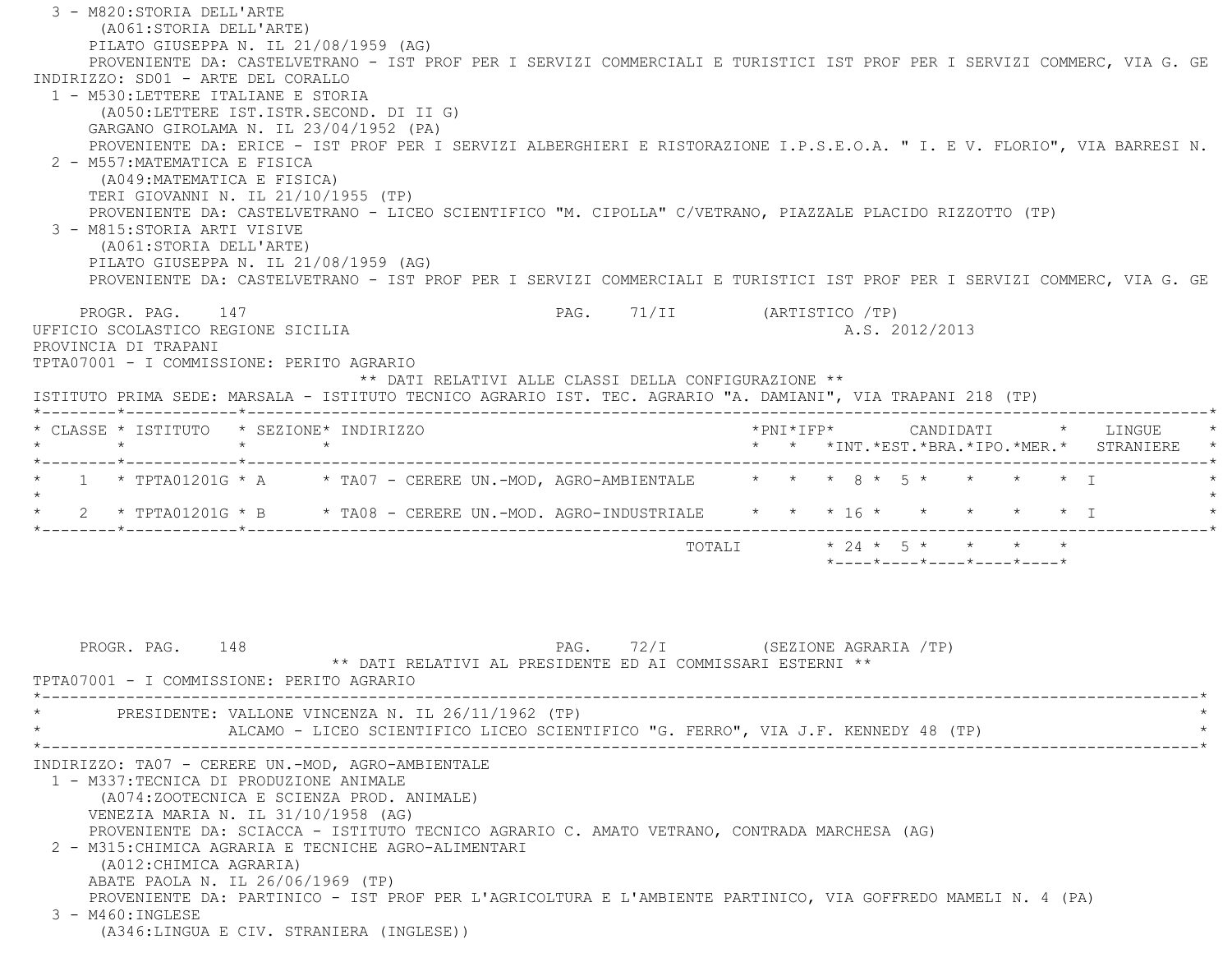MILAZZO FRANCESCA N. IL 03/04/1954 (TP) PROVENIENTE DA: ALCAMO - ISTITUTO MAGISTRALE "V.F.ALLMAYER" ALCAMO, VIA PIETRO GALATI, 39 (TP) INDIRIZZO: TA08 - CERERE UN.-MOD. AGRO-INDUSTRIALE 1 - M337:TECNICA DI PRODUZIONE ANIMALE (A074:ZOOTECNICA E SCIENZA PROD. ANIMALE) VENEZIA MARIA N. IL 31/10/1958 (AG) PROVENIENTE DA: SCIACCA - ISTITUTO TECNICO AGRARIO C. AMATO VETRANO, CONTRADA MARCHESA (AG) 2 - M315:CHIMICA AGRARIA E TECNICHE AGRO-ALIMENTARI (A012:CHIMICA AGRARIA) ABATE PAOLA N. IL 26/06/1969 (TP) PROVENIENTE DA: PARTINICO - IST PROF PER L'AGRICOLTURA E L'AMBIENTE PARTINICO, VIA GOFFREDO MAMELI N. 4 (PA) 3 - M460:INGLESE (A346:LINGUA E CIV. STRANIERA (INGLESE)) MILAZZO FRANCESCA N. IL 03/04/1954 (TP) PROVENIENTE DA: ALCAMO - ISTITUTO MAGISTRALE "V.F.ALLMAYER" ALCAMO, VIA PIETRO GALATI, 39 (TP) PROGR. PAG. 149 PAG. 72/II (SEZIONE AGRARIA /TP) UFFICIO SCOLASTICO REGIONE SICILIA A.S. 2012/2013 PROVINCIA DI TRAPANI TPTA11001 - I COMMISSIONE: PERITO AGRARIO \*\* DATI RELATIVI ALLE CLASSI DELLA CONFIGURAZIONE \*\* ISTITUTO PRIMA SEDE: MARSALA - ISTITUTO TECNICO AGRARIO IST. TEC. AGRARIO "A. DAMIANI", VIA TRAPANI 218 (TP) \*--------\*------------\*-------------------------------------------------------------------------------------------------------\* \* CLASSE \* ISTITUTO \* SEZIONE\* INDIRIZZO \*PNI\*IFP\* CANDIDATI \* LINGUE \* \* \* \* \* \* \* \*INT.\*EST.\*BRA.\*IPO.\*MER.\* STRANIERE \* \*--------\*------------\*-------------------------------------------------------------------------------------------------------\*1 \* TPTA01201G \* C \* TA11 - CERERE UN.-MOD. VIVAISMO COLT.PR \* \* \* 19 \* 2 \* \* \* \* \* T  $\star$  $*$  2 \* TPTA01201G \* SP  $*$  IX59 - VITICOLTURA ED ENOLOGIA  $*$  \* \* \* 15 \* 3 \* \* \* \* \* \*--------\*------------\*-------------------------------------------------------------------------------------------------------\*TOTALI  $* 34 * 5 * * * * * * * *$  \*----\*----\*----\*----\*----\*PROGR. PAG. 150 **PAG.** 73/I (SEZIONE AGRARIA /TP) \*\* DATI RELATIVI AL PRESIDENTE ED AI COMMISSARI ESTERNI \*\* TPTA11001 - I COMMISSIONE: PERITO AGRARIO \*----------------------------------------------------------------------------------------------------------------------------\*PRESIDENTE: RASPANTI GIACOMO N. IL 14/11/1971 (TP) ALCAMO - LICEO CLASSICO LIC. CLASSICO "C. D'ALCAMO" AL, VIA VITTORIO VENETO 240 (TP) \*----------------------------------------------------------------------------------------------------------------------------\* INDIRIZZO: TA11 - CERERE UN.-MOD. VIVAISMO COLT.PR 1 - M337:TECNICA DI PRODUZIONE ANIMALE (A074:ZOOTECNICA E SCIENZA PROD. ANIMALE) VINCI ANTONIO N. IL 16/06/1950 (TP) DOCENTE DI RUOLO A RIPOSO - MAX 3 ANNI 2 - M136:CHIMICA VITICOLO-ENOLOGICA (A012:CHIMICA AGRARIA) MONTALBANO LEONARDO N. IL 11/09/1973 (TP) PROVENIENTE DA: SCIACCA - ISTITUTO TECNICO AGRARIO C. AMATO VETRANO, CONTRADA MARCHESA (AG) 3 - M315:CHIMICA AGRARIA E TECNICHE AGRO-ALIMENTARI (A012:CHIMICA AGRARIA) MONTALBANO LEONARDO N. IL 11/09/1973 (TP) PROVENIENTE DA: SCIACCA - ISTITUTO TECNICO AGRARIO C. AMATO VETRANO, CONTRADA MARCHESA (AG)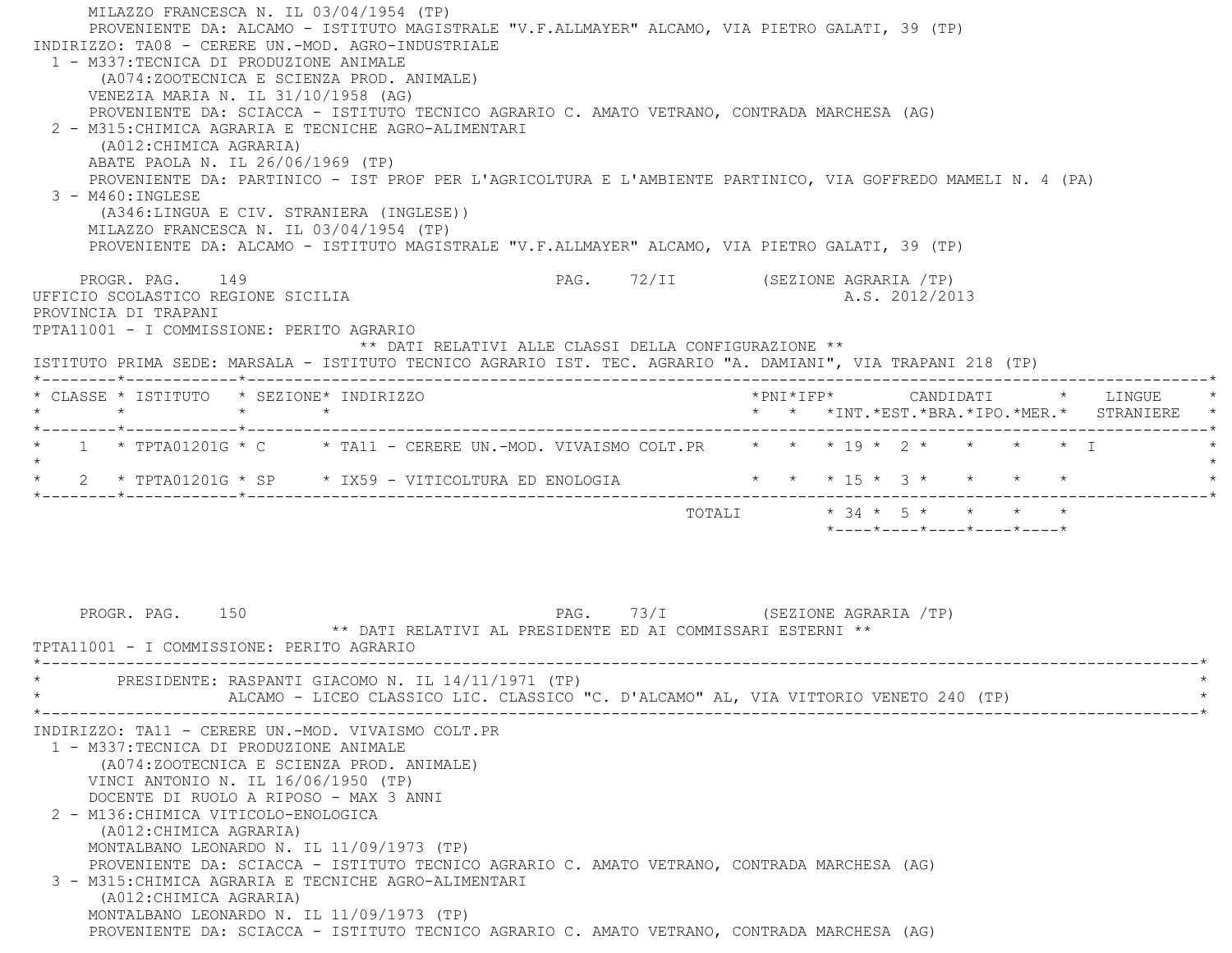| 4 - M460: INGLESE<br>(A346:LINGUA E CIV. STRANIERA (INGLESE))<br>RUZZANTE ROSSANA N. IL 25/12/1955 (TP)                  |                                                            |                                                                                                                                   |  |
|--------------------------------------------------------------------------------------------------------------------------|------------------------------------------------------------|-----------------------------------------------------------------------------------------------------------------------------------|--|
| PROVENIENTE DA: ALCAMO - IST TEC COMMERCIALE E PER GEOMETRI "G.CARUSO" ALCAMO, VIA J.F. KENNEDY 2 (TP)                   |                                                            |                                                                                                                                   |  |
| INDIRIZZO: IX59 - VITICOLTURA ED ENOLOGIA                                                                                |                                                            |                                                                                                                                   |  |
| 1 - SG70: ESTIMO, DIRITTO AGRARIO E LEGISLAZIONE<br>$(AO58:SC.E MEC.AGR.E T.GEST.AZ., FIT., E)$                          |                                                            |                                                                                                                                   |  |
| GIACALONE CHRISTIAN N. IL 13/11/1972 (TP)                                                                                |                                                            |                                                                                                                                   |  |
| PROVENIENTE DA: PATTI - IST PROF PER L'AGRICOLTURA E L'AMBIENTE "GEPY FARANDA" PATTI, VIA TRIESTE, 42 (ME)               |                                                            |                                                                                                                                   |  |
| 2 - SB42: CHIMICA AGRARIA E INDUSTRIALE<br>(A012: CHIMICA AGRARIA)                                                       |                                                            |                                                                                                                                   |  |
| MONTALBANO LEONARDO N. IL 11/09/1973 (TP)                                                                                |                                                            |                                                                                                                                   |  |
| PROVENIENTE DA: SCIACCA - ISTITUTO TECNICO AGRARIO C. AMATO VETRANO, CONTRADA MARCHESA (AG)                              |                                                            |                                                                                                                                   |  |
| 3 - SU43: ENOLOGIA E LEGISLAZIONE VITICOLO ENOLOGICA                                                                     |                                                            |                                                                                                                                   |  |
| (A058:SC.E MEC.AGR.E T.GEST.AZ., FIT., E)<br>PALERMO GASPARE N. IL 28/02/1972 (TP)                                       |                                                            |                                                                                                                                   |  |
| PROVENIENTE DA: NISCEMI - IST PROF PER L'AGRICOLTURA E L'AMBIENTE IST. PROF. SERV.AGR.E SV.RURAL, VIA CARLO ALBERTO DALL |                                                            |                                                                                                                                   |  |
|                                                                                                                          |                                                            |                                                                                                                                   |  |
| PROGR. PAG.<br>151                                                                                                       |                                                            | PAG. 73/II (SEZIONE AGRARIA /TP)                                                                                                  |  |
| UFFICIO SCOLASTICO REGIONE SICILIA<br>PROVINCIA DI TRAPANI                                                               |                                                            | A.S. 2012/2013                                                                                                                    |  |
| TPTD00001 - I COMMISSIONE: RAGIONIERE E PERITO COMMERCIALE                                                               |                                                            |                                                                                                                                   |  |
|                                                                                                                          | ** DATI RELATIVI ALLE CLASSI DELLA CONFIGURAZIONE **       |                                                                                                                                   |  |
| ISTITUTO PRIMA SEDE: PANTELLERIA - ISTITUTO TECNICO COMMERCIALE ITC ISTITUTO TEC. COMM.LE PA, VIA NAPOLI N. 32 (TP)      |                                                            |                                                                                                                                   |  |
| * CLASSE * ISTITUTO * SEZIONE* INDIRIZZO                                                                                 |                                                            |                                                                                                                                   |  |
| $\star$ $\star$<br>$\star$ $\sim$                                                                                        |                                                            | ANUIDALI * LINGUE<br>* * * * INT. *EST. *BRA. *IPO. *MER. * STRANIERE<br>GIUDINE : * * * INT. *EST. *BRA. *IPO. *MER. * STRANIERE |  |
| *--------*------------*------------<br>1 * TPTD004013 * A * * TD00 - GIURIDICO ECONOMICO AZIENDALE                       |                                                            | * * * 17 * * * * * F                                                                                                              |  |
|                                                                                                                          |                                                            |                                                                                                                                   |  |
| 2 * TPTD004013 * B * TN01 - TURISTICO (PROG. ITER)                                                                       |                                                            | * * * 13 * * * * * * I/ F/ S                                                                                                      |  |
|                                                                                                                          |                                                            | TOTALI $* 30 * * * * * * * *$                                                                                                     |  |
|                                                                                                                          |                                                            | $*$ ---- $*$ ---- $*$ ---- $*$ ---- $*$ ---- $*$                                                                                  |  |
|                                                                                                                          |                                                            |                                                                                                                                   |  |
|                                                                                                                          |                                                            |                                                                                                                                   |  |
|                                                                                                                          |                                                            |                                                                                                                                   |  |
| PROGR. PAG. 152                                                                                                          |                                                            | PAG. 74/I (SEZIONE COMMERCIALE /TP)                                                                                               |  |
|                                                                                                                          | ** DATI RELATIVI AL PRESIDENTE ED AI COMMISSARI ESTERNI ** |                                                                                                                                   |  |
| TPTD00001 - I COMMISSIONE: RAGIONIERE E PERITO COMMERCIALE                                                               |                                                            |                                                                                                                                   |  |
| PRESIDENTE: MONTOLEONE ROSA ALBA N. IL 15/06/1951 (TP)                                                                   |                                                            |                                                                                                                                   |  |
| CASTELVETRANO - IST PROF PER I SERVIZI ALBERGHIERI E RISTORAZIONE I.P.S.E.O.A. "V. TITONE", VIA MARINELL*                |                                                            |                                                                                                                                   |  |
| INDIRIZZO: TD00 - GIURIDICO ECONOMICO AZIENDALE                                                                          |                                                            |                                                                                                                                   |  |
| 1 - M730: RAGIONERIA                                                                                                     |                                                            |                                                                                                                                   |  |
| (A017:DISCIPLINE ECONOMICO-AZIENDALI)                                                                                    |                                                            |                                                                                                                                   |  |
| RICIOPPO FRANCA N. IL 08/02/1953 (CS)                                                                                    |                                                            |                                                                                                                                   |  |
| PROVENIENTE DA: ALCAMO - IST TEC COMMERCIALE E PER GEOMETRI "G.CARUSO" ALCAMO, VIA J.F. KENNEDY 2 (TP)                   |                                                            |                                                                                                                                   |  |
| $2 - M460$ : INGLESE<br>(A346:LINGUA E CIV. STRANIERA (INGLESE))                                                         |                                                            |                                                                                                                                   |  |
| BONO ANTONINO EMANUELE N. IL 08/04/1956 (TP)                                                                             |                                                            |                                                                                                                                   |  |
| PROVENIENTE DA: CASTELVETRANO - IST PROF PER I SERVIZI ALBERGHIERI E RISTORAZIONE I.P.S.E.O.A. "V. TITONE", VIA MARINELL |                                                            |                                                                                                                                   |  |
| 3 - M390: FRANCESE                                                                                                       |                                                            |                                                                                                                                   |  |
| (A246:LINGUA E CIV. STRANIERA (FRANCESE))                                                                                |                                                            |                                                                                                                                   |  |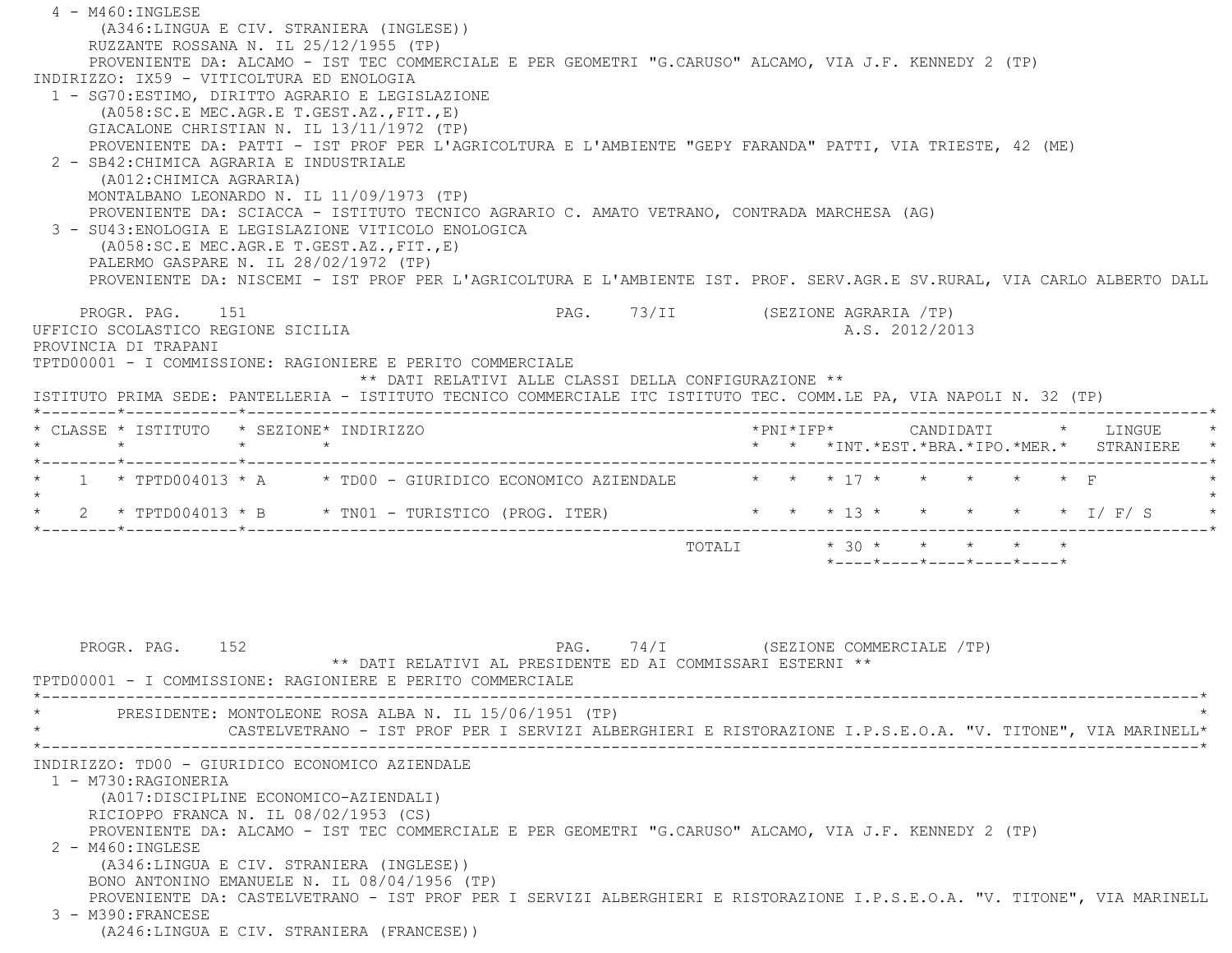LOMBARDO FRANCESCA N. IL 21/08/1953 (TP) PROVENIENTE DA: CASTELVETRANO - ISTITUTO TECNICO COMMERCIALE "G.B.FERRIGNO" C/VETRANO, VIA GENTILE (TP) INDIRIZZO: TN01 - TURISTICO (PROG. ITER) 1 - M460:INGLESE (A346:LINGUA E CIV. STRANIERA (INGLESE)) BONO ANTONINO EMANUELE N. IL 08/04/1956 (TP) PROVENIENTE DA: CASTELVETRANO - IST PROF PER I SERVIZI ALBERGHIERI E RISTORAZIONE I.P.S.E.O.A. "V. TITONE", VIA MARINELL 2 - M390:FRANCESE (A246:LINGUA E CIV. STRANIERA (FRANCESE)) LOMBARDO FRANCESCA N. IL 21/08/1953 (TP) PROVENIENTE DA: CASTELVETRANO - ISTITUTO TECNICO COMMERCIALE "G.B.FERRIGNO" C/VETRANO, VIA GENTILE (TP) 3 - M790:SPAGNOLO (A446:LINGUA E CIV. STRANIERA (SPAGNOLO)) CORDARO PAOLA N. IL 28/11/1964 (TP) PROVENIENTE DA: MARSALA - ISTITUTO TECNICO COMMERCIALE "G. GARIBALDI" MARSALA, VIA TRAPANI, 306 (TP) PROGR. PAG. 153 PAG. PAG. 74/II (SEZIONE COMMERCIALE /TP) UFFICIO SCOLASTICO REGIONE SICILIA A.S. 2012/2013 PROVINCIA DI TRAPANI TPTD00002 - II COMMISSIONE: RAGIONIERE E PERITO COMMERCIALE \*\* DATI RELATIVI ALLE CLASSI DELLA CONFIGURAZIONE \*\* ISTITUTO PRIMA SEDE: TRAPANI - ISTITUTO TECNICO COMMERCIALE "S.CALVINO" TRAPANI, VIA S. MICHELE 2 (TP) \*--------\*------------\*-------------------------------------------------------------------------------------------------------\* \* CLASSE \* ISTITUTO \* SEZIONE\* INDIRIZZO \*PNI\*IFP\* CANDIDATI \* LINGUE \* \* \* \* \* \* \* \*INT.\*EST.\*BRA.\*IPO.\*MER.\* STRANIERE \* \*--------\*------------\*-------------------------------------------------------------------------------------------------------\*1 \* TPTD040005 \* D \* TD00 - GIURIDICO ECONOMICO AZIENDALE  $\qquad$  \* \* \* 26 \* \* \* \* \* \* F  $\star$ \* 2 \* TPTD040005 \* E \* TD00 - GIURIDICO ECONOMICO AZIENDALE \* \* \* 21 \* 6 \* \* \* \* \* F \*--------\*------------\*-------------------------------------------------------------------------------------------------------\*TOTALI  $* 47 * 6 * * * * * * *$  \*----\*----\*----\*----\*----\*PROGR. PAG. 154 PAG. 75/I (SEZIONE COMMERCIALE /TP) \*\* DATI RELATIVI AL PRESIDENTE ED AI COMMISSARI ESTERNI \*\* TPTD00002 - II COMMISSIONE: RAGIONIERE E PERITO COMMERCIALE \*----------------------------------------------------------------------------------------------------------------------------\*PRESIDENTE: COSTANZA SALVATORE N. IL 06/09/1946 (TP) CASTELVETRANO - LICEO CLASSICO LIC. CLASSICO "G. PANTALEO" C/, PIAZZA REGINA MARGHERITA, 1 (TP) \*----------------------------------------------------------------------------------------------------------------------------\* INDIRIZZO: TD00 - GIURIDICO ECONOMICO AZIENDALE 1 - M730:RAGIONERIA (A017:DISCIPLINE ECONOMICO-AZIENDALI) INDELICATO GASPARE N. IL 09/12/1960 (TP) PROVENIENTE DA: PARTINICO - IST TEC COMMERCIALE E PER GEOMETRI CARLO ALBERTO DALLA CHIESA, CORSO DEI MILLE 517 (PA) 2 - M460:INGLESE (A346:LINGUA E CIV. STRANIERA (INGLESE)) LIPARI VINCENZA N. IL 23/04/1959 (TP) PROVENIENTE DA: SALEMI - ISTITUTO TECNICO COMMERCIALE ISTITUTO TECNICO, VIA SAN LEONARDO (TP) 3 - M390:FRANCESE (A246:LINGUA E CIV. STRANIERA (FRANCESE)) ROCCA MARIA ANTONINA N. IL 28/07/1957 (TP) PROVENIENTE DA: ALCAMO - IST TEC COMMERCIALE E PER GEOMETRI "G.CARUSO" ALCAMO, VIA J.F. KENNEDY 2 (TP)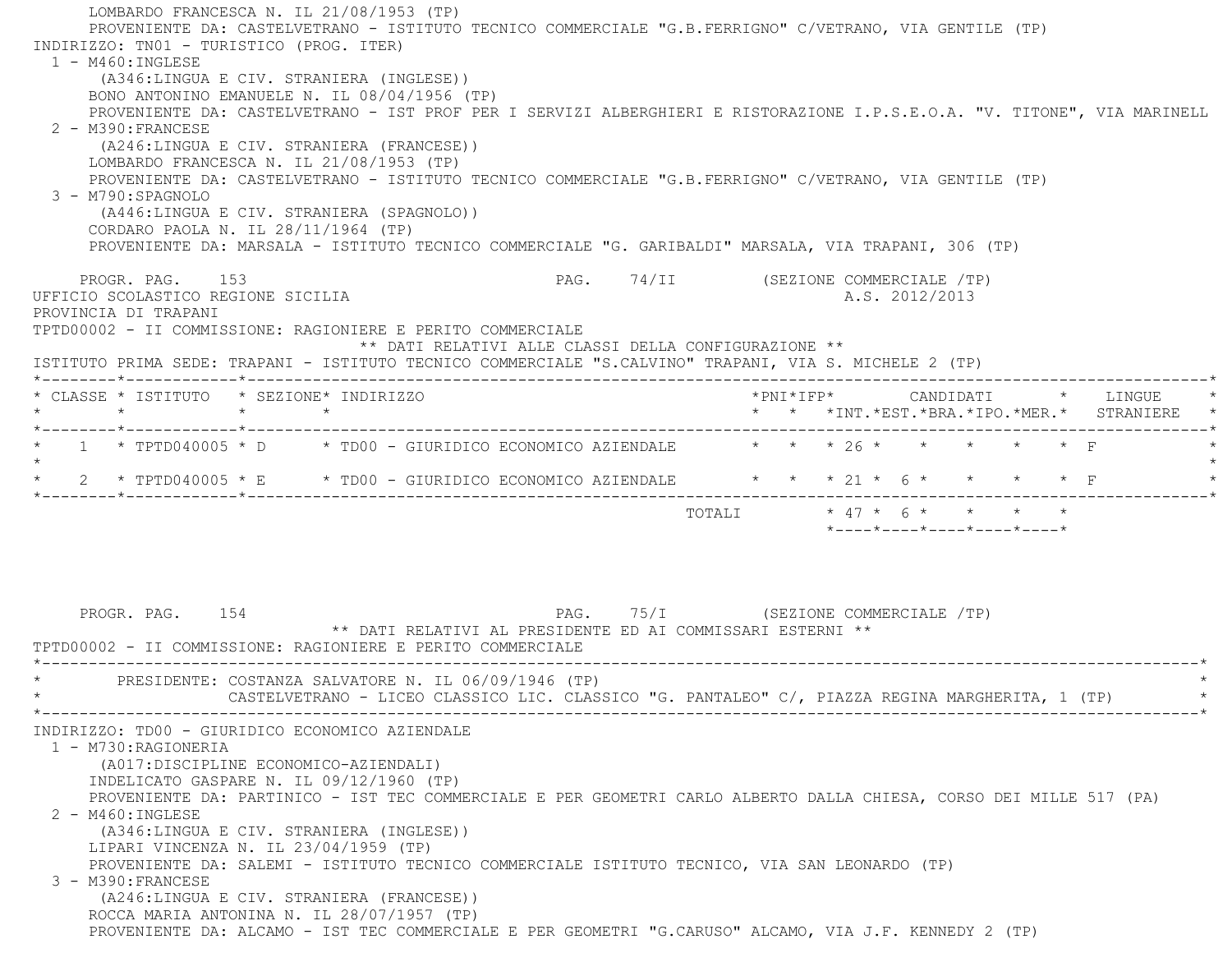| TPTD00003 - III COMMISSIONE: RAGIONIERE E PERITO COMMERCIALE<br>ISTITUTO PRIMA SEDE: ERICE - L.R. PAR. ISTITUTO TECNICO COMMERCIALE ISTITUTO TECNICO COMMERCIALE ", VIA VECCHIA MARTOGNA 25/B                                                                                                     | ** DATI RELATIVI ALLE CLASSI DELLA CONFIGURAZIONE **                                              |                                                      |                                      |                            |                                                                 |  |                                                 |
|---------------------------------------------------------------------------------------------------------------------------------------------------------------------------------------------------------------------------------------------------------------------------------------------------|---------------------------------------------------------------------------------------------------|------------------------------------------------------|--------------------------------------|----------------------------|-----------------------------------------------------------------|--|-------------------------------------------------|
| * CLASSE * ISTITUTO * SEZIONE* INDIRIZZO                                                                                                                                                                                                                                                          |                                                                                                   |                                                      |                                      |                            |                                                                 |  | * * *INT. *EST. *BRA. *IPO. *MER. * STRANIERE * |
| * 1 * TPTD08500P * A * TD00 - GIURIDICO ECONOMICO AZIENDALE * * * 20 * 9 * * * * * F                                                                                                                                                                                                              |                                                                                                   |                                                      |                                      |                            |                                                                 |  |                                                 |
| * 2 * TPTD08500P * B * TD00 - GIURIDICO ECONOMICO AZIENDALE * * * 16 * 8 * * * * * F                                                                                                                                                                                                              |                                                                                                   |                                                      |                                      |                            |                                                                 |  |                                                 |
|                                                                                                                                                                                                                                                                                                   |                                                                                                   |                                                      |                                      | TOTALI * 36 * 17 * * * * * | $*$ - - - - $*$ - - - - $*$ - - - - $*$ - - - - $*$ - - - - $*$ |  |                                                 |
|                                                                                                                                                                                                                                                                                                   |                                                                                                   |                                                      |                                      |                            |                                                                 |  |                                                 |
| PROGR. PAG. 156<br>TPTD00003 - III COMMISSIONE: RAGIONIERE E PERITO COMMERCIALE                                                                                                                                                                                                                   | PAG. 76/I (SEZIONE COMMERCIALE /TP)<br>** DATI RELATIVI AL PRESIDENTE ED AI COMMISSARI ESTERNI ** |                                                      |                                      |                            |                                                                 |  |                                                 |
|                                                                                                                                                                                                                                                                                                   |                                                                                                   |                                                      |                                      |                            |                                                                 |  |                                                 |
|                                                                                                                                                                                                                                                                                                   | TRAPANI - LICEO SCIENTIFICO LS V. FARDELLA TRAPANI, VIA GARIBALDI 83 (TP)                         |                                                      |                                      |                            |                                                                 |  |                                                 |
| 1 - M730: RAGIONERIA<br>(A017:DISCIPLINE ECONOMICO-AZIENDALI)<br>DI STEFANO GASPARE N. IL 15/05/1965 (TP)<br>PROVENIENTE DA: PARTANNA - ISTITUTO TECNICO COMMERCIALE IST.TEC.COMM.LE PARTANNA, VIA A.GRAMSCI (TP)                                                                                 |                                                                                                   |                                                      |                                      |                            |                                                                 |  |                                                 |
| 2 - M460: INGLESE<br>(A346:LINGUA E CIV. STRANIERA (INGLESE))<br>MIRASOLO CATERINA N. IL 12/03/1969 (TP)<br>PROVENIENTE DA: TRAPANI - ISTITUTO TECNICO NAUTICO I.T.N. "MARINO TORRE" TRAPANI, VIALE REGINA ELENA 90 (TP)<br>3 - M390: FRANCESE                                                    |                                                                                                   |                                                      |                                      |                            |                                                                 |  |                                                 |
| * PRESIDENTE: MELANI DANIELA N. IL 25/12/1949 (EE)<br>INDIRIZZO: TD00 - GIURIDICO ECONOMICO AZIENDALE<br>(A246:LINGUA E CIV. STRANIERA (FRANCESE))<br>LA GRECA CARMELA N. IL 02/01/1956 (AG)<br>PROVENIENTE DA: TRAPANI - ISTITUTO TECNICO COMMERCIALE "S.CALVINO" TRAPANI, VIA S. MICHELE 2 (TP) |                                                                                                   |                                                      |                                      |                            |                                                                 |  |                                                 |
| PROGR. PAG. 157<br>UFFICIO SCOLASTICO REGIONE SICILIA<br>PROVINCIA DI TRAPANI<br>TPTD00004 - IV COMMISSIONE: RAGIONIERE E PERITO COMMERCIALE                                                                                                                                                      |                                                                                                   | ** DATI RELATIVI ALLE CLASSI DELLA CONFIGURAZIONE ** | PAG. 76/II (SEZIONE COMMERCIALE /TP) |                            | A.S. 2012/2013                                                  |  |                                                 |

 \* \* \* \* \* \* \*INT.\*EST.\*BRA.\*IPO.\*MER.\* STRANIERE \*\*--------\*------------\*-------------------------------------------------------------------------------------------------------\*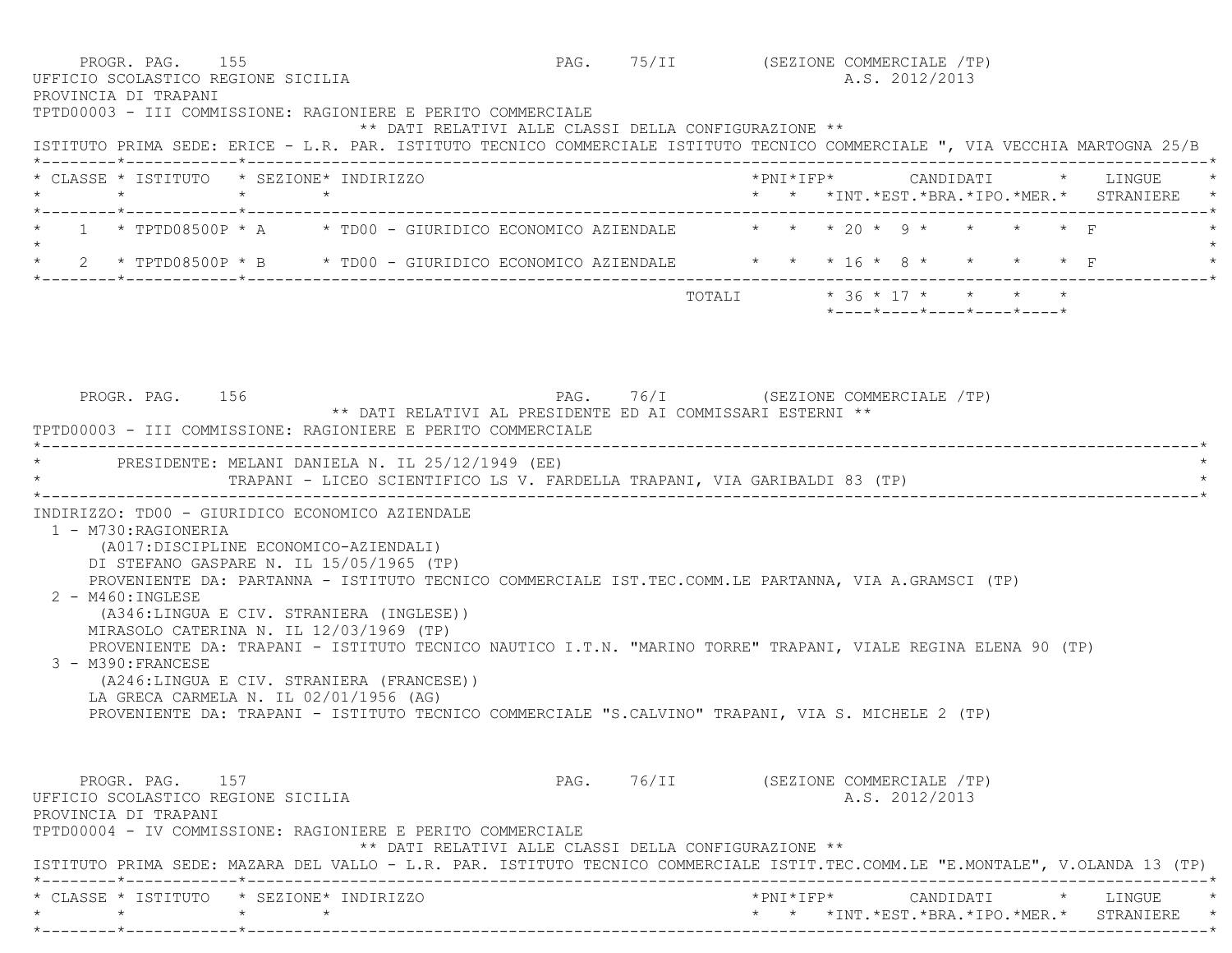| $\star$ TPTD075004 $\star$ A $\star$ TD00 - GIURIDICO ECONOMICO AZIENDALE<br>$1 \quad$                                                                                                                                                                                                                                            | * * * 22 * 10 * * * * * F                                                                                                                                          |
|-----------------------------------------------------------------------------------------------------------------------------------------------------------------------------------------------------------------------------------------------------------------------------------------------------------------------------------|--------------------------------------------------------------------------------------------------------------------------------------------------------------------|
| 2 * TPTD075004 * B * TD00 - GIURIDICO ECONOMICO AZIENDALE * * * 22 * 11 * * * * * F<br>$\star$                                                                                                                                                                                                                                    |                                                                                                                                                                    |
|                                                                                                                                                                                                                                                                                                                                   | TOTALI * 44 * 21 * * * * *<br>*----*----*----*----*----*                                                                                                           |
| PROGR. PAG. 158<br>** DATI RELATIVI AL PRESIDENTE ED AI COMMISSARI ESTERNI **<br>TPTD00004 - IV COMMISSIONE: RAGIONIERE E PERITO COMMERCIALE                                                                                                                                                                                      | PAG. 77/I (SEZIONE COMMERCIALE /TP)                                                                                                                                |
| * PRESIDENTE: PINO GRAZIELLA N. IL 08/09/1953 (PA)<br>PARTANNA - ISTITUTO TECNICO COMMERCIALE IST.TEC.COMM.LE PARTANNA, VIA A.GRAMSCI (TP)                                                                                                                                                                                        |                                                                                                                                                                    |
| 2 - M460: INGLESE<br>(A346:LINGUA E CIV. STRANIERA (INGLESE))<br>LIPARI ALFREDO N. IL 25/05/1952 (TP)                                                                                                                                                                                                                             |                                                                                                                                                                    |
| PROVENIENTE DA: MARSALA - ISTITUTO TECNICO INDUSTRIALE I.T.I. MARSALA, VIA S. G. BOSCO (TP)<br>3 - M390: FRANCESE<br>(A246:LINGUA E CIV. STRANIERA (FRANCESE))<br>MAGURNO ELISA N. IL 23/09/1957 (CS)<br>PROVENIENTE DA: MARSALA - IST PROF PER I SERVIZI COMMERCIALI E TURISTICI IST. PROF. SERV. COMM. E TURIS, VIA DEL FANTE ( |                                                                                                                                                                    |
| PROGR. PAG. 159<br>UFFICIO SCOLASTICO REGIONE SICILIA<br>PROVINCIA DI TRAPANI<br>TPTD00005 - V COMMISSIONE: RAGIONIERE E PERITO COMMERCIALE<br>** DATI RELATIVI ALLE CLASSI DELLA CONFIGURAZIONE **<br>ISTITUTO PRIMA SEDE: SALEMI - ISTITUTO TECNICO COMMERCIALE ISTITUTO TECNICO, VIA SAN LEONARDO (TP)                         | PAG. 77/II (SEZIONE COMMERCIALE /TP)<br>A.S. 2012/2013                                                                                                             |
| * CLASSE * ISTITUTO * SEZIONE* INDIRIZZO<br>$\star$ $\star$ $\star$ $\star$                                                                                                                                                                                                                                                       | * * *INT. *EST. *BRA. *IPO. *MER. * STRANIERE                                                                                                                      |
| 1 * TPTD00201B * A * TD00 - GIURIDICO ECONOMICO AZIENDALE * * * 22 * 2 * * * * * F                                                                                                                                                                                                                                                |                                                                                                                                                                    |
| ISTITUTO SECONDA SEDE: ALCAMO - IST TEC COMMERCIALE E PER GEOMETRI "G.CARUSO" ALCAMO, VIA J.F. KENNEDY 2 (TP)                                                                                                                                                                                                                     |                                                                                                                                                                    |
| * CLASSE * ISTITUTO * SEZIONE* INDIRIZZO<br>$\star$<br>$\star$ $\star$                                                                                                                                                                                                                                                            |                                                                                                                                                                    |
| * 2 * TPTD02000X * AIG * TD00 - GIURIDICO ECONOMICO AZIENDALE * * * * 19 * * * * * * * F                                                                                                                                                                                                                                          | $\verb+'PNI*IFP*~~\texttt{CANDIDATI}~~\verb+'~~\texttt{LINGUE}~~\verb+* ~~$<br>* * *INT.*EST.*BRA.*IPO.*MER.* STRANIERE *<br>. _ _ _ _ _ _ _ _ _ _ _ _ _ _ _ _ _ * |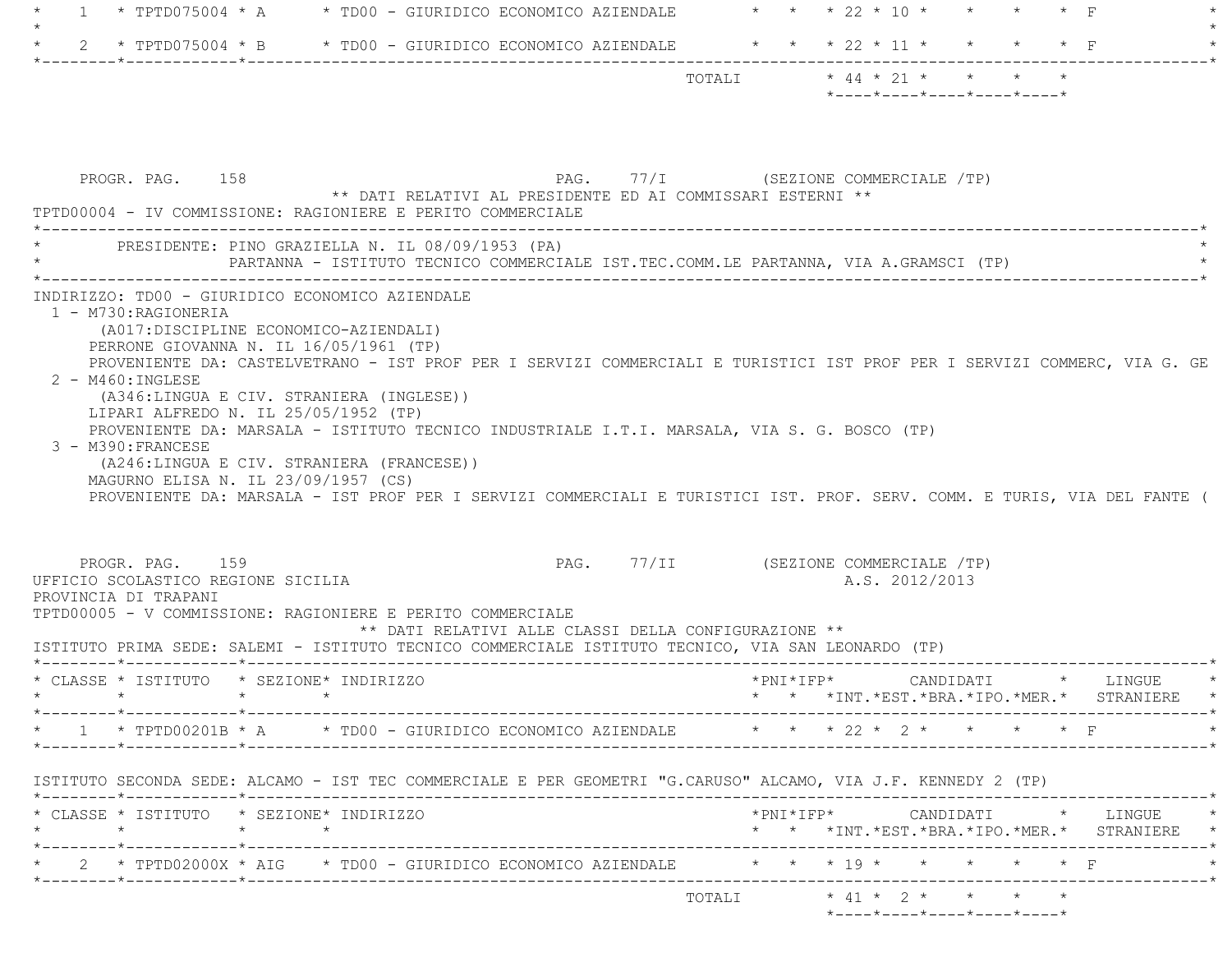| * PRESIDENTE: CASOLA BALDASSARE N. IL 18/12/1959 (TP)                                                                                                                                                                               |                 |                                                                                                                                          | CASTELVETRANO - ISTITUTO MAGISTRALE IST. MAGISTRALE "G. GENTILE" C, VIA DELLE DUE SICILIE (TP)                                                                                                                                                                                                                                                            |                                      |  |                |  |                                            |
|-------------------------------------------------------------------------------------------------------------------------------------------------------------------------------------------------------------------------------------|-----------------|------------------------------------------------------------------------------------------------------------------------------------------|-----------------------------------------------------------------------------------------------------------------------------------------------------------------------------------------------------------------------------------------------------------------------------------------------------------------------------------------------------------|--------------------------------------|--|----------------|--|--------------------------------------------|
| 1 - M730:RAGIONERIA<br>(A017:DISCIPLINE ECONOMICO-AZIENDALI)<br>FINA MAURIZIO N. IL 27/09/1961 (TP)<br>$2 - M460$ : INGLESE<br>NAPOLI ALFONSO N. IL 01/07/1967 (AG)<br>3 - M390: FRANCESE<br>CARUSO SALVATORE N. IL 18/08/1959 (TP) |                 | INDIRIZZO: TD00 - GIURIDICO ECONOMICO AZIENDALE<br>(A346:LINGUA E CIV. STRANIERA (INGLESE))<br>(A246:LINGUA E CIV. STRANIERA (FRANCESE)) | PROVENIENTE DA: TRAPANI - ISTITUTO TECNICO COMMERCIALE "S.CALVINO" TRAPANI, VIA S. MICHELE 2 (TP)<br>PROVENIENTE DA: ERICE - IST PROF PER I SERVIZI ALBERGHIERI E RISTORAZIONE I.P.S.E.O.A. " I. E V. FLORIO", VIA BARRESI N.<br>PROVENIENTE DA: TRAPANI - IST PROF PER I SERVIZI COMMERCIALI E TURISTICI IST.PROF.COMM.TURISMO-BUFALINO, PIAZZA CARUSO N |                                      |  |                |  |                                            |
| PROGR. PAG. 161<br>UFFICIO SCOLASTICO REGIONE SICILIA<br>PROVINCIA DI TRAPANI                                                                                                                                                       |                 | TPTD00006 - VI COMMISSIONE: RAGIONIERE E PERITO COMMERCIALE                                                                              | ** DATI RELATIVI ALLE CLASSI DELLA CONFIGURAZIONE **                                                                                                                                                                                                                                                                                                      | PAG. 78/II (SEZIONE COMMERCIALE /TP) |  | A.S. 2012/2013 |  |                                            |
| * CLASSE * ISTITUTO * SEZIONE* INDIRIZZO                                                                                                                                                                                            |                 |                                                                                                                                          | ISTITUTO PRIMA SEDE: MARSALA - ISTITUTO TECNICO COMMERCIALE "G. GARIBALDI" MARSALA, VIA TRAPANI, 306 (TP)                                                                                                                                                                                                                                                 |                                      |  |                |  |                                            |
| $\star$ $\star$                                                                                                                                                                                                                     | $\star$ $\star$ |                                                                                                                                          | * 1 * TPTD03000E * AFRANC * TD00 - GIURIDICO ECONOMICO AZIENDALE $\qquad$ * * * 16 * 9 * * * * * F                                                                                                                                                                                                                                                        |                                      |  |                |  | * * *INT.*EST.*BRA.*IPO.*MER.* STRANIERE * |
|                                                                                                                                                                                                                                     |                 |                                                                                                                                          | ISTITUTO SECONDA SEDE: CASTELVETRANO - ISTITUTO TECNICO COMMERCIALE "G.B.FERRIGNO" C/VETRANO, VIA GENTILE (TP)                                                                                                                                                                                                                                            |                                      |  |                |  |                                            |
| * CLASSE * ISTITUTO * SEZIONE* INDIRIZZO                                                                                                                                                                                            |                 |                                                                                                                                          |                                                                                                                                                                                                                                                                                                                                                           |                                      |  |                |  | * * *INT.*EST.*BRA.*IPO.*MER.* STRANIERE * |
|                                                                                                                                                                                                                                     |                 |                                                                                                                                          | 2 * TPTD02101R * AIG * TD00 - GIURIDICO ECONOMICO AZIENDALE * * * * 19 * 9 * * * * * F                                                                                                                                                                                                                                                                    |                                      |  |                |  |                                            |

\*\* DATI RELATIVI AL PRESIDENTE ED AI COMMISSARI ESTERNI \*\*

\*----------------------------------------------------------------------------------------------------------------------------\*

TPTD00006 - VI COMMISSIONE: RAGIONIERE E PERITO COMMERCIALE

\* PRESIDENTE: CRUCIATA SEBASTIANO N. IL 24/02/1951 (TP) \*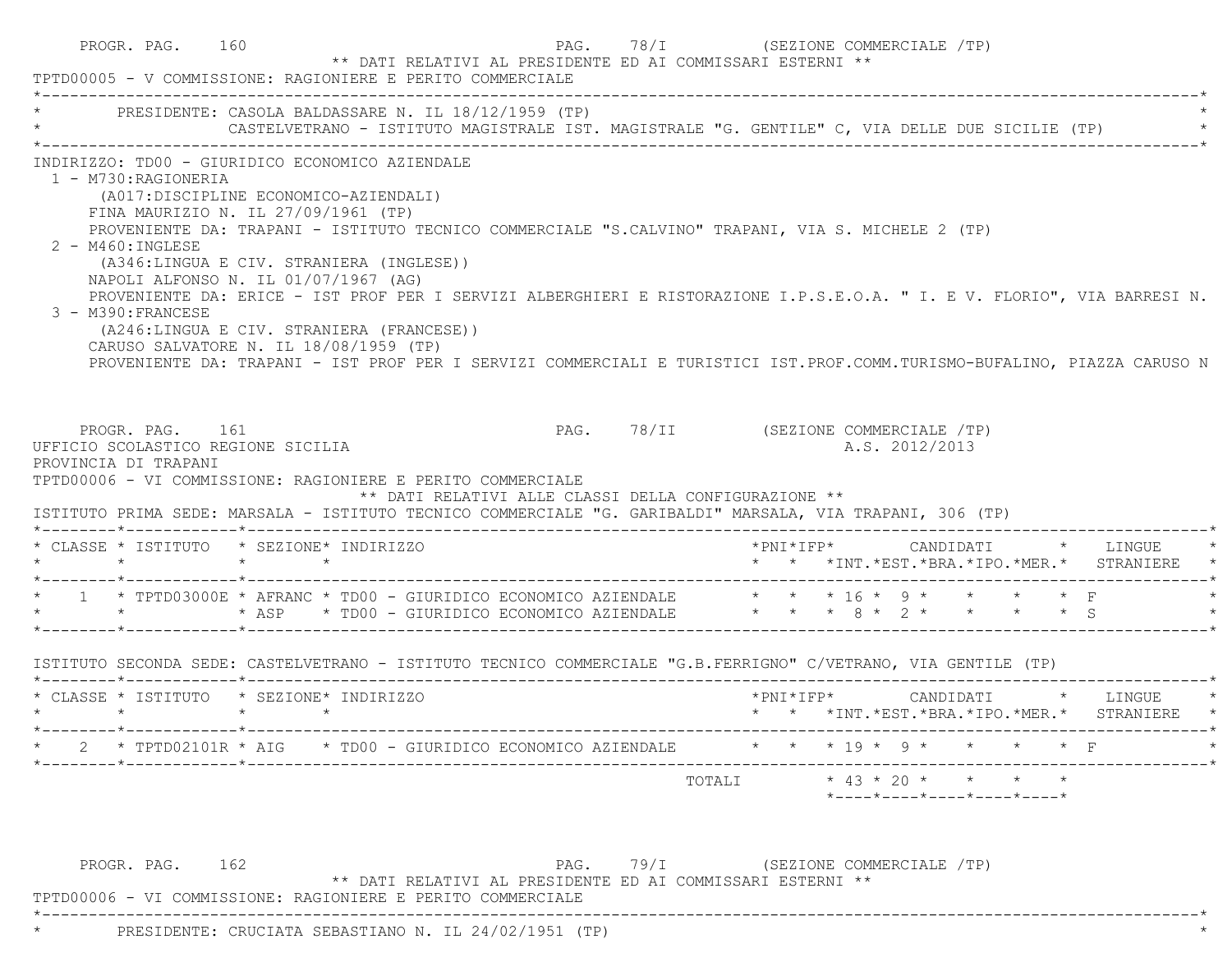\* CASTELLAMMARE DEL GOLFO - LICEO CLASSICO LICEO CLASSICO "F. VIVONA" C/M, VIALE L. DA VINCI, 60 (TP) \* \*----------------------------------------------------------------------------------------------------------------------------\* INDIRIZZO: TD00 - GIURIDICO ECONOMICO AZIENDALE 1 - M730:RAGIONERIA (A017:DISCIPLINE ECONOMICO-AZIENDALI) COPPOLA FABRIZIO N. IL 28/11/1963 (TP) PROVENIENTE DA: TRAPANI - ISTITUTO TECNICO COMMERCIALE "S.CALVINO" TRAPANI, VIA S. MICHELE 2 (TP) 2 - M460:INGLESE (A346:LINGUA E CIV. STRANIERA (INGLESE)) GUINCI MARIANNA N. IL 16/07/1954 (TP) PROVENIENTE DA: CASTELLAMMARE DEL GOLFO - ISTITUTO TECNICO COMMERCIALE I.T.C. "P. MATTARELLA" C/MARE, VIA FLEMING N.19 ( 3 - M390:FRANCESE (A246:LINGUA E CIV. STRANIERA (FRANCESE)) MAIORANA MICHELA N. IL 07/09/1961 (TP) PROVENIENTE DA: ALCAMO - ISTITUTO MAGISTRALE "V.F.ALLMAYER" ALCAMO, VIA PIETRO GALATI, 39 (TP) 4 - M790:SPAGNOLO (A446:LINGUA E CIV. STRANIERA (SPAGNOLO)) BARBAGALLO SIMONA ANNA N. IL 26/07/1973 (CT) PROVENIENTE DA: CALTAGIRONE - LICEO CLASSICO LICEO CLASSICO E LINGUISTICO, VIA MADONNA DELLA VIA 5/A (CT) PROGR. PAG. 163 **PROGR. PAG. 29/II** (SEZIONE COMMERCIALE /TP) UFFICIO SCOLASTICO REGIONE SICILIA A.S. 2012/2013 PROVINCIA DI TRAPANI TPTD05001 - I COMMISSIONE: RAGIONIERE PERITO COMMERCIALE E PROGRAMMATORE \*\* DATI RELATIVI ALLE CLASSI DELLA CONFIGURAZIONE \*\* ISTITUTO PRIMA SEDE: MARSALA - ISTITUTO TECNICO COMMERCIALE "G. GARIBALDI" MARSALA, VIA TRAPANI, 306 (TP) \*--------\*------------\*-------------------------------------------------------------------------------------------------------\* \* CLASSE \* ISTITUTO \* SEZIONE\* INDIRIZZO \*PNI\*IFP\* CANDIDATI \* LINGUE \* \* \* \* \* \* \* \*INT.\*EST.\*BRA.\*IPO.\*MER.\* STRANIERE \* \*--------\*------------\*-------------------------------------------------------------------------------------------------------\* $1 * \text{TPTD0.3000E} * \text{APROG} * \text{TD05 - PROGRAMMATIONR}$  \* \* \* \* \* \* 19 \* 3 \* \* \* \* \* \* I  $\star$ 2 \* TPTD03000E \* CPROG \* TD05 - PROGRAMMATORI \* \* \* \* \* \* \* \* \* \* \* \* \* \* I \* \* I \*--------\*------------\*-------------------------------------------------------------------------------------------------------\* TOTALI \* 41 \* 3 \* \* \* \*\*----\*----\*----\*----\*----\*

PROGR. PAG. 164 PAG. 80/I (SEZIONE COMMERCIALE /TP) \*\* DATI RELATIVI AL PRESIDENTE ED AI COMMISSARI ESTERNI \*\* TPTD05001 - I COMMISSIONE: RAGIONIERE PERITO COMMERCIALE E PROGRAMMATORE \*----------------------------------------------------------------------------------------------------------------------------\*PRESIDENTE: LAMIA FRANCA N. IL 10/02/1955 (TP) ALCAMO - IST TEC COMMERCIALE E PER GEOMETRI "G.CARUSO" ALCAMO, VIA J.F. KENNEDY 2 (TP) \*----------------------------------------------------------------------------------------------------------------------------\* INDIRIZZO: TD05 - PROGRAMMATORI 1 - M452:INFORMATICA GENERALE ED APPLICAZIONI GESTIONALI (A042:INFORMATICA) PIPITONE VITA ANNA N. IL 29/08/1976 (PA) PROVENIENTE DA: ALCAMO - IST TEC COMMERCIALE E PER GEOMETRI "G.CARUSO" ALCAMO, VIA J.F. KENNEDY 2 (TP) 2 - M460:INGLESE (A346:LINGUA E CIV. STRANIERA (INGLESE) FERRANTELLI ANTONINA N. IL 12/06/1958 (TP)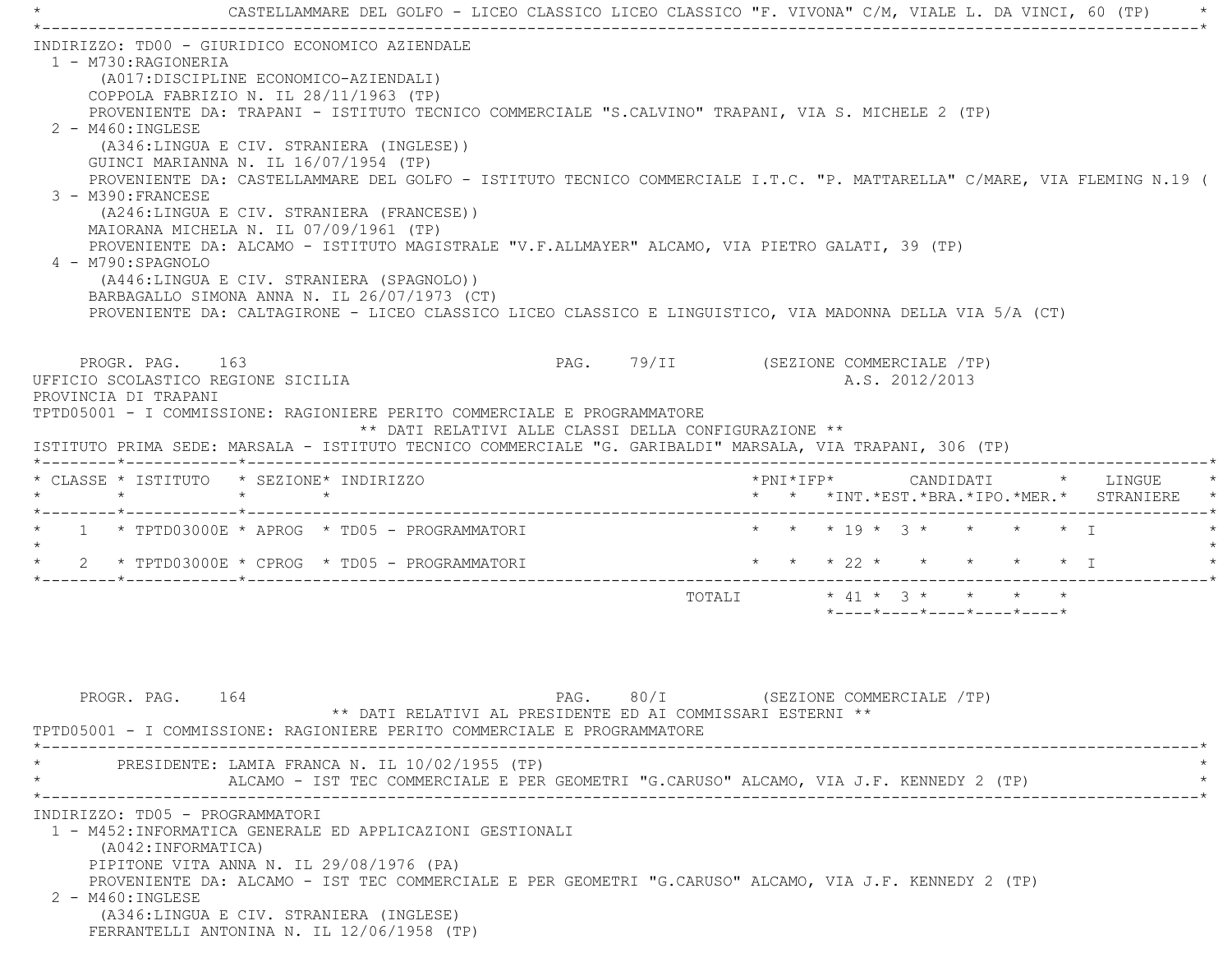PROVENIENTE DA: ALCAMO - IST PROF PER L'AGRICOLTURA E L'AMBIENTE IST.PROF.AGRIC.AMB."DANILO DOL, VIA CARLO GOLDONI, 9 (T 3 - SU75:MATEMATICA,CALCOLO DELLE PROBABIL. E STATISTICA (A048:MATEMATICA APPLICATA) PARRINELLO GIUSEPPA N. IL 07/06/1971 (TP) PROVENIENTE DA: PANTELLERIA - ISTITUTO TECNICO COMMERCIALE ITC ISTITUTO TEC. COMM.LE PA, VIA NAPOLI N. 32 (TP) PROGR. PAG. 165 PAG. PAG. 80/II (SEZIONE COMMERCIALE /TP) UFFICIO SCOLASTICO REGIONE SICILIA A.S. 2012/2013 PROVINCIA DI TRAPANI TPTD05002 - II COMMISSIONE: RAGIONIERE PERITO COMMERCIALE E PROGRAMMATORE \*\* DATI RELATIVI ALLE CLASSI DELLA CONFIGURAZIONE \*\* ISTITUTO PRIMA SEDE: MARSALA - ISTITUTO TECNICO COMMERCIALE "G. GARIBALDI" MARSALA, VIA TRAPANI, 306 (TP) \*--------\*------------\*-------------------------------------------------------------------------------------------------------\* \* CLASSE \* ISTITUTO \* SEZIONE\* INDIRIZZO \*PNI\*IFP\* CANDIDATI \* LINGUE \* \* \* \* \* \* \* \*INT.\*EST.\*BRA.\*IPO.\*MER.\* STRANIERE \* \*--------\*------------\*-------------------------------------------------------------------------------------------------------\* \* 1 \* TPTD03000E \* BPROG \* TD05 - PROGRAMMATORI \* \* \* 26 \* \* \* \* \* I \* \*--------\*------------\*-------------------------------------------------------------------------------------------------------\* ISTITUTO SECONDA SEDE: ERICE - ISTITUTO TECNICO COMMERCIALE ITC LEONARDO SCIASCIA, VIA CESARO' 36 (TP) \*--------\*------------\*-------------------------------------------------------------------------------------------------------\* \* CLASSE \* ISTITUTO \* SEZIONE\* INDIRIZZO \*PNI\*IFP\* CANDIDATI \* LINGUE \* \* \* \* \* \* \* \*INT.\*EST.\*BRA.\*IPO.\*MER.\* STRANIERE \* \*--------\*------------\*-------------------------------------------------------------------------------------------------------\* \* 2 \* TPTD02202N \* D \* TD14 - PROGRAMMATORI PROG. MERCURIO \* \* \* 18 \* \* \* \* \* I/ F \* \*--------\*------------\*-------------------------------------------------------------------------------------------------------\* TOTALI \* 44 \* \* \* \* \* \*----\*----\*----\*----\*----\*PROGR. PAG. 166 PAG. 81/I (SEZIONE COMMERCIALE TP) \*\* DATI RELATIVI AL PRESIDENTE ED AI COMMISSARI ESTERNI \*\* TPTD05002 - II COMMISSIONE: RAGIONIERE PERITO COMMERCIALE E PROGRAMMATORE \*----------------------------------------------------------------------------------------------------------------------------\* \* PRESIDENTE: IMPELLIZZERI ROSA N. IL 24/10/1956 (TP) \* ALCAMO - IST TEC COMMERCIALE E PER GEOMETRI "G.CARUSO" ALCAMO, VIA J.F. KENNEDY 2 (TP) \*----------------------------------------------------------------------------------------------------------------------------\* INDIRIZZO: TD05 - PROGRAMMATORI 1 - M452:INFORMATICA GENERALE ED APPLICAZIONI GESTIONALI (A042:INFORMATICA) CINA' GIUSEPPE ALDO N. IL 24/08/1963 (TP) PROVENIENTE DA: MAZARA DEL VALLO - ISTITUTO TECNICO COMMERCIALE I.I.S. "F. FERRARA" MAZARA DEL, VIA PADRE PIO DA PIETRAL 2 - M460:INGLESE (A346:LINGUA E CIV. STRANIERA (INGLESE) LABRUZZO STEFANINA N. IL 13/11/1962 (TP) PROVENIENTE DA: ALCAMO - IST TEC COMMERCIALE E PER GEOMETRI "G.CARUSO" ALCAMO, VIA J.F. KENNEDY 2 (TP) 3 - SU75:MATEMATICA,CALCOLO DELLE PROBABIL. E STATISTICA (A048:MATEMATICA APPLICATA) AMATO MARIA N. IL 19/01/1960 (TP) PROVENIENTE DA: ALCAMO - IST TEC COMMERCIALE E PER GEOMETRI "G.CARUSO" ALCAMO, VIA J.F. KENNEDY 2 (TP) INDIRIZZO: TD14 - PROGRAMMATORI PROG. MERCURIO 1 - M967:INFORMATICA(A042:INFORMATICA)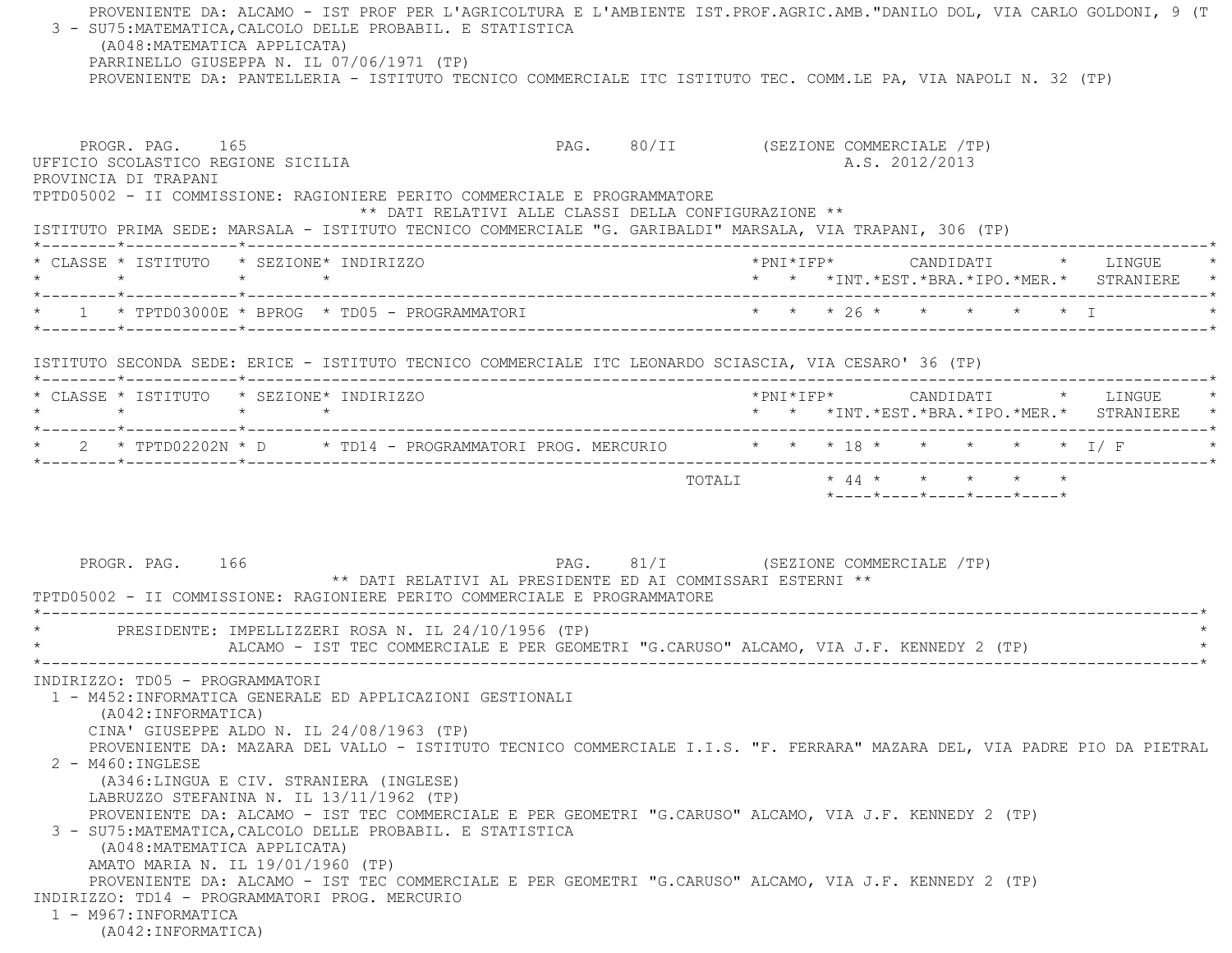CINA' GIUSEPPE ALDO N. IL 24/08/1963 (TP) PROVENIENTE DA: MAZARA DEL VALLO - ISTITUTO TECNICO COMMERCIALE I.I.S. "F. FERRARA" MAZARA DEL, VIA PADRE PIO DA PIETRAL 2 - M223:ECONOMIA AZIENDALE (A017:DISCIPLINE ECONOMICO-AZIENDALI) FERRO BALDASSARE N. IL 20/03/1961 (TP) PROVENIENTE DA: SALEMI - ISTITUTO TECNICO COMMERCIALE ISTITUTO TECNICO, VIA SAN LEONARDO (TP) 3 - SR72:LINGUA STRANIERA (INGLESE) (A346:LINGUA E CIV. STRANIERA (INGLESE) LABRUZZO STEFANINA N. IL 13/11/1962 (TP) PROVENIENTE DA: ALCAMO - IST TEC COMMERCIALE E PER GEOMETRI "G.CARUSO" ALCAMO, VIA J.F. KENNEDY 2 (TP) PROGR. PAG. 167 PROGR. PAG. 81/II (SEZIONE COMMERCIALE /TP) UFFICIO SCOLASTICO REGIONE SICILIA A.S. 2012/2013 PROVINCIA DI TRAPANI TPTD14001 - I COMMISSIONE: RAGIONIERE PERITO COMMERCIALE E PROGRAMMATORE \*\* DATI RELATIVI ALLE CLASSI DELLA CONFIGURAZIONE \*\* ISTITUTO PRIMA SEDE: ALCAMO - IST TEC COMMERCIALE E PER GEOMETRI "G.CARUSO" ALCAMO, VIA J.F. KENNEDY 2 (TP) \*--------\*------------\*-------------------------------------------------------------------------------------------------------\* \* CLASSE \* ISTITUTO \* SEZIONE\* INDIRIZZO \*PNI\*IFP\* CANDIDATI \* LINGUE \* \* \* \* \* \* \* \*INT.\*EST.\*BRA.\*IPO.\*MER.\* STRANIERE \* \*--------\*------------\*-------------------------------------------------------------------------------------------------------\*\* 1 \* TPTD02000X \* A \* TD14 - PROGRAMMATORI PROG. MERCURIO \* \* \* 19 \* \* \* \* \* \* \* T  $\star$ \* 2 \* TPTD02000X \* D \* TD14 - PROGRAMMATORI PROG. MERCURIO \* \* \* 14 \* 2 \* \* \* \* \* \* I \*--------\*------------\*-------------------------------------------------------------------------------------------------------\*TOTALI  $* 33 * 2 * * * * * * * *$ \*----\*----\*----\*----\*----\*

PROGR. PAG. 168 PAG. PAG. 82/I (SEZIONE COMMERCIALE /TP) \*\* DATI RELATIVI AL PRESIDENTE ED AI COMMISSARI ESTERNI \*\* TPTD14001 - I COMMISSIONE: RAGIONIERE PERITO COMMERCIALE E PROGRAMMATORE \*----------------------------------------------------------------------------------------------------------------------------\*PRESIDENTE: PARRINELLO MARIA N. IL 31/05/1961 (TP) MARSALA - ISTITUTO COMPRENSIVO "M.NUCCIO" MARSALA, VIA SALEMI (TP) \*----------------------------------------------------------------------------------------------------------------------------\* INDIRIZZO: TD14 - PROGRAMMATORI PROG. MERCURIO 1 - M967:INFORMATICA (A042:INFORMATICA) ANSELMI GIACOMO SALVATORE N. IL 19/06/1961 (TP) PROVENIENTE DA: MAZARA DEL VALLO - ISTITUTO TECNICO COMMERCIALE I.I.S. "F. FERRARA" MAZARA DEL, VIA PADRE PIO DA PIETRAL 2 - M223:ECONOMIA AZIENDALE (A017:DISCIPLINE ECONOMICO-AZIENDALI) EBBREO LILLO N. IL 28/10/1963 (TP) PROVENIENTE DA: PARTINICO - IST TEC COMMERCIALE E PER GEOMETRI CARLO ALBERTO DALLA CHIESA, CORSO DEI MILLE 517 (PA) 3 - SR72:LINGUA STRANIERA (INGLESE) (A346:LINGUA E CIV. STRANIERA (INGLESE) AZZARA' GABRIELLA N. IL 16/06/1958 (TP) PROVENIENTE DA: TRAPANI - IST PROF PER I SERVIZI COMMERCIALI E TURISTICI IST.PROF.COMM.TURISMO-BUFALINO, PIAZZA CARUSO N

PROGR. PAG. 169 PAG. PAG. 82/II (SEZIONE COMMERCIALE /TP) UFFICIO SCOLASTICO REGIONE SICILIA A.S. 2012/2013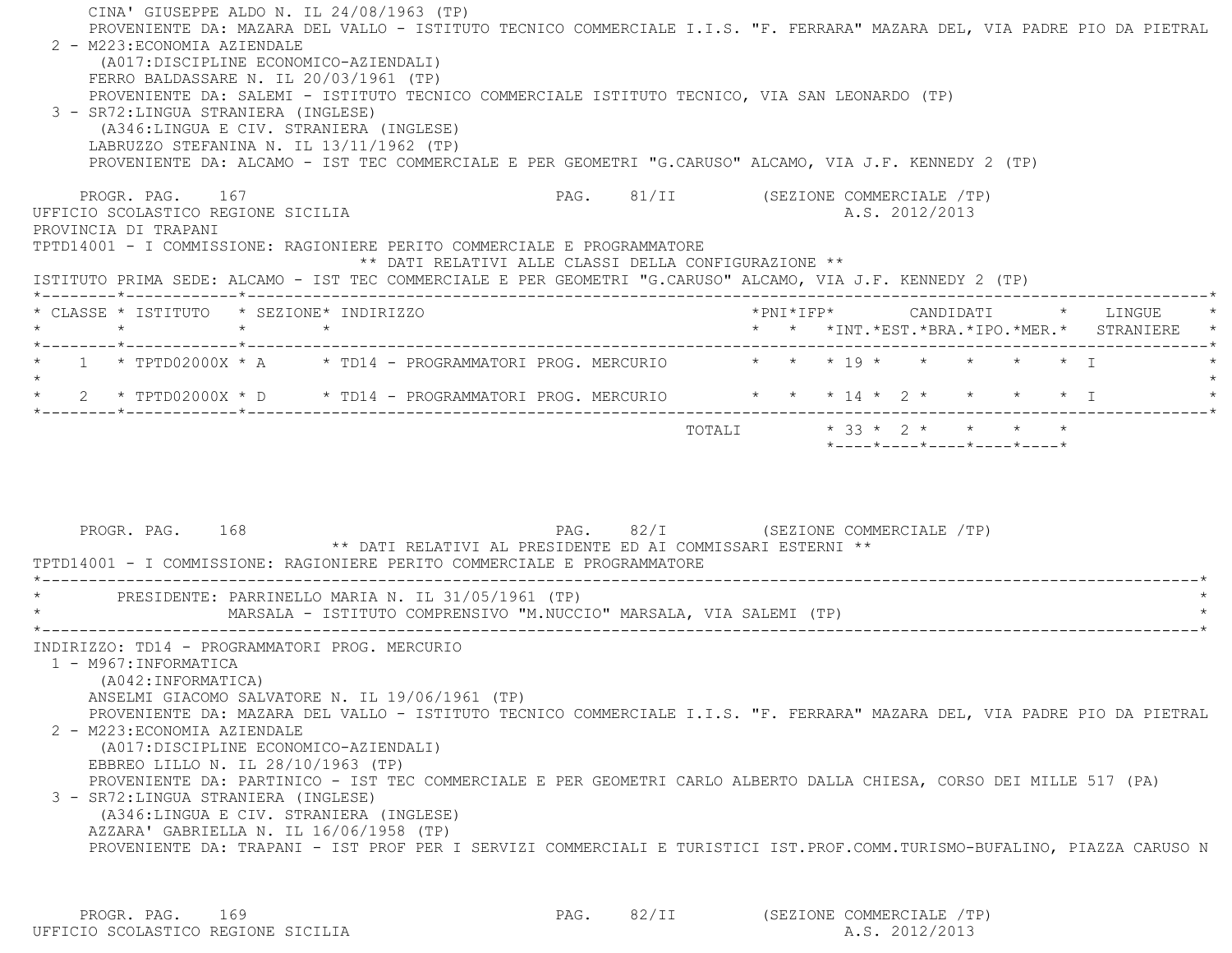| * CLASSE * ISTITUTO * SEZIONE* INDIRIZZO<br>$\star$<br>$\star$ $\star$<br>1 * TPTD02000X * B * TD14 - PROGRAMMATORI PROG. MERCURIO * * * 21 * * * * * * * *                                                                                                                                                                                                                                                                                                                                     |                             |  | * * *INT.*EST.*BRA.*IPO.*MER.* STRANIERE |                                                  |  |                                                                                          |
|-------------------------------------------------------------------------------------------------------------------------------------------------------------------------------------------------------------------------------------------------------------------------------------------------------------------------------------------------------------------------------------------------------------------------------------------------------------------------------------------------|-----------------------------|--|------------------------------------------|--------------------------------------------------|--|------------------------------------------------------------------------------------------|
|                                                                                                                                                                                                                                                                                                                                                                                                                                                                                                 |                             |  |                                          |                                                  |  |                                                                                          |
| * 2 * TPTD02000X * C * TD14 - PROGRAMMATORI PROG. MERCURIO * * * 18 * * * * * * * I                                                                                                                                                                                                                                                                                                                                                                                                             |                             |  |                                          |                                                  |  |                                                                                          |
|                                                                                                                                                                                                                                                                                                                                                                                                                                                                                                 |                             |  |                                          |                                                  |  |                                                                                          |
|                                                                                                                                                                                                                                                                                                                                                                                                                                                                                                 | TOTALI $* 39 * * * * * * *$ |  |                                          | $*$ ---- $*$ ---- $*$ ---- $*$ ---- $*$ ---- $*$ |  |                                                                                          |
| PAG. 83/I (SEZIONE COMMERCIALE /TP)<br>PROGR. PAG. 170<br>** DATI RELATIVI AL PRESIDENTE ED AI COMMISSARI ESTERNI **<br>TPTD14002 - II COMMISSIONE: RAGIONIERE PERITO COMMERCIALE E PROGRAMMATORE                                                                                                                                                                                                                                                                                               |                             |  |                                          |                                                  |  |                                                                                          |
| PRESIDENTE: ALAGNA ANNA MARIA N. IL 28/02/1962 (TP)<br>MARSALA - ISTITUTO COMPRENSIVO IC "ALCIDE DE GASPERI", C/DA FORNARA 1 (TP)                                                                                                                                                                                                                                                                                                                                                               |                             |  |                                          |                                                  |  |                                                                                          |
| (A042:INFORMATICA)<br>TRIOLO ROSARIO N. IL 03/07/1965 (VA)<br>PROVENIENTE DA: PIAZZA ARMERINA - IST TEC COMMERCIALE E PER GEOMETRI "LEONARDO DA VINCI", VIA VITTORIO ALFIERI N.6 (EN)                                                                                                                                                                                                                                                                                                           |                             |  |                                          |                                                  |  |                                                                                          |
| 2 - M223: ECONOMIA AZIENDALE<br>(A017:DISCIPLINE ECONOMICO-AZIENDALI)<br>RUVOLO MICHELE N. IL 08/05/1959 (TP)<br>PROVENIENTE DA: PARTINICO - IST TEC COMMERCIALE E PER GEOMETRI CARLO ALBERTO DALLA CHIESA, CORSO DEI MILLE 517 (PA)<br>3 - SR72: LINGUA STRANIERA (INGLESE)<br>(A346:LINGUA E CIV. STRANIERA (INGLESE)<br>SANFILIPPO ALFONSO N. IL 20/10/1955 (TP)<br>PROVENIENTE DA: MARSALA - IST PROF PER L'AGRICOLTURA E L'AMBIENTE I.P.AGRICOLTURA E AMBIENTE MAR, VIA NAZIONALE -STRASAT |                             |  |                                          |                                                  |  |                                                                                          |
| PAG. 83/II (SEZIONE COMMERCIALE /TP)<br>PROGR. PAG. 171                                                                                                                                                                                                                                                                                                                                                                                                                                         |                             |  | A.S. 2012/2013                           |                                                  |  |                                                                                          |
| ** DATI RELATIVI ALLE CLASSI DELLA CONFIGURAZIONE **                                                                                                                                                                                                                                                                                                                                                                                                                                            |                             |  |                                          |                                                  |  |                                                                                          |
|                                                                                                                                                                                                                                                                                                                                                                                                                                                                                                 |                             |  |                                          |                                                  |  | *PNI*IFP*     CANDIDATI    *   LINGUE<br>* * *INT. *EST. *BRA. *IPO. *MER. * STRANIERE * |
| UFFICIO SCOLASTICO REGIONE SICILIA<br>PROVINCIA DI TRAPANI<br>TPTD14003 - III COMMISSIONE: RAGIONIERE PERITO COMMERCIALE E PROGRAMMATORE<br>ISTITUTO PRIMA SEDE: TRAPANI - ISTITUTO TECNICO COMMERCIALE "S.CALVINO" TRAPANI, VIA S. MICHELE 2 (TP)<br>* CLASSE * ISTITUTO * SEZIONE* INDIRIZZO<br>1 * TPTD040005 * A * TD14 - PROGRAMMATORI PROG. MERCURIO * * * * 15 * * * * * * * I                                                                                                           |                             |  |                                          |                                                  |  |                                                                                          |

 $\text{TOTALI} \qquad \qquad \star \quad \text{23}\; \star \qquad \star \qquad \star \qquad \star \qquad \star \qquad \star$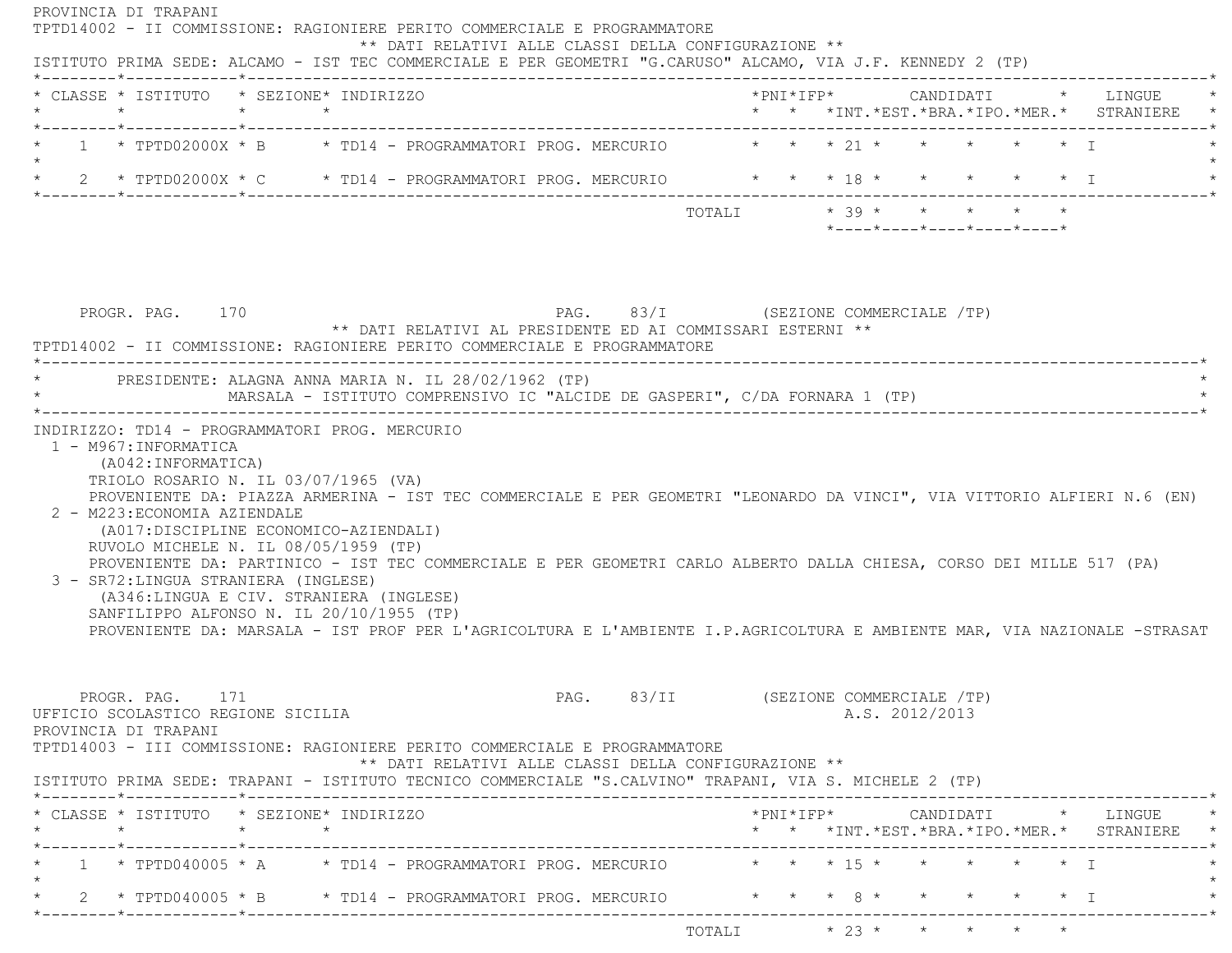PROGR. PAG. 172 **PAG.** 94/I (SEZIONE COMMERCIALE /TP) \*\* DATI RELATIVI AL PRESIDENTE ED AI COMMISSARI ESTERNI \*\* TPTD14003 - III COMMISSIONE: RAGIONIERE PERITO COMMERCIALE E PROGRAMMATORE \*----------------------------------------------------------------------------------------------------------------------------\*PRESIDENTE: TERMINI ANTONINO N. IL 03/06/1954 (TP) PARTANNA - ISTITUTO MAGISTRALE IST. MAGISTRALE "D. ALIGHIERI", VIA TRIESTE (TP) \*----------------------------------------------------------------------------------------------------------------------------\* INDIRIZZO: TD14 - PROGRAMMATORI PROG. MERCURIO 1 - M967:INFORMATICA (A042:INFORMATICA) LALICATA MARIA VINCENZA N. IL 25/09/1961 (AG) PROVENIENTE DA: CASTELVETRANO - ISTITUTO TECNICO COMMERCIALE "G.B.FERRIGNO" C/VETRANO, VIA GENTILE (TP) 2 - M223:ECONOMIA AZIENDALE (A017:DISCIPLINE ECONOMICO-AZIENDALI) LOMBARDO GASPARE N. IL 05/02/1961 (TP) PROVENIENTE DA: PARTANNA - ISTITUTO TECNICO COMMERCIALE IST.TEC.COMM.LE PARTANNA, VIA A.GRAMSCI (TP) 3 - SR72:LINGUA STRANIERA (INGLESE) (A346:LINGUA E CIV. STRANIERA (INGLESE) DI ROSA SERAFINA N. IL 01/10/1964 (TP) PROVENIENTE DA: CASTELVETRANO - LICEO SCIENTIFICO "M. CIPOLLA" C/VETRANO, PIAZZALE PLACIDO RIZZOTTO (TP) PROGR. PAG. 173 **PAG.** PAG. 84/II (SEZIONE COMMERCIALE /TP) UFFICIO SCOLASTICO REGIONE SICILIA A.S. 2012/2013 PROVINCIA DI TRAPANI TPTD14004 - IV COMMISSIONE: RAGIONIERE PERITO COMMERCIALE E PROGRAMMATORE \*\* DATI RELATIVI ALLE CLASSI DELLA CONFIGURAZIONE \*\* ISTITUTO PRIMA SEDE: CASTELVETRANO - ISTITUTO TECNICO COMMERCIALE "G.B.FERRIGNO" C/VETRANO, VIA GENTILE (TP) \*--------\*------------\*-------------------------------------------------------------------------------------------------------\* \* CLASSE \* ISTITUTO \* SEZIONE\* INDIRIZZO \*PNI\*IFP\* CANDIDATI \* LINGUE \* \* \* \* \* \* \* \*INT.\*EST.\*BRA.\*IPO.\*MER.\* STRANIERE \* \*--------\*------------\*-------------------------------------------------------------------------------------------------------\*1 \* TPTD02101R \* A \* \* TD14 - PROGRAMMATORI PROG. MERCURIO \* \* \* 18 \* \* \* \* \* \*  $\star$ 2 \* TPTD02101R \* B \* TD14 - PROGRAMMATORI PROG. MERCURIO \* \* \* 16 \* 1 \* \* \* \* \* I \*--------\*------------\*-------------------------------------------------------------------------------------------------------\* TOTALI \* 34 \* 1 \* \* \* \*\*----\*----\*----\*----\*----\*

PROGR. PAG. 174 **PROGR.** PAG. 85/I (SEZIONE COMMERCIALE /TP) \*\* DATI RELATIVI AL PRESIDENTE ED AI COMMISSARI ESTERNI \*\* TPTD14004 - IV COMMISSIONE: RAGIONIERE PERITO COMMERCIALE E PROGRAMMATORE \*----------------------------------------------------------------------------------------------------------------------------\*PRESIDENTE: MORABITO GIUSEPPE N. IL 27/04/1956 (RC) \* TRAPANI - IST PROF PER I SERVIZI COMMERCIALI E TURISTICI IST.PROF.COMM.TURISMO-BUFALINO, PIAZZA CARUSO N\* \*----------------------------------------------------------------------------------------------------------------------------\*INDIRIZZO: TD14 - PROGRAMMATORI PROG. MERCURIO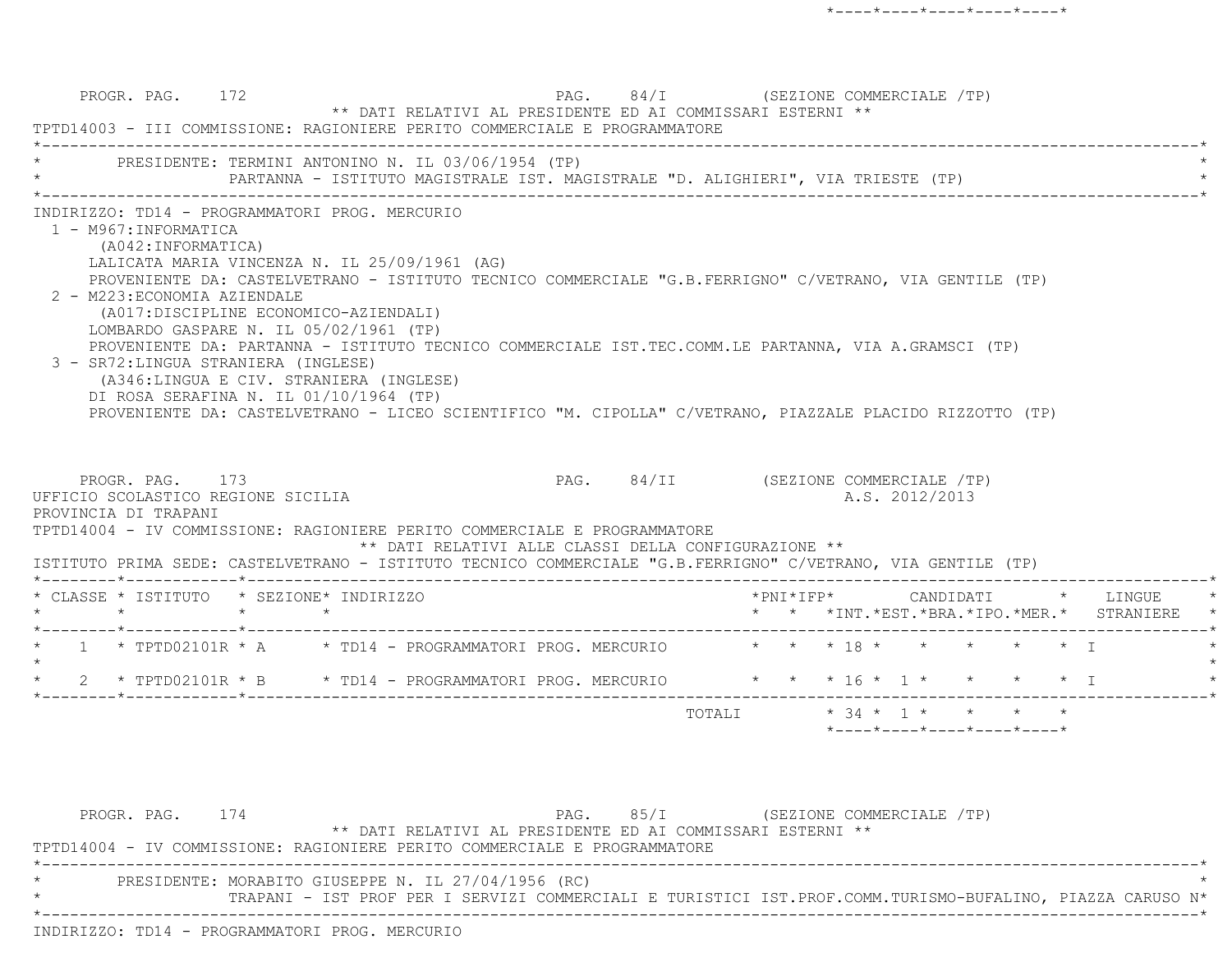1 - M967:INFORMATICA (A042:INFORMATICA) BONAFEDE ANTONIETTA N. IL 31/10/1963 (TP) PROVENIENTE DA: MARSALA - ISTITUTO TECNICO COMMERCIALE "G. GARIBALDI" MARSALA, VIA TRAPANI, 306 (TP) 2 - M223:ECONOMIA AZIENDALE (A017:DISCIPLINE ECONOMICO-AZIENDALI) PROVENZANO ONOFRIO N. IL 16/10/1950 (TP) PROVENIENTE DA: ALCAMO - IST TEC COMMERCIALE E PER GEOMETRI "G.CARUSO" ALCAMO, VIA J.F. KENNEDY 2 (TP) 3 - SR72:LINGUA STRANIERA (INGLESE) (A346:LINGUA E CIV. STRANIERA (INGLESE) RAMO FRANCESCA N. IL 23/06/1957 (TP) PROVENIENTE DA: MAZARA DEL VALLO - IST PROF INDUSTRIA E ARTIGIANATO I.P.S.I.A. MAZARA DEL VALLO, VIA MARIO MAFAI N.9 (TP PROGR. PAG. 175 PAG. 85/II (SEZIONE COMMERCIALE /TP) UFFICIO SCOLASTICO REGIONE SICILIA A.S. 2012/2013 PROVINCIA DI TRAPANI TPTD14005 - V COMMISSIONE: RAGIONIERE PERITO COMMERCIALE E PROGRAMMATORE \*\* DATI RELATIVI ALLE CLASSI DELLA CONFIGURAZIONE \*\* ISTITUTO PRIMA SEDE: MAZARA DEL VALLO - ISTITUTO TECNICO COMMERCIALE I.I.S. "F. FERRARA" MAZARA DEL, VIA PADRE PIO DA PIETRALC \*--------\*------------\*-------------------------------------------------------------------------------------------------------\* \* CLASSE \* ISTITUTO \* SEZIONE\* INDIRIZZO \*PNI\*IFP\* CANDIDATI \* LINGUE \* \* \* \* \* \* \* \*INT.\*EST.\*BRA.\*IPO.\*MER.\* STRANIERE \* \*--------\*------------\*-------------------------------------------------------------------------------------------------------\*\* 1 \* TPTD02601X \* A \* TD14 - PROGRAMMATORI PROG. MERCURIO \* \* \* 27 \* 2 \* \* \* \* \* I  $\star$  \* 2 \* TPTD02601X \* B \* TD14 - PROGRAMMATORI PROG. MERCURIO \* \* \* 27 \* \* \* \* \* I \* \*--------\*------------\*-------------------------------------------------------------------------------------------------------\*TOTALI  $\star$  54  $\star$  2  $\star$   $\star$   $\star$   $\star$  $*$ ---- $*$ ---- $*$ ---- $*$ ---- $*$ ---- $*$ PROGR. PAG. 176 PROGR. PAG. 86/I (SEZIONE COMMERCIALE /TP) \*\* DATI RELATIVI AL PRESIDENTE ED AI COMMISSARI ESTERNI \*\* TPTD14005 - V COMMISSIONE: RAGIONIERE PERITO COMMERCIALE E PROGRAMMATORE \*----------------------------------------------------------------------------------------------------------------------------\* \* PRESIDENTE: ROMANO GIUSEPPE N. IL 05/03/1959 (TP) \* CASTELVETRANO - LICEO SCIENTIFICO "M. CIPOLLA" C/VETRANO, PIAZZALE PLACIDO RIZZOTTO (TP) \*----------------------------------------------------------------------------------------------------------------------------\* INDIRIZZO: TD14 - PROGRAMMATORI PROG. MERCURIO 1 - M967:INFORMATICA (A042:INFORMATICA) SCALIA GIUSEPPA N. IL 21/08/1956 (TP) PROVENIENTE DA: PETROSINO - ISTITUTO TECNICO PER GEOMETRI SEZ. STACC. I.T.G. PETROSINO, C.DA TORREGGIANO - VIA R.R. SORR 2 - M223:ECONOMIA AZIENDALE (A017:DISCIPLINE ECONOMICO-AZIENDALI) SPANO' FRANCESCO N. IL 12/08/1957 (TP) PROVENIENTE DA: CASTELVETRANO - ISTITUTO TECNICO COMMERCIALE "G.B.FERRIGNO" C/VETRANO, VIA GENTILE (TP) 3 - SR72:LINGUA STRANIERA (INGLESE) (A346:LINGUA E CIV. STRANIERA (INGLESE) POLIZZI GIACOMO N. IL 23/10/1953 (TP) PROVENIENTE DA: CASTELVETRANO - ISTITUTO TECNICO COMMERCIALE "G.B.FERRIGNO" C/VETRANO, VIA GENTILE (TP)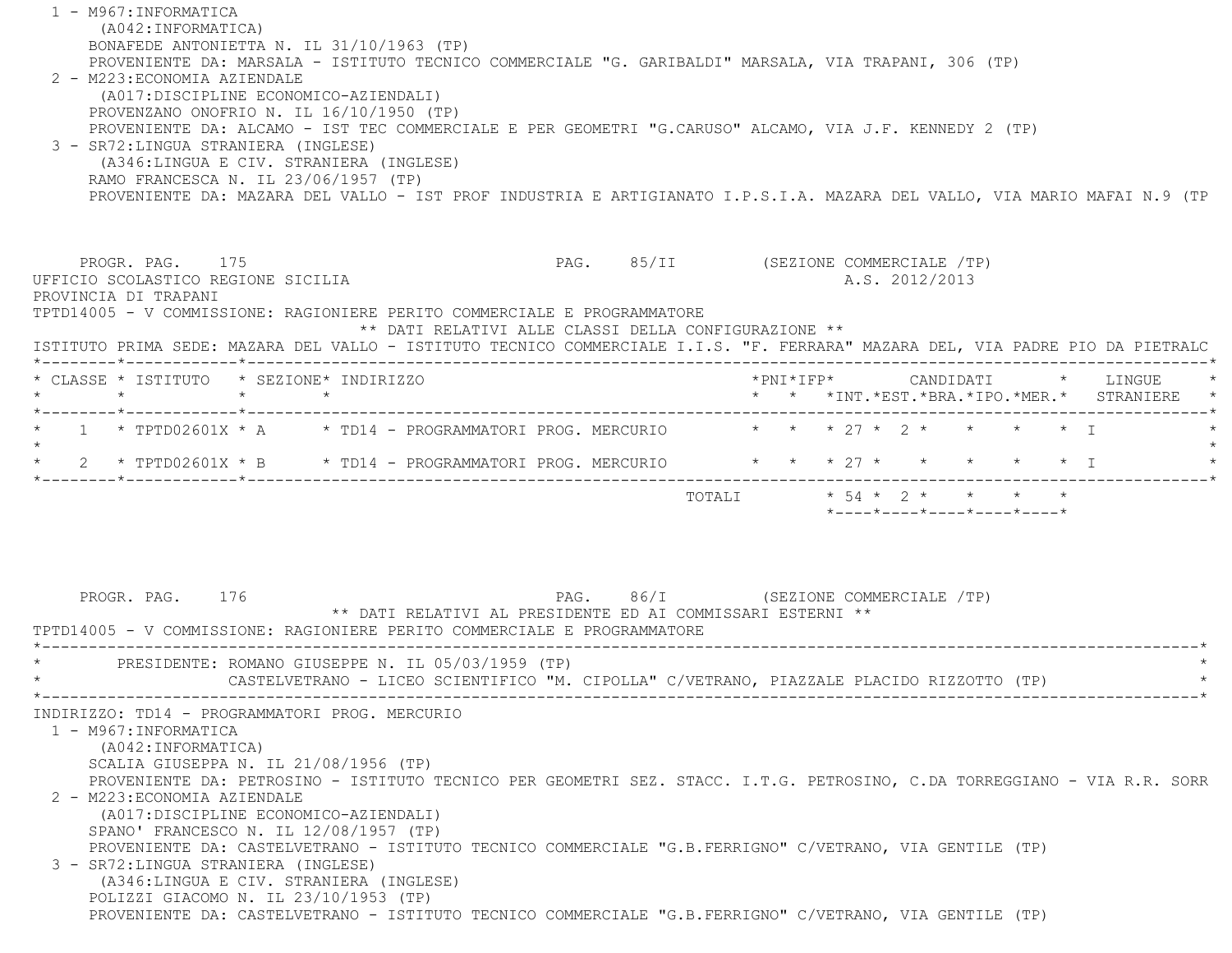| PROGR. PAG. 177<br>UFFICIO SCOLASTICO REGIONE SICILIA<br>PROVINCIA DI TRAPANI                                                                                                                                                                                                        |                                                      | PAG. 86/II (SEZIONE COMMERCIALE /TP)<br>A.S. 2012/2013                                                                                                                                                                                              |
|--------------------------------------------------------------------------------------------------------------------------------------------------------------------------------------------------------------------------------------------------------------------------------------|------------------------------------------------------|-----------------------------------------------------------------------------------------------------------------------------------------------------------------------------------------------------------------------------------------------------|
| TPTD14006 - VI COMMISSIONE: RAGIONIERE PERITO COMMERCIALE E PROGRAMMATORE                                                                                                                                                                                                            | ** DATI RELATIVI ALLE CLASSI DELLA CONFIGURAZIONE ** | ISTITUTO PRIMA SEDE: MAZARA DEL VALLO - ISTITUTO TECNICO COMMERCIALE I.I.S. "F. FERRARA" MAZARA DEL, VIA PADRE PIO DA PIETRALC                                                                                                                      |
| * CLASSE * ISTITUTO * SEZIONE* INDIRIZZO                                                                                                                                                                                                                                             |                                                      | *PNI*IFP*     CANDIDATI    *   LINGUE                                                                                                                                                                                                               |
| * 1 * TPTD02601X * C * TD14 - PROGRAMMATORI PROG. MERCURIO * * * 27 * * * * * * * I                                                                                                                                                                                                  |                                                      |                                                                                                                                                                                                                                                     |
| ISTITUTO SECONDA SEDE: PARTANNA - ISTITUTO TECNICO COMMERCIALE IST.TEC.COMM.LE PARTANNA, VIA A.GRAMSCI (TP)                                                                                                                                                                          |                                                      |                                                                                                                                                                                                                                                     |
| * CLASSE * ISTITUTO * SEZIONE* INDIRIZZO<br>$\star \qquad \qquad \star \qquad \qquad \star \qquad \qquad \star$                                                                                                                                                                      |                                                      | *PNI*IFP*     CANDIDATI    *   LINGUE<br>* * *INT.*EST.*BRA.*IPO.*MER.* STRANIERE *                                                                                                                                                                 |
|                                                                                                                                                                                                                                                                                      |                                                      |                                                                                                                                                                                                                                                     |
|                                                                                                                                                                                                                                                                                      |                                                      | *----*----*----*----*----*                                                                                                                                                                                                                          |
| * PRESIDENTE: SENIA IGNAZIO N. IL 22/11/1949 (TP)                                                                                                                                                                                                                                    |                                                      | ALCAMO - IST TEC COMMERCIALE E PER GEOMETRI "G.CARUSO" ALCAMO, VIA J.F. KENNEDY 2 (TP)                                                                                                                                                              |
| INDIRIZZO: TD14 - PROGRAMMATORI PROG. MERCURIO<br>1 - M967: INFORMATICA<br>(A042:INFORMATICA)<br>MUNNA ENZO GIUSEPPE N. IL 12/08/1974 (TP)<br>PROVENIENTE DA: ALCAMO - IST TEC COMMERCIALE E PER GEOMETRI "G.CARUSO" ALCAMO, VIA J.F. KENNEDY 2 (TP)<br>2 - M223: ECONOMIA AZIENDALE |                                                      |                                                                                                                                                                                                                                                     |
| (A017:DISCIPLINE ECONOMICO-AZIENDALI)<br>BONO VINCENZO N. IL 18/07/1959 (TP)<br>3 - SR72:LINGUA STRANIERA (INGLESE)<br>(A346:LINGUA E CIV. STRANIERA (INGLESE)<br>PAMPANINI ROSALBA N. IL 03/08/1958 (RA)                                                                            |                                                      | PROVENIENTE DA: CARINI - IST PROF PER I SERVIZI ALBERGHIERI E RISTORAZIONE IPSEOA "UGO MURSIA", VIA TRATTATI DI ROMA, 6<br>PROVENIENTE DA: MARSALA - IST PROF PER L'AGRICOLTURA E L'AMBIENTE I.P.AGRICOLTURA E AMBIENTE MAR, VIA NAZIONALE -STRASAT |

ISTITUTO PRIMA SEDE: TRAPANI - ISTITUTO TECNICO COMMERCIALE I.T.C. "S.CALVINO" SERALE - TR, VIA S. MICHELE 2 (TP)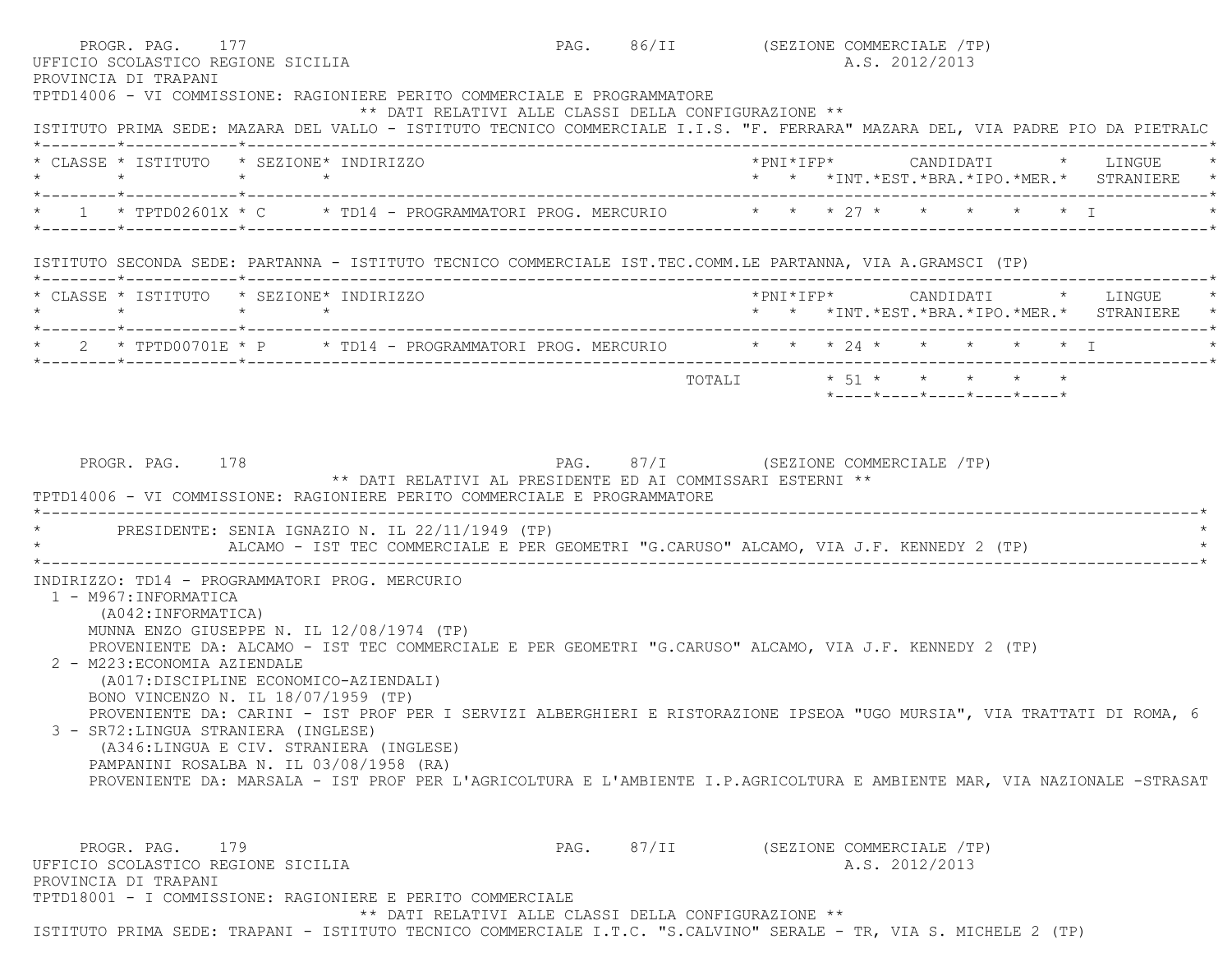|                                                                                        | * CLASSE * ISTITUTO * SEZIONE* INDIRIZZO                                                                                                                                                                                                                                                                                                                                                                                                                                                                                                                                                                                                                                                                                                                                                                                                                                                                                                                                                                                                                                                                                                                                         |                                                                                                   |                            |  |  |                            |  | $*$ PNI $*$ IFP $*$ CANDIDATI $*$ LINGUE $*$ |
|----------------------------------------------------------------------------------------|----------------------------------------------------------------------------------------------------------------------------------------------------------------------------------------------------------------------------------------------------------------------------------------------------------------------------------------------------------------------------------------------------------------------------------------------------------------------------------------------------------------------------------------------------------------------------------------------------------------------------------------------------------------------------------------------------------------------------------------------------------------------------------------------------------------------------------------------------------------------------------------------------------------------------------------------------------------------------------------------------------------------------------------------------------------------------------------------------------------------------------------------------------------------------------|---------------------------------------------------------------------------------------------------|----------------------------|--|--|----------------------------|--|----------------------------------------------|
|                                                                                        | * 1 * TPTD04050E * A * TD18 - GIURID.ECON. AZ.LE (PROG. SIRIO) * * * 34 * * * * * * * I                                                                                                                                                                                                                                                                                                                                                                                                                                                                                                                                                                                                                                                                                                                                                                                                                                                                                                                                                                                                                                                                                          |                                                                                                   |                            |  |  |                            |  |                                              |
|                                                                                        | ISTITUTO SECONDA SEDE: ERICE - L.R. PAR. ISTITUTO TECNICO COMMERCIALE EUROPA 2000, VIA MARCONI 198 (TP)                                                                                                                                                                                                                                                                                                                                                                                                                                                                                                                                                                                                                                                                                                                                                                                                                                                                                                                                                                                                                                                                          |                                                                                                   |                            |  |  |                            |  |                                              |
| $\star \qquad \qquad \star \qquad \qquad \star \qquad \qquad \star$                    | * CLASSE * ISTITUTO * SEZIONE* INDIRIZZO                                                                                                                                                                                                                                                                                                                                                                                                                                                                                                                                                                                                                                                                                                                                                                                                                                                                                                                                                                                                                                                                                                                                         |                                                                                                   |                            |  |  |                            |  | * * *INT.*EST.*BRA.*IPO.*MER.* STRANIERE *   |
|                                                                                        | * 2 * TPTD80500R * A * TD00 - GIURIDICO ECONOMICO AZIENDALE * * * 23 * 11 * * * * * F                                                                                                                                                                                                                                                                                                                                                                                                                                                                                                                                                                                                                                                                                                                                                                                                                                                                                                                                                                                                                                                                                            |                                                                                                   |                            |  |  |                            |  |                                              |
|                                                                                        |                                                                                                                                                                                                                                                                                                                                                                                                                                                                                                                                                                                                                                                                                                                                                                                                                                                                                                                                                                                                                                                                                                                                                                                  |                                                                                                   | TOTALI * 57 * 11 * * * * * |  |  | *----*----*----*----*----* |  |                                              |
| PROGR. PAG. 180                                                                        | TPTD18001 - I COMMISSIONE: RAGIONIERE E PERITO COMMERCIALE                                                                                                                                                                                                                                                                                                                                                                                                                                                                                                                                                                                                                                                                                                                                                                                                                                                                                                                                                                                                                                                                                                                       | PAG. 88/I (SEZIONE COMMERCIALE /TP)<br>** DATI RELATIVI AL PRESIDENTE ED AI COMMISSARI ESTERNI ** |                            |  |  |                            |  |                                              |
|                                                                                        | * PRESIDENTE: RESTIVO MELCHIORRA N. IL 09/04/1958 (TP)<br>PARTANNA - ISTITUTO MAGISTRALE IST. MAGISTRALE "D. ALIGHIERI", VIA TRIESTE (TP)                                                                                                                                                                                                                                                                                                                                                                                                                                                                                                                                                                                                                                                                                                                                                                                                                                                                                                                                                                                                                                        |                                                                                                   |                            |  |  |                            |  |                                              |
| 1 - M223: ECONOMIA AZIENDALE                                                           | INDIRIZZO: TD18 - GIURID.ECON. AZ.LE (PROG. SIRIO)<br>(A017:DISCIPLINE ECONOMICO-AZIENDALI)                                                                                                                                                                                                                                                                                                                                                                                                                                                                                                                                                                                                                                                                                                                                                                                                                                                                                                                                                                                                                                                                                      |                                                                                                   |                            |  |  |                            |  |                                              |
| 3 - SR85: DIRITTO<br>1 - M730:RAGIONERIA<br>$2 - M460$ : INGLESE<br>3 - M390: FRANCESE | PUCCIO PIETRO FRANCESCO N. IL 22/12/1960 (TP)<br>PROVENIENTE DA: CASTELVETRANO - IST PROF PER I SERVIZI ALBERGHIERI E RISTORAZIONE I.P.S.E.O.A. "V. TITONE", VIA MARINELL<br>2 - SR72: LINGUA STRANIERA (INGLESE)<br>(A346:LINGUA E CIV. STRANIERA (INGLESE)<br>MAROTTA NICOLINA N. IL 01/01/1952 (TP)<br>PROVENIENTE DA: CASTELVETRANO - LICEO CLASSICO LIC. CLASSICO "G. PANTALEO" C/, PIAZZA REGINA MARGHERITA, 1 (TP)<br>(A019:DISCIPLINE GIURIDICHE ED ECONOMI)<br>FULCO MARCELLA N. IL 10/06/1966 (TP)<br>PROVENIENTE DA: SIRACUSA - ISTITUTO TECNICO COMMERCIALE A. RIZZA, VIALE A. DIAZ 12 (SR)<br>INDIRIZZO: TD00 - GIURIDICO ECONOMICO AZIENDALE<br>(A017:DISCIPLINE ECONOMICO-AZIENDALI)<br>PUCCIO PIETRO FRANCESCO N. IL 22/12/1960 (TP)<br>PROVENIENTE DA: CASTELVETRANO - IST PROF PER I SERVIZI ALBERGHIERI E RISTORAZIONE I.P.S.E.O.A. "V. TITONE", VIA MARINELL<br>(A346:LINGUA E CIV. STRANIERA (INGLESE))<br>MAROTTA NICOLINA N. IL 01/01/1952 (TP)<br>PROVENIENTE DA: CASTELVETRANO - LICEO CLASSICO LIC. CLASSICO "G. PANTALEO" C/, PIAZZA REGINA MARGHERITA, 1 (TP)<br>(A246:LINGUA E CIV. STRANIERA (FRANCESE))<br>MARSALA LEONARDA N. IL 05/10/1956 (PA) |                                                                                                   |                            |  |  |                            |  |                                              |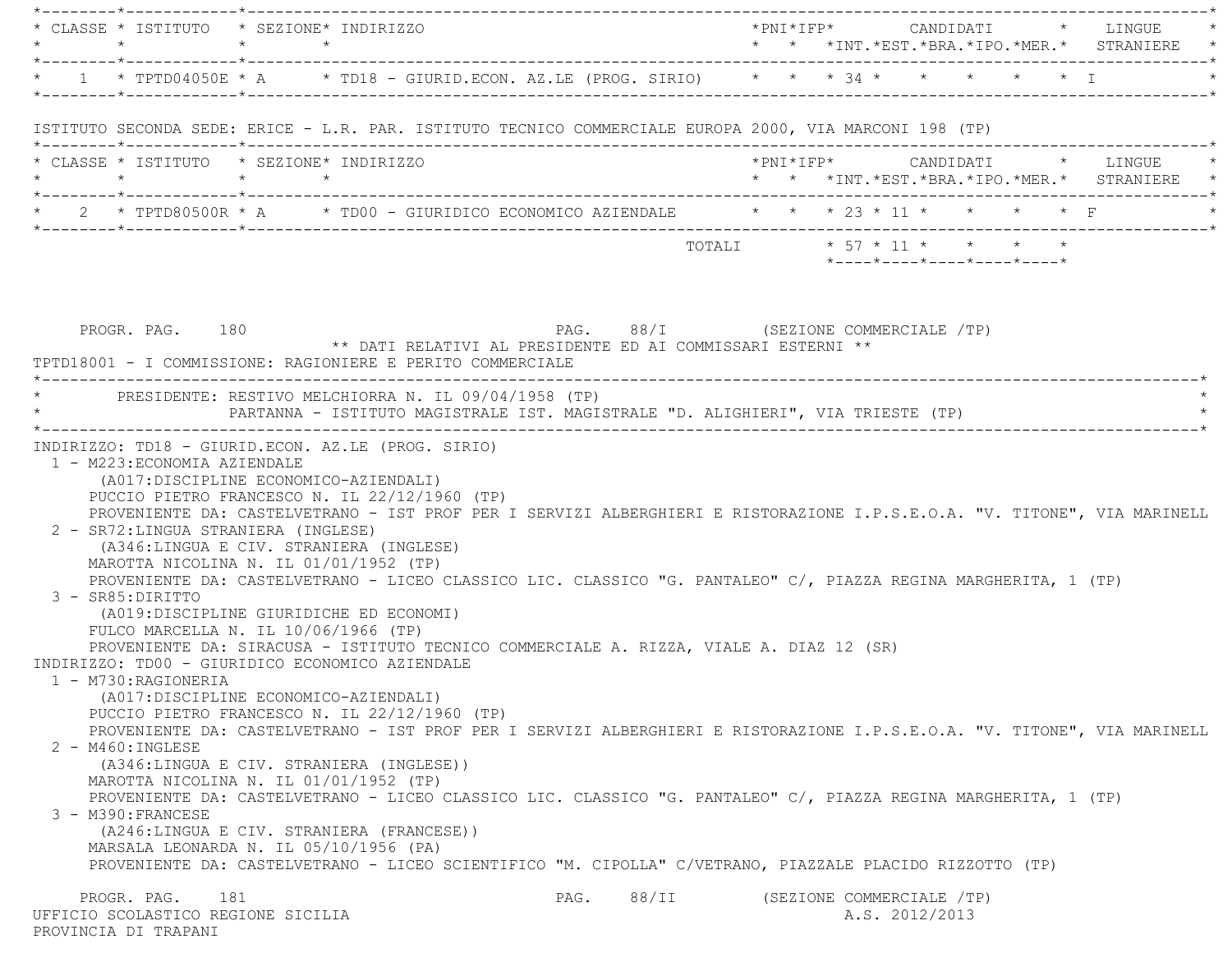TPTF45001 - I COMMISSIONE: PER. IND.LE CAPOTECNICO-SPECIALIZZ.:INFORMATICA \*\* DATI RELATIVI ALLE CLASSI DELLA CONFIGURAZIONE \*\* ISTITUTO PRIMA SEDE: TRAPANI - ISTITUTO TECNICO INDUSTRIALE I.T.I. "L.DA VINCI" TRAPANI, PIAZZA XXI APRILE (TP) \*--------\*------------\*-------------------------------------------------------------------------------------------------------\* \* CLASSE \* ISTITUTO \* SEZIONE\* INDIRIZZO \*PNI\*IFP\* CANDIDATI \* LINGUE \* \* \* \* \* \* \* \*INT.\*EST.\*BRA.\*IPO.\*MER.\* STRANIERE \* \*--------\*------------\*-------------------------------------------------------------------------------------------------------\*1 \* TPTF018017 \* C \* TF45 - PROGETTO "ABACUS"-INFORMATICA \* \* \* 19 \* 2 \* \* \* \* \* I  $\star$ 2 \* TPTF018017 \* F \* \* TF45 - PROGETTO "ABACUS"-INFORMATICA \* \* \* 13 \* \* \* \* \* \* \* I \* \* \* E \* TF51 - ELETTROT. ED AUTOM. \* \* \* 10 \* \* \* \* \* I \* \*--------\*------------\*-------------------------------------------------------------------------------------------------------\*TOTALI  $\star$  42  $\star$  2  $\star$   $\star$   $\star$   $\star$  \*----\*----\*----\*----\*----\*PROGR. PAG. 182 **PROGR. PAG.** 89/I (SEZIONE INDUSTRIALE /TP) \*\* DATI RELATIVI AL PRESIDENTE ED AI COMMISSARI ESTERNI \*\* TPTF45001 - I COMMISSIONE: PER. IND.LE CAPOTECNICO-SPECIALIZZ.:INFORMATICA \*----------------------------------------------------------------------------------------------------------------------------\*PRESIDENTE: RESTIVO MARIA N. IL 20/09/1964 (TP) PARTANNA - ISTITUTO TECNICO COMMERCIALE IST.TEC.COMM.LE PARTANNA, VIA A.GRAMSCI (TP) \*----------------------------------------------------------------------------------------------------------------------------\* INDIRIZZO: TF45 - PROGETTO "ABACUS"-INFORMATICA 1 - M963:INFORMATICA (A042:INFORMATICA) NIZZOLA MARIANO N. IL 16/03/1955 (TP) PROVENIENTE DA: CASTELVETRANO - ISTITUTO TECNICO COMMERCIALE "G.B.FERRIGNO" C/VETRANO, VIA GENTILE (TP) 2 - M961:CALCOLO DELLE PROBABILITA', STATIS.,RICERCA OPER. (A048:MATEMATICA APPLICATA) BALLATORE FRANCESCO N. IL 22/02/1956 (TP) PROVENIENTE DA: MAZARA DEL VALLO - ISTITUTO TECNICO COMMERCIALE I.I.S. "F. FERRARA" MAZARA DEL, VIA PADRE PIO DA PIETRAL 3 - SR72:LINGUA STRANIERA (INGLESE) (A346:LINGUA E CIV. STRANIERA (INGLESE) FERRARA GIACOMO N. IL 05/11/1953 (TP) PROVENIENTE DA: PARTANNA - ISTITUTO TECNICO COMMERCIALE IST.TEC.COMM.LE PARTANNA, VIA A.GRAMSCI (TP) INDIRIZZO: TF51 - ELETTROT. ED AUTOM. 1 - M460:INGLESE (A346:LINGUA E CIV. STRANIERA (INGLESE)) FERRARA GIACOMO N. IL 05/11/1953 (TP) PROVENIENTE DA: PARTANNA - ISTITUTO TECNICO COMMERCIALE IST.TEC.COMM.LE PARTANNA, VIA A.GRAMSCI (TP) 2 - M462:INGLESE (A346:LINGUA E CIV. STRANIERA (INGLESE)) FERRARA GIACOMO N. IL 05/11/1953 (TP) PROVENIENTE DA: PARTANNA - ISTITUTO TECNICO COMMERCIALE IST.TEC.COMM.LE PARTANNA, VIA A.GRAMSCI (TP) 3 - M292:IMPIANTI ELETTRICI (A035:ELETTROTECNICA ED APPLICAZIONI) STELLINO DANIELE MARIA N. IL 03/01/1967 (TP) PROVENIENTE DA: CAMMARATA - IST PROF INDUSTRIA E ARTIGIANATO IPSIA"ARCHIMEDE", VIA G.BONFIGLIO, 44 (AG) 4 - M568:MATEMATICA (A047:MATEMATICA) GIUSTO ROSAMARIA N. IL 19/06/1965 (TP) PROVENIENTE DA: MAZARA DEL VALLO - ISTITUTO TECNICO INDUSTRIALE I.T.I. "R. D'ALTAVILLA" MAZARA, C/DA AFFACCIATA - PIAZZA PROGR. PAG. 183 CHARGAN PAG. 89/II (SEZIONE INDUSTRIALE /TP)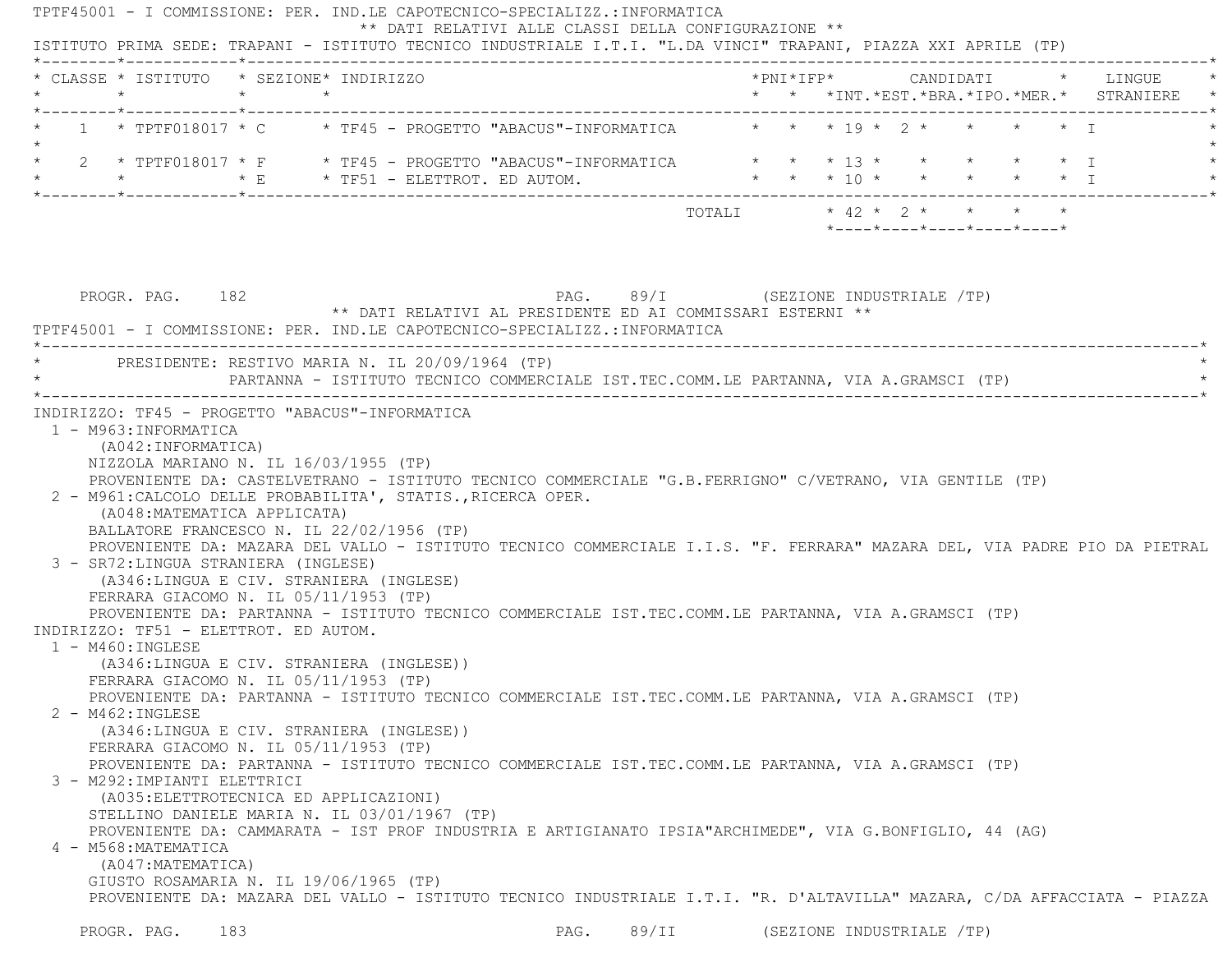| PROVINCIA DI TRAPANI                                                                                                                                                                                                                                                                                                                                                                                                                                                                                                                                                                         | A.S. 2012/2013                                                                                 |
|----------------------------------------------------------------------------------------------------------------------------------------------------------------------------------------------------------------------------------------------------------------------------------------------------------------------------------------------------------------------------------------------------------------------------------------------------------------------------------------------------------------------------------------------------------------------------------------------|------------------------------------------------------------------------------------------------|
| TPTF50001 - I COMMISSIONE: PER. IND.LE CAPOTEC.-SPECIAL:ELETTRON.E TELECOMUN.<br>** DATI RELATIVI ALLE CLASSI DELLA CONFIGURAZIONE **<br>ISTITUTO PRIMA SEDE: MARSALA - ISTITUTO TECNICO INDUSTRIALE I.T.I. MARSALA, VIA S. G. BOSCO (TP)                                                                                                                                                                                                                                                                                                                                                    |                                                                                                |
| * CLASSE * ISTITUTO * SEZIONE* INDIRIZZO                                                                                                                                                                                                                                                                                                                                                                                                                                                                                                                                                     | * * *INT. *EST. *BRA. *IPO. *MER. * STRANIERE *                                                |
| $\star$ 1 $\star$ TPTF01701B $\star$ A $\star$ TF50 - ELETTR. E TELECOM.<br>$\star$                                                                                                                                                                                                                                                                                                                                                                                                                                                                                                          | * * * 25 * 2 * * * * T                                                                         |
| * 2 * TPTF01701B * B * TF50 - ELETTR. E TELECOM.                                                                                                                                                                                                                                                                                                                                                                                                                                                                                                                                             | * * * 22 * * * * * * I                                                                         |
|                                                                                                                                                                                                                                                                                                                                                                                                                                                                                                                                                                                              | TOTALI * 47 * 2 * * * * *<br>*----*----*----*----*----*                                        |
| PAG. 90/I (SEZIONE INDUSTRIALE /TP)<br>PROGR. PAG. 184<br>** DATI RELATIVI AL PRESIDENTE ED AI COMMISSARI ESTERNI **<br>TPTF50001 - I COMMISSIONE: PER. IND.LE CAPOTEC.-SPECIAL:ELETTRON.E TELECOMUN.                                                                                                                                                                                                                                                                                                                                                                                        |                                                                                                |
| * PRESIDENTE: CALAMIA MARIA N. IL 21/04/1958 (TP)<br>ALCAMO - ISTITUTO MAGISTRALE "V.F.ALLMAYER" ALCAMO, VIA PIETRO GALATI, 39 (TP)                                                                                                                                                                                                                                                                                                                                                                                                                                                          |                                                                                                |
| MONACO LUDOVICO N. IL 16/03/1950 (TP)<br>PROVENIENTE DA: TRAPANI - ISTITUTO TECNICO INDUSTRIALE I.T.I. "L.DA VINCI" TRAPANI, PIAZZA XXI APRILE (TP)<br>$2 - M460$ : INGLESE<br>(A346:LINGUA E CIV. STRANIERA (INGLESE))<br>DI STEFANO ROSA MARIA N. IL 06/08/1966 (TP)<br>PROVENIENTE DA: ALCAMO - IST TEC COMMERCIALE E PER GEOMETRI "G.CARUSO" ALCAMO, VIA J.F. KENNEDY 2 (TP)<br>3 - M568: MATEMATICA<br>(A047: MATEMATICA)<br>CASTELLAMMARE GIUSEPPE N. IL 01/09/1953 (PA)<br>PROVENIENTE DA: TRAPANI - ISTITUTO TECNICO INDUSTRIALE I.T.I. "L.DA VINCI" TRAPANI, PIAZZA XXI APRILE (TP) |                                                                                                |
|                                                                                                                                                                                                                                                                                                                                                                                                                                                                                                                                                                                              |                                                                                                |
| PROGR. PAG. 185<br>UFFICIO SCOLASTICO REGIONE SICILIA<br>PROVINCIA DI TRAPANI<br>TPTF51001 - I COMMISSIONE: PER. IND.LE CAPOTEC.-SPECIAL.:ELETTROTEC.E AUTOMAZ<br>** DATI RELATIVI ALLE CLASSI DELLA CONFIGURAZIONE **                                                                                                                                                                                                                                                                                                                                                                       | PAG. 90/II (SEZIONE INDUSTRIALE /TP)<br>A.S. 2012/2013                                         |
| ISTITUTO PRIMA SEDE: TRAPANI - ISTITUTO TECNICO INDUSTRIALE I.T.I. "L.DA VINCI" TRAPANI, PIAZZA XXI APRILE (TP)<br>* CLASSE * ISTITUTO * SEZIONE* INDIRIZZO                                                                                                                                                                                                                                                                                                                                                                                                                                  | $*PNI*IFP* \qquad \qquad \text{CANDIDATI} \qquad \qquad * \qquad \text{LINGUE} \qquad \quad *$ |
|                                                                                                                                                                                                                                                                                                                                                                                                                                                                                                                                                                                              | * * *INT. *EST. *BRA. *IPO. *MER. * STRANIERE *                                                |
| $1$ * TPTF018017 * A $\qquad$ * TF51 - ELETTROT. ED AUTOM. $\qquad$ * * * 18 * 1 * * * * * * I                                                                                                                                                                                                                                                                                                                                                                                                                                                                                               | * * * 24 * 1 * * * * * I                                                                       |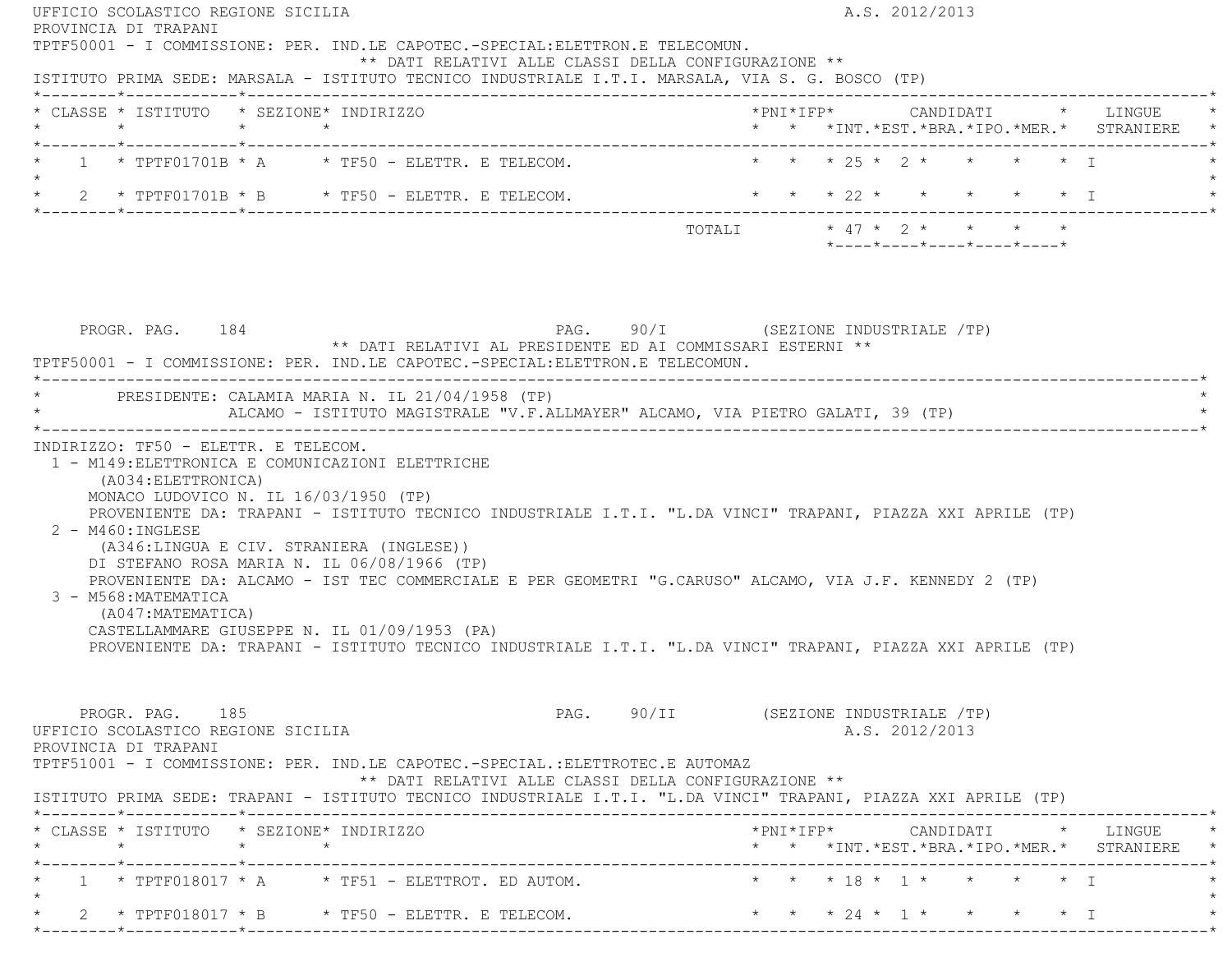PROGR. PAG. 186 PROGR. PAG. 91/I (SEZIONE INDUSTRIALE /TP) \*\* DATI RELATIVI AL PRESIDENTE ED AI COMMISSARI ESTERNI \*\* TPTF51001 - I COMMISSIONE: PER. IND.LE CAPOTEC.-SPECIAL.:ELETTROTEC.E AUTOMAZ \*----------------------------------------------------------------------------------------------------------------------------\*PRESIDENTE: DI BLASI PIETRO TONINO N. IL 18/10/1957 (TP) \* CASTELVETRANO - IST PROF PER I SERVIZI ALBERGHIERI E RISTORAZIONE I.P.S.E.O.A. "V. TITONE", VIA MARINELL\* \*----------------------------------------------------------------------------------------------------------------------------\* INDIRIZZO: TF51 - ELETTROT. ED AUTOM. 1 - M292:IMPIANTI ELETTRICI (A035:ELETTROTECNICA ED APPLICAZIONI) TERMINE SIMONE N. IL 14/01/1957 (TP) PROVENIENTE DA: SANTA NINFA - IST PROF INDUSTRIA E ARTIGIANATO ISTITUTO PROFESSIONALE, VIA SANT'ANNA (TP) 2 - M568:MATEMATICA (A047:MATEMATICA) BIONDO DIEGO N. IL 18/11/1961 (TP) PROVENIENTE DA: MARSALA - LICEO SCIENTIFICO "P.RUGGIERI MARSALA", VIA GIOVANNI FALCONE 14 (TP) 3 - M460:INGLESE (A346:LINGUA E CIV. STRANIERA (INGLESE)) ACCARDI MARIA ELENA N. IL 09/06/1959 (EE) PROVENIENTE DA: CASTELVETRANO - LICEO CLASSICO LIC. CLASSICO "G. PANTALEO" C/, PIAZZA REGINA MARGHERITA, 1 (TP) INDIRIZZO: TF50 - ELETTR. E TELECOM. 1 - M568:MATEMATICA (A047:MATEMATICA) BIONDO DIEGO N. IL 18/11/1961 (TP) PROVENIENTE DA: MARSALA - LICEO SCIENTIFICO "P.RUGGIERI MARSALA", VIA GIOVANNI FALCONE 14 (TP) 2 - M460:INGLESE (A346:LINGUA E CIV. STRANIERA (INGLESE)) ACCARDI MARIA ELENA N. IL 09/06/1959 (EE) PROVENIENTE DA: CASTELVETRANO - LICEO CLASSICO LIC. CLASSICO "G. PANTALEO" C/, PIAZZA REGINA MARGHERITA, 1 (TP) 3 - M149:ELETTRONICA E COMUNICAZIONI ELETTRICHE (A034:ELETTRONICA) ILARI ANTONINO N. IL 12/07/1959 (TP) PROVENIENTE DA: MARSALA - ISTITUTO TECNICO INDUSTRIALE I.T.I. MARSALA, VIA S. G. BOSCO (TP) PROGR. PAG. 187 PAG. 91/II (SEZIONE INDUSTRIALE /TP) UFFICIO SCOLASTICO REGIONE SICILIA A.S. 2012/2013 PROVINCIA DI TRAPANI TPTF51002 - II COMMISSIONE: PER. IND.LE CAPOTEC.-SPECIAL.:ELETTROTEC.E AUTOMAZ \*\* DATI RELATIVI ALLE CLASSI DELLA CONFIGURAZIONE \*\* ISTITUTO PRIMA SEDE: MAZARA DEL VALLO - ISTITUTO TECNICO INDUSTRIALE I.T.I. "R. D'ALTAVILLA" MAZARA, C/DA AFFACCIATA - PIAZZ A \*--------\*------------\*-------------------------------------------------------------------------------------------------------\* \* CLASSE \* ISTITUTO \* SEZIONE\* INDIRIZZO \*PNI\*IFP\* CANDIDATI \* LINGUE \* \* \* \* \* \* \* \*INT.\*EST.\*BRA.\*IPO.\*MER.\* STRANIERE \* \*--------\*------------\*-------------------------------------------------------------------------------------------------------\*1 \* TPTF01401X \* B \* TF51 - ELETTROT. ED AUTOM. \* \* \* \* \* 27 \* 1 \* \* \* \* \* \* I  $\star$ 2 \* TPTF01401X \* A \* TF52 - MECCANICA \* \* \* \* \* \* \* \* \* \* \* \* \* \* I \*--------\*------------\*-------------------------------------------------------------------------------------------------------\* $\text{TOTALI} \qquad \qquad \star \quad 47 \; \star \quad \ 1 \; \star \qquad \star \qquad \star \qquad \star \qquad \star$ 

TOTALI  $* 42 * 2 * * * * * * *$ 

 $*$ ---- $*$ ---- $*$ ---- $*$ ---- $*$ 

\*----\*----\*----\*----\*----\*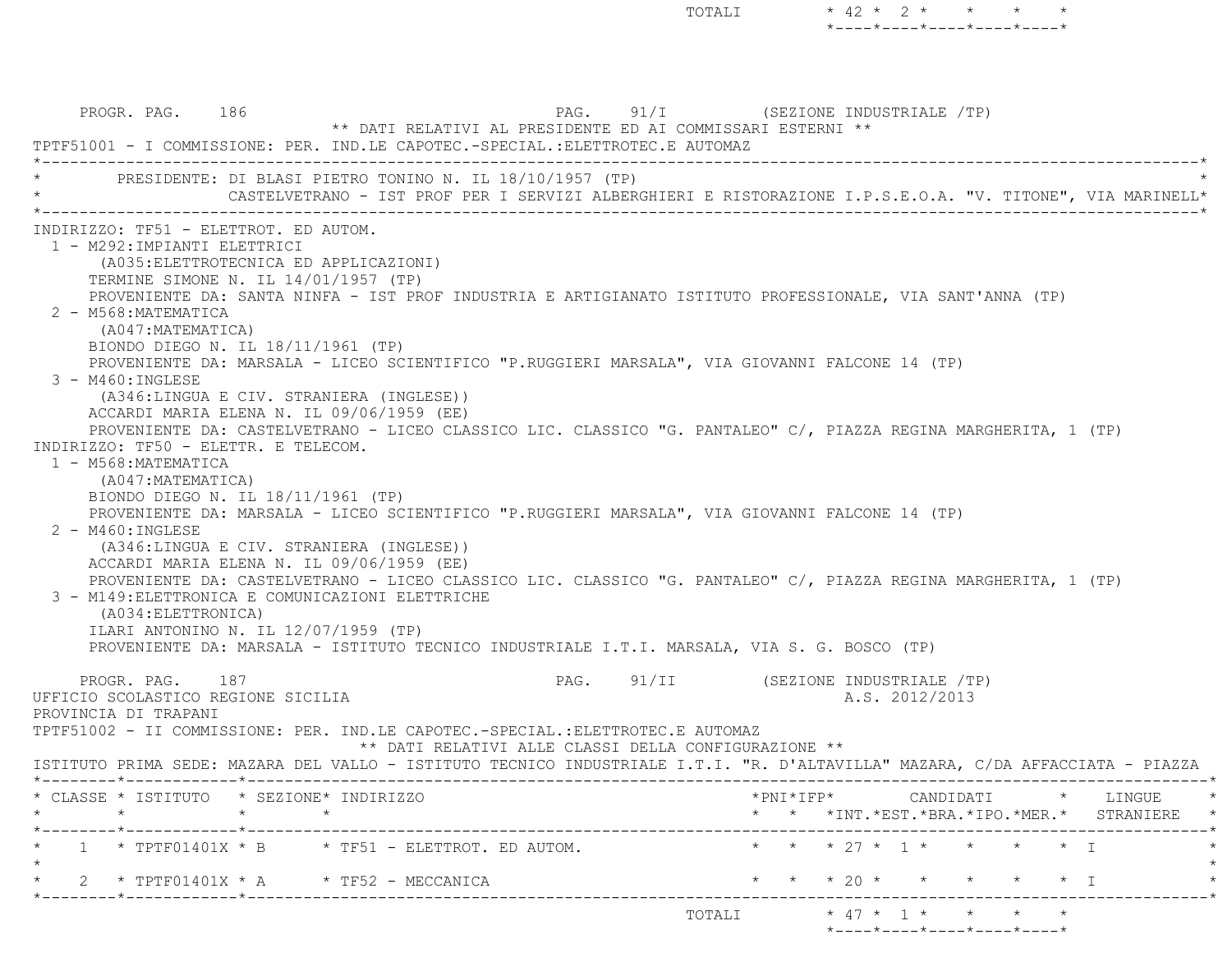| PROGR. PAG. 188                                                                                                                                                                                                                                                                                                                                                                                                                                                                                                                           | ** DATI RELATIVI AL PRESIDENTE ED AI COMMISSARI ESTERNI **<br>TPTF51002 - II COMMISSIONE: PER. IND.LE CAPOTEC.-SPECIAL.:ELETTROTEC.E AUTOMAZ                                                                                                                                                                                                                                                                                                                                                                                                                                                                             | PAG. 92/I (SEZIONE INDUSTRIALE /TP)                                                                                                                                                                                        |
|-------------------------------------------------------------------------------------------------------------------------------------------------------------------------------------------------------------------------------------------------------------------------------------------------------------------------------------------------------------------------------------------------------------------------------------------------------------------------------------------------------------------------------------------|--------------------------------------------------------------------------------------------------------------------------------------------------------------------------------------------------------------------------------------------------------------------------------------------------------------------------------------------------------------------------------------------------------------------------------------------------------------------------------------------------------------------------------------------------------------------------------------------------------------------------|----------------------------------------------------------------------------------------------------------------------------------------------------------------------------------------------------------------------------|
|                                                                                                                                                                                                                                                                                                                                                                                                                                                                                                                                           | PRESIDENTE: CIACIO GIUSEPPE N. IL 30/10/1953 (TP)<br>ALCAMO - IST TEC COMMERCIALE E PER GEOMETRI "G.CARUSO" ALCAMO, VIA J.F. KENNEDY 2 (TP)                                                                                                                                                                                                                                                                                                                                                                                                                                                                              |                                                                                                                                                                                                                            |
| INDIRIZZO: TF51 - ELETTROT. ED AUTOM.<br>1 - M292: IMPIANTI ELETTRICI<br>(A035: ELETTROTECNICA ED APPLICAZIONI)<br>DE SANTI ALBERTO N. IL 01/09/1957 (TP)<br>2 - M568: MATEMATICA<br>(A047: MATEMATICA)<br>ALAIMO GERLANDA N. IL 11/08/1955 (AG)<br>3 - M460:INGLESE<br>INGLESE MARGHERITA N. IL 21/12/1961 (TP)<br>INDIRIZZO: TF52 - MECCANICA<br>1 - M568: MATEMATICA<br>(A047: MATEMATICA)<br>ALAIMO GERLANDA N. IL 11/08/1955 (AG)<br>$2 - M460$ : INGLESE<br>INGLESE MARGHERITA N. IL 21/12/1961 (TP)<br>3 - M551: MACCHINE A FLUIDO | PROVENIENTE DA: CASTELVETRANO - LICEO SCIENTIFICO "M. CIPOLLA" C/VETRANO, PIAZZALE PLACIDO RIZZOTTO (TP)<br>(A346:LINGUA E CIV. STRANIERA (INGLESE))<br>PROVENIENTE DA: TRAPANI - ISTITUTO TECNICO COMMERCIALE "S.CALVINO" TRAPANI, VIA S. MICHELE 2 (TP)<br>PROVENIENTE DA: CASTELVETRANO - LICEO SCIENTIFICO "M. CIPOLLA" C/VETRANO, PIAZZALE PLACIDO RIZZOTTO (TP)<br>(A346:LINGUA E CIV. STRANIERA (INGLESE))<br>PROVENIENTE DA: TRAPANI - ISTITUTO TECNICO COMMERCIALE "S.CALVINO" TRAPANI, VIA S. MICHELE 2 (TP)<br>(A020:DISCIPLINE MECCANICHE E TECNOLOGIA)<br>DI CARLO CUTTONE MELCHIORRE N. IL 19/02/1972 (TP) | PROVENIENTE DA: TRAPANI - ISTITUTO TECNICO INDUSTRIALE I.T.I. "L.DA VINCI" TRAPANI, PIAZZA XXI APRILE (TP)<br>PROVENIENTE DA: TRAPANI - ISTITUTO TECNICO NAUTICO I.T.N. "MARINO TORRE" TRAPANI, VIALE REGINA ELENA 90 (TP) |
| PROGR. PAG. 189<br>UFFICIO SCOLASTICO REGIONE SICILIA<br>PROVINCIA DI TRAPANI                                                                                                                                                                                                                                                                                                                                                                                                                                                             | TPTH07001 - I COMMISSIONE: ASPIRANTE AL COMANDO DI NAVI MERCANTILI<br>** DATI RELATIVI ALLE CLASSI DELLA CONFIGURAZIONE **                                                                                                                                                                                                                                                                                                                                                                                                                                                                                               | PAG. 92/II (SEZIONE INDUSTRIALE /TP)<br>A.S. 2012/2013<br>ISTITUTO PRIMA SEDE: TRAPANI - ISTITUTO TECNICO NAUTICO I.T.N. "MARINO TORRE" TRAPANI, VIALE REGINA ELENA 90 (TP)                                                |
| * CLASSE * ISTITUTO * SEZIONE* INDIRIZZO                                                                                                                                                                                                                                                                                                                                                                                                                                                                                                  |                                                                                                                                                                                                                                                                                                                                                                                                                                                                                                                                                                                                                          | *PNT*TFP*<br>CANDIDATI * LINGUE<br>* * *INT.*EST.*BRA.*IPO.*MER.* STRANIERE *                                                                                                                                              |
| ______*____________*_________                                                                                                                                                                                                                                                                                                                                                                                                                                                                                                             |                                                                                                                                                                                                                                                                                                                                                                                                                                                                                                                                                                                                                          | 1 * TPTH01801P * A * TH07 - PER.TRAS. MARITT. (PG. NAUTILUS) * * * 21 * 3 * * * * * I                                                                                                                                      |
|                                                                                                                                                                                                                                                                                                                                                                                                                                                                                                                                           |                                                                                                                                                                                                                                                                                                                                                                                                                                                                                                                                                                                                                          | 2 * TPTH01801P * C * TH07 - PER.TRAS. MARITT. (PG. NAUTILUS) * * * 16 * 4 * * * * * * I                                                                                                                                    |
|                                                                                                                                                                                                                                                                                                                                                                                                                                                                                                                                           |                                                                                                                                                                                                                                                                                                                                                                                                                                                                                                                                                                                                                          | TOTALI * 37 * 7 * * * * *<br>*----*----*----*----*----*                                                                                                                                                                    |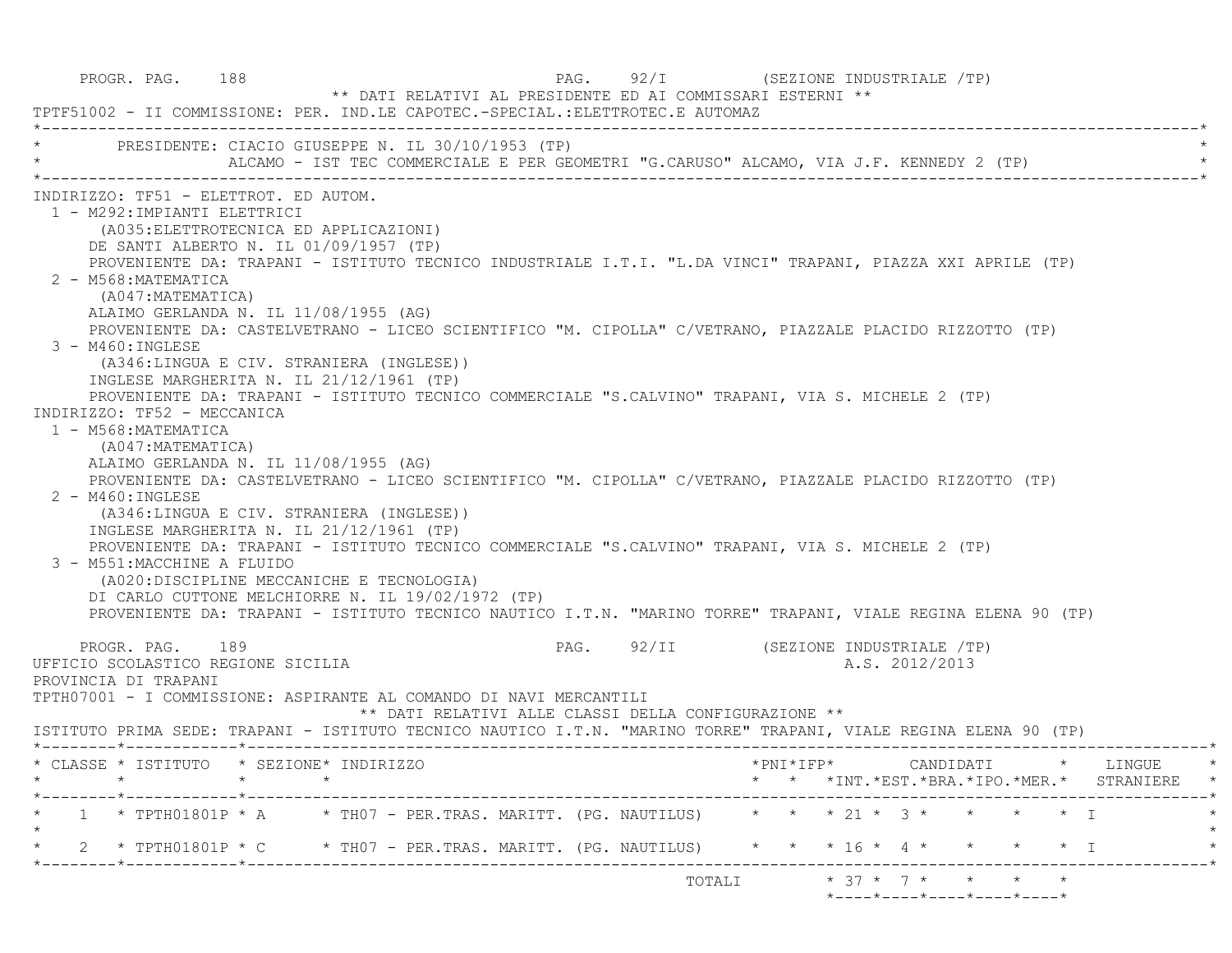| TPTH07001 - I COMMISSIONE: ASPIRANTE AL COMANDO DI NAVI MERCANTILI                                                                                                                                                                                                                                                                                                                                                                                                                                               |  | ** DATI RELATIVI AL PRESIDENTE ED AI COMMISSARI ESTERNI ** |                                  |                           |                |  |                                                                 |                                                                                                                                                                                                                                                                                                                                                  |
|------------------------------------------------------------------------------------------------------------------------------------------------------------------------------------------------------------------------------------------------------------------------------------------------------------------------------------------------------------------------------------------------------------------------------------------------------------------------------------------------------------------|--|------------------------------------------------------------|----------------------------------|---------------------------|----------------|--|-----------------------------------------------------------------|--------------------------------------------------------------------------------------------------------------------------------------------------------------------------------------------------------------------------------------------------------------------------------------------------------------------------------------------------|
| * PRESIDENTE: AGUELI LEONARDO N. IL 30/10/1950 (TP)                                                                                                                                                                                                                                                                                                                                                                                                                                                              |  |                                                            |                                  |                           |                |  |                                                                 | CASTELVETRANO - IST PROF PER I SERVIZI COMMERCIALI E TURISTICI IST PROF PER I SERVIZI COMMERC, VIA G. GE*                                                                                                                                                                                                                                        |
| INDIRIZZO: TH07 - PER.TRAS. MARITT. (PG. NAUTILUS)<br>1 - M540:LINGUA E LETTERE ITALIANE<br>(A050:LETTERE IST.ISTR.SECOND. DI II G)<br>RINALDI ROSSELLA MARIA N. IL 16/09/1967 (TP)<br>2 - SL32: MATEMATICA<br>(A047:MATEMATICA)<br>SANFILIPPO LILIANA N. IL 26/02/1978 (TP)<br>PROVENIENTE DA: CASTELVETRANO - LICEO SCIENTIFICO "M. CIPOLLA" C/VETRANO, PIAZZALE PLACIDO RIZZOTTO (TP)<br>3 - M461:LINGUA INGLESE<br>(A346:LINGUA E CIV. STRANIERA (INGLESE)<br>D'AUGUANNO ASARO ROSALBA N. IL 04/05/1962 (TP) |  |                                                            |                                  |                           |                |  |                                                                 | PROVENIENTE DA: MARSALA - IST PROF PER L'AGRICOLTURA E L'AMBIENTE I.P.AGRICOLTURA E AMBIENTE MAR, VIA NAZIONALE -STRASAT<br>PROVENIENTE DA: MAZARA DEL VALLO - ISTITUTO TECNICO COMMERCIALE I.I.S. "F. FERRARA" MAZARA DEL, VIA PADRE PIO DA PIETRAL                                                                                             |
| PROGR. PAG. 191<br>UFFICIO SCOLASTICO REGIONE SICILIA                                                                                                                                                                                                                                                                                                                                                                                                                                                            |  |                                                            | PAG. 93/II (SEZIONE NAUTICA /TP) |                           | A.S. 2012/2013 |  |                                                                 |                                                                                                                                                                                                                                                                                                                                                  |
| PROVINCIA DI TRAPANI<br>TPTH08001 - I COMMISSIONE: ASPIRANTE DIREZ.NE DI MACCHINE DI NAVI MERCANTILI<br>ISTITUTO PRIMA SEDE: TRAPANI - ISTITUTO TECNICO NAUTICO I.T.N. "MARINO TORRE" TRAPANI, VIALE REGINA ELENA 90 (TP)                                                                                                                                                                                                                                                                                        |  | ** DATI RELATIVI ALLE CLASSI DELLA CONFIGURAZIONE **       |                                  |                           |                |  |                                                                 |                                                                                                                                                                                                                                                                                                                                                  |
| * CLASSE * ISTITUTO * SEZIONE* INDIRIZZO<br>$\star$ $\star$ $\star$ $\star$                                                                                                                                                                                                                                                                                                                                                                                                                                      |  |                                                            |                                  |                           |                |  |                                                                 |                                                                                                                                                                                                                                                                                                                                                  |
|                                                                                                                                                                                                                                                                                                                                                                                                                                                                                                                  |  |                                                            |                                  |                           |                |  |                                                                 | * 1 * TPTH01801P * B * TH08 - PER.APP.IMP. MAR. (NAUTILUS) * * * * 28 * 3 * * * * * * I                                                                                                                                                                                                                                                          |
|                                                                                                                                                                                                                                                                                                                                                                                                                                                                                                                  |  |                                                            |                                  |                           |                |  |                                                                 |                                                                                                                                                                                                                                                                                                                                                  |
| * CLASSE * ISTITUTO * SEZIONE* INDIRIZZO                                                                                                                                                                                                                                                                                                                                                                                                                                                                         |  |                                                            |                                  |                           |                |  |                                                                 |                                                                                                                                                                                                                                                                                                                                                  |
| * 2 * TPTF01401X * C * TF25 - CHIMICO                                                                                                                                                                                                                                                                                                                                                                                                                                                                            |  |                                                            |                                  | * * * 21 * 3 * * * * * I  |                |  |                                                                 | $\text{\tt *PNI*IFP*} \qquad \qquad \text{CANDIDATI} \qquad \text{\tt *} \qquad \text{LINGUE} \qquad \text{\tt *}$<br>* * *INT.*EST.*BRA.*IPO.*MER.* STRANIERE *<br>ISTITUTO SECONDA SEDE: MAZARA DEL VALLO - ISTITUTO TECNICO INDUSTRIALE I.T.I. "R. D'ALTAVILLA" MAZARA, C/DA AFFACCIATA - PIAZZ<br>* * *INT.*EST.*BRA.*IPO.*MER.* STRANIERE * |
|                                                                                                                                                                                                                                                                                                                                                                                                                                                                                                                  |  |                                                            |                                  | TOTALI * 49 * 6 * * * * * |                |  | $*$ - - - - $*$ - - - - $*$ - - - - $*$ - - - - $*$ - - - - $*$ |                                                                                                                                                                                                                                                                                                                                                  |

\* PRESIDENTE: FERRUCCI GIOVANNA N. IL 28/01/1950 (FG) \*

\* CASTELVETRANO - LICEO SCIENTIFICO "M. CIPOLLA" C/VETRANO, PIAZZALE PLACIDO RIZZOTTO (TP) \*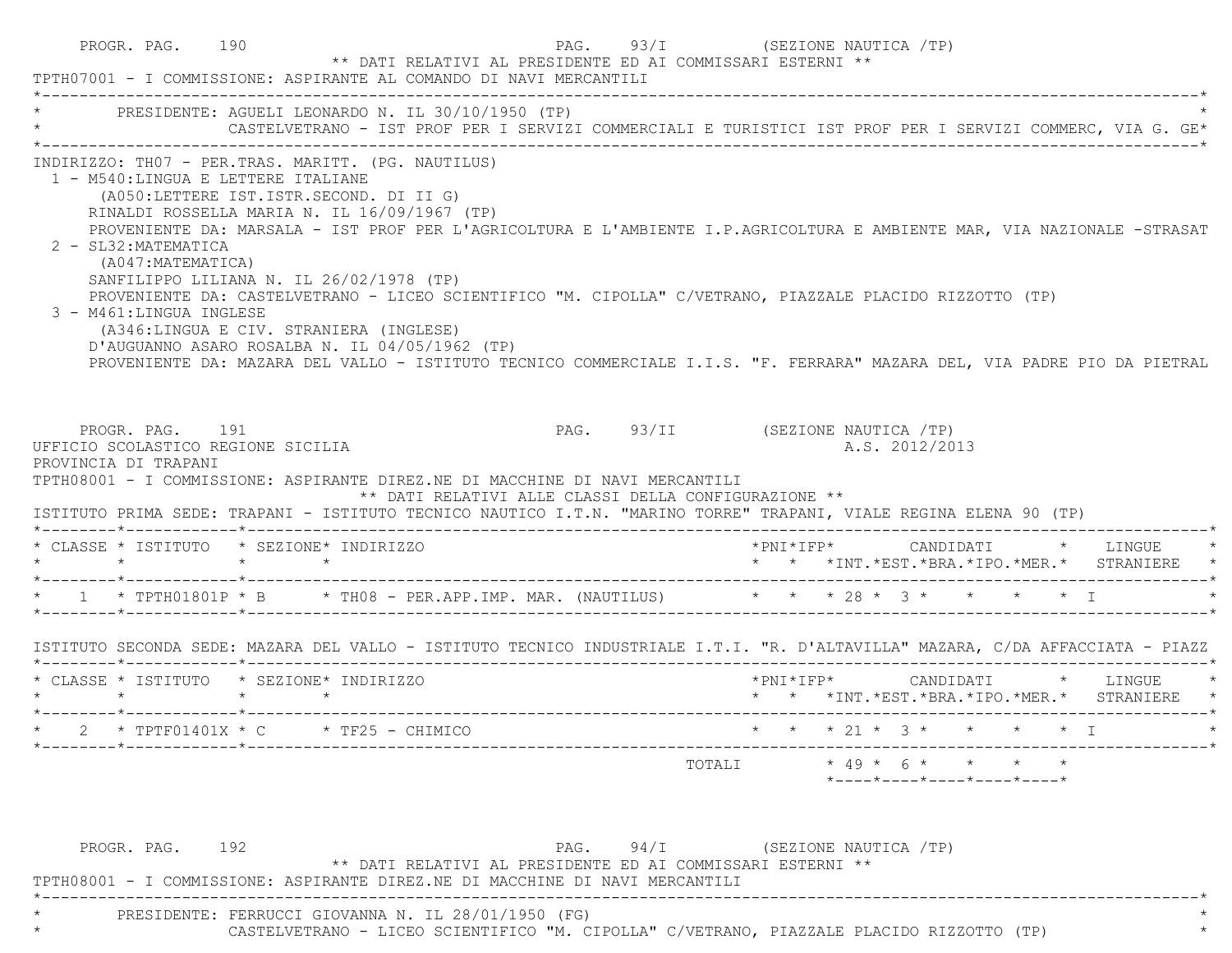INDIRIZZO: TH08 - PER.APP.IMP. MAR. (NAUTILUS) 1 - M540:LINGUA E LETTERE ITALIANE (A050:LETTERE IST.ISTR.SECOND. DI II G) ANGUZZA MARIA N. IL 15/02/1969 (TP) PROVENIENTE DA: MARSALA - IST PROF PER L'AGRICOLTURA E L'AMBIENTE I.P.AGRICOLTURA E AMBIENTE MAR, VIA NAZIONALE -STRASAT 2 - SL32:MATEMATICA (A047:MATEMATICA) SILVIA BERNARDO N. IL 15/09/1972 (TP) PROVENIENTE DA: BAGHERIA - IST PROF INDUSTRIA E ARTIGIANATO S.D'ACQUISTO BAGHERIA, VIA CONSOLARE, 111 (PA) 3 - M461:LINGUA INGLESE (A346:LINGUA E CIV. STRANIERA (INGLESE) SAMMARTANO VITTORIA N. IL 19/08/1962 (TP) PROVENIENTE DA: ERICE - IST PROF PER I SERVIZI ALBERGHIERI E RISTORAZIONE I.P.S.E.O.A. " I. E V. FLORIO", VIA BARRESI N. INDIRIZZO: TF25 - CHIMICO 1 - M568:MATEMATICA (A047:MATEMATICA) SILVIA BERNARDO N. IL 15/09/1972 (TP) PROVENIENTE DA: BAGHERIA - IST PROF INDUSTRIA E ARTIGIANATO S.D'ACQUISTO BAGHERIA, VIA CONSOLARE, 111 (PA) 2 - M569:MATEMATICA (A047:MATEMATICA) SILVIA BERNARDO N. IL 15/09/1972 (TP) PROVENIENTE DA: BAGHERIA - IST PROF INDUSTRIA E ARTIGIANATO S.D'ACQUISTO BAGHERIA, VIA CONSOLARE, 111 (PA) 3 - M460:INGLESE (A346:LINGUA E CIV. STRANIERA (INGLESE)) SAMMARTANO VITTORIA N. IL 19/08/1962 (TP) PROVENIENTE DA: ERICE - IST PROF PER I SERVIZI ALBERGHIERI E RISTORAZIONE I.P.S.E.O.A. " I. E V. FLORIO", VIA BARRESI N. 4 - M461:LINGUA INGLESE (A346:LINGUA E CIV. STRANIERA (INGLESE)) SAMMARTANO VITTORIA N. IL 19/08/1962 (TP) PROVENIENTE DA: ERICE - IST PROF PER I SERVIZI ALBERGHIERI E RISTORAZIONE I.P.S.E.O.A. " I. E V. FLORIO", VIA BARRESI N. 5 - M044:PROCESSI CHIMICI INDUSTRIALI (A013:CHIMICA E TECNOLOGIE CHIMICHE) GULINO FRANCESCO N. IL 24/03/1965 (PA) PROVENIENTE DA: ERICE - IST PROF PER I SERVIZI ALBERGHIERI E RISTORAZIONE I.P.S.E.O.A. " I. E V. FLORIO", VIA BARRESI N. PROGR. PAG. 193 **PAG.** 94/II (SEZIONE NAUTICA /TP) UFFICIO SCOLASTICO REGIONE SICILIA A.S. 2012/2013 PROVINCIA DI TRAPANI TPTL00001 - I COMMISSIONE: GEOMETRA \*\* DATI RELATIVI ALLE CLASSI DELLA CONFIGURAZIONE \*\* ISTITUTO PRIMA SEDE: CAMPOBELLO DI MAZARA - ISTITUTO TECNICO PER GEOMETRI V. ACCARDI - CAMPOBELLO DI MAZ, VIA ROMA - PROLUNGAM \*--------\*------------\*-------------------------------------------------------------------------------------------------------\* \* CLASSE \* ISTITUTO \* SEZIONE\* INDIRIZZO \*PNI\*IFP\* CANDIDATI \* LINGUE \* \* \* \* \* \* \* \*INT.\*EST.\*BRA.\*IPO.\*MER.\* STRANIERE \* \*--------\*------------\*-------------------------------------------------------------------------------------------------------\*1 \* TPTL02000A \* A \* TL00 - GEOMETRI \* \* \* \* 18 \* 1 \* \* \* \* \* \*  $\star$  \* 2 \* TPTL02000A \* B \* TL00 - GEOMETRI \* \* \* 18 \* \* \* \* \* \* \*--------\*------------\*-------------------------------------------------------------------------------------------------------\*TOTALI  $\star$  36  $\star$  1  $\star$   $\star$   $\star$   $\star$ 

\*----\*----\*----\*----\*----\*

\*----------------------------------------------------------------------------------------------------------------------------\*

PROGR. PAG. 194 **PROGR. PAG. 95/I** (SEZIONE GEOMETRI /TP)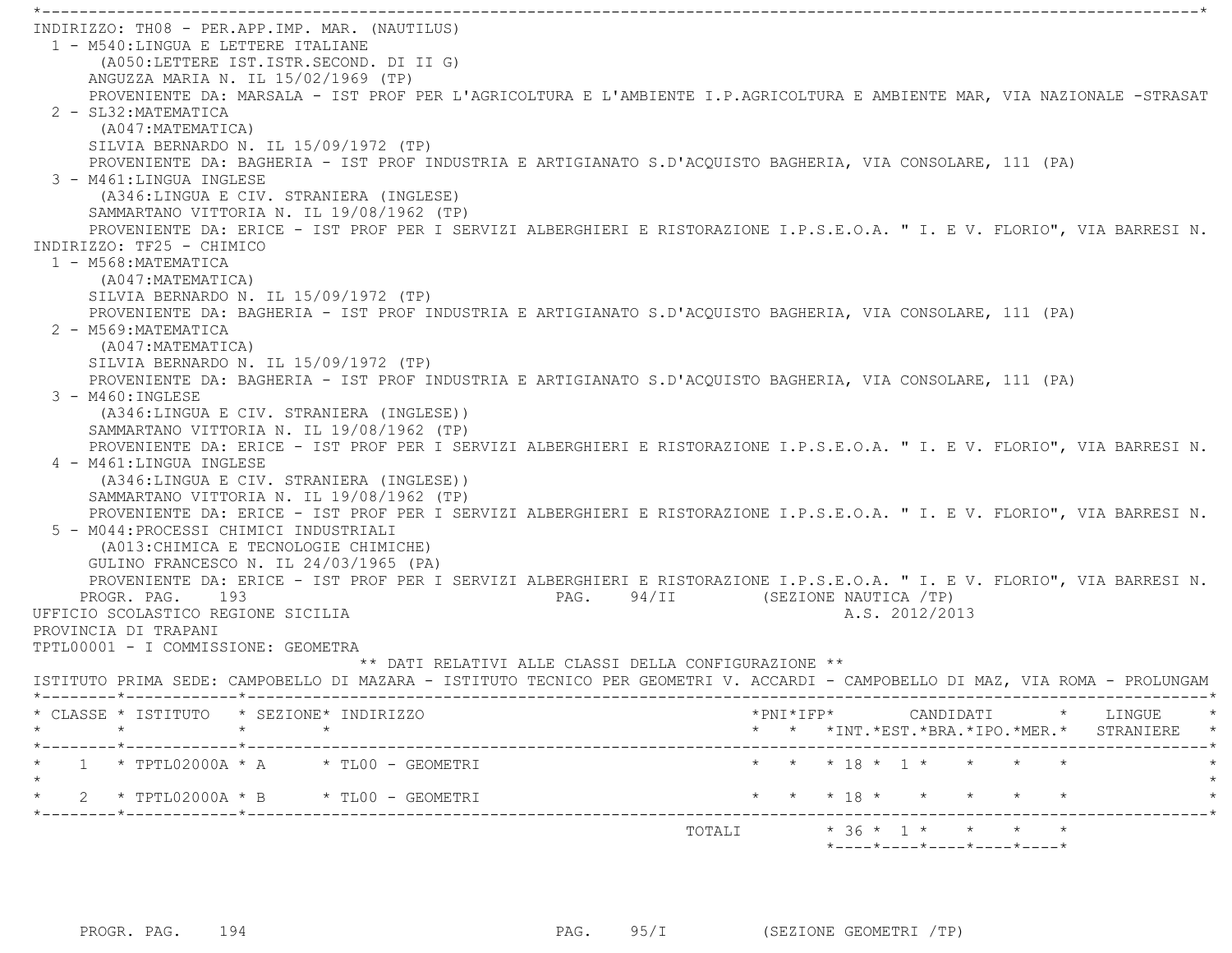|                                                                                                                                                                                                                                                                                                                                                                                                    | TPTL00001 - I COMMISSIONE: GEOMETRA |                                                                                                                                                                                                                                                                                                                                                                                                                                                                                                                                                                                               |                                                            |                                                      |                         |                                                    |  |                                                  |  |                 |                                                                                        |
|----------------------------------------------------------------------------------------------------------------------------------------------------------------------------------------------------------------------------------------------------------------------------------------------------------------------------------------------------------------------------------------------------|-------------------------------------|-----------------------------------------------------------------------------------------------------------------------------------------------------------------------------------------------------------------------------------------------------------------------------------------------------------------------------------------------------------------------------------------------------------------------------------------------------------------------------------------------------------------------------------------------------------------------------------------------|------------------------------------------------------------|------------------------------------------------------|-------------------------|----------------------------------------------------|--|--------------------------------------------------|--|-----------------|----------------------------------------------------------------------------------------|
|                                                                                                                                                                                                                                                                                                                                                                                                    |                                     | PRESIDENTE: SPALLA LEONARDO N. IL 14/07/1957 (TP)<br>MARSALA - LICEO SCIENTIFICO "P.RUGGIERI MARSALA", VIA GIOVANNI FALCONE 14 (TP)                                                                                                                                                                                                                                                                                                                                                                                                                                                           |                                                            |                                                      |                         |                                                    |  |                                                  |  |                 |                                                                                        |
| INDIRIZZO: TL00 - GEOMETRI<br>1 - M918: TECNOLOGIA DELLE COSTRUZIONI<br>2 - M970: TOPOGRAFIA<br>3 - M260: ELEMENTI DI DIRITTO                                                                                                                                                                                                                                                                      |                                     | (A016: COSTR., TECNOL. DELLE COST. E DIS. T)<br>DI BENEDETTO MARTINO N. IL 28/10/1953 (TP)<br>PROVENIENTE DA: ALCAMO - IST TEC COMMERCIALE E PER GEOMETRI "G.CARUSO" ALCAMO, VIA J.F. KENNEDY 2 (TP)<br>(A072:TOPOG. GEN., COSTR.RUR. E DISEGN)<br>CALANDRA MARIANO N. IL 06/07/1957 (TP)<br>PROVENIENTE DA: ALCAMO - IST TEC COMMERCIALE E PER GEOMETRI "G.CARUSO" ALCAMO, VIA J.F. KENNEDY 2 (TP)<br>(A019:DISCIPLINE GIURIDICHE ED ECONOMI)<br>BUFFA ANNA MARIA N. IL 21/04/1958 (PA)<br>PROVENIENTE DA: TRAPANI - ISTITUTO TECNICO COMMERCIALE "S.CALVINO" TRAPANI, VIA S. MICHELE 2 (TP) |                                                            |                                                      |                         |                                                    |  |                                                  |  |                 |                                                                                        |
| PROGR. PAG. 195<br>UFFICIO SCOLASTICO REGIONE SICILIA<br>PROVINCIA DI TRAPANI<br>TPTL00002 - II COMMISSIONE: GEOMETRA                                                                                                                                                                                                                                                                              |                                     |                                                                                                                                                                                                                                                                                                                                                                                                                                                                                                                                                                                               |                                                            | PAG. 95/II (SEZIONE GEOMETRI /TP)                    |                         |                                                    |  | A.S. 2012/2013                                   |  |                 |                                                                                        |
|                                                                                                                                                                                                                                                                                                                                                                                                    |                                     |                                                                                                                                                                                                                                                                                                                                                                                                                                                                                                                                                                                               |                                                            | ** DATI RELATIVI ALLE CLASSI DELLA CONFIGURAZIONE ** |                         |                                                    |  |                                                  |  |                 |                                                                                        |
|                                                                                                                                                                                                                                                                                                                                                                                                    |                                     |                                                                                                                                                                                                                                                                                                                                                                                                                                                                                                                                                                                               |                                                            |                                                      |                         |                                                    |  |                                                  |  |                 | *PNI*IFP*     CANDIDATI    *   LINGUE<br>* * *INT. *EST. *BRA. *IPO. *MER. * STRANIERE |
|                                                                                                                                                                                                                                                                                                                                                                                                    |                                     |                                                                                                                                                                                                                                                                                                                                                                                                                                                                                                                                                                                               |                                                            |                                                      |                         | $\star$ $\star$ $\star$ 17 $\star$ $\star$ $\star$ |  |                                                  |  | $\star$ $\star$ |                                                                                        |
|                                                                                                                                                                                                                                                                                                                                                                                                    |                                     |                                                                                                                                                                                                                                                                                                                                                                                                                                                                                                                                                                                               |                                                            |                                                      | * * * 16 * * * * * *    |                                                    |  |                                                  |  |                 |                                                                                        |
|                                                                                                                                                                                                                                                                                                                                                                                                    |                                     |                                                                                                                                                                                                                                                                                                                                                                                                                                                                                                                                                                                               |                                                            |                                                      | TOTALI * 33 * * * * * * |                                                    |  | $*$ ---- $*$ ---- $*$ ---- $*$ ---- $*$ ---- $*$ |  |                 |                                                                                        |
| ISTITUTO PRIMA SEDE: PETROSINO - ISTITUTO TECNICO PER GEOMETRI SEZ. STACC. I.T.G. PETROSINO, C.DA TORREGGIANO - VIA R.R. SORRE<br>* CLASSE * ISTITUTO * SEZIONE* INDIRIZZO<br>$\star \qquad \qquad \star \qquad \qquad \star \qquad \qquad \star$<br>* $1$ * TPTL02001B * A * TL00 - GEOMETRI<br>* 2 * TPTL02001B * B * TL00 - GEOMETRI<br>PROGR. PAG. 196<br>TPTL00002 - II COMMISSIONE: GEOMETRA |                                     | PRESIDENTE: GUCCIARDO MARIO N. IL 28/10/1957 (TP)<br>PALERMO - LICEO SCIENTIFICO LICEO SCIENTIFICO STATALE "S.C, VIA GEN. ARIMONDI 14 (PA)                                                                                                                                                                                                                                                                                                                                                                                                                                                    | ** DATI RELATIVI AL PRESIDENTE ED AI COMMISSARI ESTERNI ** | $PAG.$ 96/I                                          | (SEZIONE GEOMETRI /TP)  |                                                    |  |                                                  |  |                 |                                                                                        |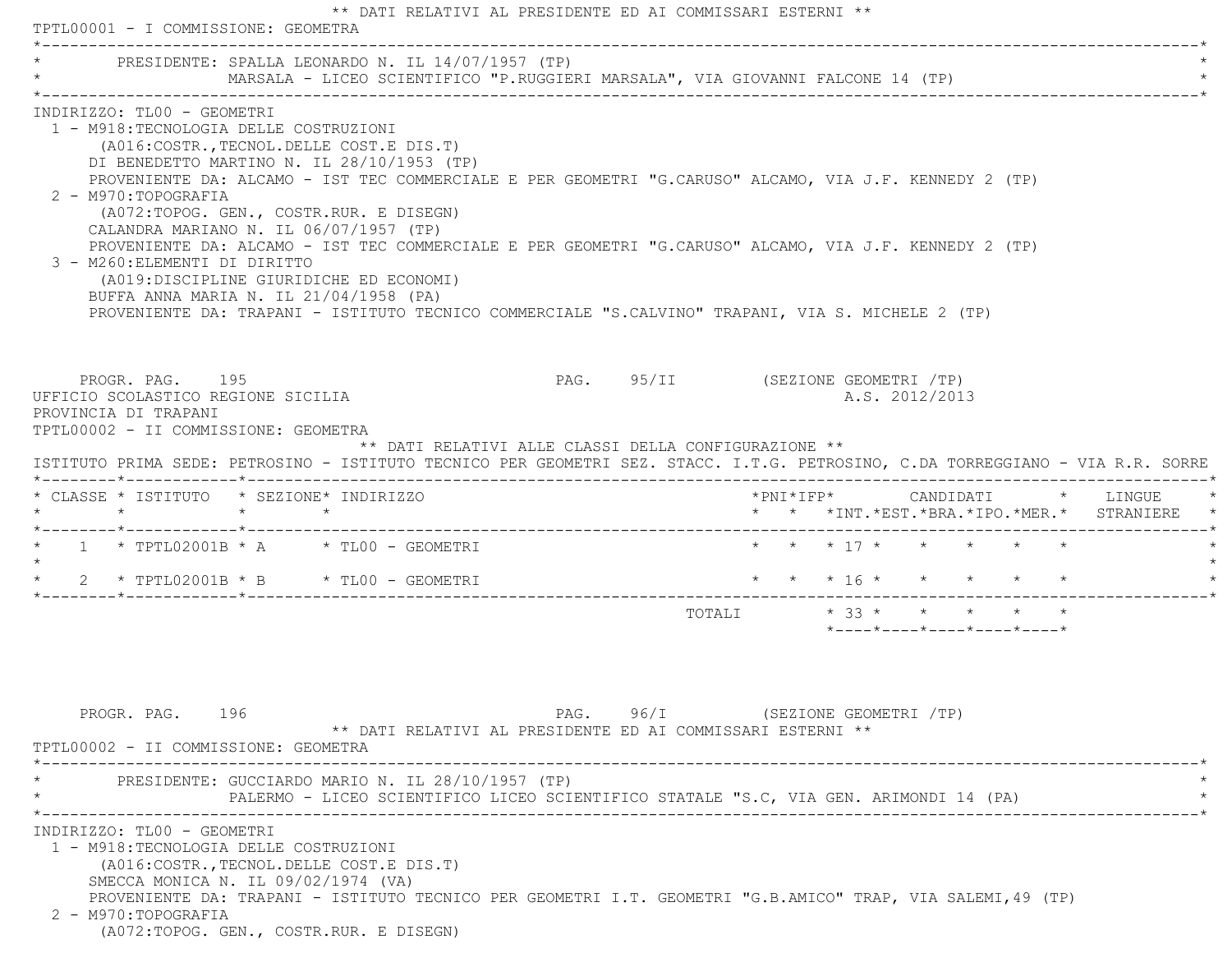| VITALE ANGELO N. IL 13/03/1956 (TP)<br>PROVENIENTE DA: TRAPANI - ISTITUTO TECNICO PER GEOMETRI I.T. GEOMETRI "G.B.AMICO" TRAP, VIA SALEMI, 49 (TP)<br>3 - M260: ELEMENTI DI DIRITTO<br>(A019:DISCIPLINE GIURIDICHE ED ECONOMI)<br>MESSANA IGNAZIO N. IL 26/10/1964 (TP)<br>PROVENIENTE DA: ALCAMO - IST TEC COMMERCIALE E PER GEOMETRI "G.CARUSO" ALCAMO, VIA J.F. KENNEDY 2 (TP)                                                                                                                                                                                                                                                                                      |                                                      |                                                                                                                                                  |
|------------------------------------------------------------------------------------------------------------------------------------------------------------------------------------------------------------------------------------------------------------------------------------------------------------------------------------------------------------------------------------------------------------------------------------------------------------------------------------------------------------------------------------------------------------------------------------------------------------------------------------------------------------------------|------------------------------------------------------|--------------------------------------------------------------------------------------------------------------------------------------------------|
| PROGR. PAG. 197<br>UFFICIO SCOLASTICO REGIONE SICILIA<br>PROVINCIA DI TRAPANI<br>TPTL01001 - I COMMISSIONE: GEOMETRA                                                                                                                                                                                                                                                                                                                                                                                                                                                                                                                                                   |                                                      | PAG. 96/II (SEZIONE GEOMETRI /TP)<br>A.S. 2012/2013                                                                                              |
| ISTITUTO PRIMA SEDE: ALCAMO - IST TEC COMMERCIALE E PER GEOMETRI "G.CARUSO" ALCAMO, VIA J.F. KENNEDY 2 (TP)                                                                                                                                                                                                                                                                                                                                                                                                                                                                                                                                                            | ** DATI RELATIVI ALLE CLASSI DELLA CONFIGURAZIONE ** |                                                                                                                                                  |
| * CLASSE * ISTITUTO * SEZIONE* INDIRIZZO<br>$\star$<br>$\star$ $\star$                                                                                                                                                                                                                                                                                                                                                                                                                                                                                                                                                                                                 |                                                      | *PNI*IFP*     CANDIDATI    *   LINGUE<br>* * *INT. *EST. *BRA. *IPO. *MER. * STRANIERE *                                                         |
| 1 * TPTD02000X * AGEOM * TL01 - GEOMETRI (PROGETTO CINQUE) * * * * 15 * 1 * * * * * * T<br>$\star$                                                                                                                                                                                                                                                                                                                                                                                                                                                                                                                                                                     |                                                      |                                                                                                                                                  |
| * 2 * TPTD02000X * BGEOM * TL01 - GEOMETRI (PROGETTO CINQUE)                                                                                                                                                                                                                                                                                                                                                                                                                                                                                                                                                                                                           |                                                      | $\star$ $\star$ $\star$ 17 $\star$ $\star$<br>$\star$ $\star$ $\star$ $\perp$                                                                    |
|                                                                                                                                                                                                                                                                                                                                                                                                                                                                                                                                                                                                                                                                        |                                                      | TOTALI * 32 * 1 * * * * *<br>*----*----*----*----*----*                                                                                          |
| TPTL01001 - I COMMISSIONE: GEOMETRA<br>* PRESIDENTE: URSINO ANTONELLA N. IL 12/11/1964 (GE)                                                                                                                                                                                                                                                                                                                                                                                                                                                                                                                                                                            |                                                      | ** DATI RELATIVI AL PRESIDENTE ED AI COMMISSARI ESTERNI **<br>TRAPANI - SCUOLA ELEMENTARE III CIRC. "U.DI SAVOIA" TRAPAN, VIA G.B. FARDELLA (TP) |
| INDIRIZZO: TL01 - GEOMETRI (PROGETTO CINQUE)<br>1 - M181: COSTRUZIONI EDILI, STRADALI ED IDRAULICHE<br>(A016: COSTR., TECNOL. DELLE COST.E DIS. TEC)<br>MORSELLO GIUSEPPE N. IL 09/01/1956 (TP)<br>2 - M517: ELEMENTI DI COSTRUZIONI RURALI E DISEGNO RELATIVO<br>(A072:TOPOG. GEN., COSTR.RUR. E DISEGNO)<br>SPADA ALBERTO N. IL 21/06/1968 (TP)<br>PROVENIENTE DA: TRAPANI - ISTITUTO TECNICO PER GEOMETRI I.T. GEOMETRI "G.B.AMICO" TRAP, VIA SALEMI, 49 (TP)<br>$3 - M460$ : INGLESE<br>(A346:LINGUA E CIV. STRANIERA (INGLESE))<br>ROMANO FRANCESCA MARIA N. IL 22/11/1956 (EE)<br>PROVENIENTE DA: SALEMI - LICEO CLASSICO LICEO CLASSICO, VIA BAVIERA - N.1 (TP) |                                                      | PROVENIENTE DA: PETROSINO - ISTITUTO TECNICO PER GEOMETRI SEZ. STACC. I.T.G. PETROSINO, C.DA TORREGGIANO - VIA R.R. SORR                         |
| PROGR. PAG.<br>199<br>UFFICIO SCOLASTICO REGIONE SICILIA                                                                                                                                                                                                                                                                                                                                                                                                                                                                                                                                                                                                               | 97/II<br>PAG.                                        | (SEZIONE GEOMETRI /TP)<br>A.S. 2012/2013                                                                                                         |

 PROVINCIA DI TRAPANI TPTN01001 - I COMMISSIONE: PERITO PER IL TURISMO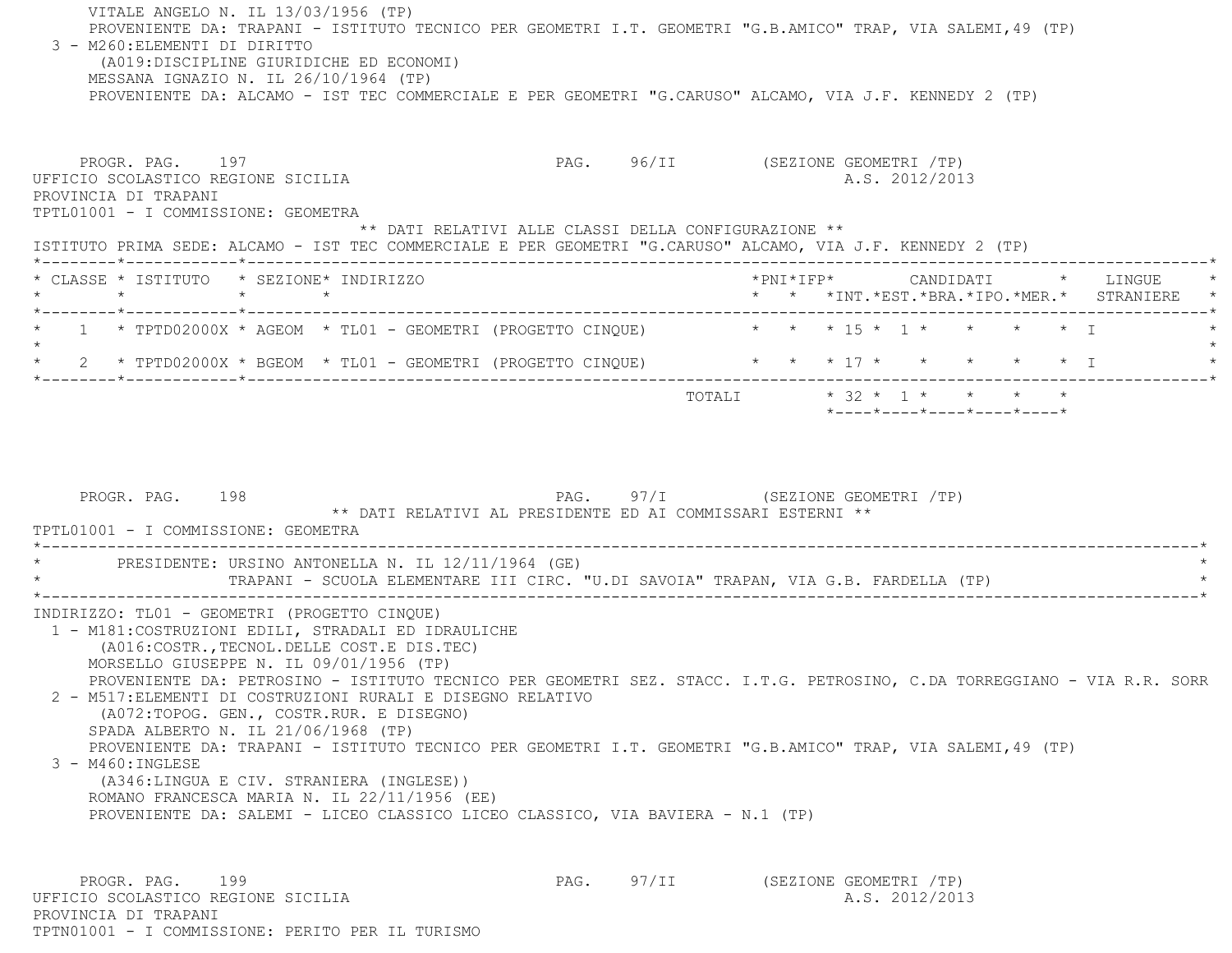| * CLASSE * ISTITUTO * SEZIONE* INDIRIZZO<br>$\star$                                                                                                                                                                                                                                                                                                                                                                                                                                                                                                                                                                                                                                                                                                                                    | $\star$<br>$\star$ |                                          |                                                            |                                         |                                    |  |                                               |  | * * *INT. *EST. *BRA. *IPO. *MER. * STRANIERE                                   |
|----------------------------------------------------------------------------------------------------------------------------------------------------------------------------------------------------------------------------------------------------------------------------------------------------------------------------------------------------------------------------------------------------------------------------------------------------------------------------------------------------------------------------------------------------------------------------------------------------------------------------------------------------------------------------------------------------------------------------------------------------------------------------------------|--------------------|------------------------------------------|------------------------------------------------------------|-----------------------------------------|------------------------------------|--|-----------------------------------------------|--|---------------------------------------------------------------------------------|
| $1 \times T$ PTD00802B $\star$ H $\star$ TN01 - TURISTICO (PROG. ITER)                                                                                                                                                                                                                                                                                                                                                                                                                                                                                                                                                                                                                                                                                                                 |                    |                                          |                                                            |                                         | $\star$ $\star$ $\star$ 14 $\star$ |  |                                               |  | $\star$ $\star$ $\star$ $\star$ $\downarrow$ $\uparrow$ $\uparrow$ $\uparrow$   |
| $2 \times TPTD00802B \times I \times TNO1 - TURISTICO (PROG. TTER)$                                                                                                                                                                                                                                                                                                                                                                                                                                                                                                                                                                                                                                                                                                                    |                    |                                          |                                                            |                                         |                                    |  |                                               |  | * * * 24 * 5 * * * * * I/ F/ S                                                  |
|                                                                                                                                                                                                                                                                                                                                                                                                                                                                                                                                                                                                                                                                                                                                                                                        |                    |                                          |                                                            |                                         | TOTALI * 38 * 5 * * * * *          |  | $*$ ---- $*$ ---- $*$ ---- $*$ ---- $*$ ----* |  |                                                                                 |
| PROGR. PAG. 200<br>TPTN01001 - I COMMISSIONE: PERITO PER IL TURISMO                                                                                                                                                                                                                                                                                                                                                                                                                                                                                                                                                                                                                                                                                                                    |                    |                                          | ** DATI RELATIVI AL PRESIDENTE ED AI COMMISSARI ESTERNI ** | PAG. 98/I (SEZIONE PER IL TURISMO /TP)  |                                    |  |                                               |  |                                                                                 |
| PRESIDENTE: FLORIO FIORELLA N. IL 02/01/1966 (FG)<br>MARSALA - LICEO SCIENTIFICO "P.RUGGIERI MARSALA", VIA GIOVANNI FALCONE 14 (TP)                                                                                                                                                                                                                                                                                                                                                                                                                                                                                                                                                                                                                                                    |                    |                                          |                                                            |                                         |                                    |  |                                               |  |                                                                                 |
| 1 - M390: FRANCESE<br>(A246:LINGUA E CIV. STRANIERA (FRANCESE))<br>ANGILERI VITALIANA N. IL 18/04/1964 (TP)                                                                                                                                                                                                                                                                                                                                                                                                                                                                                                                                                                                                                                                                            |                    | INDIRIZZO: TN01 - TURISTICO (PROG. ITER) |                                                            |                                         |                                    |  |                                               |  |                                                                                 |
| PROVENIENTE DA: MARSALA - ISTITUTO MAGISTRALE LICEO STATALE " PASCASINO", VIA VACCARI, 5 (TP)<br>$2 - M460$ : INGLESE<br>(A346:LINGUA E CIV. STRANIERA (INGLESE))<br>TARANTO GIUSEPPA RITA N. IL 04/05/1951 (TP)<br>PROVENIENTE DA: VALDERICE - ISTITUTO TECNICO COMMERCIALE IST. TEC. COMM.LE TURISTICO VA, VIA XV MAGGIO 4 (TP)<br>3 - M940:TEDESCO<br>(A546:LINGUA E CIV. STRANIERA (TEDESCO))<br>INGARGIOLA ANNA N. IL 06/01/1955 (TP)<br>PROVENIENTE DA: MAZARA DEL VALLO - ISTITUTO TECNICO COMMERCIALE I.I.S. "F. FERRARA" MAZARA DEL, VIA PADRE PIO DA PIETRAL<br>4 - M790:SPAGNOLO<br>(A446:LINGUA E CIV. STRANIERA (SPAGNOLO))<br>GIACOMAZZI ANGELA N. IL 22/04/1969 (TP)<br>PROVENIENTE DA: ERICE - ISTITUTO TECNICO COMMERCIALE ITC LEONARDO SCIASCIA, VIA CESARO' 36 (TP) |                    |                                          |                                                            |                                         |                                    |  |                                               |  |                                                                                 |
| PROGR. PAG. 201<br>UFFICIO SCOLASTICO REGIONE SICILIA<br>PROVINCIA DI TRAPANI<br>TPTN01002 - II COMMISSIONE: PERITO PER IL TURISMO<br>ISTITUTO PRIMA SEDE: ERICE - ISTITUTO TECNICO COMMERCIALE ITC LEONARDO SCIASCIA, VIA CESARO' 36 (TP)                                                                                                                                                                                                                                                                                                                                                                                                                                                                                                                                             |                    |                                          | ** DATI RELATIVI ALLE CLASSI DELLA CONFIGURAZIONE **       | PAG. 98/II (SEZIONE PER IL TURISMO /TP) |                                    |  | A.S. 2012/2013                                |  |                                                                                 |
| * CLASSE * ISTITUTO * SEZIONE* INDIRIZZO<br>$\star$                                                                                                                                                                                                                                                                                                                                                                                                                                                                                                                                                                                                                                                                                                                                    |                    |                                          |                                                            |                                         |                                    |  |                                               |  | *PNI*IFP* CANDIDATI * LINGUE<br>* * *INT. *EST. *BRA. *IPO. *MER. * STRANIERE * |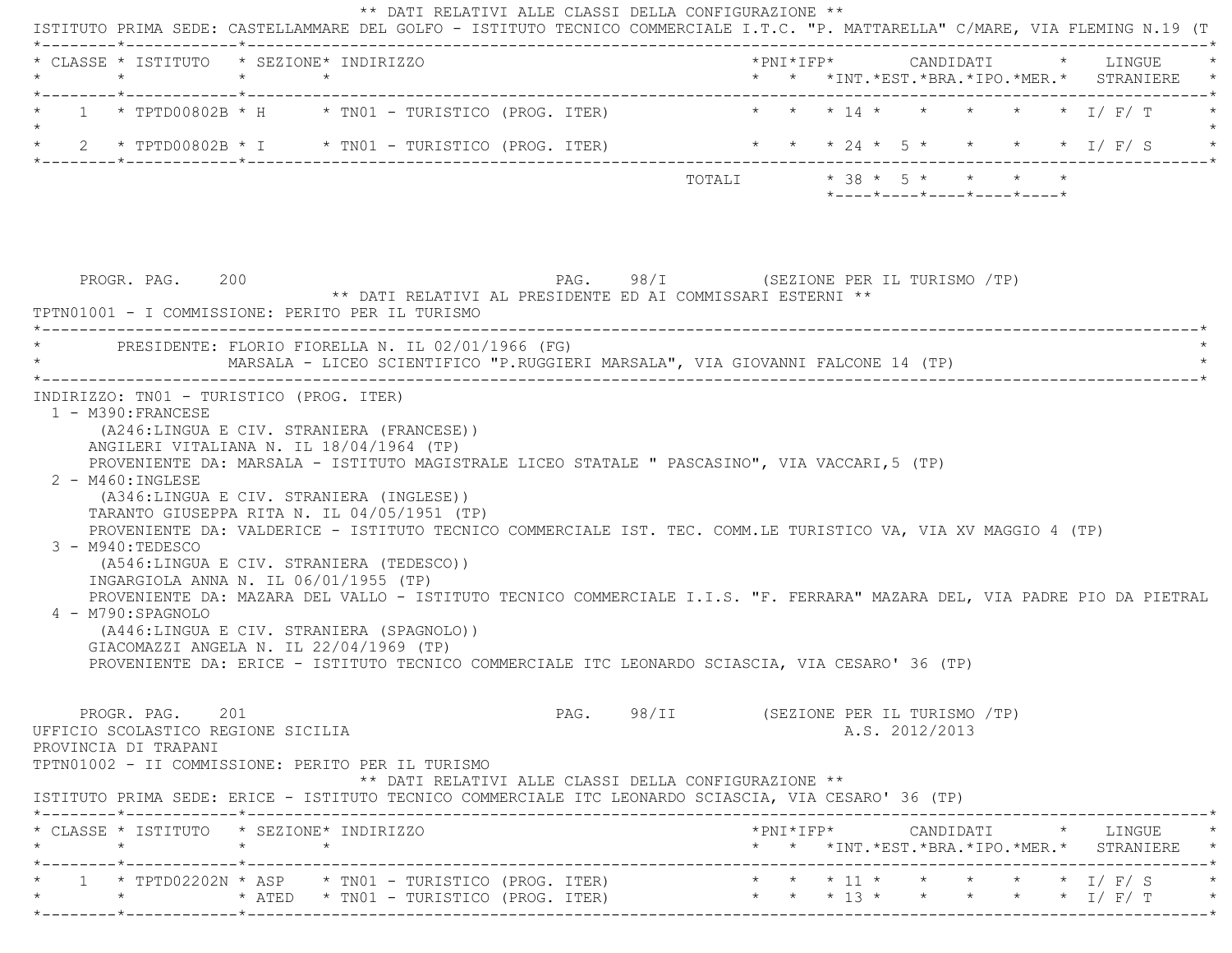| $\star$                                                                       | * CLASSE * ISTITUTO * SEZIONE* INDIRIZZO<br>$\star$ $\star$                                                                                                                                                                                                                                                                                                                                                                                                                                                                                                                                 | *PNI*IFP* CANDIDATI * LINGUE<br>* * *INT.*EST.*BRA.*IPO.*MER.* STRANIERE *                                                                 |
|-------------------------------------------------------------------------------|---------------------------------------------------------------------------------------------------------------------------------------------------------------------------------------------------------------------------------------------------------------------------------------------------------------------------------------------------------------------------------------------------------------------------------------------------------------------------------------------------------------------------------------------------------------------------------------------|--------------------------------------------------------------------------------------------------------------------------------------------|
|                                                                               | * 2 * TPTD02203P * A * TN01 - TURISTICO (PROG. ITER) * * * 18 *                                                                                                                                                                                                                                                                                                                                                                                                                                                                                                                             | * * * * $\mathbb{I}/F/S$                                                                                                                   |
|                                                                               |                                                                                                                                                                                                                                                                                                                                                                                                                                                                                                                                                                                             | *----*----*----*----*----*                                                                                                                 |
| PROGR. PAG. 202                                                               | PAG. 99/I (SEZIONE PER IL TURISMO /TP)<br>** DATI RELATIVI AL PRESIDENTE ED AI COMMISSARI ESTERNI **<br>TPTN01002 - II COMMISSIONE: PERITO PER IL TURISMO                                                                                                                                                                                                                                                                                                                                                                                                                                   |                                                                                                                                            |
|                                                                               | * PRESIDENTE: PAVIA FRANCESCO N. IL 04/12/1956 (TP)<br>PANTELLERIA - SCUOLA PRIMO GRADO S.M.S. "D. ALIGHIERI", VIA SALIBI (TP)                                                                                                                                                                                                                                                                                                                                                                                                                                                              |                                                                                                                                            |
| $2 - M460$ : INGLESE                                                          | (A246:LINGUA E CIV. STRANIERA (FRANCESE))<br>GIOIA GIOVANNI N. IL 22/07/1953 (TP)<br>PROVENIENTE DA: PARTANNA - ISTITUTO MAGISTRALE IST. MAGISTRALE "D. ALIGHIERI", VIA TRIESTE (TP)                                                                                                                                                                                                                                                                                                                                                                                                        |                                                                                                                                            |
| 3 - M790: SPAGNOLO<br>4 - M940:TEDESCO                                        | (A346:LINGUA E CIV. STRANIERA (INGLESE))<br>LUCENTINI MARIA PIA N. IL 03/01/1961 (TP)<br>PROVENIENTE DA: TRAPANI - ISTITUTO TECNICO INDUSTRIALE I.T.I. "L.DA VINCI" TRAPANI, PIAZZA XXI APRILE (TP)<br>(A446:LINGUA E CIV. STRANIERA (SPAGNOLO))<br>VULTAGGIO MARIA ANTONIETTA N. IL 10/09/1969 (TP)<br>PROVENIENTE DA: TRAPANI - ISTITUTO MAGISTRALE "R.SALVO" TRAPANI, VIA MARINELLA 1 (TP)<br>(A546:LINGUA E CIV. STRANIERA (TEDESCO))<br>MONDELLO MARIANO N. IL 21/08/1953 (TP)<br>PROVENIENTE DA: MARSALA - ISTITUTO TECNICO COMMERCIALE "G. GARIBALDI" MARSALA, VIA TRAPANI, 306 (TP) |                                                                                                                                            |
| PROGR. PAG. 203<br>UFFICIO SCOLASTICO REGIONE SICILIA<br>PROVINCIA DI TRAPANI | TPTN01003 - III COMMISSIONE: PERITO PER IL TURISMO                                                                                                                                                                                                                                                                                                                                                                                                                                                                                                                                          | PAG. 99/II (SEZIONE PER IL TURISMO /TP)<br>A.S. 2012/2013                                                                                  |
|                                                                               | ** DATI RELATIVI ALLE CLASSI DELLA CONFIGURAZIONE **<br>ISTITUTO PRIMA SEDE: MAZARA DEL VALLO - ISTITUTO TECNICO COMMERCIALE I.I.S. "F. FERRARA" MAZARA DEL, VIA PADRE PIO DA PIETRALC                                                                                                                                                                                                                                                                                                                                                                                                      |                                                                                                                                            |
| $\star$                                                                       | * CLASSE * ISTITUTO * SEZIONE* INDIRIZZO<br>$\star$ $\star$                                                                                                                                                                                                                                                                                                                                                                                                                                                                                                                                 | $*$ PNI $*$ IFP $*$ CANDIDATI $*$ LINGUE $*$<br>* * *INT. *EST. *BRA. *IPO. *MER. * STRANIERE *                                            |
|                                                                               | ______*____________*_____________<br>$1 * TPTD02601X * ATUR * TNO1 - TURISTICO (PROG. TTER)$                                                                                                                                                                                                                                                                                                                                                                                                                                                                                                | * * * 24 * * * * * * I/ F/ T                                                                                                               |
|                                                                               | 2 * TPTD02601X * BTUR * TN01 - TURISTICO (PROG. ITER)                                                                                                                                                                                                                                                                                                                                                                                                                                                                                                                                       | $\star$ $\star$ $\star$ 22 $\star$ 1 $\star$<br>$\star$ $\star$ $\star$ $\perp$ $\mid$ $\parallel$ $\perp$ $\perp$ $\perp$ $\perp$ $\perp$ |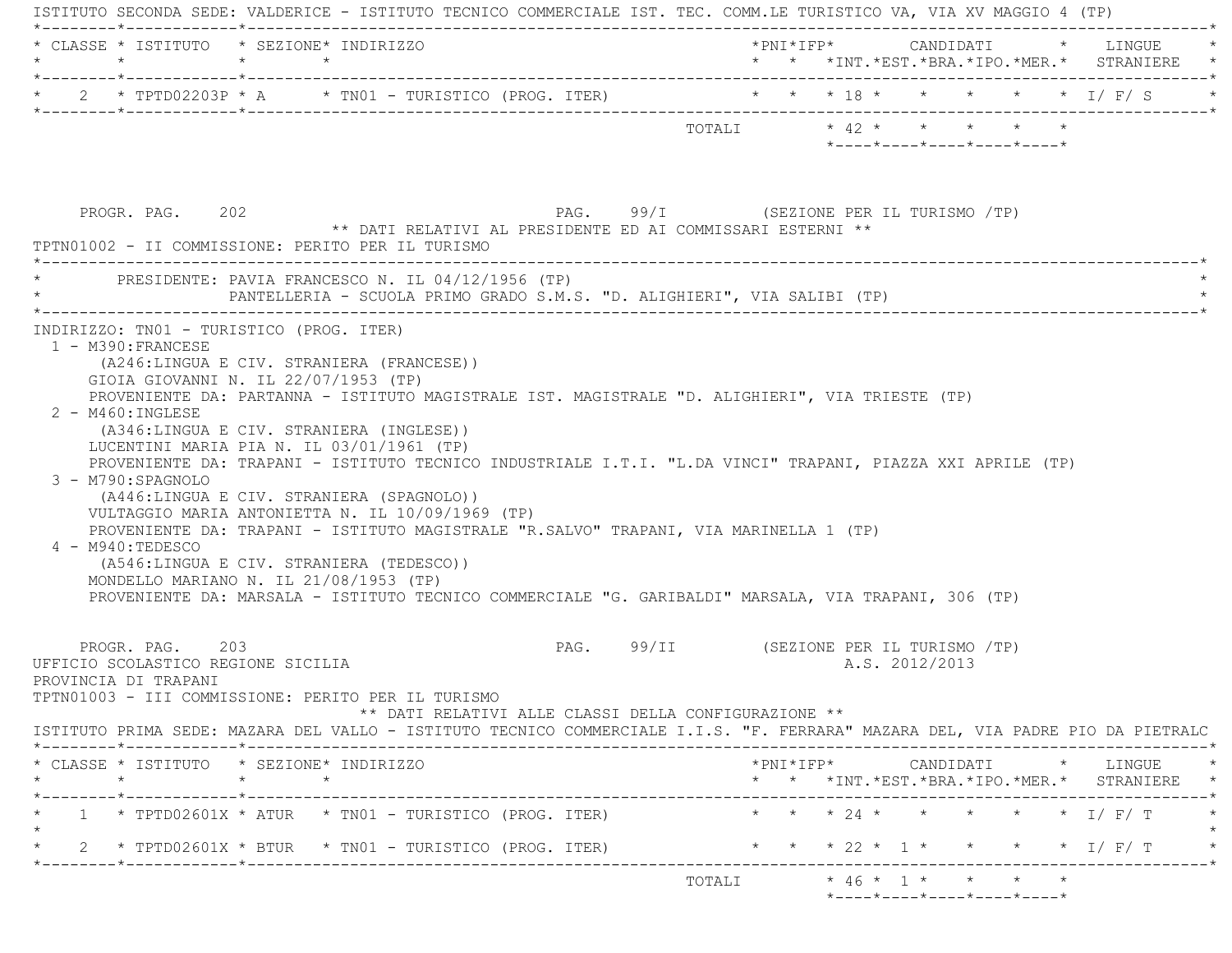| TPTN01003 - III COMMISSIONE: PERITO PER IL TURISMO                                                                                                                                                                                              | PROGR. PAG. 204 | ** DATI RELATIVI AL PRESIDENTE ED AI COMMISSARI ESTERNI **                                                                                                                                                                                                                                                                                                                                                                                                                                                                                                | PAG. 100/I (SEZIONE PER IL TURISMO /TP)  |                         |  |  |                |                                                  |                                               |  |
|-------------------------------------------------------------------------------------------------------------------------------------------------------------------------------------------------------------------------------------------------|-----------------|-----------------------------------------------------------------------------------------------------------------------------------------------------------------------------------------------------------------------------------------------------------------------------------------------------------------------------------------------------------------------------------------------------------------------------------------------------------------------------------------------------------------------------------------------------------|------------------------------------------|-------------------------|--|--|----------------|--------------------------------------------------|-----------------------------------------------|--|
| * PRESIDENTE: PUGLIESI GIUSEPPE N. IL 04/06/1949 (TP)                                                                                                                                                                                           |                 | ALCAMO - IST TEC COMMERCIALE E PER GEOMETRI "G.CARUSO" ALCAMO, VIA J.F. KENNEDY 2 (TP)                                                                                                                                                                                                                                                                                                                                                                                                                                                                    |                                          |                         |  |  |                |                                                  |                                               |  |
| INDIRIZZO: TN01 - TURISTICO (PROG. ITER)<br>1 - M390: FRANCESE<br>2 - M460: INGLESE<br>PIRRONE CATERINA N. IL 28/01/1960 (PA)<br>3 - M940:TEDESCO                                                                                               |                 | (A246:LINGUA E CIV. STRANIERA (FRANCESE))<br>FAVATA PATRIZIA ANTONELLAN. IL 06/09/1961 (TP)<br>PROVENIENTE DA: MARSALA - ISTITUTO TECNICO COMMERCIALE "G. GARIBALDI" MARSALA, VIA TRAPANI, 306 (TP)<br>(A346:LINGUA E CIV. STRANIERA (INGLESE))<br>PROVENIENTE DA: CASTELVETRANO - ISTITUTO TECNICO COMMERCIALE "G.B.FERRIGNO" C/VETRANO, VIA GENTILE (TP)<br>(A546:LINGUA E CIV. STRANIERA (TEDESCO))<br>FIORELLO ROSALIA GEMMA N. IL 09/02/1961 (TP)<br>PROVENIENTE DA: PARTANNA - ISTITUTO MAGISTRALE IST. MAGISTRALE "D. ALIGHIERI", VIA TRIESTE (TP) |                                          |                         |  |  |                |                                                  |                                               |  |
| PROGR. PAG. 205<br>UFFICIO SCOLASTICO REGIONE SICILIA<br>PROVINCIA DI TRAPANI<br>TPTN01004 - IV COMMISSIONE: PERITO PER IL TURISMO<br>ISTITUTO PRIMA SEDE: MARSALA - ISTITUTO TECNICO COMMERCIALE "G. GARIBALDI" MARSALA, VIA TRAPANI, 306 (TP) |                 | ** DATI RELATIVI ALLE CLASSI DELLA CONFIGURAZIONE **                                                                                                                                                                                                                                                                                                                                                                                                                                                                                                      | PAG. 100/II (SEZIONE PER IL TURISMO /TP) |                         |  |  | A.S. 2012/2013 |                                                  |                                               |  |
| * CLASSE * ISTITUTO * SEZIONE* INDIRIZZO                                                                                                                                                                                                        |                 |                                                                                                                                                                                                                                                                                                                                                                                                                                                                                                                                                           |                                          |                         |  |  |                |                                                  | * * *INT. *EST. *BRA. *IPO. *MER. * STRANIERE |  |
| * 1 * TPTD03000E * ATUR * TN01 - TURISTICO (PROG. ITER) * * * * 20 * * * * * * * I/F/T                                                                                                                                                          |                 |                                                                                                                                                                                                                                                                                                                                                                                                                                                                                                                                                           |                                          |                         |  |  |                |                                                  |                                               |  |
| $\star$                                                                                                                                                                                                                                         |                 | * 2 * TPTD03000E * BTUR * TN01 - TURISTICO (PROG. ITER) * * * * 22 * * * * * * * I/ F/ T                                                                                                                                                                                                                                                                                                                                                                                                                                                                  |                                          |                         |  |  |                |                                                  |                                               |  |
|                                                                                                                                                                                                                                                 |                 |                                                                                                                                                                                                                                                                                                                                                                                                                                                                                                                                                           |                                          |                         |  |  |                |                                                  |                                               |  |
|                                                                                                                                                                                                                                                 |                 |                                                                                                                                                                                                                                                                                                                                                                                                                                                                                                                                                           |                                          | TOTALI * 42 * * * * * * |  |  |                | $*$ ---- $*$ ---- $*$ ---- $*$ ---- $*$ ---- $*$ |                                               |  |
| PROGR. PAG. 206<br>TPTN01004 - IV COMMISSIONE: PERITO PER IL TURISMO                                                                                                                                                                            |                 | ** DATI RELATIVI AL PRESIDENTE ED AI COMMISSARI ESTERNI **                                                                                                                                                                                                                                                                                                                                                                                                                                                                                                | PAG. 101/I (SEZIONE PER IL TURISMO /TP)  |                         |  |  |                |                                                  |                                               |  |
|                                                                                                                                                                                                                                                 |                 | PRESIDENTE: TOBIA GILDA ENZA N. IL 27/09/1955 (TP)<br>CALATAFIMI - IST PROF INDUSTRIA E ARTIGIANATO I.P.S.I.A - CALATAFIMI (TP)                                                                                                                                                                                                                                                                                                                                                                                                                           |                                          |                         |  |  |                |                                                  |                                               |  |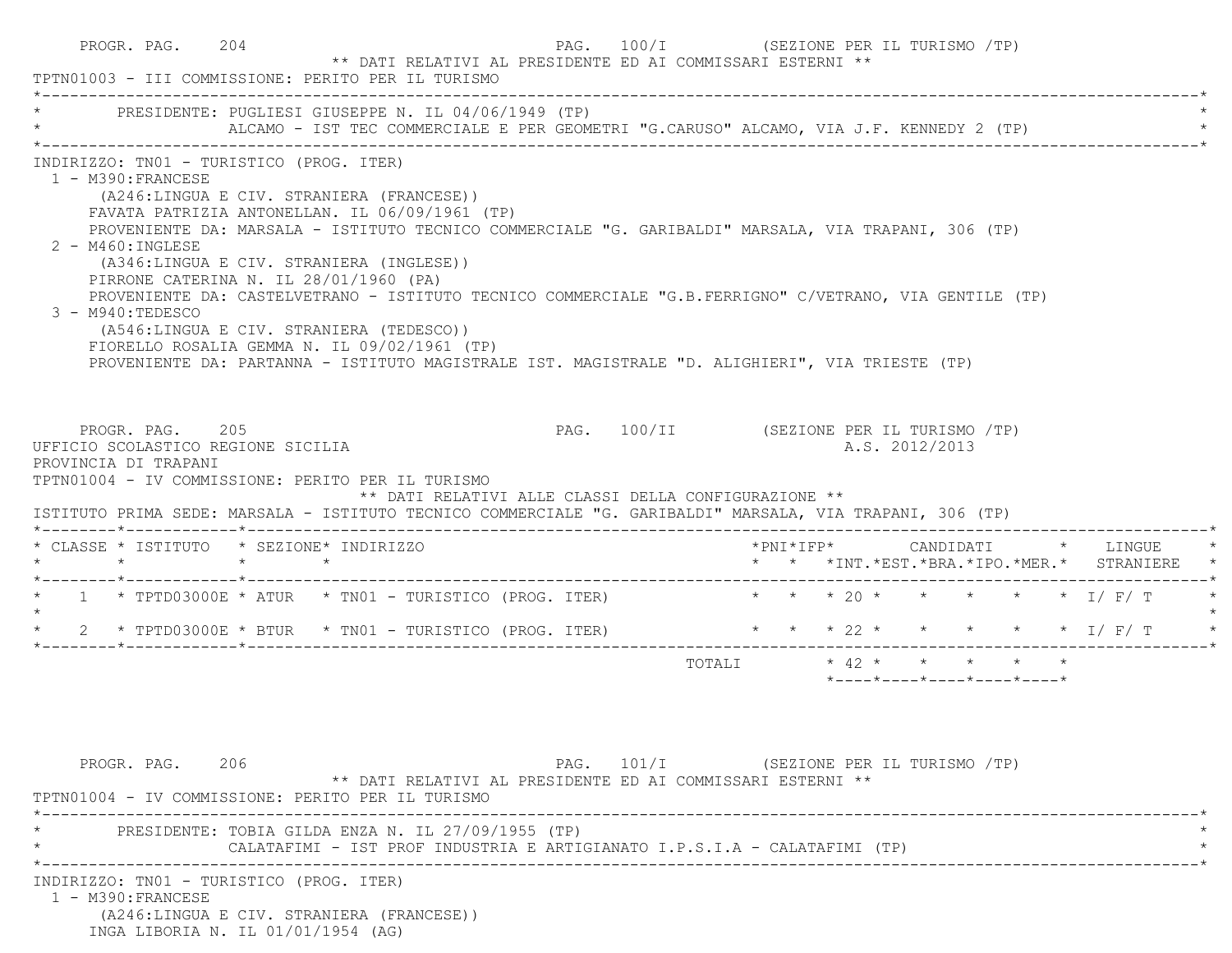| PROVENIENTE DA: PARTANNA - ISTITUTO TECNICO COMMERCIALE IST.TEC.COMM.LE PARTANNA, VIA A.GRAMSCI (TP)<br>2 - M460: INGLESE<br>(A346:LINGUA E CIV. STRANIERA (INGLESE))<br>RUGGIRELLO MARIA N. IL 12/05/1960 (PA)<br>PROVENIENTE DA: TRAPANI - ISTITUTO TECNICO NAUTICO I.T.N. "MARINO TORRE" TRAPANI, VIALE REGINA ELENA 90 (TP)<br>3 - M940:TEDESCO<br>(A546:LINGUA E CIV. STRANIERA (TEDESCO))<br>GARRAFFO RITA N. IL 18/11/1961 (AG)<br>PROVENIENTE DA: CASTELLAMMARE DEL GOLFO - ISTITUTO TECNICO COMMERCIALE I.T.C. "P. MATTARELLA" C/MARE, VIA FLEMING N.19 (                                                                                                                                 |                                                                                                              |
|----------------------------------------------------------------------------------------------------------------------------------------------------------------------------------------------------------------------------------------------------------------------------------------------------------------------------------------------------------------------------------------------------------------------------------------------------------------------------------------------------------------------------------------------------------------------------------------------------------------------------------------------------------------------------------------------------|--------------------------------------------------------------------------------------------------------------|
| PROGR. PAG. 207<br>SISTEMA INFORMATIVO DEL MINISTERO DELL'ISTRUZIONE DELL'UNIVERSITA' E DELLA RICERCA<br>ESAMI DI STATO CONCLUSIVI DEI CORSI DI ISTRUZIONE SECONDARIA SUPERIORE<br>ELENCO COMMISSIONI COMPLETE<br>ANNO SCOLASTICO 2012/2013                                                                                                                                                                                                                                                                                                                                                                                                                                                        | PAG. 101/II (SEZIONE PER IL TURISMO /TP)                                                                     |
| UFFICIO SCOLASTICO REGIONE UMBRIA<br>PROVINCIA DI TERNI                                                                                                                                                                                                                                                                                                                                                                                                                                                                                                                                                                                                                                            | A.S. 2012/2013                                                                                               |
| TRIA44001 - I COMMISSIONE SPERIMENTALE<br>** DATI RELATIVI ALLE CLASSI DELLA CONFIGURAZIONE **                                                                                                                                                                                                                                                                                                                                                                                                                                                                                                                                                                                                     |                                                                                                              |
| ISTITUTO PRIMA SEDE: NARNI - ISTITUTO MAGISTRALE NARNI ISTITUTO MAGISTRALE, VIA DEI GAROFANI 4 (TR)                                                                                                                                                                                                                                                                                                                                                                                                                                                                                                                                                                                                |                                                                                                              |
| * CLASSE * ISTITUTO * SEZIONE* INDIRIZZO                                                                                                                                                                                                                                                                                                                                                                                                                                                                                                                                                                                                                                                           | * * *INT.*EST.*BRA.*IPO.*MER.* STRANIERE *                                                                   |
| $\star$ 1 $\star$ TRPM001012 $\star$ 5G $\star$ IA44 - SCIENZE SOCIALI                                                                                                                                                                                                                                                                                                                                                                                                                                                                                                                                                                                                                             | $\star$ $\star$ $\star$ 19 $\star$<br>$\star$ $\star$ $\star$ $\star$ $\downarrow$ $\downarrow$ $\downarrow$ |
| 2 * TRPM001012 * 5M $\rightarrow$ TA44 - SCIENZE SOCIALI                                                                                                                                                                                                                                                                                                                                                                                                                                                                                                                                                                                                                                           | * * * 15 * * * * * * I/F                                                                                     |
|                                                                                                                                                                                                                                                                                                                                                                                                                                                                                                                                                                                                                                                                                                    | TOTALI * 34 * * * * *<br>*----*----*----*----*----*                                                          |
| PROGR. PAG.<br>** DATI RELATIVI AL PRESIDENTE ED AI COMMISSARI ESTERNI **<br>TRIA44001 - I COMMISSIONE SPERIMENTALE                                                                                                                                                                                                                                                                                                                                                                                                                                                                                                                                                                                | PAG. 1/I (SPERIMENTALE /TR)                                                                                  |
| PRESIDENTE: SANTORI SARA N. IL 31/05/1957 (TR)                                                                                                                                                                                                                                                                                                                                                                                                                                                                                                                                                                                                                                                     | TERNI - ISTITUTO TECNICO INDUSTRIALE TERNI ITIS "L. ALLIEVI", VIA CESARE BATTISTI 131 (TR)                   |
| INDIRIZZO: IA44 - SCIENZE SOCIALI<br>1 - S029: SCIENZE SOCIALI<br>(A036: FILOSOFIA, PSICOL. E SC. DELL'EDUC)<br>BEVILACQUA EDOARDO N. IL 28/03/1954 (TR)<br>PROVENIENTE DA: TERNI - ISTITUTO MAGISTRALE TERNI ISTITUTO MAGISTRALE "F., VIA CESARE BATTISTI 100 (TR)<br>2 - SL32: MATEMATICA<br>(A047: MATEMATICA; A049: MATEMATICA E FISICA)<br>DI BIAGIO MARIA RITA N. IL 12/05/1954 (TR)<br>PROVENIENTE DA: TERNI - ISTITUTO TECNICO INDUSTRIALE TERNI ITIS "L. ALLIEVI", VIA CESARE BATTISTI 131 (TR)<br>3 - SG82: FILOSOFIA<br>(A037: FILOSOFIA E STORIA)<br>FRESA ANTONIO N. IL 03/11/1962 (NA)<br>PROVENIENTE DA: TERNI - LICEO SCIENTIFICO TERNI "R. DONATELLI", VIA DELLA VITTORIA 35 (TR) |                                                                                                              |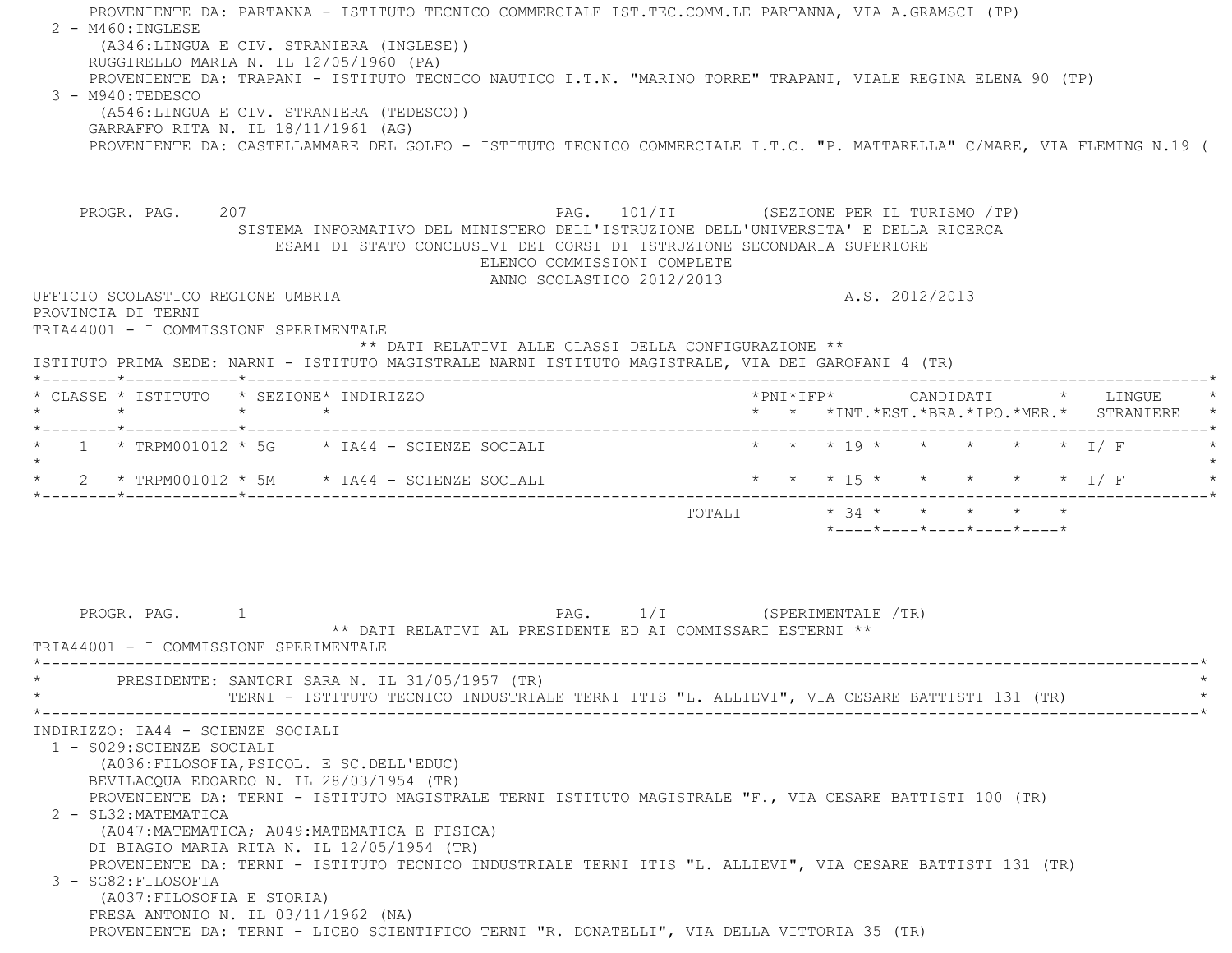| PROGR. PAG. 2<br>PROVINCIA DI TERNI                                                                                           | UFFICIO SCOLASTICO REGIONE UMBRIA<br>TRIA44002 - II COMMISSIONE SPERIMENTALE                                                                                                                                                                                                                                                                                                                                                                                                                                                                                                                                                                                                                   |                                                      | PAG. 1/II (SPERIMENTALE /TR) |  |  | A.S. 2012/2013 |  |                                                                                         |
|-------------------------------------------------------------------------------------------------------------------------------|------------------------------------------------------------------------------------------------------------------------------------------------------------------------------------------------------------------------------------------------------------------------------------------------------------------------------------------------------------------------------------------------------------------------------------------------------------------------------------------------------------------------------------------------------------------------------------------------------------------------------------------------------------------------------------------------|------------------------------------------------------|------------------------------|--|--|----------------|--|-----------------------------------------------------------------------------------------|
|                                                                                                                               | ISTITUTO PRIMA SEDE: TERNI - ISTITUTO MAGISTRALE TERNI ISTITUTO MAGISTRALE "F., VIA CESARE BATTISTI 100 (TR)                                                                                                                                                                                                                                                                                                                                                                                                                                                                                                                                                                                   | ** DATI RELATIVI ALLE CLASSI DELLA CONFIGURAZIONE ** |                              |  |  |                |  |                                                                                         |
| $\star$ $\star$ $\star$ $\star$                                                                                               | * CLASSE * ISTITUTO * SEZIONE* INDIRIZZO                                                                                                                                                                                                                                                                                                                                                                                                                                                                                                                                                                                                                                                       |                                                      |                              |  |  |                |  | *PNI*IFP*     CANDIDATI    *   LINGUE   *<br>* * *INT.*EST.*BRA.*IPO.*MER.* STRANIERE * |
|                                                                                                                               | * 1 * TRPM01000Q * 5H * IA44 - SCIENZE SOCIALI * * * * 10 * * * * * * * I/ S *<br>* * * * $5H/F$ * $IAA4$ - SCIENZE SOCIALI                                                                                                                                                                                                                                                                                                                                                                                                                                                                                                                                                                    |                                                      | * * * 12 * * * * * I/F       |  |  |                |  |                                                                                         |
|                                                                                                                               | ISTITUTO SECONDA SEDE: TERNI - IST PROF INDUSTRIA E ARTIGIANATO TERNI IPSIA "S. PERTINI", VIALE B. BRIN 32 (TR)                                                                                                                                                                                                                                                                                                                                                                                                                                                                                                                                                                                |                                                      |                              |  |  |                |  |                                                                                         |
|                                                                                                                               | * CLASSE * ISTITUTO * SEZIONE* INDIRIZZO                                                                                                                                                                                                                                                                                                                                                                                                                                                                                                                                                                                                                                                       |                                                      |                              |  |  |                |  | * * *INT.*EST.*BRA.*IPO.*MER.* STRANIERE *                                              |
|                                                                                                                               | * 2 * TRRI030005 * D.C. * TE01 - DIRIGENTI DI COMUNITA' * * * * * * * * * * * * * T                                                                                                                                                                                                                                                                                                                                                                                                                                                                                                                                                                                                            |                                                      |                              |  |  |                |  |                                                                                         |
|                                                                                                                               |                                                                                                                                                                                                                                                                                                                                                                                                                                                                                                                                                                                                                                                                                                |                                                      | TOTALI * 22 * 37 * * * *     |  |  |                |  |                                                                                         |
|                                                                                                                               | * PRESIDENTE: LUCCIARINI LUCIO MARCO N. IL 01/06/1950 (AP)<br>AMELIA - ISTITUTO TECNICO INDUSTRIALE AMELIA ISTITUTO TECNICO INDUST, VIA I MAGGIO 224 (TR)                                                                                                                                                                                                                                                                                                                                                                                                                                                                                                                                      |                                                      |                              |  |  |                |  |                                                                                         |
| 1 - S029: SCIENZE SOCIALI<br>2 - SL32: MATEMATICA<br>3 - SG82: FILOSOFIA<br>(A037: FILOSOFIA E STORIA)<br>1 - M285: PEDAGOGIA | INDIRIZZO: IA44 - SCIENZE SOCIALI<br>(A036: FILOSOFIA, PSICOL. E SC. DELL'EDUC)<br>MENGHINI MARINA N. IL 30/04/1970 (TR)<br>PROVENIENTE DA: NARNI - ISTITUTO MAGISTRALE NARNI ISTITUTO MAGISTRALE, VIA DEI GAROFANI 4 (TR)<br>(A047: MATEMATICA; A049: MATEMATICA E FISICA)<br>MUZI ROSSANA N. IL 19/10/1965 (TR)<br>PROVENIENTE DA: NARNI - ISTITUTO MAGISTRALE NARNI ISTITUTO MAGISTRALE, VIA DEI GAROFANI 4 (TR)<br>BARBINI VERA N. IL 31/07/1961 (VB)<br>PROVENIENTE DA: NARNI - LICEO SCIENTIFICO NARNI LICEO SCIENTIFICO, VIA DEI GAROFANI N.4 (TR)<br>INDIRIZZO: TE01 - DIRIGENTI DI COMUNITA'<br>(A036: FILOSOFIA, PSICOL. E SC. DELL'EDUCAZ)<br>MENGHINI MARINA N. IL 30/04/1970 (TR) |                                                      |                              |  |  |                |  |                                                                                         |
| 2 - M670: PEDAGOGIA                                                                                                           | PROVENIENTE DA: NARNI - ISTITUTO MAGISTRALE NARNI ISTITUTO MAGISTRALE, VIA DEI GAROFANI 4 (TR)<br>(A036: FILOSOFIA, PSICOL. E SC. DELL'EDUCAZ)                                                                                                                                                                                                                                                                                                                                                                                                                                                                                                                                                 |                                                      |                              |  |  |                |  |                                                                                         |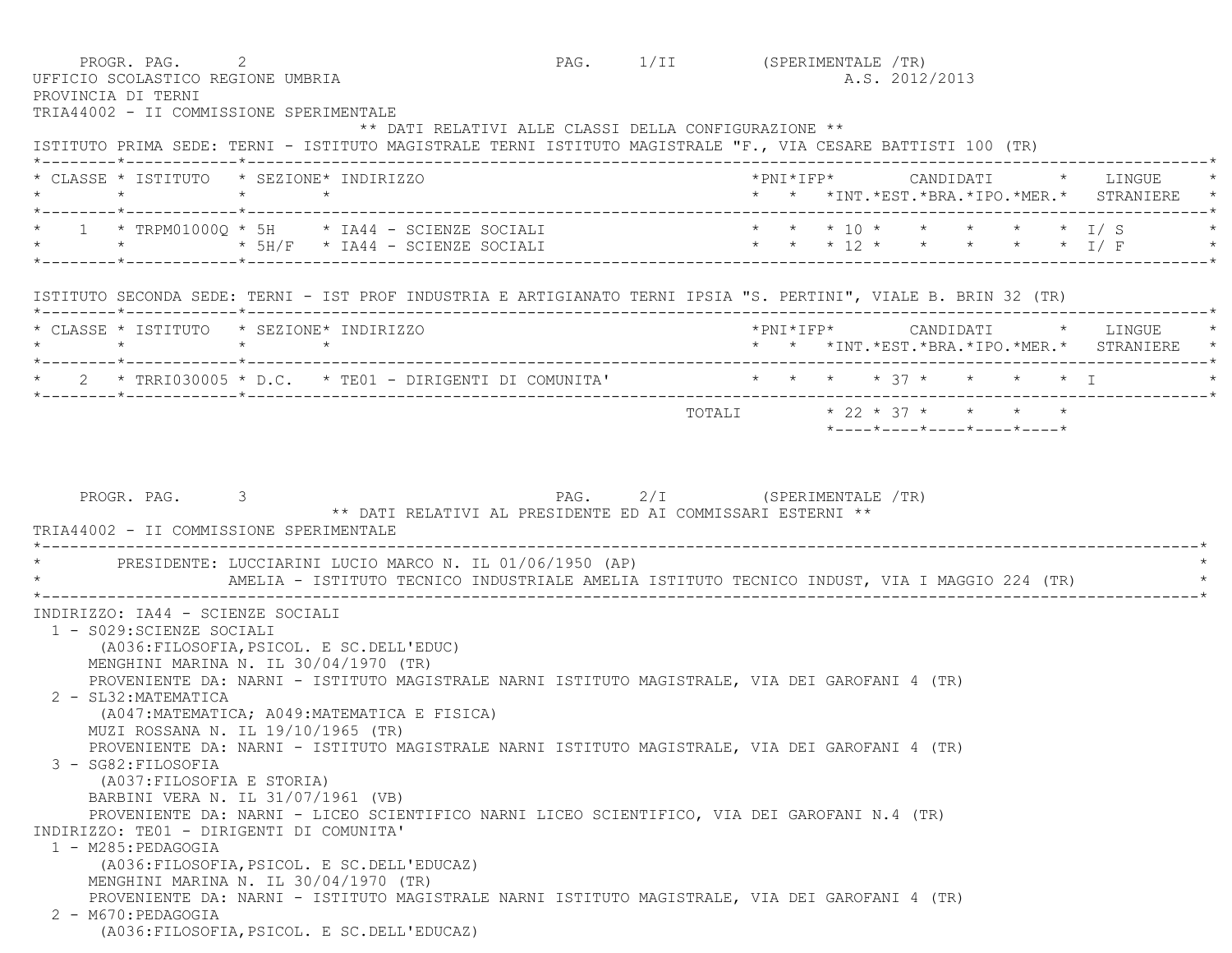MENGHINI MARINA N. IL 30/04/1970 (TR) PROVENIENTE DA: NARNI - ISTITUTO MAGISTRALE NARNI ISTITUTO MAGISTRALE, VIA DEI GAROFANI 4 (TR) 3 - M460:INGLESE (A346:LINGUA E CIV. STRANIERA (INGLESE)) MASTROMATTEO ELISA N. IL 27/03/1980 (TR) PROVENIENTE DA: ORVIETO - IST PROF INDUSTRIA E ARTIGIANATO ORVIETO I.P.S.I.A., PIAZZA S. CHIARA 1 (TR) 4 - M156:ISTITUZIONI DI DIRITTO (A019:DISCIPLINE GIURIDICHE ED ECONOMIC. ) SCARAMUZZA TIZIANA N. IL 02/10/1975 (TR) PROVENIENTE DA: SPOLETO - IST PROF PER I SERVIZI ALBERGHIERI E RISTORAZIONE "G. DE CAROLIS", VIA SAN PAOLO INTER VINEAS PROGR. PAG. 4 4 2/II (SPERIMENTALE /TR) UFFICIO SCOLASTICO REGIONE UMBRIA ANNO 1999 - A.S. 2012/2013 PROVINCIA DI TERNI TRISEW001 - I COMMISSIONE SPERIMENTALE \*\* DATI RELATIVI ALLE CLASSI DELLA CONFIGURAZIONE \*\* ISTITUTO PRIMA SEDE: ORVIETO - LICEO CLASSICO ORVIETO LICEO CLASSICO "F.A.GU, PIAZZA I. SCALZA 1 (TR) \*--------\*------------\*-------------------------------------------------------------------------------------------------------\* \* CLASSE \* ISTITUTO \* SEZIONE\* INDIRIZZO \*PNI\*IFP\* CANDIDATI \* LINGUE \* \* \* \* \* \* \* \*INT.\*EST.\*BRA.\*IPO.\*MER.\* STRANIERE \* \*--------\*------------\*-------------------------------------------------------------------------------------------------------\* $1$  \* TRPC00201N \* 5A  $\quad$  \* ISEW - CLASSICO PROGETTO "BROCCA"  $\quad$  \* \* \* 23 \* \* \* \* \* \* \* \*  $\star$  \* 2 \* TRPC00201N \* 5B \* ISEW - CLASSICO PROGETTO "BROCCA" \* \* \* 23 \* \* \* \* \* I \* \*--------\*------------\*-------------------------------------------------------------------------------------------------------\* $\texttt{TOTALI} \qquad \qquad \star \; \; 46 \; \star \qquad \star \qquad \star \qquad \star \qquad \star \qquad \star$  \*----\*----\*----\*----\*----\*PROGR. PAG. 5 5 2 2 2 3/I (SPERIMENTALE TR) \*\* DATI RELATIVI AL PRESIDENTE ED AI COMMISSARI ESTERNI \*\* TRISEW001 - I COMMISSIONE SPERIMENTALE \*----------------------------------------------------------------------------------------------------------------------------\*PRESIDENTE: FRANCESE OLIMPIAROSA N. IL 13/09/1959 (TR) \* TERNI - ISTITUTO TECNICO COMMERCIALE TERNI IST. TECNICO COMMERCIALE, LARGO MARISA PAOLUCCI N. 1/2 (TR) \* \*----------------------------------------------------------------------------------------------------------------------------\* INDIRIZZO: ISEW - CLASSICO PROGETTO "BROCCA" 1 - M490:LATINO E GRECO (A052:LETTERE,LATINO,GRECO LICEO CLASSIC) PERUZZI SANDRA N. IL 12/07/1952 (TR) PROVENIENTE DA: TERNI - LICEO CLASSICO TERNI LICEO CLASSICO "G. C. T, VIALE ANTONIO FRATTI 12 (TR) 2 - M460:INGLESE (A346:LINGUA E CIV. STRANIERA (INGLESE)) STELLA TIZIANA N. IL 12/01/1955 (TR) PROVENIENTE DA: TERNI - LICEO CLASSICO TERNI LICEO CLASSICO "G. C. T, VIALE ANTONIO FRATTI 12 (TR) 3 - M770:SCIENZE NATURALI (A060:SC.NA.,CH.,GEOG.,MIC. ) AVERARDI VALENTINA N. IL 14/01/1981 (RM) PROVENIENTE DA: TERNI - IST PROF INDUSTRIA E ARTIGIANATO TERNI IPSIA "S. PERTINI", VIALE B. BRIN 32 (TR)

 PROGR. PAG. 6 PAG. 3/II (SPERIMENTALE /TR) UFFICIO SCOLASTICO REGIONE UMBRIA A.S. 2012/2013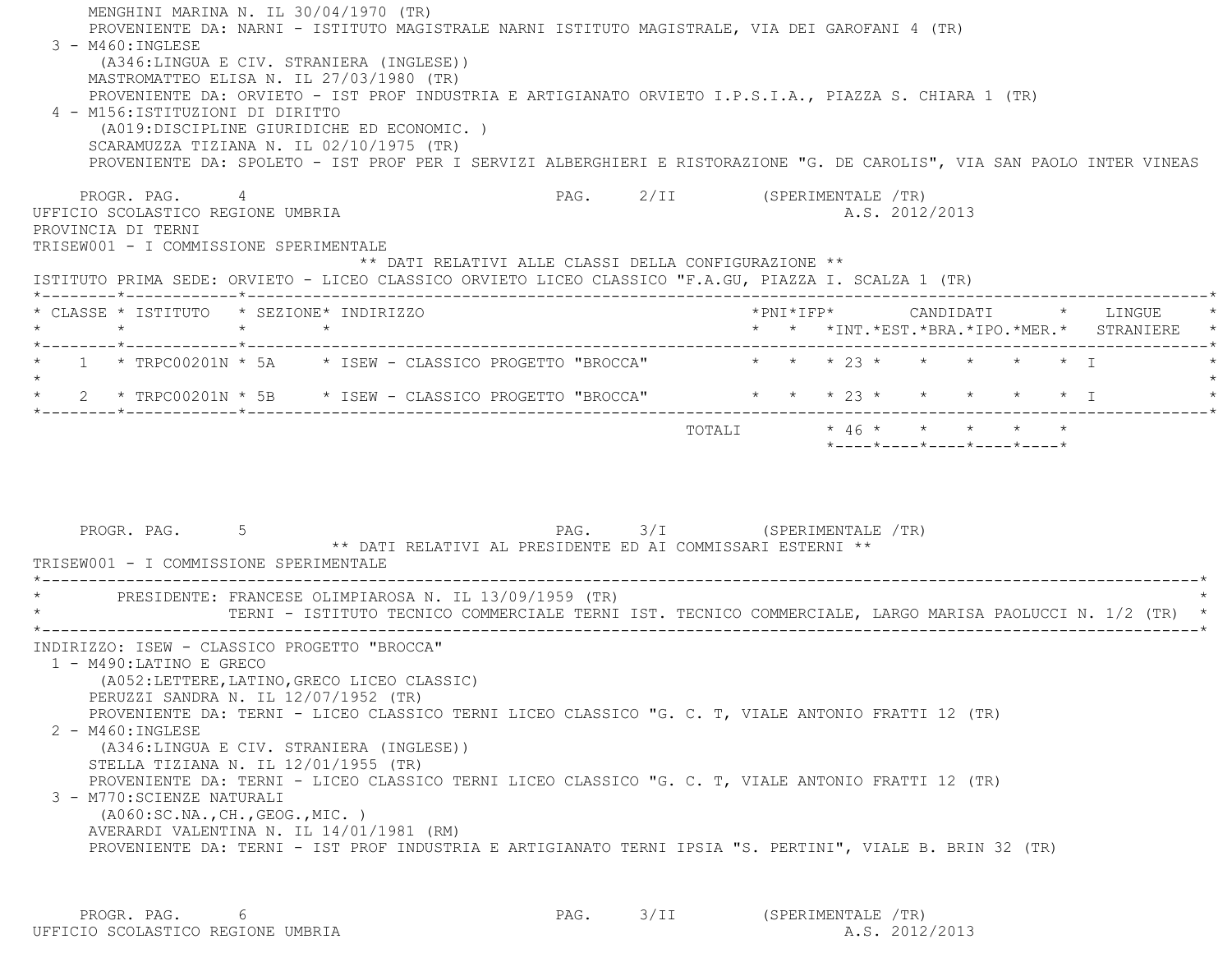| * CLASSE * ISTITUTO * SEZIONE* INDIRIZZO<br>$\star$ $\star$<br>$\star$                                                                                                                                                                                                                                                                                                                                                                                                                          |                                                                                           |                         |  |                                                  |  | *PNI*IFP*     CANDIDATI    *   LINGUE<br>* * *INT. *EST. *BRA. *IPO. *MER. * STRANIERE |
|-------------------------------------------------------------------------------------------------------------------------------------------------------------------------------------------------------------------------------------------------------------------------------------------------------------------------------------------------------------------------------------------------------------------------------------------------------------------------------------------------|-------------------------------------------------------------------------------------------|-------------------------|--|--------------------------------------------------|--|----------------------------------------------------------------------------------------|
| *--------*------------*------------<br>1 * TRPS01000P * 5L1 * ISEX - LINGUISTICO PROGETTO "BROCCA" * * * 19 * * * * * * * I/F/S                                                                                                                                                                                                                                                                                                                                                                 |                                                                                           |                         |  |                                                  |  |                                                                                        |
| $\star$<br>* 2 * TRPS01000P * 5L2 * ISEX - LINGUISTICO PROGETTO "BROCCA" * * * 17 * * * * * * * I/ F/ S                                                                                                                                                                                                                                                                                                                                                                                         |                                                                                           |                         |  |                                                  |  |                                                                                        |
|                                                                                                                                                                                                                                                                                                                                                                                                                                                                                                 |                                                                                           | TOTALI * 36 * * * * * * |  | $*$ ---- $*$ ---- $*$ ---- $*$ ---- $*$ ---- $*$ |  |                                                                                        |
|                                                                                                                                                                                                                                                                                                                                                                                                                                                                                                 |                                                                                           |                         |  |                                                  |  |                                                                                        |
| PROGR. PAG. 7<br>TRISEX001 - I COMMISSIONE SPERIMENTALE                                                                                                                                                                                                                                                                                                                                                                                                                                         | PAG. 4/I (SPERIMENTALE /TR)<br>** DATI RELATIVI AL PRESIDENTE ED AI COMMISSARI ESTERNI ** |                         |  |                                                  |  |                                                                                        |
| * PRESIDENTE: CORPETTI ANTONELLA N. IL 13/02/1960 (TR)<br>TERNI - ISTITUTO D'ARTE TERNI ISTITUTO D'ARTE "O. MET, P.ZA BRICCIALDI N 1 (TR)                                                                                                                                                                                                                                                                                                                                                       |                                                                                           |                         |  |                                                  |  |                                                                                        |
| 1 - M390: FRANCESE<br>(A246:LINGUA E CIV. STRANIERA (FRANCESE))<br>CAMILLI CATIA N. IL 04/10/1969 (TR)<br>PROVENIENTE DA: TERNI - IST PROF INDUSTRIA E ARTIGIANATO TERNI IPSIA "S. PERTINI", VIALE B. BRIN 32 (TR)<br>2 - M460: INGLESE                                                                                                                                                                                                                                                         |                                                                                           |                         |  |                                                  |  |                                                                                        |
| INDIRIZZO: ISEX - LINGUISTICO PROGETTO "BROCCA"<br>(A346:LINGUA E CIV. STRANIERA (INGLESE))<br>BRUNOTTI FRANCESCA N. IL 12/06/1963 (TR)<br>PROVENIENTE DA: TERNI - IST PROF PER I SERVIZI ALBERGHIERI E RISTORAZIONE TERNI IPSSAR "CASAGRANDE", LARGO PAOLUCCI, 1 (<br>3 - M790: SPAGNOLO<br>(A446:LINGUA E CIV. STRANIERA (SPAGNOLO))<br>PODDI MARIA CRISTINA N. IL 11/05/1964 (TR)<br>PROVENIENTE DA: TERNI - ISTITUTO MAGISTRALE TERNI ISTITUTO MAGISTRALE "F., VIA CESARE BATTISTI 100 (TR) |                                                                                           |                         |  |                                                  |  |                                                                                        |
| 8<br>PROGR. PAG.<br>UFFICIO SCOLASTICO REGIONE UMBRIA<br>PROVINCIA DI TERNI<br>TRISEX002 - II COMMISSIONE SPERIMENTALE                                                                                                                                                                                                                                                                                                                                                                          | PAG. 4/II (SPERIMENTALE /TR)<br>** DATI RELATIVI ALLE CLASSI DELLA CONFIGURAZIONE **      |                         |  | A.S. 2012/2013                                   |  |                                                                                        |
| $\star$ $\star$ $\star$                                                                                                                                                                                                                                                                                                                                                                                                                                                                         |                                                                                           |                         |  |                                                  |  |                                                                                        |
| ISTITUTO PRIMA SEDE: TERNI - ISTITUTO MAGISTRALE TERNI ISTITUTO MAGISTRALE "F., VIA CESARE BATTISTI 100 (TR)<br>* CLASSE * ISTITUTO * SEZIONE* INDIRIZZO<br>______*____________*__________<br>1 * TRPM01000Q * 5C * ISEX - LINGUISTICO PROGETTO "BROCCA" * * * 22 * * * * * * * I/ F/ S                                                                                                                                                                                                         |                                                                                           |                         |  |                                                  |  | * * *INT. *EST. *BRA. *IPO. *MER. * STRANIERE *                                        |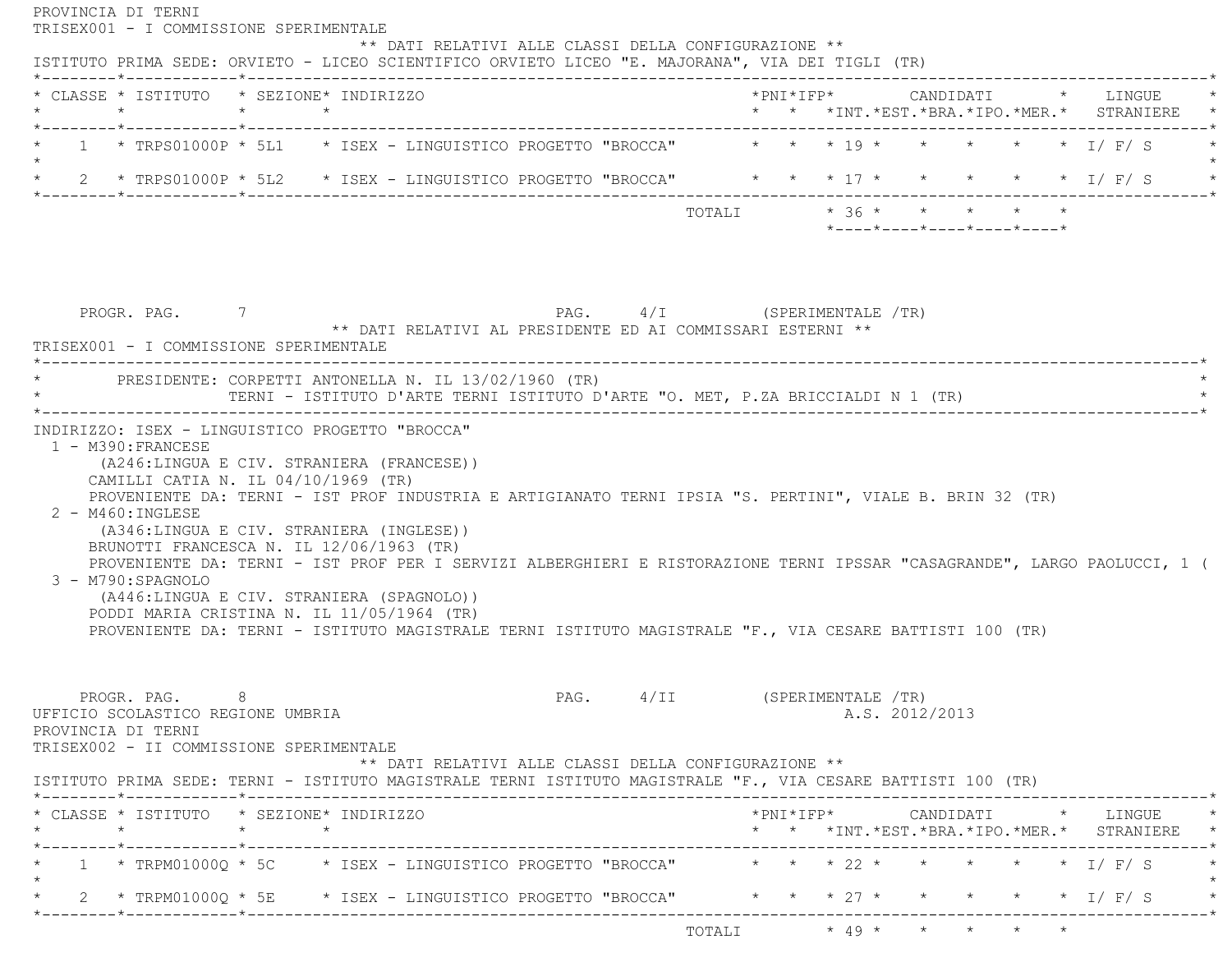| PRESIDENTE: MAZZANTI CLAUDIO N. IL 06/11/1953 (RM)                                                                                                                                                                                                                                                                                                                                                                                                                                                                                         |  | ORVIETO - IST TEC COMMERCIALE E PER GEOMETRI ORVIETO ITCG " L. MAITANI", VIA DEI TIGLI 33 (TR) |                              |  |                |  |                                            |
|--------------------------------------------------------------------------------------------------------------------------------------------------------------------------------------------------------------------------------------------------------------------------------------------------------------------------------------------------------------------------------------------------------------------------------------------------------------------------------------------------------------------------------------------|--|------------------------------------------------------------------------------------------------|------------------------------|--|----------------|--|--------------------------------------------|
| INDIRIZZO: ISEX - LINGUISTICO PROGETTO "BROCCA"<br>$1 - M390 : FRANCESE$<br>(A246:LINGUA E CIV. STRANIERA (FRANCESE))<br>RAPACCINI PATRIZIA N. IL 13/07/1958 (TR)<br>PROVENIENTE DA: AMELIA - ISTITUTO TECNICO COMMERCIALE AMELIA ISTITUTO TECNICO COMMER, VIA I MAGGIO 224 (TR)<br>2 - M460: INGLESE<br>(A346:LINGUA E CIV. STRANIERA (INGLESE))<br>LARDORI GERMANA N. IL 23/06/1967 (TR)<br>PROVENIENTE DA: SPOLETO - IST PROF PER I SERVIZI ALBERGHIERI E RISTORAZIONE "G. DE CAROLIS", VIA SAN PAOLO INTER VINEAS<br>3 - M790:SPAGNOLO |  |                                                                                                |                              |  |                |  |                                            |
| (A446:LINGUA E CIV. STRANIERA (SPAGNOLO))<br>IZAGUIRRE CASUSO MARIA EUGENIA N. IL 25/09/1960 (EE)<br>PROVENIENTE DA: CITTA' DELLA PIEVE - LICEO SCIENTIFICO "ITALO CALVINO", VIA MARCONI S.N. (PG)<br>PROGR. PAG. 10<br>UFFICIO SCOLASTICO REGIONE UMBRIA<br>PROVINCIA DI TERNI<br>TRISFN001 - I COMMISSIONE SPERIMENTALE<br>ISTITUTO PRIMA SEDE: ORVIETO - LICEO SCIENTIFICO ORVIETO LICEO "E. MAJORANA", VIA DEI TIGLI (TR)                                                                                                              |  | ** DATI RELATIVI ALLE CLASSI DELLA CONFIGURAZIONE **                                           | PAG. 5/II (SPERIMENTALE /TR) |  | A.S. 2012/2013 |  |                                            |
| * CLASSE * ISTITUTO * SEZIONE* INDIRIZZO                                                                                                                                                                                                                                                                                                                                                                                                                                                                                                   |  |                                                                                                |                              |  |                |  |                                            |
|                                                                                                                                                                                                                                                                                                                                                                                                                                                                                                                                            |  |                                                                                                |                              |  |                |  | * * *INT.*EST.*BRA.*IPO.*MER.* STRANIERE * |
| * 1 * TRPS01000P * 5S1 * ISFN - SCIENTIFICO PROGETTO "BROCCA" * * * 21 * * * * * * * I<br>2 * TRPS01000P * 5S2 * ISFN - SCIENTIFICO PROGETTO "BROCCA" * * * 22 * * * * * * * I                                                                                                                                                                                                                                                                                                                                                             |  |                                                                                                |                              |  |                |  |                                            |

PROGR. PAG. 11 2009 PAG. PAG. 6/I (SPERIMENTALE /TR) \*\* DATI RELATIVI AL PRESIDENTE ED AI COMMISSARI ESTERNI \*\* TRISFN001 - I COMMISSIONE SPERIMENTALE \*----------------------------------------------------------------------------------------------------------------------------\*PRESIDENTE: LUCIANI FABRIZIO N. IL 26/07/1959 (TR) \* TERNI - ISTITUTO D'ARTE TERNI ISTITUTO D'ARTE "O. MET, P.ZA BRICCIALDI N 1 (TR) \* \*----------------------------------------------------------------------------------------------------------------------------\*INDIRIZZO: ISFN - SCIENTIFICO PROGETTO "BROCCA"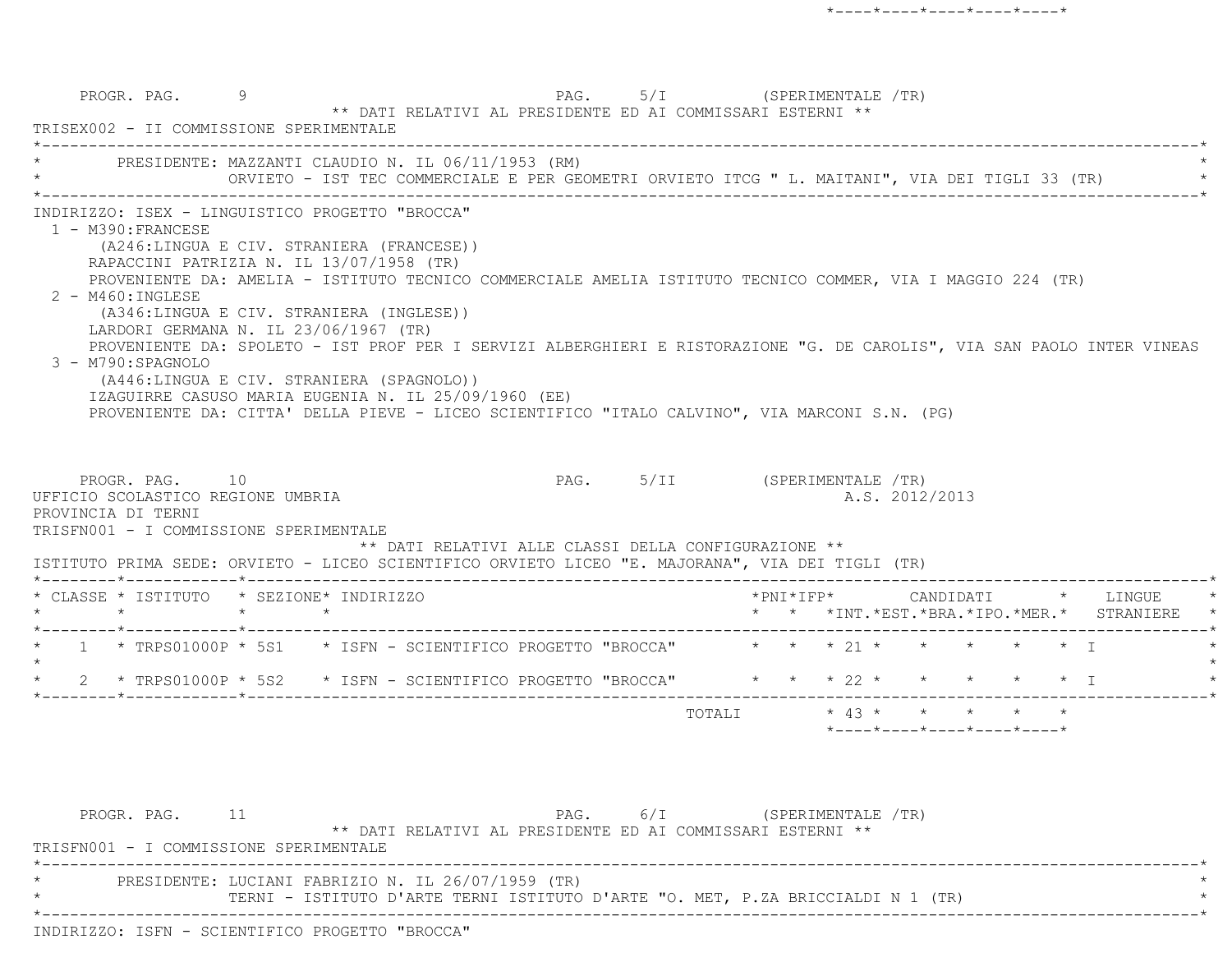|                                                                                                                                                                                                                                                                                                                                                                                                     | (A049: MATEMATICA E FISICA) |  |  |                                                                                           |        |  |                |                                                                                                                       |                                                                                                           |
|-----------------------------------------------------------------------------------------------------------------------------------------------------------------------------------------------------------------------------------------------------------------------------------------------------------------------------------------------------------------------------------------------------|-----------------------------|--|--|-------------------------------------------------------------------------------------------|--------|--|----------------|-----------------------------------------------------------------------------------------------------------------------|-----------------------------------------------------------------------------------------------------------|
| 2 - SG82: FILOSOFIA<br>(A037: FILOSOFIA E STORIA)<br>LEONI CATERINA N. IL 10/06/1952 (TR)<br>PROVENIENTE DA: TERNI - LICEO SCIENTIFICO TERNI LICEO SCIENTIFICO "G. GA, VIA I MAGGIO 78 (TR)<br>3 - SB01:BIOLOGIA<br>(AO60:SC.NA., CH., GEOG., MIC. )<br>RICCIUTELLI TIZIANA N. IL 11/10/1960 (TR)<br>PROVENIENTE DA: TERNI - LICEO SCIENTIFICO TERNI LICEO SCIENTIFICO "G. GA, VIA I MAGGIO 78 (TR) |                             |  |  |                                                                                           |        |  |                |                                                                                                                       |                                                                                                           |
|                                                                                                                                                                                                                                                                                                                                                                                                     |                             |  |  |                                                                                           |        |  |                |                                                                                                                       |                                                                                                           |
| PROGR. PAG. 12<br>UFFICIO SCOLASTICO REGIONE UMBRIA<br>PROVINCIA DI TERNI<br>TRISFN002 - II COMMISSIONE SPERIMENTALE                                                                                                                                                                                                                                                                                |                             |  |  | PAG. 6/II (SPERIMENTALE /TR)                                                              |        |  | A.S. 2012/2013 |                                                                                                                       |                                                                                                           |
| ISTITUTO PRIMA SEDE: ORVIETO - LICEO SCIENTIFICO ORVIETO LICEO "E. MAJORANA", VIA DEI TIGLI (TR)                                                                                                                                                                                                                                                                                                    |                             |  |  | ** DATI RELATIVI ALLE CLASSI DELLA CONFIGURAZIONE **                                      |        |  |                |                                                                                                                       |                                                                                                           |
| * CLASSE * ISTITUTO * SEZIONE* INDIRIZZO                                                                                                                                                                                                                                                                                                                                                            |                             |  |  |                                                                                           |        |  |                |                                                                                                                       | *PNI*IFP*     CANDIDATI    *   LINGUE<br>* * *INT. *EST. *BRA. *IPO. *MER. * STRANIERE *                  |
| 1 * TRPS01000P * 5S3 * ISFN - SCIENTIFICO PROGETTO "BROCCA" * * * 20 * * *                                                                                                                                                                                                                                                                                                                          |                             |  |  |                                                                                           |        |  |                | $\star$ $\star$ $\top$                                                                                                |                                                                                                           |
| 2 * TRPS01000P * 5ST * ISFA - SCIENT. TECNOL. PROGETTO "BROCCA * * * 20 * *                                                                                                                                                                                                                                                                                                                         |                             |  |  |                                                                                           |        |  |                |                                                                                                                       | $\star$ $\star$ $\star$ T                                                                                 |
|                                                                                                                                                                                                                                                                                                                                                                                                     |                             |  |  |                                                                                           | TOTALI |  |                | $\star$ 40 $\star$ $\star$ $\star$ $\star$ $\star$<br>$*$ - - - - $*$ - - - - $*$ - - - - $*$ - - - - $*$ - - - - $*$ |                                                                                                           |
| PROGR. PAG. 13<br>TRISFN002 - II COMMISSIONE SPERIMENTALE                                                                                                                                                                                                                                                                                                                                           |                             |  |  | PAG. 7/I (SPERIMENTALE /TR)<br>** DATI RELATIVI AL PRESIDENTE ED AI COMMISSARI ESTERNI ** |        |  |                |                                                                                                                       |                                                                                                           |
| PRESIDENTE: GAROFOLI CLAUDIO N. IL 27/10/1961 (TR)                                                                                                                                                                                                                                                                                                                                                  |                             |  |  |                                                                                           |        |  |                |                                                                                                                       | SPOLETO - IST PROF PER I SERVIZI ALBERGHIERI E RISTORAZIONE "G. DE CAROLIS", VIA SAN PAOLO INTER VINEAS * |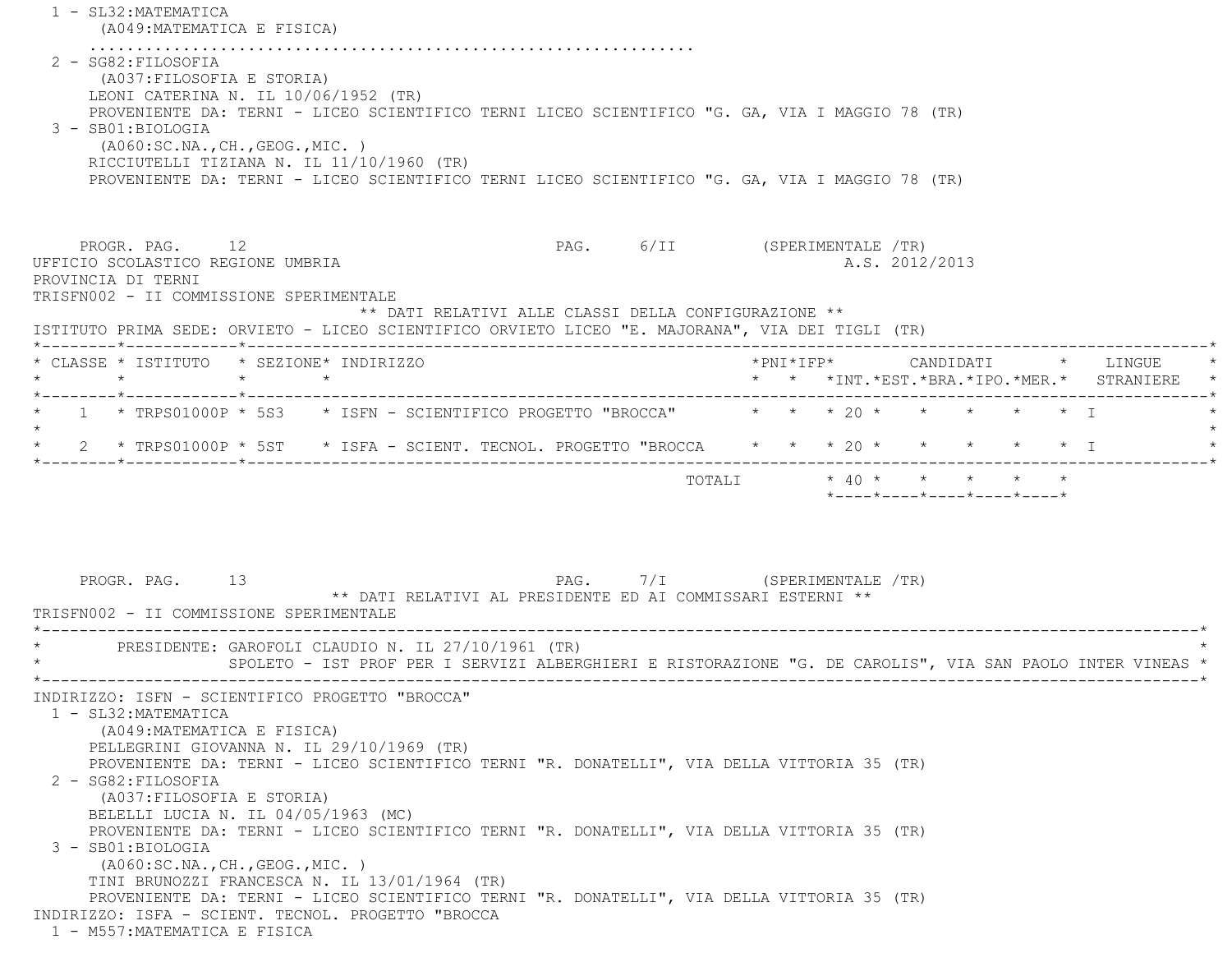(A049:MATEMATICA E FISICA) PELLEGRINI GIOVANNA N. IL 29/10/1969 (TR) PROVENIENTE DA: TERNI - LICEO SCIENTIFICO TERNI "R. DONATELLI", VIA DELLA VITTORIA 35 (TR) 2 - M770:SCIENZE NATURALI (A060:SC.NA.,CH.,GEOG.,MIC. ) TINI BRUNOZZI FRANCESCA N. IL 13/01/1964 (TR) PROVENIENTE DA: TERNI - LICEO SCIENTIFICO TERNI "R. DONATELLI", VIA DELLA VITTORIA 35 (TR) 3 - M460:INGLESE (A346:LINGUA E CIV. STRANIERA (INGLESE)) GRECO FLORIANA N. IL 07/08/1967 (BR) PROVENIENTE DA: NARNI - ISTITUTO TECNICO PER GEOMETRI NARNI ISTITUTO TECNICO PER GEO, VIA DEI GAROFANI 4 (TR) PROGR. PAG. 14 CHARGE 14 PAG. 7/II (SPERIMENTALE /TR) UFFICIO SCOLASTICO REGIONE UMBRIA A.S. 2012/2013 PROVINCIA DI TERNI TRISFP001 - I COMMISSIONE SPERIMENTALE \*\* DATI RELATIVI ALLE CLASSI DELLA CONFIGURAZIONE \*\* ISTITUTO PRIMA SEDE: TERNI - ISTITUTO MAGISTRALE TERNI ISTITUTO MAGISTRALE "F., VIA CESARE BATTISTI 100 (TR) \*--------\*------------\*-------------------------------------------------------------------------------------------------------\* \* CLASSE \* ISTITUTO \* SEZIONE\* INDIRIZZO \*PNI\*IFP\* CANDIDATI \* LINGUE \* \* \* \* \* \* \* \*INT.\*EST.\*BRA.\*IPO.\*MER.\* STRANIERE \* \*--------\*------------\*-------------------------------------------------------------------------------------------------------\*\* 1 \* TRPM01000Q \* 5A \* ISFP - SOCIO PSICOPEDAG. (PR. "BROCCA") \* \* \* 18 \* \* \* \* \* \* \* T  $\star$ \* 2 \* TRPM01000Q \* 5B \* ISFP - SOCIO PSICOPEDAG. (PR. "BROCCA") \* \* \* \* 23 \* \* \* \* \* \* \* \* I \*--------\*------------\*-------------------------------------------------------------------------------------------------------\*TOTALI  $\star$  41  $\star$   $\star$   $\star$   $\star$   $\star$  \*----\*----\*----\*----\*----\*PROGR. PAG. 15 28 PAG. 2015 PAG. 8/I (SPERIMENTALE /TR) \*\* DATI RELATIVI AL PRESIDENTE ED AI COMMISSARI ESTERNI \*\* TRISFP001 - I COMMISSIONE SPERIMENTALE \*----------------------------------------------------------------------------------------------------------------------------\*PRESIDENTE: POGGIONI ALFIO N. IL 29/07/1953 (TR) \* ORVIETO - IST PROF INDUSTRIA E ARTIGIANATO ORVIETO I.P.S.I.A., PIAZZA S. CHIARA 1 (TR) \* \*----------------------------------------------------------------------------------------------------------------------------\* INDIRIZZO: ISFP - SOCIO PSICOPEDAG. (PR. "BROCCA") 1 - M670:PEDAGOGIA (A036:FILOSOFIA,PSICOL. E SC.DELL'EDUC) PALAZZESI PATRIZIA N. IL 04/11/1958 (TR) PROVENIENTE DA: NARNI - ISTITUTO MAGISTRALE NARNI ISTITUTO MAGISTRALE, VIA DEI GAROFANI 4 (TR) 2 - SG82:FILOSOFIA (A037:FILOSOFIA E STORIA) ................................................................. 3 - SB01:BIOLOGIA (A060:SC.NA.,CH.,GEOG.,MIC. ) FINOCCHIARO GIUSEPPE N. IL 15/05/1954 (VT) PROVENIENTE DA: ORVIETO - IST TEC COMMERCIALE E PER GEOMETRI ORVIETO ITCG " L. MAITANI", VIA DEI TIGLI 33 (TR)

PROGR. PAG. 16 16 PAG. PAG. 8/II (SPERIMENTALE /TR) UFFICIO SCOLASTICO REGIONE UMBRIA A.S. 2012/2013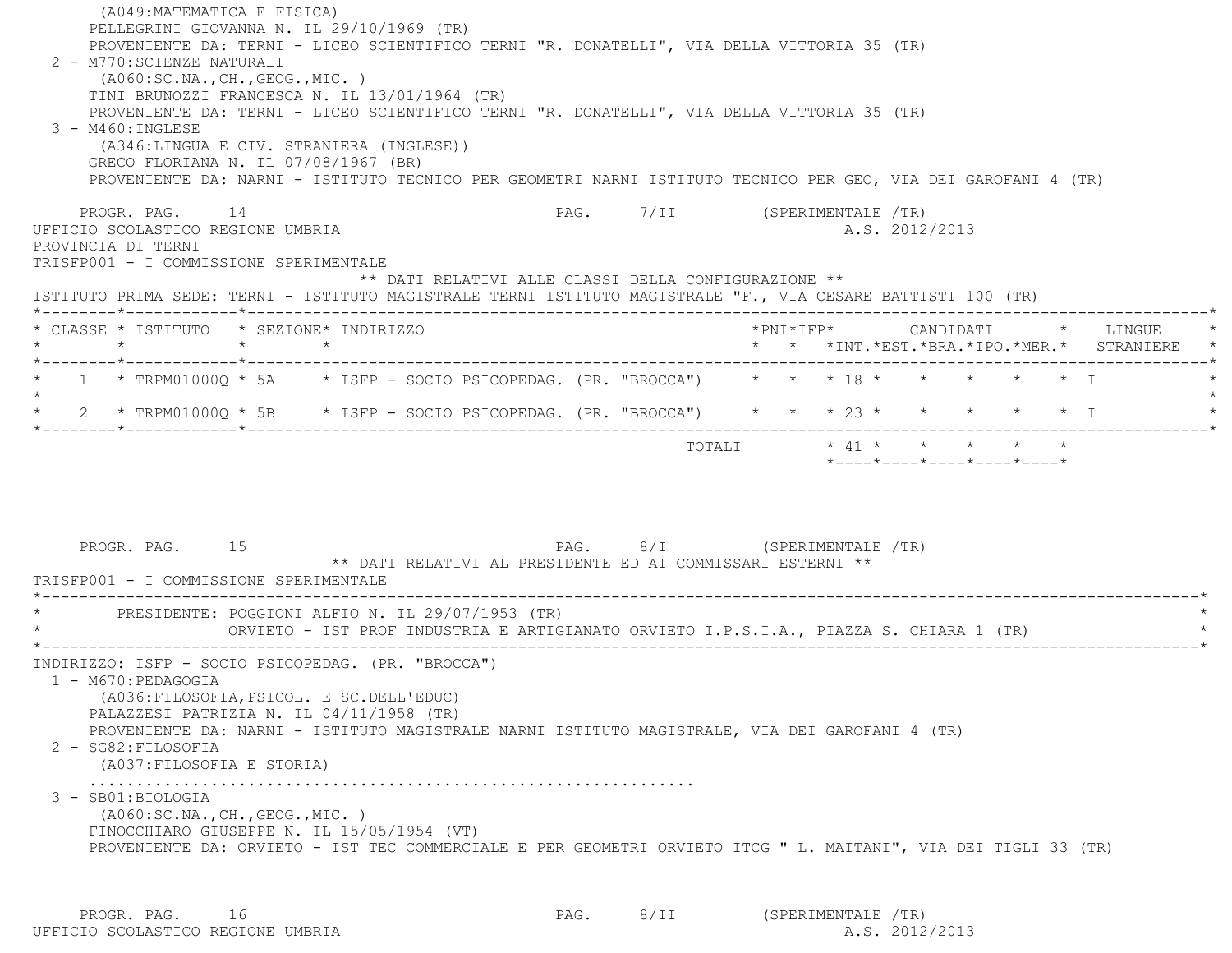PROVINCIA DI TERNI TRC006001 - I COMMISSIONE: DURATA QUINQUENNALE \*\* DATI RELATIVI ALLE CLASSI DELLA CONFIGURAZIONE \*\* ISTITUTO PRIMA SEDE: TERNI - ISTITUTO D'ARTE TERNI ISTITUTO D'ARTE "O. MET, P.ZA BRICCIALDI N 1 (TR) \*--------\*------------\*-------------------------------------------------------------------------------------------------------\* \* CLASSE \* ISTITUTO \* SEZIONE\* INDIRIZZO \*PNI\*IFP\* CANDIDATI \* LINGUE \* \* \* \* \* \* \* \*INT.\*EST.\*BRA.\*IPO.\*MER.\* STRANIERE \* \*--------\*------------\*-------------------------------------------------------------------------------------------------------\*1 \* TRSD00401V \* 5AA \* C006 - ARCHITET.E ARREDO-MICHELANGELO \* \* \* 8 \* \* \* \* \* \* \* I \* \* \* 5DI \* C007 - DISEGNO INDUS.(A010)MICHELANGELO \* \* \* 8 \* \* \* \* \* I \*  $\star$  \* 2 \* TRSD00401V \* 5FFT \* C000 - IMMAG.FOT.FILM.TEL.(A003)MICHEL. \* \* \* 13 \* 2 \* \* \* \* I \* \* \* \* 5RC \* C003 - RILIEVO E CATALOG.-MICHELANGELO \* \* \* 9 \* \* \* \* \* I \* \*--------\*------------\*-------------------------------------------------------------------------------------------------------\* $\texttt{TOTAL} \qquad \qquad \star \quad 38 \; \star \quad 2 \; \star \qquad \star \qquad \star \qquad \star \qquad \star$  \*----\*----\*----\*----\*----\*PROGR. PAG. 17 PROGR. PAG. 9/I (ARTISTICO /TR) \*\* DATI RELATIVI AL PRESIDENTE ED AI COMMISSARI ESTERNI \*\* TRC006001 - I COMMISSIONE: DURATA QUINQUENNALE \*----------------------------------------------------------------------------------------------------------------------------\*PRESIDENTE: TALAMONTI GIOCONDO N. IL 15/04/1946 (TR) DIR. SCOL. ISTR. II GR/CONV/EDUC A RIPOSO \*----------------------------------------------------------------------------------------------------------------------------\* INDIRIZZO: C006 - ARCHITET.E ARREDO-MICHELANGELO 1 - M239:ITALIANO (A050:LETTERE IST.ISTR.SECOND. DI II GR. ) GIORGINI DANIELA N. IL 19/06/1960 (TR) PROVENIENTE DA: NARNI - ISTITUTO TECNICO PER GEOMETRI NARNI ISTITUTO TECNICO PER GEO, VIA DEI GAROFANI 4 (TR) 2 - M460:INGLESE (A346:LINGUA E CIV. STRANIERA (INGLESE)) MONTINARI MARIA LUCIA N. IL 06/09/1964 (LE) PROVENIENTE DA: PERUGIA - IST PROF PER I SERVIZI COMMERCIALI E TURISTICI "B. PASCAL", VIA PIEVAIOLA 140 (CON SEDE AGGR. 3 - M250:STORIA DELL'ARTE (A061:STORIA DELL'ARTE) SANTICCHIA ILARIA N. IL 27/08/1979 (TR) PROVENIENTE DA: ORVIETO - ISTITUTO D'ARTE ORVIETO ISTITUTO D'ARTE, VIA MARSCIANO 1 (TR) INDIRIZZO: C007 - DISEGNO INDUS.(A010)MICHELANGELO 1 - M239:ITALIANO (A050:LETTERE IST.ISTR.SECOND. DI II GR. ) GIORGINI DANIELA N. IL 19/06/1960 (TR) PROVENIENTE DA: NARNI - ISTITUTO TECNICO PER GEOMETRI NARNI ISTITUTO TECNICO PER GEO, VIA DEI GAROFANI 4 (TR) 2 - M460:INGLESE (A346:LINGUA E CIV. STRANIERA (INGLESE)) MONTINARI MARIA LUCIA N. IL 06/09/1964 (LE) PROVENIENTE DA: PERUGIA - IST PROF PER I SERVIZI COMMERCIALI E TURISTICI "B. PASCAL", VIA PIEVAIOLA 140 (CON SEDE AGGR. 3 - M250:STORIA DELL'ARTE (A061:STORIA DELL'ARTE) SANTICCHIA ILARIA N. IL 27/08/1979 (TR) PROVENIENTE DA: ORVIETO - ISTITUTO D'ARTE ORVIETO ISTITUTO D'ARTE, VIA MARSCIANO 1 (TR) INDIRIZZO: C000 - IMMAG.FOT.FILM.TEL.(A003)MICHEL. 1 - M239:ITALIANO (A050:LETTERE IST.ISTR.SECOND. DI II GR. ) GIORGINI DANIELA N. IL 19/06/1960 (TR)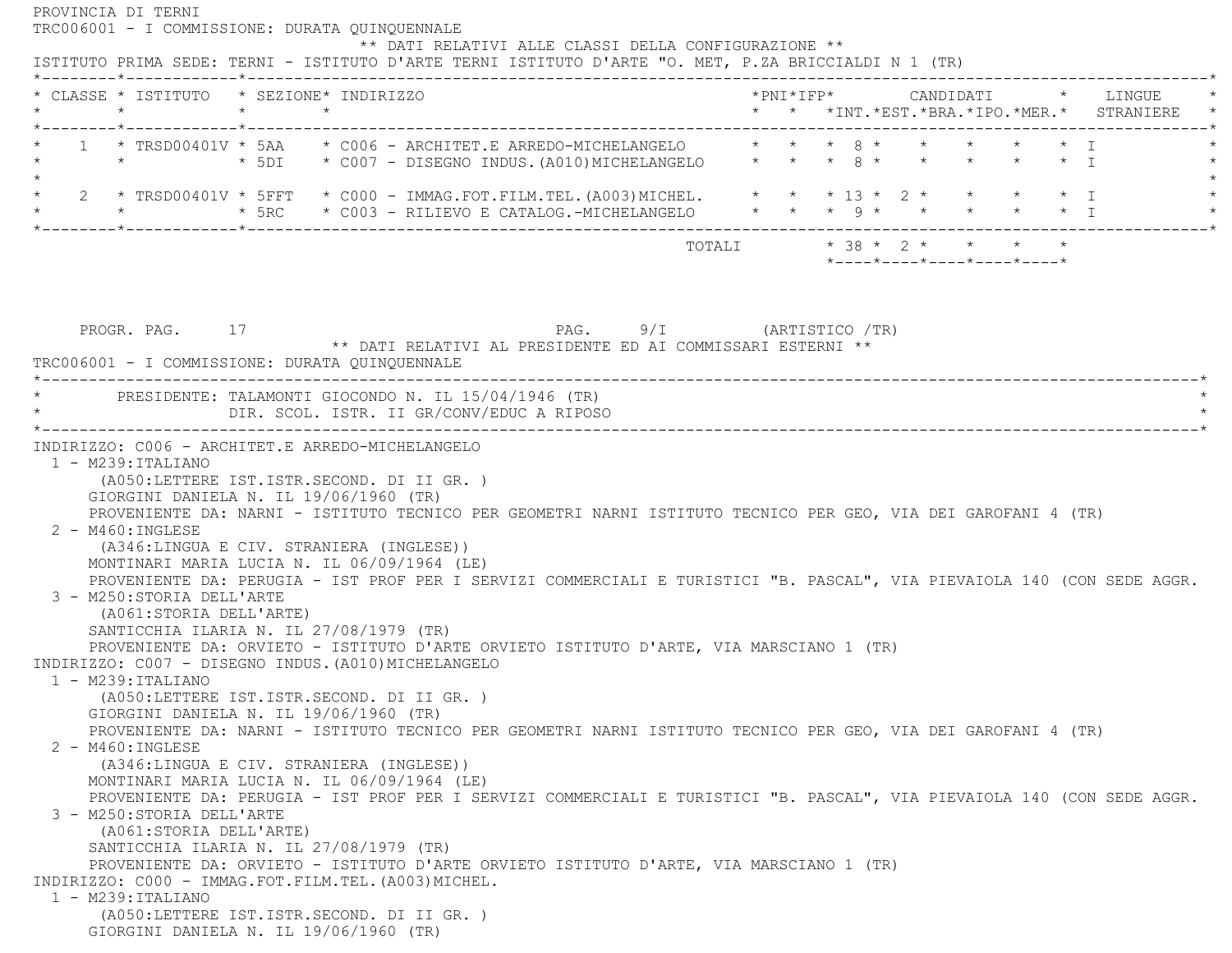PROVENIENTE DA: NARNI - ISTITUTO TECNICO PER GEOMETRI NARNI ISTITUTO TECNICO PER GEO, VIA DEI GAROFANI 4 (TR) (SEGUONO DATI RELATIVI AI COMMISSARI ESTERNI) PROGR. PAG. 18 18 PAG. 9/II (ARTISTICO /TR) \*\* DATI RELATIVI AI COMMISSARI ESTERNI \*\* 2 - M460:INGLESE (A346:LINGUA E CIV. STRANIERA (INGLESE)) MONTINARI MARIA LUCIA N. IL 06/09/1964 (LE) PROVENIENTE DA: PERUGIA - IST PROF PER I SERVIZI COMMERCIALI E TURISTICI "B. PASCAL", VIA PIEVAIOLA 140 (CON SEDE AGGR. 3 - M250:STORIA DELL'ARTE (A061:STORIA DELL'ARTE) SANTICCHIA ILARIA N. IL 27/08/1979 (TR) PROVENIENTE DA: ORVIETO - ISTITUTO D'ARTE ORVIETO ISTITUTO D'ARTE, VIA MARSCIANO 1 (TR) INDIRIZZO: C003 - RILIEVO E CATALOG.-MICHELANGELO 1 - M239:ITALIANO (A050:LETTERE IST.ISTR.SECOND. DI II GR. ) GIORGINI DANIELA N. IL 19/06/1960 (TR) PROVENIENTE DA: NARNI - ISTITUTO TECNICO PER GEOMETRI NARNI ISTITUTO TECNICO PER GEO, VIA DEI GAROFANI 4 (TR) 2 - M460:INGLESE (A346:LINGUA E CIV. STRANIERA (INGLESE)) MONTINARI MARIA LUCIA N. IL 06/09/1964 (LE) PROVENIENTE DA: PERUGIA - IST PROF PER I SERVIZI COMMERCIALI E TURISTICI "B. PASCAL", VIA PIEVAIOLA 140 (CON SEDE AGGR. 3 - M250:STORIA DELL'ARTE (A061:STORIA DELL'ARTE) SANTICCHIA ILARIA N. IL 27/08/1979 (TR) PROVENIENTE DA: ORVIETO - ISTITUTO D'ARTE ORVIETO ISTITUTO D'ARTE, VIA MARSCIANO 1 (TR) PROGR. PAG. 19 PAG. 9/III (ARTISTICO /TR) UFFICIO SCOLASTICO REGIONE UMBRIA A.S. 2012/2013 PROVINCIA DI TERNI TRPC00001 - I COMMISSIONE: CLASSICO \*\* DATI RELATIVI ALLE CLASSI DELLA CONFIGURAZIONE \*\* ISTITUTO PRIMA SEDE: TERNI - LICEO CLASSICO TERNI LICEO CLASSICO "G. C. T, VIALE ANTONIO FRATTI 12 (TR) \*--------\*------------\*-------------------------------------------------------------------------------------------------------\* \* CLASSE \* ISTITUTO \* SEZIONE\* INDIRIZZO \*PNI\*IFP\* CANDIDATI \* LINGUE \* \* \* \* \* \* \* \*INT.\*EST.\*BRA.\*IPO.\*MER.\* STRANIERE \* \*--------\*------------\*-------------------------------------------------------------------------------------------------------\*1 \* TRPC020006 \* 5OR \* PC00 - CLASSICO \* \* \* \* \* \* \* \* \* \* \* \* \* \* \* \* I \* \* \* \* \* \* I  $\star$ \* 2 \* TRPC020006 \* 5OS \* PC00 - CLASSICO \* \* \* \* 17 \* \* \* \* \* \* \* \* I \*--------\*------------\*-------------------------------------------------------------------------------------------------------\* $\texttt{TOTAL} \qquad \qquad \star \quad 33 \; \star \qquad \star \qquad \star \qquad \star \qquad \star \qquad \star$ \*----\*----\*----\*----\*----\*

PROGR. PAG. 20 20 PAG. 10/I (CLASSICO /TR) \*\* DATI RELATIVI AL PRESIDENTE ED AI COMMISSARI ESTERNI \*\* TRPC00001 - I COMMISSIONE: CLASSICO \*----------------------------------------------------------------------------------------------------------------------------\*PRESIDENTE: BUSA' ELVIRA N. IL 01/05/1952 (ME) ORVIETO - LICEO SCIENTIFICO ORVIETO LICEO "E. MAJORANA", VIA DEI TIGLI (TR) \*----------------------------------------------------------------------------------------------------------------------------\*INDIRIZZO: PC00 - CLASSICO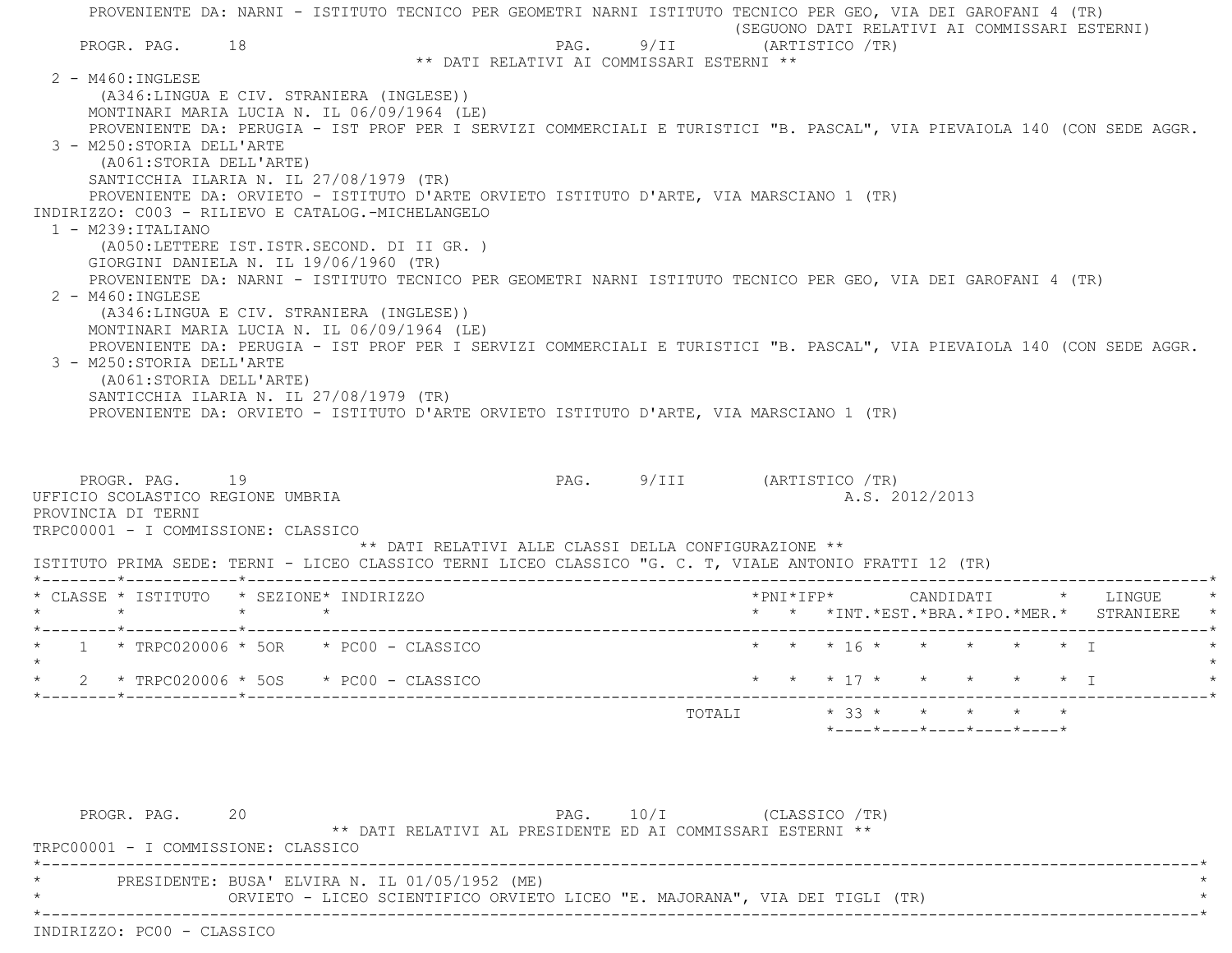| $1 - M237: LATINO$<br>(A052; LETTERE, LATINO, GRECO LICEO CLASSIC)<br>GALLI VALENTINA N. IL 21/05/1966 (TR)<br>PROVENIENTE DA: ORVIETO - LICEO CLASSICO ORVIETO LICEO CLASSICO "F.A.GU, PIAZZA I. SCALZA 1 (TR)<br>$2 - M460$ : INGLESE<br>(A346:LINGUA E CIV. STRANIERA (INGLESE))<br>MARSELLA PAOLA N. IL 04/10/1952 (TR)<br>PROVENIENTE DA: NARNI - ISTITUTO TECNICO COMMERCIALE NARNI IST. TECN. COMM.LE " L., PIAZZA VITTORIO DE SICA, 5 (TR)<br>3 - M770: SCIENZE NATURALI<br>( A060:SC.NA., CH., GEOG., MIC. )<br>SPERANDEI OLIVA N. IL 23/07/1957 (TR)<br>PROVENIENTE DA: NARNI - LICEO SCIENTIFICO NARNI LICEO SCIENTIFICO, VIA DEI GAROFANI N.4 (TR) |                           |                                          |                                                  |                |  |  |
|----------------------------------------------------------------------------------------------------------------------------------------------------------------------------------------------------------------------------------------------------------------------------------------------------------------------------------------------------------------------------------------------------------------------------------------------------------------------------------------------------------------------------------------------------------------------------------------------------------------------------------------------------------------|---------------------------|------------------------------------------|--------------------------------------------------|----------------|--|--|
| PROGR. PAG. 21<br>UFFICIO SCOLASTICO REGIONE UMBRIA<br>PROVINCIA DI TERNI<br>TRPC00002 - II COMMISSIONE: CLASSICO<br>** DATI RELATIVI ALLE CLASSI DELLA CONFIGURAZIONE **                                                                                                                                                                                                                                                                                                                                                                                                                                                                                      | PAG. 10/II (CLASSICO /TR) |                                          |                                                  | A.S. 2012/2013 |  |  |
| ISTITUTO PRIMA SEDE: TERNI - LICEO CLASSICO TERNI LICEO CLASSICO "G. C. T, VIALE ANTONIO FRATTI 12 (TR)<br>* CLASSE * ISTITUTO * SEZIONE* INDIRIZZO                                                                                                                                                                                                                                                                                                                                                                                                                                                                                                            |                           |                                          |                                                  |                |  |  |
| $\star$ $\star$<br>$\star$                                                                                                                                                                                                                                                                                                                                                                                                                                                                                                                                                                                                                                     |                           | * * *INT.*EST.*BRA.*IPO.*MER.* STRANIERE |                                                  |                |  |  |
| $1 * T$ RPC020006 * 5PN * PC00 - CLASSICO                                                                                                                                                                                                                                                                                                                                                                                                                                                                                                                                                                                                                      |                           | * * * 27 * * * * * * I                   |                                                  |                |  |  |
| * $2$ * TRPC020006 * 5PI * PC00 - CLASSICO                                                                                                                                                                                                                                                                                                                                                                                                                                                                                                                                                                                                                     |                           | * * * 21 * * * * * * I                   |                                                  |                |  |  |
| PROGR. PAG.<br>22<br>** DATI RELATIVI AL PRESIDENTE ED AI COMMISSARI ESTERNI **<br>TRPC00002 - II COMMISSIONE: CLASSICO                                                                                                                                                                                                                                                                                                                                                                                                                                                                                                                                        | PAG. 11/I (CLASSICO /TR)  | TOTALI * 48 * * * * * *                  | $*$ ---- $*$ ---- $*$ ---- $*$ ---- $*$ ---- $*$ |                |  |  |
| PRESIDENTE: AMICI ANNA MARIA N. IL 04/10/1954 (TR)<br>NARNI - ISTITUTO SUPERIORE NARNI I.I.S. SC. MAG. GEOM. G, VIA DEI GAROFANI N.4 (TR)                                                                                                                                                                                                                                                                                                                                                                                                                                                                                                                      |                           |                                          |                                                  |                |  |  |
| INDIRIZZO: PC00 - CLASSICO<br>$1 - M237: LATINO$<br>(A052:LETTERE, LATINO, GRECO LICEO CLASSIC)<br>BENNATI ALESSANDRA N. IL 27/09/1979 (LU)<br>PROVENIENTE DA: ORVIETO - LICEO CLASSICO ORVIETO LICEO CLASSICO "F.A.GU, PIAZZA I. SCALZA 1 (TR)<br>$2 - M460$ : INGLESE<br>(A346:LINGUA E CIV. STRANIERA (INGLESE))<br>CALAMITA DONATELLA N. IL 17/12/1958 (AP)<br>PROVENIENTE DA: TODI - IST PROF INDUSTRIA E ARTIGIANATO TODI ., VIA CESIA (PG)<br>3 - M770: SCIENZE NATURALI<br>( A060:SC.NA., CH., GEOG., MIC. )<br>MEZZETTI MARCELLO N. IL 17/11/1956 (TR)<br>PROVENIENTE DA: SPOLETO - LICEO CLASSICO "PONTANO-SANSI", PIAZZA CARDUCCI (PG)              |                           |                                          |                                                  |                |  |  |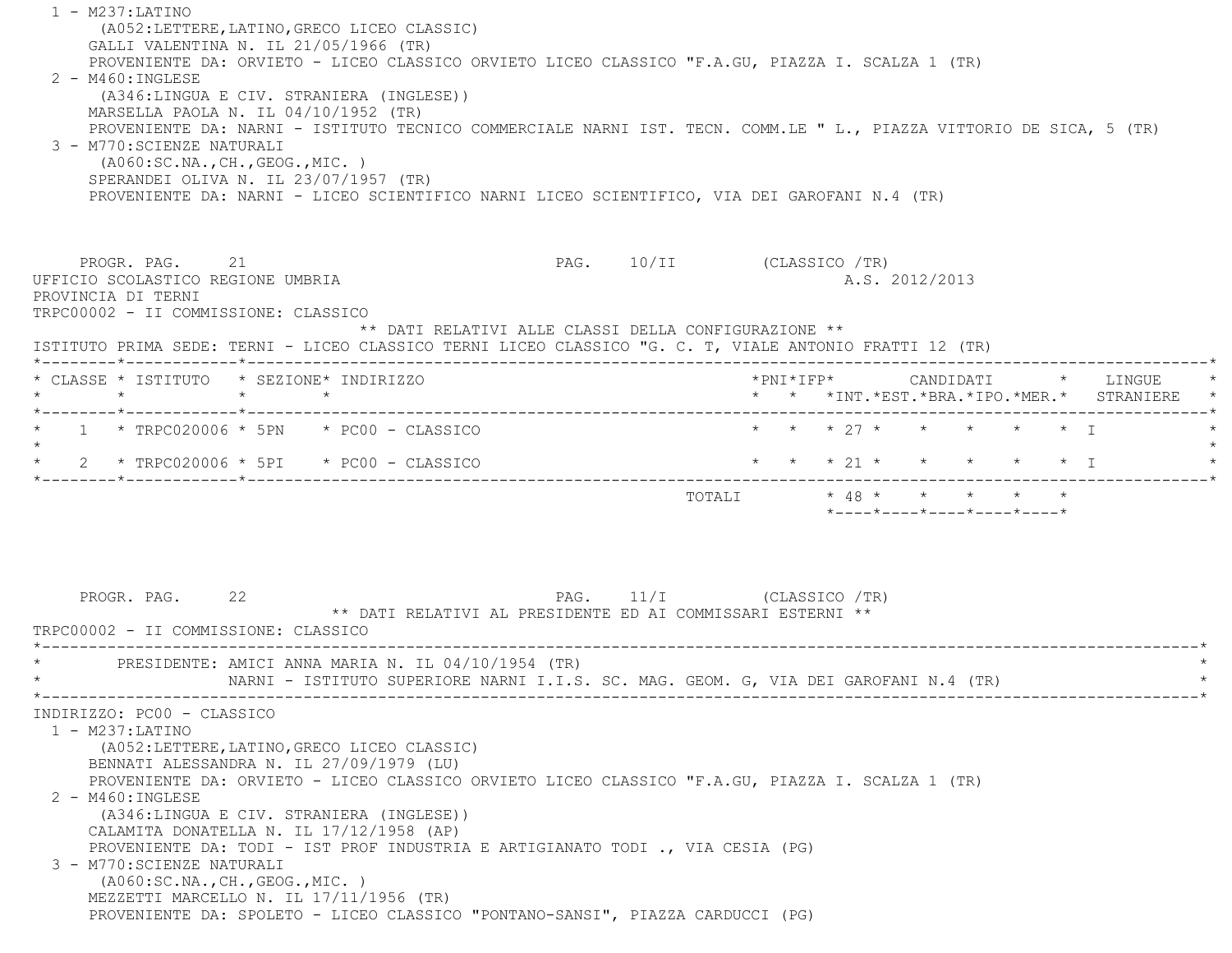| 23<br>PROGR. PAG.<br>UFFICIO SCOLASTICO REGIONE UMBRIA<br>PROVINCIA DI TERNI<br>TRPC00003 - III COMMISSIONE: CLASSICO                                                                                                                                                                                                                                                                                                                                                                                                                                                                                                                                          | PAG. 11/II (CLASSICO /TR) |  |                           | A.S. 2012/2013 |                                                                 |                                                                               |
|----------------------------------------------------------------------------------------------------------------------------------------------------------------------------------------------------------------------------------------------------------------------------------------------------------------------------------------------------------------------------------------------------------------------------------------------------------------------------------------------------------------------------------------------------------------------------------------------------------------------------------------------------------------|---------------------------|--|---------------------------|----------------|-----------------------------------------------------------------|-------------------------------------------------------------------------------|
| ** DATI RELATIVI ALLE CLASSI DELLA CONFIGURAZIONE **<br>ISTITUTO PRIMA SEDE: TERNI - LICEO CLASSICO TERNI LICEO CLASSICO "G. C. T, VIALE ANTONIO FRATTI 12 (TR)                                                                                                                                                                                                                                                                                                                                                                                                                                                                                                |                           |  |                           |                |                                                                 |                                                                               |
| * CLASSE * ISTITUTO * SEZIONE* INDIRIZZO<br>$\star$<br>$\star$ $\star$                                                                                                                                                                                                                                                                                                                                                                                                                                                                                                                                                                                         |                           |  |                           |                |                                                                 | *PNI*IFP* CANDIDATI * LINGUE<br>* * *INT. *EST. *BRA. *IPO. *MER. * STRANIERE |
| $1 * TRPC020006 * 5AM * PC00 - CLASSICO$                                                                                                                                                                                                                                                                                                                                                                                                                                                                                                                                                                                                                       |                           |  |                           |                | * * * 20 * 1 * * * * * T                                        |                                                                               |
| * $2$ * TRPC020006 * 5IF * PC00 - CLASSICO                                                                                                                                                                                                                                                                                                                                                                                                                                                                                                                                                                                                                     |                           |  |                           |                | * * * 19 * * * * * * I                                          |                                                                               |
|                                                                                                                                                                                                                                                                                                                                                                                                                                                                                                                                                                                                                                                                |                           |  |                           |                | $*$ - - - - $*$ - - - - $*$ - - - - $*$ - - - - $*$ - - - - $*$ |                                                                               |
| PROGR. PAG. 24                                                                                                                                                                                                                                                                                                                                                                                                                                                                                                                                                                                                                                                 | PAG. 12/I (CLASSICO /TR)  |  |                           |                |                                                                 |                                                                               |
| ** DATI RELATIVI AL PRESIDENTE ED AI COMMISSARI ESTERNI **<br>TRPC00003 - III COMMISSIONE: CLASSICO                                                                                                                                                                                                                                                                                                                                                                                                                                                                                                                                                            |                           |  |                           |                |                                                                 |                                                                               |
| PRESIDENTE: CACAFAVE GRAZIELLA N. IL 30/08/1961 (TR)<br>AMELIA - ISTITUTO SUPERIORE AMELIA I.I.S COMMERCIALE E IN, VIA I MAGGIO 224 (TR)                                                                                                                                                                                                                                                                                                                                                                                                                                                                                                                       |                           |  | _________________________ |                |                                                                 |                                                                               |
| INDIRIZZO: PC00 - CLASSICO<br>$1 - M237: LATINO$<br>(A052: LETTERE, LATINO, GRECO LICEO CLASSIC)<br>BONATI MARIA PAOLA N. IL 01/07/1950 (TR)<br>PROVENIENTE DA: ORVIETO - LICEO CLASSICO ORVIETO LICEO CLASSICO "F.A.GU, PIAZZA I. SCALZA 1 (TR)<br>2 - M460: INGLESE<br>(A346:LINGUA E CIV. STRANIERA (INGLESE))<br>DE CURTIS TIZIANA N. IL 16/06/1971 (TR)<br>PROVENIENTE DA: ORVIETO - ISTITUTO D'ARTE ORVIETO ISTITUTO D'ARTE, VIA MARSCIANO 1 (TR)<br>3 - M770: SCIENZE NATURALI<br>( A060:SC.NA., CH., GEOG., MIC. )<br>SACCO LUIGI N. IL 06/08/1955 (TR)<br>PROVENIENTE DA: ORVIETO - LICEO SCIENTIFICO ORVIETO LICEO "E. MAJORANA", VIA DEI TIGLI (TR) |                           |  |                           |                |                                                                 |                                                                               |
| PROGR. PAG. 25<br>UFFICIO SCOLASTICO REGIONE UMBRIA<br>PROVINCIA DI TERNI<br>TRPS00001 - I COMMISSIONE: SCIENTIFICO<br>** DATI RELATIVI ALLE CLASSI DELLA CONFIGURAZIONE **<br>ISTITUTO PRIMA SEDE: TERNI - LICEO SCIENTIFICO TERNI "R. DONATELLI", VIA DELLA VITTORIA 35 (TR)                                                                                                                                                                                                                                                                                                                                                                                 | PAG. 12/II (CLASSICO /TR) |  |                           | A.S. 2012/2013 |                                                                 |                                                                               |
| * CLASSE * ISTITUTO * SEZIONE* INDIRIZZO<br>$\star$<br>$\star$<br>$\star$                                                                                                                                                                                                                                                                                                                                                                                                                                                                                                                                                                                      |                           |  |                           |                |                                                                 | *PNI*IFP* CANDIDATI * LINGUE<br>* * *INT. *EST. *BRA. *IPO. *MER. * STRANIERE |
|                                                                                                                                                                                                                                                                                                                                                                                                                                                                                                                                                                                                                                                                |                           |  |                           |                |                                                                 |                                                                               |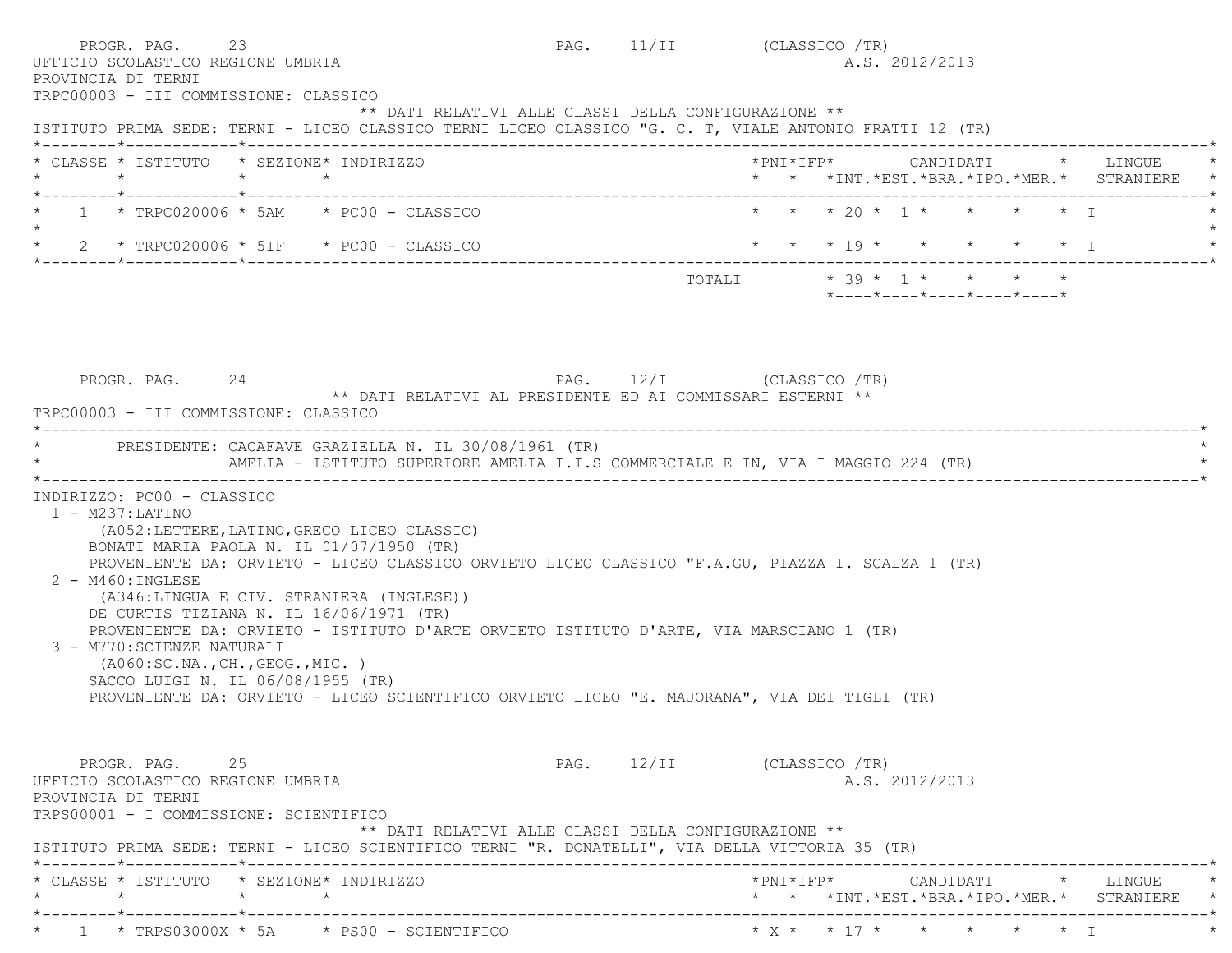|                                                                                                                                                                                                                                                                                                                                     | $* 46 * * * * * * *$<br>TOTALI<br>*----*----*----*----*----*             |
|-------------------------------------------------------------------------------------------------------------------------------------------------------------------------------------------------------------------------------------------------------------------------------------------------------------------------------------|--------------------------------------------------------------------------|
| PROGR. PAG. 26<br>** DATI RELATIVI AL PRESIDENTE ED AI COMMISSARI ESTERNI **<br>TRPS00001 - I COMMISSIONE: SCIENTIFICO                                                                                                                                                                                                              | PAG. 13/I (SCIENTIFICO /TR)                                              |
| PRESIDENTE: BUZZI MARIA GIOVANNA N. IL 10/08/1958 (EE)<br>NARNI - LICEO SCIENTIFICO NARNI LICEO SCIENTIFICO, VIA DEI GAROFANI N.4 (TR)                                                                                                                                                                                              |                                                                          |
| (A049:MATEMATICA E FISICA)<br>FERRARA MONICA N. IL $05/02/1963$ (TR)<br>PROVENIENTE DA: NARNI - LICEO SCIENTIFICO NARNI LICEO SCIENTIFICO, VIA DEI GAROFANI N.4 (TR)<br>2 - M770: SCIENZE NATURALI<br>( A060:SC.NA., CH., GEOG., MIC. )                                                                                             |                                                                          |
| VONMOOS ANGIOLINA N. IL 27/10/1953 (TR)<br>PROVENIENTE DA: ORVIETO - LICEO SCIENTIFICO ORVIETO LICEO "E. MAJORANA", VIA DEI TIGLI (TR)<br>3 - SG82: FILOSOFIA<br>(A037: FILOSOFIA E STORIA)<br>MORETTI ORIETTA N. IL 23/10/1953 (TR)<br>PROVENIENTE DA: ORVIETO - LICEO SCIENTIFICO ORVIETO LICEO "E. MAJORANA", VIA DEI TIGLI (TR) |                                                                          |
| PROGR. PAG. 27<br>UFFICIO SCOLASTICO REGIONE UMBRIA<br>PROVINCIA DI TERNI<br>TRPS00002 - II COMMISSIONE: SCIENTIFICO<br>** DATI RELATIVI ALLE CLASSI DELLA CONFIGURAZIONE **                                                                                                                                                        | PAG. 13/II (SCIENTIFICO /TR)<br>A.S. 2012/2013                           |
| ISTITUTO PRIMA SEDE: TERNI - LICEO SCIENTIFICO TERNI "R. DONATELLI", VIA DELLA VITTORIA 35 (TR)                                                                                                                                                                                                                                     |                                                                          |
| * CLASSE * ISTITUTO * SEZIONE* INDIRIZZO<br>$\star$ $\star$<br>$\star$ and the set of the set of the set of the set of the set of the set of the set of the set of the set of the set of the set of the set of the set of the set of the set of the set of the set of the set of the set of the                                     | *PNI*IFP* CANDIDATI * LINGUE<br>* * *INT.*EST.*BRA.*IPO.*MER.* STRANIERE |
| $1 * TRPS03000X * 5B * PS00 - SCIENTIFICO$                                                                                                                                                                                                                                                                                          | * * * 27 * * * * * * T                                                   |
| 2 * TRPS03000X * 5E * PS00 - SCIENTIFICO                                                                                                                                                                                                                                                                                            | $\star$ $\star$ $\star$ 22 $\star$<br>* * * * * I/F                      |

PROGR. PAG. 28 וPROGR. PAG. 28<br>\*\* PAG. אבן המשמחת המידיחת המדיחת המדיחת המדיחת המדיחת המדיחת המדיחת המדיחת המדיחת המדיחת המדיחת ה

\*\* DATI RELATIVI AL PRESIDENTE ED AI COMMISSARI ESTERNI \*\*

 TRPS00002 - II COMMISSIONE: SCIENTIFICO \*----------------------------------------------------------------------------------------------------------------------------\*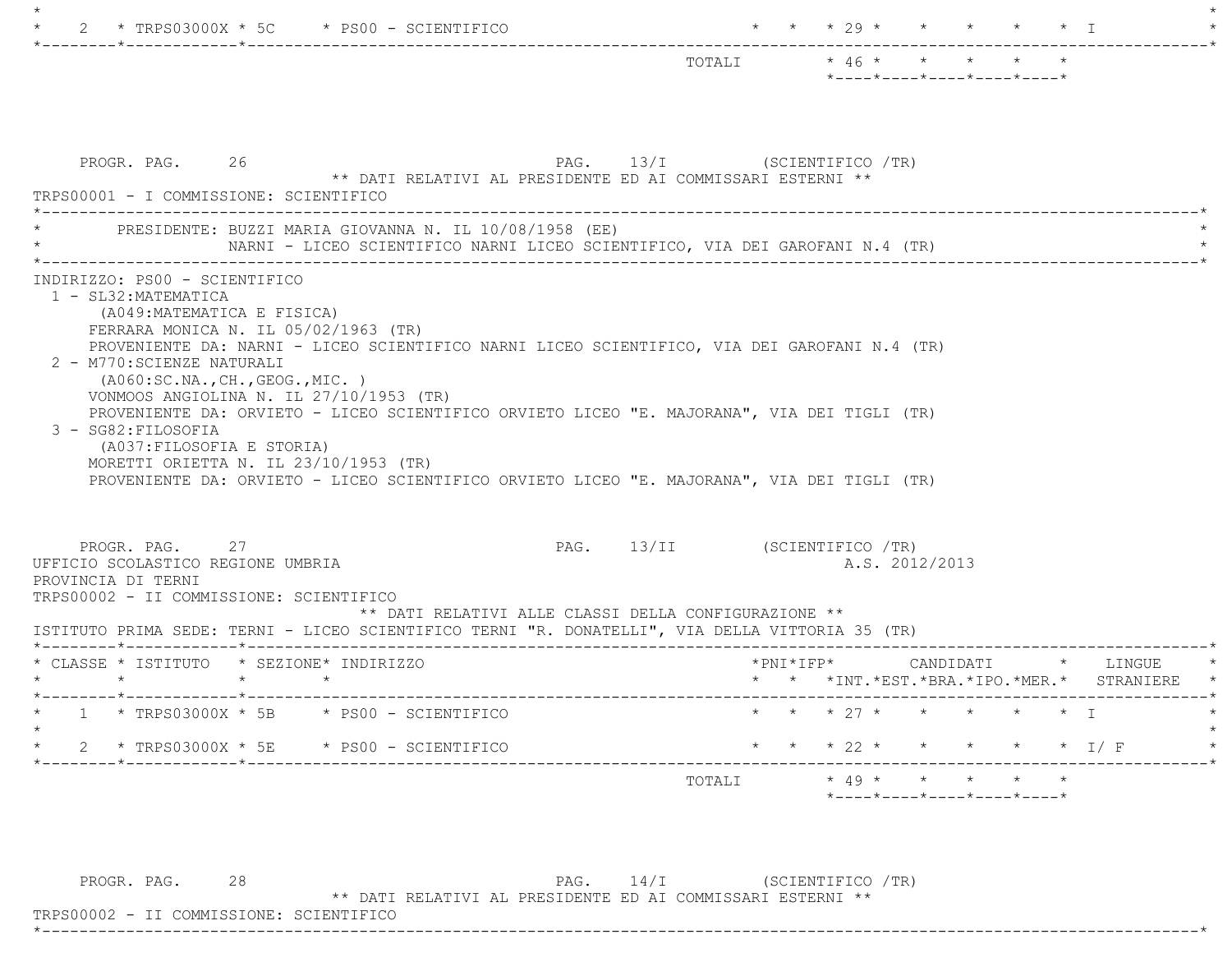\* PRESIDENTE: MILLOTTI ENRICO N. IL 28/09/1963 (TR) \* ORVIETO - IST TEC COMMERCIALE E PER GEOMETRI ORVIETO ITCG " L. MAITANI", VIA DEI TIGLI 33 (TR) \*----------------------------------------------------------------------------------------------------------------------------\* INDIRIZZO: PS00 - SCIENTIFICO 1 - SL32:MATEMATICA (A049:MATEMATICA E FISICA) OCCHIPINTI MARIA CHIARA N. IL 26/12/1966 (CL) PROVENIENTE DA: NARNI - LICEO SCIENTIFICO NARNI LICEO SCIENTIFICO, VIA DEI GAROFANI N.4 (TR) 2 - M770:SCIENZE NATURALI (A060:SC.NA.,CH.,GEOG.,MIC. ) FOSSATI FRANCESCO PAOLO N. IL 24/03/1956 (RM) PROVENIENTE DA: NARNI - LICEO SCIENTIFICO NARNI LICEO SCIENTIFICO, VIA DEI GAROFANI N.4 (TR) 3 - SG82:FILOSOFIA (A037:FILOSOFIA E STORIA) GUALTIERI GIUSEPPINA N. IL 13/07/1975 (CZ) PROVENIENTE DA: FOLIGNO - LICEO SCIENTIFICO "G. MARCONI", VIA ISOLABELLA (PG) PROGR. PAG. 29 29 PAG. 14/II (SCIENTIFICO /TR) UFFICIO SCOLASTICO REGIONE UMBRIA A.S. 2012/2013 PROVINCIA DI TERNI TRPS00003 - III COMMISSIONE: SCIENTIFICO \*\* DATI RELATIVI ALLE CLASSI DELLA CONFIGURAZIONE \*\* ISTITUTO PRIMA SEDE: TERNI - LICEO SCIENTIFICO TERNI LICEO SCIENTIFICO "G. GA, VIA I MAGGIO 78 (TR) \*--------\*------------\*-------------------------------------------------------------------------------------------------------\* \* CLASSE \* ISTITUTO \* SEZIONE\* INDIRIZZO \*PNI\*IFP\* CANDIDATI \* LINGUE \* \* \* \* \* \* \* \*INT.\*EST.\*BRA.\*IPO.\*MER.\* STRANIERE \* \*--------\*------------\*-------------------------------------------------------------------------------------------------------\*1 \* TRPS020009 \* 5A \* PS00 - SCIENTIFICO \* \* \* \* 27 \* \* \* \* \* \* \* I/ F  $\star$ \* 2 \* TRPS020009 \* 5B \* PS00 - SCIENTIFICO \* \* \* \* \* \* \* \* \* \* \* \* T \*--------\*------------\*-------------------------------------------------------------------------------------------------------\*TOTALI  $* 51 * * * * * * * * * *$  \*----\*----\*----\*----\*----\*PROGR. PAG. 30 30 PAG. 15/I (SCIENTIFICO /TR) \*\* DATI RELATIVI AL PRESIDENTE ED AI COMMISSARI ESTERNI \*\* TRPS00003 - III COMMISSIONE: SCIENTIFICO \*----------------------------------------------------------------------------------------------------------------------------\*PRESIDENTE: CAPRIOLI GUSTAVO N. IL 12/02/1963 (TR) NARNI - ISTITUTO TECNICO PER GEOMETRI NARNI ISTITUTO TECNICO PER GEO, VIA DEI GAROFANI 4 (TR) \*----------------------------------------------------------------------------------------------------------------------------\* INDIRIZZO: PS00 - SCIENTIFICO 1 - SL32:MATEMATICA (A049:MATEMATICA E FISICA) DE ROSA ELENA N. IL 05/01/1970 (TR) PROVENIENTE DA: NARNI - LICEO SCIENTIFICO NARNI LICEO SCIENTIFICO, VIA DEI GAROFANI N.4 (TR) 2 - M770:SCIENZE NATURALI (A060:SC.NA.,CH.,GEOG.,MIC. ) COLELLA LUCIANA N. IL 24/07/1960 (AL) PROVENIENTE DA: ORVIETO - LICEO CLASSICO ORVIETO LICEO CLASSICO "F.A.GU, PIAZZA I. SCALZA 1 (TR) 3 - SG82:FILOSOFIA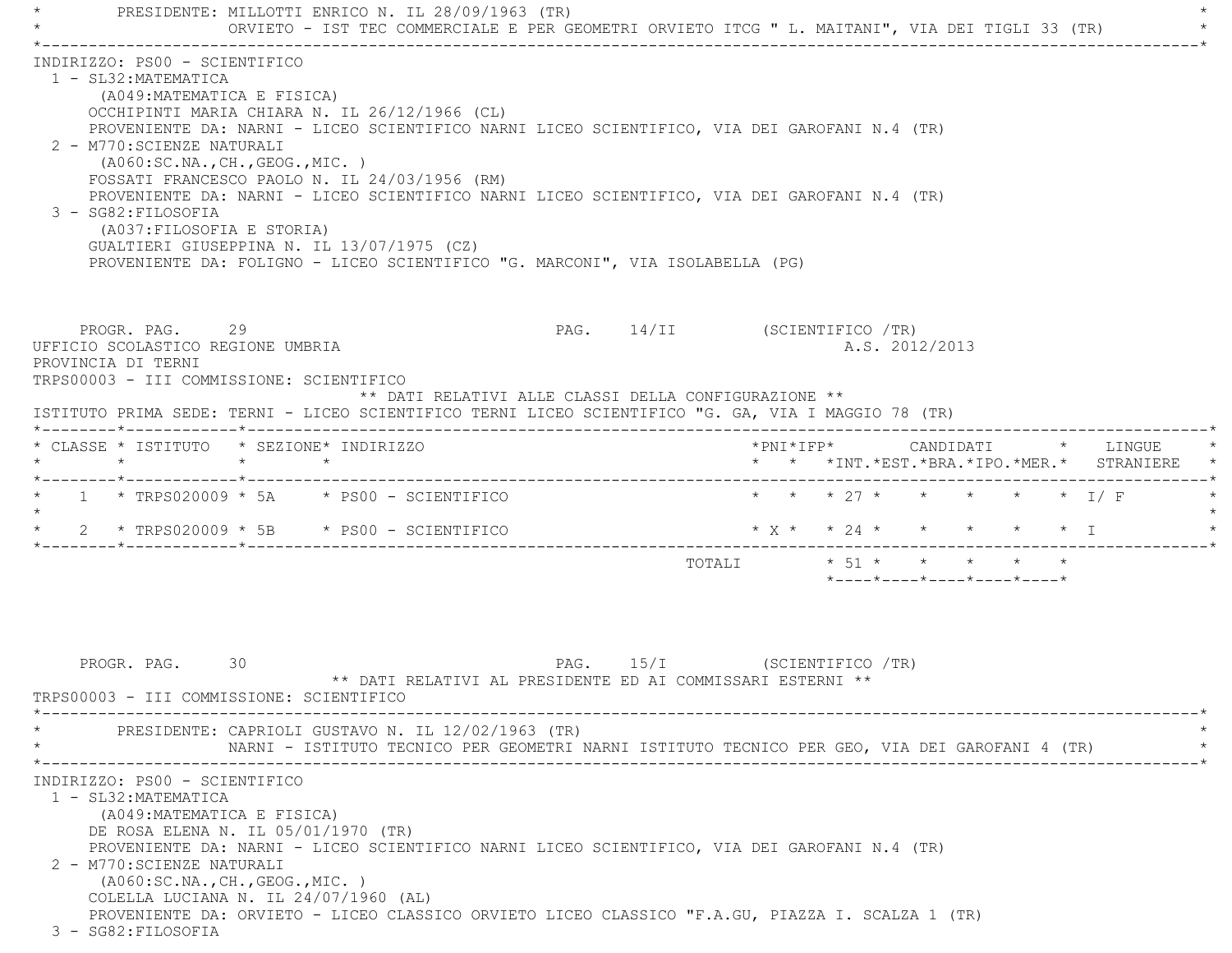TREQUATTRINI GIOVANNI MARIA N. IL 04/07/1959 (PG) PROVENIENTE DA: PERUGIA - LICEO SCIENTIFICO "G. GALILEI", VIA XIV SETTEMBRE 79 (PG) PROGR. PAG. 31 31 PAG. 15/II (SCIENTIFICO /TR) UFFICIO SCOLASTICO REGIONE UMBRIA A.S. 2012/2013 PROVINCIA DI TERNI TRPS00004 - IV COMMISSIONE: SCIENTIFICO \*\* DATI RELATIVI ALLE CLASSI DELLA CONFIGURAZIONE \*\* ISTITUTO PRIMA SEDE: TERNI - LICEO SCIENTIFICO TERNI LICEO SCIENTIFICO "G. GA, VIA I MAGGIO 78 (TR) \*--------\*------------\*-------------------------------------------------------------------------------------------------------\* \* CLASSE \* ISTITUTO \* SEZIONE\* INDIRIZZO \*PNI\*IFP\* CANDIDATI \* LINGUE \* \* \* \* \* \* \* \*INT.\*EST.\*BRA.\*IPO.\*MER.\* STRANIERE \* \*--------\*------------\*-------------------------------------------------------------------------------------------------------\*1 \* TRPS020009 \* 5C \* PS00 - SCIENTIFICO \* \* \* \* \* 29 \* 1 \* \* \* \* \* \* I  $\star$ \* 2 \* TRPS020009 \* 5I \* PS00 - SCIENTIFICO \* \* \* \* 24 \* \* \* \* \* \* \* I \* \* \* 5H \* PS00 - SCIENTIFICO \* \* \* 6 \* \* \* \* \* I/ F \* \*--------\*------------\*-------------------------------------------------------------------------------------------------------\* TOTALI \* 59 \* 1 \* \* \* \* \*----\*----\*----\*----\*----\*PROGR. PAG. 32 32 PAG. 16/I (SCIENTIFICO /TR) \*\* DATI RELATIVI AL PRESIDENTE ED AI COMMISSARI ESTERNI \*\* TRPS00004 - IV COMMISSIONE: SCIENTIFICO \*----------------------------------------------------------------------------------------------------------------------------\*PRESIDENTE: TENERELLI FAUSTO N. IL 30/01/1952 (TR) ORVIETO - IST PROF INDUSTRIA E ARTIGIANATO ORVIETO I.P.S.I.A., PIAZZA S. CHIARA 1 (TR) \*----------------------------------------------------------------------------------------------------------------------------\* INDIRIZZO: PS00 - SCIENTIFICO 1 - SL32:MATEMATICA (A049:MATEMATICA E FISICA) CARLONI ROBERTA N. IL 30/11/1974 (TR) PROVENIENTE DA: ORVIETO - LICEO CLASSICO ORVIETO LICEO CLASSICO "F.A.GU, PIAZZA I. SCALZA 1 (TR) 2 - M770:SCIENZE NATURALI (A060:SC.NA.,CH.,GEOG.,MIC. ) ROSATI MAURO N. IL 25/02/1956 (TR) PROVENIENTE DA: ORVIETO - LICEO SCIENTIFICO ORVIETO LICEO "E. MAJORANA", VIA DEI TIGLI (TR) 3 - SG82:FILOSOFIA (A037:FILOSOFIA E STORIA) CHIATTI PAOLA N. IL 18/07/1963 (AR) PROVENIENTE DA: PERUGIA - LICEO SCIENTIFICO "G. ALESSI", VIA RUGGERO D'ANDREOTTO 19 (PG) PROGR. PAG. 33 3 200 PAG. 16/II (SCIENTIFICO /TR) UFFICIO SCOLASTICO REGIONE UMBRIA AND ALS. 2012/2013 PROVINCIA DI TERNI TRPS00005 - V COMMISSIONE: SCIENTIFICO \*\* DATI RELATIVI ALLE CLASSI DELLA CONFIGURAZIONE \*\* ISTITUTO PRIMA SEDE: TERNI - LICEO SCIENTIFICO TERNI LICEO SCIENTIFICO "G. GA, VIA I MAGGIO 78 (TR)

\*--------\*------------\*-------------------------------------------------------------------------------------------------------\*

(A037:FILOSOFIA E STORIA)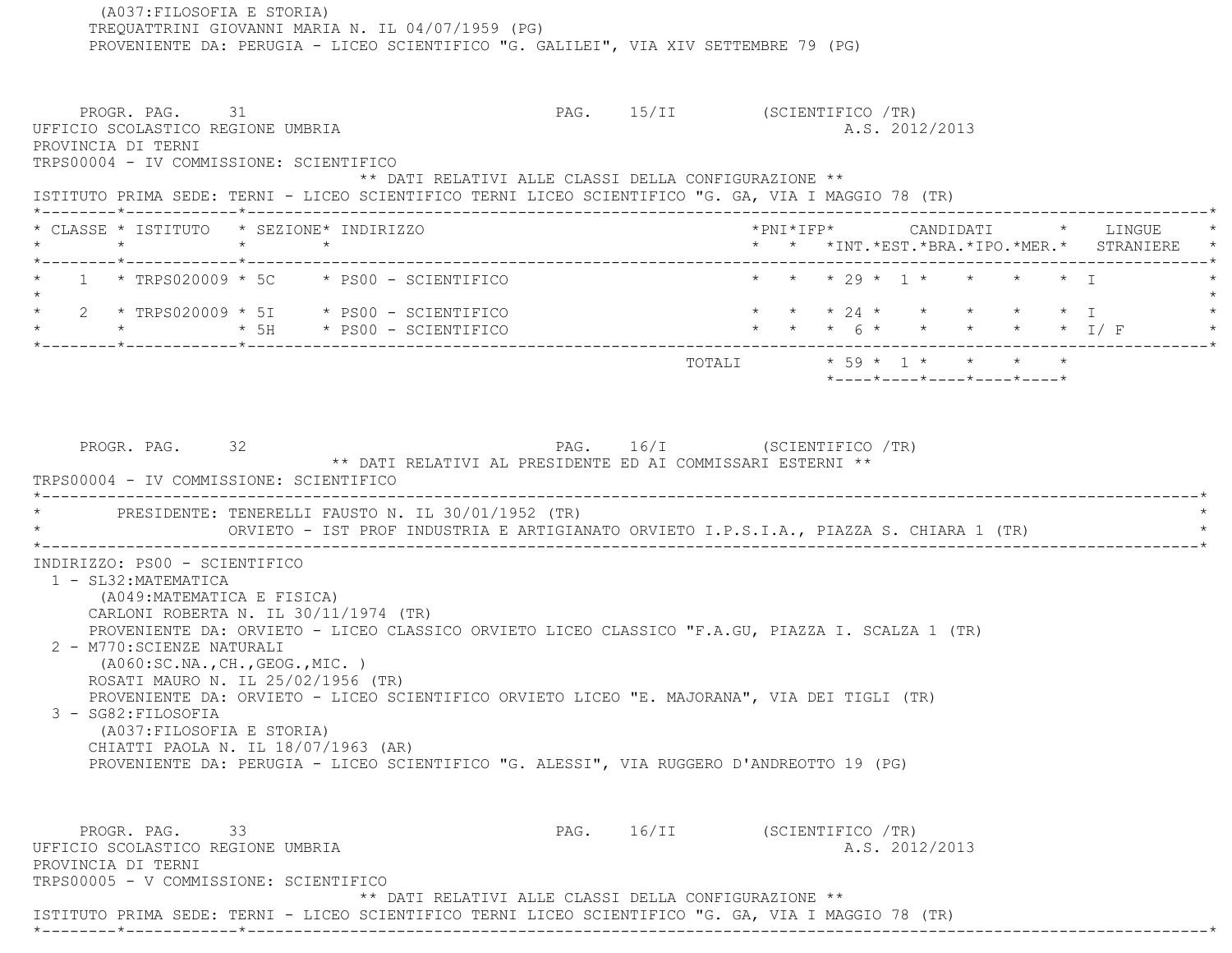| $\star$                                                                                                              | * CLASSE * ISTITUTO * SEZIONE* INDIRIZZO<br>$\star$                                                                                                                                                                                                                                                                                                                                                                                                | * * *INT.*EST.*BRA.*IPO.*MER.* STRANIERE                                                                                        |
|----------------------------------------------------------------------------------------------------------------------|----------------------------------------------------------------------------------------------------------------------------------------------------------------------------------------------------------------------------------------------------------------------------------------------------------------------------------------------------------------------------------------------------------------------------------------------------|---------------------------------------------------------------------------------------------------------------------------------|
|                                                                                                                      | --------------------------------<br>$1 * TRPS020009 * 5D * PS00 - SCIENTIFICO$                                                                                                                                                                                                                                                                                                                                                                     | * * * 23 * * * * * * I/ T                                                                                                       |
|                                                                                                                      | 2 * TRPS020009 * 5 E * PS00 - SCIENTIFICO                                                                                                                                                                                                                                                                                                                                                                                                          | * * * 29 * 1 * * * * * I                                                                                                        |
|                                                                                                                      |                                                                                                                                                                                                                                                                                                                                                                                                                                                    | TOTALI $\star$ 52 $\star$ 1 $\star$ $\star$ $\star$ $\star$<br>*----*----*----*----*----*                                       |
| PROGR. PAG. 34<br>TRPS00005 - V COMMISSIONE: SCIENTIFICO                                                             | PAG. 17/I (SCIENTIFICO /TR)<br>** DATI RELATIVI AL PRESIDENTE ED AI COMMISSARI ESTERNI **                                                                                                                                                                                                                                                                                                                                                          |                                                                                                                                 |
|                                                                                                                      | PRESIDENTE: MONACHINO BRUNA N. IL 05/05/1955 (TR)<br>AMELIA - ISTITUTO TECNICO COMMERCIALE AMELIA ISTITUTO TECNICO COMMER, VIA I MAGGIO 224 (TR)                                                                                                                                                                                                                                                                                                   |                                                                                                                                 |
| 2 - M770: SCIENZE NATURALI<br>3 - SG82: FILOSOFIA<br>(A037: FILOSOFIA E STORIA)                                      | DUBALDI LAURA N. IL 11/11/1955 (VT)<br>PROVENIENTE DA: ORVIETO - LICEO SCIENTIFICO ORVIETO LICEO "E. MAJORANA", VIA DEI TIGLI (TR)<br>( A060:SC.NA., CH., GEOG., MIC. )<br>RICCETTI ADELE N. IL 06/11/1955 (TR)<br>PROVENIENTE DA: ORVIETO - LICEO SCIENTIFICO ORVIETO LICEO "E. MAJORANA", VIA DEI TIGLI (TR)<br>PREZIOSI LUCIA N. IL 02/10/1965 (PG)<br>PROVENIENTE DA: PERUGIA - LICEO SCIENTIFICO "G. ALESSI", VIA RUGGERO D'ANDREOTTO 19 (PG) |                                                                                                                                 |
| PROGR. PAG. 35<br>UFFICIO SCOLASTICO REGIONE UMBRIA<br>PROVINCIA DI TERNI<br>TRPS00006 - VI COMMISSIONE: SCIENTIFICO |                                                                                                                                                                                                                                                                                                                                                                                                                                                    | PAG. 17/II (SCIENTIFICO /TR)<br>A.S. 2012/2013                                                                                  |
|                                                                                                                      | ** DATI RELATIVI ALLE CLASSI DELLA CONFIGURAZIONE **<br>ISTITUTO PRIMA SEDE: TERNI - LICEO SCIENTIFICO TERNI LICEO SCIENTIFICO "G. GA, VIA I MAGGIO 78 (TR)                                                                                                                                                                                                                                                                                        |                                                                                                                                 |
|                                                                                                                      | * CLASSE * ISTITUTO * SEZIONE* INDIRIZZO<br>$\star$                                                                                                                                                                                                                                                                                                                                                                                                | ------------------------------*<br>*PNI*IFP*     CANDIDATI    *   LINGUE   *<br>* * *INT. *EST. *BRA. *IPO. *MER. * STRANIERE * |
|                                                                                                                      | $1 * TRPS020009 * 5F * PS00 - SCIENTIFICO$                                                                                                                                                                                                                                                                                                                                                                                                         | * * * 28 * * * * * * I/F                                                                                                        |
|                                                                                                                      | 2 * TRPS020009 * 5L * PS00 - SCIENTIFICO                                                                                                                                                                                                                                                                                                                                                                                                           | * * * 27 * * * 1 * * I                                                                                                          |
|                                                                                                                      |                                                                                                                                                                                                                                                                                                                                                                                                                                                    | $* 55 * * * * 1 * * *$<br>TOTALI                                                                                                |
|                                                                                                                      |                                                                                                                                                                                                                                                                                                                                                                                                                                                    | *----*----*----*----*----*                                                                                                      |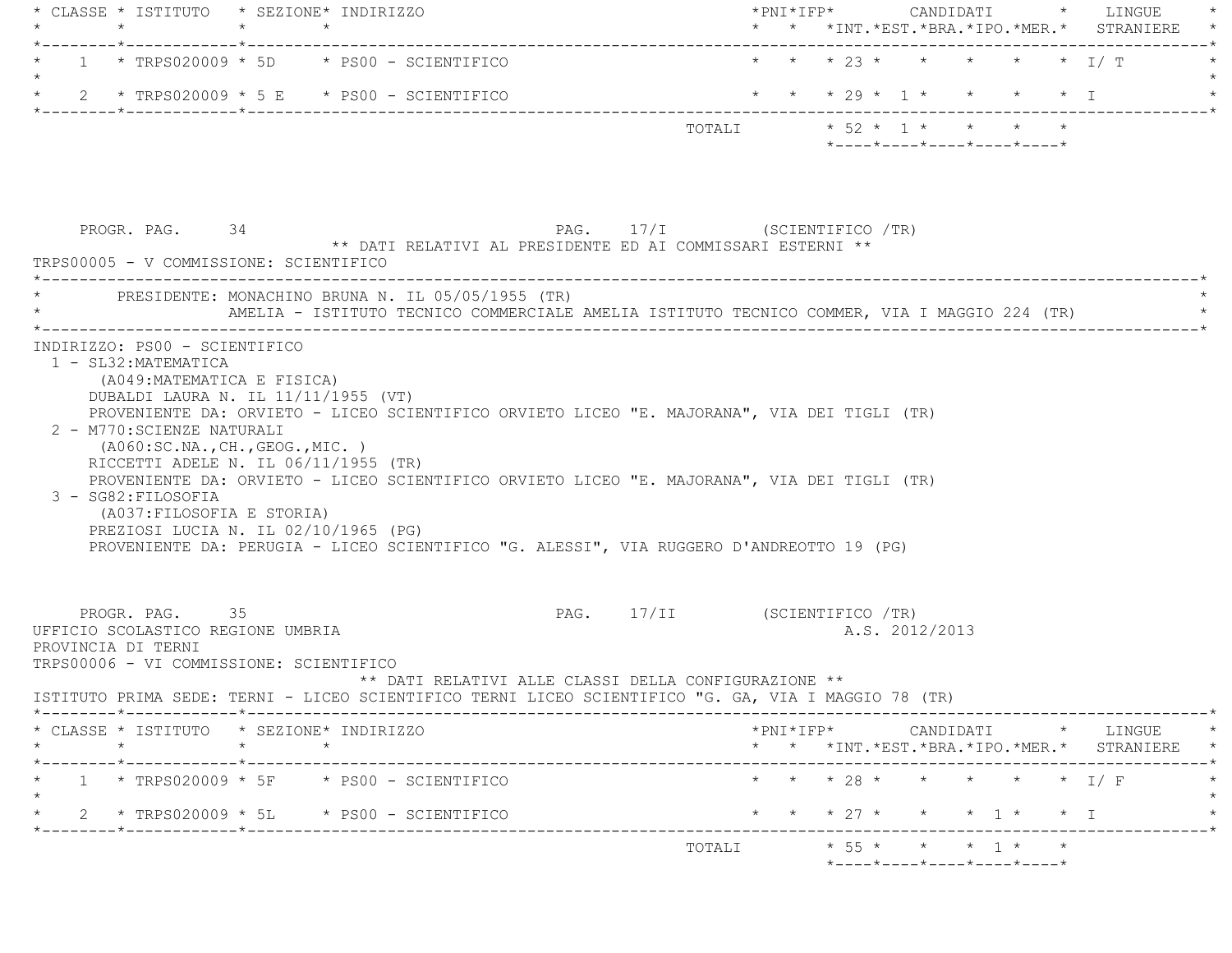|         | PROGR. PAG. 36       | TRPS00006 - VI COMMISSIONE: SCIENTIFICO                                                                                                                                                                                                                                   |                                                      | ** DATI RELATIVI AL PRESIDENTE ED AI COMMISSARI ESTERNI **                                               |  | PAG. $18/I$ | (SCIENTIFICO /TR)            |  |  |                |                                         |  |                                               |
|---------|----------------------|---------------------------------------------------------------------------------------------------------------------------------------------------------------------------------------------------------------------------------------------------------------------------|------------------------------------------------------|----------------------------------------------------------------------------------------------------------|--|-------------|------------------------------|--|--|----------------|-----------------------------------------|--|-----------------------------------------------|
|         |                      | PRESIDENTE: MENICHINI ANGELO N. IL 23/01/1960 (TR)<br>ORVIETO - ISTITUTO D'ARTE ORVIETO ISTITUTO D'ARTE, VIA MARSCIANO 1 (TR)                                                                                                                                             |                                                      |                                                                                                          |  |             |                              |  |  |                |                                         |  |                                               |
|         | 1 - SL32: MATEMATICA | INDIRIZZO: PS00 - SCIENTIFICO<br>(A049: MATEMATICA E FISICA)<br>TUTELLO GIAMPIERO N. IL 17/10/1948 (TR)<br>PROVENIENTE DA: ORVIETO - LICEO SCIENTIFICO ORVIETO LICEO "E. MAJORANA", VIA DEI TIGLI (TR)<br>2 - M770: SCIENZE NATURALI<br>( A060:SC.NA., CH., GEOG., MIC. ) |                                                      |                                                                                                          |  |             |                              |  |  |                |                                         |  |                                               |
|         | 3 - SG82: FILOSOFIA  | (A037:FILOSOFIA E STORIA)<br>FALSETTI GIOVANNI N. IL 07/04/1967 (MC)<br>PROVENIENTE DA: PERUGIA - LICEO SCIENTIFICO "G. GALILEI", VIA XIV SETTEMBRE 79 (PG)                                                                                                               |                                                      |                                                                                                          |  |             |                              |  |  |                |                                         |  |                                               |
|         | PROVINCIA DI TERNI   | PROGR. PAG. 37<br>UFFICIO SCOLASTICO REGIONE UMBRIA<br>TRPS00007 - VII COMMISSIONE: SCIENTIFICO                                                                                                                                                                           |                                                      |                                                                                                          |  |             | PAG. 18/II (SCIENTIFICO /TR) |  |  | A.S. 2012/2013 |                                         |  |                                               |
|         |                      |                                                                                                                                                                                                                                                                           | ** DATI RELATIVI ALLE CLASSI DELLA CONFIGURAZIONE ** |                                                                                                          |  |             |                              |  |  |                |                                         |  |                                               |
|         |                      | ISTITUTO PRIMA SEDE: NARNI - LICEO SCIENTIFICO NARNI LICEO SCIENTIFICO, VIA DEI GAROFANI N.4 (TR)<br>* CLASSE * ISTITUTO * SEZIONE* INDIRIZZO                                                                                                                             |                                                      |                                                                                                          |  |             |                              |  |  |                |                                         |  | * * *INT. *EST. *BRA. *IPO. *MER. * STRANIERE |
|         |                      | $*$ 1 $*$ TRPS001011 $*$ 5A $*$ PS00 - SCIENTIFICO                                                                                                                                                                                                                        |                                                      |                                                                                                          |  |             |                              |  |  |                | * x * * 18 * * * * * * 1                |  |                                               |
| $\star$ |                      | $2 \times TRS001011 \times 5B \times PS00 - SCIENTIFICO$                                                                                                                                                                                                                  |                                                      |                                                                                                          |  |             | * * * 25 * * * * * * I       |  |  |                |                                         |  |                                               |
| $\star$ |                      |                                                                                                                                                                                                                                                                           |                                                      |                                                                                                          |  |             | TOTALI * 43 * * * * * *      |  |  |                | $*$ ---- $*$ ---- $*$ ---- $*$ ---- $*$ |  |                                               |
|         | PROGR. PAG.          | 38<br>TRPS00007 - VII COMMISSIONE: SCIENTIFICO                                                                                                                                                                                                                            |                                                      | ** DATI RELATIVI AL PRESIDENTE ED AI COMMISSARI ESTERNI **                                               |  | $PAG.$ 19/I | (SCIENTIFICO /TR)            |  |  |                |                                         |  |                                               |
|         |                      | PRESIDENTE: EVANGELISTA REMA N. IL 25/01/1960 (FR)                                                                                                                                                                                                                        |                                                      | TERNI - ISTITUTO TECNICO COMMERCIALE TERNI IST. TECNICO COMMERCIALE, LARGO MARISA PAOLUCCI N. 1/2 (TR) * |  |             |                              |  |  |                |                                         |  |                                               |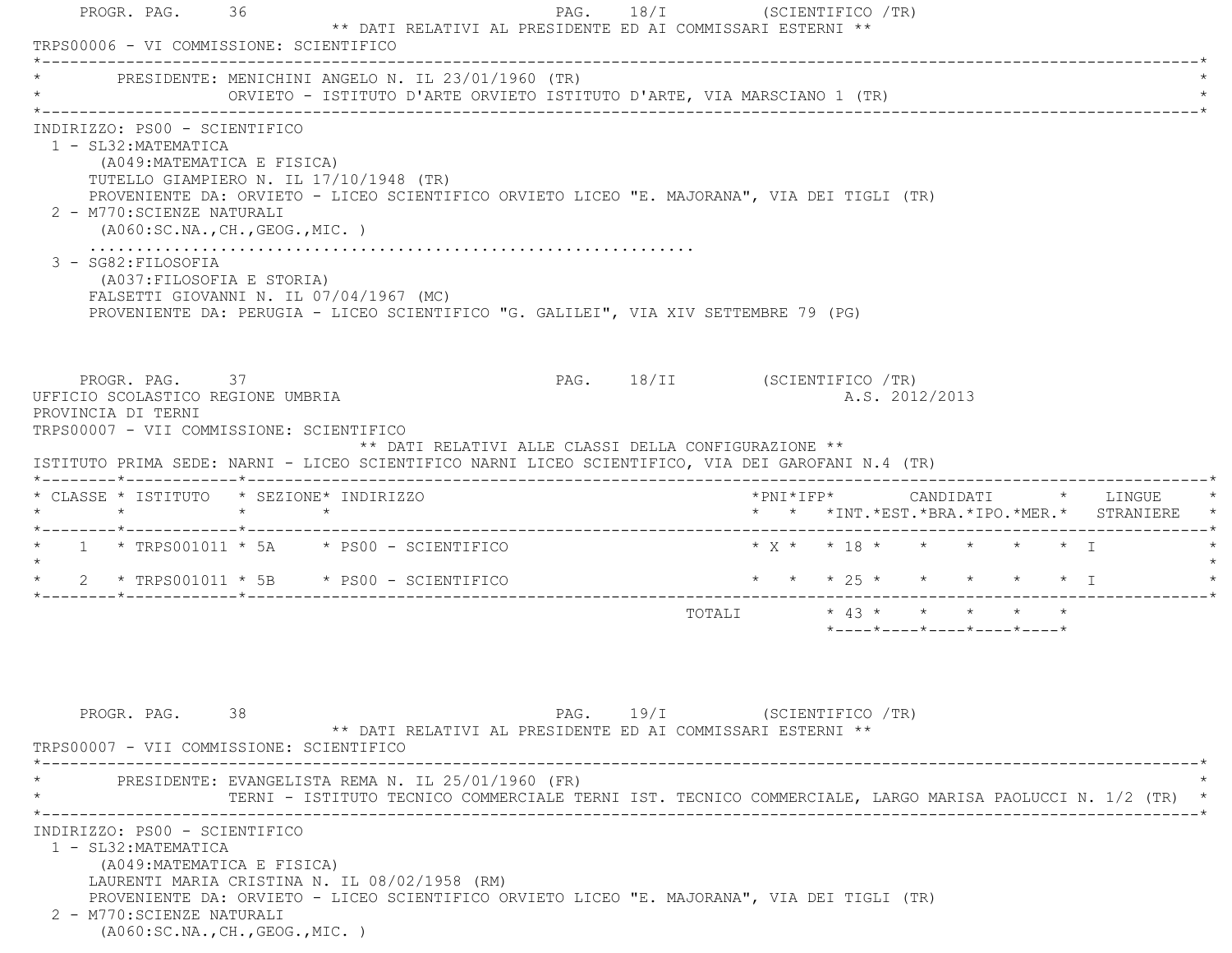| GRILLOTTI PAOLA N. IL 30/04/1964 (GR)<br>PROVENIENTE DA: TERNI - LICEO SCIENTIFICO TERNI LICEO SCIENTIFICO "G. GA, VIA I MAGGIO 78 (TR)<br>3 - SG82: FILOSOFIA<br>(A037: FILOSOFIA E STORIA)<br>GUARINO TOSCA N. IL 11/04/1952 (TR)<br>PROVENIENTE DA: TERNI - LICEO SCIENTIFICO TERNI LICEO SCIENTIFICO "G. GA, VIA I MAGGIO 78 (TR)<br>PROGR. PAG. 39<br>UFFICIO SCOLASTICO REGIONE UMBRIA<br>PROVINCIA DI TERNI<br>TRPS00008 - VIII COMMISSIONE: SCIENTIFICO                                                                                                                                                                                 |                                                            | PAG. 19/II (SCIENTIFICO /TR)<br>A.S. 2012/2013                                                                            |
|-------------------------------------------------------------------------------------------------------------------------------------------------------------------------------------------------------------------------------------------------------------------------------------------------------------------------------------------------------------------------------------------------------------------------------------------------------------------------------------------------------------------------------------------------------------------------------------------------------------------------------------------------|------------------------------------------------------------|---------------------------------------------------------------------------------------------------------------------------|
| ISTITUTO PRIMA SEDE: NARNI - LICEO SCIENTIFICO NARNI LICEO SCIENTIFICO, VIA DEI GAROFANI N.4 (TR)                                                                                                                                                                                                                                                                                                                                                                                                                                                                                                                                               | ** DATI RELATIVI ALLE CLASSI DELLA CONFIGURAZIONE **       |                                                                                                                           |
| * CLASSE * ISTITUTO * SEZIONE* INDIRIZZO<br>$\star$<br>$\star$ $\star$                                                                                                                                                                                                                                                                                                                                                                                                                                                                                                                                                                          |                                                            | *PNI*IFP* CANDIDATI * LINGUE<br>* * *INT. *EST. *BRA. *IPO. *MER. * STRANIERE                                             |
| $1 \times T$ RPS001011 $*$ 5C $*$ PS00 - SCIENTIFICO<br>$\star$ $\star$ 5C/T $\star$ PS00 - SCIENTIFICO                                                                                                                                                                                                                                                                                                                                                                                                                                                                                                                                         |                                                            | * * * 17 * * * * * * I/F<br>* * * 8 * * * * * * $I/T$                                                                     |
| $\star$ 2 $\star$ TRPS001011 $\star$ 5D $\star$ PS00 - SCIENTIFICO                                                                                                                                                                                                                                                                                                                                                                                                                                                                                                                                                                              |                                                            | $\star$ $\star$ $\star$ $\frac{15 \times}{}$ $\star$ $\star$ $\star$ $\star$ $\frac{1}{1}$                                |
| PROGR. PAG.<br>40<br>TRPS00008 - VIII COMMISSIONE: SCIENTIFICO<br>PRESIDENTE: CARLONI AMALIA N. IL 13/04/1953 (RI)                                                                                                                                                                                                                                                                                                                                                                                                                                                                                                                              | ** DATI RELATIVI AL PRESIDENTE ED AI COMMISSARI ESTERNI ** | PAG. 20/I (SCIENTIFICO /TR)<br>TERNI - ISTITUTO TECNICO INDUSTRIALE TERNI ITIS "L. ALLIEVI", VIA CESARE BATTISTI 131 (TR) |
| INDIRIZZO: PS00 - SCIENTIFICO<br>1 - SL32: MATEMATICA<br>(A049: MATEMATICA E FISICA)<br>VENTURI MARIA GABRIELLA N. IL 29/03/1959 (TR)<br>PROVENIENTE DA: TERNI - LICEO SCIENTIFICO TERNI LICEO SCIENTIFICO "G. GA, VIA I MAGGIO 78 (TR)<br>2 - M770:SCIENZE NATURALI<br>( A060:SC.NA., CH., GEOG., MIC. )<br>FERRI FILIPPO N. IL 29/08/1954 (TR)<br>PROVENIENTE DA: ORVIETO - LICEO SCIENTIFICO ORVIETO LICEO "E. MAJORANA", VIA DEI TIGLI (TR)<br>3 - SG82: FILOSOFIA<br>(A037: FILOSOFIA E STORIA)<br>PAGLIARO ANNA LAURA N. IL 09/07/1975 (CE)<br>PROVENIENTE DA: TERNI - LICEO SCIENTIFICO TERNI "R. DONATELLI", VIA DELLA VITTORIA 35 (TR) |                                                            |                                                                                                                           |
| PROGR. PAG.<br>41                                                                                                                                                                                                                                                                                                                                                                                                                                                                                                                                                                                                                               | 20/II<br>PAG.                                              | (SCIENTIFICO /TR)                                                                                                         |

TRRR9B001 - I COMMISSIONE: TECNICO GESTIONE AZIENDALE INFORMATICA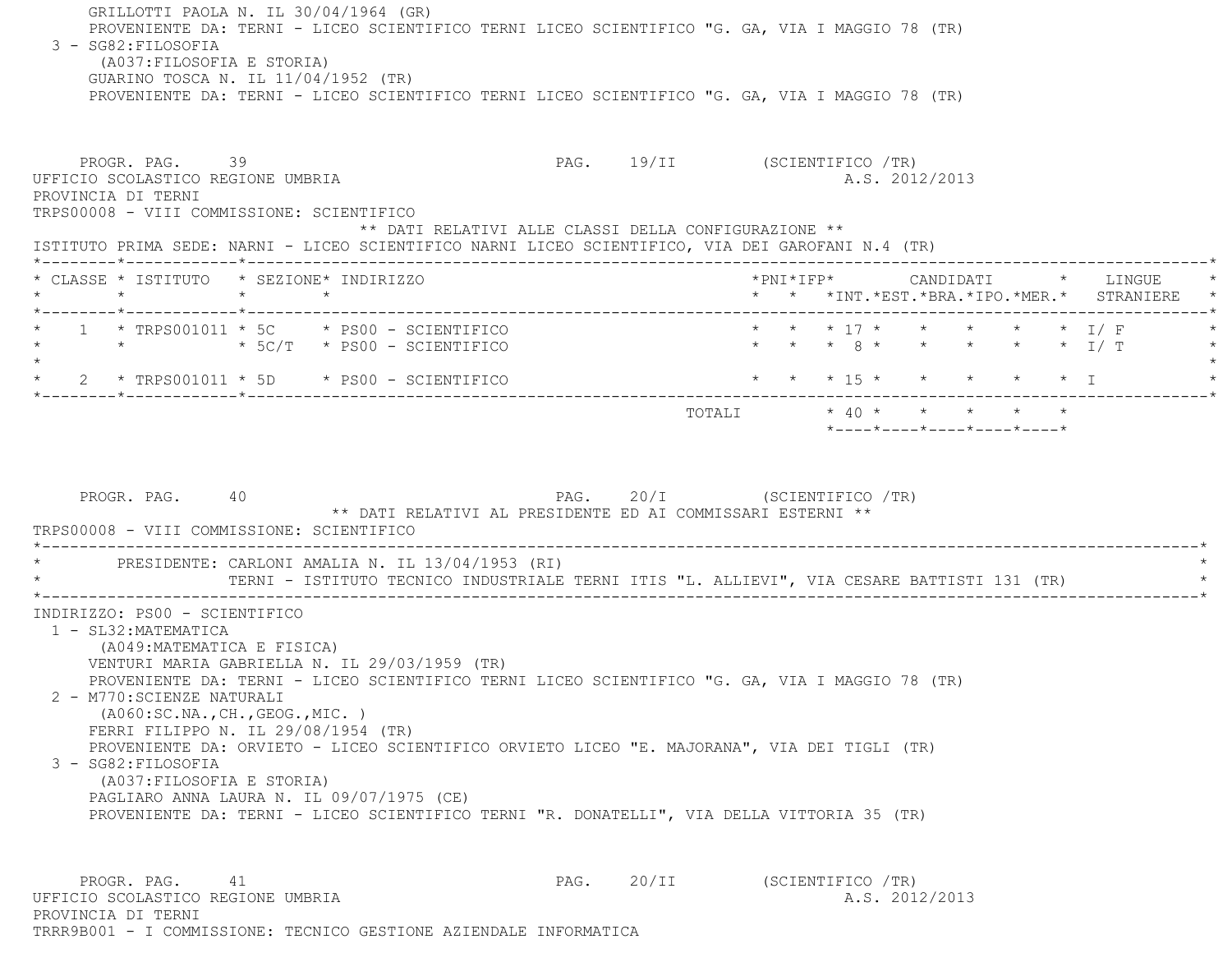| * CLASSE * ISTITUTO * SEZIONE* INDIRIZZO<br>$\star$                                                                                                                                                                 | $\star$ | $\star$                                                                                             |                                                                                                                |       |                               |                     |  |                                                  |  | LINGUE<br>* * *INT.*EST.*BRA.*IPO.*MER.* STRANIERE |
|---------------------------------------------------------------------------------------------------------------------------------------------------------------------------------------------------------------------|---------|-----------------------------------------------------------------------------------------------------|----------------------------------------------------------------------------------------------------------------|-------|-------------------------------|---------------------|--|--------------------------------------------------|--|----------------------------------------------------|
| * TRRH00701N * 5A * RR9B - TECN. GEST. AZ. INFO. (NUOVO ORD) * * * 17 * 2 * * * * * * T                                                                                                                             |         |                                                                                                     |                                                                                                                |       |                               |                     |  |                                                  |  |                                                    |
| 2 * TRRH00701N * 5H * RR9T - TECN.DELLA GRAF.PUBBL.(NUO. ORD) * * * 16 * * * * * * * I                                                                                                                              |         |                                                                                                     |                                                                                                                |       |                               |                     |  |                                                  |  |                                                    |
|                                                                                                                                                                                                                     |         |                                                                                                     |                                                                                                                |       | TOTALI * 33 * 2 * * * * *     |                     |  | $*$ ---- $*$ ---- $*$ ---- $*$ ---- $*$ ---- $*$ |  |                                                    |
| PROGR. PAG. 42                                                                                                                                                                                                      |         | ** DATI RELATIVI AL PRESIDENTE ED AI COMMISSARI ESTERNI **                                          |                                                                                                                |       | PAG. 21/I (PROFESSIONALE /TR) |                     |  |                                                  |  |                                                    |
| TRRR9B001 - I COMMISSIONE: TECNICO GESTIONE AZIENDALE INFORMATICA                                                                                                                                                   |         |                                                                                                     |                                                                                                                |       |                               |                     |  |                                                  |  |                                                    |
| PRESIDENTE: MACCAGLIA LIDIA N. IL 01/12/1958 (TR)                                                                                                                                                                   |         |                                                                                                     |                                                                                                                |       |                               |                     |  |                                                  |  |                                                    |
|                                                                                                                                                                                                                     |         | NARNI - ISTITUTO TECNICO COMMERCIALE NARNI IST. TECN. COMM.LE " L., PIAZZA VITTORIO DE SICA, 5 (TR) |                                                                                                                |       |                               |                     |  |                                                  |  |                                                    |
| $2 - M460$ : INGLESE<br>(A346:LINGUA E CIV. STRANIERA (INGLESE))<br>FAGGIANI PAOLA N. IL 30/06/1960 (TR)<br>PROVENIENTE DA: ORVIETO - LICEO SCIENTIFICO ORVIETO LICEO "E. MAJORANA", VIA DEI TIGLI (TR)             |         |                                                                                                     | PROVENIENTE DA: ORVIETO - IST TEC COMMERCIALE E PER GEOMETRI ORVIETO ITCG " L. MAITANI", VIA DEI TIGLI 33 (TR) |       |                               |                     |  |                                                  |  |                                                    |
| 3 - M014: MATEMATICA<br>(A047:MATEMATICA)<br>CENSI SARA N. IL 11/07/1976 (TR)<br>PROVENIENTE DA: SPOLETO - IST PROF INDUSTRIA E ARTIGIANATO SPOLETO, VIA VISSO S.N.C. (PG)                                          |         |                                                                                                     |                                                                                                                |       |                               |                     |  |                                                  |  |                                                    |
| INDIRIZZO: RR9T - TECN.DELLA GRAF.PUBBL. (NUO. ORD)<br>1 - M460: INGLESE<br>(A346:LINGUA E CIV. STRANIERA (INGLESE))<br>FAGGIANI PAOLA N. IL 30/06/1960 (TR)                                                        |         |                                                                                                     |                                                                                                                |       |                               |                     |  |                                                  |  |                                                    |
| PROVENIENTE DA: ORVIETO - LICEO SCIENTIFICO ORVIETO LICEO "E. MAJORANA", VIA DEI TIGLI (TR)<br>2 - M014: MATEMATICA<br>(A047: MATEMATICA)<br>CENSI SARA N. IL 11/07/1976 (TR)                                       |         |                                                                                                     |                                                                                                                |       |                               |                     |  |                                                  |  |                                                    |
| PROVENIENTE DA: SPOLETO - IST PROF INDUSTRIA E ARTIGIANATO SPOLETO, VIA VISSO S.N.C. (PG)<br>3 - M951: PROGETTAZIONE GRAFICA<br>(A007:ARTE DELLA FOTOGR. E GRAFICA PUBBL)<br>SPAGNOLI ROSALBA N. IL 09/06/1962 (VT) |         |                                                                                                     |                                                                                                                |       |                               |                     |  |                                                  |  |                                                    |
| PROVENIENTE DA: ORVIETO - ISTITUTO D'ARTE ORVIETO ISTITUTO D'ARTE, VIA MARSCIANO 1 (TR)<br>4 - M951: PROGETTAZIONE GRAFICA<br>(A025:DISEGNO E STORIA DELL'ARTE)<br>SPAGNOLI ROSALBA N. IL 09/06/1962 (VT)           |         |                                                                                                     |                                                                                                                |       |                               |                     |  |                                                  |  |                                                    |
| PROVENIENTE DA: ORVIETO - ISTITUTO D'ARTE ORVIETO ISTITUTO D'ARTE, VIA MARSCIANO 1 (TR)<br>PROGR. PAG.                                                                                                              | 43      |                                                                                                     | PAG.                                                                                                           | 21/II |                               | (PROFESSIONALE /TR) |  |                                                  |  |                                                    |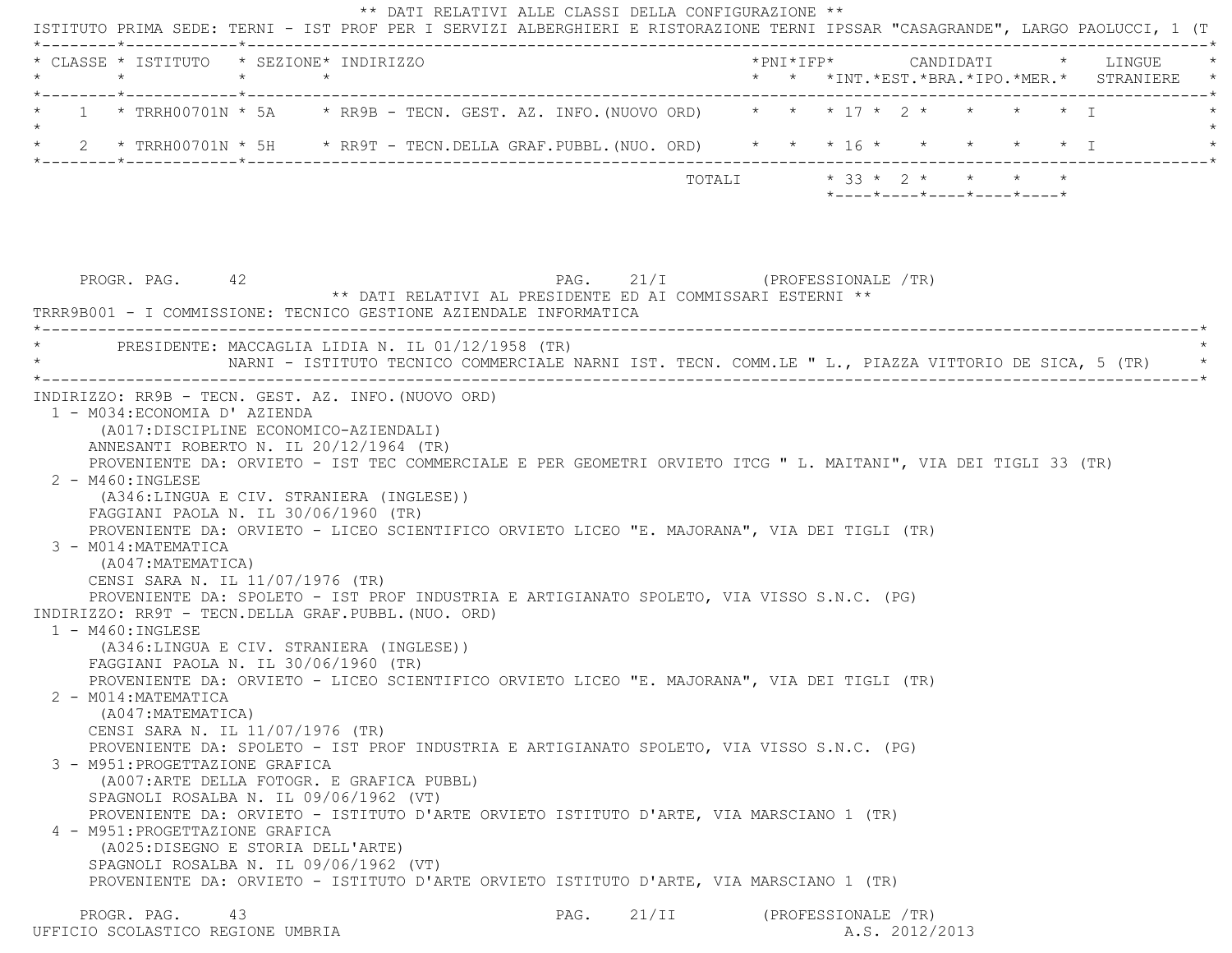PROVINCIA DI TERNI TRRR9J001 - I COMMISSIONE: TECNICO DELLE INDUSTRIE ELETTRICHE \*\* DATI RELATIVI ALLE CLASSI DELLA CONFIGURAZIONE \*\* ISTITUTO PRIMA SEDE: TERNI - IST PROF INDUSTRIA E ARTIGIANATO TERNI IPSIA "S. PERTINI", VIALE B. BRIN 32 (TR) \*--------\*------------\*-------------------------------------------------------------------------------------------------------\* \* CLASSE \* ISTITUTO \* SEZIONE\* INDIRIZZO \*PNI\*IFP\* CANDIDATI \* LINGUE \* \* \* \* \* \* \* \*INT.\*EST.\*BRA.\*IPO.\*MER.\* STRANIERE \* \*--------\*------------\*-------------------------------------------------------------------------------------------------------\*1 \* TRRI030005 \* 5 TIEL \* RR9J - TECNICO DELLE IND.EL. (NUOVO ORD) \* \* \* 13 \* \* \* \* \* \* \* \* T  $\star$ \* 2 \* TRRI030005 \* 5 TSE \* RRFJ - TECNICO SIST.ENERG. (NUOVO ORD.) \* \* \* 18 \* \* \* \* \* \* \* I \*--------\*------------\*-------------------------------------------------------------------------------------------------------\* TOTALI \* 31 \* \* \* \* \* \*----\*----\*----\*----\*----\*PROGR. PAG. 44 A PAG. 22/I (PROFESSIONALE /TR) \*\* DATI RELATIVI AL PRESIDENTE ED AI COMMISSARI ESTERNI \*\* TRRR9J001 - I COMMISSIONE: TECNICO DELLE INDUSTRIE ELETTRICHE \*----------------------------------------------------------------------------------------------------------------------------\*PRESIDENTE: BARBABELLA FRANCO RAIMONDO N. IL 28/08/1945 (TR) \* DIR. SCOL. ISTR. II GR/CONV/EDUC A RIPOSO \* \*----------------------------------------------------------------------------------------------------------------------------\* INDIRIZZO: RR9J - TECNICO DELLE IND.EL.(NUOVO ORD) 1 - M045:SISTEMI - AUTOMAZIONE E ORGANIZZ. DELLA PRODUZ. (A035:ELETTROTECNICA ED APPLICAZIONI) MARCOCCIO SABRINA N. IL 28/09/1972 (ME) PROVENIENTE DA: GUBBIO - IST PROF INDUSTRIA E ARTIGIANATO IPIA-GATTAPONE, VIA PARUCCINI, 2 (PG) 2 - M014:MATEMATICA (A047:MATEMATICA) CECCA RITA N. IL 23/02/1959 (RM) PROVENIENTE DA: ORVIETO - LICEO SCIENTIFICO ORVIETO LICEO "E. MAJORANA", VIA DEI TIGLI (TR) 3 - M460:INGLESE (A346:LINGUA E CIV. STRANIERA (INGLESE)) LEONORI STEFANIA N. IL 22/05/1965 (TR) PROVENIENTE DA: PERUGIA - LICEO CLASSICO "A. MARIOTTI", PIAZZA SAN PAOLO 3 (PG) INDIRIZZO: RRFJ - TECNICO SIST.ENERG.(NUOVO ORD.) 1 - M014:MATEMATICA (A047:MATEMATICA) CECCA RITA N. IL 23/02/1959 (RM) PROVENIENTE DA: ORVIETO - LICEO SCIENTIFICO ORVIETO LICEO "E. MAJORANA", VIA DEI TIGLI (TR) 2 - M460:INGLESE (A346:LINGUA E CIV. STRANIERA (INGLESE)) LEONORI STEFANIA N. IL 22/05/1965 (TR) PROVENIENTE DA: PERUGIA - LICEO CLASSICO "A. MARIOTTI", PIAZZA SAN PAOLO 3 (PG) 3 - M076:IMPIANTI TERMOTECNICI (A020:DISCIPLINE MECCANICHE E TECNOLOGIA) FAZZOLI SERGIO N. IL 10/09/1956 (PG) PROVENIENTE DA: PERUGIA - ISTITUTO TECNICO INDUSTRIALE "A.VOLTA", VIA ASSISANA 40/E (PG) PROGR. PAG. 45 45 PAG. 22/II (PROFESSIONALE /TR) UFFICIO SCOLASTICO REGIONE UMBRIA A.S. 2012/2013 PROVINCIA DI TERNITRRR9K001 - I COMMISSIONE: TECNICO DELLE INDUSTRIE ELETTRONICHE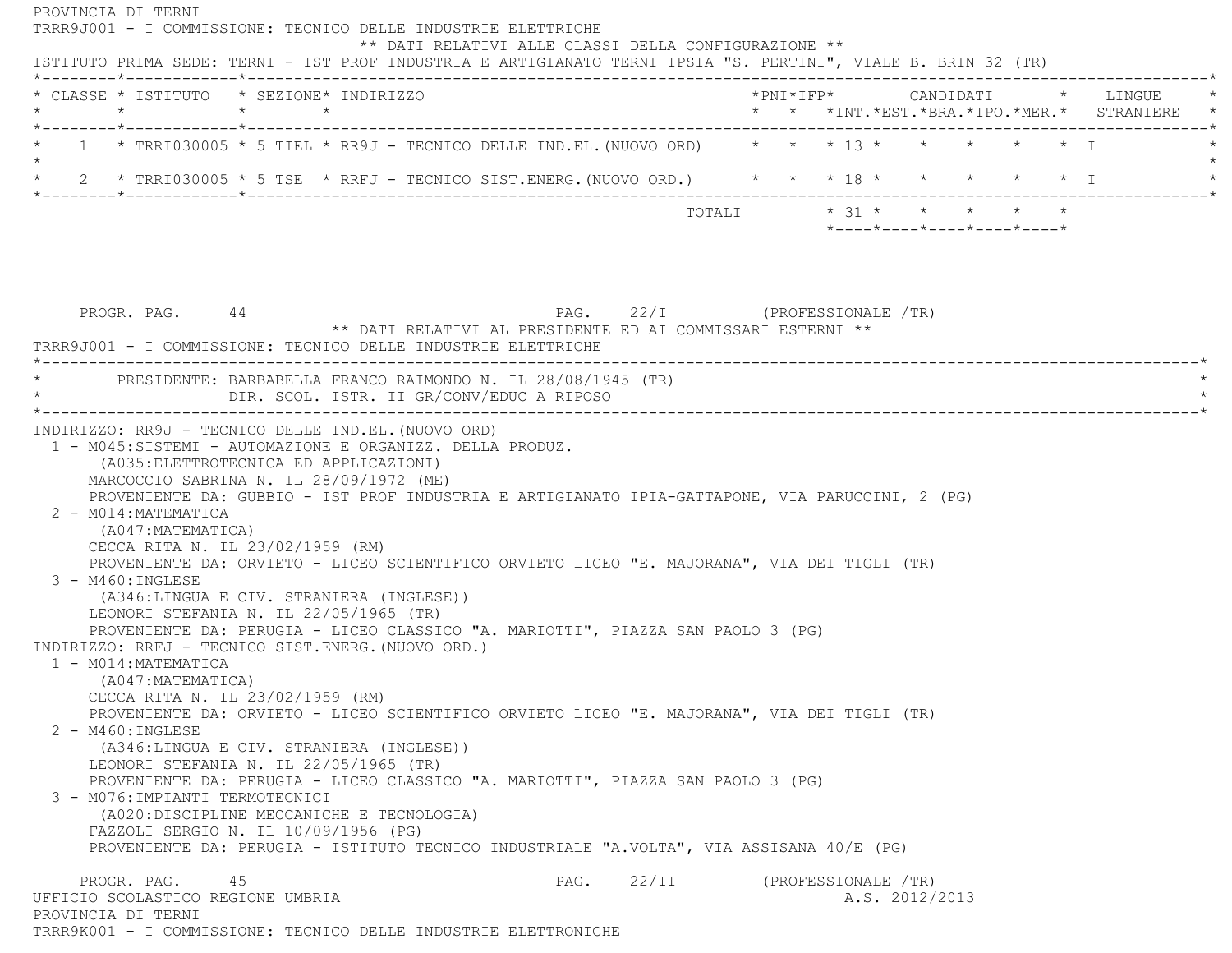| 1 * TRRI00301T * 5A * RR9K - TECNICO IND.ELETTRO. (NUOVO ORD.) * * * 13 * * * * * * * I<br>2 * TRRI00301T * 5B * RR9K - TECNICO IND.ELETTRO. (NUOVO ORD.) * * * 14 * * * * * * * T<br>$\star$ 27 $\star$ $\star$ $\star$ $\star$ $\star$<br>TOTALI<br>$*$ - - - - $*$ - - - - $*$ - - - - $*$ - - - - $*$ - - - - $*$<br>PAG. 23/I (PROFESSIONALE /TR)<br>PROGR. PAG. 46<br>** DATI RELATIVI AL PRESIDENTE ED AI COMMISSARI ESTERNI **<br>TRRR9K001 - I COMMISSIONE: TECNICO DELLE INDUSTRIE ELETTRONICHE<br>PRESIDENTE: ASTOLFI ROBERTO N. IL 24/05/1950 (TR)<br>TERNI - ISTITUTO D'ARTE TERNI ISTITUTO D'ARTE "O. MET, P.ZA BRICCIALDI N 1 (TR)<br>INDIRIZZO: RR9K - TECNICO IND.ELETTRO. (NUOVO ORD.)<br>1 - M049: ELETTRONICA, TELECOMUNICAZIONI E APPLICAZIONI<br>(A034:ELETTRONICA)<br>CONTI CARLO N. IL 11/12/1951 (TR)<br>PROVENIENTE DA: TERNI - ISTITUTO TECNICO INDUSTRIALE TERNI ITIS "L. ALLIEVI", VIA CESARE BATTISTI 131 (TR)<br>2 - M014: MATEMATICA<br>(A047: MATEMATICA)<br>PROIETTI FEDERICA N. IL 07/06/1970 (TR)<br>PROVENIENTE DA: AMELIA - ISTITUTO TECNICO INDUSTRIALE AMELIA ISTITUTO TECNICO INDUST, VIA I MAGGIO 224 (TR)<br>3 - M460: INGLESE<br>(A346:LINGUA E CIV. STRANIERA (INGLESE))<br>GUERRA RITA N. IL 23/09/1951 (TR)<br>PROVENIENTE DA: TERNI - LICEO CLASSICO TERNI LICEO CLASSICO "G. C. T, VIALE ANTONIO FRATTI 12 (TR)<br>PAG. 23/II (PROFESSIONALE /TR)<br>PROGR. PAG. 47<br>UFFICIO SCOLASTICO REGIONE UMBRIA<br>A.S. 2012/2013<br>PROVINCIA DI TERNI<br>TRRR9Q001 - I COMMISSIONE: TECNICO DEI SERVIZI TURISTICI<br>** DATI RELATIVI ALLE CLASSI DELLA CONFIGURAZIONE **<br>ISTITUTO PRIMA SEDE: TERNI - IST PROF PER I SERVIZI ALBERGHIERI E RISTORAZIONE TERNI IPSSAR "CASAGRANDE", LARGO PAOLUCCI, 1 (T<br>* CLASSE * ISTITUTO * SEZIONE* INDIRIZZO<br>*PNI*IFP* CANDIDATI * LINGUE *<br>$\star$ $\star$<br>$\star$<br>* * *INT.*EST.*BRA.*IPO.*MER.* STRANIERE *<br>1 * TRRH00701N * 5E * RR9Q - TECNICO SERV. TURIS. (NUOVO ORD.) * * * 14 * * * * * * * F<br>* 2 * TRRH00701N * 5F * RR9Q - TECNICO SERV. TURIS. (NUOVO ORD.) * * * 15 * 2 * * * * * F<br>----------* | * CLASSE * ISTITUTO * SEZIONE* INDIRIZZO<br>$\star$ | $\star$ $\star$ |  |  |  |  |  |  | *PNI*IFP* CANDIDATI * LINGUE<br>* * *INT.*EST.*BRA.*IPO.*MER.* STRANIERE |
|--------------------------------------------------------------------------------------------------------------------------------------------------------------------------------------------------------------------------------------------------------------------------------------------------------------------------------------------------------------------------------------------------------------------------------------------------------------------------------------------------------------------------------------------------------------------------------------------------------------------------------------------------------------------------------------------------------------------------------------------------------------------------------------------------------------------------------------------------------------------------------------------------------------------------------------------------------------------------------------------------------------------------------------------------------------------------------------------------------------------------------------------------------------------------------------------------------------------------------------------------------------------------------------------------------------------------------------------------------------------------------------------------------------------------------------------------------------------------------------------------------------------------------------------------------------------------------------------------------------------------------------------------------------------------------------------------------------------------------------------------------------------------------------------------------------------------------------------------------------------------------------------------------------------------------------------------------------------------------------------------------------------------------------------------------------------------------------------------------------------------|-----------------------------------------------------|-----------------|--|--|--|--|--|--|--------------------------------------------------------------------------|
|                                                                                                                                                                                                                                                                                                                                                                                                                                                                                                                                                                                                                                                                                                                                                                                                                                                                                                                                                                                                                                                                                                                                                                                                                                                                                                                                                                                                                                                                                                                                                                                                                                                                                                                                                                                                                                                                                                                                                                                                                                                                                                                          |                                                     |                 |  |  |  |  |  |  |                                                                          |
|                                                                                                                                                                                                                                                                                                                                                                                                                                                                                                                                                                                                                                                                                                                                                                                                                                                                                                                                                                                                                                                                                                                                                                                                                                                                                                                                                                                                                                                                                                                                                                                                                                                                                                                                                                                                                                                                                                                                                                                                                                                                                                                          |                                                     |                 |  |  |  |  |  |  |                                                                          |
|                                                                                                                                                                                                                                                                                                                                                                                                                                                                                                                                                                                                                                                                                                                                                                                                                                                                                                                                                                                                                                                                                                                                                                                                                                                                                                                                                                                                                                                                                                                                                                                                                                                                                                                                                                                                                                                                                                                                                                                                                                                                                                                          |                                                     |                 |  |  |  |  |  |  |                                                                          |
|                                                                                                                                                                                                                                                                                                                                                                                                                                                                                                                                                                                                                                                                                                                                                                                                                                                                                                                                                                                                                                                                                                                                                                                                                                                                                                                                                                                                                                                                                                                                                                                                                                                                                                                                                                                                                                                                                                                                                                                                                                                                                                                          |                                                     |                 |  |  |  |  |  |  |                                                                          |
|                                                                                                                                                                                                                                                                                                                                                                                                                                                                                                                                                                                                                                                                                                                                                                                                                                                                                                                                                                                                                                                                                                                                                                                                                                                                                                                                                                                                                                                                                                                                                                                                                                                                                                                                                                                                                                                                                                                                                                                                                                                                                                                          |                                                     |                 |  |  |  |  |  |  |                                                                          |
|                                                                                                                                                                                                                                                                                                                                                                                                                                                                                                                                                                                                                                                                                                                                                                                                                                                                                                                                                                                                                                                                                                                                                                                                                                                                                                                                                                                                                                                                                                                                                                                                                                                                                                                                                                                                                                                                                                                                                                                                                                                                                                                          |                                                     |                 |  |  |  |  |  |  |                                                                          |
|                                                                                                                                                                                                                                                                                                                                                                                                                                                                                                                                                                                                                                                                                                                                                                                                                                                                                                                                                                                                                                                                                                                                                                                                                                                                                                                                                                                                                                                                                                                                                                                                                                                                                                                                                                                                                                                                                                                                                                                                                                                                                                                          |                                                     |                 |  |  |  |  |  |  |                                                                          |
|                                                                                                                                                                                                                                                                                                                                                                                                                                                                                                                                                                                                                                                                                                                                                                                                                                                                                                                                                                                                                                                                                                                                                                                                                                                                                                                                                                                                                                                                                                                                                                                                                                                                                                                                                                                                                                                                                                                                                                                                                                                                                                                          |                                                     |                 |  |  |  |  |  |  |                                                                          |
|                                                                                                                                                                                                                                                                                                                                                                                                                                                                                                                                                                                                                                                                                                                                                                                                                                                                                                                                                                                                                                                                                                                                                                                                                                                                                                                                                                                                                                                                                                                                                                                                                                                                                                                                                                                                                                                                                                                                                                                                                                                                                                                          |                                                     |                 |  |  |  |  |  |  |                                                                          |
|                                                                                                                                                                                                                                                                                                                                                                                                                                                                                                                                                                                                                                                                                                                                                                                                                                                                                                                                                                                                                                                                                                                                                                                                                                                                                                                                                                                                                                                                                                                                                                                                                                                                                                                                                                                                                                                                                                                                                                                                                                                                                                                          |                                                     |                 |  |  |  |  |  |  |                                                                          |
|                                                                                                                                                                                                                                                                                                                                                                                                                                                                                                                                                                                                                                                                                                                                                                                                                                                                                                                                                                                                                                                                                                                                                                                                                                                                                                                                                                                                                                                                                                                                                                                                                                                                                                                                                                                                                                                                                                                                                                                                                                                                                                                          |                                                     |                 |  |  |  |  |  |  |                                                                          |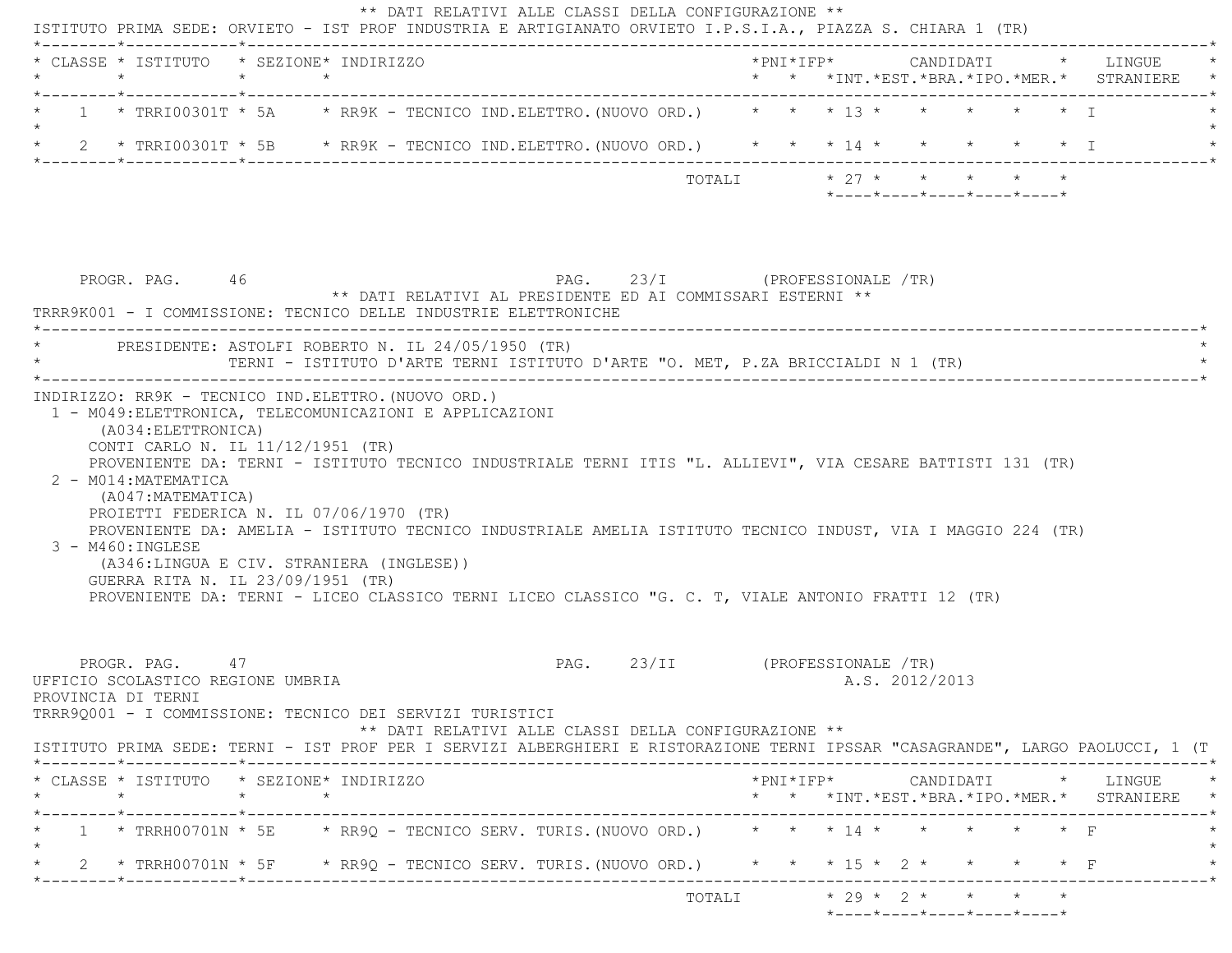|                                                                                                                                                                                                                                                                                  | TRRR90001 - I COMMISSIONE: TECNICO DEI SERVIZI TURISTICI                                                                                                                                                                                                                                                                                                                                                                                                                                                                                                                      | ** DATI RELATIVI AL PRESIDENTE ED AI COMMISSARI ESTERNI ** | PAG. $24/I$                    |  | (PROFESSIONALE /TR)   |                |  |                                                                                             |           |                      |
|----------------------------------------------------------------------------------------------------------------------------------------------------------------------------------------------------------------------------------------------------------------------------------|-------------------------------------------------------------------------------------------------------------------------------------------------------------------------------------------------------------------------------------------------------------------------------------------------------------------------------------------------------------------------------------------------------------------------------------------------------------------------------------------------------------------------------------------------------------------------------|------------------------------------------------------------|--------------------------------|--|-----------------------|----------------|--|---------------------------------------------------------------------------------------------|-----------|----------------------|
|                                                                                                                                                                                                                                                                                  | PRESIDENTE: BAGNONI MAURIZIO N. IL 17/02/1960 (TR)<br>ORVIETO - IST TEC COMMERCIALE E PER GEOMETRI ORVIETO ITCG " L. MAITANI", VIA DEI TIGLI 33 (TR)                                                                                                                                                                                                                                                                                                                                                                                                                          |                                                            |                                |  |                       |                |  |                                                                                             |           |                      |
| INDIRIZZO: RR9Q - TECNICO SERV. TURIS. (NUOVO ORD.)<br>2 - M462: INGLESE<br>RAINONE FELICE N. IL 28/04/1963 (NA)<br>3 - M390: FRANCESE<br>SENATORE LAURA N. IL 16/03/1961 (SA)                                                                                                   | 1 - M079: ECONOMIA E TECNICA DELL'AZIENDA TURISTICA<br>(A017:DISCIPLINE ECONOMICO-AZIENDALI)<br>VANNUCCI PATRIZIA N. IL 16/08/1963 (EE)<br>PROVENIENTE DA: NARNI - ISTITUTO TECNICO COMMERCIALE NARNI IST. TECN. COMM.LE " L., PIAZZA VITTORIO DE SICA, 5 (TR)<br>(A346:LINGUA E CIV. STRANIERA (INGLESE))<br>PROVENIENTE DA: ORVIETO - LICEO CLASSICO ORVIETO LICEO CLASSICO "F.A.GU, PIAZZA I. SCALZA 1 (TR)<br>(A246:LINGUA E CIV. STRANIERA (FRANCESE))<br>PROVENIENTE DA: ORVIETO - IST TEC COMMERCIALE E PER GEOMETRI ORVIETO ITCG " L. MAITANI", VIA DEI TIGLI 33 (TR) |                                                            |                                |  |                       |                |  |                                                                                             |           |                      |
| PROGR. PAG. 49<br>UFFICIO SCOLASTICO REGIONE UMBRIA<br>PROVINCIA DI TERNI<br>TRRR9R001 - I COMMISSIONE: TECNICO DEI SERVIZI DELLA RISTORAZIONE<br>ISTITUTO PRIMA SEDE: TERNI - IST PROF PER I SERVIZI ALBERGHIERI E RISTORAZIONE TERNI IPSSAR "CASAGRANDE", LARGO PAOLUCCI, 1 (T |                                                                                                                                                                                                                                                                                                                                                                                                                                                                                                                                                                               | ** DATI RELATIVI ALLE CLASSI DELLA CONFIGURAZIONE **       | PAG. 24/II (PROFESSIONALE /TR) |  |                       | A.S. 2012/2013 |  |                                                                                             |           |                      |
| * CLASSE * ISTITUTO * SEZIONE* INDIRIZZO                                                                                                                                                                                                                                         |                                                                                                                                                                                                                                                                                                                                                                                                                                                                                                                                                                               |                                                            |                                |  | $*$ PNI $*$ I F P $*$ |                |  |                                                                                             |           | CANDIDATI * LINGUE * |
|                                                                                                                                                                                                                                                                                  |                                                                                                                                                                                                                                                                                                                                                                                                                                                                                                                                                                               |                                                            |                                |  |                       |                |  | * * *INT.*EST.*BRA.*IPO.*MER.* STRANIERE *                                                  |           |                      |
|                                                                                                                                                                                                                                                                                  |                                                                                                                                                                                                                                                                                                                                                                                                                                                                                                                                                                               |                                                            |                                |  |                       |                |  |                                                                                             | $\star$ F |                      |
|                                                                                                                                                                                                                                                                                  | 2 * TRRH00701N * 50 * RR9R - TECNICO SER. RISTOR. (NUOVO ORD) * * * 21 * * * * * * * F                                                                                                                                                                                                                                                                                                                                                                                                                                                                                        |                                                            |                                |  |                       |                |  |                                                                                             |           |                      |
| $\star \qquad \qquad \star \qquad \qquad \star \qquad \qquad \star$<br>* 1 * TRRH00701N * 5L * RR9R - TECNICO SER. RISTOR. (NUOVO ORD) * * * 19 * * *<br>$\star$<br>$\star$                                                                                                      |                                                                                                                                                                                                                                                                                                                                                                                                                                                                                                                                                                               |                                                            | TOTALI                         |  |                       |                |  | $* 40 * * * * * * * * *$<br>$*$ - - - - $*$ - - - - $*$ - - - - $*$ - - - - $*$ - - - - $*$ |           |                      |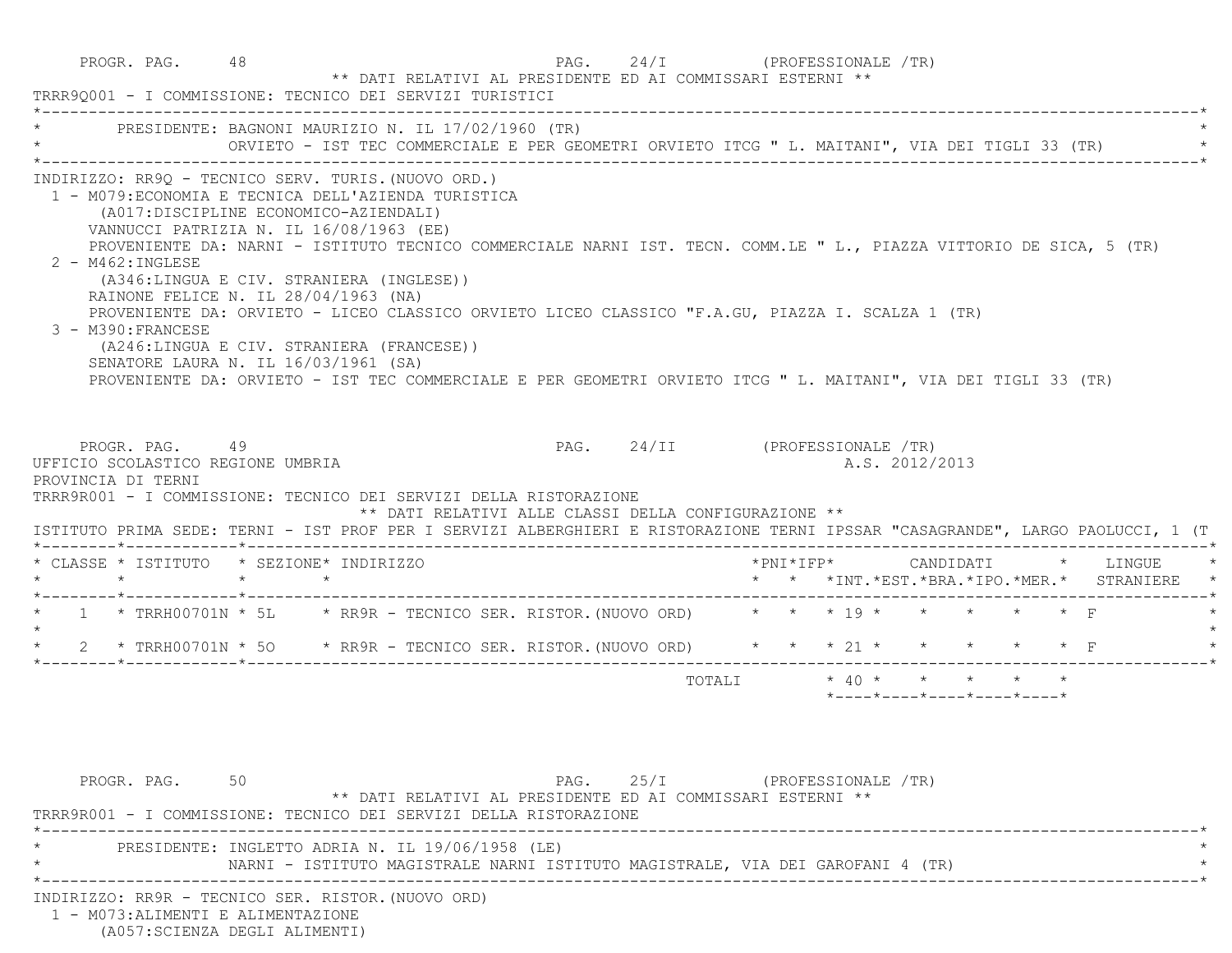| $2 - M462 : INGLESE$<br>3 - M390: FRANCESE              | CILIENTO CATERINA N. IL 09/05/1959 (PZ)<br>PROVENIENTE DA: SPOLETO - IST PROF PER I SERVIZI ALBERGHIERI E RISTORAZIONE "G. DE CAROLIS", VIA SAN PAOLO INTER VINEAS<br>(A346:LINGUA E CIV. STRANIERA (INGLESE))<br>AMICO LUCIA N. IL 11/04/1957 (PG)<br>PROVENIENTE DA: PERUGIA - LICEO SCIENTIFICO "G. ALESSI", VIA RUGGERO D'ANDREOTTO 19 (PG)<br>(A246:LINGUA E CIV. STRANIERA (FRANCESE))<br>MOSCA MASSIMO N. IL 05/11/1957 (PG)<br>PROVENIENTE DA: ORVIETO - LICEO SCIENTIFICO ORVIETO LICEO "E. MAJORANA", VIA DEI TIGLI (TR) |                                                                                          |
|---------------------------------------------------------|------------------------------------------------------------------------------------------------------------------------------------------------------------------------------------------------------------------------------------------------------------------------------------------------------------------------------------------------------------------------------------------------------------------------------------------------------------------------------------------------------------------------------------|------------------------------------------------------------------------------------------|
| UFFICIO SCOLASTICO REGIONE UMBRIA<br>PROVINCIA DI TERNI | PROGR. PAG. 51<br>PAG. 25/II (PROFESSIONALE /TR)<br>TRRR9R002 - II COMMISSIONE: TECNICO DEI SERVIZI DELLA RISTORAZIONE<br>** DATI RELATIVI ALLE CLASSI DELLA CONFIGURAZIONE **<br>ISTITUTO PRIMA SEDE: TERNI - IST PROF PER I SERVIZI ALBERGHIERI E RISTORAZIONE TERNI IPSSAR "CASAGRANDE", LARGO PAOLUCCI, 1 (T                                                                                                                                                                                                                   | A.S. 2012/2013                                                                           |
|                                                         | * CLASSE * ISTITUTO * SEZIONE* INDIRIZZO                                                                                                                                                                                                                                                                                                                                                                                                                                                                                           | * * *INT.*EST.*BRA.*IPO.*MER.* STRANIERE *                                               |
|                                                         | * 1 * TRRH00701N * 5M * RR9R - TECNICO SER. RISTOR.(NUOVO ORD) * * * 18 * 2 * * * * * * F<br>* * * * 5M/T * RR9R - TECNICO SER. RISTOR.(NUOVO ORD) * * * 1 * * * * * * * T                                                                                                                                                                                                                                                                                                                                                         |                                                                                          |
|                                                         | ISTITUTO SECONDA SEDE: TERNI - IST PROF INDUSTRIA E ARTIGIANATO TERNI IPSIA "S. PERTINI", VIALE B. BRIN 32 (TR)                                                                                                                                                                                                                                                                                                                                                                                                                    |                                                                                          |
|                                                         | * CLASSE * ISTITUTO * SEZIONE* INDIRIZZO                                                                                                                                                                                                                                                                                                                                                                                                                                                                                           | * * *INT.*EST.*BRA.*IPO.*MER.* STRANIERE *                                               |
|                                                         | * 2 * TRRI030005 * 5A TAM * RR9M - TEC.ABBIGL. E MODA (NUOVO ORD.) * * * 13 * * * * * * * F<br>* * * * 5B TIM * RR9L - TECNICO IN. MECCAN. (NUOVO ORD.) * * * 12 * * * * * * * F                                                                                                                                                                                                                                                                                                                                                   |                                                                                          |
| PROGR. PAG. 52                                          | ** DATI RELATIVI AL PRESIDENTE ED AI COMMISSARI ESTERNI **<br>TRRR9R002 - II COMMISSIONE: TECNICO DEI SERVIZI DELLA RISTORAZIONE                                                                                                                                                                                                                                                                                                                                                                                                   | TOTALI * 44 * 2 * * * * *<br>*----*----*----*----*----*<br>PAG. 26/I (PROFESSIONALE /TR) |
|                                                         | PRESIDENTE: VINCENTI PIETRO N. IL 11/01/1964 (TR)<br>ORVIETO - LICEO SCIENTIFICO ORVIETO LICEO "E. MAJORANA", VIA DEI TIGLI (TR)                                                                                                                                                                                                                                                                                                                                                                                                   |                                                                                          |
| 1 - M073: ALIMENTI E ALIMENTAZIONE<br>2 - M462: INGLESE | INDIRIZZO: RR9R - TECNICO SER. RISTOR. (NUOVO ORD)<br>(A057:SCIENZA DEGLI ALIMENTI)<br>BAMBINI LETIZIA N. IL $14/09/1953$ (PG)<br>PROVENIENTE DA: SPOLETO - IST PROF PER I SERVIZI ALBERGHIERI E RISTORAZIONE "G. DE CAROLIS", VIA SAN PAOLO INTER VINEAS<br>(A346:LINGUA E CIV. STRANIERA (INGLESE))<br>MAGLIACANE LUCIA N. IL 10/03/1969 (SA)<br>PROVENIENTE DA: PERUGIA - IST PROF PER I SERVIZI COMMERCIALI E TURISTICI "B. PASCAL", VIA PIEVAIOLA 140 (CON SEDE AGGR.                                                         |                                                                                          |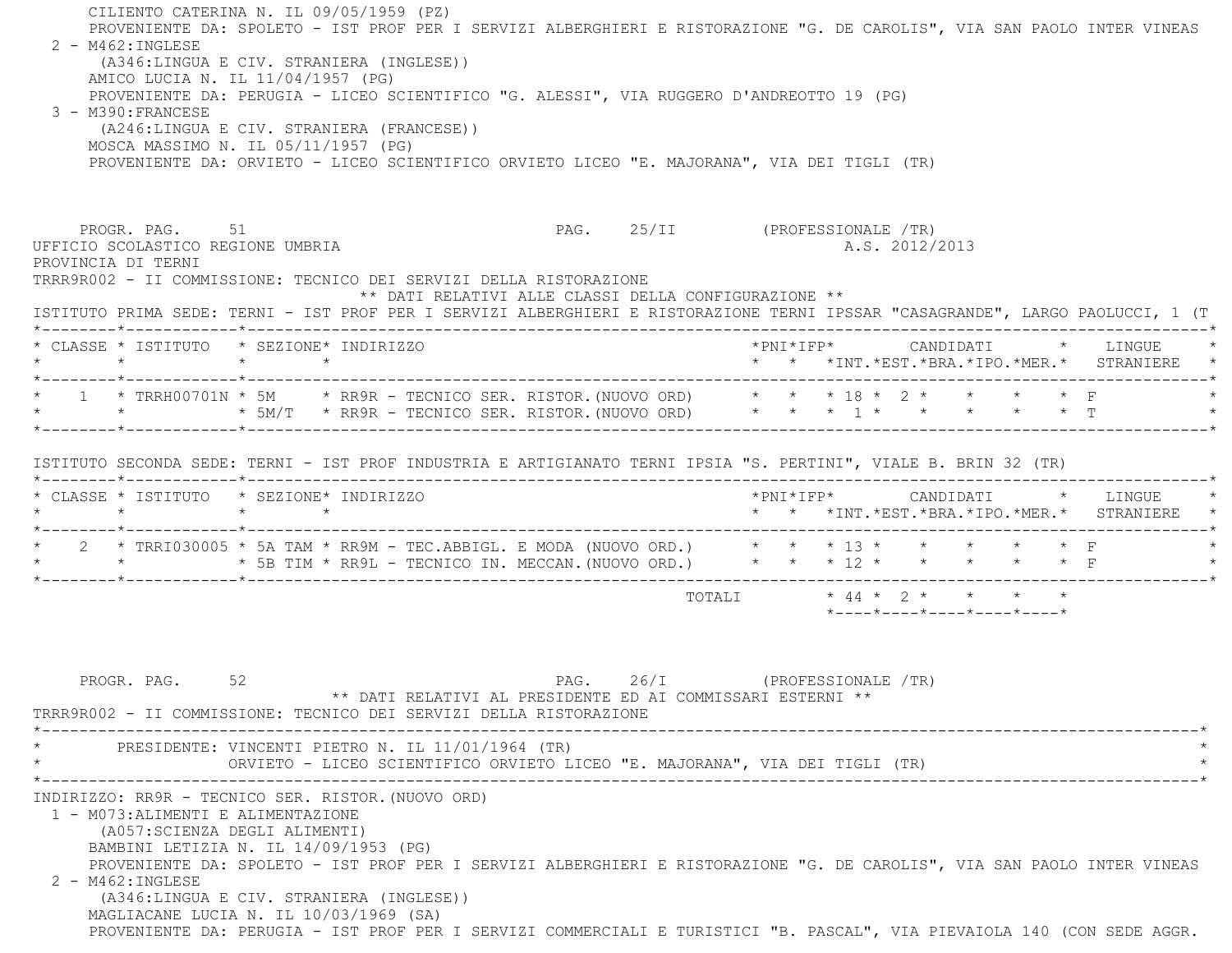3 - M390:FRANCESE (A246:LINGUA E CIV. STRANIERA (FRANCESE)) TODINI SARA N. IL 16/06/1977 (TR) PROVENIENTE DA: TODI - IST TEC COMMERCIALE E PER GEOMETRI "L. EINAUDI", VIA A. MENECALI 1 (PG) 4 - M940:TEDESCO (A546:LINGUA E CIV. STRANIERA (TEDESCO)) GAROFOLI ANNA MARIA N. IL 04/06/1953 (PG) PROVENIENTE DA: SPOLETO - LICEO CLASSICO "PONTANO-SANSI", PIAZZA CARDUCCI (PG) INDIRIZZO: RR9M - TEC.ABBIGL. E MODA (NUOVO ORD.) 1 - M390:FRANCESE (A246:LINGUA E CIV. STRANIERA (FRANCESE)) TODINI SARA N. IL 16/06/1977 (TR) PROVENIENTE DA: TODI - IST TEC COMMERCIALE E PER GEOMETRI "L. EINAUDI", VIA A. MENECALI 1 (PG) 2 - M005:DISEGNO PROFESSIONALE (A024:DISEGNO E STORIA DEL COSTUME) RICCI STEFANIA N. IL 18/12/1967 (PG) PROVENIENTE DA: FOLIGNO - IST PROF INDUSTRIA E ARTIGIANATO "E. ORFINI", VIALE MARCONI N. 12 (PG) 3 - M014:MATEMATICA (A047:MATEMATICA) DI FRANCESCO CONCETTA N. IL 01/01/1953 (CT) PROVENIENTE DA: ORVIETO - IST TEC COMMERCIALE E PER GEOMETRI ORVIETO ITCG " L. MAITANI", VIA DEI TIGLI 33 (TR) (SEGUONO DATI RELATIVI AI COMMISSARI ESTERNI)<br>PAG. 26/II (PROFESSIONALE /TR) PAG. 26/II (PROFESSIONALE /TR) \*\* DATI RELATIVI AI COMMISSARI ESTERNI \*\* INDIRIZZO: RR9L - TECNICO IN. MECCAN.(NUOVO ORD.) 1 - M390:FRANCESE (A246:LINGUA E CIV. STRANIERA (FRANCESE)) TODINI SARA N. IL 16/06/1977 (TR) PROVENIENTE DA: TODI - IST TEC COMMERCIALE E PER GEOMETRI "L. EINAUDI", VIA A. MENECALI 1 (PG) 2 - M014:MATEMATICA (A047:MATEMATICA) DI FRANCESCO CONCETTA N. IL 01/01/1953 (CT) PROVENIENTE DA: ORVIETO - IST TEC COMMERCIALE E PER GEOMETRI ORVIETO ITCG " L. MAITANI", VIA DEI TIGLI 33 (TR) 3 - M062:MACCHINE A FLUIDO (A020:DISCIPLINE MECCANICHE E TECNOLOGIA) PIERMARINI ROLANDO N. IL 24/01/1950 (PG) PROVENIENTE DA: FOLIGNO - IST PROF INDUSTRIA E ARTIGIANATO "E. ORFINI", VIALE MARCONI N. 12 (PG) PROGR. PAG. 54 54 PAG. 26/III (PROFESSIONALE /TR) UFFICIO SCOLASTICO REGIONE UMBRIA A.S. 2012/2013 PROVINCIA DI TERNI TRSD05001 - I COMMISSIONE: ARTE APPL. - SEZ. ARTE DEI METALLI \*\* DATI RELATIVI ALLE CLASSI DELLA CONFIGURAZIONE \*\* ISTITUTO PRIMA SEDE: TERNI - ISTITUTO D'ARTE TERNI ISTITUTO D'ARTE "O. MET, P.ZA BRICCIALDI N 1 (TR) \*--------\*------------\*-------------------------------------------------------------------------------------------------------\* \* CLASSE \* ISTITUTO \* SEZIONE\* INDIRIZZO \*PNI\*IFP\* CANDIDATI \* LINGUE \* \* \* \* \* \* \* \*INT.\*EST.\*BRA.\*IPO.\*MER.\* STRANIERE \* \*--------\*------------\*-------------------------------------------------------------------------------------------------------\* \* 1 \* TRSD00401V \* 5 ARTE \* SD05 - ARTE DEI METALLI \* \* \* 12 \* \* \* \* \* \*\* \* \* 5PRIV \* SD07 - ARTE DEL LEGNO \*--------\*------------\*-------------------------------------------------------------------------------------------------------\*

ISTITUTO SECONDA SEDE: TERNI - L.R. PAR. LICEO CLASSICO LICEO CLASSICO "BACHELET", VIA SAFFI 8 (TR)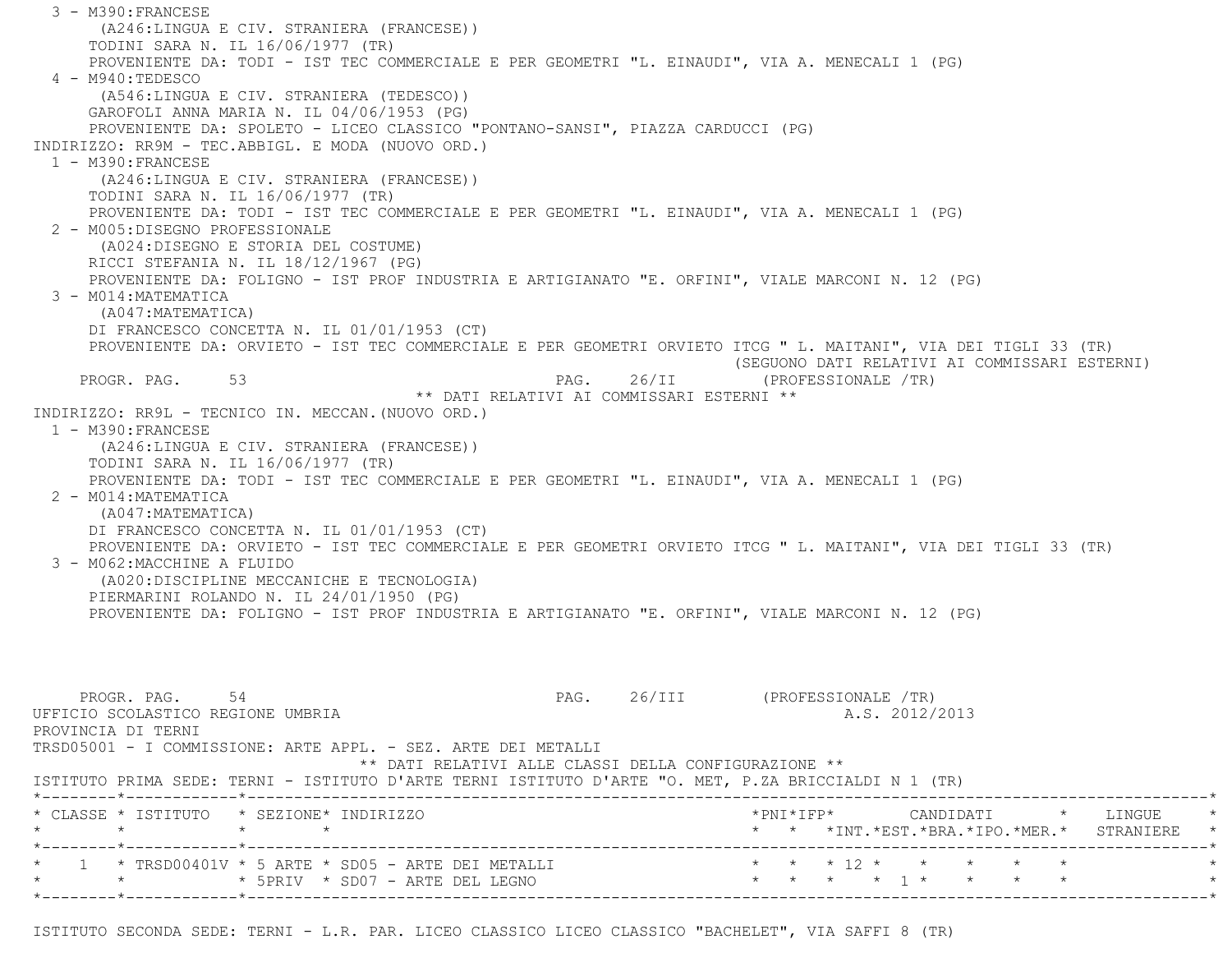|                     | $\star$                                                                                                                                                     | * CLASSE * ISTITUTO * SEZIONE* INDIRIZZO<br>$\star$ $\star$                                                                                                             |                                                                                                                                                                                                                 |       |                           |  |                      |                                                  |  | *PNI*IFP*      CANDIDATI    *   LINGUE<br>* * *INT.*EST.*BRA.*IPO.*MER.* STRANIERE * |
|---------------------|-------------------------------------------------------------------------------------------------------------------------------------------------------------|-------------------------------------------------------------------------------------------------------------------------------------------------------------------------|-----------------------------------------------------------------------------------------------------------------------------------------------------------------------------------------------------------------|-------|---------------------------|--|----------------------|--------------------------------------------------|--|--------------------------------------------------------------------------------------|
|                     |                                                                                                                                                             | $\star$ 2 $\star$ TRPC005004 $\star$ 5A $\star$ PC00 - CLASSICO                                                                                                         |                                                                                                                                                                                                                 |       | * * * 13 * * * * * * I    |  |                      |                                                  |  |                                                                                      |
|                     |                                                                                                                                                             |                                                                                                                                                                         |                                                                                                                                                                                                                 |       | TOTALI * 25 * 1 * * * * * |  |                      | $*$ ---- $*$ ---- $*$ ---- $*$ ---- $*$ ---- $*$ |  |                                                                                      |
|                     | PROGR. PAG. 55                                                                                                                                              |                                                                                                                                                                         | PAG. 27/I (ARTE APPLICATA /TR)<br>** DATI RELATIVI AL PRESIDENTE ED AI COMMISSARI ESTERNI **<br>TRSD05001 - I COMMISSIONE: ARTE APPL. - SEZ. ARTE DEI METALLI                                                   |       |                           |  |                      |                                                  |  |                                                                                      |
|                     |                                                                                                                                                             | PRESIDENTE: AGATI FRANCESCO N. IL 02/03/1945 (CA)                                                                                                                       | DOCENTE DI RUOLO A RIPOSO - MAX 3 ANNI                                                                                                                                                                          |       |                           |  |                      |                                                  |  |                                                                                      |
|                     | 2 - M557: MATEMATICA E FISICA<br>(A049: MATEMATICA E FISICA)                                                                                                | 1 - M530:LETTERE ITALIANE E STORIA<br>(A050:LETTERE IST.ISTR.SECOND. DI II G)<br>FRASCA ATTILIA N. IL 29/12/1957 (TR)                                                   | PROVENIENTE DA: SPOLETO - IST PROF INDUSTRIA E ARTIGIANATO SPOLETO, VIA VISSO S.N.C. (PG)                                                                                                                       |       |                           |  |                      |                                                  |  |                                                                                      |
|                     | 3 - M815: STORIA ARTI VISIVE<br>(A061:STORIA DELL'ARTE)<br>INDIRIZZO: SD07 - ARTE DEL LEGNO<br>2 - M557: MATEMATICA E FISICA<br>(A049: MATEMATICA E FISICA) | MARINELLI ANNA ELISA N. IL 02/07/1959 (MC)<br>1 - M530:LETTERE ITALIANE E STORIA<br>(A050:LETTERE IST.ISTR.SECOND. DI II G)<br>FRASCA ATTILIA N. IL 29/12/1957 (TR)     | PROVENIENTE DA: PERUGIA - LICEO CLASSICO "A. MARIOTTI", PIAZZA SAN PAOLO 3 (PG)<br>PROVENIENTE DA: SPOLETO - IST PROF INDUSTRIA E ARTIGIANATO SPOLETO, VIA VISSO S.N.C. (PG)                                    |       |                           |  |                      |                                                  |  |                                                                                      |
|                     | 3 - M815: STORIA ARTI VISIVE<br>(A061:STORIA DELL'ARTE)                                                                                                     | MARINELLI ANNA ELISA N. IL 02/07/1959 (MC)                                                                                                                              | PROVENIENTE DA: PERUGIA - LICEO CLASSICO "A. MARIOTTI", PIAZZA SAN PAOLO 3 (PG)                                                                                                                                 |       |                           |  |                      |                                                  |  |                                                                                      |
| $1 - M237$ : LATINO | INDIRIZZO: PC00 - CLASSICO<br>$2 - M460$ : INGLESE                                                                                                          | (A052:LETTERE, LATINO, GRECO LICEO CLASSIC)<br>MARSILI MANUELA N. IL 07/10/1963 (RM)<br>(A346:LINGUA E CIV. STRANIERA (INGLESE))<br>RADIG MARTINA N. IL 15/03/1954 (EE) | PROVENIENTE DA: ORVIETO - LICEO CLASSICO ORVIETO LICEO CLASSICO "F.A.GU, PIAZZA I. SCALZA 1 (TR)<br>PROVENIENTE DA: PERUGIA - ISTITUTO TECNICO COMMERCIALE I.T.E. "A.CAPITINI-V.EMANUELE, VIALE CENTOVA, 4 (PG) |       |                           |  |                      |                                                  |  |                                                                                      |
|                     | PROGR. PAG.<br>56                                                                                                                                           |                                                                                                                                                                         | PAG.<br>** DATI RELATIVI AI COMMISSARI ESTERNI **                                                                                                                                                               | 27/II |                           |  | (ARTE APPLICATA /TR) |                                                  |  | (SEGUONO DATI RELATIVI AI COMMISSARI ESTERNI)                                        |
|                     | 3 - M770: SCIENZE NATURALI                                                                                                                                  | ( A060:SC.NA., CH., GEOG., MIC. )                                                                                                                                       |                                                                                                                                                                                                                 |       |                           |  |                      |                                                  |  |                                                                                      |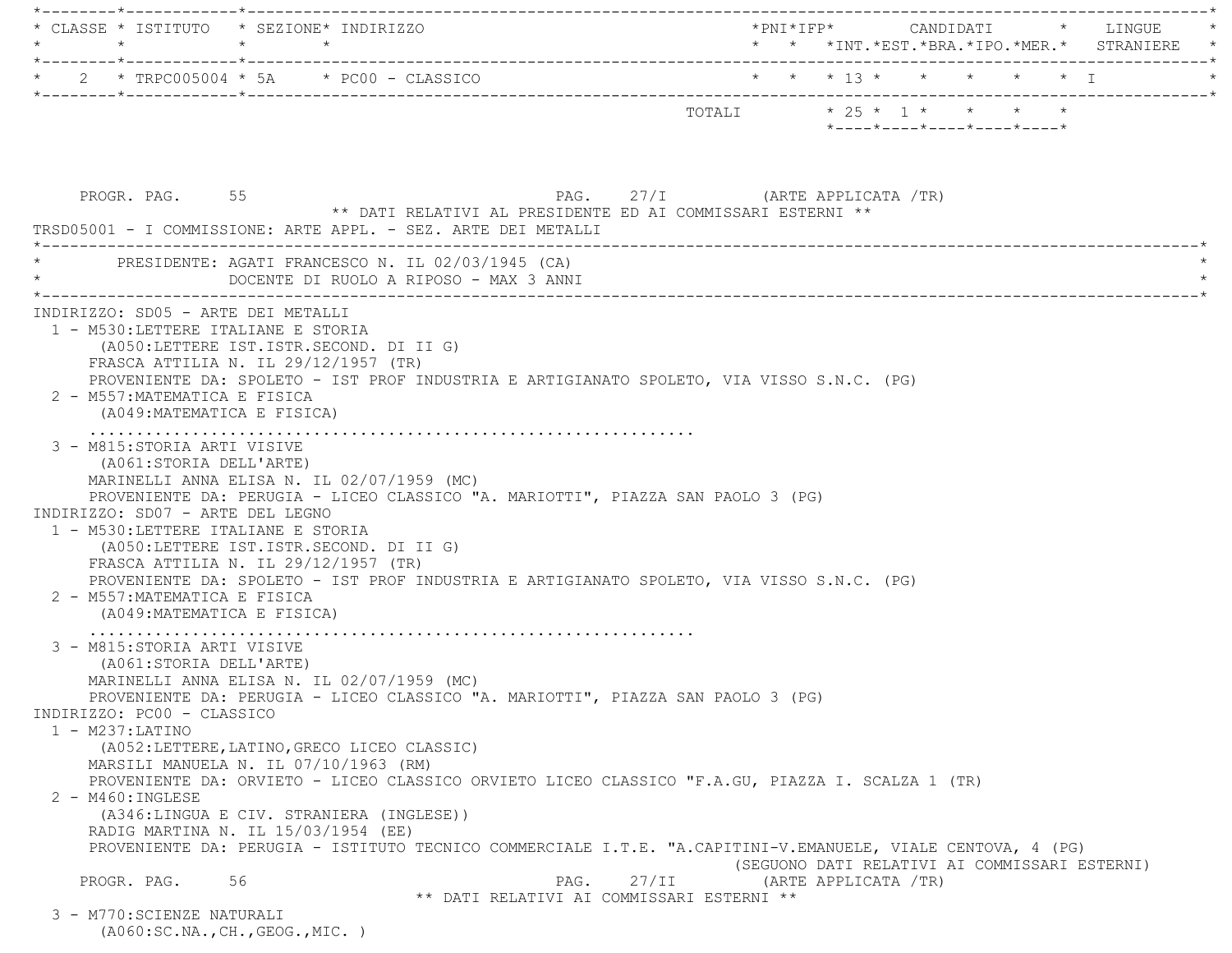CALDARI CARLA N. IL 02/08/1957 (PG) PROVENIENTE DA: PERUGIA - ISTITUTO MAGISTRALE LICEO STATALE "A. PIERALLI", PIAZZALE ANNA FRANK, 11 (PG)

PROGR. PAG. 57 57 PAG. 27/III (ARTE APPLICATA /TR) UFFICIO SCOLASTICO REGIONE UMBRIA A.S. 2012/2013 PROVINCIA DI TERNI TRSL07001 - I COMMISSIONE: DURATA QUINQUENNALE \*\* DATI RELATIVI ALLE CLASSI DELLA CONFIGURAZIONE \*\* ISTITUTO PRIMA SEDE: ORVIETO - ISTITUTO D'ARTE ORVIETO ISTITUTO D'ARTE, VIA MARSCIANO 1 (TR) \*--------\*------------\*-------------------------------------------------------------------------------------------------------\* \* CLASSE \* ISTITUTO \* SEZIONE\* INDIRIZZO \*PNI\*IFP\* CANDIDATI \* LINGUE \* \* \* \* \* \* \* \*INT.\*EST.\*BRA.\*IPO.\*MER.\* STRANIERE \* \*--------\*------------\*-------------------------------------------------------------------------------------------------------\*1 \* TRSD002017 \* 5B \* SL07 - COMPOSIZ.E PROGETTAZ.BROCCA \* \* \* 22 \* 1 \* \* \* \*  $\star$ 2 \* TRSD002017 \* 5C \* SL08 - BENI CULT.E DELLA CONSERV.BROCCA \* \* \* 19 \* 1 \* \* \* \* \* \* I \*--------\*------------\*-------------------------------------------------------------------------------------------------------\* TOTALI \* 41 \* 2 \* \* \* \* \*----\*----\*----\*----\*----\*PROGR. PAG. 58 58 PAG. 28/I (ARTISTICO /TR) \*\* DATI RELATIVI AL PRESIDENTE ED AI COMMISSARI ESTERNI \*\* TRSL07001 - I COMMISSIONE: DURATA QUINQUENNALE \*----------------------------------------------------------------------------------------------------------------------------\*PRESIDENTE: VISMARA LAURA N. IL 13/08/1951 (CO) \* TERNI - ISTITUTO TECNICO COMMERCIALE TERNI IST. TECNICO COMMERCIALE, LARGO MARISA PAOLUCCI N. 1/2 (TR) \* \*----------------------------------------------------------------------------------------------------------------------------\* INDIRIZZO: SL07 - COMPOSIZ.E PROGETTAZ.BROCCA 1 - M239:ITALIANO (A050:LETTERE IST.ISTR.SECOND. DI II GR. ) RATI ANNA RITA N. IL 26/01/1980 (TR) PROVENIENTE DA: TERNI - IST PROF PER I SERVIZI ALBERGHIERI E RISTORAZIONE TERNI IPSSAR "CASAGRANDE", LARGO PAOLUCCI, 1 ( 2 - M250:STORIA DELL'ARTE (A061:STORIA DELL'ARTE) MARINOZZI MARIA CRISTINA N. IL 23/10/1957 (TR) PROVENIENTE DA: TERNI - ISTITUTO D'ARTE TERNI ISTITUTO D'ARTE "O. MET, P.ZA BRICCIALDI N 1 (TR) 3 - M460:INGLESE (A346:LINGUA E CIV. STRANIERA (INGLESE)) BACCAILLE ROSELLA N. IL 20/02/1955 (TR) PROVENIENTE DA: TERNI - IST PROF PER I SERVIZI ALBERGHIERI E RISTORAZIONE TERNI IPSSAR "CASAGRANDE", LARGO PAOLUCCI, 1 ( INDIRIZZO: SL08 - BENI CULT.E DELLA CONSERV.BROCCA 1 - M239:ITALIANO (A050:LETTERE IST.ISTR.SECOND. DI II GR. ) RATI ANNA RITA N. IL 26/01/1980 (TR) PROVENIENTE DA: TERNI - IST PROF PER I SERVIZI ALBERGHIERI E RISTORAZIONE TERNI IPSSAR "CASAGRANDE", LARGO PAOLUCCI, 1 ( 2 - M250:STORIA DELL'ARTE (A061:STORIA DELL'ARTE) MARINOZZI MARIA CRISTINA N. IL 23/10/1957 (TR) PROVENIENTE DA: TERNI - ISTITUTO D'ARTE TERNI ISTITUTO D'ARTE "O. MET, P.ZA BRICCIALDI N 1 (TR)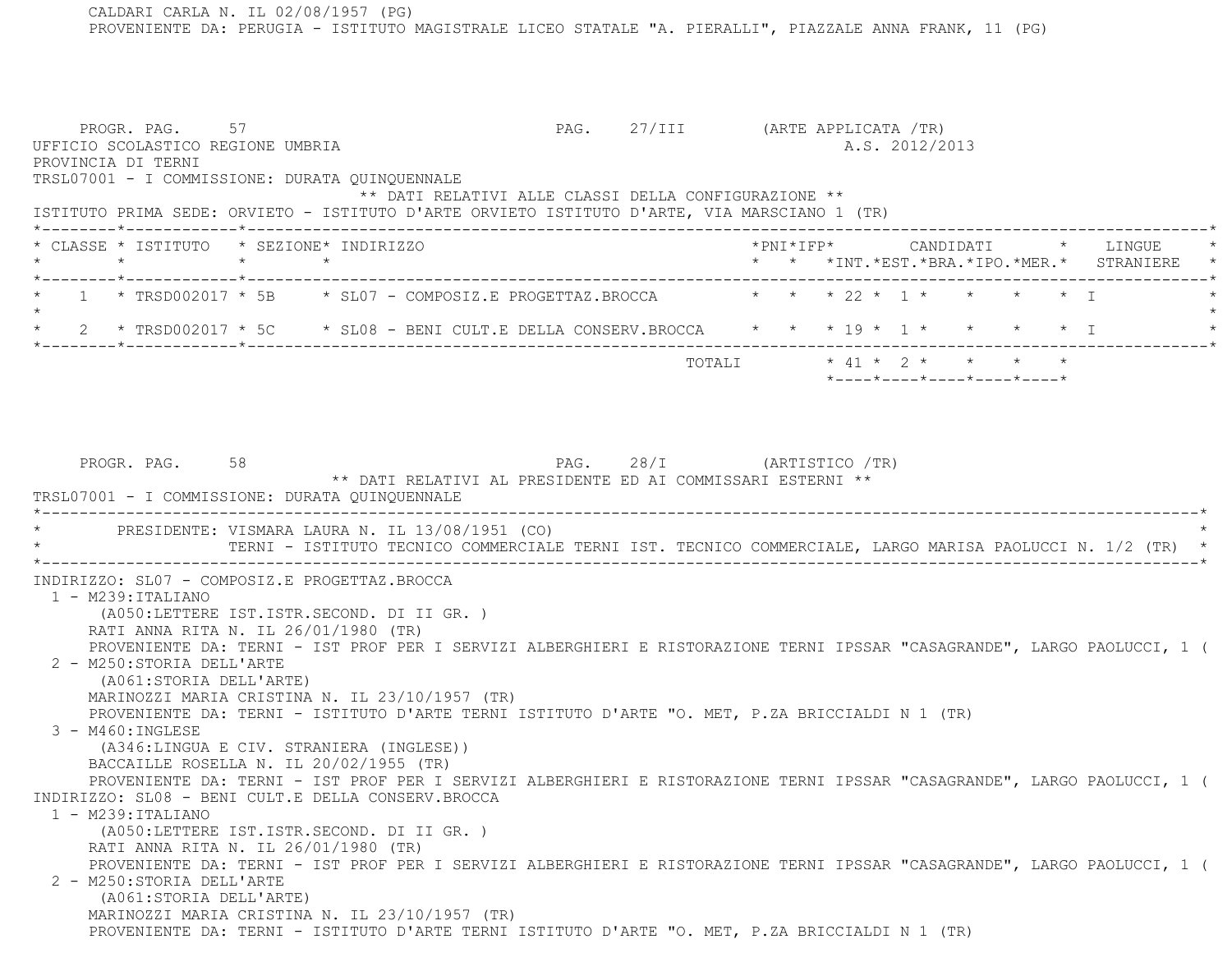3 - M460:INGLESE (A346:LINGUA E CIV. STRANIERA (INGLESE)) BACCAILLE ROSELLA N. IL 20/02/1955 (TR) PROVENIENTE DA: TERNI - IST PROF PER I SERVIZI ALBERGHIERI E RISTORAZIONE TERNI IPSSAR "CASAGRANDE", LARGO PAOLUCCI, 1 ( PROGR. PAG. 59 59 PAG. 28/II (ARTISTICO /TR) UFFICIO SCOLASTICO REGIONE UMBRIA AND ALS. 2012/2013 PROVINCIA DI TERNI TRTD00001 - I COMMISSIONE: RAGIONIERE E PERITO COMMERCIALE \*\* DATI RELATIVI ALLE CLASSI DELLA CONFIGURAZIONE \*\* ISTITUTO PRIMA SEDE: ORVIETO - IST TEC COMMERCIALE E PER GEOMETRI ORVIETO ITCG " L. MAITANI", VIA DEI TIGLI 33 (TR) \*--------\*------------\*-------------------------------------------------------------------------------------------------------\* \* CLASSE \* ISTITUTO \* SEZIONE\* INDIRIZZO \*PNI\*IFP\* CANDIDATI \* LINGUE \* \* \* \* \* \* \* \*INT.\*EST.\*BRA.\*IPO.\*MER.\* STRANIERE \* \*--------\*------------\*-------------------------------------------------------------------------------------------------------\*1 \* TRTD00301C \* 5AC \* TD00 - GIURIDICO ECONOMICO AZIENDALE \* \* \* 8 \* \* \* \* \* \* \* F \* \* \* 5AG \* TL01 - GEOMETRI (PROGETTO CINQUE) \* \* \* 9 \* \* \* \* \* I \*  $\star$ \* 2 \* TRTD00301C \* 5BC \* TD00 - GIURIDICO ECONOMICO AZIENDALE \* \* \* 20 \* 2 \* \* \* \* \* F \*--------\*------------\*-------------------------------------------------------------------------------------------------------\* TOTALI \* 37 \* 2 \* \* \* \* \*----\*----\*----\*----\*----\*PROGR. PAG. 60 60 PAG. 29/I (SEZIONE COMMERCIALE /TR) \*\* DATI RELATIVI AL PRESIDENTE ED AI COMMISSARI ESTERNI \*\* TRTD00001 - I COMMISSIONE: RAGIONIERE E PERITO COMMERCIALE \*----------------------------------------------------------------------------------------------------------------------------\*PRESIDENTE: PROIETTI MARIA RITA N. IL 26/02/1955 (TR) TERNI - ISTITUTO D'ARTE TERNI ISTITUTO D'ARTE "O. MET, P.ZA BRICCIALDI N 1 (TR) \*----------------------------------------------------------------------------------------------------------------------------\* INDIRIZZO: TD00 - GIURIDICO ECONOMICO AZIENDALE 1 - M730:RAGIONERIA (A017:DISCIPLINE ECONOMICO-AZIENDALI) ALEANDRI GIANCARLO N. IL 18/09/1958 (TR) PROVENIENTE DA: NARNI - ISTITUTO TECNICO COMMERCIALE NARNI IST. TECN. COMM.LE " L., PIAZZA VITTORIO DE SICA, 5 (TR) 2 - M460:INGLESE (A346:LINGUA E CIV. STRANIERA (INGLESE)) GRANDI LAURA N. IL 16/10/1956 (TR) PROVENIENTE DA: TERNI - LICEO SCIENTIFICO TERNI "R. DONATELLI", VIA DELLA VITTORIA 35 (TR) 3 - M390:FRANCESE (A246:LINGUA E CIV. STRANIERA (FRANCESE)) BARCAROLI DANIELA N. IL 05/06/1953 (TR) PROVENIENTE DA: NARNI - LICEO SCIENTIFICO NARNI LICEO SCIENTIFICO, VIA DEI GAROFANI N.4 (TR) INDIRIZZO: TL01 - GEOMETRI (PROGETTO CINQUE) 1 - M460:INGLESE (A346:LINGUA E CIV. STRANIERA (INGLESE)) GRANDI LAURA N. IL 16/10/1956 (TR) PROVENIENTE DA: TERNI - LICEO SCIENTIFICO TERNI "R. DONATELLI", VIA DELLA VITTORIA 35 (TR) 2 - M181:COSTRUZIONI EDILI, STRADALI ED IDRAULICHE (A016:COSTR.,TECNOL.DELLE COST.E DIS.TEC) NOBILI IVANO N. IL 26/01/1955 (TR) PROVENIENTE DA: NARNI - ISTITUTO TECNICO PER GEOMETRI NARNI ISTITUTO TECNICO PER GEO, VIA DEI GAROFANI 4 (TR) 3 - M517:ELEMENTI DI COSTRUZIONI RURALI E DISEGNO RELATIVO(A072:TOPOG. GEN., COSTR.RUR. E DISEGNO)